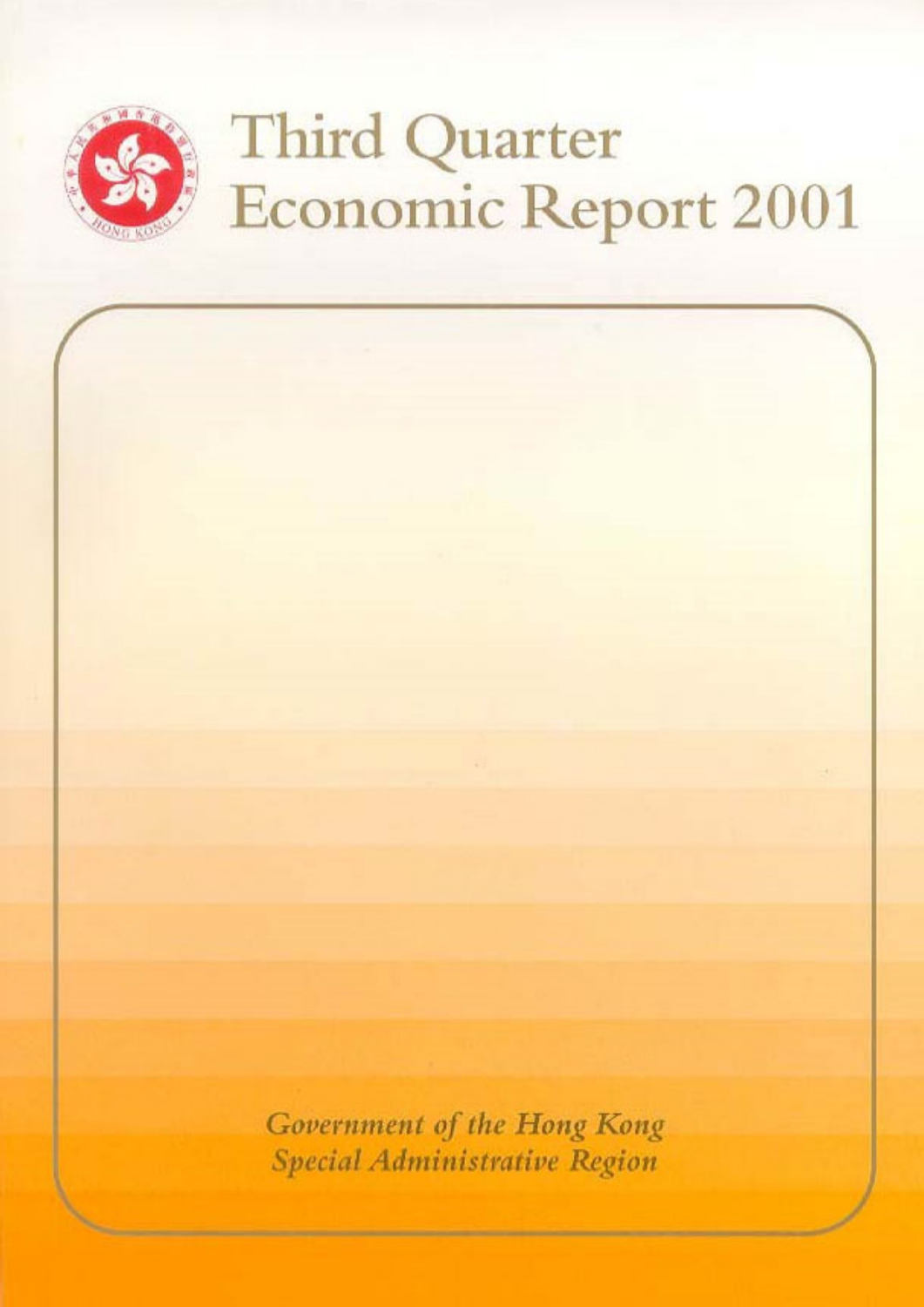## *THIRD QUARTER ECONOMIC REPORT 2001*

ECONOMIC ANALYSIS DIVISION FINANCIAL SERVICES BUREAU GOVERNMENT OF THE HONG KONG SPECIAL ADMINISTRATIVE REGION

*November 2001*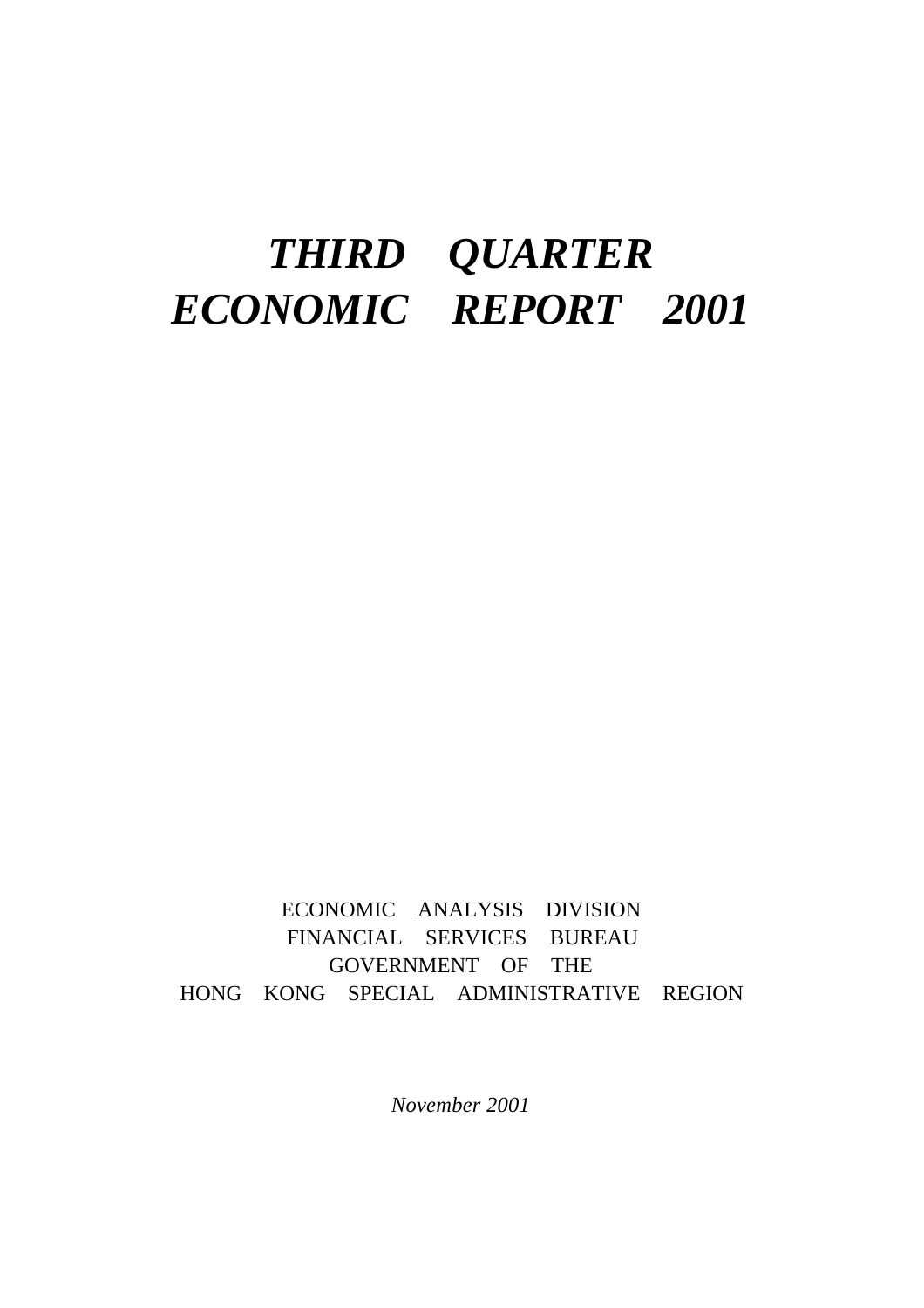## **CONTENTS**

## *Paragraphs*

## CHAPTER 1: OVERALL VIEW

| Overall situation                                                                                          | 1.1<br>$-1.8$                            |
|------------------------------------------------------------------------------------------------------------|------------------------------------------|
| The external sector                                                                                        | 1.9<br>1.17                              |
| Domestic demand                                                                                            | 1.22<br>1.18                             |
| The property market                                                                                        | 1.23<br>1.26<br>$\overline{\phantom{0}}$ |
| The labour market                                                                                          | 1.27<br>$-1.29$                          |
| Prices                                                                                                     | 1.30<br>$-1.32$                          |
| The financial sector                                                                                       | 1.33<br>$-1.37$                          |
| <b>CHAPTER 2: THE EXTERNAL SECTOR</b>                                                                      |                                          |
| Major external influences                                                                                  | $-2.4$<br>2.1                            |
| Overall visible and invisible trade situation                                                              | 2.5<br>$-2.12$                           |
| Visible trade                                                                                              |                                          |
| Total exports of goods                                                                                     | $-2.26$<br>2.13                          |
| Re-exports                                                                                                 | 2.27<br>2.28<br>$\overline{\phantom{a}}$ |
| Domestic exports                                                                                           | 2.29                                     |
| Outward processing trade                                                                                   | 2.30<br>$-2.32$                          |
| Imports of goods                                                                                           | 2.33                                     |
| Retained imports                                                                                           | 2.34<br>$-2.37$                          |
| Invisible trade                                                                                            |                                          |
| Exports of services                                                                                        | $-2.39$<br>2.38                          |
| Imports of services                                                                                        | 2.40<br>$-2.41$                          |
| Overall balance of payments                                                                                | 2.42<br>$-2.44$                          |
| <b>CHAPTER 3: THE DOMESTIC ECONOMY</b>                                                                     |                                          |
| Local manufacturing output                                                                                 | 3.1<br>$-3.3$                            |
| Service sector receipts                                                                                    | 3.4                                      |
| Property                                                                                                   | 3.5<br>$-3.14$                           |
| Building and construction                                                                                  | $-3.22$<br>3.15                          |
| Land                                                                                                       | 3.23<br>$-3.24$                          |
| Electricity and gas                                                                                        | $-3.26$<br>3.25                          |
| Internal transport                                                                                         | 3.27<br>$-3.28$                          |
| External transport                                                                                         | 3.29<br>$-3.32$                          |
| Tourism                                                                                                    | 3.33<br>$-3.41$                          |
| Telecommunications                                                                                         | 3.42<br>$-3.44$                          |
| <b>CHAPTER 4: THE FINANCIAL SECTOR</b>                                                                     |                                          |
| Overall financial market situation                                                                         | 4.1                                      |
| Exchange rates                                                                                             | $4.2 \qquad -4.6$                        |
| Interest rates                                                                                             | $4.7 - 4.10$                             |
| Deposits and money supply                                                                                  | $4.11 - 4.15$                            |
| Authorized institutions' Hong Kong dollar external claims and<br>liabilities against banks in the Mainland | 4.16                                     |
| Loans and advances                                                                                         | 4.17<br>$-4.22$                          |
| Banks and other deposit-taking institutions                                                                | 4.23<br>$-4.25$                          |
| Insurance                                                                                                  | 4.26                                     |
| The debt market                                                                                            | 4.27<br>$-4.31$                          |
| The stock, futures and gold markets                                                                        | 4.32<br>$-4.39$                          |
|                                                                                                            |                                          |

Unit trusts and mutual funds  $4.40 - 4.41$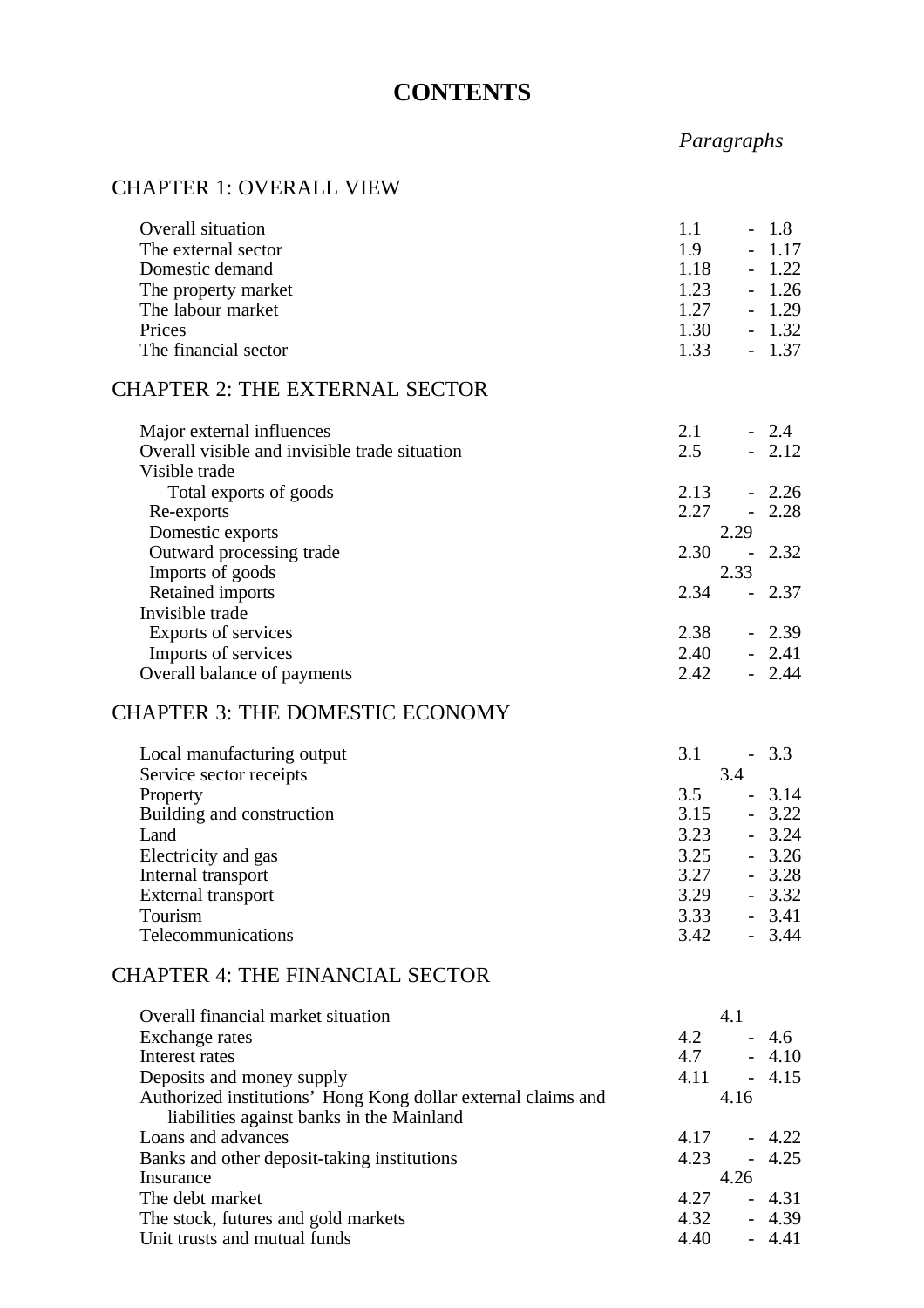## CHAPTER 5: THE LABOUR SECTOR

| Overall labour market situation             | 5.1  | $-5.5$  |
|---------------------------------------------|------|---------|
| Profile of unemployment and underemployment | 5.6  | $-5.7$  |
| Profile of employment                       | 5.8  | $-5.12$ |
| Vacancies                                   | 5.13 | $-5.15$ |
| Earnings and wages                          | 5.16 | $-5.22$ |

## CHAPTER 6: PRICES

| 6.1 | $-6.5$                                |
|-----|---------------------------------------|
| 6.6 | $-6.9$                                |
|     |                                       |
|     |                                       |
|     |                                       |
|     |                                       |
|     | 6.10<br>$6.11 - 6.12$<br>6.13<br>6.14 |

## STATISTICAL APPENDIX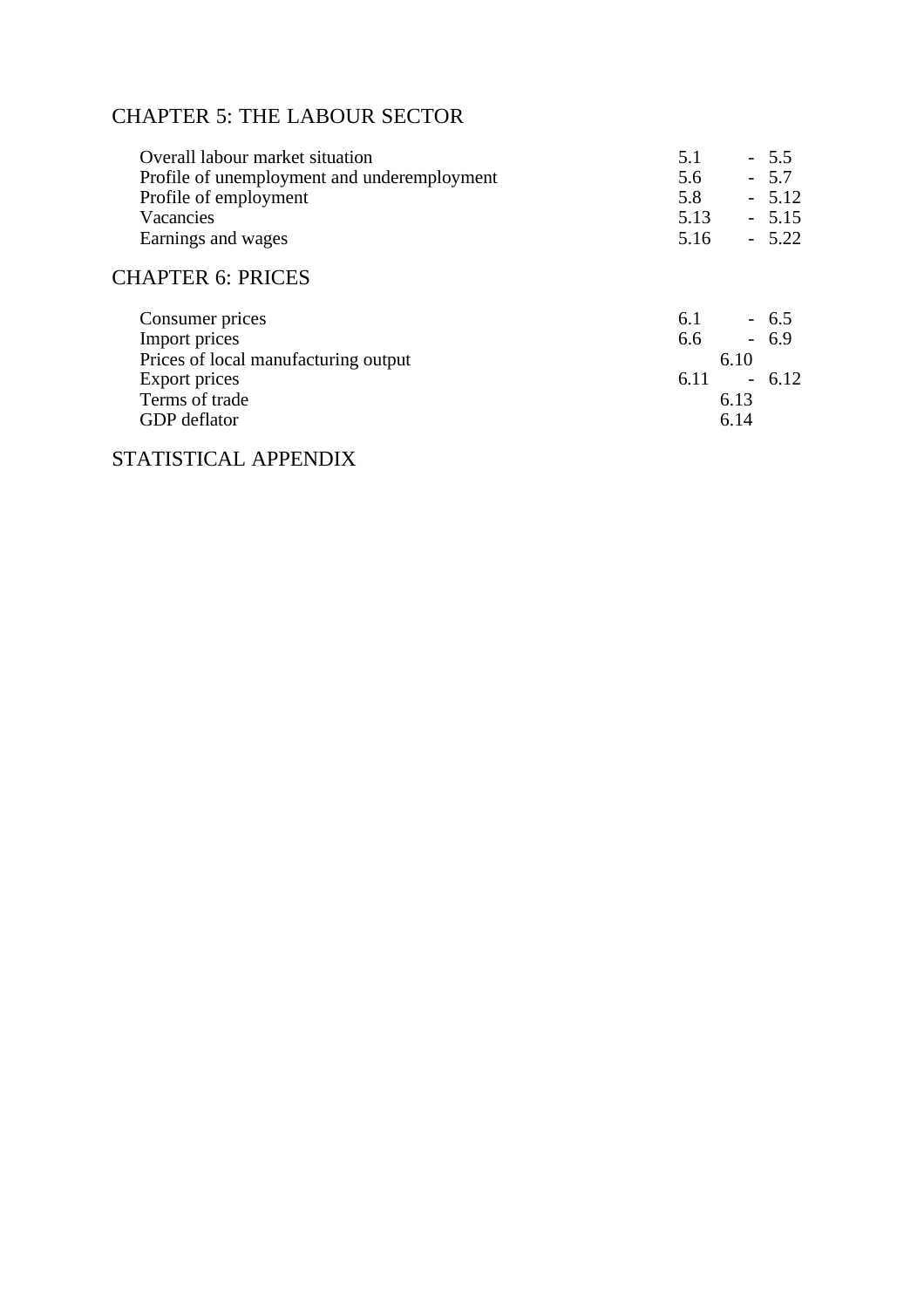## **CHAPTER 1 : OVERALL VIEW**

## **Overall situation**

1.1 The Hong Kong economy continued to slow down in the third quarter of 2001, amidst a more difficult external environment and with local sentiment also hit by a further weakening in the asset markets and rising unemployment. Then, towards the end of the third quarter, local sentiment was further depressed by the shock from the terrorist attack in the United States on 11 September.

1.2 Externally, exports of goods showed an enlarged decline in the third quarter, amidst an across-the-board plunge in import intake in almost all the major markets. Exports of services still held up relatively well in July and August, but slowed distinctly in September as travel and business services demand fell off markedly after the 911 incident. In the domestic sector, consumer spending was already moderating in growth in July and August, upon the rise in unemployment and dip in asset prices. Then, upon the initial impact of the 911 incident, consumer spending slackened further in September. On the other hand, investment spending had a somewhat faster growth in the third quarter, as the intake of aircraft bolstered machinery and equipment acquisition, even though building and construction output remained sluggish.

1.3 Faced with setback on both the external and domestic fronts, the *Gross Domestic Product (GDP)*<sup>(1)</sup> dipped by 0.3% in real terms in the third quarter of 2001 over a year earlier, further down from the already much retarded growth of 2.2% in the first quarter and 0.8% in the second quarter (latter revised up from the 0.5% growth put out earlier). On a seasonally adjusted quarter-to-quarter comparison<sup>(2)</sup>, GDP rose back by  $0.4\%$  in real terms in the third quarter of 2001, after staying virtually flat in the first quarter and declining by 1.4% in the second quarter (latter also revised up from the 1.7% decline put out earlier). Yet by and large, the real impact of the 911 incident has still to substantially filter through.

/**Diagram 1.1** …..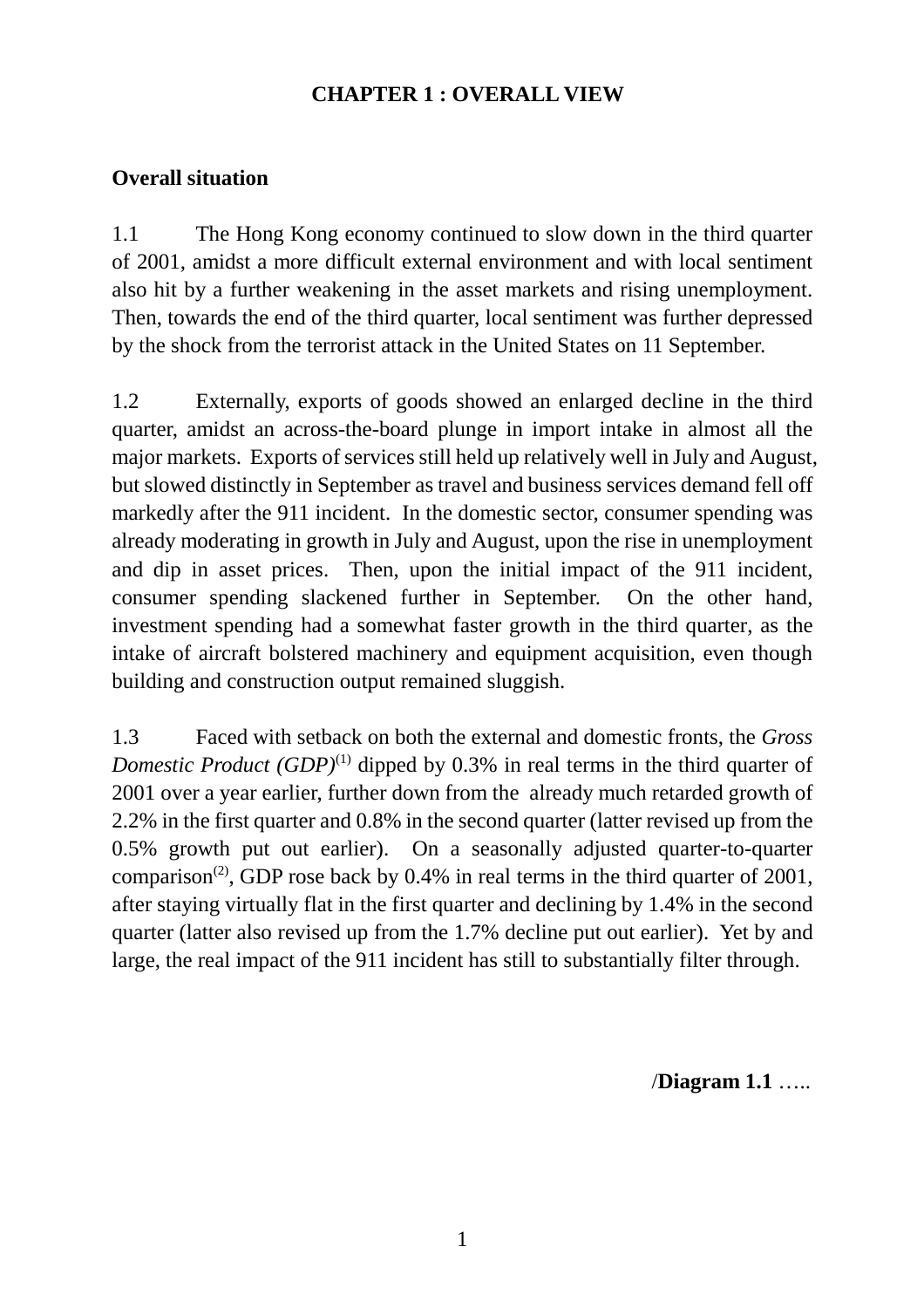



1.4 As the manpower resource balance loosened along with the economic slow-down, *labour market* conditions worsened visibly in the third quarter. Vacancies in the private sector, having already eased back since the latter part of 2000, fell even more sharply in recent months. There were also incidents of corporate downsizing and lay-offs. Thus the growth in labour demand went below the growth in labour supply in the third quarter of 2001, for the first time since the fourth quarter of 1999. The seasonally adjusted unemployment rate rose markedly, from 4.5% in the second quarter of 2001 to 5.3% in the third quarter. The underemployment rate likewise went up, from 2.2% to 2.5% over the same periods.

/**Table 1.1** …..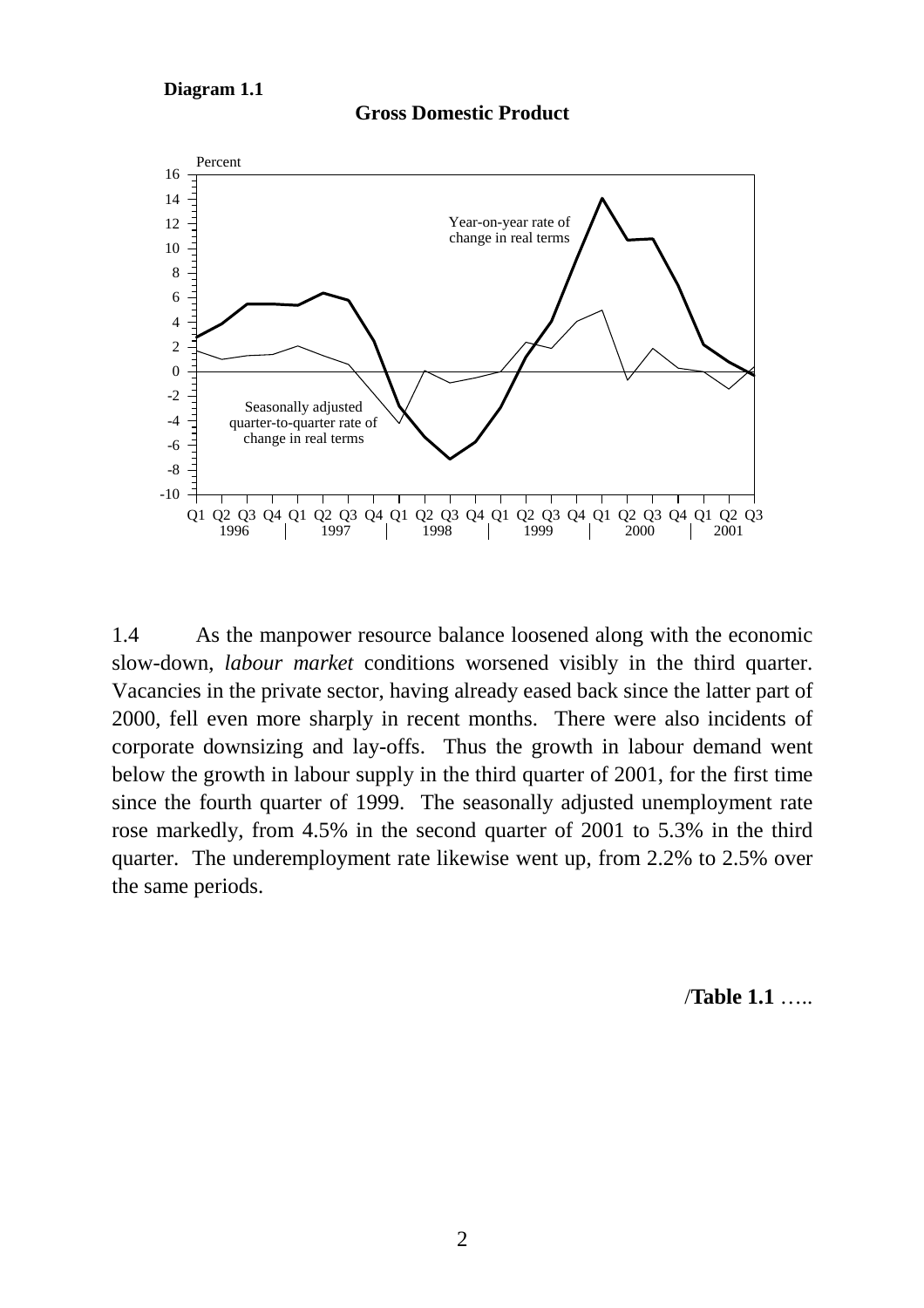#### **Table 1.1**

#### **Gross Domestic Product and its main expenditure components and the main price indicators (year-on-year rate of change (%))**

|                                                                                                                               | $1999^{*}$ | $2000^*$ |                 |                | 2000           |                |                 | 2001            |         |  |
|-------------------------------------------------------------------------------------------------------------------------------|------------|----------|-----------------|----------------|----------------|----------------|-----------------|-----------------|---------|--|
| Change in real terms of                                                                                                       |            |          | $\mathbf{Q1}^*$ | $\Omega^*$     | $Q3^*$         | $Q4^*$         | $\mathbf{Q1}^*$ | $\mathbf{Q2}^*$ | $Q3^+$  |  |
| GDP and its main<br>expenditure components (%)                                                                                |            |          |                 |                |                |                |                 |                 |         |  |
| Private consumption<br>expenditure                                                                                            | 0.7        | 5.5      | 8.7             | 5.1            | 5.6            | 2.6            | 3.0             | 3.6             | 1.3     |  |
| Government consumption<br>expenditure                                                                                         | 3.3        | 2.1      | 3.7             | 2.7            | 2.5            | $-0.6$         | 3.9             | 4.1             | 6.2     |  |
| Gross domestic fixed<br>capital formation                                                                                     | $-17.5$    | 9.8      | 5.7             | 5.4            | 14.8           | 13.1           | 11.5            | 1.3             | 3.7     |  |
| of which $:$                                                                                                                  |            |          |                 |                |                |                |                 |                 |         |  |
| Building and construction                                                                                                     | $-11.0$    | $-7.7$   | $-14.9$         | $-10.8$        | $-1.3$         | $-2.3$         | $-1.2$          | 1.9             | $-6.8$  |  |
| Real estate developers' margin                                                                                                | $-25.2$    | $-9.4$   | $-19.5$         | $-17.5$        | $-2.4$         | 4.0            | $-5.7$          | 4.3             | $-4.2$  |  |
| Machinery and equipment                                                                                                       | $-19.4$    | 25.8     | 32.9            | 21.2           | 27.3           | 23.4           | 22.6            | 0.3             | 9.4     |  |
| Total exports of goods                                                                                                        | 3.7        | 17.1     | 20.7            | 17.7           | 17.7           | 13.3           | 4.2             | $-1.9$          | $-4.0$  |  |
| Domestic exports                                                                                                              | $-7.2$     | 7.5      | 16.2            | 8.3            | 8.2            | $-0.8$         | $-12.8$         | $-8.5$          | $-12.4$ |  |
| Re-exports                                                                                                                    | 5.4        | 18.5     | 21.4            | 19.1           | 19.0           | 15.2           | 6.5             | $-1.0$          | $-3.0$  |  |
| Imports of goods <sup>(a)</sup>                                                                                               | 0.1        | 18.1     | 22.9            | 18.8           | 18.4           | 13.4           | 5.3             | $-0.7$          | $-3.4$  |  |
| Exports of services                                                                                                           | 5.7        | 14.1     | 15.8            | 18.2           | 14.0           | 9.5            | 6.2             | 6.3             | 1.5     |  |
| Imports of services                                                                                                           | $-3.1$     | 2.1      | $-0.9$          | 3.3            | 3.4            | 2.7            | 3.9             | 1.0             | $-2.0$  |  |
| <b>Gross Domestic Product</b>                                                                                                 | 3.0        | 10.5     | 14.1            | 10.7           | 10.8           | 7.0            | 2.2             | 0.8             | $-0.3$  |  |
| GDP at current market<br>prices (\$ billion)                                                                                  | 1,228      | 1,267    | 302             | 308            | 327            | 330            | 304             | 309             | 325     |  |
| GDP at constant (1990)<br>market prices (\$ billion)                                                                          | 809        | 894      | 209             | 213            | 235            | 236            | 214             | 215             | 234     |  |
| Change in inventories at<br>constant (1990) market<br>prices (\$ billion)                                                     | $-11$      | 15       | 5               | $\overline{4}$ | $\overline{4}$ | $\overline{2}$ | $\mathbf{1}$    | $\mathbf{1}$    | $-1$    |  |
| Change in the main<br>price indicators (%)                                                                                    |            |          |                 |                |                |                |                 |                 |         |  |
| <b>GDP</b> deflator                                                                                                           | $-5.4$     | $-6.6$   | $-7.1$          | $-7.5$         | $-6.3$         | $-5.5$         | $-1.8$          | $-0.6$          | $-0.3$  |  |
| $\underset{\mathbf{Index}^{(\mathrm{b})\,(\mathrm{c})}}{\mathbf{Composite}}\,\underset{\mathrm{c}}{\mathbf{Consumer\,Price}}$ | $-4.0$     | $-3.8$   | $-5.1$          | $-4.5$         | $-2.8$         | $-2.5$         | $-2.0$          | $-1.3$          | $-1.0$  |  |
| Consumer Price Index $(A)$ <sup>(b) (c)</sup>                                                                                 | $-3.3$     | $-3.0$   | $-4.1$          | $-3.4$         | $-2.0$         | $-2.2$         | $-2.0$          | $-1.1$          | $-0.7$  |  |

Notes : (#) Revised figures.

(+) Preliminary figures.

(a) Including an estimate of imports of gold for industrial use.

(b) From the fourth quarter of 2000 onwards, the year-on-year rates of change in the Consumer Price Indices are computed from the 1999/2000-based CPI series. Before then, the year-on-year rates of change are computed from the 1994/95-based CPI series. Splicing has been applied to the indices to maintain continuity.

(c) Final figures.

/**Table 1.2** …..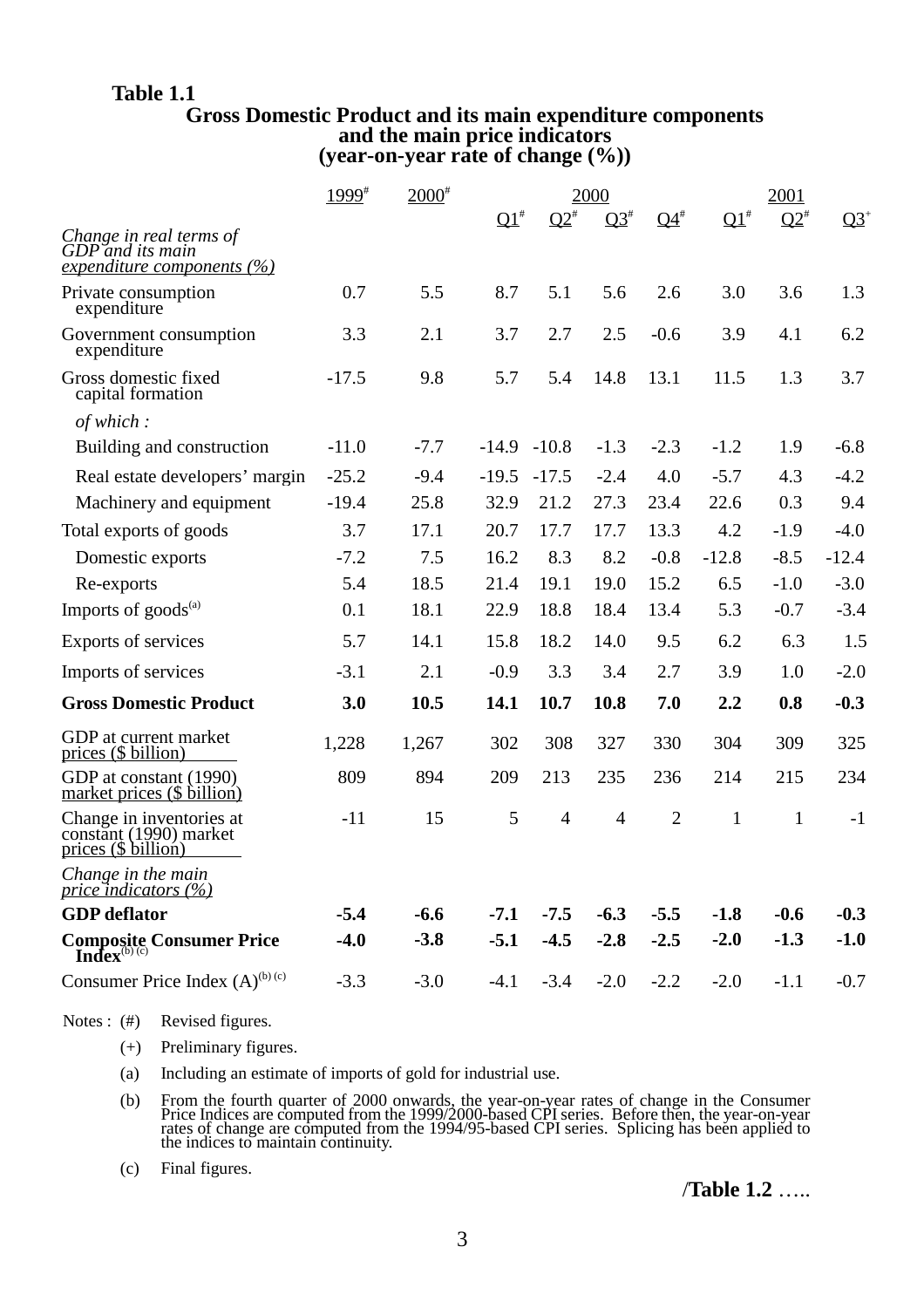## **Table 1.2**

## **Gross Domestic Product and its main expenditure components and the main price indicators (seasonally adjusted quarter-to-quarter rate of change (%))**

|                                                                                  |            |        | 2000   |                 | 2001            |        |        |  |
|----------------------------------------------------------------------------------|------------|--------|--------|-----------------|-----------------|--------|--------|--|
| Change in real terms of<br>GDP and its main<br><u>expenditure components (%)</u> | $\Omega^*$ | $Q2^*$ | $Q3^*$ | $\mathbf{Q4}^*$ | $\mathbf{Q1}^*$ | $Q2^*$ | $Q3^+$ |  |
| Private consumption<br>expenditure                                               | 4.9        | $-0.1$ | 0.7    | $-3.2$          | 5.4             | 1.2    | $-1.9$ |  |
| Government consumption<br>expenditure                                            | 0.9        | $-2.8$ | 0.7    | 0.6             | 5.4             | $-2.7$ | 2.9    |  |
| Gross domestic fixed<br>capital formation                                        | N.A.       | N.A.   | N.A.   | N.A.            | N.A.            | N.A.   | N.A.   |  |
| Total exports of goods                                                           | 6.1        | 2.0    | 4.9    | 0.7             | $-2.1$          | $-5.0$ | 3.1    |  |
| Domestic exports                                                                 | 9.9        | $-4.8$ | 0.9    | $-4.7$          | $-3.4$          | $-1.1$ | $-2.8$ |  |
| Re-exports                                                                       | 5.6        | 3.0    | 5.4    | 1.3             | $-2.0$          | $-5.5$ | 3.8    |  |
| Imports of $goods^{(a)}$                                                         | 6.3        | 0.7    | 6.3    | 0.5             | $-0.8$          | $-6.4$ | 4.0    |  |
| Exports of services                                                              | 3.4        | 4.2    | 6.3    | $-4.9$          | 0.6             | 4.0    | 1.6    |  |
| Imports of services                                                              | $-0.5$     | 4.4    | 0.8    | $-2.1$          | 0.8             | 1.3    | $-1.8$ |  |
| <b>Gross Domestic Product</b>                                                    | 5.0        | $-0.7$ | 1.9    | 0.3             | ∗               | $-1.4$ | 0.4    |  |
| Change in the main<br><u>price indicators (%)</u>                                |            |        |        |                 |                 |        |        |  |
| <b>GDP</b> deflator                                                              | $-2.0$     | $-2.4$ | $-0.4$ | $-0.9$          | 2.0             | $-1.3$ | $\ast$ |  |
| Composite Consumer Price Index <sup>(b)(c)</sup>                                 | $-1.2$     | $-0.7$ | $-0.6$ | $-0.1$          | $-0.6$          | ∗      | $-0.4$ |  |
| Consumer Price Index $(A)$ <sup>(b)(c)</sup>                                     | $-1.2$     | $-0.7$ | $-0.5$ | $\ast$          | $-0.8$          | 0.3    | $-0.2$ |  |

Notes : (#) Revised figures.

- (+) Preliminary figures.
- N.A. Not applicable, as no clear seasonal pattern is found in gross domestic fixed capital formation, due to the presence of considerable short-term fluctuations.
- (^) As gross domestic fixed capital formation does not exhibit a clear seasonal pattern, the seasonally adjusted series of GDP is compiled separately at the overall level.
- (\*) Change of less than 0.05%.
- (a) Including an estimate of imports of gold for industrial use.
- (b) From the first quarter of 2000 onwards, the quarter-to-quarter rates of change in the seasonally adjusted Consumer Price Indices are computed from the 1999/2000-based CPI series. Before then, the quarter-to-quarter rates of change are computed from the 1994/95-based CPI series.
- (c) Final figures.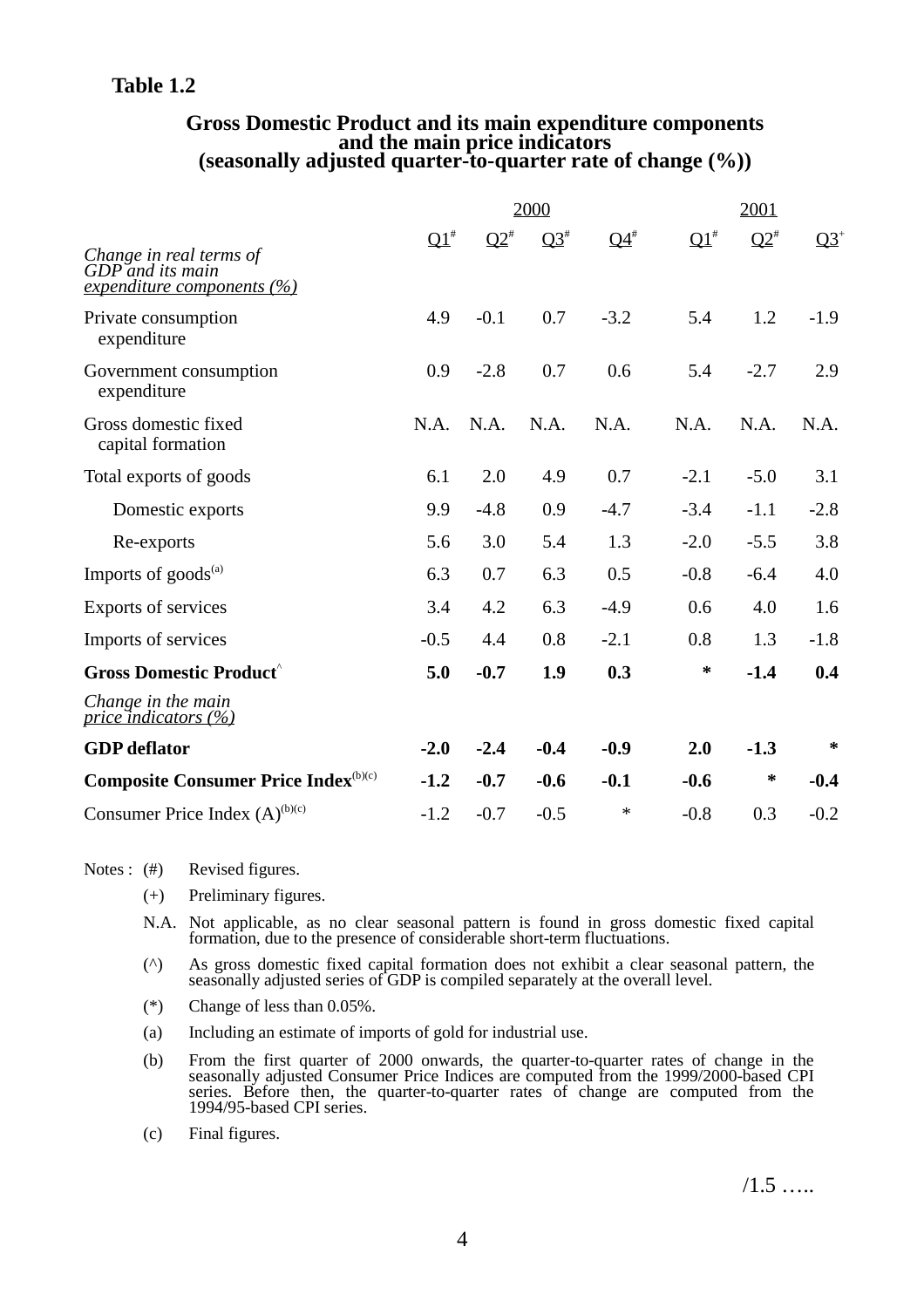1.5 The *residential property market* weakened further in the third quarter. Despite successive cuts in mortgage rates and better home ownership affordability generally, prospective home buyers continued to stay on the sideline, amidst concern about the near-term economic outlook and employment prospect. Sentiment had tended to stabilise after the announcement of a significant scale-back in flat sales from the Public Housing Programme in early September. Then, upon the shock from the 911 incident, sentiment was eroded again in the latter part of September. For the third quarter of 2001 as a whole, flat prices came down by an average of 4% from the second quarter, and flat rentals also edged down by an average of 2%, while trading activity was more subdued. (Trading activity in the primary market nevertheless turned more active most recently, suggesting that sentiment could have yet again tended to stabilise.)

1.6 In the *financial market*, local interest rates eased markedly further during the third quarter, matching closely the movements in their US counterparts. Despite widespread jitters in the global financial markets immediately after the 911 incident, the Hong Kong dollar held remarkably stable under the linked exchange rate system. But the local stock market was more volatile, with the Hang Seng Index plunging to a near three-year low of 8 934 on 21 September before bouncing back towards the end of the third quarter as the overseas stock markets settled. The Index at 9 951 at end-September was still 24% lower than at end-June, yet only 4% below the pre-911 closing on 11 September. With a dearth of lending opportunities both locally and in the region running against ample liquidity in the local banking sector, the Hong Kong dollar loan-to-deposit ratio fell further to a record low at end-September.

1.7 On *consumer prices*, the year-on-year decline in the Composite Consumer Price Index narrowed further to 1.0% in the third quarter of 2001, following declines of 2.0% in the first quarter and 1.3% in the second quarter. Broadly speaking, cost and price pressure on the local front was still scant, being held back by the economic downturn. Also, price pressure on the external front receded further, along with the fall-off in world commodity prices. On a seasonally adjusted quarter-to-quarter comparison, the Composite CPI fell back by 0.4% in the third quarter of 2001, after a 0.6% decline in the first quarter and virtually nil change in the second quarter. (The year-on-year decline in the Composite CPI however tended to enlarge again in the most recent months, as the economic situation worsened further.)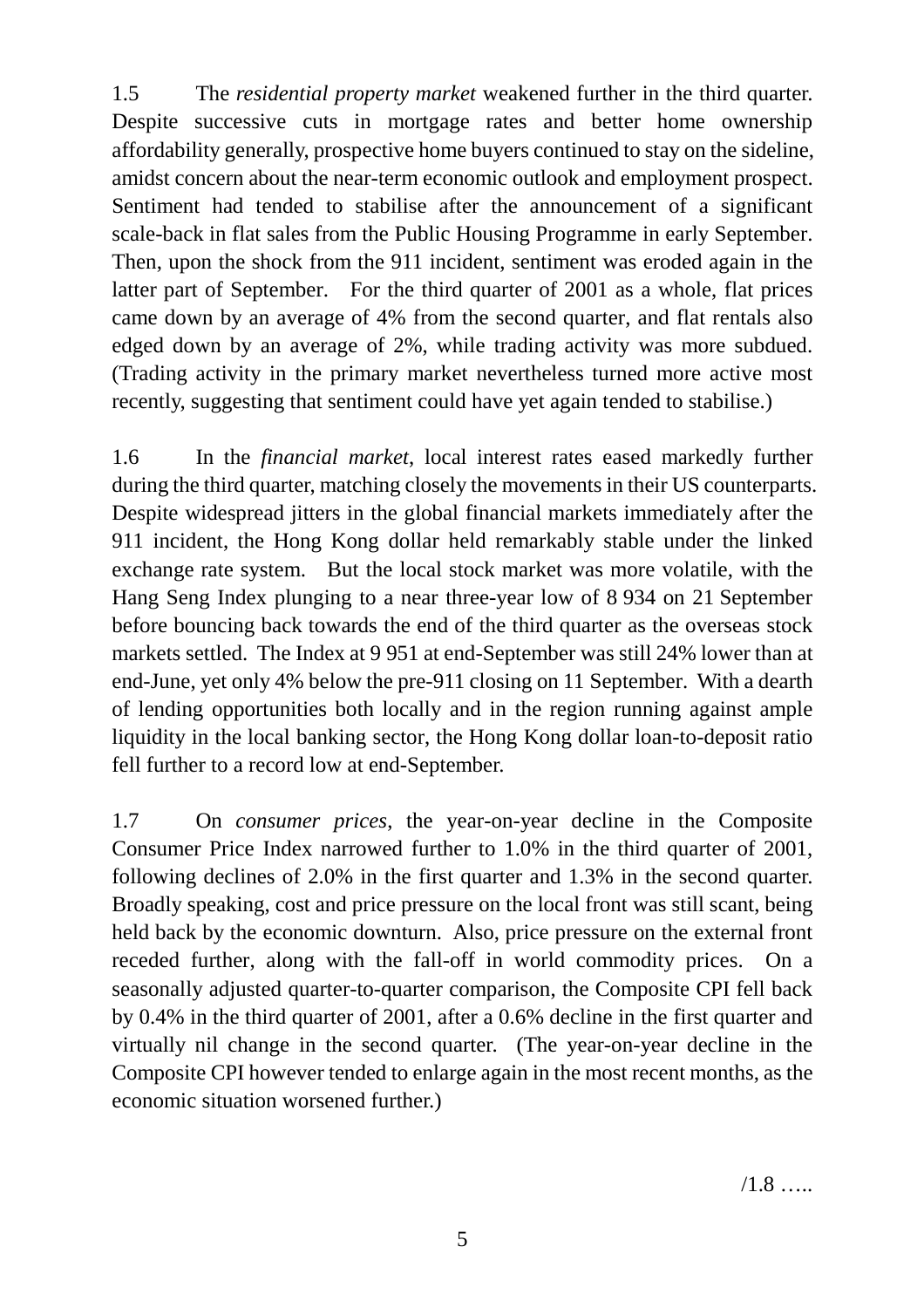1.8 Statistics on the *Gross National Product (GNP)*(3) are available up to the second quarter of 2001. Both factor income inflow and outflow recorded some increases in the second quarter of 2001 over a year earlier. But as the growth in factor income outflow considerably outpaced that in inflow, net factor income inflow declined markedly, causing GNP to dip by 0.5% in real terms in the second quarter of 2001 over a year earlier, after a 3.1% growth in the first quarter. The faster growth in factor income outflow in the second quarter was nevertheless due in large part to increased direct investment income outflow to the non-operating entities set up by some of the Hong Kong companies in the tax haven economies. Also, there was a surge in dividend pay-outs from some publicly-listed resident companies to non-residents. Both in fact reflected relatively well on the investment return from the local economy, at least against the concurrent investment return from abroad. For the first half of 2001 as a whole, GNP was still 1.3% higher in real terms than a year earlier, not much below the 1.5% GDP growth in that period.

## **Table 1.3**

#### **Gross National Product and external factor income flows**

|                                                                             | $1999^{#}$      | $2000^{\text{*}}$ | <u> 2000</u>    |                 |              |                 | 2001              |                 |  |
|-----------------------------------------------------------------------------|-----------------|-------------------|-----------------|-----------------|--------------|-----------------|-------------------|-----------------|--|
|                                                                             |                 |                   | $\mathbf{Q1}^*$ | $\mathbf{Q2}^*$ | $Q3^*$       | $Q4^*$          | $\mathbf{Q1}^*$   | $\Omega^*$      |  |
| Year-on-year rate of<br><i>change in money terms (%)</i>                    |                 |                   |                 |                 |              |                 |                   |                 |  |
| Total external factor income flow <sup>(a)</sup>                            |                 |                   |                 |                 |              |                 |                   |                 |  |
| Inflow<br>Outflow                                                           | 0.6<br>$-1.2$   | 12.7<br>18.0      | 32.2<br>33.5    | 12.0<br>14.5    | 12.9<br>22.4 | $-2.7$<br>4.8   | $-9.3$<br>$-13.0$ | 2.1<br>6.6      |  |
| Net external factor<br>income flow at current<br>market prices (\$ billion) | 35              | 22                | 9               | 6               | 3            | 3               | 12                | $\overline{2}$  |  |
| GDP at current<br>market prices (\$ billion)                                | 1,228<br>(.2.5) | 1,267<br>(3.2)    | 302<br>(6.0)    | 308<br>(2.4)    | 327<br>(3.7) | 330<br>(1.1)    | 304<br>(0.4)      | 309<br>(0.2)    |  |
| GNP at current<br>market prices $(\$~\text{billion})^{(b)}$                 | 1,262<br>(.2.0) | 1,289<br>(2.1)    | 312<br>(6.3)    | 315<br>(2.0)    | 330<br>(1.6) | 333<br>$(-1.1)$ | 316<br>(1.2)      | 311<br>$(-1.1)$ |  |
| Year-on-year rate of<br>change in real terms (%)                            |                 |                   |                 |                 |              |                 |                   |                 |  |
| <b>Gross National Product</b>                                               | 3.5             | 9.2               | 14.5            | 10.2            | 8.6          | 4.8             | 3.1               | $-0.5$          |  |

Notes : (#) Revised figures.

(a) External factor income comprises direct investment income, portfolio investment income, other investment income, and compensation of employees.

(b) GNP is equal to GDP plus net external factor income flow.

( ) Figures in brackets represent the year-on-year rates of change in money terms in GDP and GNP respectively.

/**The** …..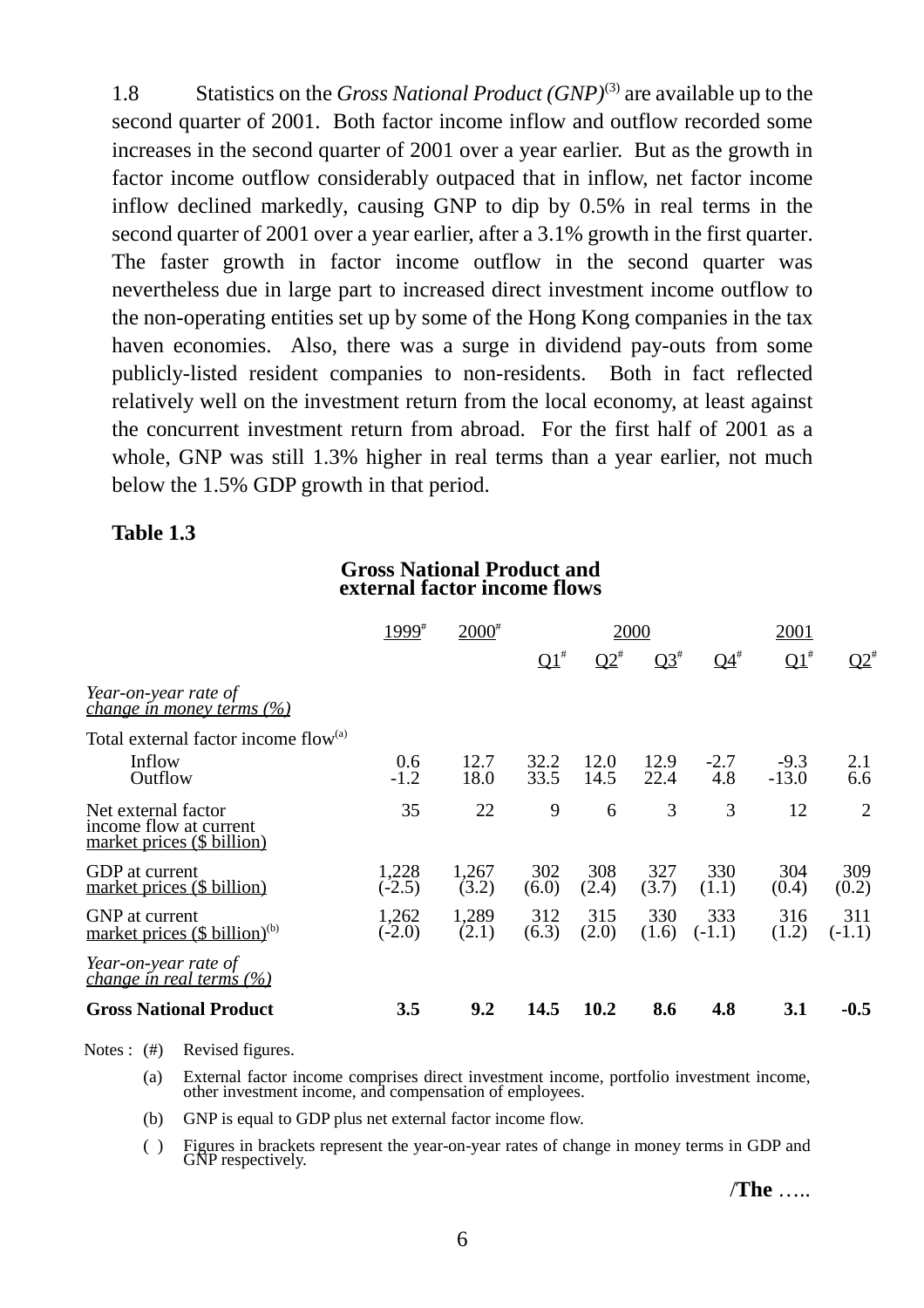## **The external sector**

1.9 Hong Kong's merchandise exports slackened further in the third quarter of 2001, amidst a more difficult external trade environment. *Total exports of goods* (comprising re-exports and domestic exports) fell by 4.0% in real terms in the third quarter of 2001 over a year earlier, the largest decline since the first quarter of 1999. Total exports of goods still had a small increase of 1.7% in real terms in July, yet slackened to a 5.8% fall in August, and further to a 7.4% fall in September. The enlarged decline in the third quarter was mainly attributable to more sluggish global demand, but a distinctly higher base of comparison was also relevant. Air cargo traffic to the United States encountered a short disruption immediately after the 911 incident, yet its effect on exports for September as a whole was only modest. By and large, the real impact of the 911 incident on Hong Kong's exports was yet to be seen. Together with a 1.0% rise in the first half of the year, total exports of goods had a slight decline of 0.9% in real terms in the first nine months of 2001 over a year earlier. On a seasonally adjusted quarter-to-quarter comparison, total exports of goods actually rose back by 3.1% in real terms in the third quarter of 2001, after decreases of 2.1% in the first quarter and 5.0% in the second quarter (paragraph 2.5).



#### **Total exports of goods**



 $/1.10$  …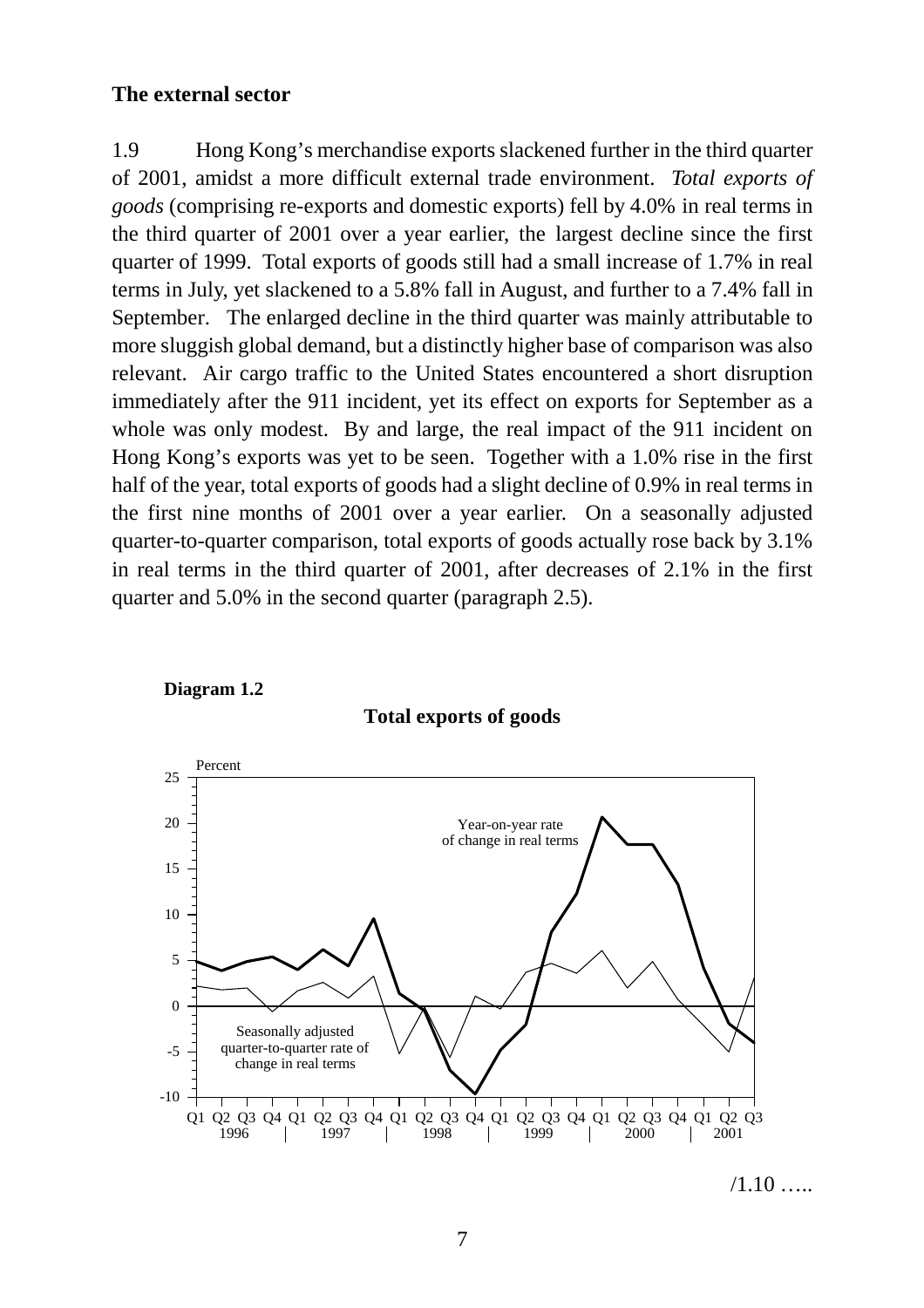1.10 Within total exports of goods, *re-exports* had a 3.0% fall in real terms in the third quarter of 2001 over a year earlier, further down from the already much retarded growth of 2.5% in the first half of the year. Again, the fall in the third quarter was mainly concentrated in August and September. For the first nine months of 2001 as a whole, re-exports recorded a meagre 0.5% growth in real terms over a year earlier. On a seasonally adjusted quarter-to-quarter comparison, re-exports rose by 3.8% in real terms in the third quarter of 2001, having declined by 2.0% in the first quarter and 5.5% in the second quarter (paragraph 2.6).

1.11 *Domestic exports* fell more sharply, by 12.4% in real terms in the third quarter of 2001 over a year earlier, with the decline enlarging from 6.0% in July to 14.4% in August and further to 16.6% in September. Together with a 10.5% plunge in the first half of the year, domestic exports were down by 11.2% in real terms in the first nine months of 2001 over a year earlier. On a seasonally adjusted quarter-to-quarter comparison, domestic exports had a further decline of 2.8% in real terms in the third quarter of 2001, following decreases of 3.4% in the first quarter and 1.1% in the second quarter (paragraph 2.7).





 $/1.12$  …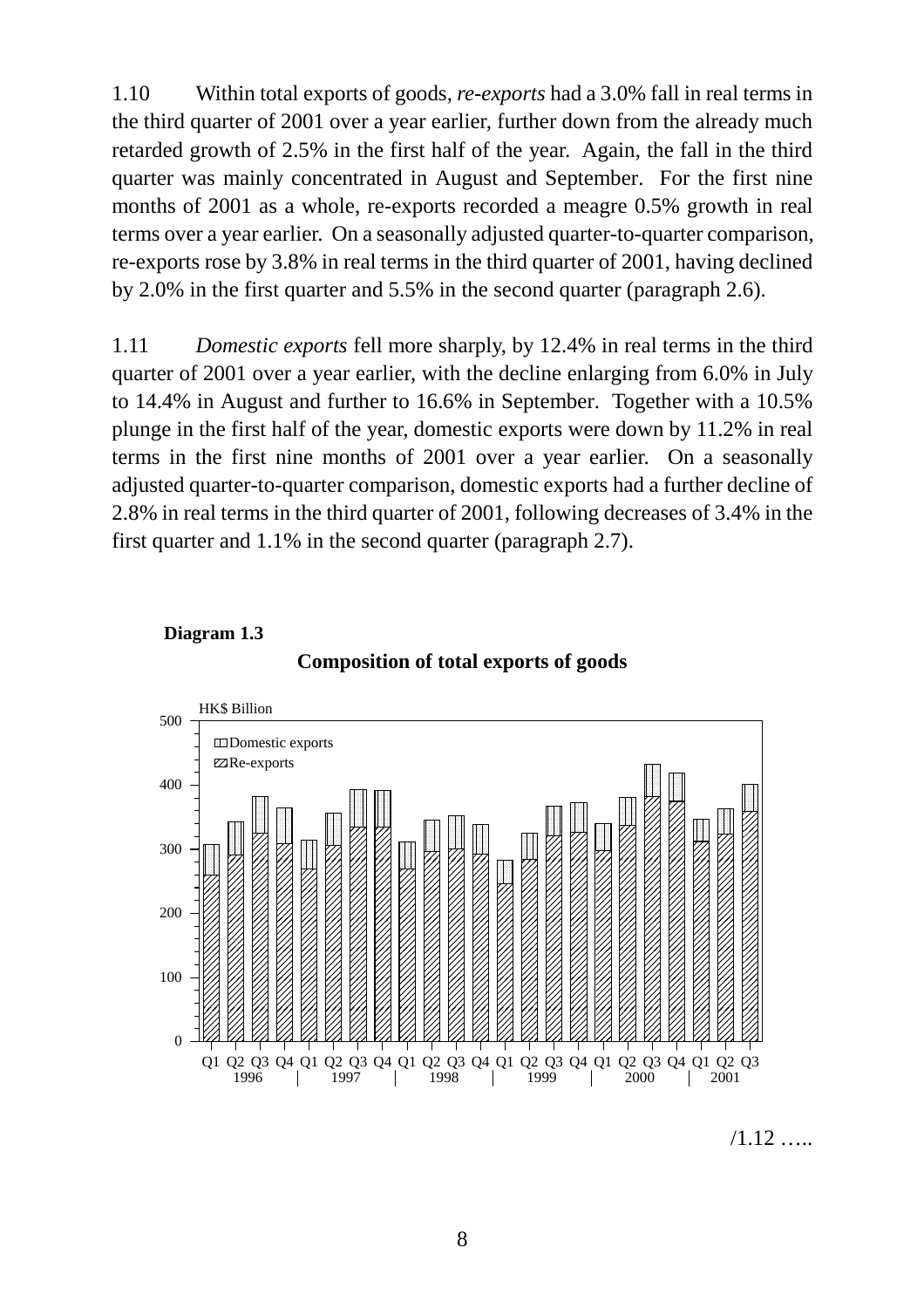1.12 Analysed by market, merchandise exports underwent an across-the-board setback in the third quarter of 2001. Exports of goods to *East Asia* as a whole were dampened by the export and domestic demand slump in the region, the plunge in intra-regional trade, and the weakness in most of the East Asian currencies. There was only a 1.9% growth in real terms in the third quarter of 2001 over a year earlier, further down from the already markedly slower growth of 5.5% in the first half of the year. For the first nine months of 2001 as a whole, these exports rose by 4.2% in real terms over a year earlier. Exports of goods to the *United States* plunged sharply, by 10.8% in real terms in the third quarter of 2001 over a year earlier, amidst the severe fall-off in US demand. Together with a 5.2% decline in the first half of the year, these exports fell by 7.4% in real terms in the first nine months of 2001 over a year earlier. Exports of goods to the *European Union* also plummeted further, along with worsening economic conditions in the euro area and a weak euro. Following a 4.4% fall in real terms in the first half of 2001, these exports had a double-digit decline of 11.0% in the third quarter, giving a 6.9% fall in the first nine months of 2001 over a year earlier (paragraphs 2.14 to 2.16).

1.13 *Imports of goods* concurrently moderated further, falling by 3.4% in real terms in the third quarter of 2001 over a year earlier, reversing the 2.1% growth in the first half of the year. For the first nine months of 2001 as a whole, imports of goods were broadly unchanged in real terms from a year earlier. *Retained imports* eased further to a 4.5% decline in real terms in the third quarter of 2001 over a year earlier, after a meagre 1.2% rise in the first half of the year, thereby giving a 0.8% decrease for the first nine months of 2001 as a whole. The decline in recent months was particularly pronounced in the intake of raw materials and semi-manufactures, in turn associated with the plunge in domestic exports. Yet on a seasonally adjusted quarter-to-quarter comparison, imports of goods rebounded to a 4.0% rise in real terms in the third quarter of 2001, following decreases of 0.8% in the first quarter and 6.4% in the second quarter. Retained imports also rose, by 4.6% in real terms in the third quarter of 2001, after a 2.7% increase in the first quarter and a 8.7% drop in the second quarter (paragraph 2.8).

1.14 With total exports of goods falling slightly faster than imports of goods in value, the *visible trade deficit* widened to \$17.8 billion or 4.3% of the value of imports of goods in the third quarter of 2001, from \$16.4 billion or 3.7% in the same quarter in 2000. For the first nine months of 2001 as a whole, the visible

/trade …..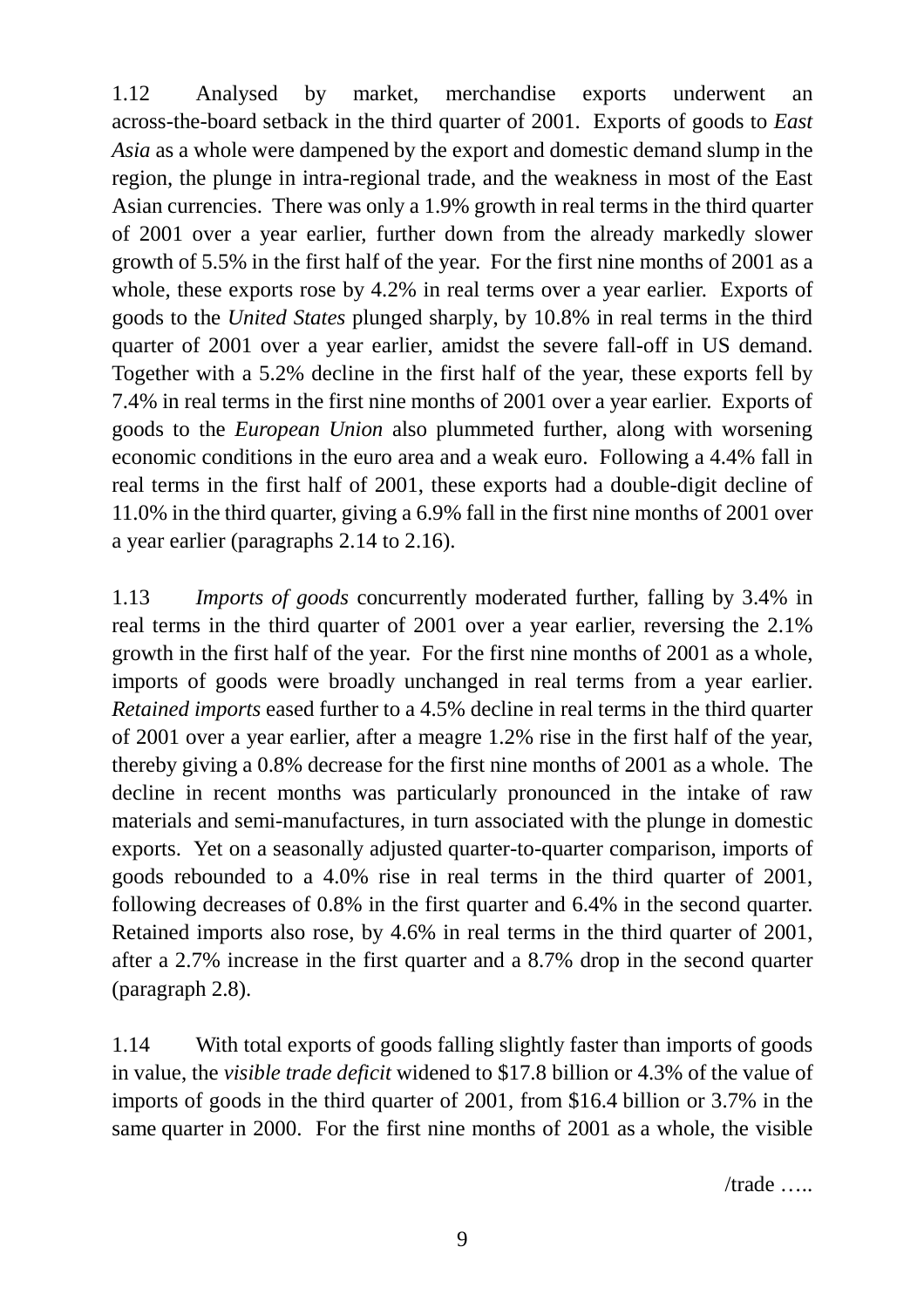trade deficit widened to \$76.0 billion or 6.4% of the value of imports of goods, from \$65.2 billion or 5.4% in the same period in 2000 (paragraph 2.9).

1.15 On invisible trade, *exports of services* likewise moderated visibly, to a meagre growth of 1.5% in real terms in the third quarter of 2001 over a year earlier. This was mainly caused by a fall-off in business demand in the region, with the setback in inbound tourism and in exports of transportation services after the 911 incident exacerbating the situation. Yet with a solid growth of 6.3% in the first half of the year, exports of services still had a 4.5% increase in real terms in the first three quarters of 2001 over a year earlier. On a seasonally adjusted quarter-to-quarter comparison, exports of services continued to go up, by 1.6% in real terms in the third quarter of 2001, after increases of 0.6% in the first quarter and 4.0% in the second quarter (paragraph 2.10).

**Exports of services**



**Diagram 1.4**

1.16 *Imports of services* concurrently weakened, falling by 2.0% in real terms in the third quarter of 2001 over a year earlier, after a 2.4% rise in the first half of the year. For the first three quarters of 2001 as a whole, imports of services were only 0.9% larger in real terms than <sup>a</sup> year earlier. Amidst the

/distinct …..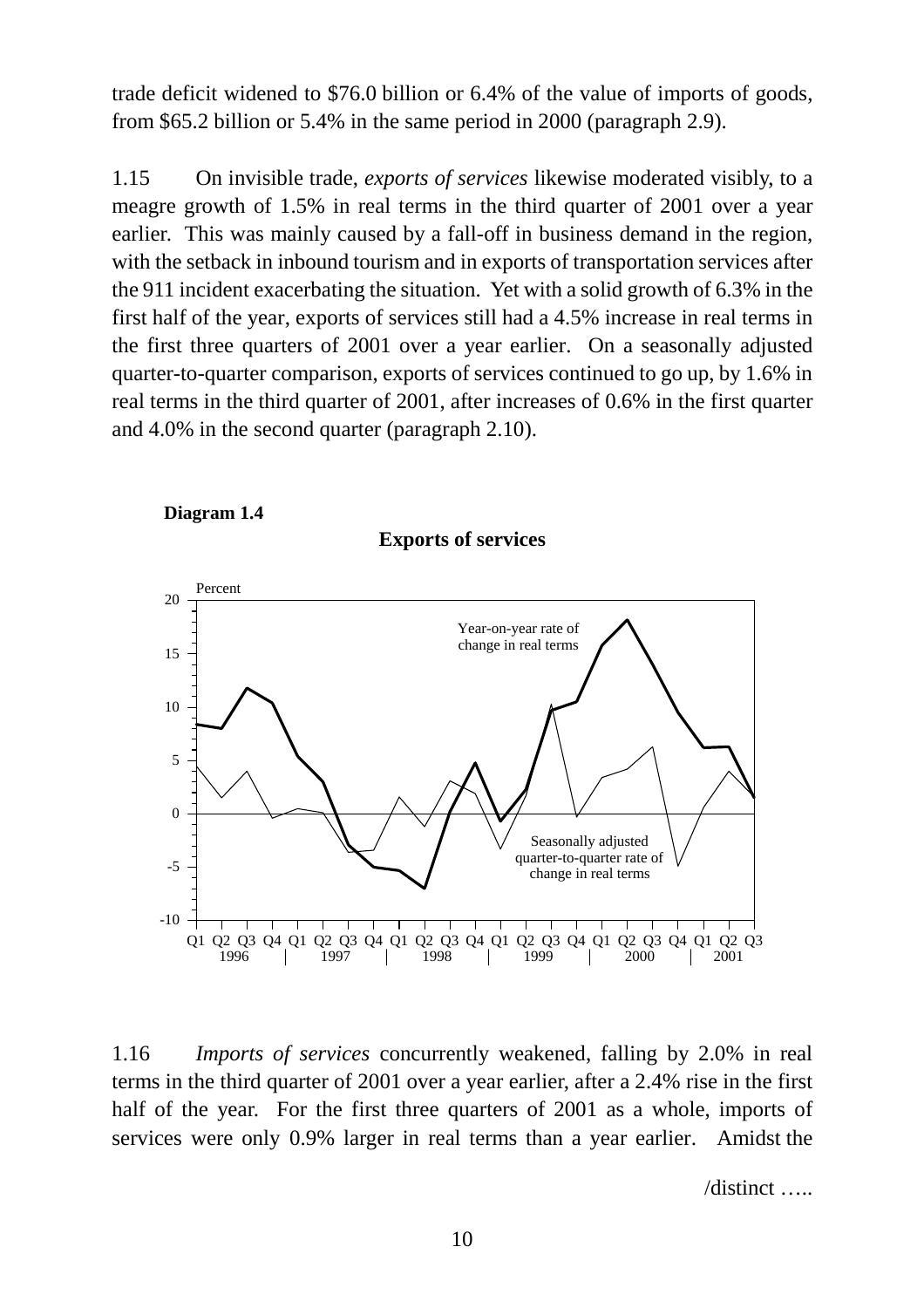distinct setback in merchandise trade and slow-down in other economic activities, there was an across-the-board decline in imports of various major types of services in the third quarter. In particular, imports of travel services were hit by the 911 incident towards the end of the third quarter. On a seasonally adjusted quarter-to-quarter comparison, imports of services receded to a 1.8% decline in real terms in the third quarter of 2001, having increased by 0.8% in the first quarter and 1.3% in the second quarter (paragraphs 2.11 and 2.41).

1.17 As exports of services were virtually flat while imports of services fell in value, the *invisible trade surplus* increased further, to \$40.4 billion or 86.4% of the value of imports of services in the third quarter of 2001, from \$39.7 billion or 83.0% in the same quarter in 2000. For the first three quarters of 2001 as a whole, the invisible trade surplus rose to \$112.2 billion or 82.4% of the value of imports of services, from \$104.6 billion or 77.4% in the same period in 2000. Thus, even with a widened visible trade deficit, there was still a combined surplus (including an estimate of imports of gold for industrial use) of \$34.2 billion, equivalent to 2.6% of the total value of imports of goods and services, in the first three quarters of 2001, as compared to \$36.9 billion or 2.7% in the same period in 2000 (paragraph 2.12).

## **Domestic demand**

1.18 Local consumer spending was still on the rise in the third quarter of 2001, but the growth pace had moderated distinctly as consumer sentiment was held back by rising unemployment and dip in asset prices, and then even further upon the initial impact of the 911 incident. Visitor spending still held up well in July and August, but slowed markedly in September as inbound tourism was likewise hit by the 911 incident. The volume of retail sales eased sharply, to a mere 0.5% growth in the third quarter of 2001 over a year earlier, from a 4.8% rise in the second quarter. It went into a decline in September. On a seasonally adjusted quarter-to-quarter comparison, the volume of retail sales plummeted by 6.0% in the third quarter of 2001, in stark contrast to increases of 4.1% in the first quarter and 2.3% in the second quarter.

/**Table 1.4** …..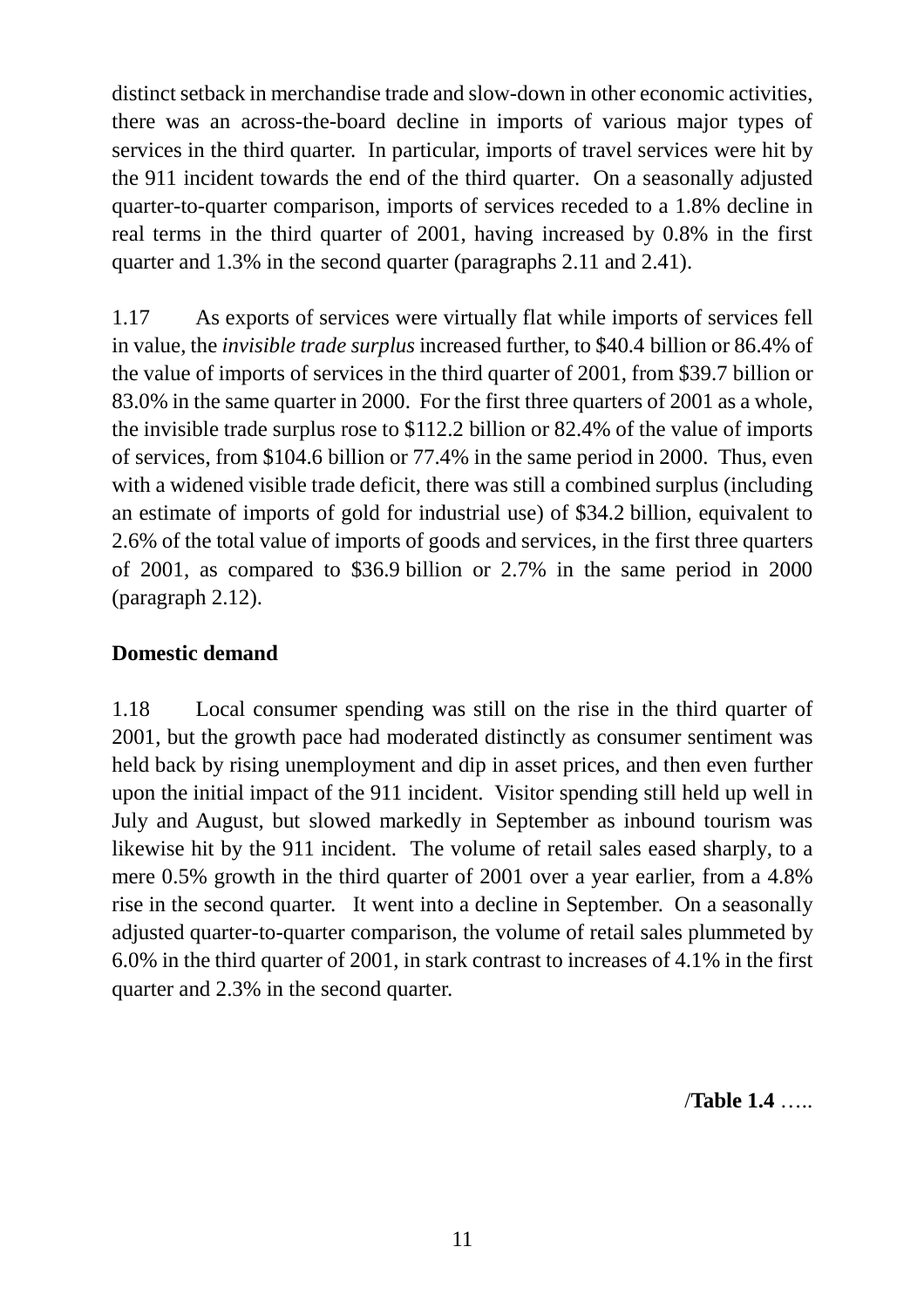## **Table 1.4**

|      |                                              |                            | Retail sales <sup>(a)</sup>         |                                       | Consumer spending by major component <sup>(a)</sup> |                        |                               |                                     |                     |                   |  |
|------|----------------------------------------------|----------------------------|-------------------------------------|---------------------------------------|-----------------------------------------------------|------------------------|-------------------------------|-------------------------------------|---------------------|-------------------|--|
|      |                                              |                            |                                     | <b>Food</b>                           | Durables                                            | Non-<br>durables       | Services                      | Residents'<br>expenditure<br>abroad | <b>Total</b>        |                   |  |
|      | 2000 Annual                                  | 8.3                        |                                     | 5                                     | 19                                                  | 5                      | 5                             | $-3$                                | 6                   | 10                |  |
|      | Q <sub>1</sub><br>Q2<br>Q <sub>3</sub><br>Q4 | 14.3<br>10.5<br>5.9<br>3.1 | (5.7)<br>(0.2)<br>$(-2.6)$<br>(0.5) | 7<br>9<br>$\ast$<br>3                 | 34<br>17<br>18<br>11                                | 11<br>8<br>5<br>$-1$   | 6<br>5<br>6<br>$\overline{2}$ | $-8$<br>$-2$<br>$-1$                | 8<br>7<br>6<br>3    | 5<br>26<br>7<br>5 |  |
| 2001 | Q1<br>Q2<br>Q <sub>3</sub>                   | 2.5<br>4.8<br>0.5          | (4.1)<br>(2.3)<br>$(-6.0)$          | $\overline{4}$<br>3<br>$\overline{2}$ | 10<br>14<br>7                                       | $\ast$<br>$rac{2}{-2}$ | 3                             | 6<br>$-1$                           | 3<br>$\overline{4}$ | 5<br>11<br>3      |  |
|      | Jul<br>Aug<br>Sep                            | 1.3<br>1.8<br>$-1.7$       |                                     |                                       |                                                     |                        |                               |                                     |                     |                   |  |

## **Local consumer and visitor spending in the local market (year-on-year rate of change in real terms (%))**

Notes : (a) Retail sales and consumer spending by major component include both local consumer and visitor spending, which are not separable from the survey data.

( ) Figures in brackets represent the seasonally adjusted quarter-to-quarter % changes in real terms.

(\*) Change of less than 0.5%.

1.19 Consumer spending on all major categories of goods and services registered slower growth in the third quarter of 2001. Expenditure on durable goods posted a relatively faster increase, bolstered by purchases of motor vehicles and electrical appliances before the dip in September. Expenditure on foodstuffs and on services rose modestly, but expenditure on non-durable goods fell. Meanwhile, spending by Hong Kong residents abroad went into a decline, partly affected by lesser travel demand after the 911 incident. Overall, *private consumption expenditure (PCE)* rose by 1.3% in real terms in the third quarter of 2001 over a year earlier, slower than the 3.6% increase in the second quarter. On a seasonally adjusted quarter-to-quarter comparison, PCE slackened to a 1.9% decline in real terms in the third quarter of 2001, having risen markedly by 5.4% in the first quarter and further by 1.2% in the second quarter.

/**Diagram 1.5** …..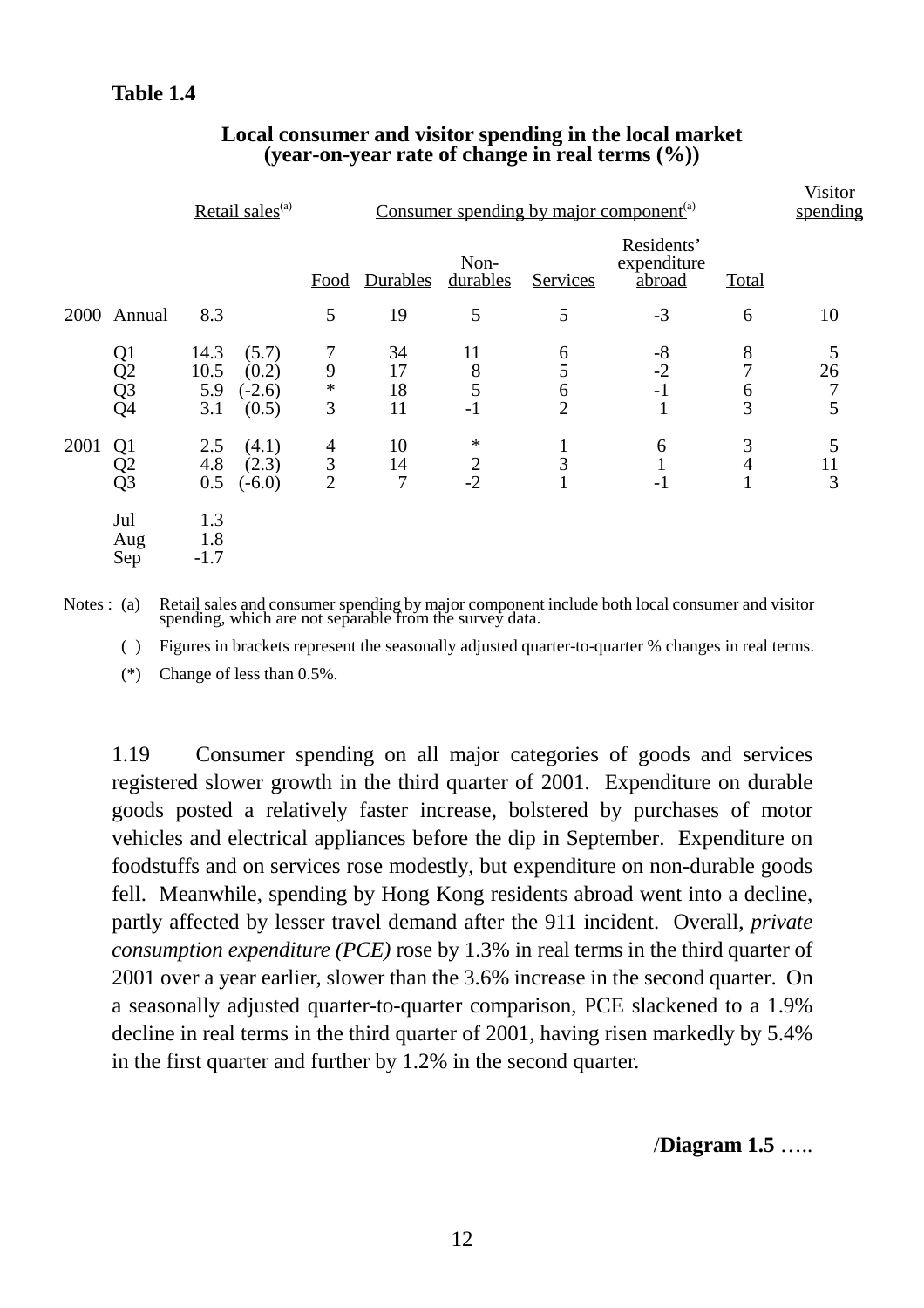#### **Diagram 1.5**





consumption expenditure.

1.20 *Government consumption expenditure (GCE)* reckoned on a national accounts basis<sup>(4)</sup> increased by  $6.2\%$  in real terms in the third quarter of 2001 over a year earlier. This followed a 3.9% growth in the first quarter and a 4.1% growth in the second quarter. On a seasonally adjusted quarter-to-quarter comparison, GCE again rose, by 2.9% in real terms in the third quarter of 2001, after a 5.4% surge in the first quarter and a 2.7% decline in the second quarter.

1.21 Overall investment spending, as represented by *gross domestic fixed capital formation*, had a somewhat faster growth of 3.7% in real terms in the third quarter of 2001 over a year earlier, having eased back to a 1.3% increase in the second quarter. The growth in the third quarter was mainly bolstered by intake of aircraft, but with distinctly reduced intake of other machinery and equipment in general, and also with building and construction activity remaining modest in overall terms. Within the overall investment spending, *expenditure on machinery and equipment* registered a year-on-year growth of 9.4% in real terms in the third quarter of 2001 over a year earlier, after a marginal increase of 0.3% in the second quarter. Yet intake of office equipment and industrial machinery fell off

/distinctly …..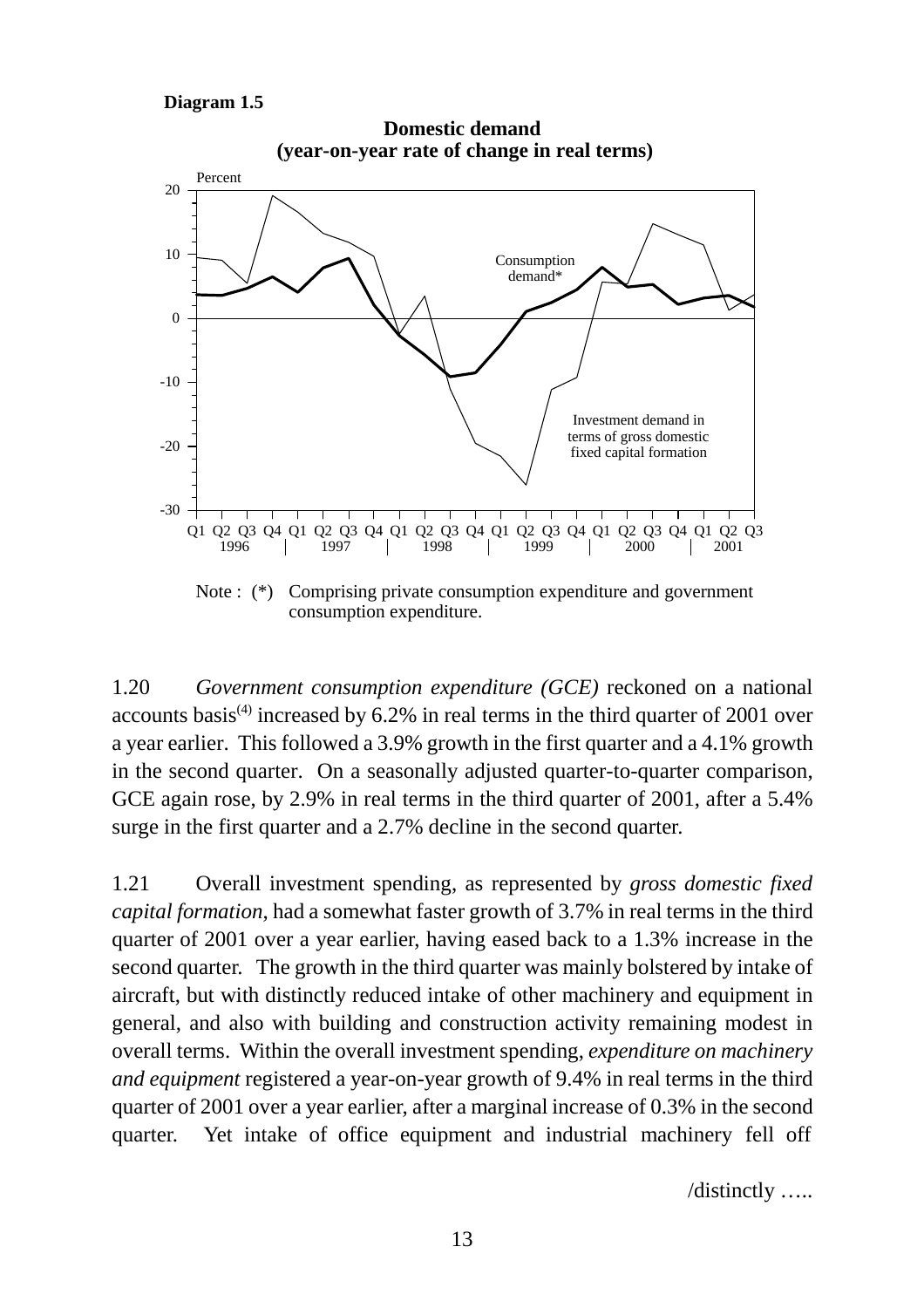distinctly, amidst a dim business outlook. *Expenditure on building and construction* had a 6.8% fall in real terms in the third quarter of 2001 over a year earlier, reversing the 1.9% growth in the second quarter. Output in the public sector was dragged down by the heavy scale-back in the Public Housing Programme, even though there was still some incremental growth from other Government projects and the Priority Railway Projects. Output in the private sector was dampened by the protracted weakness in the property market holding back the initiation of new building projects. In tandem with the sluggish building activity in the private sector, *real estate developers' margin*<sup>(5)</sup> came down by 4.2% in real terms in the third quarter of 2001 from a year earlier, after a 4.3% increase in the second quarter.

1.22 Along with the slow-down in aggregate demand, there was a modest depletion in *inventories* in the third quarter of 2001, having gone through a continuous build-up since the third quarter of 1999.

## **The property market**

1.23 The sales market for *residential property* weakened further with prices coming down more in the third quarter of 2001. Sentiment was depressed by the worsening employment situation amidst the economic downturn, continued large supply of new flats, and more recently the impact of the 911 incident. Acquisition interest remained low, notwithstanding further cuts in mortgage rates and the announcement on suspension of flat sales under the Home Ownership Scheme/Private Sector Participation Scheme up to mid-2002. The much dwindled demand prompted property developers to step up their sales programme further, chiefly by offering more attractive purchase terms and more flexible financing. This did help primary sales in some of the new residential developments. Yet the secondary market was hence undermined even more. As to the rental market for residential property, activity was generally moderate, with rentals drifting lower in recent months (paragraph 3.5).

1.24 On a quarter-to-quarter comparison, flat prices on average dropped by 4% in the third quarter of 2001, following a similar decrease in the first quarter and virtually nil change in the second quarter. Flat rentals also fell, by an average of 2% in the third quarter of 2001, slightly larger than the decline of 1% in both the first and second quarters. For the first three quarters of 2001 as a whole, flat prices were on average down by 8%, and flat rentals on average down to a lesser extent, by 3% (paragraph 3.6).

 $/1.25$  …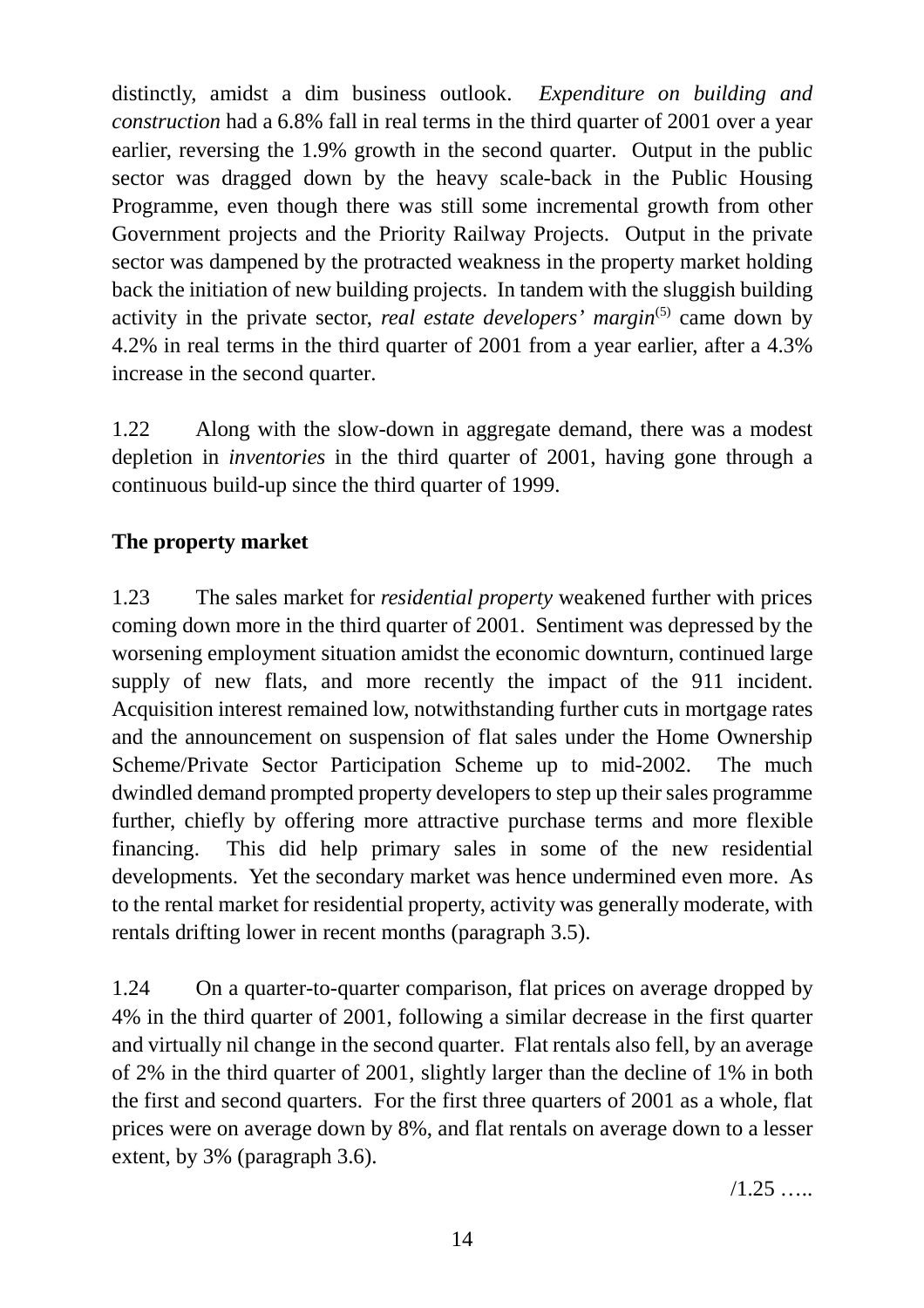1.25 On *commercial property*, the rental market for *office space* quietened down in the third quarter of 2001. Demand for office space receded, as companies were increasingly hit by setback in business especially after the 911 incident. In a move to improve occupancy, landlords tended to offer longer rent-free periods and other concessions to attract tenants. The sales market for office space was even more subdued, as investors generally stayed on the sideline. The rental market for *shopping space* likewise slackened in the third quarter of 2001, along with the moderation in local consumer spending and inbound tourism. The sales market for shopping space stayed weak. On *industrial property*, the rental market remained sluggish in the third quarter of 2001. Overall demand for industrial space continued to shrink, amidst the slow-down in external trade and on-going relocation of industrial processes outside the territory. Demand for space in modern industrial buildings as data centres and back-up service centres also tapered, upon further consolidation of the information technology sector. The sales market for industrial property was likewise depressed (paragraphs 3.7 to 3.9).

1.26 *Planned developments* of all types of property in the private sector, as indicated by the total usable floor area on building plans with consent to commence work, plummeted by 68% in the third quarter of 2001 from a year earlier. Analysed by main type of property and on a year-on-year comparison, planned developments of residential property dipped by 58% in terms of units or 53% in terms of total usable floor area in the third quarter of 2001. Planned developments of industrial property, property in the "others" category and commercial property were down even more, by 99%, 86% and 75% respectively in terms of total usable floor area. For the first nine months of 2001 as a whole, planned developments of all types of property in the private sector in terms of total usable floor area decreased by 28% over a year earlier. Of these, planned developments of residential property shrank by 21% in terms of units or 18% in terms of total usable floor area. Planned developments of commercial property fell by 10% in terms of total usable floor area, while planned developments of industrial property and of property in the "others" category had much larger decreases, by 90% and 63% respectively in terms of total usable floor area (paragraph 3.14).

/**The** …..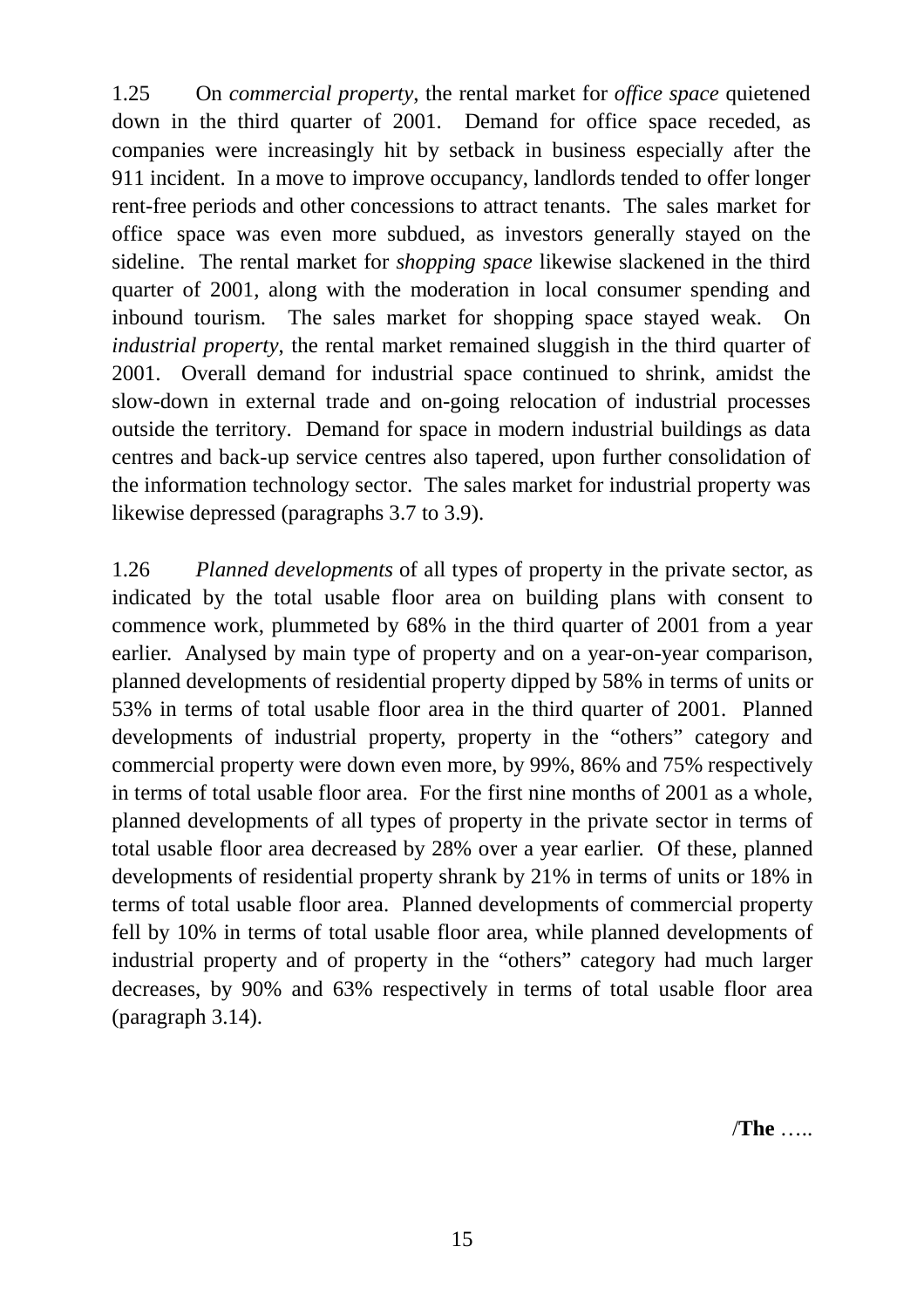## **The labour market**

1.27 The local labour market, having held generally stable in the first two quarters of 2001, eased distinctly in the third quarter, as amidst the economic downturn and corporate downsizing, employment was unable to catch up with growth in the total labour force. The *seasonally adjusted unemployment rate* surged from 4.5% in the second quarter of 2001 to 5.3% in the third quarter. The leap was particularly pronounced in the most recent period, conceivably upon the impact of the 911 incident. The median duration of unemployment lengthened visibly, from 68 days in the second quarter to 72 days in the third quarter. The proportion of persons unemployed for six months or more also rose, from 21% to 23%. The *underemployment rate* likewise went up, from 2.2% in the second quarter of 2001 to 2.5% in the third quarter. Again, the rise in underemployment rate was concentrated in the most recent period. The proportion of employed persons working for 50 hours or more per week rose appreciably, from 32% in the second quarter to 36% in the third quarter. Concurrently, the median hours of work per week increased from 45 hours to 48 hours. These reflected greater work intensity and effort for those in employment (paragraphs 5.1 to 5.3).

1.28 On a year-on-year comparison, *total employment* as enumerated from households increased by 0.9% in the third quarter of 2001, but *total labour force* rose faster, by 1.4%. This was in stark contrast to the situation earlier in the year, when total employment growth consistently outpaced total labour force growth. Labour demand had moderated with the downturn in economic activity, particularly after the 911 incident. Yet labour supply had quite steady growth in the more recent months. On a quarter-to-quarter comparison, total labour force went up by 0.9% in the third quarter of 2001, partly upon a higher labour force participation rate, but total employment fell by 0.1%. These differential movements accounted for the surge in unemployment rate in the third quarter (paragraph 5.4).

/**Diagram 1.6** …..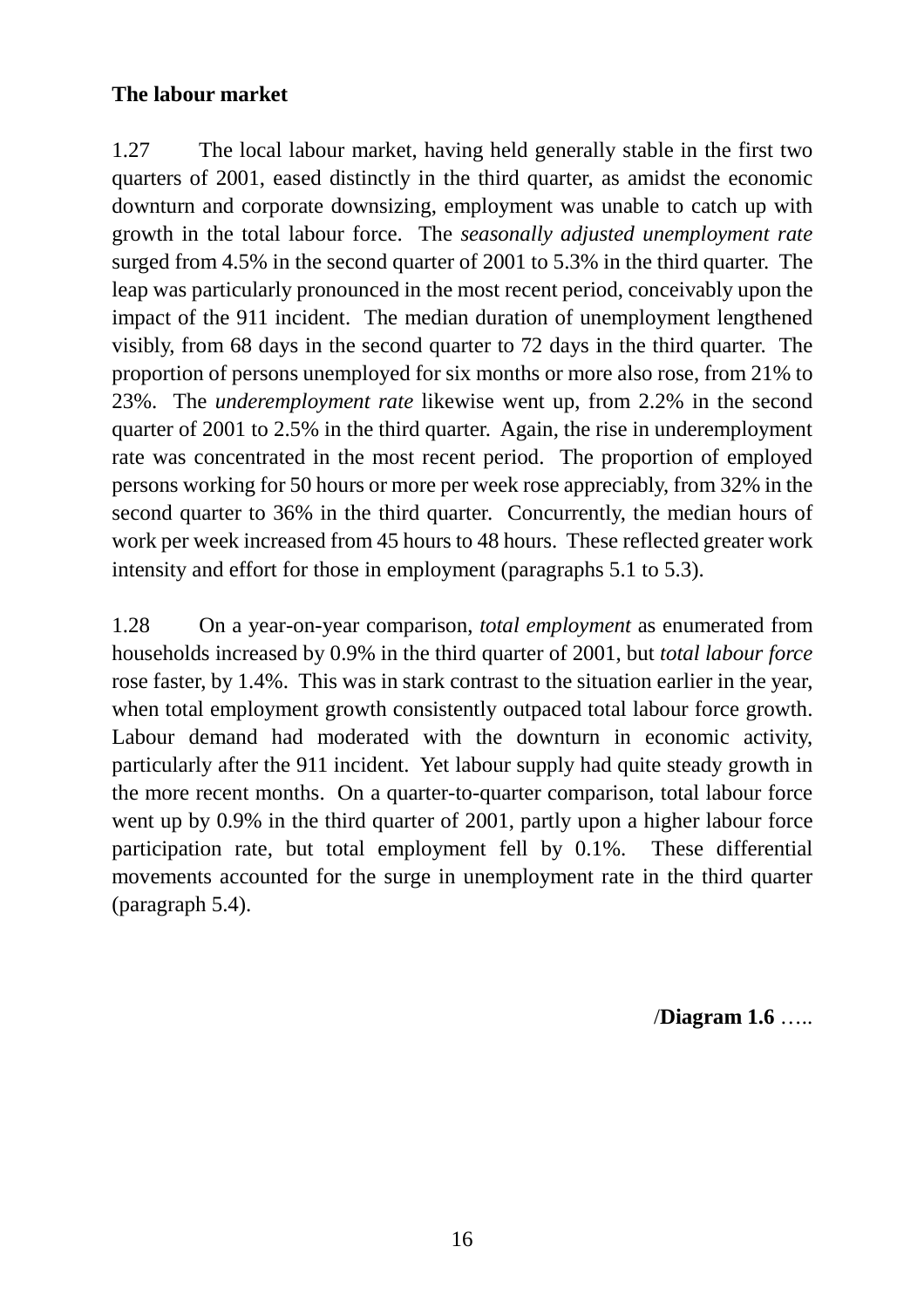#### **Diagram 1.6**



**Unemployment and underemployment rates\***

Note : (\*) From the second quarter of 1996 onwards, the seasonally adjusted unemployment rate and underemployment rate are compiled on the basis of the new series of labour force statistics, which has adopted the "resident population" definition and incorporated the results of the 2001 Population Census.

> The seasonally adjusted unemployment rate is now computed on the basis of the X-11 ARIMA method, which adjusts for the influences of all seasonal factors, as distinct from the former series which adjusts only for variations in the proportion of first-time job-seekers.

> > /**Diagram 1.7** …..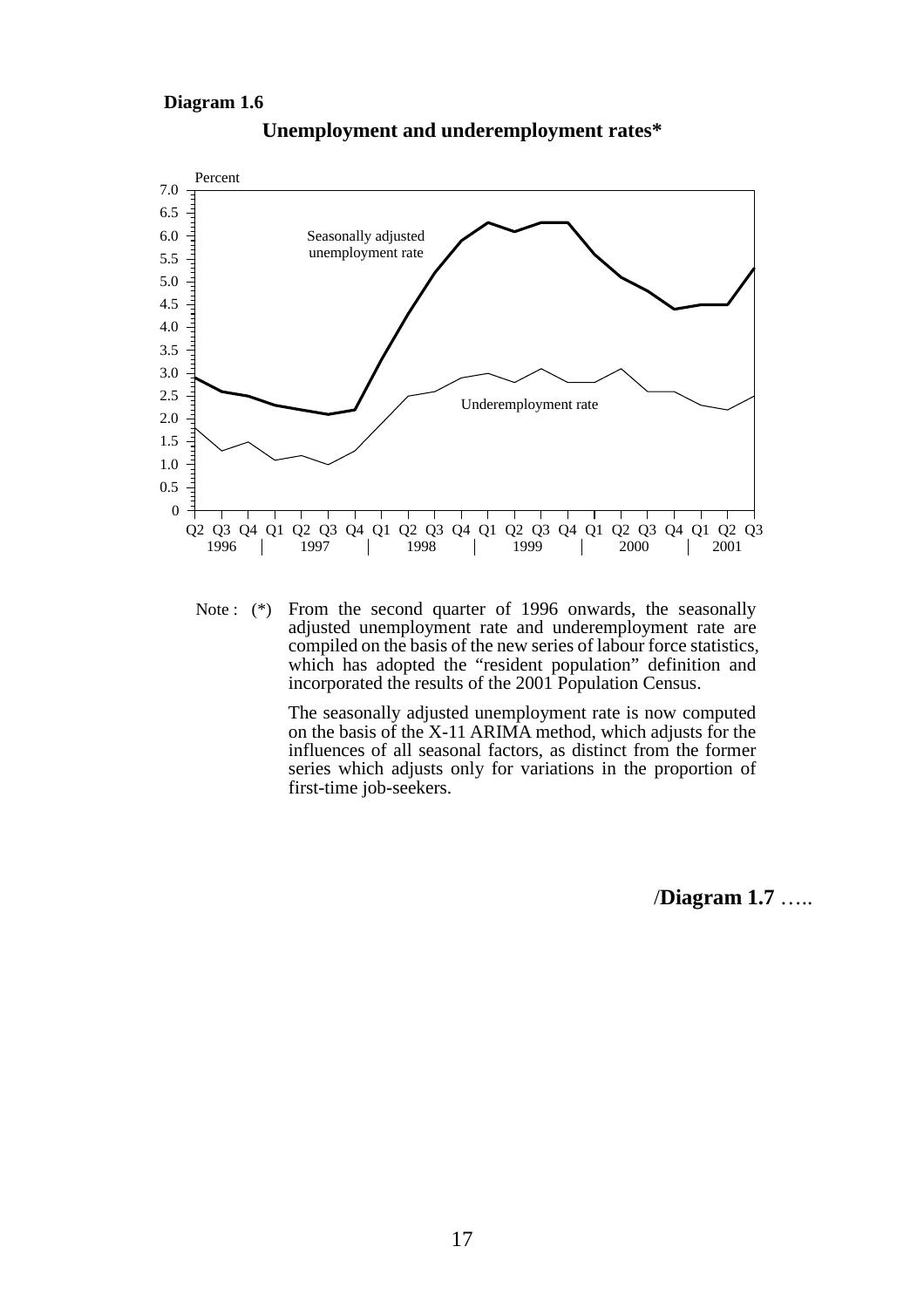#### **Diagram 1.7**



**Total labour force and total employment**

Note : The year-on-year rates of change are compiled from the new series of labour force statistics, which has adopted the "resident population" definition and incorporated the results of the 2001 Population Census. As the new series is backdated to the second quarter of 1996, year-on-year rate of change is available as from the second quarter of 1997.

1.29 As to labour income, *earnings* went up by 2% in money terms in the second quarter of 2001 over a year earlier, slightly less than the 3% rise in the first quarter. *Wages* were higher by 1% in money terms in June 2001 than a year earlier, virtually the same as the increase in March. Netting out the decline in consumer prices, both earnings and wages had decelerated increases in real terms (paragraph 5.5).

## **Prices**

1.30 Overall consumer prices continued to decline in the third quarter of 2001, though to a lesser extent than earlier in the year. Faced with moderating consumer spending and keen competition in the local market, retailers generally kept prices down in order to induce sales. Moreover, cost pressure from domestic

/sources …..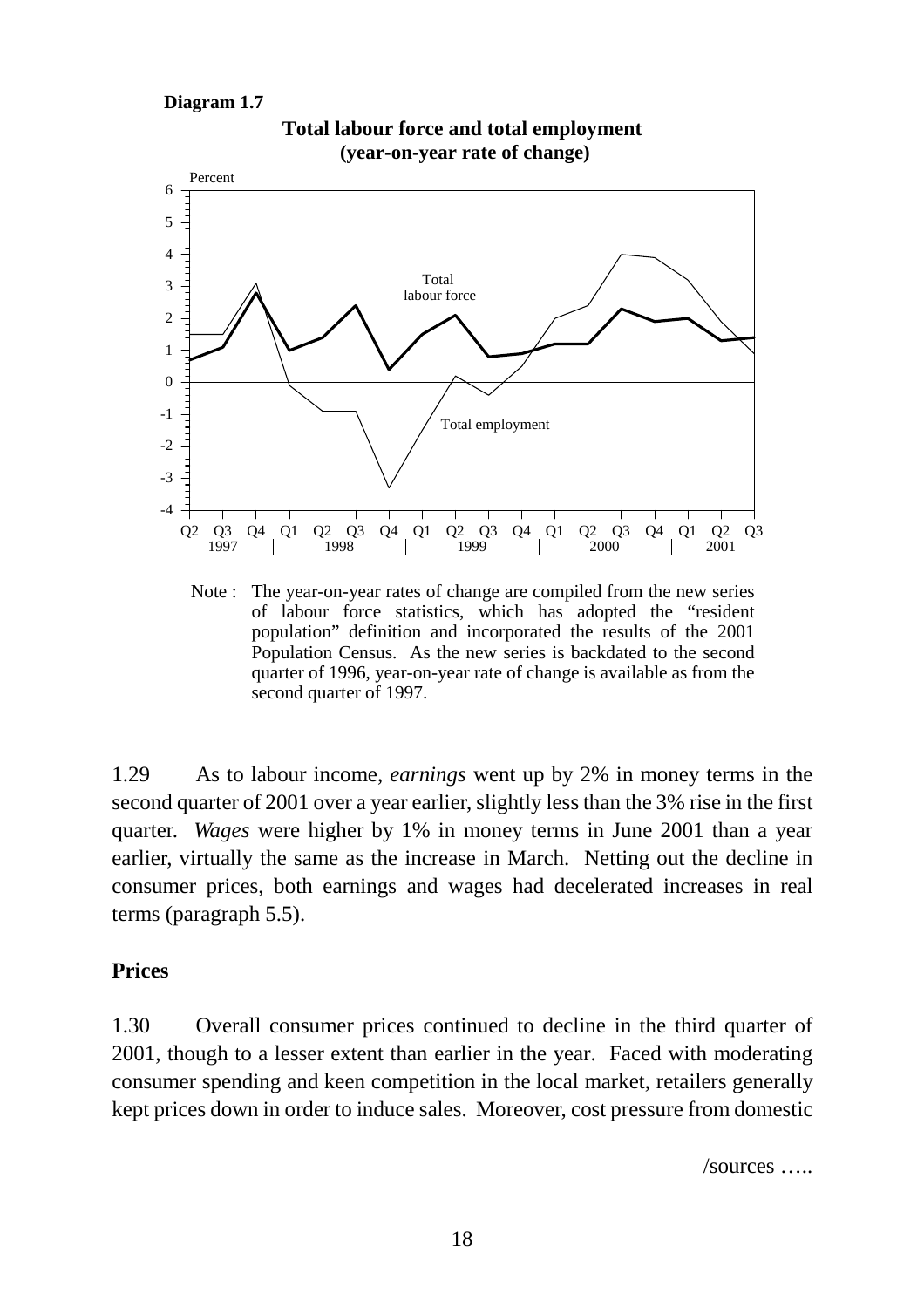sources tended to ease again, as property rentals had been softening in the recent period and as labour earnings also rose more slowly. In parallel, price pressure from external sources were receding, with the prices of retained imports showing an enlarged decline. There was a sustained drop in world commodity prices amidst the slack global demand. Also relevant was a strengthening in the US dollar against the currencies of most of the major supplier economies over the past year (paragraph 6.1).

1.31 Comparing the third quarter of 2001 with a year earlier, the *Composite Consumer Price Index* went down by 1.0%. This was smaller than the decreases of 2.0% and 1.3% respectively in the first and second quarters. For the first nine months of 2001 as a whole, the Composite CPI fell by 1.5% over a year earlier, considerably reduced from the 3.8% drop in 2000. On a seasonally adjusted quarter-to-quarter comparison, the Composite CPI declined by 0.4% in the third quarter of 2001, having fallen by 0.6% in the first quarter and shown nil change in the second quarter (paragraphs 6.2 and 6.4).



**Diagram 1.8**



Note : (\*) From the fourth quarter of 2000 onwards, the rates of change are computed from the 1999/2000-based Composite CPI series. Before then, the rates of change are computed from the 1994/95-based Composite CPI series.

 $/1.32$  …..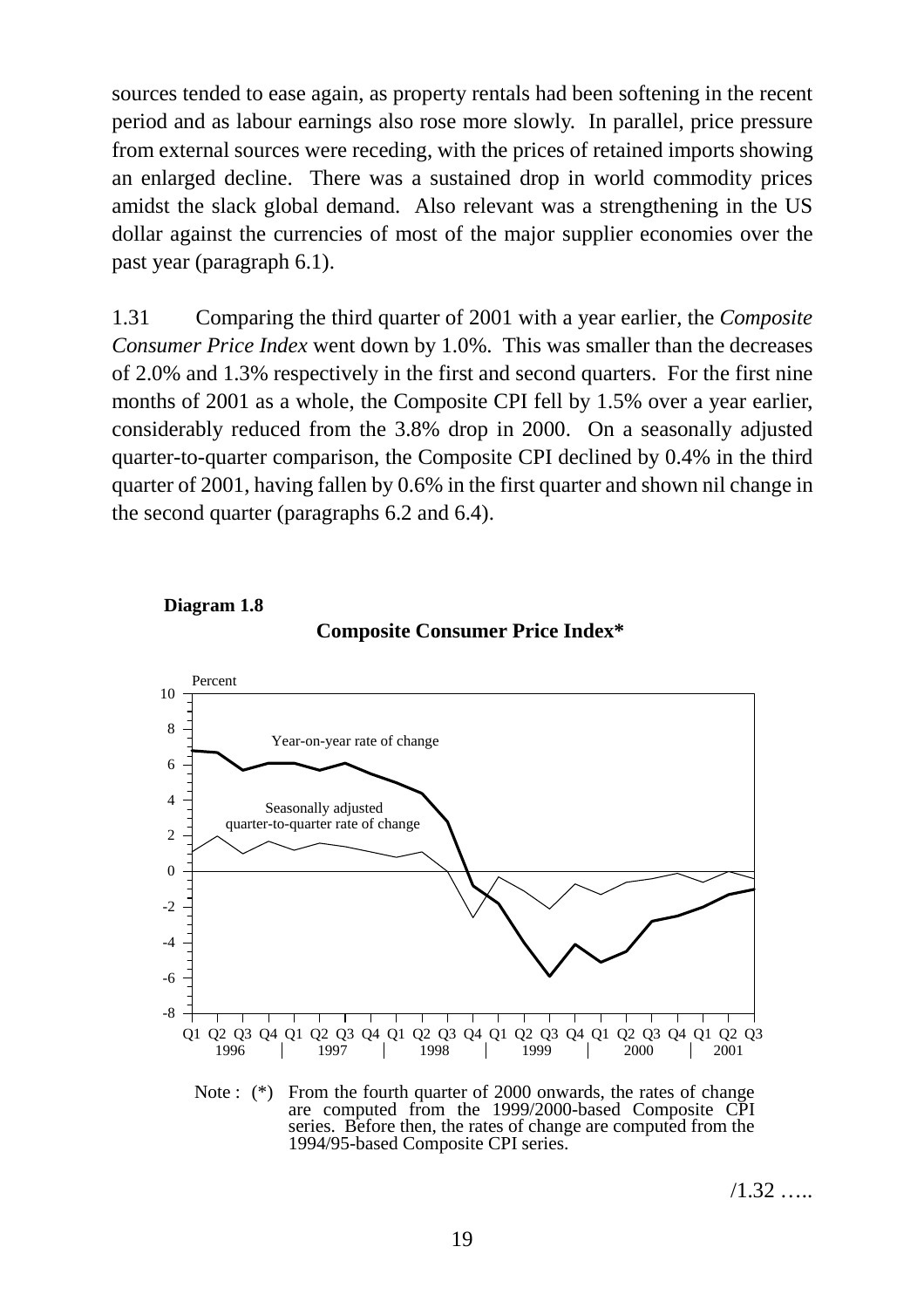1.32 The *GDP deflator*, as a broad measure of overall price change in the economy, continued to decline, by 0.3% in the third quarter of 2001 over a year earlier, yet narrowed further from the decreases of 1.8% in the first quarter and 0.6% in the second quarter. This was mainly attributable to a larger increase in the price deflator for government consumption expenditure, and a smaller decline in the price deflator for private consumption expenditure. Within the GDP deflator, the *total final demand deflator* and the *domestic demand deflator* fell by 1.8% and 0.5% respectively in the third quarter of 2001 over a year earlier, as compared to decreases of 1.9% and 2.4% in the first quarter, and of 1.6% and 1.0% in the second quarter. On a seasonally adjusted quarter-to-quarter comparison, the GDP deflator showed no change in the third quarter of 2001, after a rise of 2.0% in the first quarter and a fall of 1.3% in the second quarter (paragraph 6.14).



#### **Diagram 1.9**

## **The financial sector**

1.33 In the third quarter of 2001, the Hong Kong dollar exchange and money markets remained broadly stable, but the local stock market was more volatile

/upon  $\dots$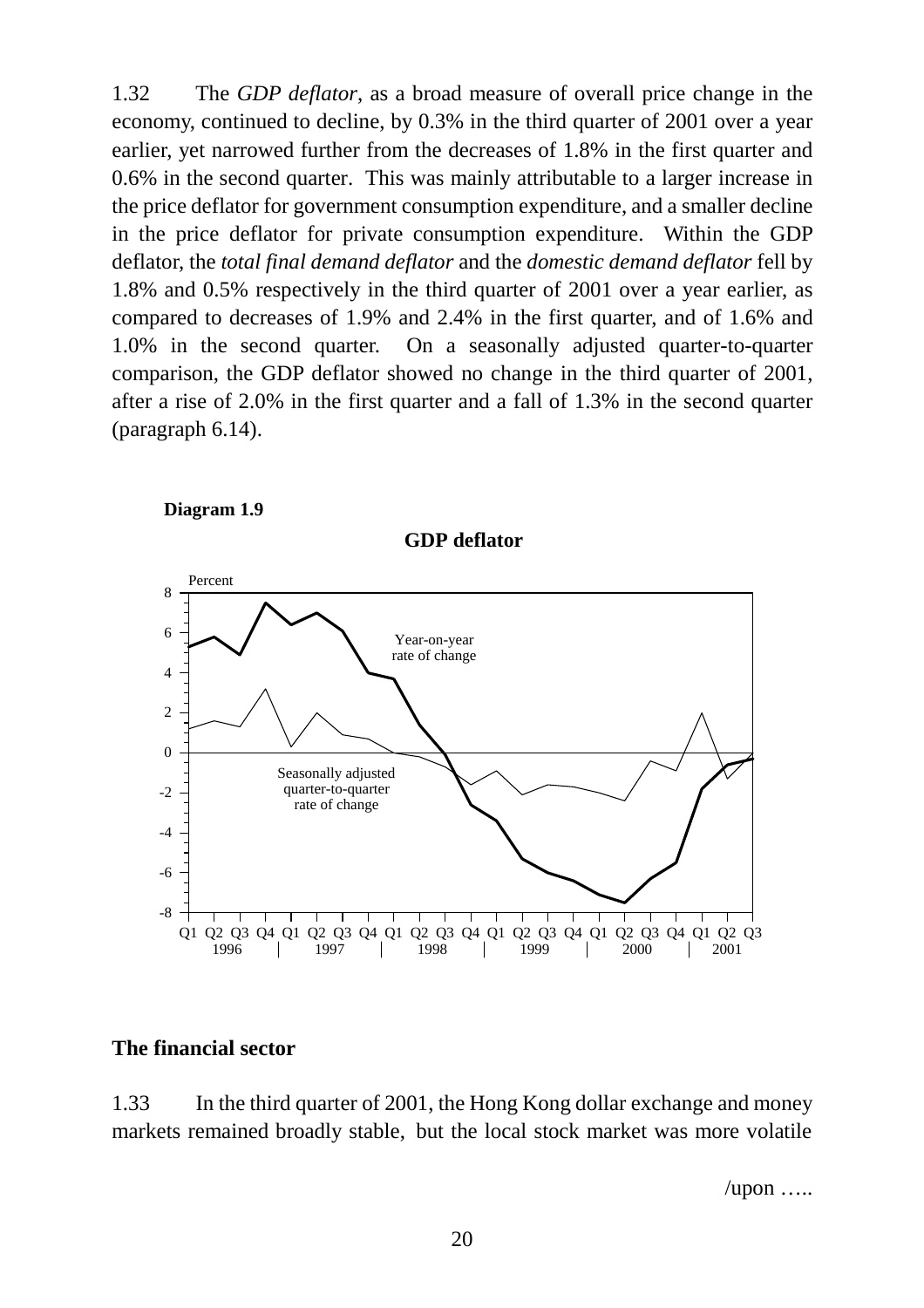upon the shock from the 911 incident. Throughout the quarter, the *market exchange rate of the Hong Kong dollar* against the US dollar stayed close to the linked rate, moving within a narrow range of 7.797 to 7.800. The spread between the twelve-month Hong Kong dollar forward rate and the spot rate reversed from a small premium of three pips (each pip equivalent to HK\$0.0001) at end-June to a small discount of nine pips at end-September (paragraphs 4.1 and 4.2).

1.34 Along with the weakening in the US dollar from the earlier period and more so immediately after the 911 incident, the Hong Kong dollar softened against most of the major currencies during the third quarter of 2001. Specifically, the Hong Kong dollar fell by 4.1% against both the Japanese yen and the pound sterling, and by 7.0% against the euro. Overall, the trade-weighted *Nominal Effective Exchange Rate Index of the Hong Kong dollar* fell from 140.7 at end-June 2001 to 138.4 at end-September (paragraphs 4.3 to 4.6).

1.35 In line with further significant cuts in US interest rates, local *interest rates* eased distinctly further in September, following declines in the earlier months. The three-month HIBOR fell from 3.69% at end-June 2001 to 3.19% just before the 911 incident, and further to a low of 2.31% at end-September. Upon the full interest rate deregulation as from 3 July 2001, the savings deposit rate, and indeed all bank deposit interest rates, are to be set freely by the individual banks. In response to the reductions by a total of 100 basis points in US interest rates near end-June and in the third quarter, and reflecting ample liquidity in the local banking sector, the average savings deposit rate offered by ten major banks fell from 2.25% at end-June 2001 to 1.025% at end-September (paragraphs 4.7 and 4.8).

1.36 Notwithstanding further interest rate cuts, *Hong Kong dollar deposits* rose by 0.3% during the third quarter of 2001, following a 0.2% increase during the second quarter. Over the same period, loans to almost all the major sectors fell amidst the slow-down in economic activity, causing *Hong Kong dollar loans* to contract by 1.5% during the third quarter of 2001, after a 0.5% decrease during the second quarter. As a result, the Hong Kong dollar loan-to-deposit ratio fell from 90.8% at end-June 2001 to 89.2% at end-September, the lowest level over the past two decades (paragraphs 4.11, 4.17, 4.18 and 4.20).

/1.37 …..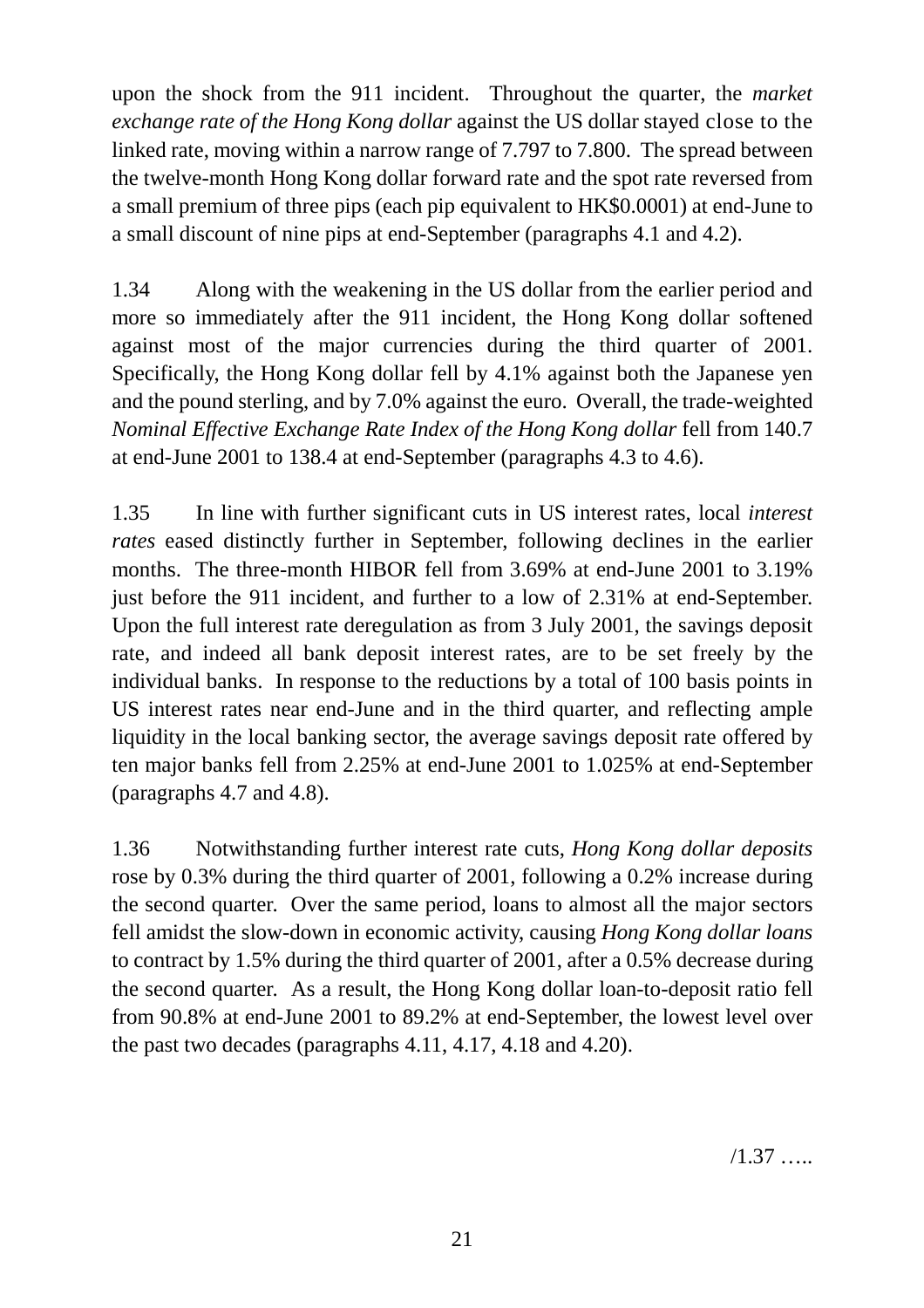1.37 The local *stock market* took a sharp plunge during the third quarter of 2001, after some rebound in the second quarter. The gloomy global economic outlook amidst wary over a protracted US economic slow-down, and the successive waves of US corporate profits warnings, pushed down share prices worldwide. The local stock market was likewise hit. Profit-taking on Mainland-related stocks after an earlier upsurge in prices of such stocks dampened the market more. The further interest rate cut in August did not render any noticeable stimulus to market sentiment. Then the terrorist attack in the United States on 11 September led to widespread anxieties in the global financial markets, causing the *Hang Seng Index* to plummet to a near three-year low of 8 934 on 21 September, 14% down from the pre-911 closing level. As gyrations in the overseas stock markets gradually settled, share prices in the local stock market also rebounded. The Hang Seng Index rose back to 9 951 at end-September, but was still 24% lower than the level at end-June. (The Hang Seng Index recovered to above the 10 000 mark in early October, and rose further in November along with the rally in the US stock market. It stood at 11 174 on 21 November.) (paragraphs 4.32 and 4.33)

## **Notes :**

- (1) The Gross Domestic Product (GDP) is an overall measure of net output produced within an economy in a specified period, such as a calendar year or a quarter, before deducting the consumption of fixed capital. In accordance with the expenditure approach to its estimation, GDP is the sum of private consumption expenditure, government consumption expenditure, gross domestic fixed capital formation, changes in inventories, and exports less imports of goods and services.
- (2) The seasonally adjusted quarter-to-quarter GDP series, by removing the variations that occur at about the same time and in about the same magnitude each year, provides another perspective for discerning the trend, particularly in regard to turning points. A detailed examination reveals the presence of seasonality in the overall GDP and in some of its main components, including private consumption expenditure, government consumption expenditure, exports of goods, imports of goods, exports of services, and imports of services. However, due to the presence of considerable short-term fluctuations, no clear seasonal pattern is found in gross domestic fixed capital formation. Therefore, the seasonally adjusted series of GDP is compiled separately at the overall level, rather than summing up from its main components.

 $/(3)$  …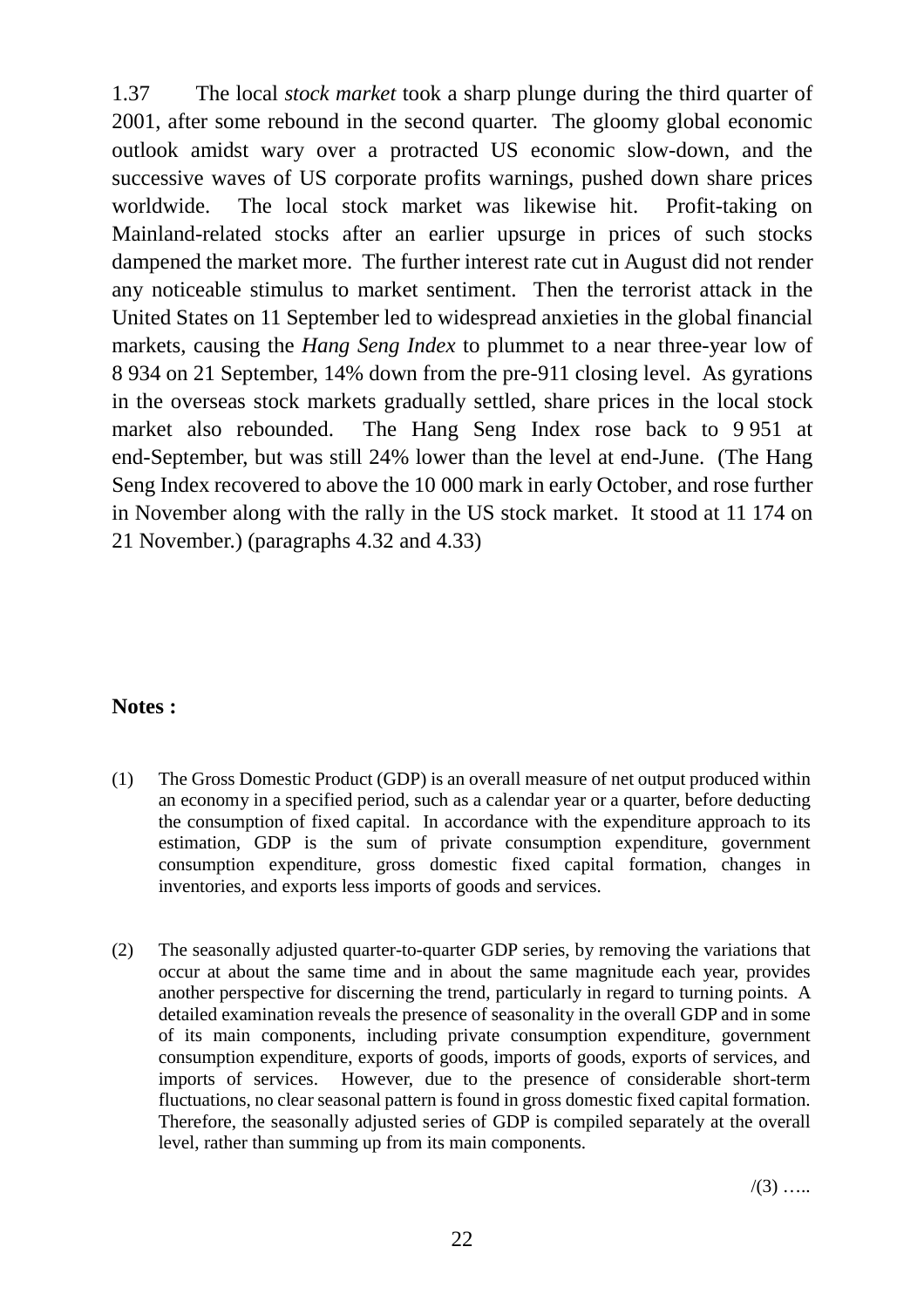- (3) The Gross National Product (GNP) is obtained by adding net external factor income flow, being the income inflow minus the corresponding income outflow, to GDP. External factor income inflow refers to income earned by residents from abroad, while external factor income outflow refers to income earned by non-residents from within the domestic territory. Hence GNP is an overall measure of income earned by the residents of an economy in a specified period, both domestically and from elsewhere. Factor income comprises direct investment income, portfolio investment income, other investment income, and compensation of employees.
- (4) Government consumption expenditure in national accounts terms covers the recurrent expenditures on goods and services incurred by government departments. It also covers the recurrent expenditures of quasi-government non-profit bodies, such as the Hong Kong Trade Development Council, Hong Kong Productivity Council, Hong Kong Tourism Board (formerly Hong Kong Tourist Association), Consumer Council and Hospital Authority. On the other hand, it does not include the expenditures of those government departments and statutory entities engaged in the production of goods and services principally for sale to the public, such as the Housing Department and the Post Office, and such as the Mass Transit Railway Corporation Limited, Kowloon-Canton Railway Corporation and Airport Authority Hong Kong. Government subventions to the various organisations providing community and welfare services are also excluded, because such expenditures are in the nature of transfer payments and not direct resource consumption.
- (5) Real estate developers' margin measures the services rendered by developers through acquiring land, co-ordinating the work of architects, building contractors, engineers etc for project development, arranging finance for the project, and marketing the building units. It is not the same as developers' profits, which include not only the reward for the services rendered but also land value appreciation, if any, that is realised in their development projects.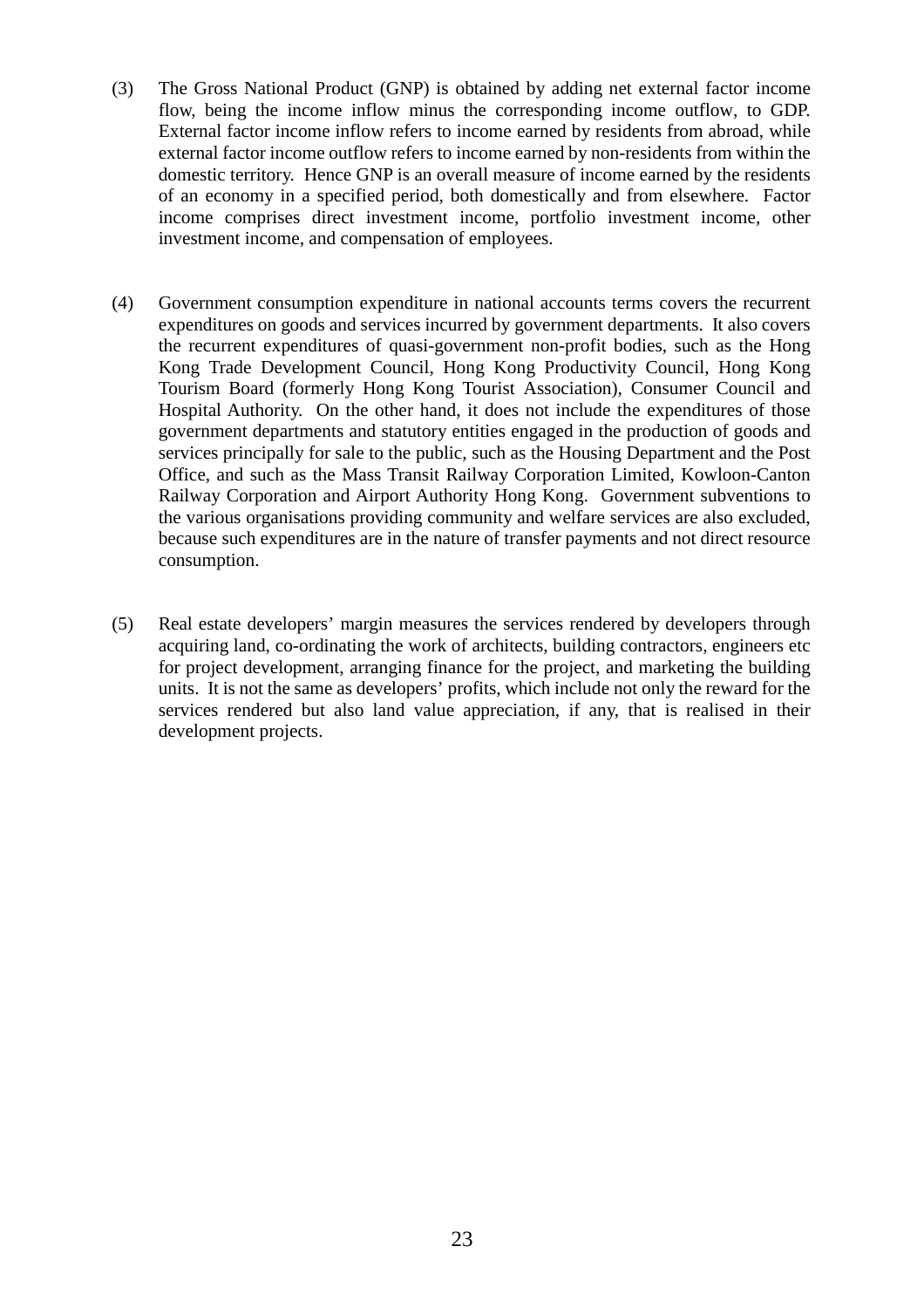## **CHAPTER 2 : THE EXTERNAL SECTOR**

## **Major external influences**

2.1 The global economic scene was bleak in July and August 2001 and turned even dimmer after the tragic event in the United States on 11 September. There had already been a significant worsening in the external economic environment since the beginning of this year, led by the abrupt downturn in the US economy. Following the 911 incident, consumer sentiment plunged sharply, dissipating the main support to growth in the US economy in the near term, while business confidence also plummeted further. At the same time, the European economies were weakening, with output falling off and with the setback in business confidence exacerbated by the spill-over effect of the 911 incident.

2.2 In East Asia, Japan's economy was slipping back into recession, and the spill-over effect of the 911 incident added to the gloom. The other East Asian economies were likewise hard hit by the slump in global demand, and some particularly by the severe downswing in the electronic product cycle. GDP growth in Taiwan and Singapore were already in negative territory, while that in the Republic of Korea had slowed down markedly. The economy of the mainland of China (the Mainland) was the only bright spot, continuing to display strong growth on the back of robust domestic demand, even though its export performance was similarly hurt.

2.3 In Hong Kong, export performance had also worsened distinctly in recent months. Yet the close economic links with the Mainland provided a certain buffer. Also, with a lesser concentration in electronic exports, the impact of the electronic product slump was not as severe as elsewhere in the region.

/**Table 2.1** .....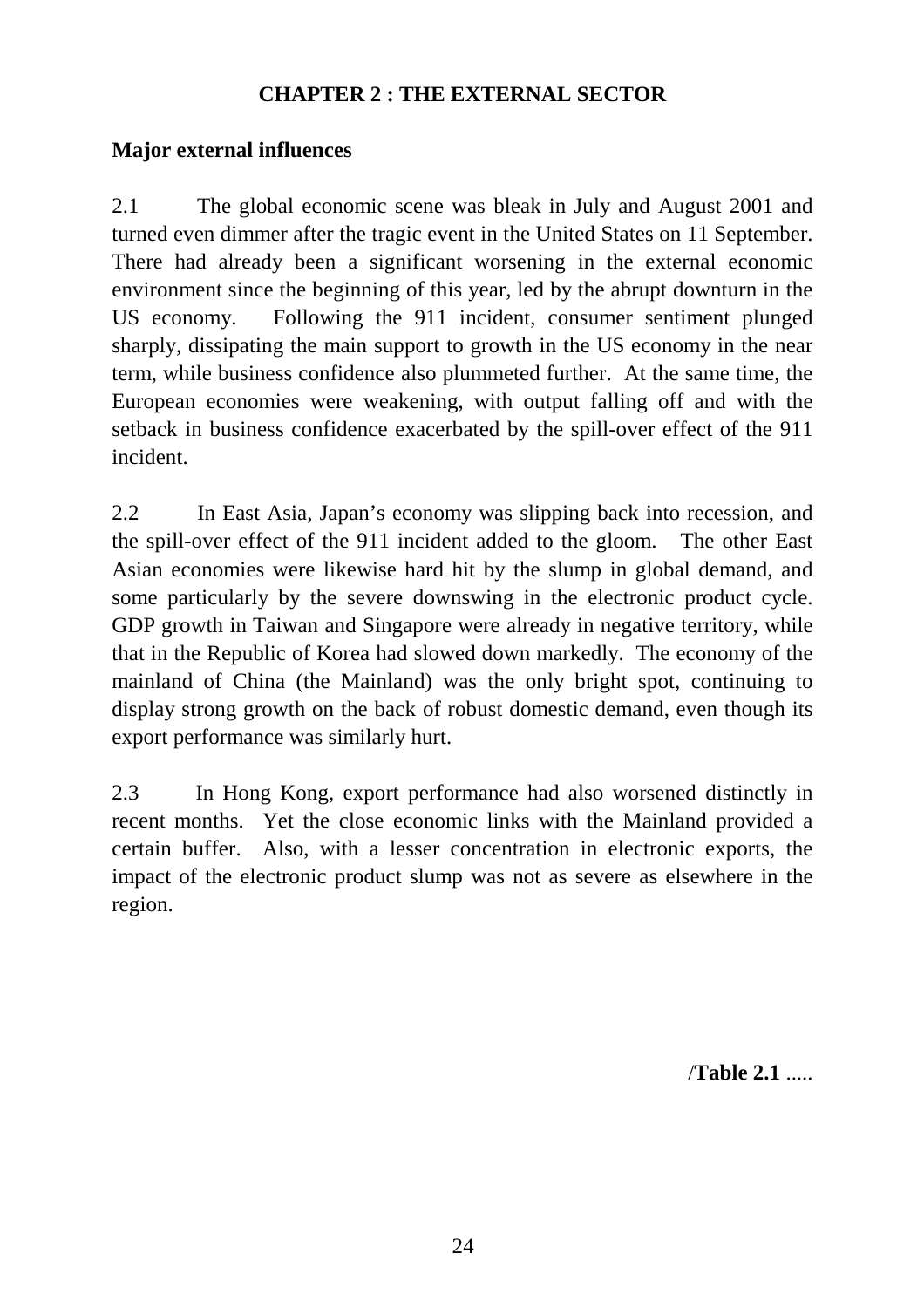## **Table 2.1**

|      |                | United<br><b>States</b> | European<br>Union | Mainland<br>of China | <b>Japan</b> | <b>Taiwan</b> | Singapore | Republic<br>of Korea |
|------|----------------|-------------------------|-------------------|----------------------|--------------|---------------|-----------|----------------------|
| 2000 | Annual         | 4.1                     | 3.3               | 8.0                  | 1.5          | 5.9           | 9.9       | 8.8                  |
|      | H1             | 4.7                     | 3.6               | 8.2                  | 1.9          | 6.5           | 9.1       | 11.1                 |
|      | H2             | 3.6                     | 3.0               | 7.8                  | 1.2          | 5.3           | 10.7      | 6.8                  |
|      | Q <sub>1</sub> | 4.2                     | 3.5               | 8.1                  | 2.6          | 7.9           | 9.8       | 12.6                 |
|      | Q <sub>2</sub> | 5.2                     | 3.8               | 8.3                  | 1.2          | 5.1           | 8.4       | 9.7                  |
|      | Q <sub>3</sub> | 4.4                     | 3.2               | 8.2                  | 0.4          | 6.7           | 10.3      | 9.2                  |
|      | Q4             | 2.8                     | 2.8               | 7.4                  | 1.9          | 3.8           | 11.0      | 4.6                  |
| 2001 | H1             | 1.9                     | 2.1               | 7.9                  | $-0.2$       | $-0.7$        | 2.1       | 3.2                  |
|      | $Q1-Q3$        | 1.5                     | N.A.              | 7.6                  | N.A.         | $-1.9$        | $-0.6$    | 2.7                  |
|      | Q <sub>1</sub> | 2.5                     | 2.5               | 8.1                  | 0.3          | 0.9           | 4.8       | 3.7                  |
|      | Q2             | 1.2                     | 1.7               | 7.8                  | $-0.8$       | $-2.4$        | $-0.5$    | 2.7                  |
|      | Q <sub>3</sub> | 0.8                     | N.A.              | 7.0                  | N.A.         | $-4.2$        | $-5.6$    | 1.8                  |

## **Gross Domestic Product of selected major economies (year-on-year rate of change in real terms (%))**

Note : N.A. Not yet available.

#### **Table 2.2**

## **Import demand in Hong Kong's major markets (year-on-year rate of change in US dollar terms (%))**

|      |                | United<br><b>States</b> | European<br>Union | Mainland<br>of China | <b>Japan</b>   | Taiwan         | Singapore   | Republic<br>of Korea |
|------|----------------|-------------------------|-------------------|----------------------|----------------|----------------|-------------|----------------------|
| 2000 | Annual         | 19                      | 5                 | 36                   | 22             | 26             | 21          | 34                   |
|      | H1             | 22                      | 6                 | 36                   | 26             | 33             | 24          | 45                   |
|      | H2             | 16                      | 3                 | 36                   | 18             | 21             | 19          | 25                   |
|      | Q <sub>1</sub> | 23                      | 5                 | 41                   | 24             | 26             | 25          | 52                   |
|      | Q2             | 21                      | 8                 | 32                   | 28             | 40             | 22          | 38                   |
|      | Q <sub>3</sub> | 19                      | 5                 | 43                   | 21             | 35             | 22          | 36                   |
|      | Q <sub>4</sub> | 14                      | $\overline{2}$    | 29                   | 15             | 9              | 16          | 16                   |
| 2001 | H1<br>$Q1-Q3$  | $\mathbf{1}$<br>$-3$    | $-1^{(a)}$        | 14<br>11             | $\ast$<br>$-4$ | $-17$<br>$-23$ | -4<br>$-10$ | $-8$<br>$-10$        |
|      | Q <sub>1</sub> | 5                       | 4                 | 17                   | 5              | $-10$          | 6           | $-2$                 |
|      | Q2             | $-3$                    | $-2$              | 11                   | $-4$           | $-23$          | $-12$       | $-13$                |
|      | Q <sub>3</sub> | $-11$                   | $-5^{(a)}$        | 7                    | $-12$          | $-34$          | $-20$       | $-15$                |

Notes : (a) Figures refer to the year-on-year rate of change in the value of imports for July and August combined, and for the first eight months of 2001 respectively.

(\*) Change of less than 0.5%.

/**Diagram 2.1** .....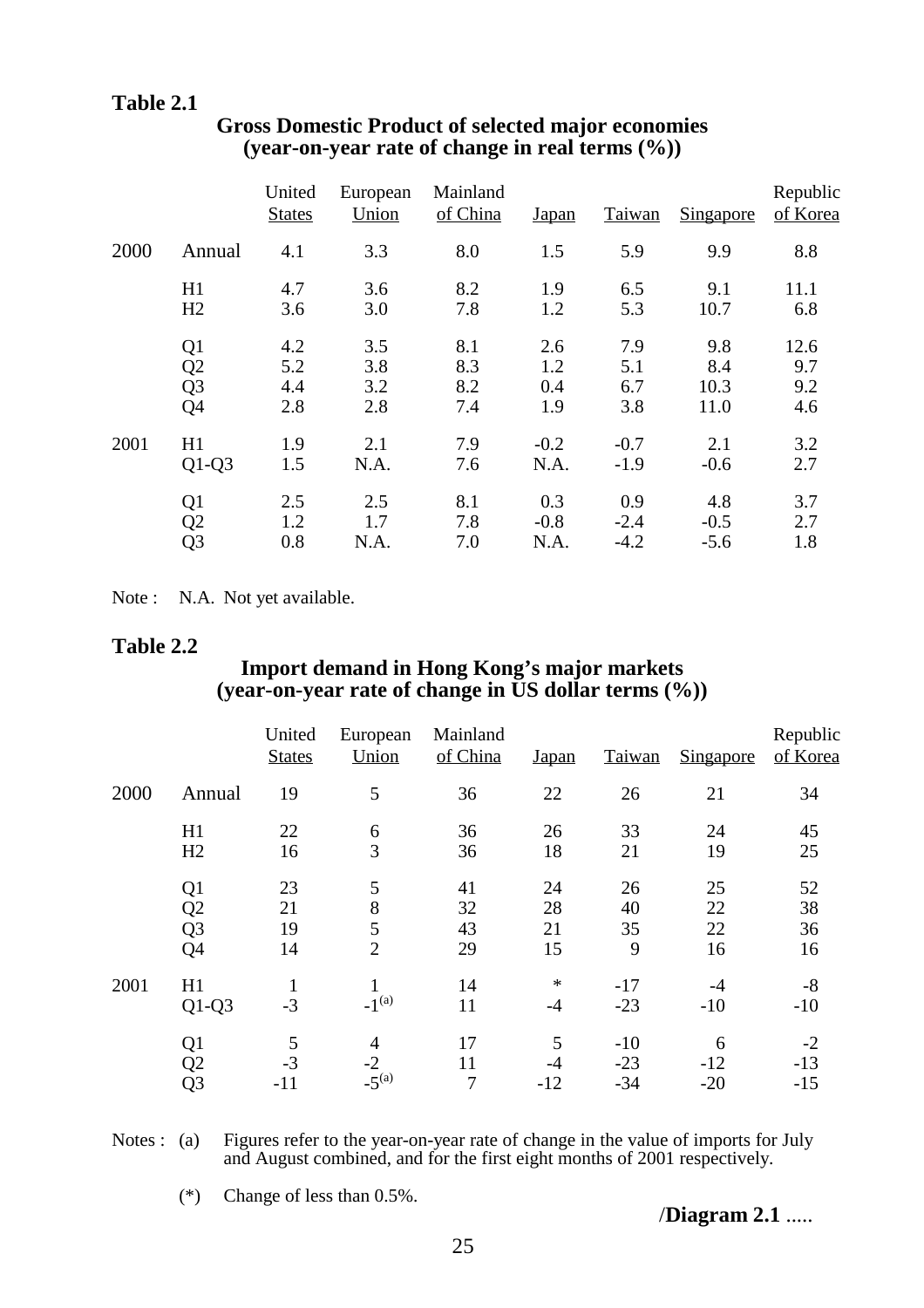#### **Diagram 2.1**



- Notes : Total exports of goods as depicted refer to the year-on-year rate of change in real terms, while total import demand in Hong Kong's major markets as depicted refers to the year-on-year rate of change in the aggregate import demand in East Asia, the United States and the European Union in US dollar terms.
	- (\*) Total import demand for the third quarter of 2001 is only a crude estimate, as data on import demand in the European Union are available only up to August 2001.

/**Table 2.3** .....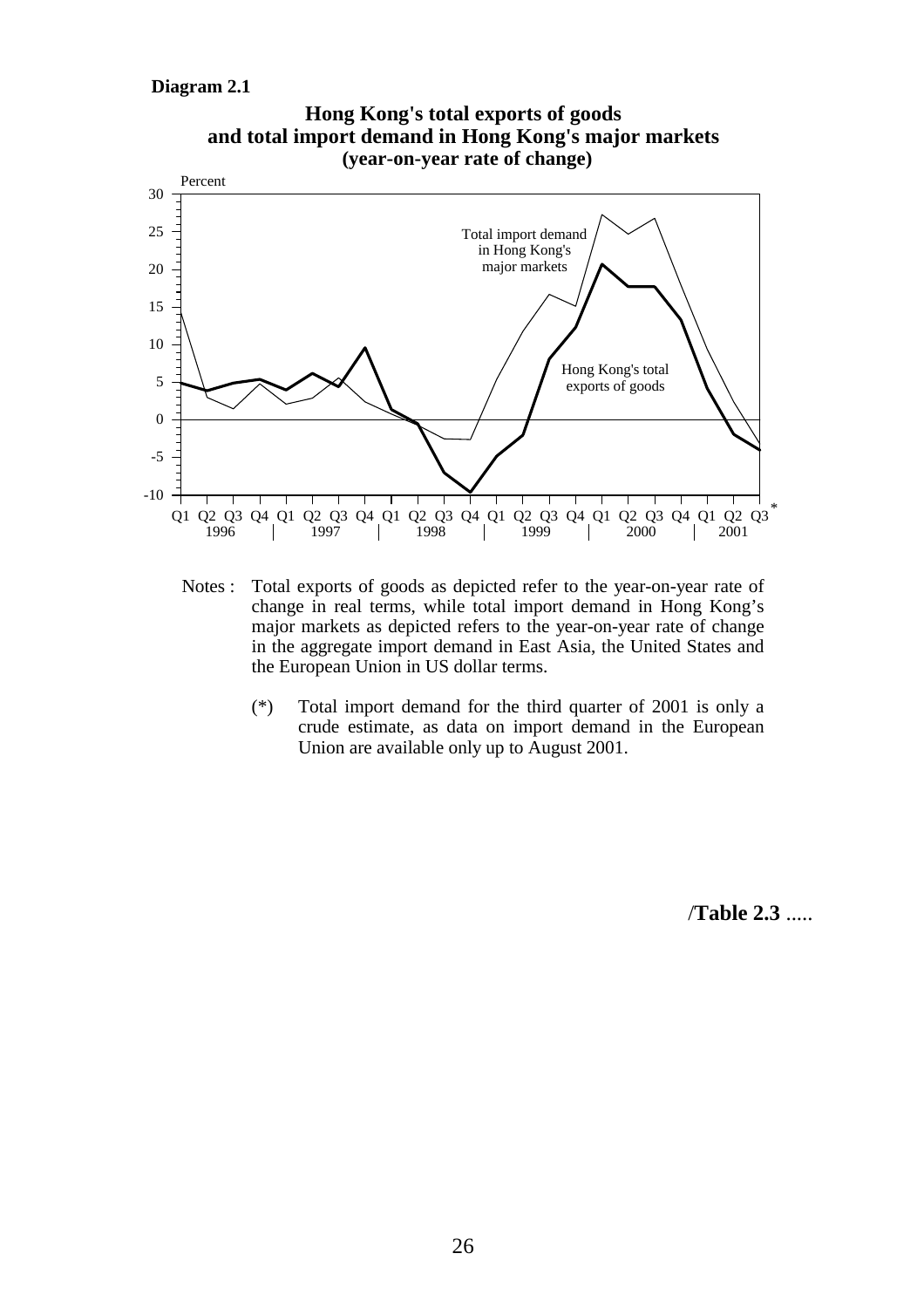## **Table 2.3**

|      |                      | Hong Kong              | Mainland<br>of China | <u>Japan</u>        |                      | Taiwan Singapore <sup>(a)</sup> | Republic<br>of Korea             |
|------|----------------------|------------------------|----------------------|---------------------|----------------------|---------------------------------|----------------------------------|
|      | 2000 Annual          | 16                     | 28                   | 15                  | 22                   | 10                              | 20                               |
|      | H1<br>H2             | 18<br>15               | 38<br>20             | 21<br>8             | 23<br>21             | 12<br>8                         | 25<br>15                         |
|      | Q1<br>Q2<br>Q3<br>Q4 | 19<br>12               | 39<br>38<br>25<br>15 | 18<br>23<br>13<br>3 | 18<br>28<br>30<br>13 | 15<br>8<br>15<br>$\overline{2}$ | 30<br>21<br>26<br>6              |
| 2001 | H1<br>$Q1-Q3$        | $-2$<br>$-4$           | 9<br>$\overline{7}$  | $-11$<br>$-14$      | $-11$<br>$-17$       | $-7$<br>$-15$                   | $-5$<br>$-10$                    |
|      |                      | $\overline{2}$<br>$-7$ | 14<br>5<br>4         | $-16$<br>$-19$      | $-17$<br>$-29$       | $\ast$<br>$-14$<br>$-30$        | $\overline{2}$<br>$-12$<br>$-19$ |

## **Performance of merchandise exports in Hong Kong and in other selected East Asian economies (year-on-year rate of change in US dollar terms (%))**

Notes : (a) Non-oil domestic exports.

(\*) Change of less than 0.5%.

2.4 On exchange rate movements, the US dollar softened somewhat against the major currencies during July and August 2001, amidst increasing wary over the prospect of a quick turnaround in the US economy. Market anxiety immediately after the 911 incident caused the US dollar to slip further. Yet the US dollar soon firmed up again, and had clinged close to or had become even slightly higher than the pre-911 levels by the end of September. Overall, the trade-weighted Real Effective Exchange Rate Index of the Hong Kong dollar still had a small decline during the third quarter, signifying a slight improvement in Hong Kong's external competitiveness generally. Even so, external competitiveness in certain segments could have been affected modestly by the earlier depreciation of many of the East Asian currencies.

/**Table 2.4** .....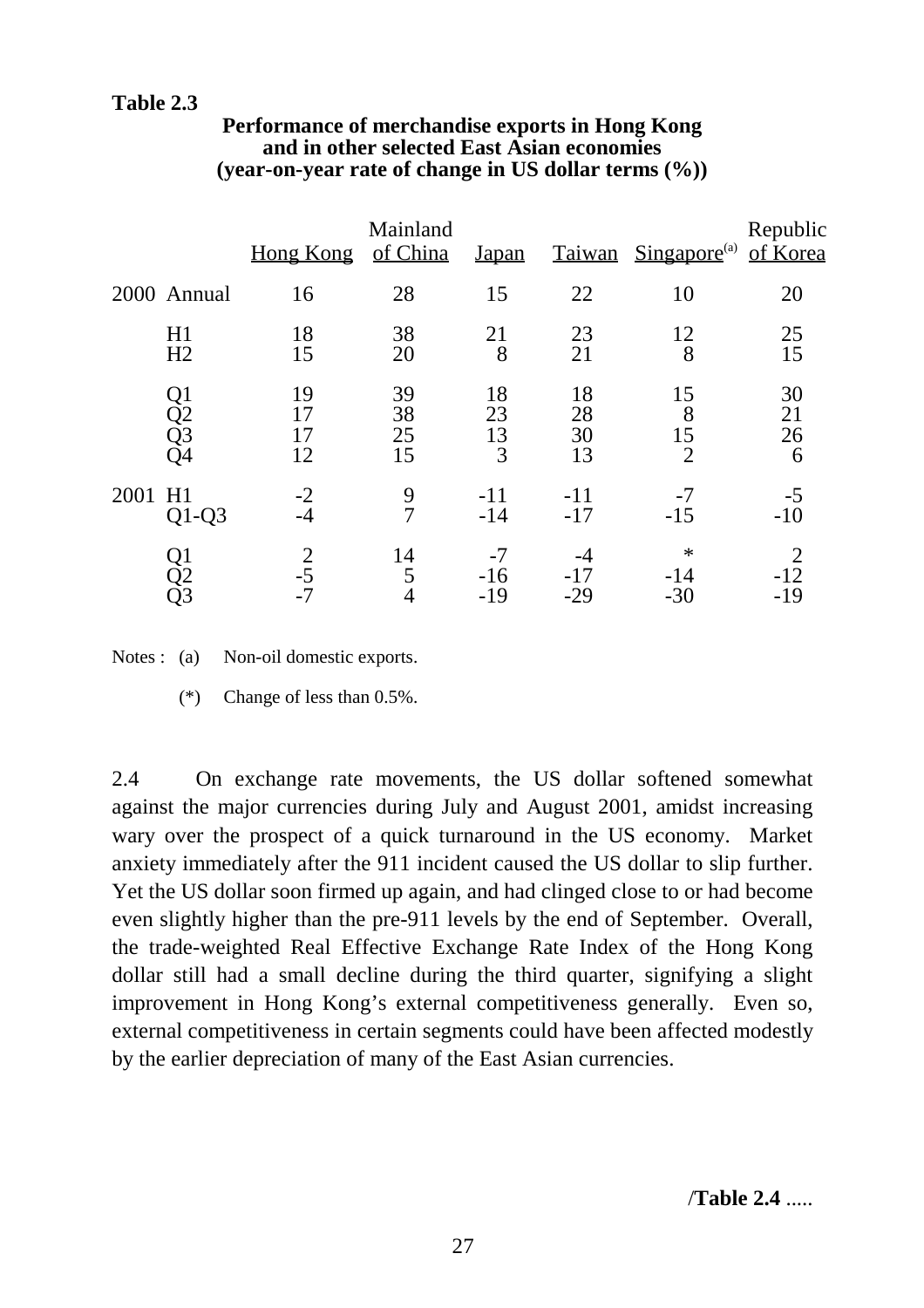## **Table 2.4**

#### **Exchange rates of the major currencies and of selected East Asian currencies against the US dollar**

| % change<br>during<br>the quarter |    | Japanese<br>yen | <b>Euro</b> | Pound<br>sterling | <b>New</b><br>Taiwan<br>dollar | Singapore<br>dollar | Korean<br>won |
|-----------------------------------|----|-----------------|-------------|-------------------|--------------------------------|---------------------|---------------|
| 2000                              | Q1 | $-0.2$          | $-4.5$      | $-1.0$            | 3.0                            | $-2.6$              | 2.5           |
|                                   | Q2 | $-3.1$          | 0.2         | $-5.1$            | $-1.2$                         | $-1.1$              | $-0.9$        |
|                                   | Q3 | $-2.1$          | $-7.9$      | $-2.3$            | $-1.7$                         | $-0.6$              | $\ast$        |
|                                   | Q4 | $-5.4$          | 6.4         | 1.0               | $-5.3$                         | 0.4                 | $-11.8$       |
| 2001                              | O1 | $-8.9$          | $-5.8$      | $-4.8$            | 0.7                            | $-4.0$              | $-5.0$        |
|                                   | O2 | 0.5             | $-4.2$      | $-1.1$            | $-4.6$                         | $-0.9$              | 2.3           |
|                                   | Q3 | 4.7             | 7.6         | 4.5               | $-0.2$                         | 3.1                 | $-0.7$        |

Note :  $(*)$  Change of less than 0.05%.

/**Diagram 2.2** .....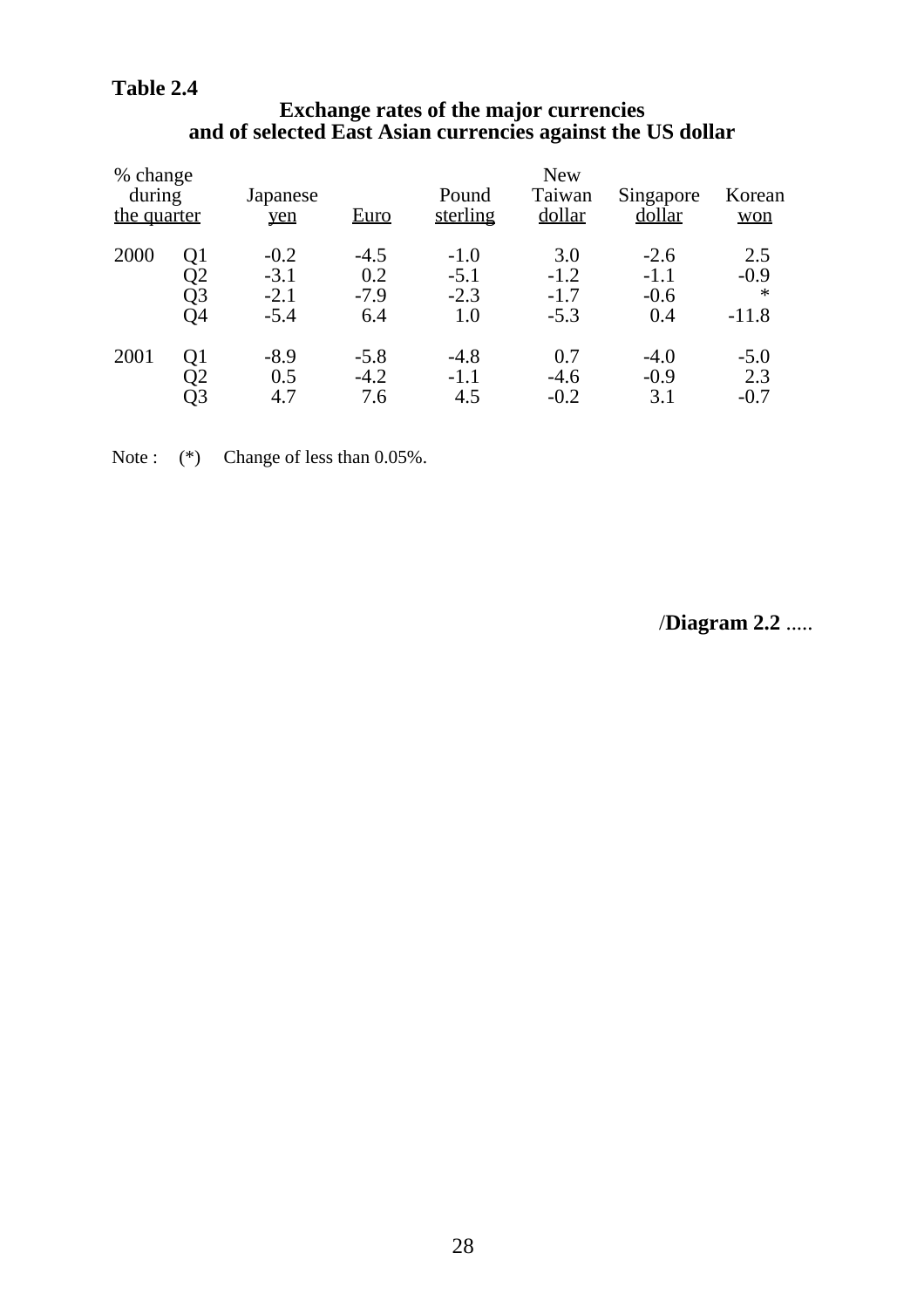



Note : (\*) The Real Effective Exchange Rate Index of the Hong Kong dollar (Real EERI), as compiled by the Hong Kong Monetary Authority, is a weighted average of the exchange rates of the Hong Kong dollar against the currencies of 17 major trading partners after adjusting for the relative movements in the respective seasonally adjusted consumer price indices, with the weights adopted being the shares of these 17 trading partners in the total trade value of Hong Kong.

> Positive changes in the Real EERI denote appreciation of the Hong Kong dollar; and negative changes denote depreciation. For ease of comparison with the rate of change in Hong Kong's total exports of goods, the scale for the Real EERI is presented upside down, so that positive changes appear at the lower part and negative changes at the upper part of the diagram.

#### **Overall visible and invisible trade situation**

2.5 Hong Kong's merchandise exports slackened further in the third quarter of 2001, amidst a more difficult external trade environment. *Total exports of goods* (comprising re-exports and domestic exports) fell by 7% in value terms over a year earlier to \$401.0 billion in the third quarter of 2001. After netting out the decrease in prices, there was a 4% decline in real terms<sup>(1)</sup>, the largest decline since the first quarter of 1999. Total exports of goods still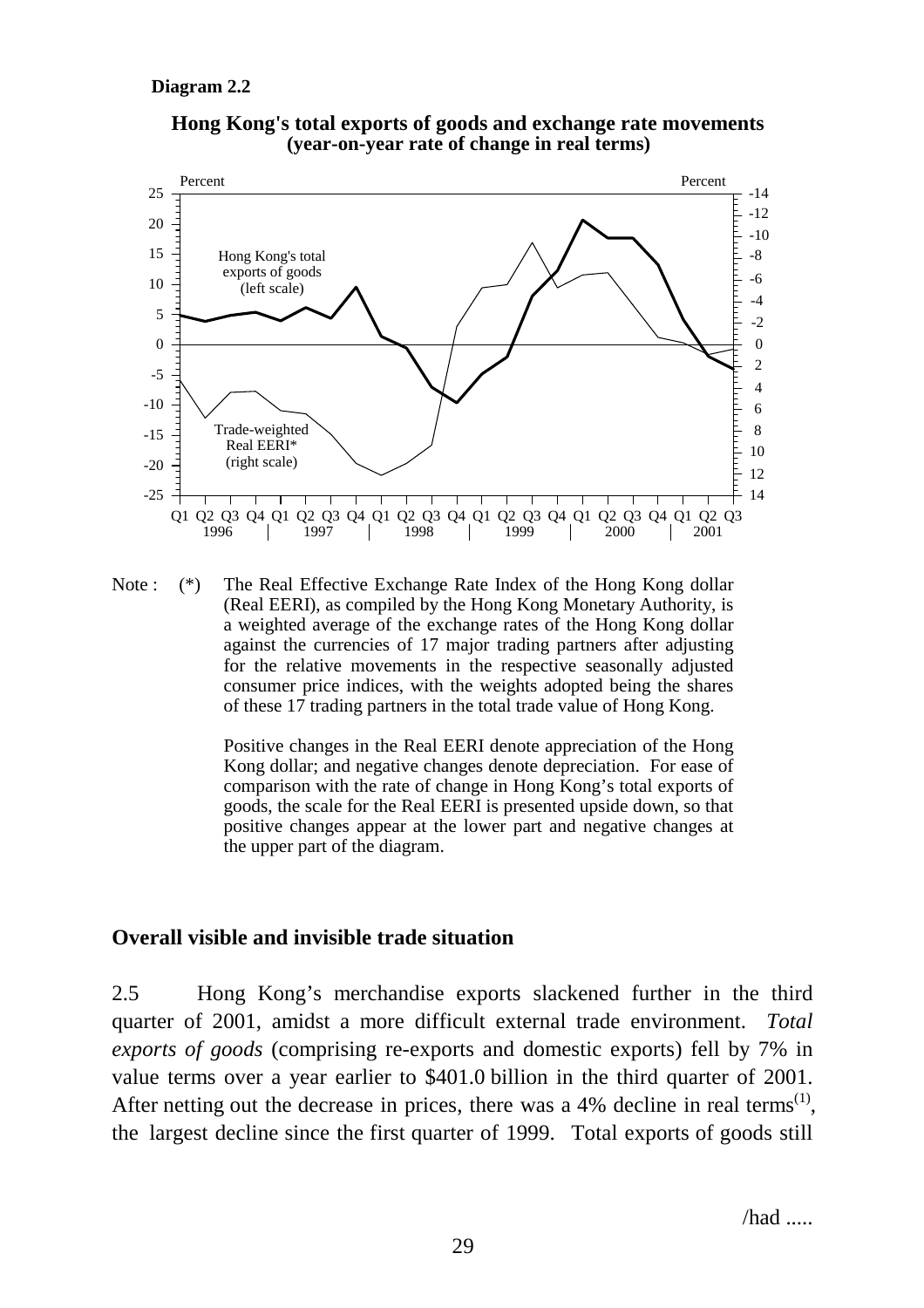had a small increase of 2% in real terms in July, yet slackened to a 6% fall in August, and further to a 7% fall in September. The enlarged decline in the third quarter was mainly attributable to more sluggish global demand, but a distinctly higher base of comparison was also relevant. Air cargo traffic to the United States encountered a short disruption immediately after the 911 incident, yet its effect on exports for September as a whole was only modest. By and large, the real impact of the 911 incident on Hong Kong's exports was yet to be seen. Together with a 1% rise in the first half of the year, total exports of goods had a slight decline of 1% in real terms in the first nine months of 2001 over a year earlier. On a seasonally adjusted quarter-to-quarter comparison, total exports of goods actually rose back by 3% in real terms in the third quarter of 2001, after decreases of 2% in the first quarter and 5% in the second quarter.

2.6 Within total exports of goods, *re-exports*<sup>(2)</sup> had a 6% fall in value terms over a year earlier to \$359.6 billion in the third quarter of 2001. After netting out the decrease in prices, there was a 3% decline in real terms, further down from the already much retarded growth of 3% in the first half of the year. Again, the fall in the third quarter was mainly concentrated in August and September. For the first nine months of 2001 as a whole, re-exports recorded virtually zero growth in real terms over a year earlier. On a seasonally adjusted quarter-to-quarter comparison, re-exports rose by 4% in real terms in the third quarter of 2001, having declined by 2% in the first quarter and 5% in the second quarter.

2.7 *Domestic exports* fell even more sharply, by 18% in value terms over a year earlier to \$41.4 billion in the third quarter of 2001. After netting out the decrease in prices, a 12% drop in real terms was recorded in that quarter, with the decline enlarging from 6% in July to 14% in August and further to 17% in September. Together with an 11% plunge in the first half of the year, domestic exports were down also by 11% in real terms in the first nine months of 2001 over a year earlier. On a seasonally adjusted quarter-to-quarter comparison, domestic exports had a further decline of 3% in real terms in the third quarter of 2001, following decreases of 3% in the first quarter and 1% in the second quarter.

/**Table 2.5** .....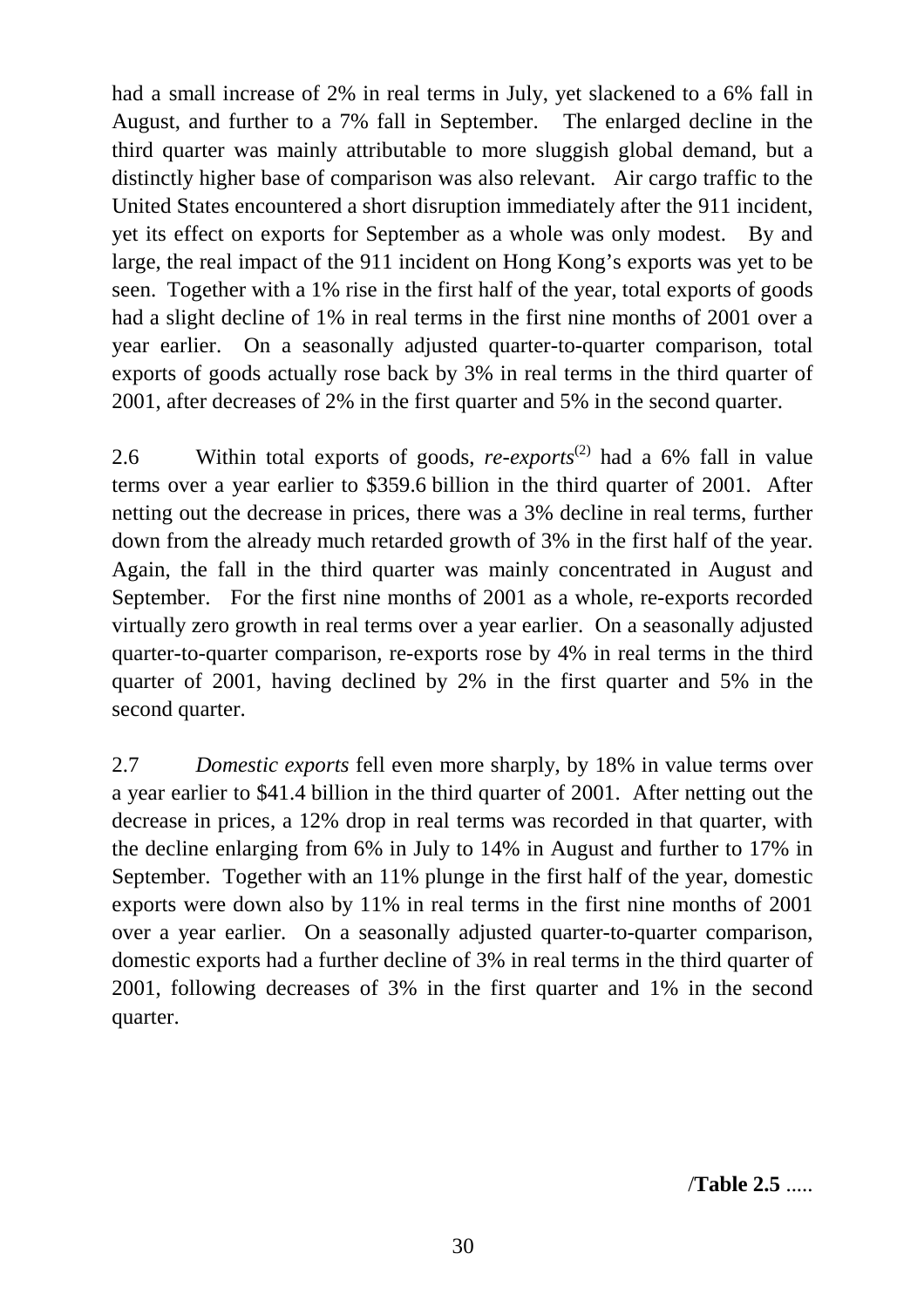|         |                |                   | Total exports of goods |                     |                   | Re-exports       |                     | Domestic exports  |                  |                     |
|---------|----------------|-------------------|------------------------|---------------------|-------------------|------------------|---------------------|-------------------|------------------|---------------------|
|         |                | In value<br>terms | In real<br>terms       | Change<br>in prices | In value<br>terms | In real<br>terms | Change<br>in prices | In value<br>terms | In real<br>terms | Change<br>in prices |
|         | 2000 Annual 17 |                   | 17                     | $\ast$              | 18                | 18               | $\ast$              | 6                 | 8                | $-1$                |
|         | H1             | 19                | 19                     | $\ast$              | 20                | 20               | ∗                   | 10                | 12               | $-2$                |
|         | H2             | 15                | 15                     | $\ast$              | 17                | 17               | $\ast$              | 3                 | $\overline{4}$   | $-1$                |
|         | Q <sub>1</sub> | 20                | 21                     | $\ast$              | 21                | 21               | $\ast$              | 14                | 16               | $-2$                |
|         | Q2             | 17                | 18                     | $\ast$              | 19                | 19               | $\ast$              | 6                 | 8                | $-1$                |
|         | Q <sub>3</sub> | 18                | 18                     | $\ast$              | 19                | 19               | $\star$             | 8                 | 8                | $\ast$              |
|         | Q4             | 13                | 13                     | $-1$                | 15                | 15               | $-1$                | $-2$              | $-1$             | $-1$                |
| 2001 H1 |                | $-1$              | $\mathbf{1}$           | $-2$                | $\ast$            | 3                | $-2$                | $-13$             | $-11$            | $-3$                |
|         | $Q1-Q3$        | $-4$              | $-1$                   | $-2$                | $-2$              | $\ast$           | $-2$                | $-15$             | $-11$            | $-4$                |
|         | Q <sub>1</sub> | $\overline{2}$    | $\overline{4}$         | $-2$                | 5                 | $\overline{7}$   | $-1$                | $-15$             | $-13$            | $-3$                |
|         | Q2             | $-5$              | $-2$                   | $-2$                | $-4$              | $-1$             | $-2$                | $-11$             | $-8$             | $-4$                |
|         | Q <sub>3</sub> | $-7$              | $-4$                   | $-3$                | $-6$              | $-3$             | $-3$                | $-18$             | $-12$            | $-5$                |
|         | Jul            | $-1$              | $\overline{2}$         | $-3$                | $\mathbf{1}$      | 3                | $-2$                | $-11$             | $-6$             | $-5$                |
|         | Aug            | $-9$              | $-6$                   | $-3$                | $-8$              | $-5$             | $-3$                | $-20$             | $-14$            | $-6$                |
|         | Sep            | $-11$             | $-7$                   | $-3$                | $-10$             | $-6$             | $-3$                | $-23$             | $-17$            | $-6$                |

## **Total exports of goods, re-exports and domestic exports (year-on-year rate of change (%))**

Note :  $(*)$  Change of less than 0.5%.

## **Table 2.6**

## **Total exports of goods, re-exports and domestic exports (seasonally adjusted quarter-to-quarter rate of change in real terms (%))**

|      | <u>Total exports of goods Re-exports Domestic exports</u> |   |  |
|------|-----------------------------------------------------------|---|--|
| 2000 |                                                           |   |  |
| 2001 |                                                           | - |  |

/**Diagram 2.3** .....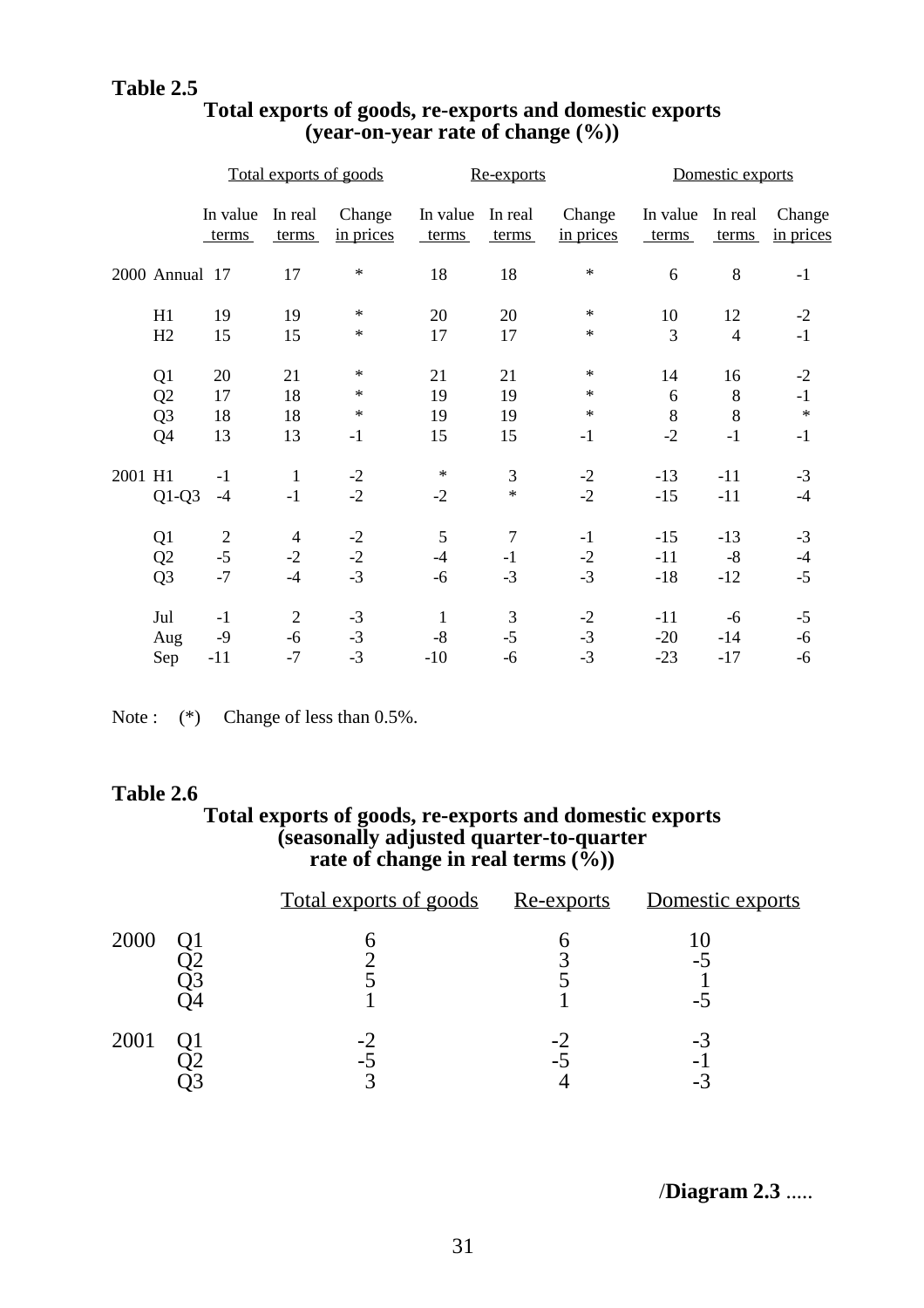

**(b) Seasonally adjusted quarter-to-quarter rate of change in real terms**



 $/2.8$  .....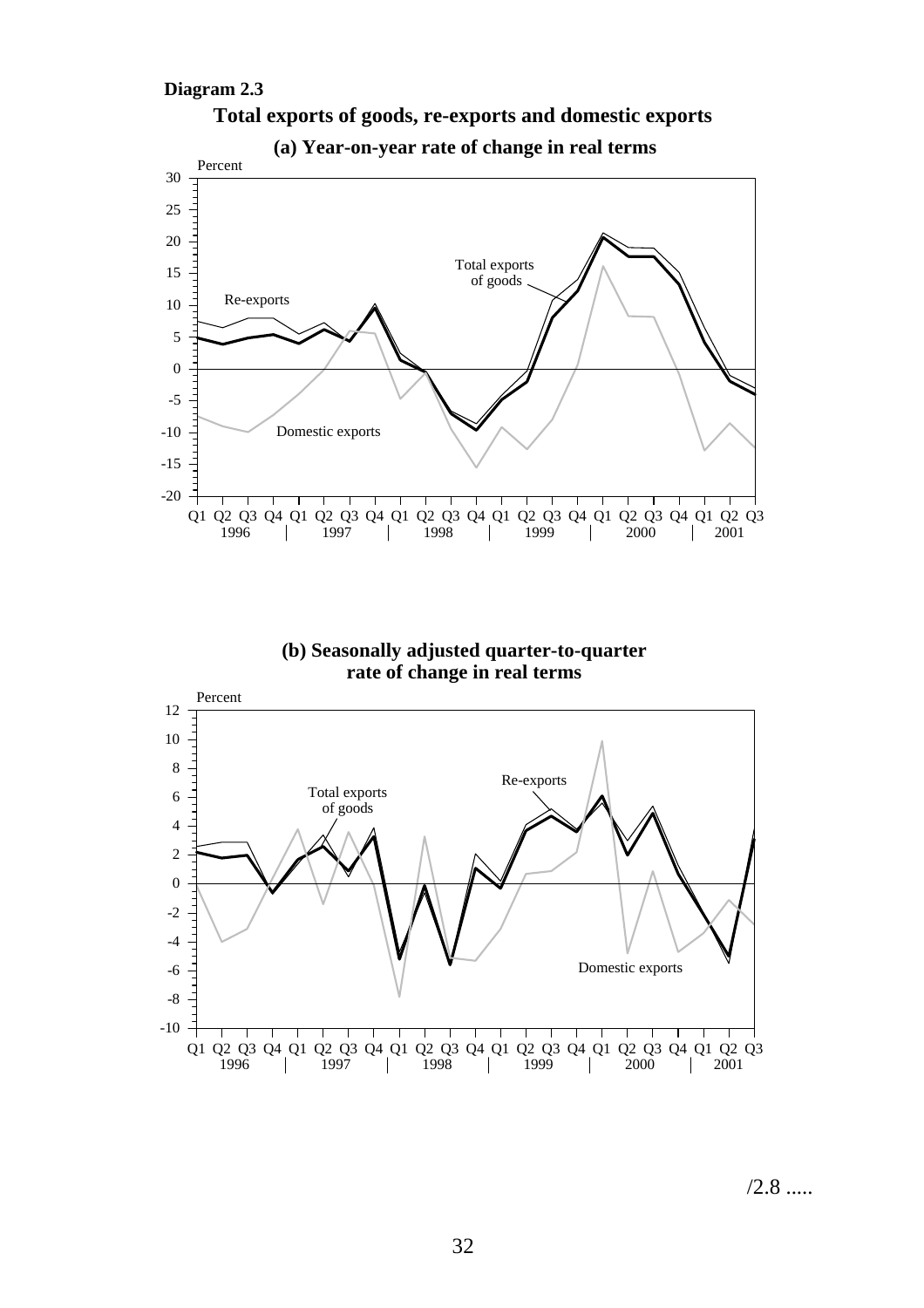2.8 *Imports of goods* concurrently moderated further, falling by 7% in value terms over a year earlier to \$418.8 billion in the third quarter of 2001. After netting out the decrease in prices, the decline in that quarter was 3% in real terms, reversing the 2% growth in the first half of the year. For the first nine months of 2001 as a whole, imports of goods were broadly unchanged in real terms from a year earlier. *Retained imports* eased further to a 4% decline in real terms in the third quarter of 2001 over a year earlier, after a meagre 1% rise in the first half of the year, thereby giving a 1% decrease for the first nine months of 2001 as a whole. The decline in recent months was particularly pronounced in the intake of raw materials and semi-manufactures, in turn associated with the plunge in domestic exports. Yet on a seasonally adjusted quarter-to-quarter comparison, imports of goods rebounded to a 4% rise in real terms in the third quarter of 2001, following decreases of 1% in the first quarter and 6% in the second quarter. Retained imports also rose, by 5% in real terms in the third quarter of 2001, after a 3% increase in the first quarter and a 9% drop in the second quarter.

/**Table 2.7** .....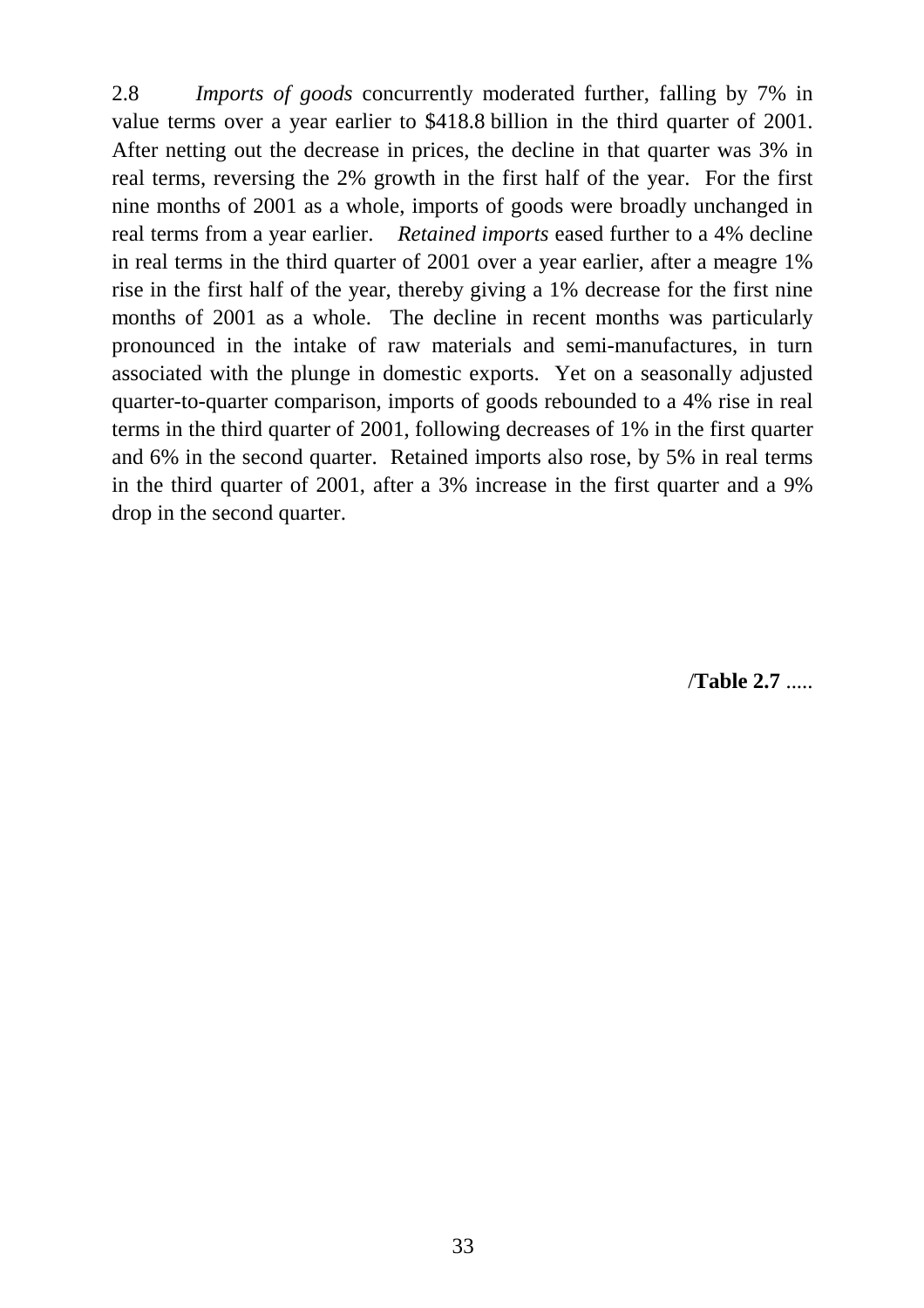|      |                                         |                                | Imports of goods               |                                                  |                              | Retained imports <sup>(a)</sup>  |                                  |  |  |
|------|-----------------------------------------|--------------------------------|--------------------------------|--------------------------------------------------|------------------------------|----------------------------------|----------------------------------|--|--|
|      |                                         | In value<br>terms              | In real<br>terms               | Change<br>in prices                              | In value<br>terms            | In real<br>terms                 | Change<br>in prices              |  |  |
| 2000 | Annual                                  | 19                             | 18                             | $\mathbf{1}$                                     | 23                           | 17                               | 5                                |  |  |
|      | H1<br>H2                                | 22<br>17                       | 21<br>16                       | $\mathbf{1}$<br>$\mathbf{1}$                     | 27<br>20                     | 22<br>13                         | $rac{5}{5}$                      |  |  |
|      | $Q1$<br>$Q2$<br>$Q3$<br>$\overline{Q}4$ | 23<br>20<br>20<br>14           | 23<br>19<br>18<br>13           | $\ast$<br>$\mathbf{1}$<br>$\mathbf{1}$<br>$\ast$ | 29<br>26<br>25<br>16         | 27<br>18<br>17<br>8              | 4<br>$\sqrt{6}$<br>$\frac{6}{3}$ |  |  |
| 2001 | H1<br>$Q1-Q3$                           | $\ast$<br>$-3$                 | $\overline{2}$<br>$\ast$       | $-2$<br>$-3$                                     | $-1$<br>$-3$                 | 1<br>$-1$                        | $-2$<br>$-4$                     |  |  |
|      | Q1<br>Q2<br>Q3                          | $\overline{4}$<br>$-3$<br>$-7$ | 5<br>$-1$<br>$-3$              | $-2$<br>$-3$<br>$-4$                             | $\mathbf{1}$<br>$-3$<br>$-8$ | $\overline{2}$<br>$\ast$<br>$-4$ | $-2$<br>$-3$<br>$-6$             |  |  |
|      | Jul<br>Aug<br>Sep                       | $-1$<br>$-9$<br>$-9$           | $\overline{2}$<br>$-6$<br>$-5$ | $-3$<br>$-4$<br>$-5$                             | -4<br>$-13$<br>$-8$          | $-1$<br>$-11$<br>$-2$            | $-4$<br>$-7$<br>$-9$             |  |  |

# **Imports of goods and retained imports (year-on-year rate of change (%))**

Notes : (a) Based on the results of the Annual Survey of Re-export Trade conducted by the Census and Statistics Department, re-export margins by individual end-use category are estimated and adopted for deriving the value of imports retained for use in Hong Kong.

(\*) Change of less than 0.5%.

#### **Table 2.8**

#### **Imports of goods and retained imports (seasonally adjusted quarter-to-quarter rate of change in real terms (%))**

|      | Imports of goods | Retained imports <sup>(a)</sup> |
|------|------------------|---------------------------------|
| 2000 |                  | - 7                             |
| 2001 | -r               |                                 |

Note : (a) See Note (a) to Table 2.7.

/**Diagram 2.4** .....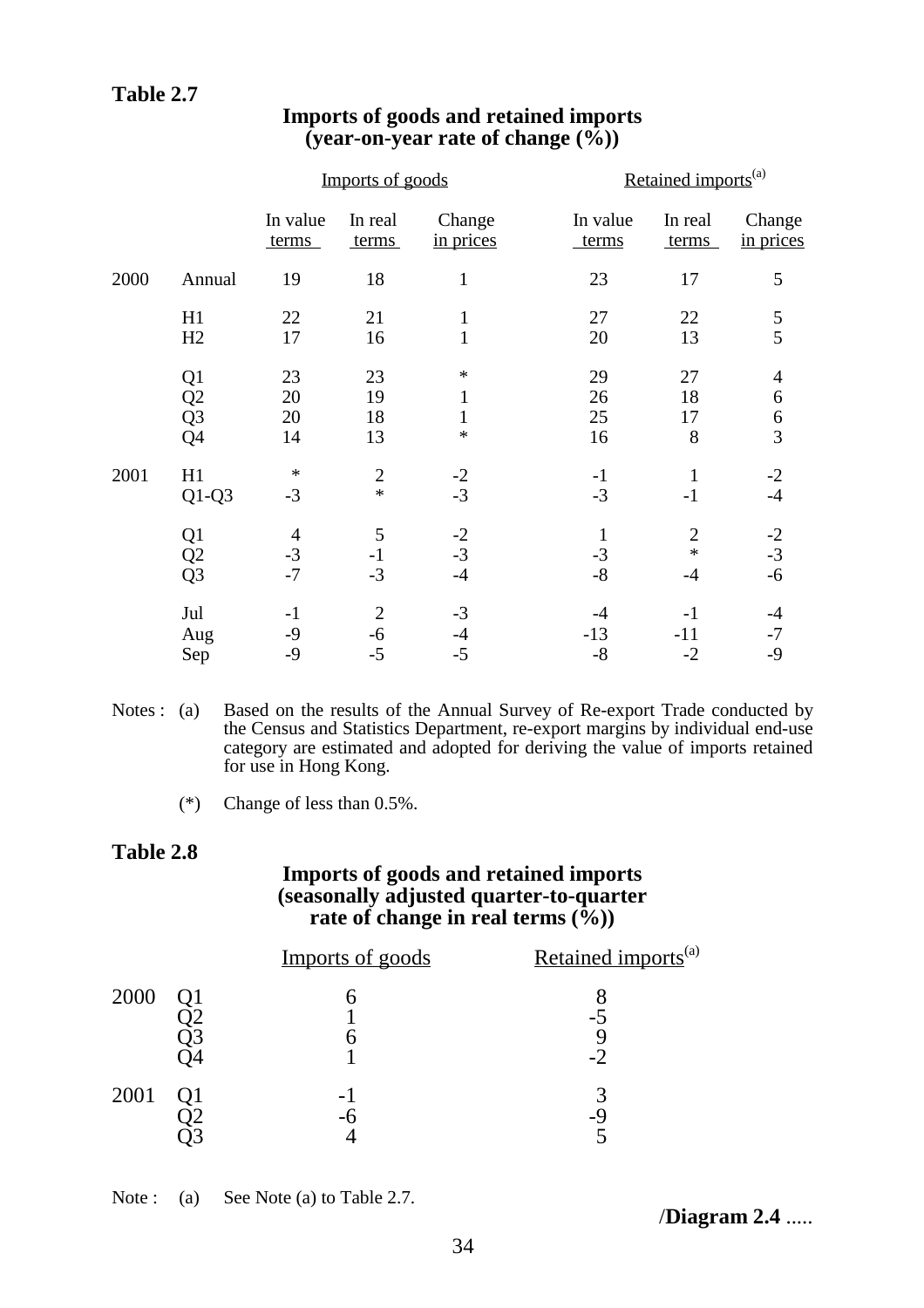





 $/2.9$  .....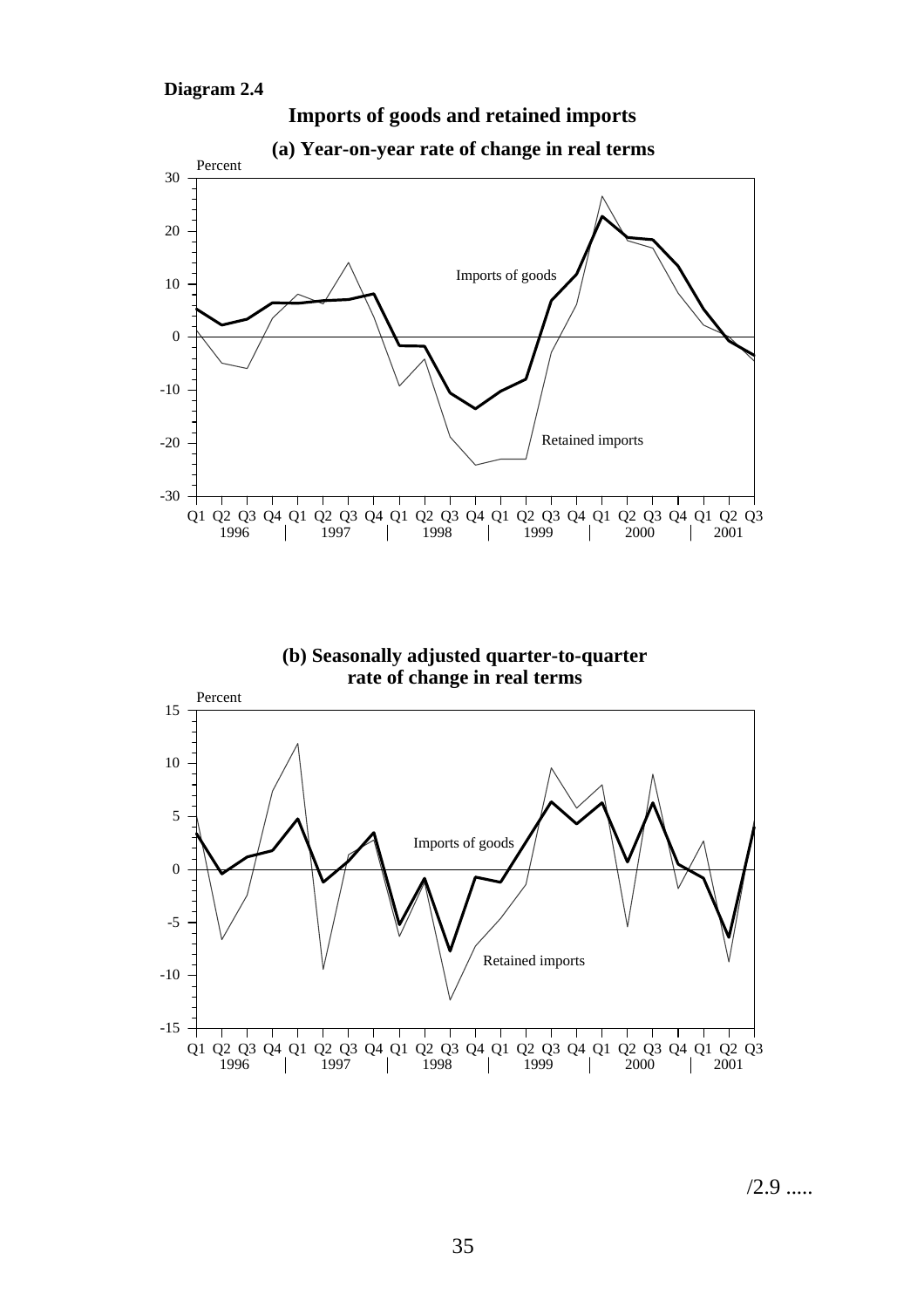2.9 With total exports of goods falling slightly faster than imports of goods in value, the *visible trade deficit* widened to \$17.8 billion or 4.3% of the value of imports of goods in the third quarter of 2001, from \$16.4 billion or 3.7% in the same quarter in 2000. For the first nine months of 2001 as a whole, the visible trade deficit widened to \$76.0 billion or 6.4% of the value of imports of goods, from \$65.2 billion or 5.4% in the same period in 2000.



2.10 On invisible trade, *exports of services* likewise moderated visibly, to \$87.2 billion in the third quarter of 2001, virtually unchanged in value terms from a year earlier. After netting out a small decrease in prices, there was a meagre growth of 1% in real terms. This was mainly caused by a fall-off in business demand in the region, with the setback in inbound tourism and in exports of transportation services after the 911 incident exacerbating the situation. Yet with a solid growth of 6% in the first half of the year, exports of services still had a 5% increase in real terms in the first three quarters of 2001 over a year earlier. On a seasonally adjusted quarter-to-quarter comparison, exports of services continued to go up, by 2% in real terms in the third quarter of 2001, after increases of 1% in the first quarter and 4% in the second quarter.

 $/2.11$  .....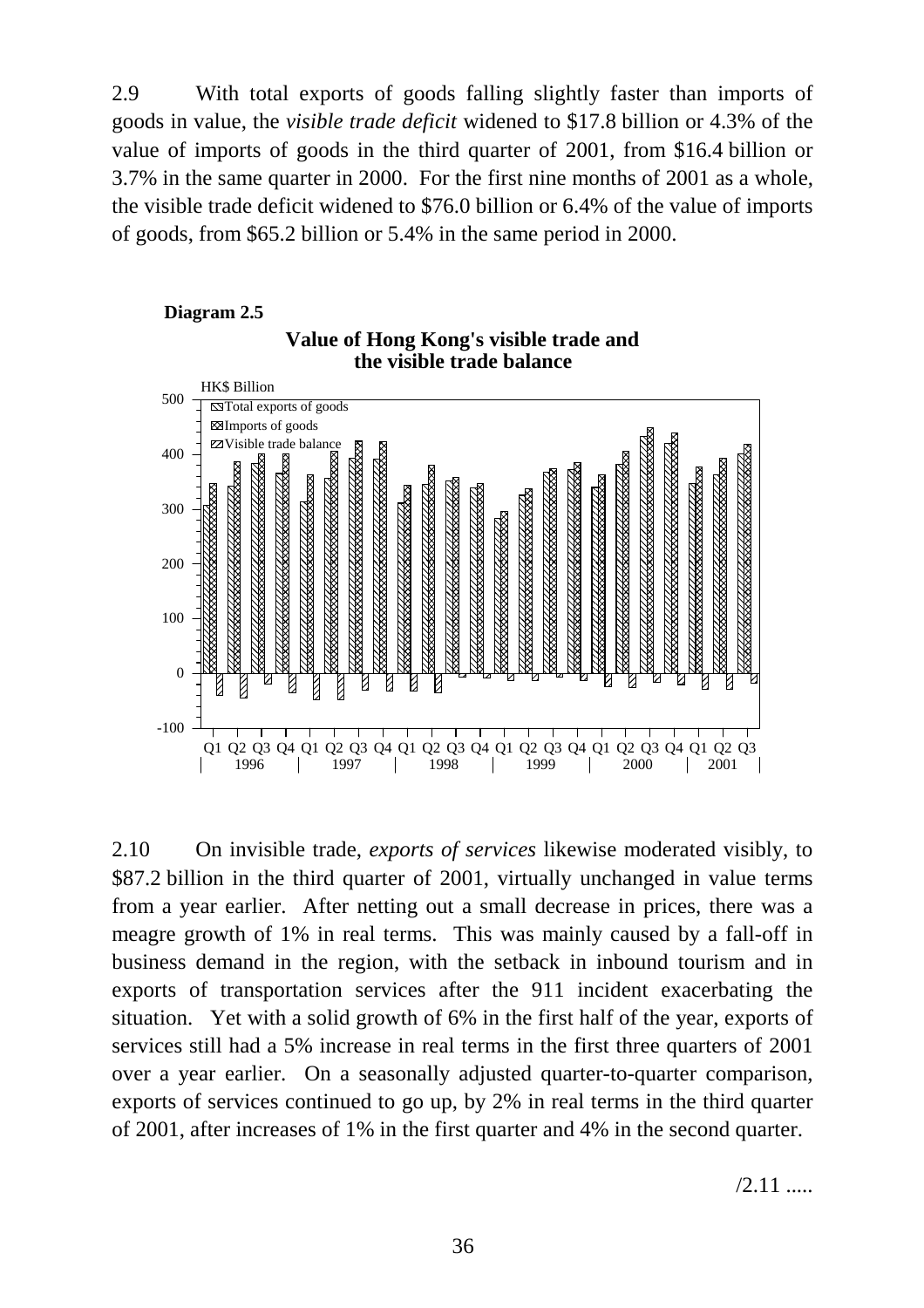2.11 *Imports of services* concurrently weakened, falling by 2% in value terms over a year earlier to \$46.8 billion in the third quarter of 2001. With little change in prices, the decline in real terms was also 2%, after a 2% rise in the first half of the year. For the first three quarters of 2001 as a whole, imports of services were only 1% larger in real terms than a year earlier. On a seasonally adjusted quarter-to-quarter comparison, imports of services receded to a 2% decline in real terms in the third quarter of 2001, following a 1% increase in both the first and second quarters.

#### **Table 2.9**

|         | ◡<br>---- ---- -- --<br>. <i>.</i> |                   |                            |                     |                     |                  |                     |  |  |  |
|---------|------------------------------------|-------------------|----------------------------|---------------------|---------------------|------------------|---------------------|--|--|--|
|         |                                    |                   | <b>Exports of services</b> |                     | Imports of services |                  |                     |  |  |  |
|         |                                    | In value<br>terms | In real<br>terms           | Change<br>in prices | In value<br>terms   | In real<br>terms | Change<br>in prices |  |  |  |
|         | 2000 Annual                        | 14                | 14                         | $\ast$              | $\overline{2}$      | $\overline{2}$   | $\ast$              |  |  |  |
|         | H1                                 | 17                | 17                         | $\ast$              | $\mathbf{1}$        | 1                | ∗                   |  |  |  |
|         | H2                                 | 11                | 12                         | $\ast$              | $\overline{3}$      | 3                | $\ast$              |  |  |  |
|         | Q1                                 | 16                | 16                         | $\ast$              | $-1$                | $-1$             | ∗                   |  |  |  |
|         | $\overline{Q}2$                    | 18                | 18                         | $\ast$              | 4                   | 3                | $\ast$              |  |  |  |
|         | $\overline{Q}$ 3                   | 14                | 14                         | $\ast$              | $\overline{4}$      | 3                | $\ast$              |  |  |  |
|         | Q4                                 | 8                 | 10                         | $-1$                | $\overline{2}$      | $\overline{3}$   | $-1$                |  |  |  |
| 2001 H1 |                                    | 6                 | 6                          | $\ast$              | $\mathbf{2}$        | $\overline{c}$   | $\ast$              |  |  |  |
|         | $Q1-Q3$                            | 4                 | 5                          | $-1$                | $\mathbf{1}$        | $\mathbf{1}$     | $\ast$              |  |  |  |
|         | Q1                                 | 6                 | 6                          | $\ast$              | 4                   | 4                | $\ast$              |  |  |  |
|         | Q2                                 | 5                 | 6                          | $-1$                |                     |                  | $\ast$              |  |  |  |
|         | Q3                                 | $\ast$            |                            | $-2$                |                     |                  | ∗                   |  |  |  |

#### **Exports and imports of services (year-on-year rate of change (%))**

Note :  $(*)$  Change of less than 0.5%.

/**Table 2.10** .....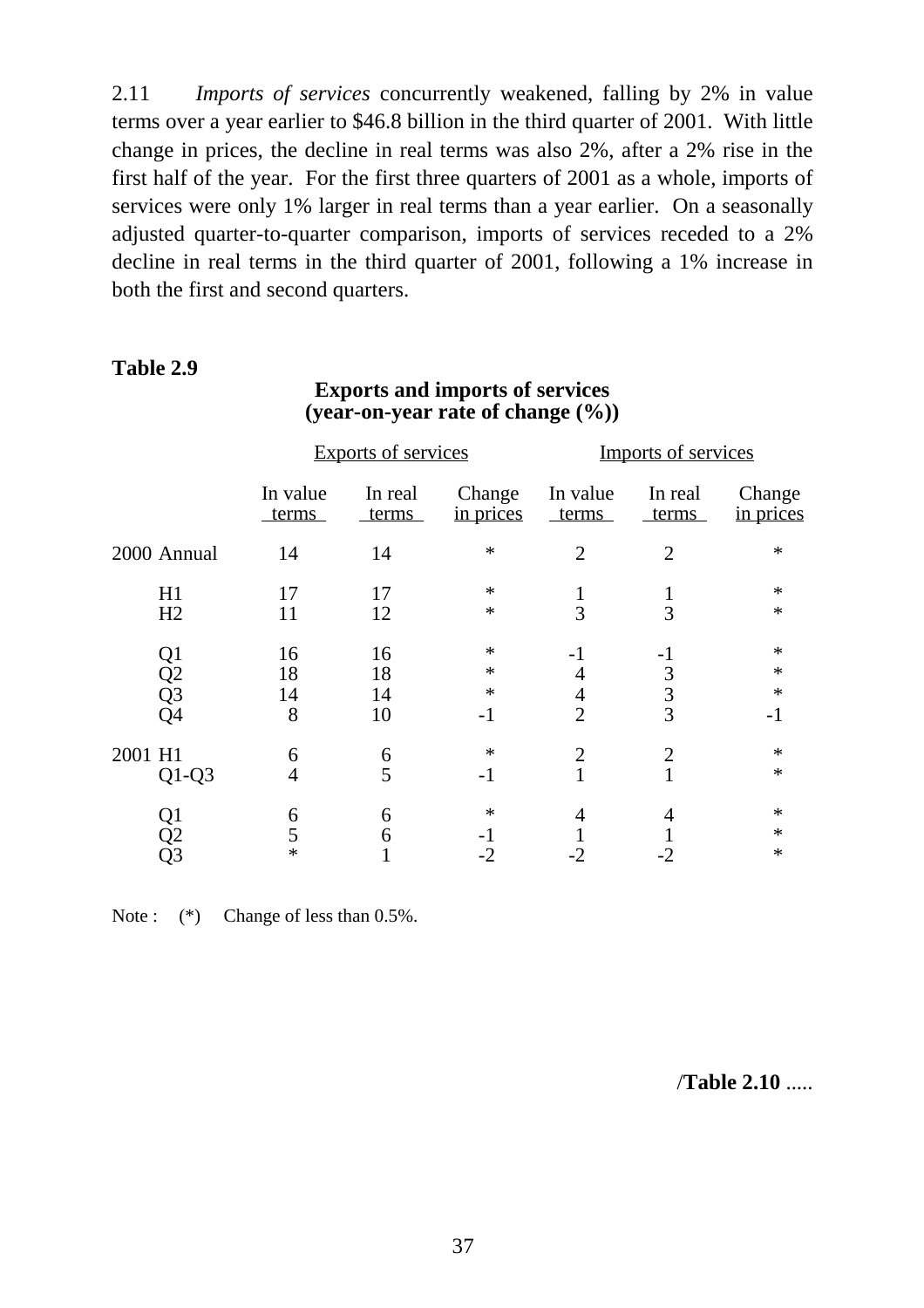#### **Exports and imports of services (seasonally adjusted quarter-to-quarter rate of change in real terms (%))**

|      | <b>Exports of services</b> | Imports of services |
|------|----------------------------|---------------------|
| 2000 | -5                         |                     |
| 2001 |                            |                     |

#### **Diagram 2.6**

## **Exports and imports of services**



### /**Diagram 2.6 (cont'd)** .....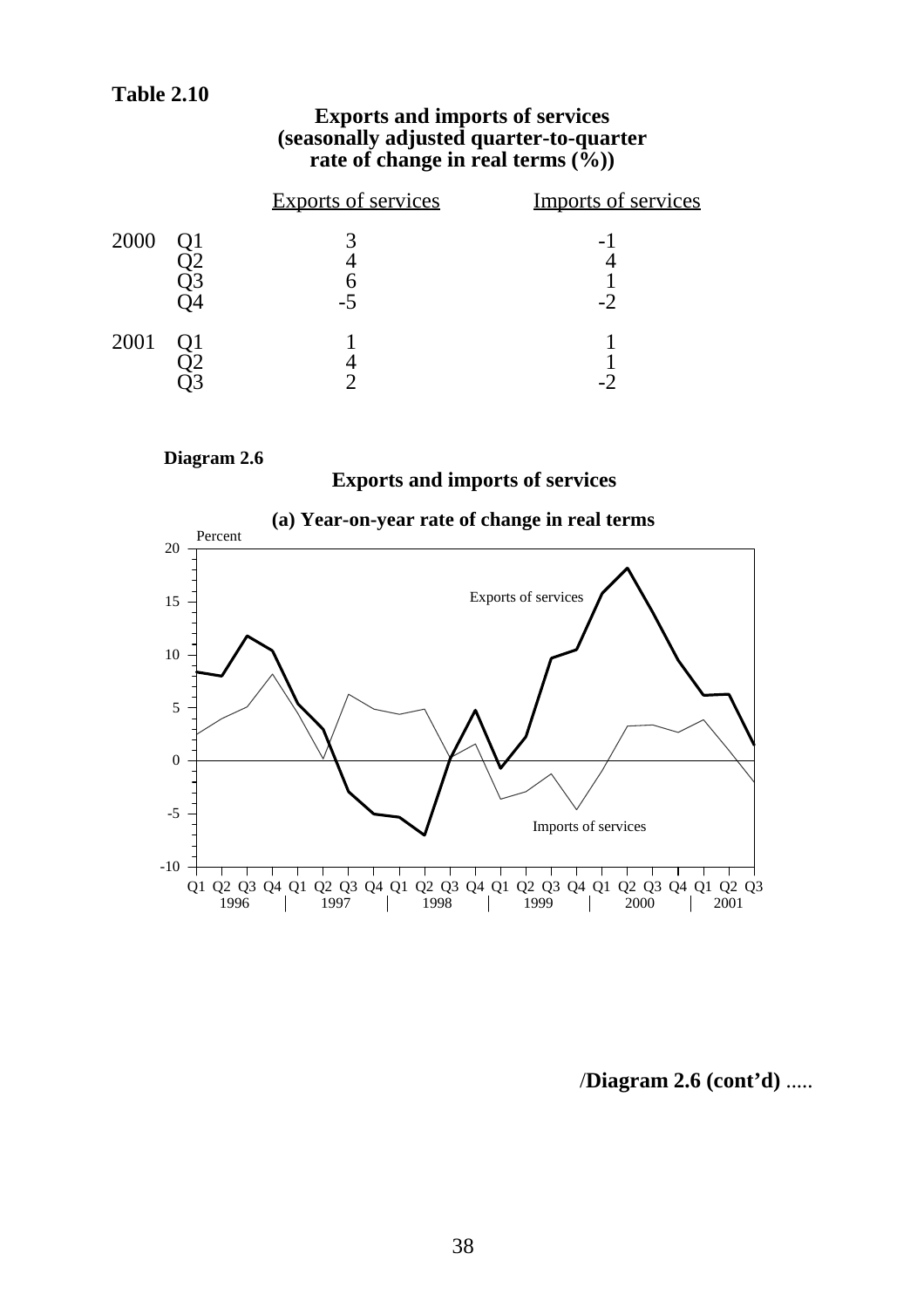



**(b) Seasonally adjusted quarter-to-quarter rate of change in real terms**

**Diagram 2.7**





 $/2.12$  .....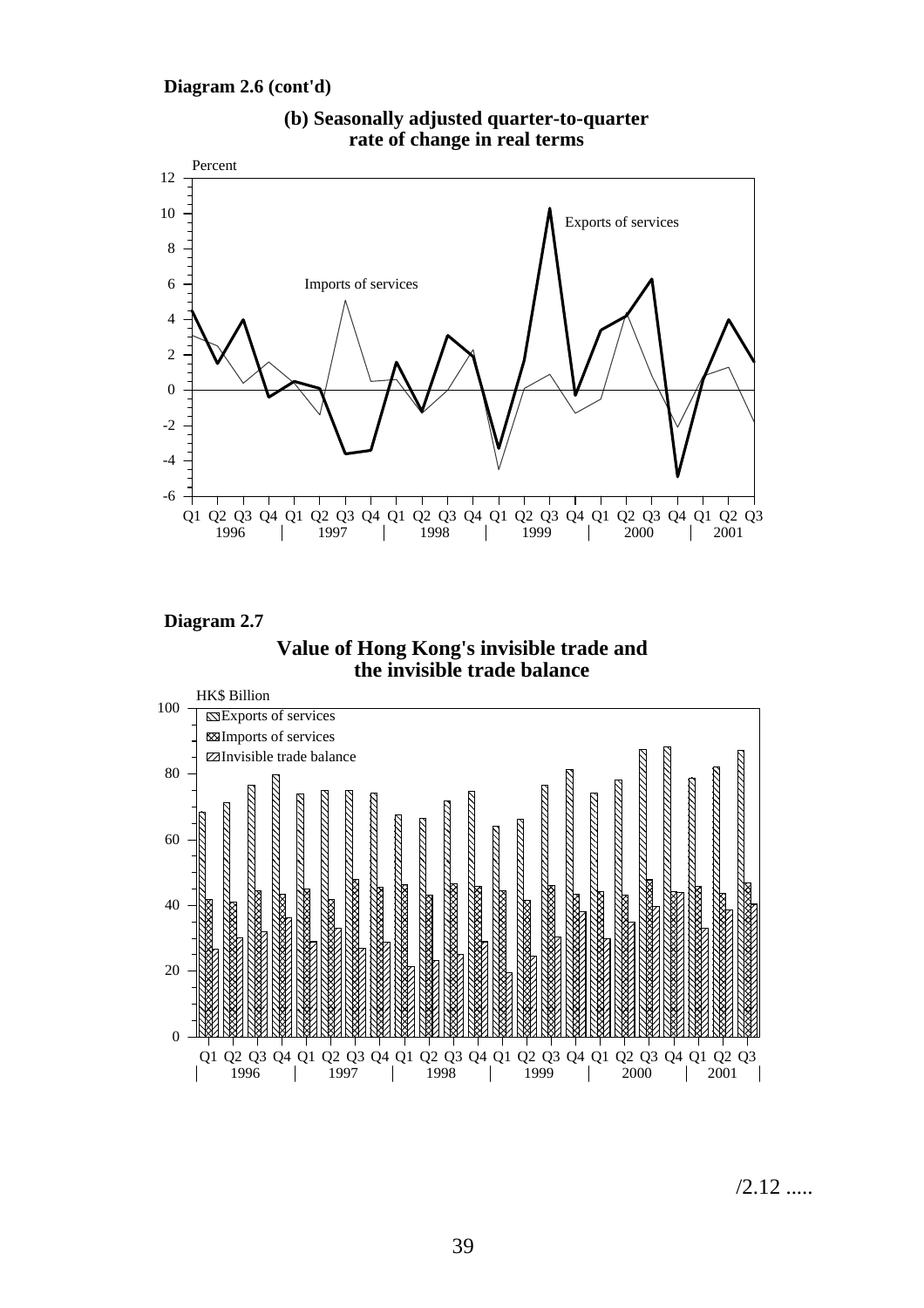2.12 As exports of services were virtually flat while imports of services fell in value, the *invisible trade surplus*<sup>(3)</sup> increased further, to \$40.4 billion or 86.4% of the value of imports of services in the third quarter of 2001, from \$39.7 billion or 83.0% in the same quarter in 2000. For the first three quarters of 2001 as a whole, the invisible trade surplus rose to \$112.2 billion or 82.4% of the value of imports of services, from \$104.6 billion or 77.4% in the same period in 2000. Thus, even with a widened visible trade deficit, there was still a combined surplus (including an estimate of imports of gold for industrial use) of \$34.2 billion, equivalent to 2.6% of the total value of imports of goods and services, in the first three quarters of 2001, as compared to \$36.9 billion or 2.7% in the same period in 2000.

#### **Diagram 2.8**



#### **Visible and invisible trade balance**

/**Table 2.11** .....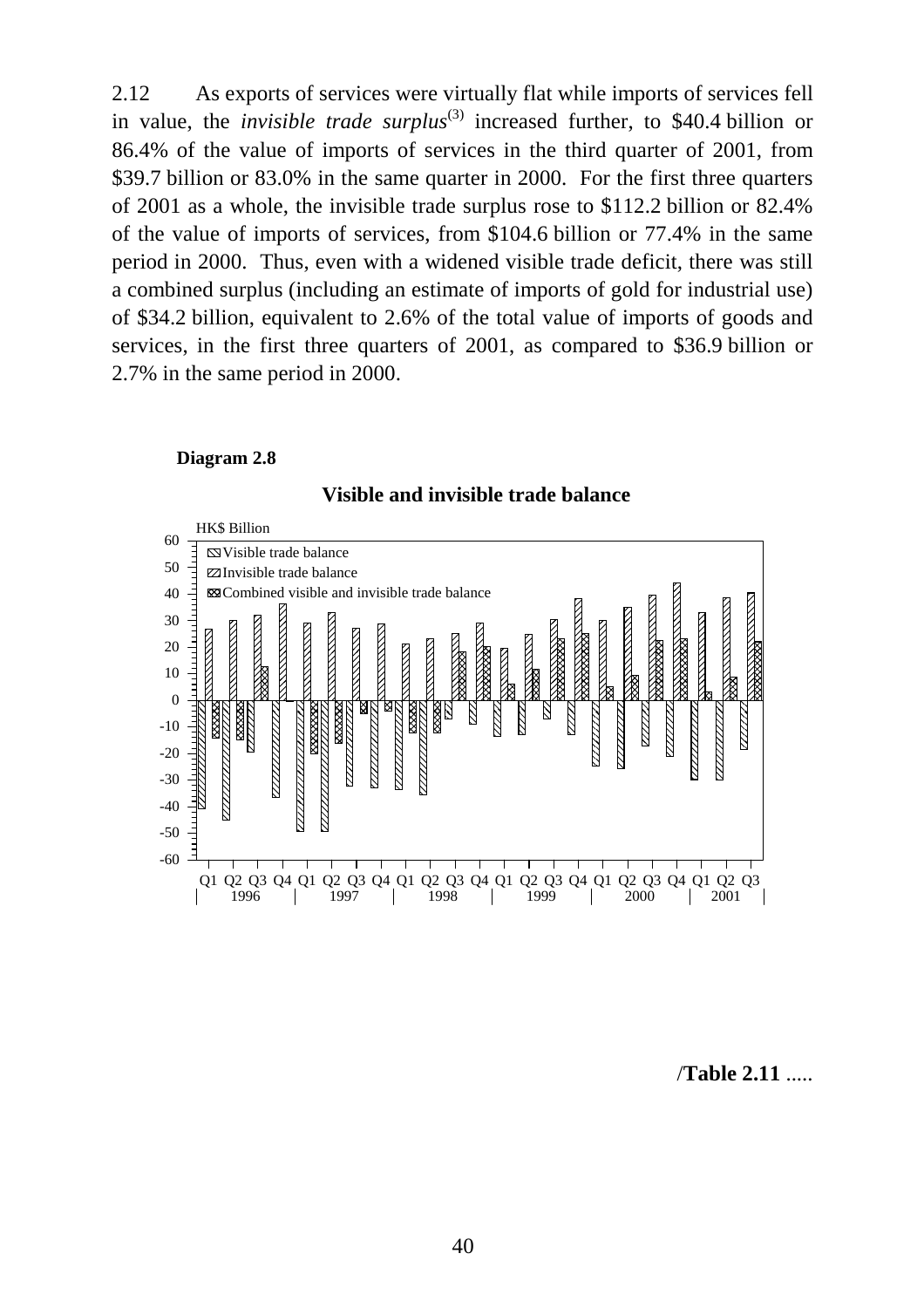|      |                | Total exports |          |                      | <b>Imports</b> |                      | Trade balance |          |  |
|------|----------------|---------------|----------|----------------------|----------------|----------------------|---------------|----------|--|
|      |                | Goods         | Services | Goods <sup>(a)</sup> | Services       | Goods <sup>(a)</sup> | Services      | Combined |  |
| 2000 | Annual         | 1,572.7       | 328.0    | 1,661.4              | 179.3          | $-88.7$              | 148.7         | 60.0     |  |
|      | H1             | 721.1         | 152.3    | 771.6                | 87.3           | $-50.5$              | 65.0          | 14.5     |  |
|      | H2             | 851.5         | 175.7    | 889.8                | 91.9           | $-38.3$              | 83.7          | 45.5     |  |
|      | Q <sub>1</sub> | 339.6         | 74.2     | 364.4                | 44.2           | $-24.8$              | 30.0          | 5.2      |  |
|      | Q2             | 381.6         | 78.1     | 407.2                | 43.2           | $-25.7$              | 35.0          | 9.3      |  |
|      | Q <sub>3</sub> | 432.1         | 87.5     | 449.4                | 47.8           | $-17.3$              | 39.7          | 22.4     |  |
|      | Q4             | 419.5         | 88.2     | 440.4                | 44.1           | $-21.0$              | 44.1          | 23.1     |  |
| 2001 | H1             | 710.8         | 161.2    | 770.5                | 89.4           | $-59.6$              | 71.8          | 12.2     |  |
|      | $Q1-Q3$        | 1,111.8       | 248.3    | 1,189.8              | 136.1          | $-78.0$              | 112.2         | 34.2     |  |
|      | Q <sub>1</sub> | 347.4         | 78.9     | 377.2                | 45.8           | $-29.8$              | 33.1          | 3.3      |  |
|      | Q2             | 363.4         | 82.3     | 393.3                | 43.6           | $-29.8$              | 38.7          | 8.9      |  |
|      | Q <sub>3</sub> | 401.0         | 87.2     | 419.4                | 46.8           | $-18.4$              | 40.4          | 22.0     |  |

# **Visible and invisible trade balance (\$ billion at current market prices)**

Notes : Figures may not add up exactly to the total due to rounding.

(a) Adjusted to include an estimate of imports of gold for industrial use.

# **Visible trade**

# *Total exports of goods*

2.13 Reflecting the close trade relations between Hong Kong and the region, East Asia<sup>(4)</sup> continued to take up the largest share of Hong Kong's total exports of goods, at 52% by value in the first nine months of 2001. This was followed by the United States (with a share of  $22\%$ ), and the European Union<sup>(5)</sup> (14%).

2.14 Analysed by *region*, merchandise exports underwent an across-the-board setback in the third quarter of 2001. Exports of goods to *East Asia* as a whole were dampened by the export and domestic demand slump in the region, the plunge in intra-regional trade, and the weakness in most of the East Asian currencies. There was only a 2% growth in real terms in the third quarter of 2001 over a year earlier, further down from the already markedly slower growth of 5% in the first half of the year. For the first nine months of 2001 as a whole, these exports rose by 4% in real terms over a year earlier.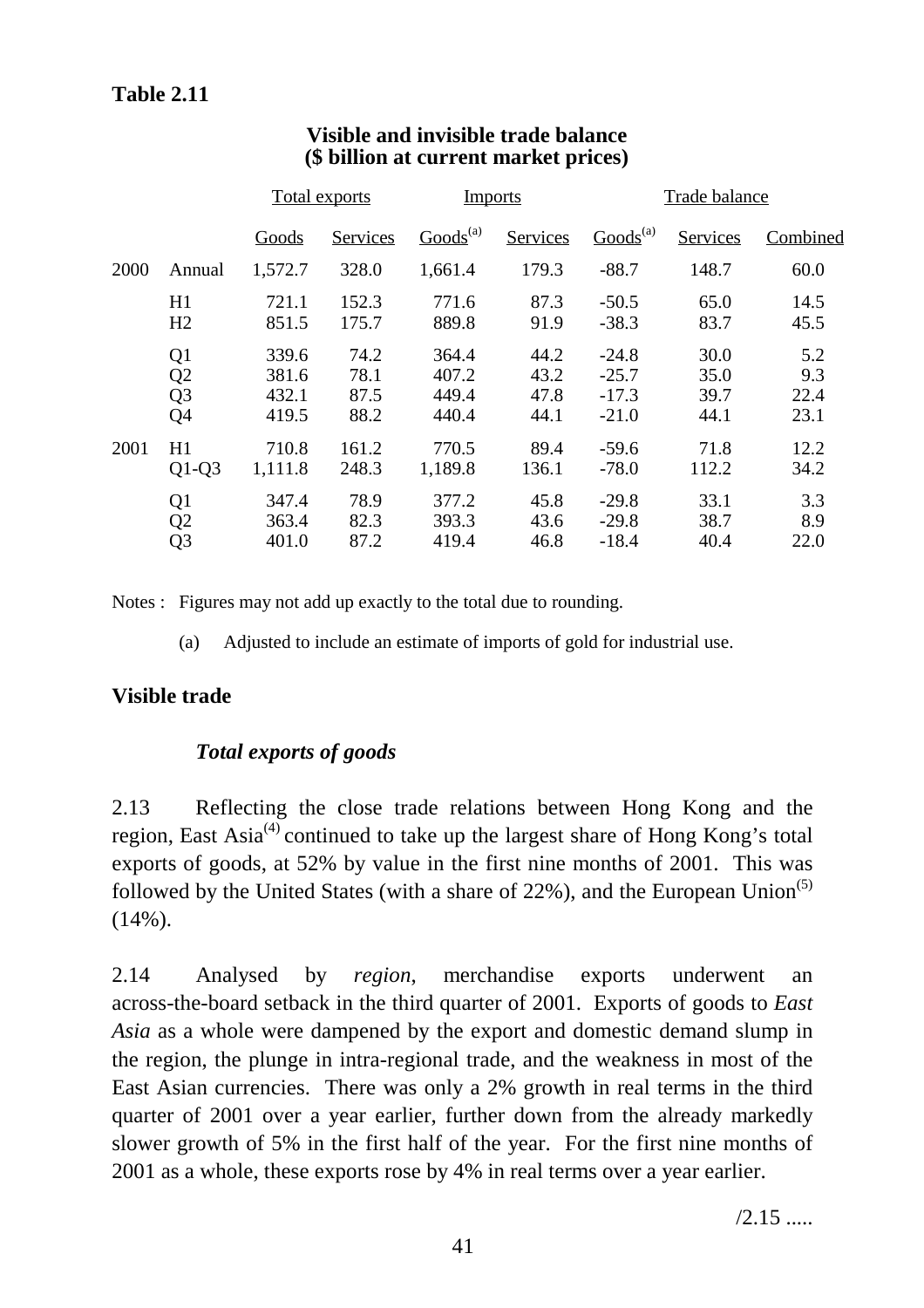2.15 Exports of goods to the *United States* plunged sharply, by 11% in real terms in the third quarter of 2001 over a year earlier, amidst the severe fall-off in US demand. Together with a 5% decline in the first half of the year, these exports fell by 7% in real terms in the first nine months of 2001 over a year earlier.

2.16 Exports of goods to the *European Union* also plummeted further, along with worsening economic conditions in the euro area and a weak euro. Following a 4% fall in real terms in the first half of 2001, these exports had a double-digit decline of 11% in the third quarter, giving a 7% fall in the first nine months of 2001 over a year earlier.



*Total exports of goods in the first nine months of 2001 : \$1,111.8 billion*

/**Table 2.12** .....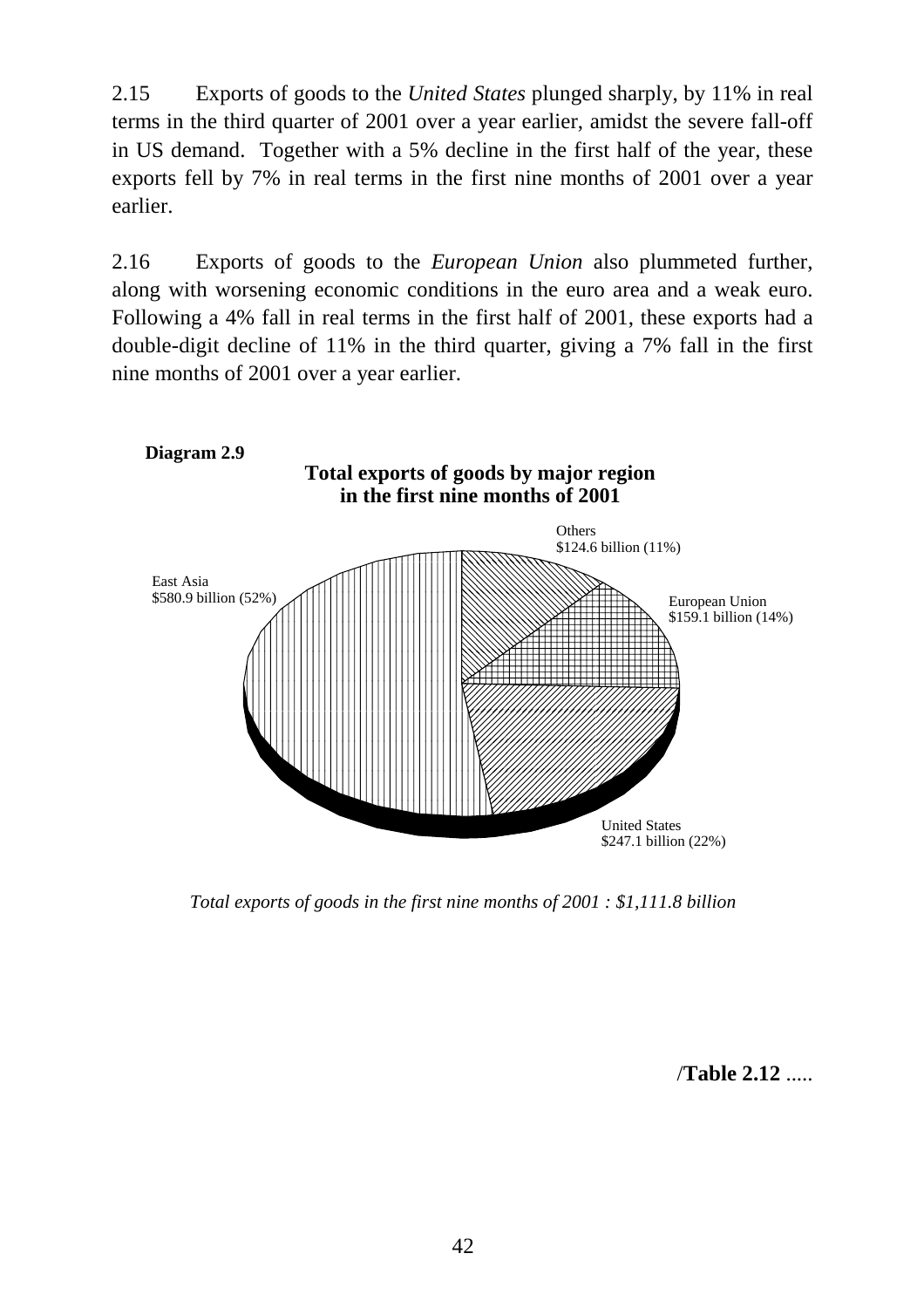|                      |         | East Asia <sup>(a)(c)</sup>                | United<br><b>States</b> | European<br>Union <sup>(b)(c)</sup> |
|----------------------|---------|--------------------------------------------|-------------------------|-------------------------------------|
| 2000 Annual          |         | 20                                         | 14                      | 13                                  |
| H1<br>H2             |         | 21<br>19                                   | 16<br>12                | 18<br>9                             |
| Q1<br>Q2<br>Q3<br>Q4 |         | 22<br>21<br>22<br>17                       | 19<br>14<br>13<br>10    | 22<br>14<br>11<br>7                 |
| 2001 H1              | $Q1-Q3$ | 5<br>$\overline{4}$                        | $-5$<br>$-7$            | -4<br>-7                            |
| Q1<br>Q2<br>Q3       |         | $\begin{array}{c} 8 \\ 3 \\ 2 \end{array}$ | $\ast$<br>$-9$<br>$-11$ | -1<br>$-8$<br>-11                   |

## **Total exports of goods by major region (year-on-year rate of change in real terms (%))**

Notes : (a) For the coverage of East Asia, see Note (4).

- (b) For the coverage of the European Union, see Note (5).
- (c) For those constituent markets where separate quantum indices are not compiled, their levels of total exports of goods in real terms are estimated from an overall implicit price deflator covering those export markets for which separate unit value indices are not available.
- (\*) Change of less than 0.5%.

2.17 Analysed by individual major *market*, the Mainland remained the largest market for Hong Kong's exports of goods, accounting for 37% of the total value in the first nine months of 2001. Other major markets included the United States (with a share of 22%), Japan (6%), the United Kingdom (4%), Germany (3%), Taiwan (2%), and Singapore (2%).

#### /**Diagram 2.10** .....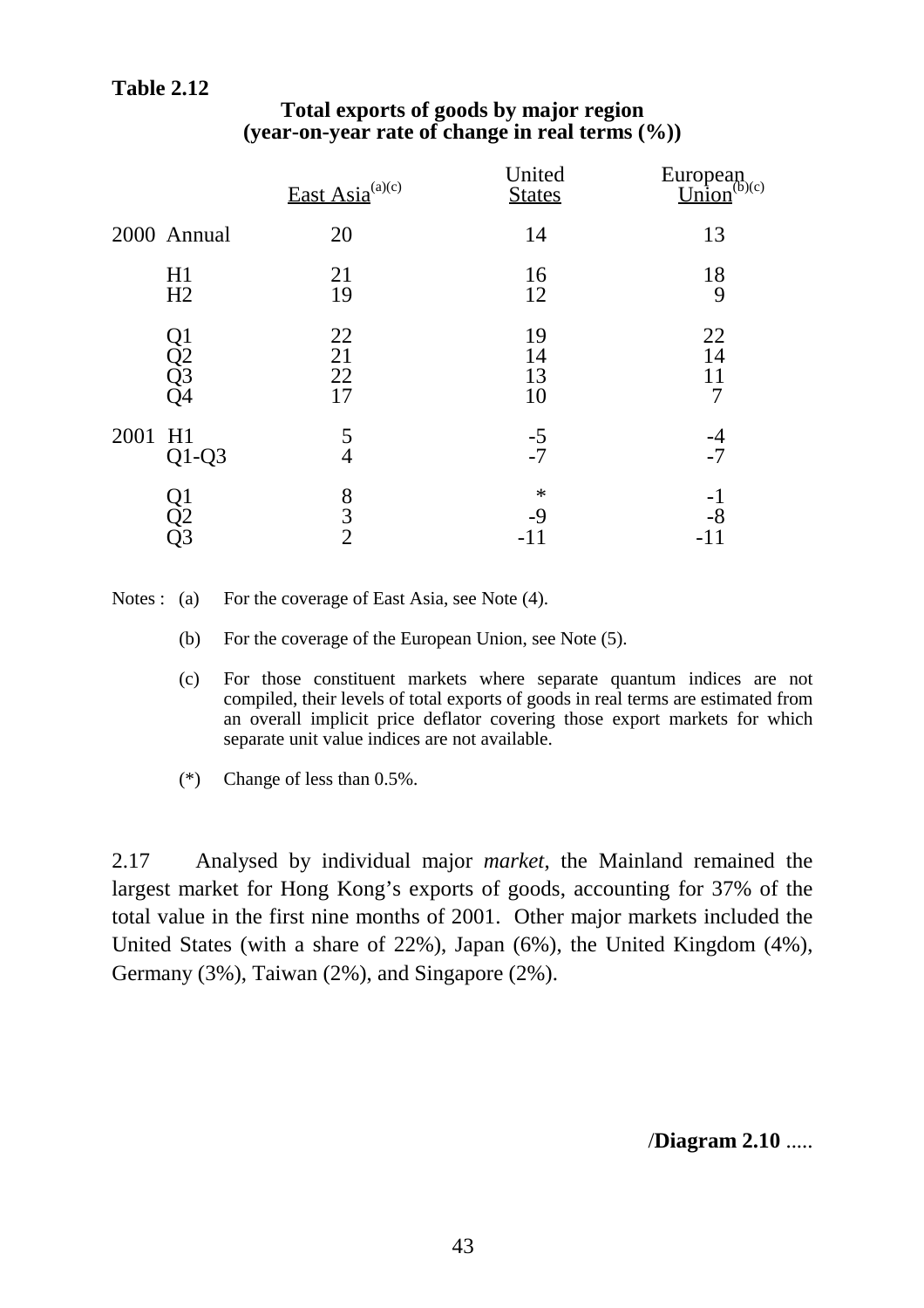#### **Diagram 2.10**



*Total exports of goods in the first nine months of 2001 : \$1,111.8 billion*

| <b>Table 2.13</b>       |                        |                                  |                                           |                       |                           |                                        |  |  |
|-------------------------|------------------------|----------------------------------|-------------------------------------------|-----------------------|---------------------------|----------------------------------------|--|--|
|                         |                        |                                  | Value of total exports of goods by market |                       |                           |                                        |  |  |
|                         |                        | 2000                             |                                           |                       | <u>Jan-Sep 2001</u>       |                                        |  |  |
|                         | <u>Value</u><br>(\$Bn) | <b>Share</b><br>in total<br>(% ) | Rate<br>of change<br>(%)                  | <u>Value</u><br>(SBn) | Share<br>in total<br>(% ) | Year-on-year<br>rate of change<br>(% ) |  |  |
| All markets             | 1,572.7                | 100                              | 17                                        | 1,111.8               | 100                       | $-4$                                   |  |  |
| Mainland<br>of China    | 543.0                  | 35                               | 21                                        | 412.1                 | 37                        | $\overline{4}$                         |  |  |
| United<br><b>States</b> | 365.5                  | 23                               | 14                                        | 247.1                 | 22                        | $-8$                                   |  |  |
| Japan                   | 87.1                   | 6                                | 19                                        | 65.4                  | 6                         | 5                                      |  |  |
| United<br>Kingdom       | 63.0                   | $\overline{4}$                   | 13                                        | 41.0                  | $\overline{4}$            | $-11$                                  |  |  |
| Germany                 | 59.9                   |                                  | 14                                        | 37.5                  |                           | $-15$                                  |  |  |
| Taiwan                  | 39.8                   | $\frac{4}{3}$                    | 21                                        | 26.0                  | $\frac{3}{2}$             | $-12$                                  |  |  |
| Singapore               | 36.7                   |                                  | 13                                        | 22.0                  | $\overline{2}$            | $-20$                                  |  |  |
| Rest of the<br>world    | 377.6                  | 24                               | 14                                        | 260.7                 | 23                        | -6                                     |  |  |

/**Table 2.14** .....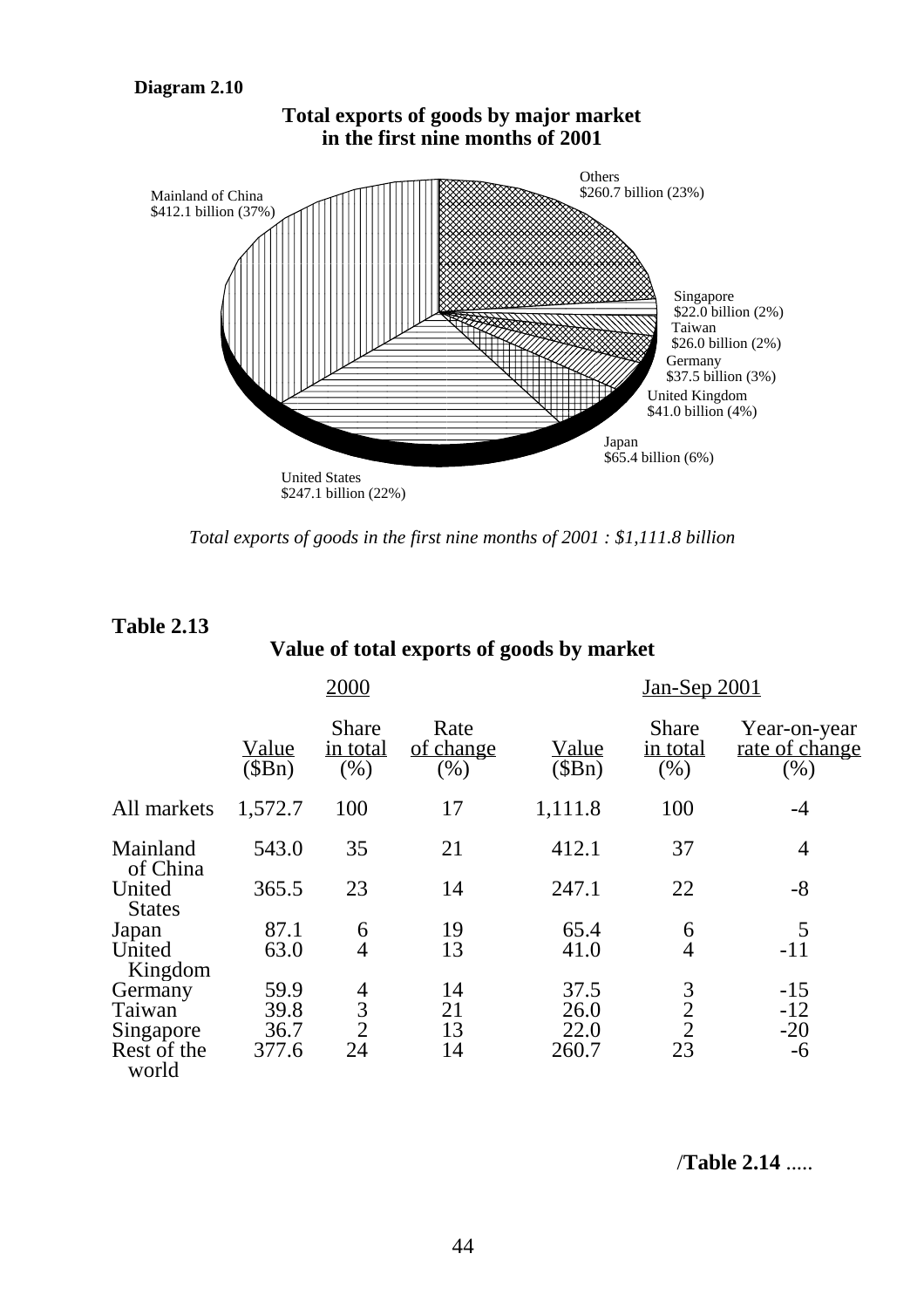|      |                      | Mainland United<br>of China | <b>States</b>        |                      | United<br>Japan Kingdom Germany Taiwan <sup>(a)</sup> Singapore |                     |                      |                                  |
|------|----------------------|-----------------------------|----------------------|----------------------|-----------------------------------------------------------------|---------------------|----------------------|----------------------------------|
|      | 2000 Annual          | 19                          | 14                   | 23                   | 15                                                              | 17                  | 24                   | 19                               |
|      | H1<br>H2             | 20<br>18                    | 16<br>12             | 23<br>23             | 24<br>9                                                         | 25<br>10            | 27<br>22             | 23<br>17                         |
|      | Q1<br>Q2<br>Q3<br>Q4 | 19<br>20<br>20<br>16        | 19<br>14<br>13<br>10 | 23<br>22<br>24<br>22 | 30<br>20<br>9<br>8                                              | 28<br>23<br>15<br>6 | 25<br>28<br>29<br>16 | 25<br>21<br>28<br>$\overline{7}$ |
| 2001 | H1<br>$Q1-Q3$        | 7<br>7                      | $-5$<br>$-7$         | 11<br>$\overline{7}$ | $-8$<br>$-9$                                                    | $-13$<br>$-13$      | -4<br>$-9$           | $-11$<br>$-15$                   |
|      | Q1<br>)<br>23<br>23  | 9<br>$\overline{5}$         | $\ast$<br>$-9$       | 16                   | -11<br>-11                                                      | $-20$<br>$-15$      | $-2$<br>-6<br>$-19$  | -6<br>$-16$<br>$-20$             |

## **Total exports of goods by major market (year-on-year rate of change in real terms (%))**

Notes : (a) Quantum indices of total exports of goods to Taiwan are currently not available. The figures shown here are crude estimates only.

(\*) Change of less than 0.5%.

 $/2.18$  .....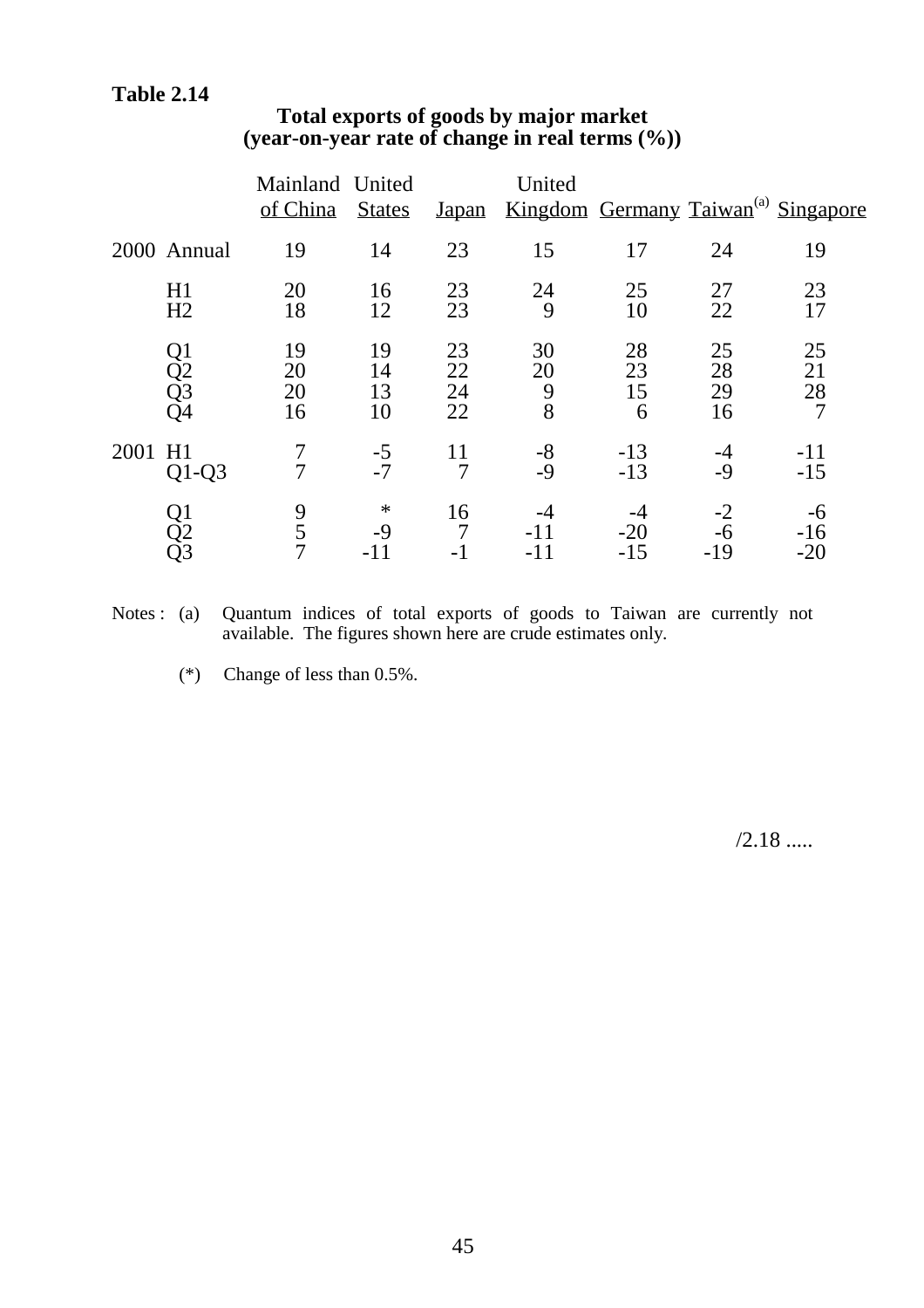2.18 Total exports of goods to the *Mainland* still had a notable growth of 7% in real terms in the third quarter of 2001 over a year earlier. This comprised a double-digit increase of 13% in July, but followed by distinctly slower growth of 4% and 5% respectively in August and September. Together with a 7% rise in the first half of the year, total exports of goods to the Mainland rose also by 7% in real terms in the first nine months of 2001 over a year earlier. Exports to the Mainland in recent months were uneven amongst the various end-use categories, with exports of consumer goods and capital goods both maintaining solid growth along with the robust domestic demand there, yet with exports of material inputs weakening distinctly amidst the fall-off in global demand. In parallel, total exports of goods to the Mainland for meeting its own demand recorded a further double-digit growth in the first half of 2001, while total exports of goods to the Mainland for outward processing fell off distinctly.

#### **Diagram 2.11**

**Total exports of goods to the mainland of China and the (year-on-year rate of change) Mainland's import demand for processing trade**



Note : Total exports of goods to this market as depicted refer to the year-on-year rate of change in real terms, while import demand in this market refers to the year-on-year rate of change in US dollar terms.







 $/2.19$  .....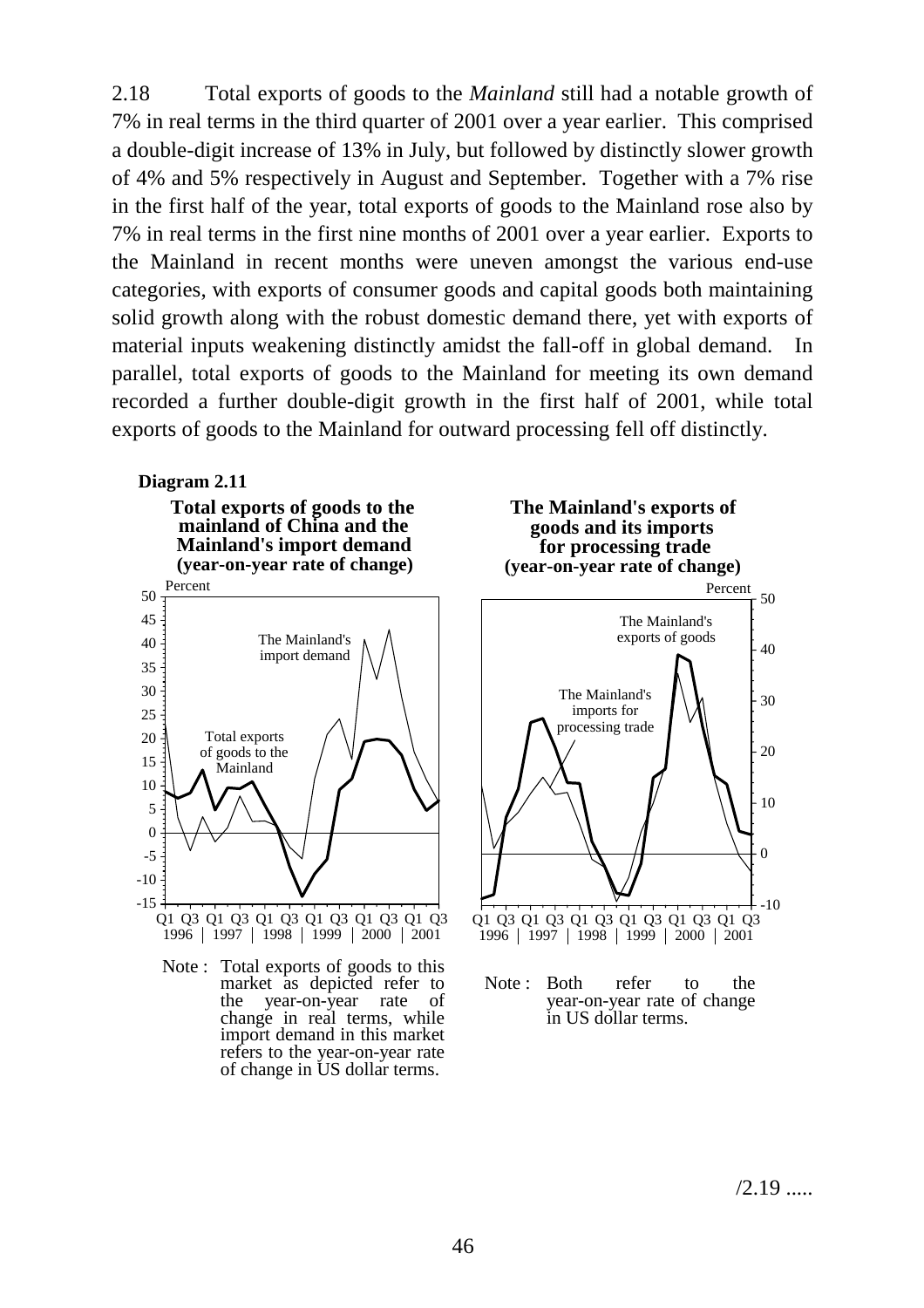2.19 Total exports of goods to the *United States*, having declined by 5% in real terms in the first half of 2001, slackened distinctly further to an 11% fall in the third quarter over a year earlier. With air cargo flows returning to normal operation soon after the 911 incident, the effect of the disruption on exports to the United States was only modest for September as a whole. In general, the real impact of the 911 incident had yet to filter through. The weakness in exports to the United States in the third quarter was evident in all the major end-use categories. For the first nine months of 2001 as a whole, total exports of goods to the United States were down by 7% in real terms over a year earlier.



 $/2.20$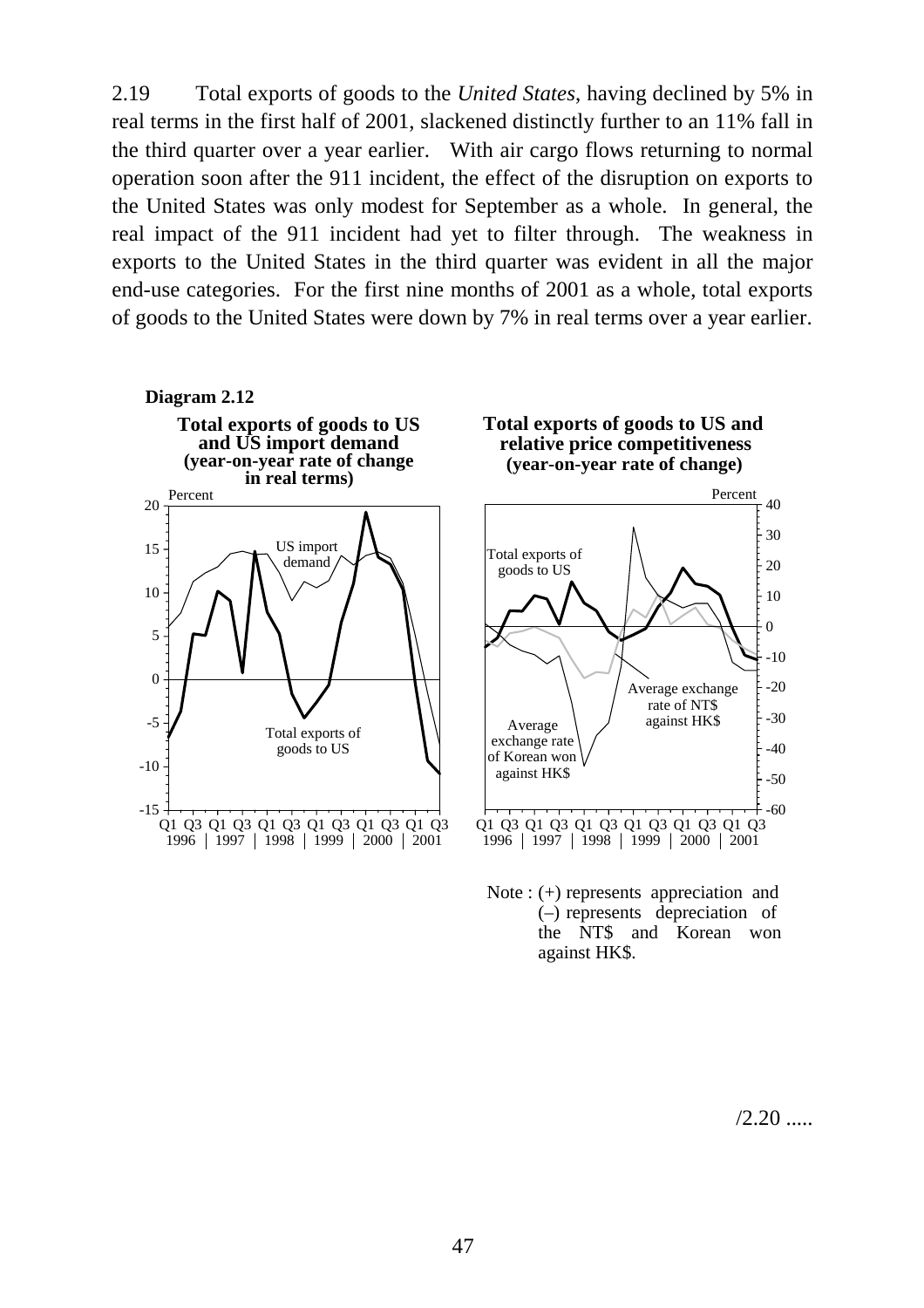2.20 Total exports of goods to *Japan* also eased back markedly, declining by 1% in real terms in the third quarter of 2001 over a year earlier, having recorded a robust growth of 11% in the first half of the year. Taken together, total exports of goods to Japan still had a 7% growth in real terms in the first nine months of 2001 over a year earlier. The fall-off in exports to Japan in recent months occurred mainly in exports of material inputs, amidst a slump in its own exports, yet also in exports of consumer goods and capital goods, amidst its much weakened domestic demand.





 $/2.21$ 

0

-10

-20

-30

10

20

30

40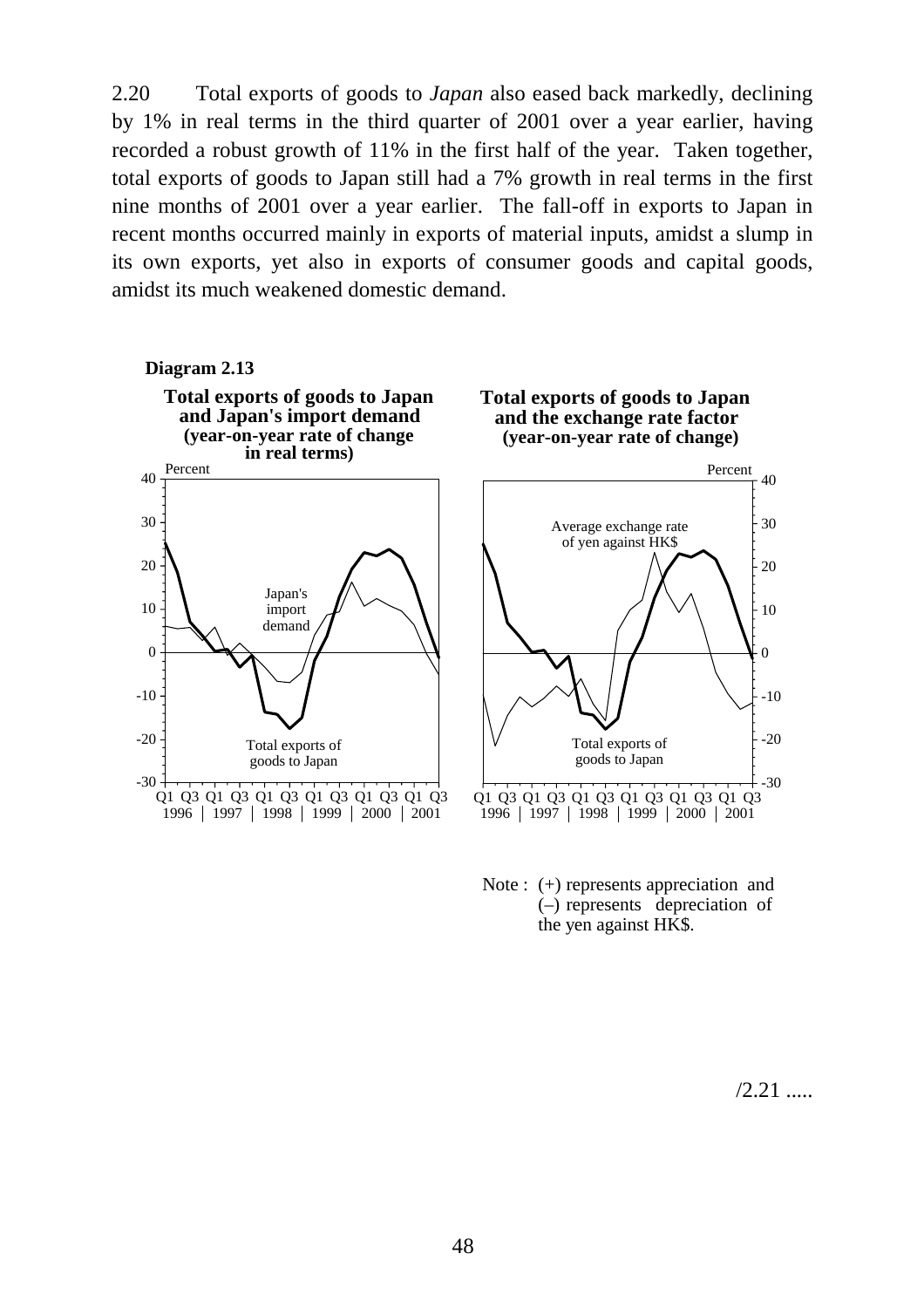2.21 Total exports of goods to the *United Kingdom* registered a double-digit decline of 11% in real terms in the third quarter of 2001 over a year earlier, along with a distinct slackening in UK's import demand. This was down further from the 8% decrease in the first half of the year. For the first nine months of 2001 as a whole, total exports of goods to the United Kingdom fell by 9% in real terms over a year earlier.



Note : (\*) UK's import demand as depicted refers to its imports sourced from outside European Union.

Note : (+) represents appreciation and (–) represents depreciation of the pound sterling against HK\$.

 $/2.22$  .....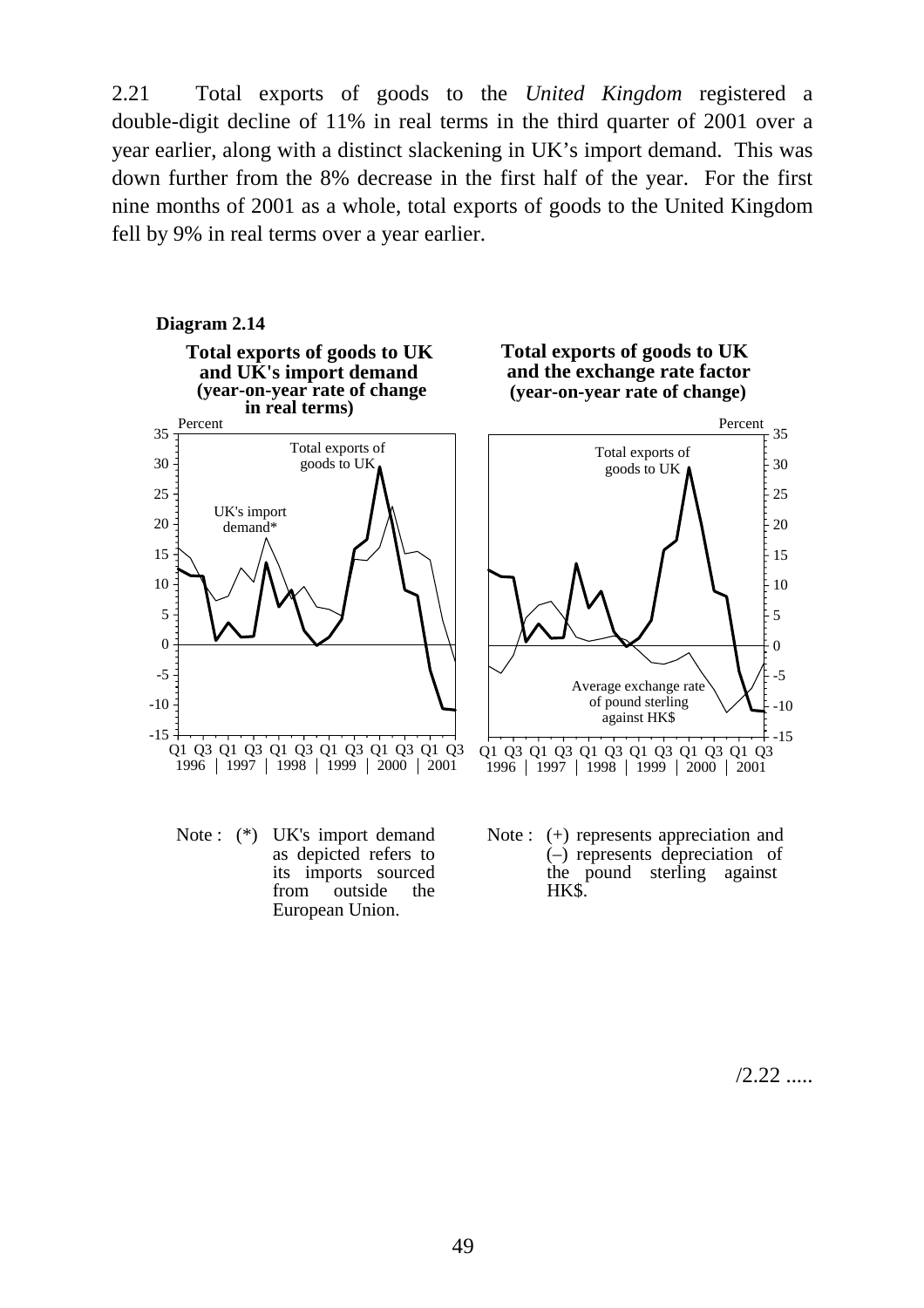2.22 Total exports of goods to *Germany* plunged even more markedly, by 15% in real terms in the third quarter of 2001 over a year earlier. Together with a 13% decrease in the first half of the year, total exports of goods to Germany declined also by 13% in real terms in the first nine months of 2001 over a year earlier. The distinct setback in exports to this market was attributable to waning import demand amidst a slowing German economy, and conceivably also the earlier fall in the euro.



Note : Total exports of goods to this market as depicted refer to the year-on-year rate of change in real terms, while import demand in this market refers to the year-on-year rate of change in value terms, i.e. in terms of its local currency.





Note : (+) represents appreciation and (–) represents depreciation of the euro against HK\$.

 $/2.23$  .....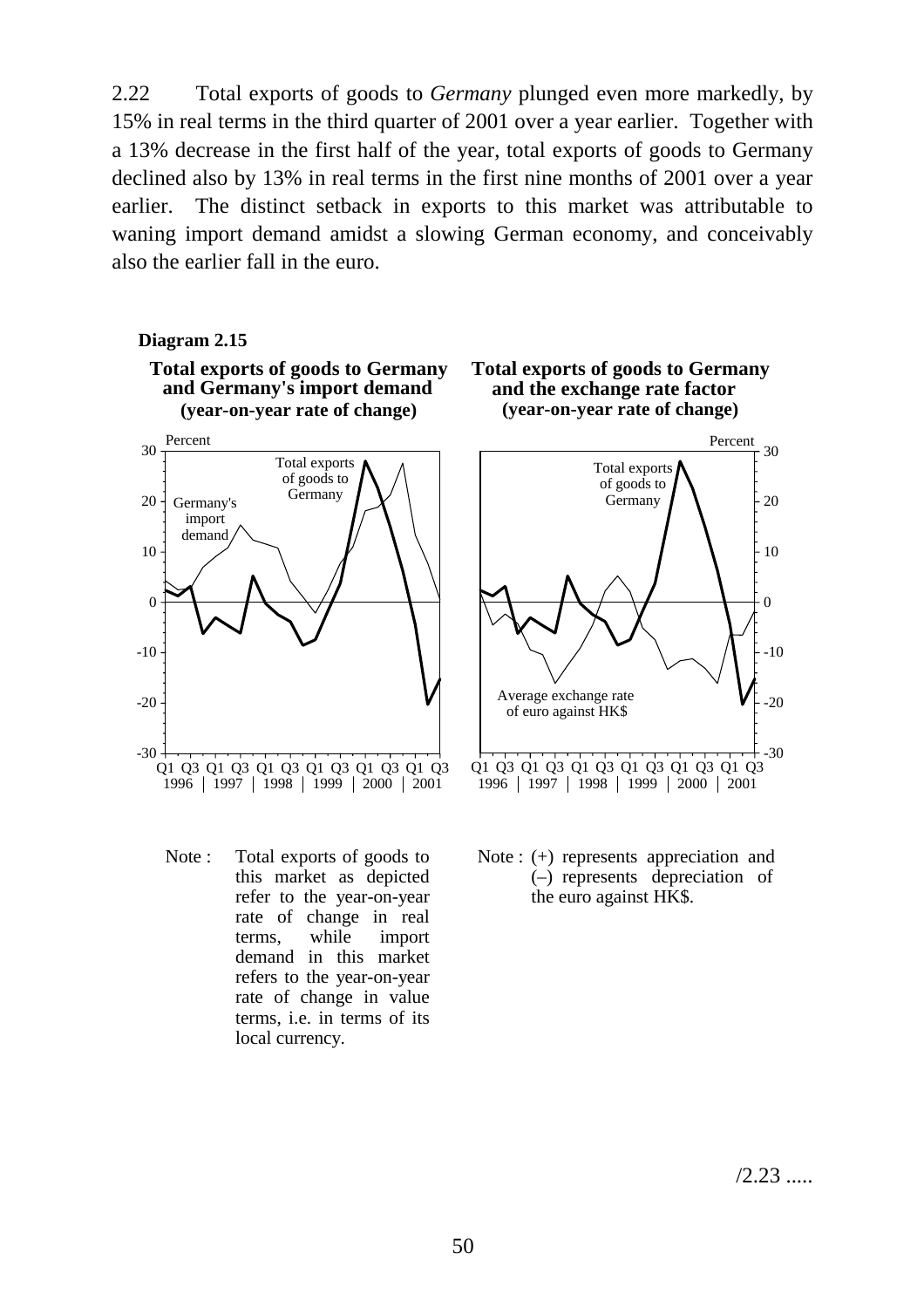2.23 The decline in total exports of goods to *Taiwan* was enlarged considerably, to 19% in real terms in the third quarter of 2001 over a year earlier, from 4% in the first half of the year. For the first nine months of 2001 taken together, there was a 9% fall in real terms. The plunge in exports to this market was particularly sharp for material inputs and capital goods, being affected by the severe setback in Taiwan's own exports and investment.



Note: See the footnote to Diagram 2.15.



Note : (+) represents appreciation and (–) represents depreciation of the NT\$ against HK\$.

 $/2.24$  .....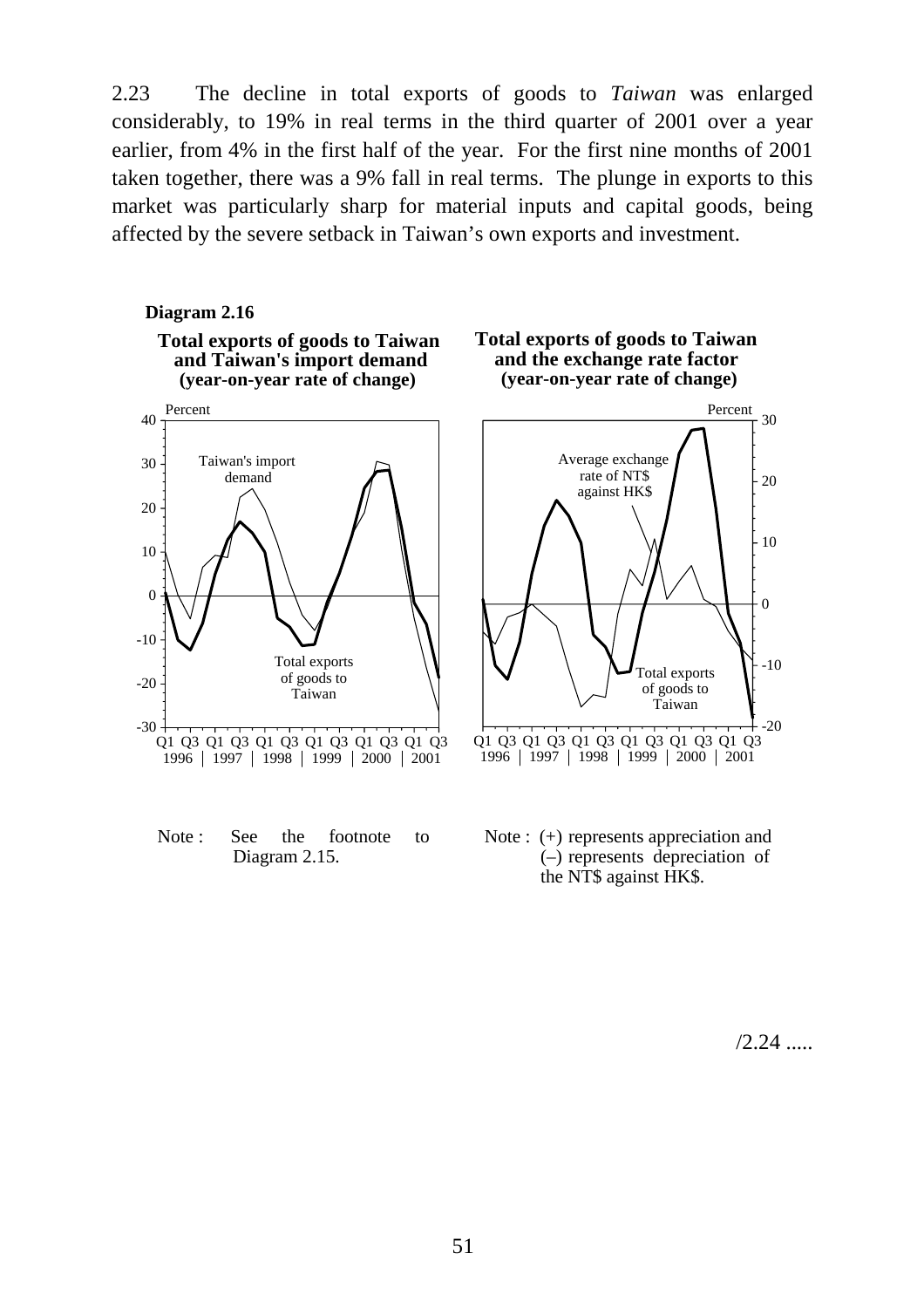2.24 Total exports of goods to *Singapore*, having already dropped by 11% in real terms in the first half of 2001, plummeted further by 20% in the third quarter over a year earlier. This gave a 15% fall in real terms in the first nine months of 2001 over a year earlier. As in the case of Taiwan, the setback in Singapore's own exports was the main contributory factor. Singapore's exports were particularly hard hit by the global electronic down-cycle, with electronic products and components accounting for around three-fifths by value of its non-oil domestic exports.





 $/2.25$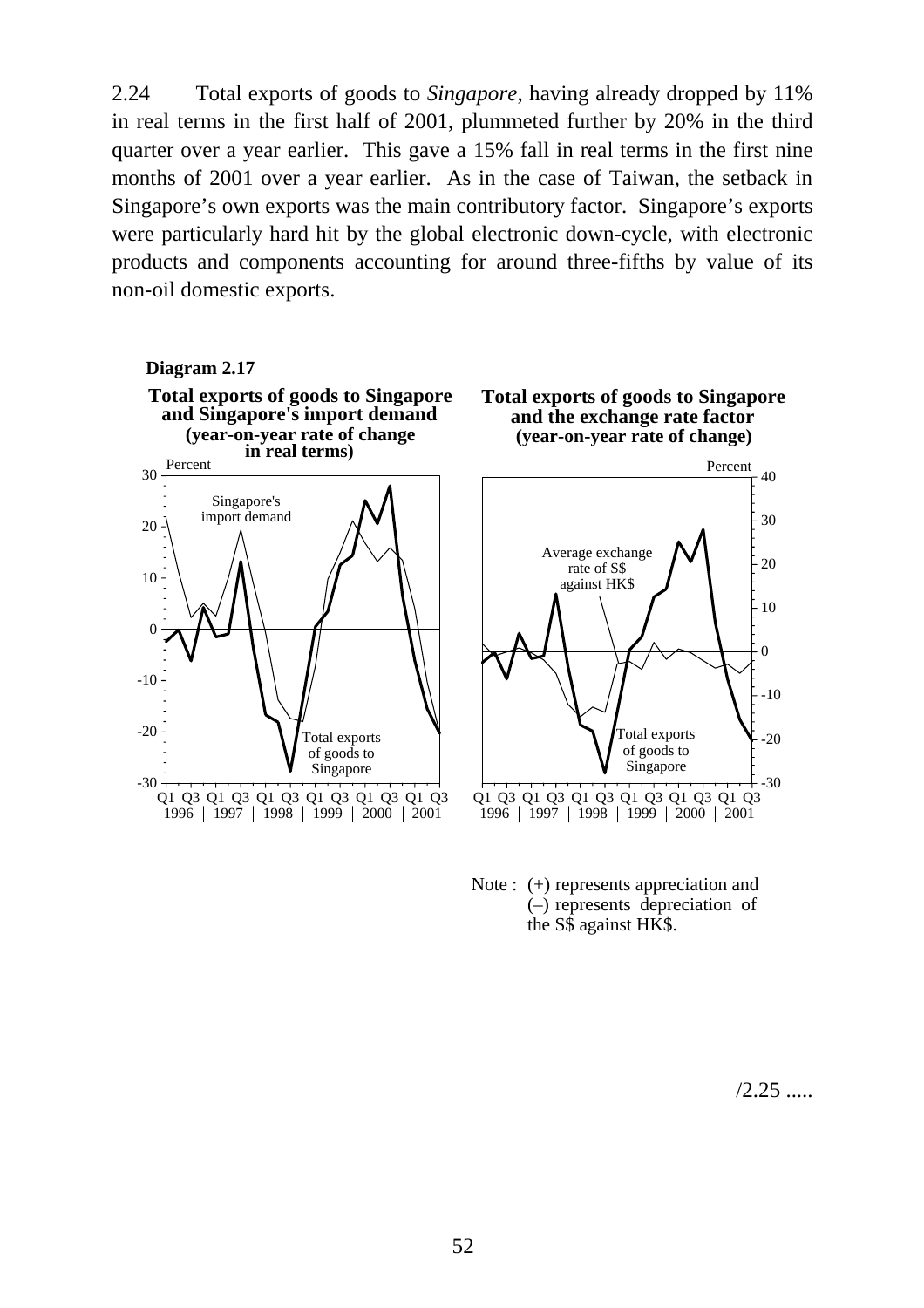2.25 Analysed by *end-use category*, consumer goods remained the largest category of Hong Kong's total exports of goods, accounting for 45% of the total value in the first nine months of 2001. This was followed by exports of raw materials and semi-manufactures and of capital goods, with respective shares of 29% and 24%. Total exports of goods to the Mainland and Taiwan comprised mainly raw materials and semi-manufactures for processing, while total exports of goods to most of the other major markets were mainly consumer goods. Exports in almost all the end-use categories fell in value terms in the first nine months of 2001 over a year earlier. Although exports of capital goods still had a modest growth in value terms for the first nine months of 2001 as a whole, the growth occurred solely in the first quarter, followed by declines in both the second and third quarters.



*Total exports of goods in the first nine months of 2001 : \$1,111.8 billion*

/**Table 2.15** .....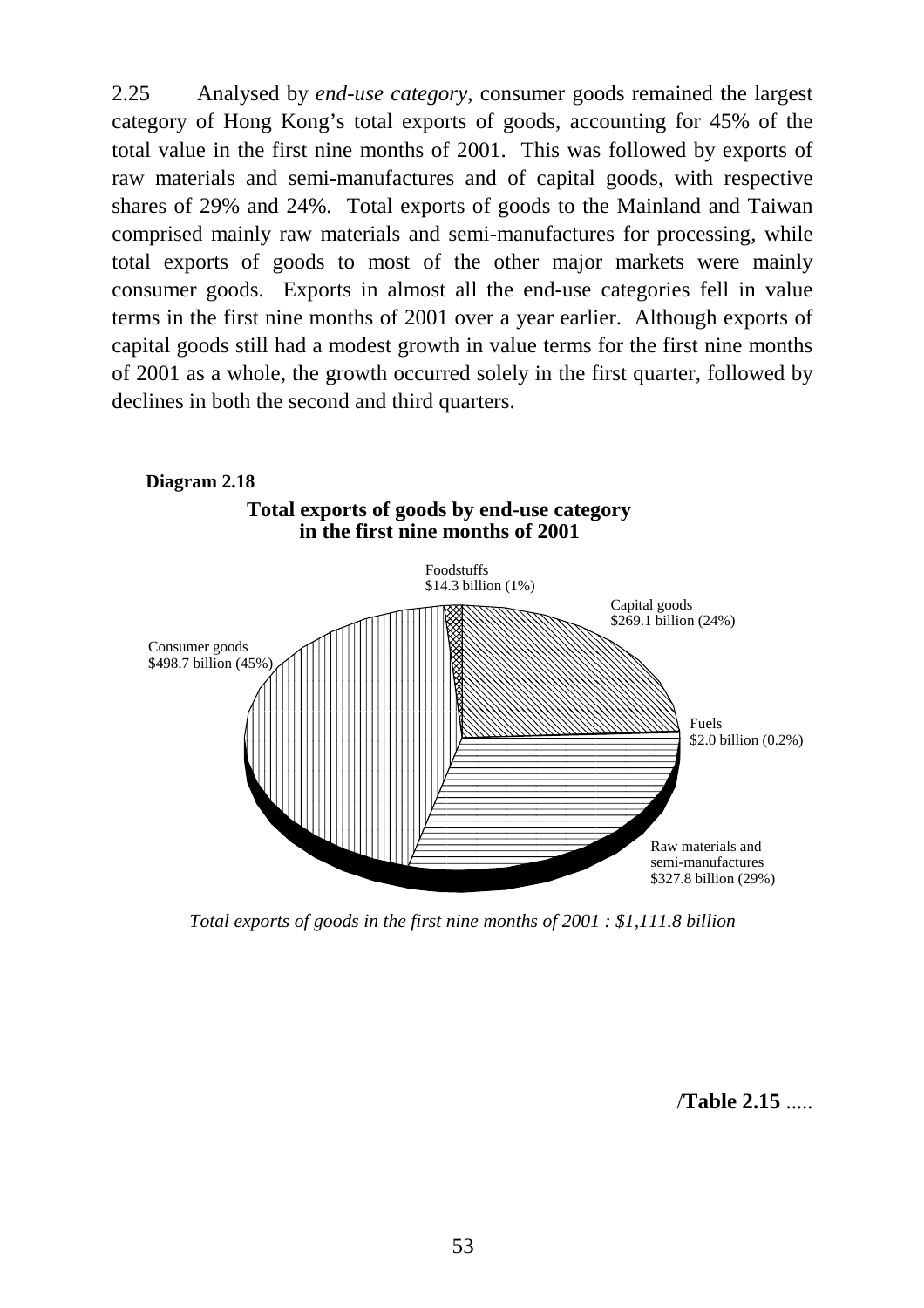|      |                                         | Consumer<br>goods    | <b>Foodstuffs</b>          | Capital<br>goods     | Raw<br>materials and<br>semi-manufactures | <b>Fuels</b>                  |
|------|-----------------------------------------|----------------------|----------------------------|----------------------|-------------------------------------------|-------------------------------|
| 2000 | Annual                                  | 10                   | 5                          | 24                   | 22                                        | $-14$                         |
|      | H1<br>H2                                | 11<br>10             | 6<br>5                     | 26<br>22             | 26<br>19                                  | $-29$<br>3                    |
|      | Q <sub>1</sub><br>$\frac{Q2}{Q3}$<br>Q4 | 15<br>8<br>10<br>9   | $\ast$<br>12<br>12<br>$-2$ | 23<br>28<br>26<br>19 | 27<br>26<br>25<br>13                      | $-29$<br>$-29$<br>$-10$<br>18 |
| 2001 | H1<br>$Q1-Q3$                           | $-3$<br>$-5$         | $-8$<br>$-10$              | 5<br>$\overline{2}$  | $-3$<br>$-6$                              | $-7$<br>$-9$                  |
|      | Q1<br>$\overline{Q}2$<br>Q3             | $-2$<br>$-5$<br>$-7$ | $-3$<br>$-12$<br>$-13$     | 14<br>$-2$<br>-4     | $\ast$<br>-6<br>-11                       | -14<br>$-12$                  |

## **Total exports of goods by end-use category** (year-on-year rate of change in value terms<sup>(a)</sup>  $(\frac{9}{6})$ )

Notes : (a) Quantum indices of total exports of goods by end-use category are currently not available. Yet given the easing trend in export prices, the declines in real terms in the third quarter of 2001 and in the first nine months of the year should have been lesser than those in value terms.

(\*) Change of less than 0.5%.

2.26 Analysed by major *commodity group*, electronic components took up the largest share by value of Hong Kong's total exports of goods, at 14% in the first nine months of 2001. This was followed by clothing (with a share of 12%), telecommunications and sound recording and reproducing equipment (9%), textiles (6%), and office machines and equipment (4%). Exports of textiles and of telecommunications and sound recording and reproducing equipment, which began to fall in value terms in the second quarter of 2001, continued on a decline in the third quarter. Exports of electronic components and clothing also fell off in the third quarter, after recording some increases in the second quarter. Yet exports of office machines and equipment held up well, with double-digit growth throughout the first three quarters of 2001.

/**Diagram 2.19** .....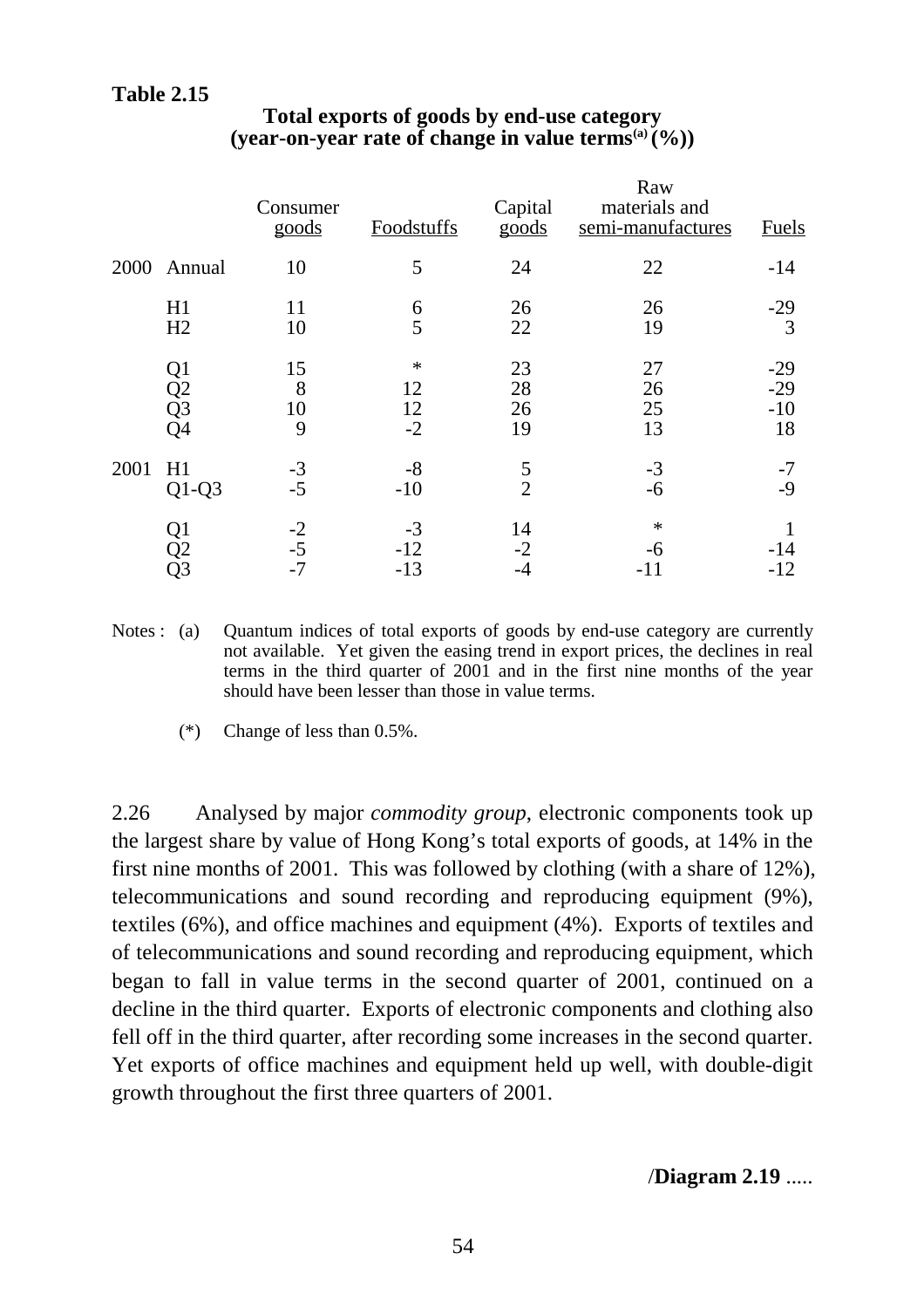

**Diagram 2.19**<br>Total exports of goods by major commodity group **in the first nine months of 2001**

*Total exports of goods in the first nine months of 2001 : \$1,111.8 billion*

#### **Total exports of goods by major commodity group** (year-on-year rate of change in value terms<sup>(a)</sup>  $(\frac{9}{6})$

|                         | Electronic<br>components | Clothing            | Telecom<br>-munications<br>and sound<br>recording and<br>reproducing<br>equipment | <b>Textiles</b>     | Office<br>machines<br>and<br>equipment |
|-------------------------|--------------------------|---------------------|-----------------------------------------------------------------------------------|---------------------|----------------------------------------|
| 2000 Annual             | 43                       | 9                   | 30                                                                                | 10                  | 6                                      |
| H1<br>H2                | $\frac{50}{39}$          | 10                  | $\frac{28}{30}$                                                                   | 11<br>9             |                                        |
| $\sum_{\lambda_4}^{12}$ | 46<br>53<br>48<br>30     | 13<br>$\frac{2}{9}$ | 27<br>$\frac{29}{35}$<br>26                                                       | 10<br>12<br>13<br>6 | 4<br>11<br>$\overline{2}$              |
| 2001 H1<br>$Q1-Q3$      | $\frac{9}{3}$            | $-2$                |                                                                                   | $-7$<br>$-8$        | 15<br>16                               |
|                         | 12                       | $\frac{-2}{5}$      | 10<br>-6<br>$-13$                                                                 | $-12$<br>$-10$      | 15<br>16<br>16                         |

Note : (a) Quantum indices of total exports of goods by commodity group are currently not available. Yet given the easing trend in export prices, the declines in real terms in the third quarter of 2001 and in the first nine months of the year should have been lesser than those in value terms.

/*Re-exports* .....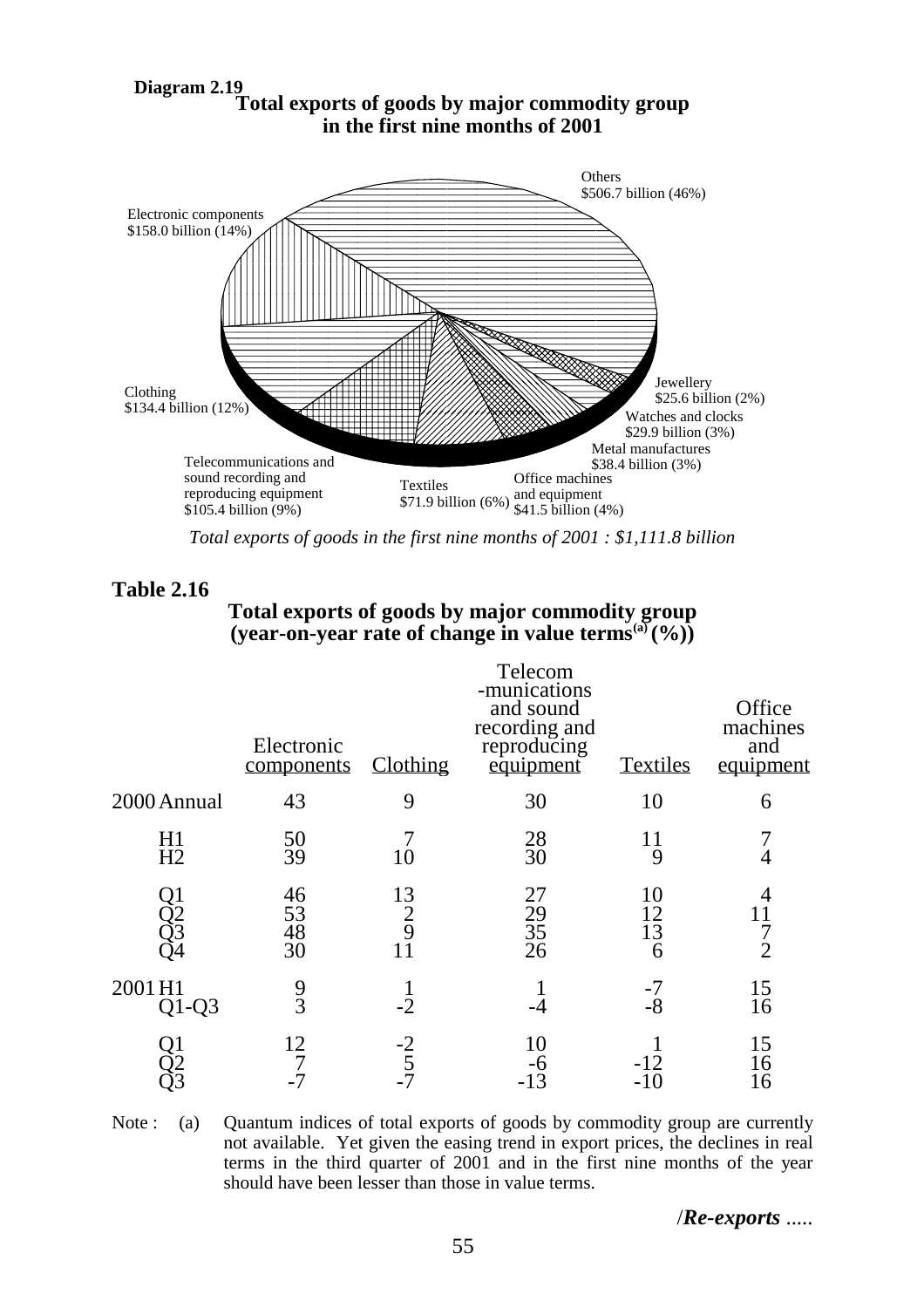## *Re-exports*

2.27 Re-exports continued to take up a predominant share in total exports of goods, at 90% by value in the first nine months of 2001, up from 88% in the same period in 2000. Analysed by major *market*, the Mainland remained the largest market for Hong Kong's re-exports, accounting for 38% of the total value in the first nine months of 2001. This was followed by the United States (with a share of 21%), Japan (6%), the United Kingdom (3%), Germany (3%), Taiwan (2%), and Singapore (2%). Amidst the slump in global demand, re-exports to most of the major markets recorded declines of various magnitudes in real terms in the first nine months of 2001. Re-exports to the Mainland continued to fare distinctly better than many other markets, still recording solid growth in the third quarter of 2001 over a year earlier. Re-exports to Japan however came down markedly to virtually zero growth, while re-exports to the other major markets mostly had double-digit declines.

#### **Diagram 2.20**





*Total re-exports in the first nine months of 2001 : \$996.1 billion*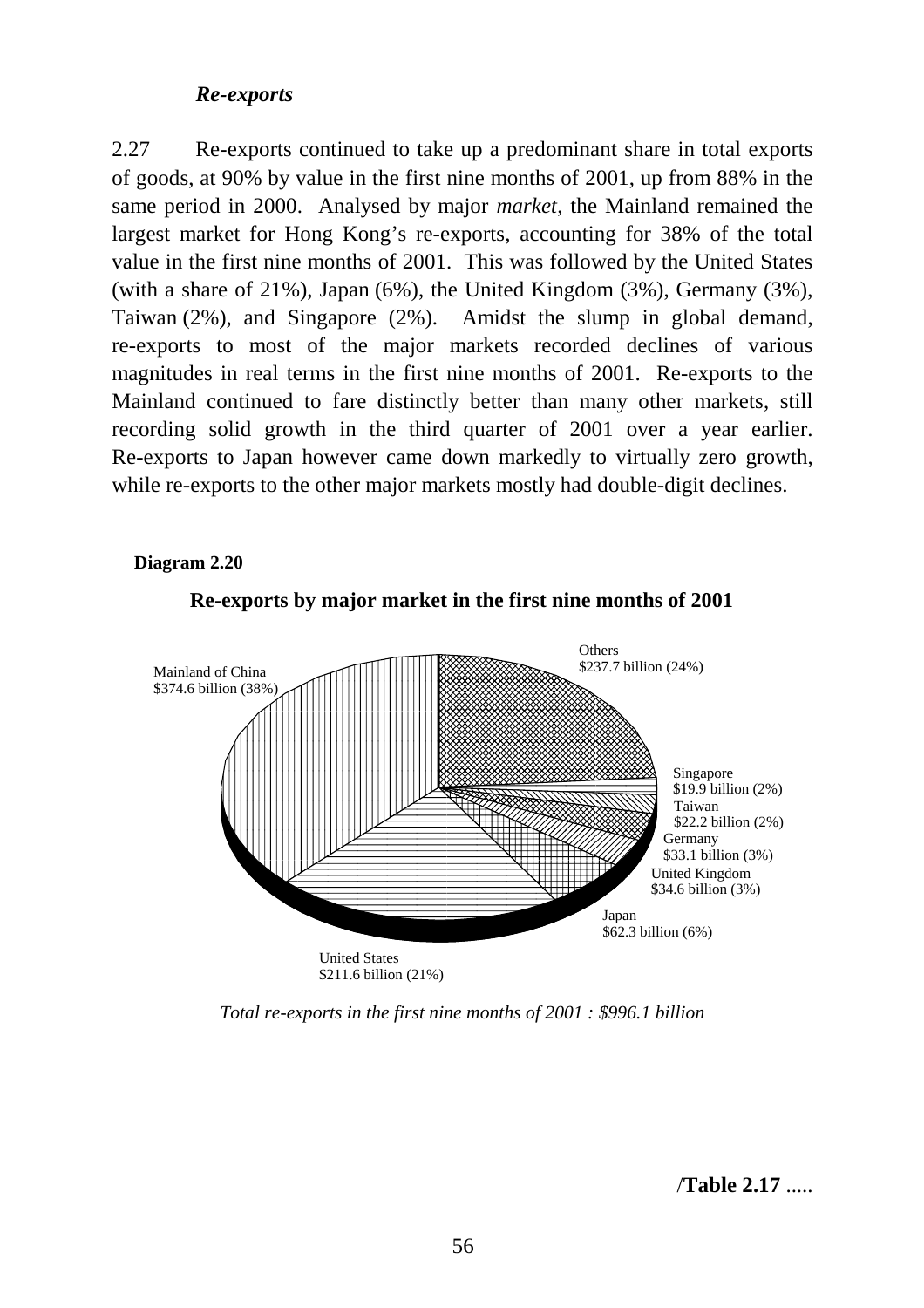# **Value of re-exports by market**

|                                               |                               | 2000                                        |                             | Jan-Sep 2001                  |                                 |                                       |  |
|-----------------------------------------------|-------------------------------|---------------------------------------------|-----------------------------|-------------------------------|---------------------------------|---------------------------------------|--|
|                                               | Value<br>(\$Bn)               | <b>Share</b><br>in total<br>(% )            | Rate<br>of change<br>$(\%)$ | Value<br>\$Bn\$               | Share<br><u>in total</u><br>(%) | Year-on-year<br>rate of change<br>(%) |  |
| All markets                                   | 1,391.7                       | 100                                         | 18                          | 996.1                         | 100                             | $-2$                                  |  |
| Mainland<br>of China                          | 488.8                         | 35                                          | 22                          | 374.6                         | 38                              | 5                                     |  |
| United<br><b>States</b>                       | 311.0                         | 22                                          | 15                          | 211.6                         | 21                              | $-7$                                  |  |
| Japan<br>United<br>Kingdom                    | 82.1<br>52.4                  | 6<br>$\overline{4}$                         | 22<br>15                    | 62.3<br>34.6                  | 6<br>3                          | 6<br>$-9$                             |  |
| Germany<br>Taiwan<br>Singapore<br>Rest of the | 50.6<br>33.7<br>32.0<br>341.1 | 4<br>$\overline{2}$<br>$\overline{2}$<br>25 | 15<br>21<br>12<br>15        | 33.1<br>22.2<br>19.9<br>237.7 | 3<br>$\frac{2}{2}$<br>24        | $-10$<br>$-11$<br>$-16$<br>$-5$       |  |
| world                                         |                               |                                             |                             |                               |                                 |                                       |  |

# **Table 2.18**

#### **Re-exports by major market (year-on-year rate of change in real terms (%))**

|      |                      | Mainland United<br>of China | <b>States</b>                    | <u>Japan</u>         | United                  |                     |                       | Kingdom Germany Taiwan Singapore |
|------|----------------------|-----------------------------|----------------------------------|----------------------|-------------------------|---------------------|-----------------------|----------------------------------|
|      | 2000 Annual          | 20                          | 15                               | 25                   | 17                      | 16                  | 25                    | 18                               |
|      | H1<br>H2             | 21<br>20                    | 17<br>14                         | 25<br>24             | 25<br>12                | 24<br>10            | 27<br>22              | 18<br>17                         |
|      | Q1<br>Q2<br>Q3<br>Q4 | 20<br>21<br>21<br>18        | 20<br>16<br>14<br>13             | 26<br>24<br>25<br>23 | 30<br>21<br>12<br>12    | 26<br>22<br>13<br>7 | 28<br>26<br>30<br>15  | 20<br>17<br>27<br>8              |
| 2001 | H1<br>$Q1-Q3$        | 8<br>8                      | $-5$<br>$-7$                     | 13<br>8              | $-6$<br>$-7$            | $-7$<br>$-8$        | $-3$<br>$-9$          | $-7$<br>$-10$                    |
|      | Q1<br>Q3             | 11<br>6                     | $\overline{2}$<br>$-10$<br>$-10$ | 18<br>8<br>$\ast$    | $\ast$<br>$-11$<br>$-9$ | $-15$<br>-9         | $-2$<br>$-4$<br>$-19$ | $-2$<br>$-12$<br>$-16$           |

Note :  $(*)$  Change of less than 0.5%.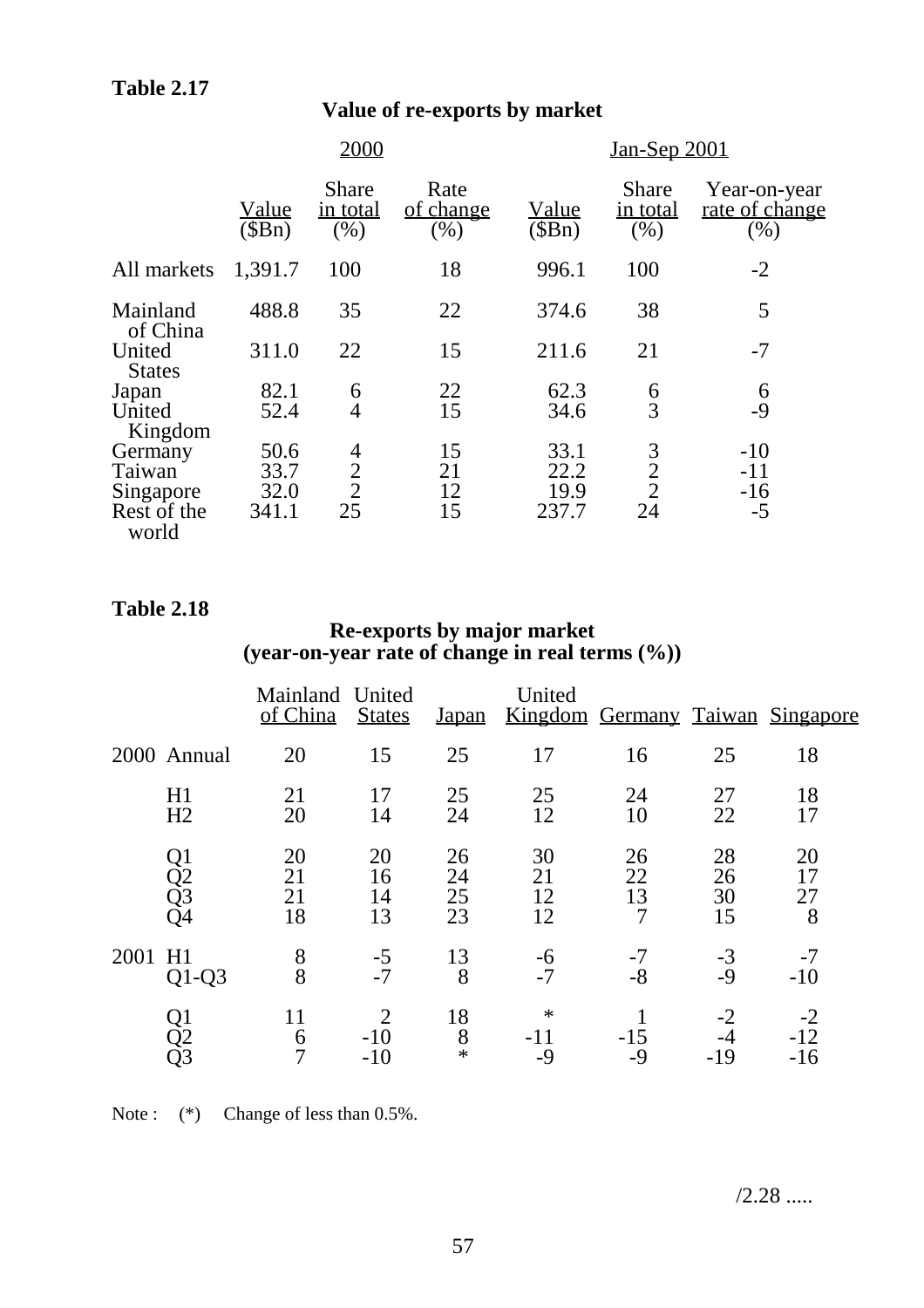2.28 Given the role of Hong Kong as a major entrepôt for the Mainland and also reflecting the significance of outward processing trade, the Mainland continued to be the largest *source* of Hong Kong's re-exports, supplying 61% by value of the goods re-exported through Hong Kong in the first nine months of 2001. This was followed by Japan (with a share of 10%), Taiwan (6%), the United States (5%), and the Republic of Korea (3%). Re-exports from most of the major sources fell in value terms in the first nine months of 2001. While re-exports sourced from the United States still recorded a modest increase in the first nine months of 2001 over a year earlier, the growth pace had decelerated sharply in recent months.

#### **Diagram 2.21**



**Re-exports by major source in the first nine months of 2001**

*Total re-exports in the first nine months of 2001 : \$996.1 billion*

/**Table 2.19** .....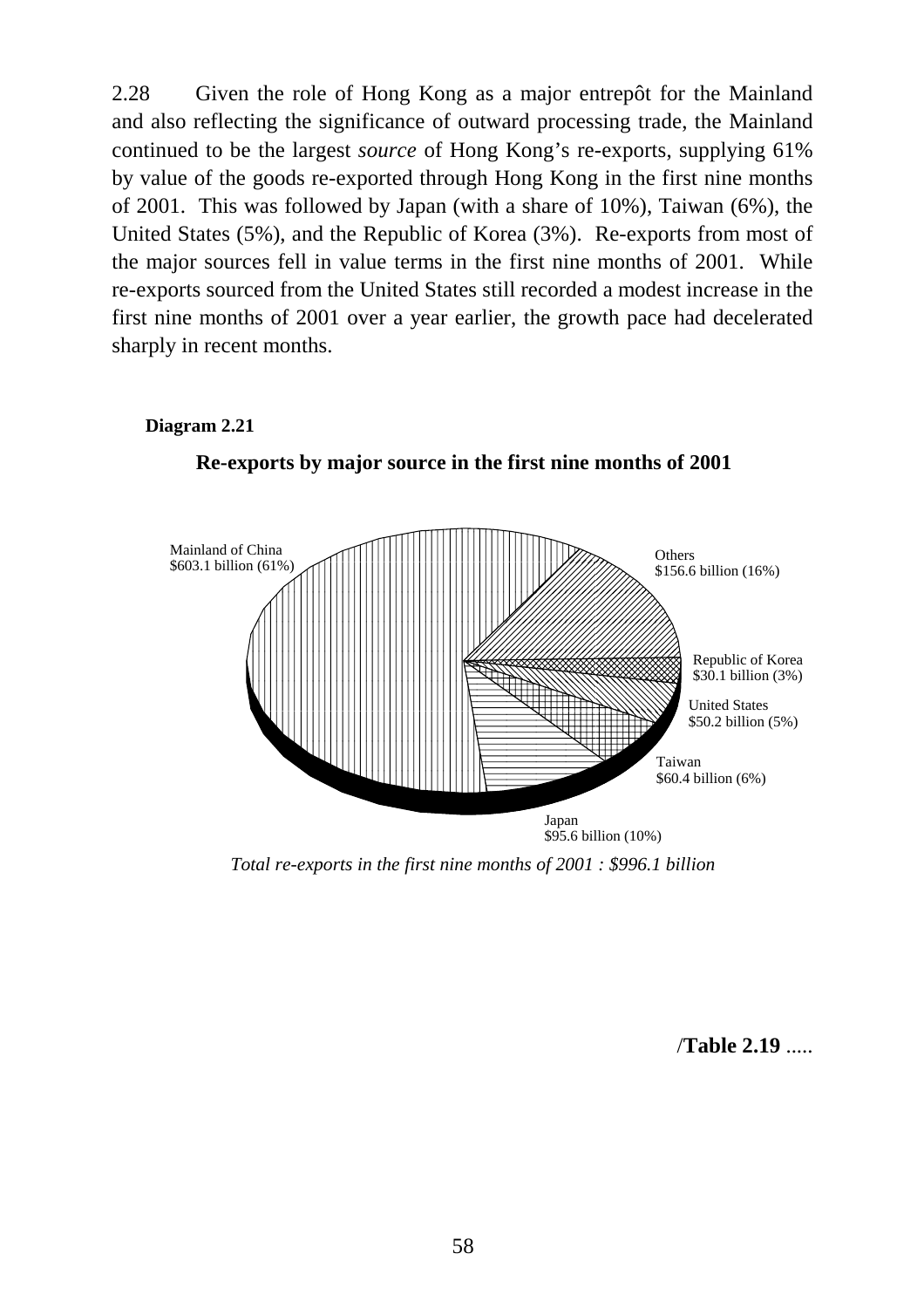|                                       | 2000                  |                                         |                                  | Jan-Sep 2001          |                                  |                                        |  |
|---------------------------------------|-----------------------|-----------------------------------------|----------------------------------|-----------------------|----------------------------------|----------------------------------------|--|
|                                       | <u>Value</u><br>(SBn) | <b>Share</b><br><u>in total</u><br>(% ) | Rate<br><u>of change</u><br>(% ) | <u>Value</u><br>(SBn) | <b>Share</b><br>in total<br>(% ) | Year-on-year<br>rate of change<br>(% ) |  |
| All sources                           | 1,391.7               | 100                                     | 18                               | 996.1                 | 100                              | $-2$                                   |  |
| Mainland<br>of China                  | 849.5                 | 61                                      | 18                               | 603.1                 | 61                               | $-3$                                   |  |
| Japan<br>Taiwan<br>United             | 137.3<br>87.9<br>65.5 | 10<br>6<br>5                            | 13<br>22<br>15                   | 95.6<br>60.4<br>50.2  | 10<br>$\frac{6}{5}$              | $-5$<br>$-7$<br>3                      |  |
| <b>States</b><br>Republic of<br>Korea | 46.1                  | 3                                       | 19                               | 30.1                  | 3                                | $-11$                                  |  |
| Rest of the<br>world                  | 205.4                 | 15                                      | 21                               | 156.6                 | 16                               | 5                                      |  |

## **Value of re-exports by source**

### *Domestic exports*

2.29 The Mainland was also the largest *market* for Hong Kong's domestic exports, accounting for 32% of the total value in the first nine months of 2001. Other major markets included the United States (with a share of 31%), the United Kingdom (6%), Germany (4%), Taiwan (3%), the Netherlands (3%), Japan (3%), Canada (2%), and Singapore (2%). Domestic exports to most of the major markets recorded marked declines in real terms in the first nine months of 2001, with a particularly sharp plunge in exports to Germany and Singapore.

/**Diagram 2.22** .....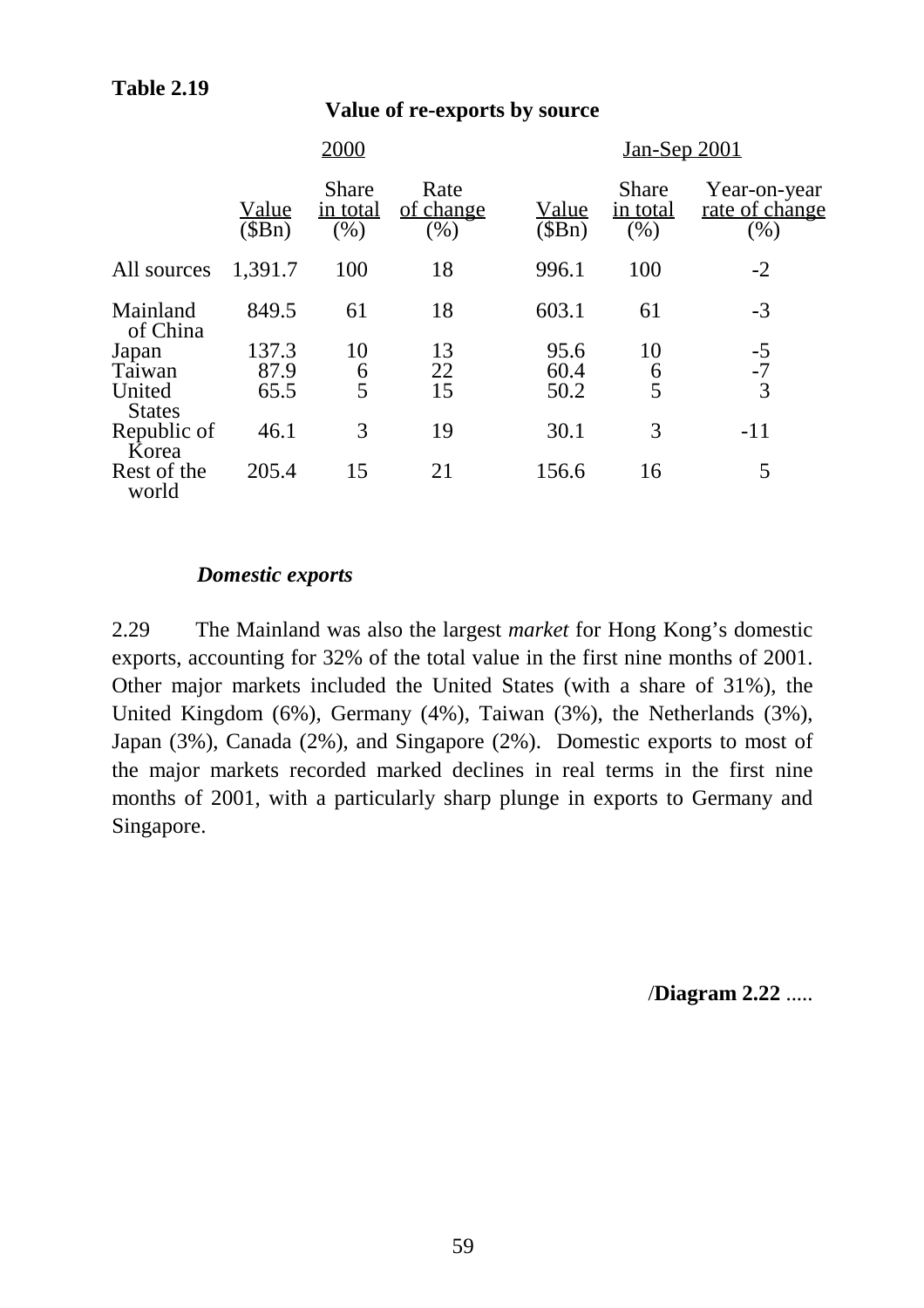

*Total domestic exports in the first nine months of 2001 : \$115.7 billion*

**Value of domestic exports by market**

|                      | 2000            |                                         |                          | Jan-Sep 2001          |                           |                                           |  |
|----------------------|-----------------|-----------------------------------------|--------------------------|-----------------------|---------------------------|-------------------------------------------|--|
|                      | Value<br>(\$Bn) | <b>Share</b><br><u>in total</u><br>(% ) | Rate<br>of change<br>(%) | <u>Value</u><br>\$Bn) | Share<br>in total<br>(% ) | Year-on-year<br>rate of change<br>$(\% )$ |  |
| All markets          | 181.0           | 100                                     | 6                        | 115.7                 | 100                       | $-15$                                     |  |
| Mainland of<br>China | 54.2            | 30                                      | $\overline{7}$           | 37.4                  | 32                        | $-8$                                      |  |
| <b>United States</b> | 54.4            | 30                                      |                          | 35.5                  | 31                        | $-13$                                     |  |
| United<br>Kingdom    | 10.7            | 6                                       | $\frac{6}{3}$            | 6.4                   | 6                         | $-21$                                     |  |
| Germany              | 9.3             |                                         | 9                        | 4.4                   | 4                         | $-39$                                     |  |
| Taiwan               | 6.1             | 532323                                  | 20                       | 3.8                   | 3                         | $-15$                                     |  |
| Netherlands          | 3.9             |                                         | $-5$                     | 3.5                   | 3                         | 19                                        |  |
| Japan                | 5.1             |                                         | $-7$                     | 3.1                   | 3                         | $-20$                                     |  |
| Canada               | 3.2             |                                         | $\overline{2}$           | 2.5                   | $\overline{2}$            | $\overline{4}$                            |  |
| Singapore            | 4.7             |                                         | $2\overline{8}$          | 2.1                   | $\overline{2}$            | $-41$                                     |  |
| Rest of the<br>world | 29.4            | 16                                      | 3                        | 17.0                  | 15                        | $-24$                                     |  |

/**Table 2.21** .....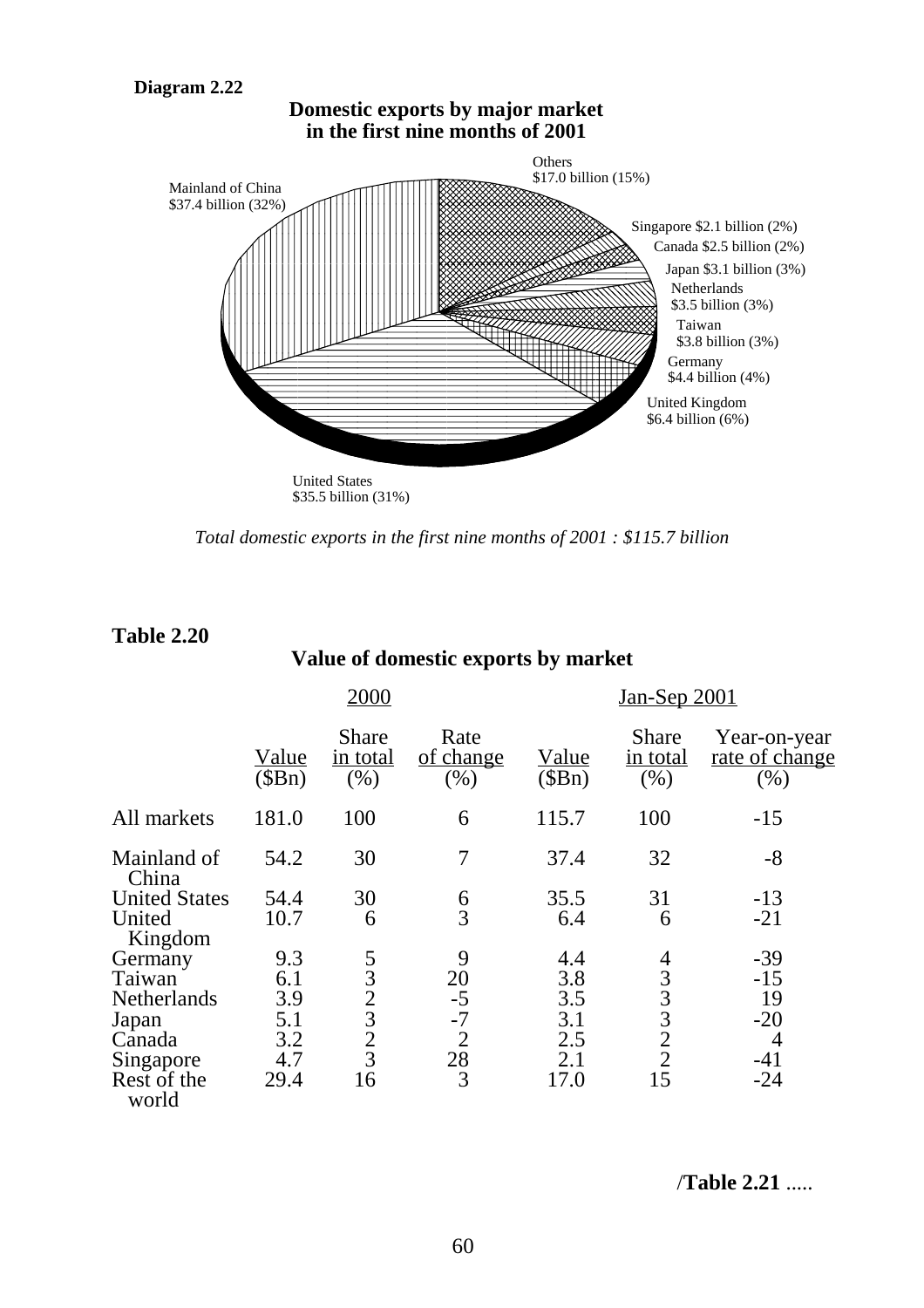|      |                | Mainland<br>of China | United<br><b>States</b> | United<br>Kingdom | Germany |       | Taiwan <sup>(a)</sup> Netherlands <sup>(a)</sup> | Japan  | Canada <sup>(a)</sup> | Singapore |
|------|----------------|----------------------|-------------------------|-------------------|---------|-------|--------------------------------------------------|--------|-----------------------|-----------|
| 2000 | Annual         | $\,8\,$              | 6                       | 6                 | 21      | 21    | $-5$                                             | $-5$   | 3                     | 31        |
|      | H1             | 12                   | 11                      | 22                | 29      | 23    | $-5$                                             | $-8$   | $-3$                  | 54        |
|      | H <sub>2</sub> | $\overline{4}$       | $\overline{c}$          | $-5$              | 14      | 19    | $-5$                                             | $-2$   | 8                     | 15        |
|      | Q1             | 17                   | 17                      | 26                | 35      | 5     | 5                                                | $-10$  | $-8$                  | 67        |
|      | Q2             | 8                    | 7                       | 17                | 24      | 42    | $-14$                                            | $-6$   | $\overline{c}$        | 43        |
|      | Q <sub>3</sub> | 6                    | 7                       | $-2$              | 23      | 19    | $-6$                                             | $\ast$ | 11                    | 32        |
|      | Q4             | $\mathbf{2}$         | $-3$                    | $-9$              | 5       | 19    | $-4$                                             | $-4$   | 5                     | $\ast$    |
| 2001 | H1             | $-3$                 | $-8$                    | $-15$             | $-33$   | $-11$ | 41                                               | $-18$  | 15                    | $-34$     |
|      | $Q1-Q3$        | $-1$                 | $-11$                   | $-16$             | $-36$   | $-14$ | 34                                               | $-18$  | $\,8$                 | $-38$     |
|      | Q1             | $-5$                 | $-12$                   | $-21$             | $-26$   | $-1$  | 6                                                | $-19$  | 16                    | $-30$     |
|      | Q2             | $-1$                 | $-5$                    | -9                | $-41$   | $-19$ | 81                                               | $-17$  | 14                    | $-37$     |
|      | Q <sub>3</sub> | 3                    | $-15$                   | $-17$             | $-41$   | $-18$ | 20                                               | $-19$  | $-1$                  | $-45$     |
|      |                |                      |                         |                   |         |       |                                                  |        |                       |           |

# **Domestic exports by major market (year-on-year rate of change in real terms (%))**

- Notes : (a) Ouantum indices of domestic exports to Taiwan, the Netherlands and Canada are currently not available. The figures shown here are crude estimates only.
	- (\*) Change of less than 0.5%.

# *Outward processing trade*

2.30 Outward processing trade<sup> $(6)$ </sup> continued to feature prominently in Hong Kong's merchandise trade. But with the distinct fall-off in exports of material inputs for processing caused by the slump in global demand, the proportion of exports to the Mainland for outward processing in Hong Kong's total exports of goods to the Mainland fell to 48% in the first half of 2001, from 52% in the same period in 2000. The proportion of re-exports of Mainland origin which were related to outward processing in Hong Kong's overall re-exports from the Mainland, at 84% in the first half of 2001, was also down, from 86% in the same period in 2000. As to Hong Kong's imports of goods from the Mainland, 78% were related to outward processing in the first half of 2001, same as in the same period in 2000.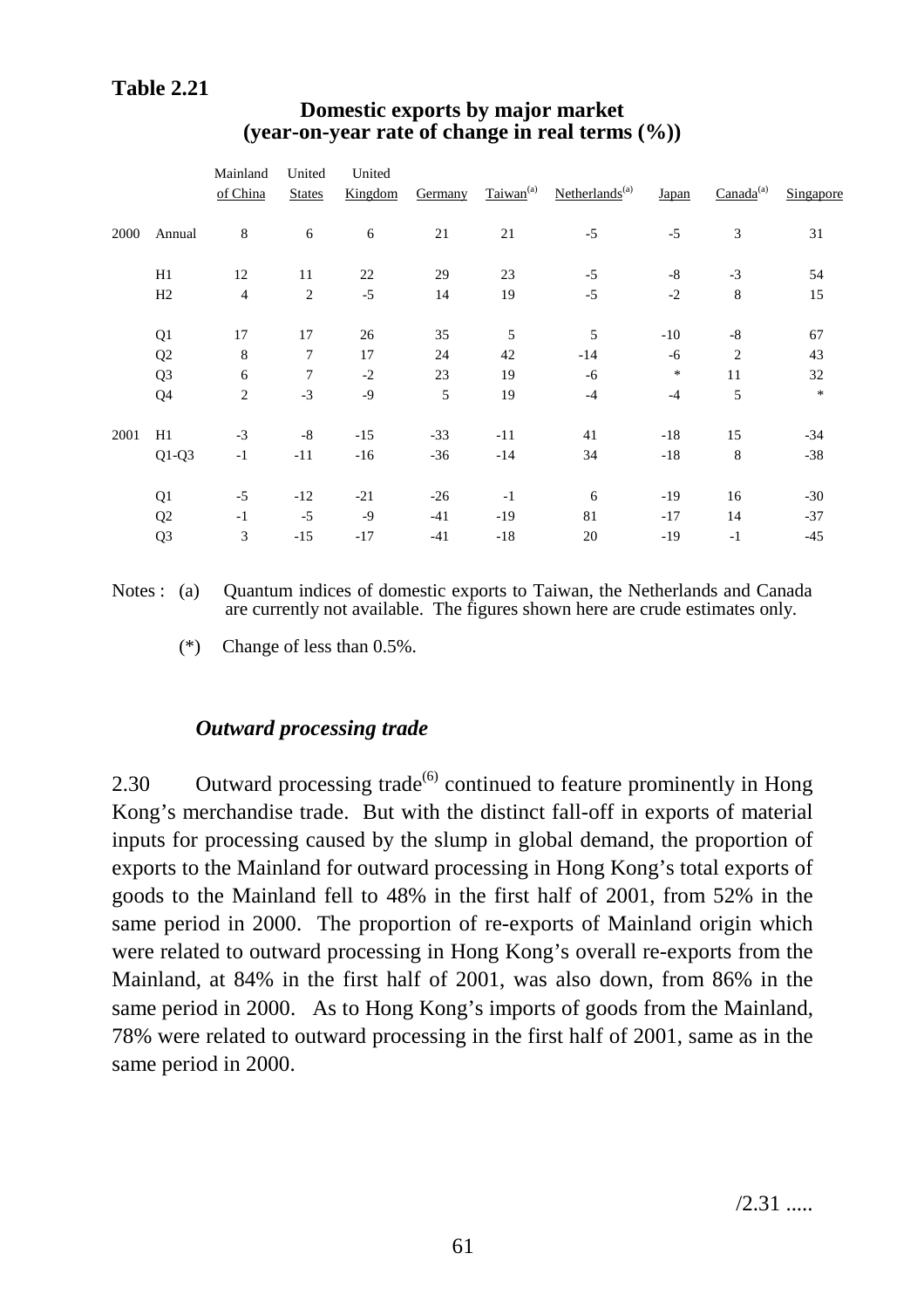2.31 Total exports of goods to the Mainland for outward processing slackened, with a 3% decline in value terms over a year earlier to \$127.1 billion in the first half of 2001, in stark contrast to a robust growth of 18% in the second half of 2000. But total exports of goods to the Mainland for meeting its own demand remained strong, rising by 12% in value terms over a year earlier to \$136.2 billion in the first half of 2001, having already soared by 22% in the second half of 2000.



/**Table 2.22** .....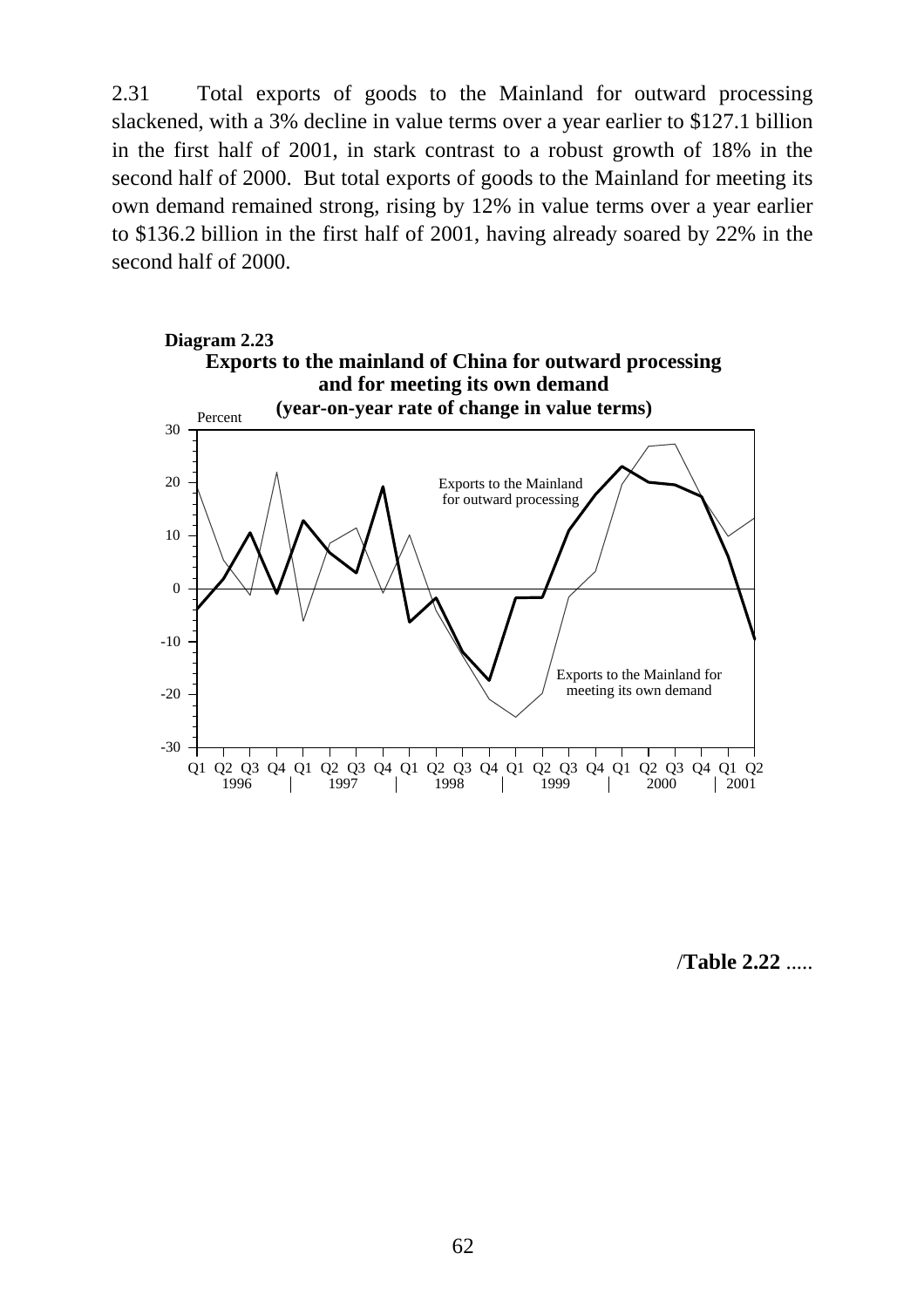| Total exports of goods to the mainland of China       |
|-------------------------------------------------------|
| for outward processing and for meeting its own demand |
| (year-on-year rate of change in value terms $(\%)$ )  |

*of which :*

|      |                   | Total exports<br>of goods to<br>the Mainland | Total exports<br>of goods to<br>the Mainland<br>for outward<br>processing | Total exports<br>of goods to<br>the Mainland<br>for meeting<br>its own demand |
|------|-------------------|----------------------------------------------|---------------------------------------------------------------------------|-------------------------------------------------------------------------------|
| 2000 | Annual            | 21                                           | 20                                                                        | 23                                                                            |
|      | H1<br>H2          | $^{22}_{20}$                                 | 21<br>18                                                                  | 23<br>22                                                                      |
|      | 312<br>223<br>234 | 21<br>$\frac{23}{23}$<br>17                  | $\frac{23}{20}$<br>20<br>17                                               | 20<br>27<br>27<br>17                                                          |
| 2001 | H1                | 4                                            | $-3$                                                                      | 12                                                                            |
|      |                   | 8                                            |                                                                           | 10<br>13                                                                      |

2.32 Imports of goods from the Mainland after outward processing likewise eased, with virtually zero growth in value terms over a year earlier to \$252.4 billion in the first half of 2001. This was again in stark contrast to a 16% surge in the second half of 2000. Re-exports of Mainland origin after outward processing concurrently slackened, with a 4% decline in value terms over a year earlier to \$280.7 billion in the first half of 2001, from a marked increase of 13% in the second half of 2000.

/**Table 2.23** .....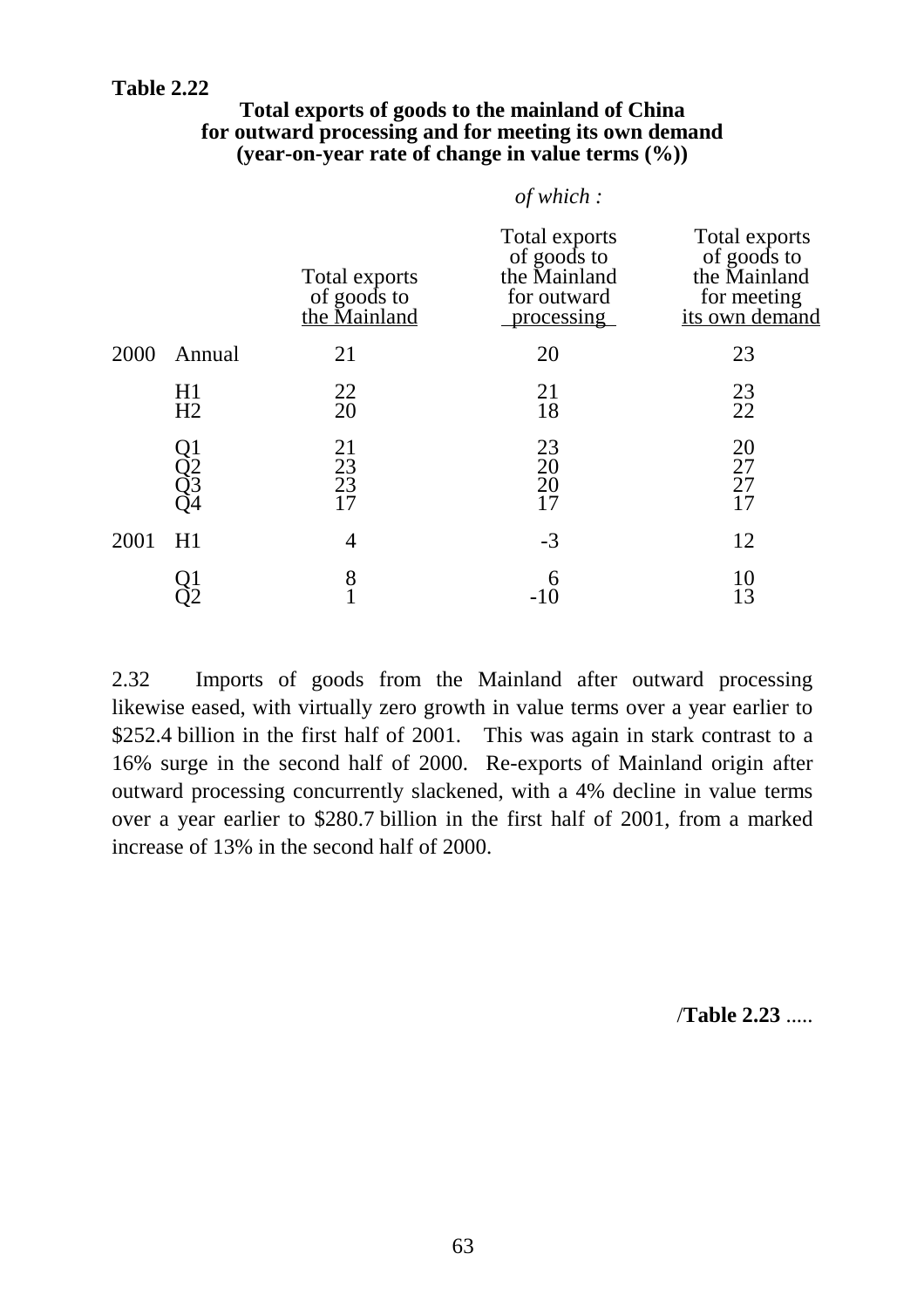#### **Imports of goods from the mainland of China and re-exports of Mainland origin to overseas markets after outward processing (year-on-year rate of change in value terms (%))**

|      |                      | Imports of goods<br>from the Mainland<br>after outward processing | Re-exports of<br>Mainland origin after<br>outward processing |
|------|----------------------|-------------------------------------------------------------------|--------------------------------------------------------------|
|      | 2000 Annual          | 16                                                                | 14                                                           |
|      | H1<br>H2             | 16<br>16                                                          | 15<br>13                                                     |
|      | Q1<br>Q2<br>Q3<br>Q4 | 15<br>18<br>23<br>10                                              | 13<br>16<br>14<br>11                                         |
| 2001 | H1                   | $\ast$                                                            | -4                                                           |
|      |                      |                                                                   |                                                              |

Note :  $(*)$  Change of less than 0.5%.

**Table 2.23**

# *Imports of goods*

2.33 Reflecting Hong Kong as a key conduit for the Mainland's exports, the Mainland remained the largest *source* of Hong Kong's imports of goods, accounting for 43% of the total value in the first nine months of 2001. This was followed by Japan (with a share of 11%), Taiwan (7%), and the United States (7%). Imports of goods from all the major sources slowed markedly in real terms in the first nine months of 2001, with a distinct moderation seen in both re-export trade and intake of imports for local use.

/**Diagram 2.24** .....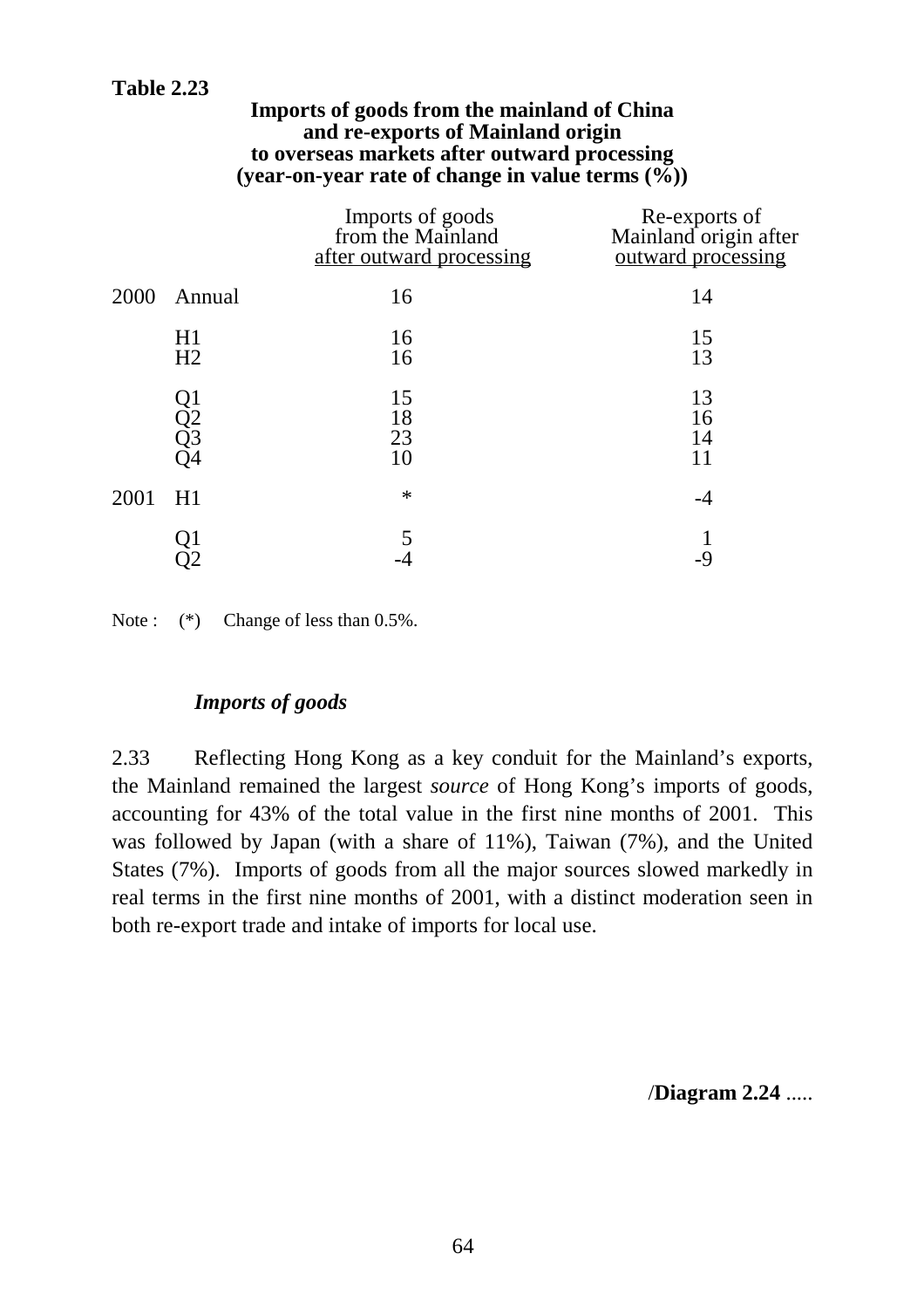

*Total imports of goods in the first nine months of 2001 : \$1,187.8 billion*

**Value of imports of goods by source**

|                         |                       | 2000                             |                           | Jan-Sep 2001          |                                         |                                        |  |
|-------------------------|-----------------------|----------------------------------|---------------------------|-----------------------|-----------------------------------------|----------------------------------------|--|
|                         | <u>Value</u><br>(SBn) | <b>Share</b><br>in total<br>(% ) | Rate<br>of change<br>(% ) | <u>Value</u><br>(SBn) | <b>Share</b><br><u>in total</u><br>(% ) | Year-on-year<br>rate of change<br>(% ) |  |
| All sources             | 1,658.0               | 100                              | 19                        | 1,187.8               | 100                                     | $-3$                                   |  |
| Mainland<br>of China    | 715.0                 | 43                               | 18                        | 509.2                 | 43                                      | $-3$                                   |  |
| Japan                   | 199.0                 | 12                               | 22                        | 135.5                 | 11                                      | $-7$                                   |  |
| Taiwan                  | 124.2                 | 7                                | 24                        | 82.8                  |                                         | $-10$                                  |  |
| United<br><b>States</b> | 112.8                 | 7                                | 14                        | 81.8                  |                                         | $-1$                                   |  |
| Singapore               | 75.0                  |                                  | 25                        | 55.7                  | 5                                       | $\ast$                                 |  |
| Republic of<br>Korea    | 80.6                  | $\frac{5}{5}$                    | 23                        | 54.3                  | 5                                       | $-8$                                   |  |
| Rest of the<br>world    | 351.4                 | 21                               | 18                        | 268.7                 | 23                                      | $\overline{4}$                         |  |

Note :  $(*)$  Change of less than 0.5%.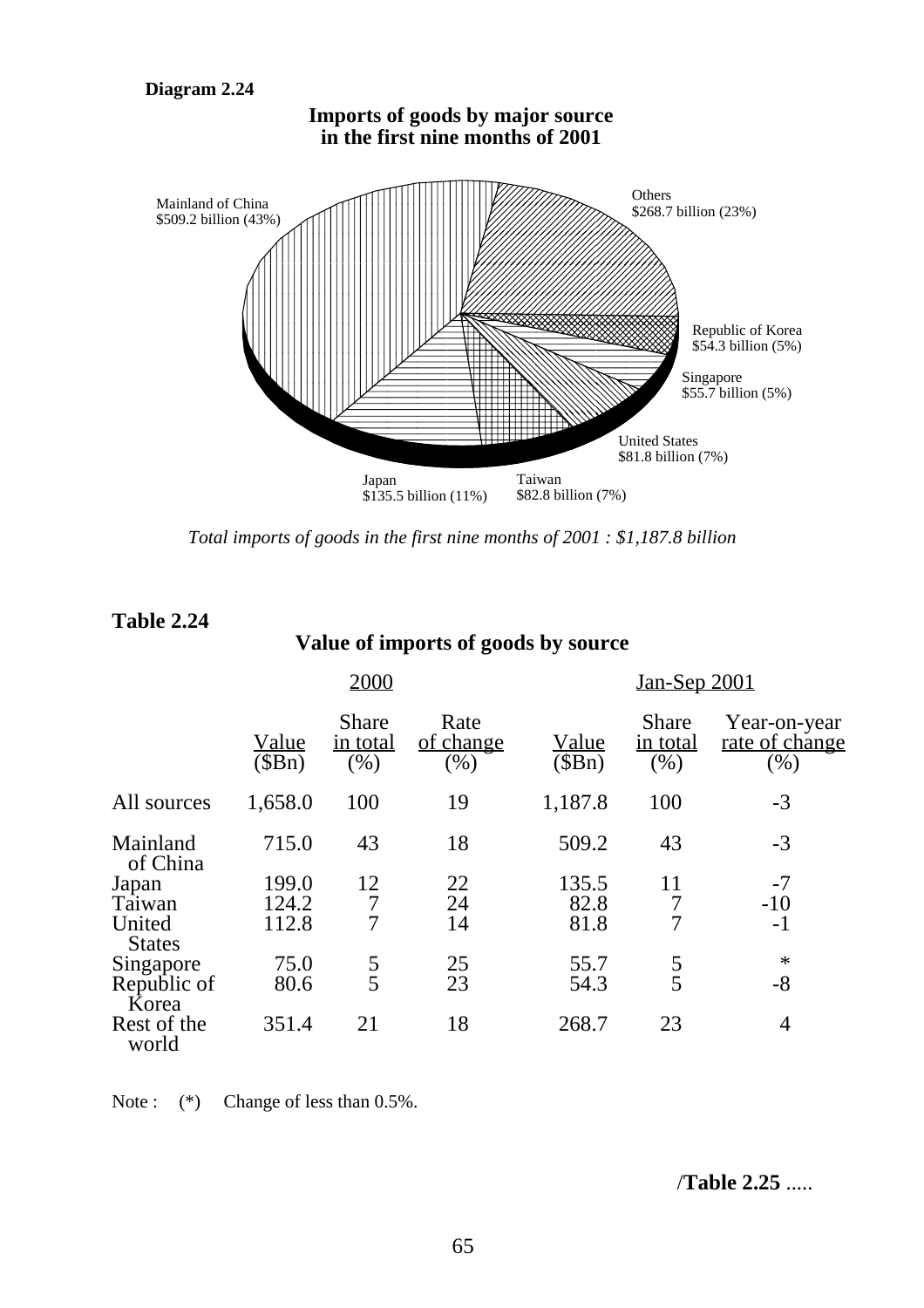|      |                      | Mainland<br>of China | <b>Japan</b>            | Taiwan               | United<br><b>States</b> |
|------|----------------------|----------------------|-------------------------|----------------------|-------------------------|
| 2000 | Annual               | 19                   | 18                      | 18                   | 14                      |
|      | H1<br>H2             | 23<br>17             | 23<br>15                | 20<br>16             | 16<br>13                |
|      | Q1<br>Q2<br>Q3<br>Q4 | 25<br>21<br>21<br>13 | 24<br>22<br>16<br>15    | 22<br>20<br>21<br>12 | 17<br>14<br>12<br>14    |
| 2001 | H1<br>$Q1-Q3$        | 1<br>$-2$            | $-1$<br>-4              | $-2$<br>$-5$         | 3<br>$\mathbf{1}$       |
|      | Ql                   | 6<br>-6              | $\ast$<br>$-1$<br>$-10$ | $\ast$<br>$-10$      | $\frac{3}{3}$<br>-3     |

## **Imports of goods by major source (year-on-year rate of change in real terms (%))**

Note :  $(*)$  Change of less than 0.5%.

## *Retained imports*

2.34 The Mainland had surpassed Japan to become the largest *source* of Hong Kong's retained imports in the first nine months of 2001, accounting for about 14% of the total value in that period. Other major suppliers included Japan (with a share also of about 14%), the United States (9%), the Republic of Korea (8%), Singapore (7%), and Taiwan (7%).

2.35 Analysed by *end-use category*, retained imports of consumer goods recorded a further strong growth of 17% in real terms in the third quarter of 2001 over a year earlier, with the growth concentrated in intake of motor cars and electrical appliances, but with intake of ordinary consumer goods being generally more modest. Together with a 9% rise in the first half of the year, retained imports of consumer goods had an 11% growth in real terms in the first nine months of 2001 over a year earlier. Retained imports of foodstuffs rebounded to a marked increase of 15% in real terms in the third quarter of 2001 over a year earlier, after a 3% decline in the first half of the year, hence yielding a 3% growth in real terms for the first nine months of 2001 as a whole.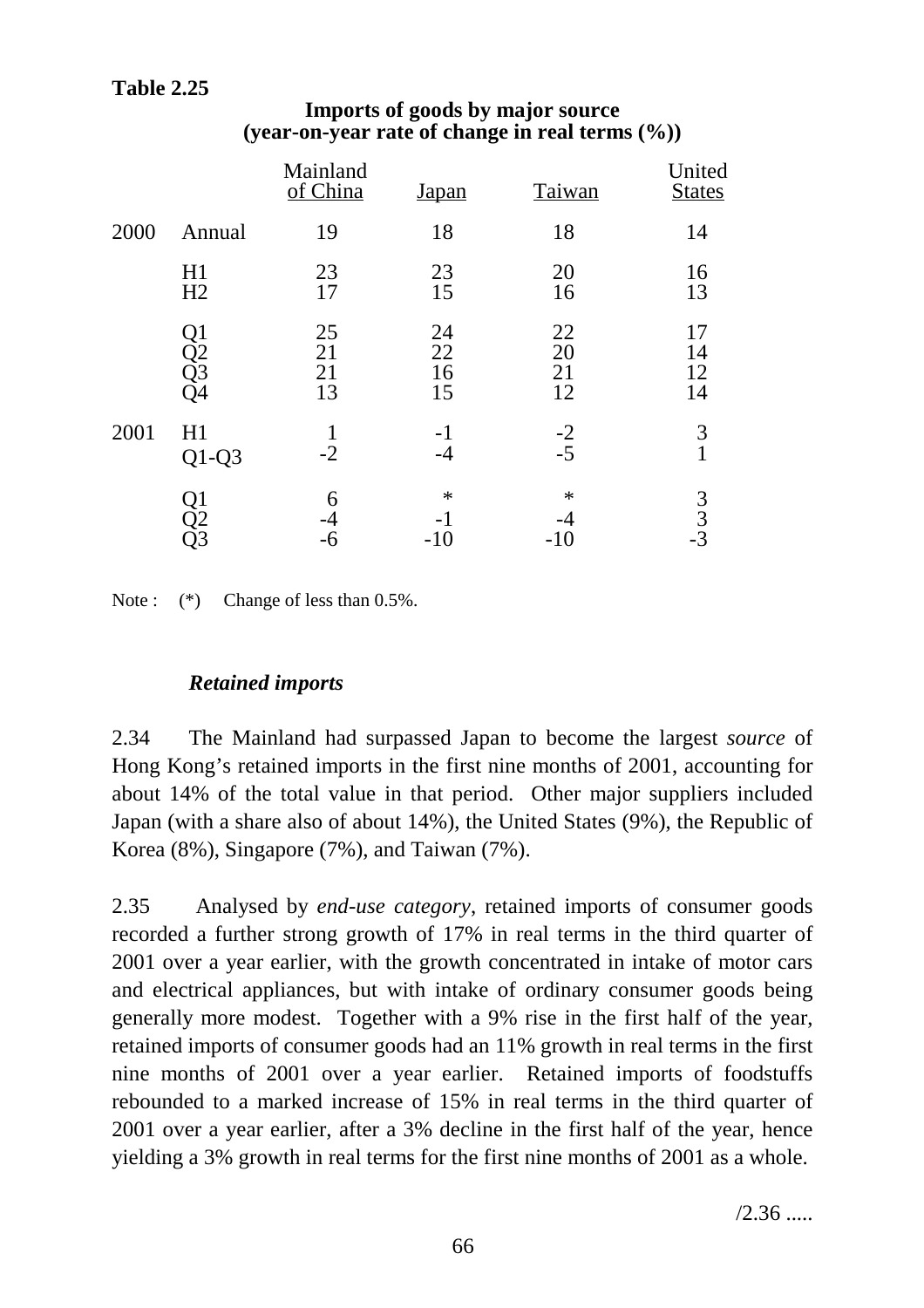2.36 Retained imports of capital goods, after a distinct fall-off in the second quarter, reverted to a notable increase of 9% in real terms in the third quarter of 2001 over a year earlier. With an 11% rise in the first half of the year, this gave a 10% growth in real terms for the first nine months of 2001 as a whole. The rebound in the third quarter was mainly bolstered by a surge in intake of construction machinery and aircraft. Intake of industrial machinery and office equipment were however distinctly weak.

2.37 Retained imports of raw materials and semi-manufactures plummeted by 25% in real terms in the third quarter of 2001 over a year earlier, amidst the plunge in domestic exports. Together with a 7% decrease in the first half of the year, there was a 13% decline in real terms in the first nine months of 2001 over a year earlier. Retained imports of fuels fell by 2% in real terms in the third quarter of 2001 over a year earlier, reversing the 3% rise in the first half of the year. This gave a 1% increase in real terms for the first nine months of 2001 as a whole.

## **Table 2.26**

|      |                                                | Consumer<br>goods      | <b>Foodstuffs</b>          | Capital<br>$\overline{\text{goods}}$ | Raw<br>materials and<br>semi-manufactures | <b>Fuels</b>                   |
|------|------------------------------------------------|------------------------|----------------------------|--------------------------------------|-------------------------------------------|--------------------------------|
| 2000 | Annual                                         | 15                     | $\overline{7}$             | 38                                   | 17                                        | $-18$                          |
|      | H1<br>H2                                       | 21<br>8                | 19<br>$-2$                 | 43<br>35                             | 22<br>12                                  | $-19$<br>$-17$                 |
|      | Q1<br>$\overline{Q}2$<br>$\overline{Q}3$<br>Q4 | 22<br>21<br>22<br>$-4$ | 11<br>28<br>$\ast$<br>$-4$ | 51<br>36<br>38<br>31                 | 29<br>15<br>16<br>8                       | $-7$<br>$-27$<br>$-24$<br>$-9$ |
| 2001 | H1<br>$Q1-Q3$                                  | 9<br>11                | $-3$<br>3                  | 11<br>10                             | $-7$<br>$-13$                             | 3                              |
|      | Q1<br>$\overline{Q2}$<br>Q <sub>3</sub>        | $\ast$<br>18<br>17     | 4<br>$-9$<br>15            | 28<br>$-2$<br>9                      | $-10$<br>$-25$                            | 5<br>$\overline{2}$<br>$-2$    |

## **Retained imports by end-use category (year-on-year rate of change in real terms (%))**

Notes :  $(*)$  Change of less than 0.5%.

Also see Note (a) to Table 2.7.

/**Table 2.27** .....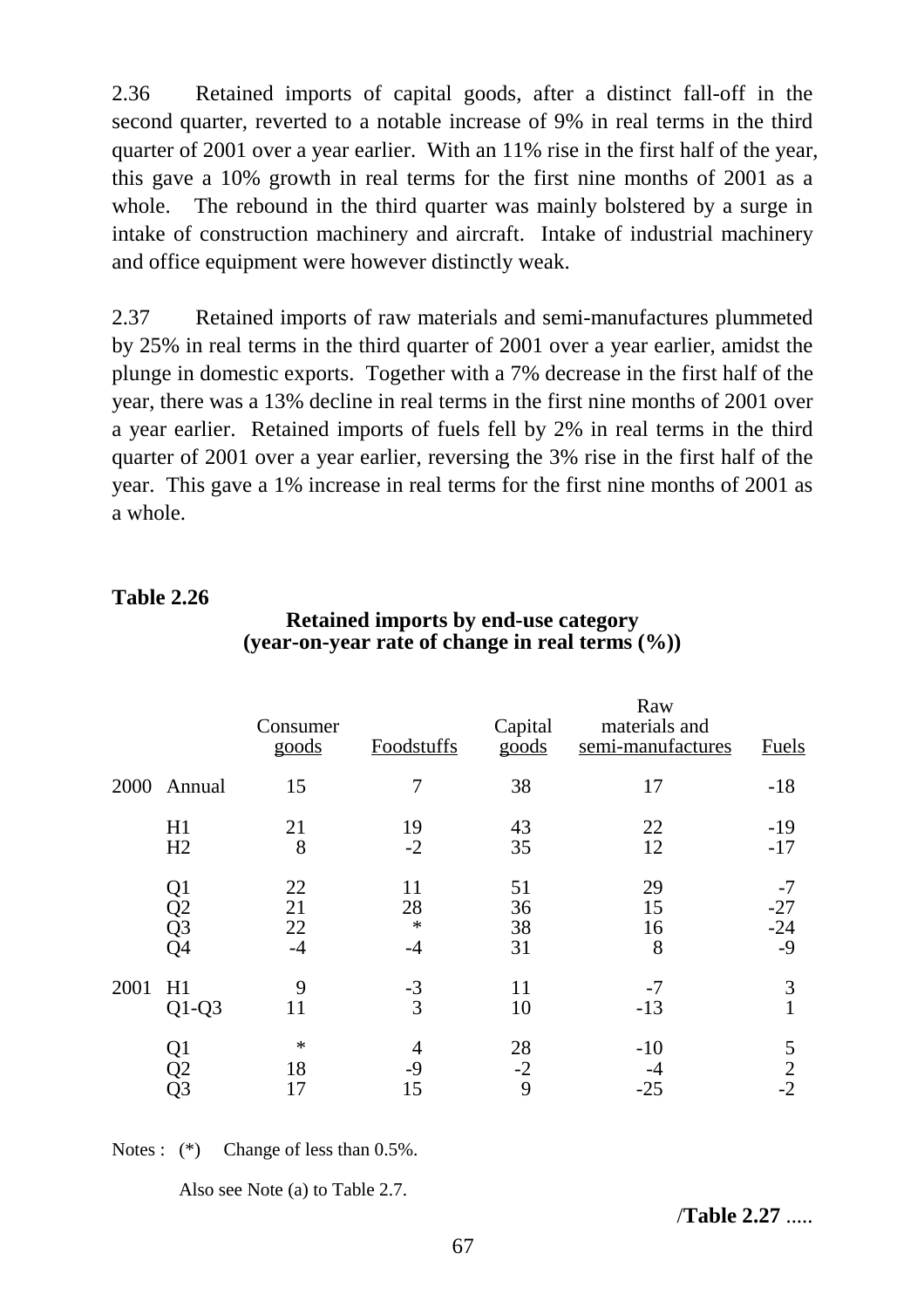|      |                      | Industrial machinery<br>for manufacturing use | Construction<br>machinery | Office<br>equipment        | Other<br>capital<br>goods   |
|------|----------------------|-----------------------------------------------|---------------------------|----------------------------|-----------------------------|
| 2000 | Annual               | 38                                            | 28                        | 20                         | 44                          |
|      | H1<br>H2             | 46<br>31                                      | 39<br>19                  | 140<br>$-19$               | 29<br>59                    |
|      | Q1<br>Q2<br>Q3<br>Q4 | 16<br>78<br>68<br>$\ast$                      | 27<br>48<br>38<br>5       | 463<br>68<br>$-2$<br>$-36$ | 35<br>$\frac{25}{48}$<br>70 |
| 2001 | H1<br>$Q1-Q3$        | 10<br>-4                                      | 46<br>36                  | $-18$<br>$-17$             | 18<br>19                    |
|      | Q1<br>Q2<br>Q3       | 15<br>-24                                     | 73<br>28<br>18            | 18<br>$-46$<br>$-15$       | 31<br>22                    |

# **Retained imports of capital goods by broad type (year-on-year rate of change in real terms (%))**

Notes :  $(*)$  Change of less than 0.5%.

Also see Note (a) to Table 2.7.

# **Invisible trade**

# *Exports of services*

2.38 Transportation services continued to take up the largest share in Hong Kong's exports of services, at 38% by value in the first three quarters of 2001. This was followed by exports of trade-related services (comprising mainly offshore trading) (with a share of 29%), travel services (18%), and professional, business and other services (15%).

/**Diagram 2.25** .....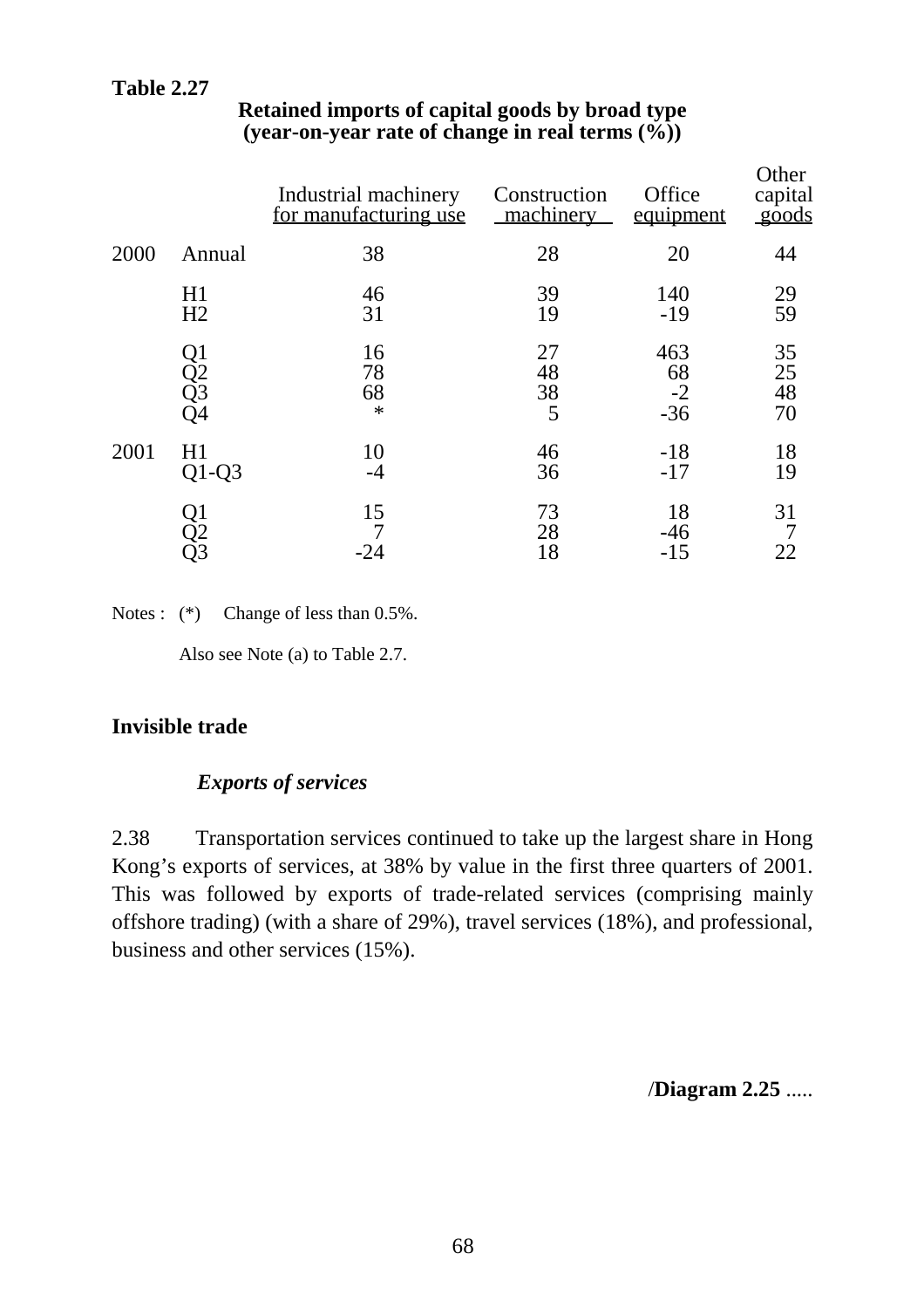

*Exports of services in the first three quarters of 2001 : \$248.3 billion*

2.39 Overall exports of services slowed down visibly, to a meagre growth of 1% in real terms in the third quarter of 2001 over a year earlier. Yet with a solid growth of 6% in the first half of the year, overall exports of services still had a 5% increase in real terms in the first three quarters of 2001 over a year earlier. Within the total, exports of transportation services were most affected by the setback in global trade, giving a 1% decline in real terms in the third quarter of 2001 over a year earlier, reversing the 6% growth in the first half of the year. Exports of professional, business and other services also moderated, as business demand in the region faltered. There was an increase of only 1% in real terms in the third quarter of 2001 over a year earlier, further down from an already modest growth of 2% in the first half of the year. Exports of travel services, comprising mainly inbound tourism receipts, decelerated to an increase of 3% in real terms in the third quarter of 2001 over a year earlier, markedly down from a notable growth of 8% in the first half of the year. This was caused at least in part by the plunge in visitor arrivals after the 911 incident, particularly so for visitors from the United States. Yet exports of trade-related services were broadly sustained, upon further growth in the Mainland's merchandise trade as well as an on-going structural shift towards offshore trading activities. There was a 4% growth in real terms in the third quarter of 2001 over a year earlier, though milder than the 8% surge in the first half of the year.

#### /**Table 2.28** .....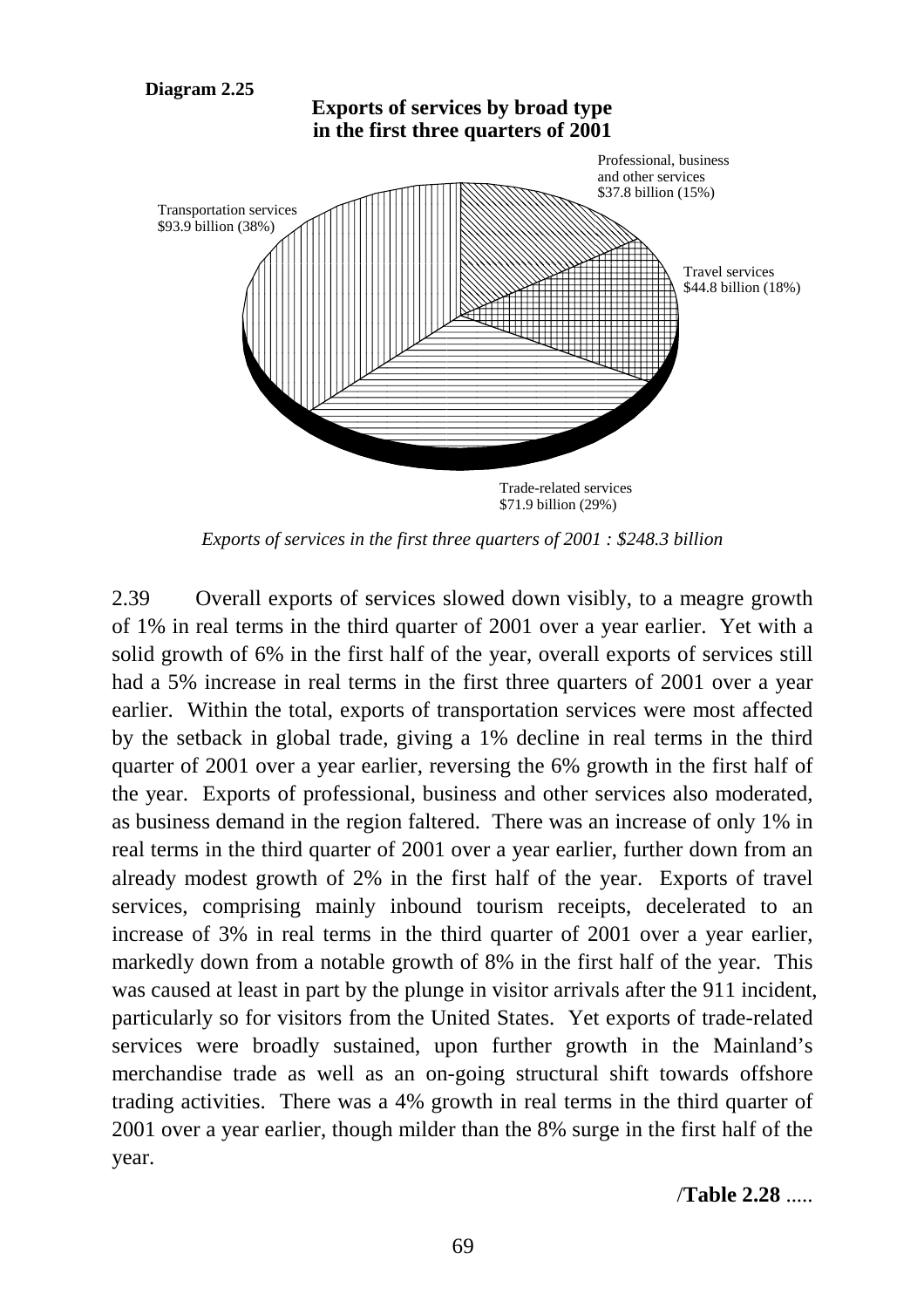# **Exports of services by broad category (year-on-year rate of change in real terms (%))**

|      |               | <b>Exports</b><br>of services | Transportation Trade-related Travel<br>services | $s$ ervices <sup>(a)</sup> | $s$ ervices <sup>(b)</sup> | Professional,<br>business<br>and other<br>services |
|------|---------------|-------------------------------|-------------------------------------------------|----------------------------|----------------------------|----------------------------------------------------|
| 2000 | Annual        | 14                            | 11                                              | 16                         | 10                         | 24                                                 |
|      | H1<br>H2      | 17<br>12                      | 12<br>10                                        | 17<br>16                   | 15<br>6                    | 33<br>16                                           |
|      |               | 16<br>18<br>14<br>10          | 9<br>15<br>13<br>6                              | 16<br>15                   | 26                         | 47<br>20<br>22                                     |
| 2001 | H1<br>$Q1-Q3$ | $\frac{6}{5}$                 | $\frac{6}{3}$                                   | 8<br>6                     | $\frac{8}{7}$              | $\frac{2}{2}$                                      |
|      |               | 6<br>6                        | 8                                               | 11<br>5                    | 3                          | $\frac{-3}{8}$                                     |

*of which :*

Notes : (a) Comprising mainly offshore trading.

(b) Comprising mainly inbound tourism receipts.

## *Imports of services*

2.40 Travel services continued to account for the largest share in Hong Kong's imports of services, at 55% by value in the first three quarters of 2001. This was followed by imports of transportation services (with a share of 22%), professional, business and other services (16%), and trade-related services (7%).

/**Diagram 2.26** .....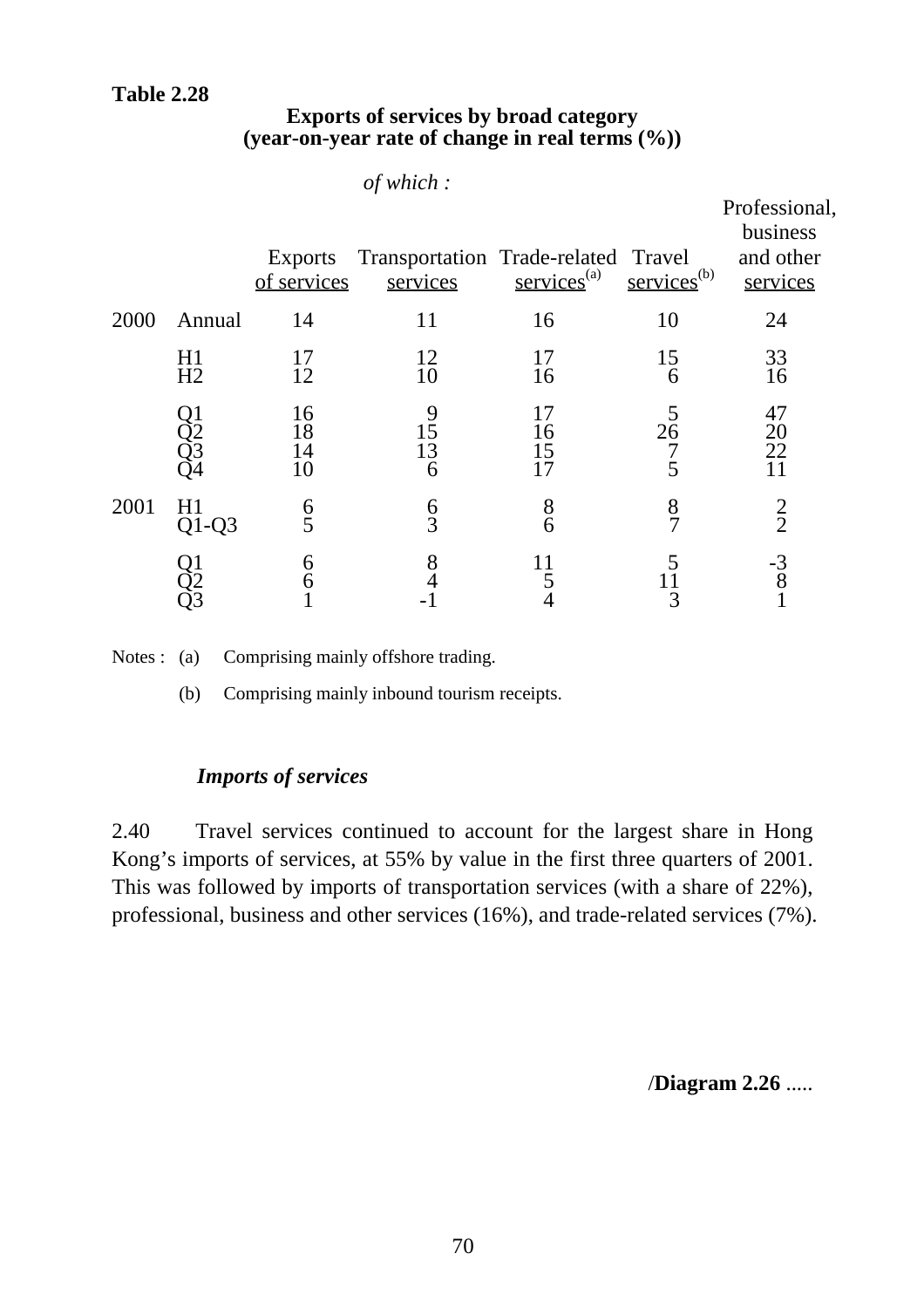#### **Diagram 2.26**



*Imports of services in the first three quarters of 2001 : \$136.1 billion*

2.41 Amidst the distinct setback in merchandise trade and slow-down in other economic activities, overall imports of services weakened to a 2% fall in real terms in the third quarter of 2001 over a year earlier, after a 2% increase in the first half of the year. This gave a meagre 1% rise in real terms for the first three quarters of 2001 as a whole over a year earlier. Within the overall imports of services in the third quarter, imports of trade-related services had the largest decline, by 5% in real terms in the third quarter of 2001 over a year earlier, after a 1% decrease in the first half of the year. Imports of travel services also eased back, with a 2% decrease in real terms in the third quarter of 2001 over a year earlier, following a 2% growth in the first half of the year. Imports of transportation services were down by 1% in real terms in the third quarter of 2001 over a year earlier, after a 3% growth in the first half of the year. Imports of professional, business and other services recorded virtually zero growth in real terms in the third quarter of 2001 over a year earlier, having risen by 3% in the first half of the year.

/**Table 2.29** .....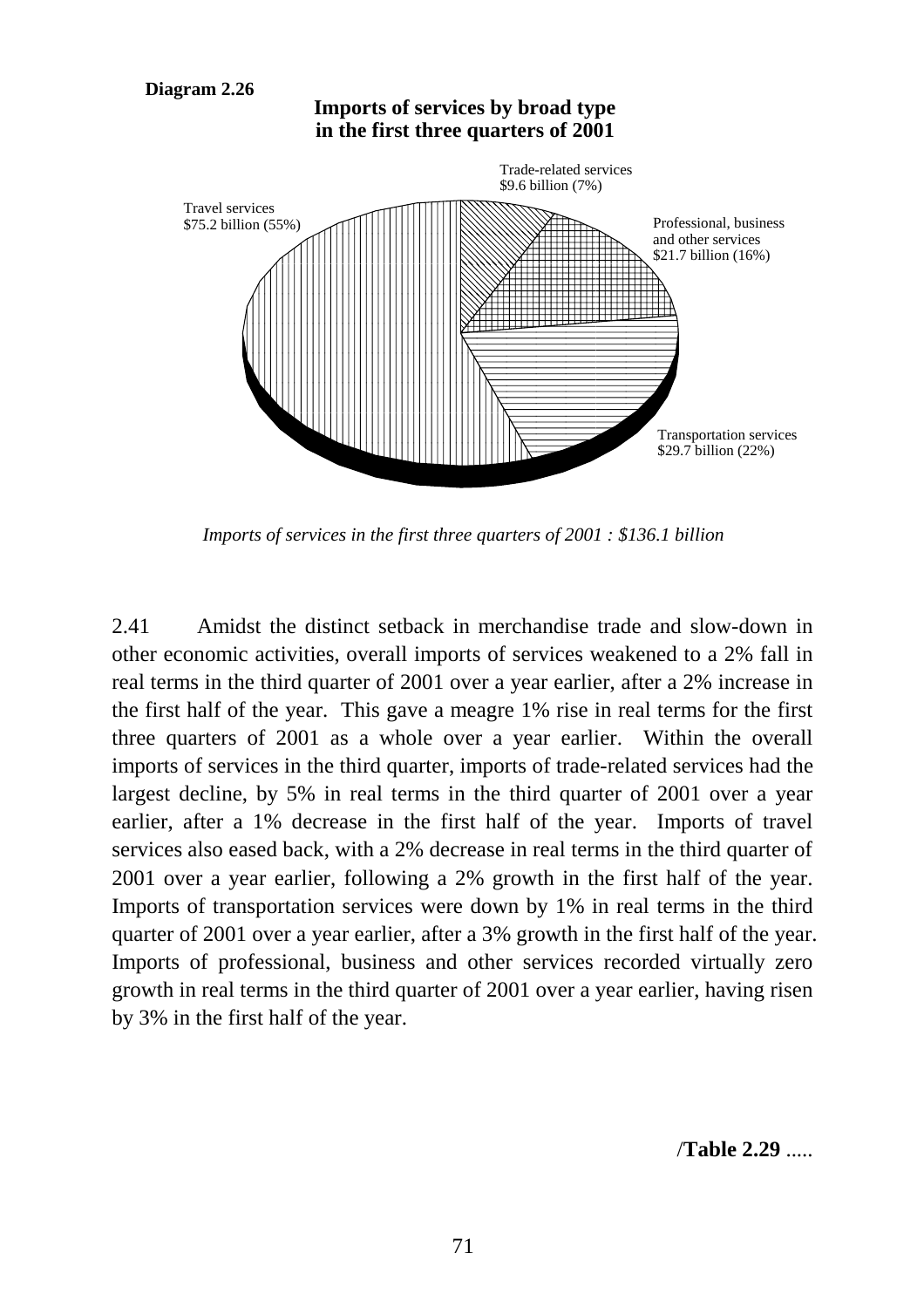#### **Imports of services by broad category (year-on-year rate of change in real terms (%))**

|      |                      | <b>Imports</b><br>of services | Travel<br>services <sup>(a)</sup> | Transportation Trade-related<br>services | services                                   | Professional,<br>business<br>and other<br>services |
|------|----------------------|-------------------------------|-----------------------------------|------------------------------------------|--------------------------------------------|----------------------------------------------------|
| 2000 | Annual               | 2                             | $-5$                              | 4                                        |                                            | 18                                                 |
|      | H1<br>H2             | $\overline{3}$                | $-7$<br>$-2$                      | 4<br>4                                   | 6                                          | 23<br>14                                           |
|      | Q1<br>Q2<br>Q3<br>Q4 | $\frac{-1}{3}$<br>3<br>3      | $-11$<br>$-3$<br>$-2$<br>$-3$     | $rac{4}{3}$                              | 8<br>$\overline{7}$<br>6<br>$\overline{7}$ | 31<br>15<br>16<br>12                               |
| 2001 | H1<br>$Q1-Q3$        | 2                             | 2                                 | 3                                        | -1<br>$-2$                                 | $\frac{3}{2}$                                      |
|      |                      |                               | 5<br>$\ast$<br>-2                 | ∗                                        | $\frac{2}{-3}$                             | $\ast$<br>$\ast$                                   |

 *of which :*

Notes : (a) Comprising mainly outbound travel spending.

(\*) Change of less than 0.5%.

# **Overall balance of payments**(7)

2.42 With continued surplus in the combined visible and invisible trade account and a further net inflow of external factor income, there was a current account surplus of \$7.9 billion, equivalent to 2.6% of GDP, in the second quarter of 2001. This came after a current account surplus of \$11.6 billion equivalent to 3.8% of GDP in the first quarter.

2.43 In the capital and financial account, direct investment inflow remained robust in the second quarter of 2001, underpinned in large part by the sustained inflow of re-invested earnings. With a relatively small direct investment outflow at the same time, there was a net inflow of direct

/investment .....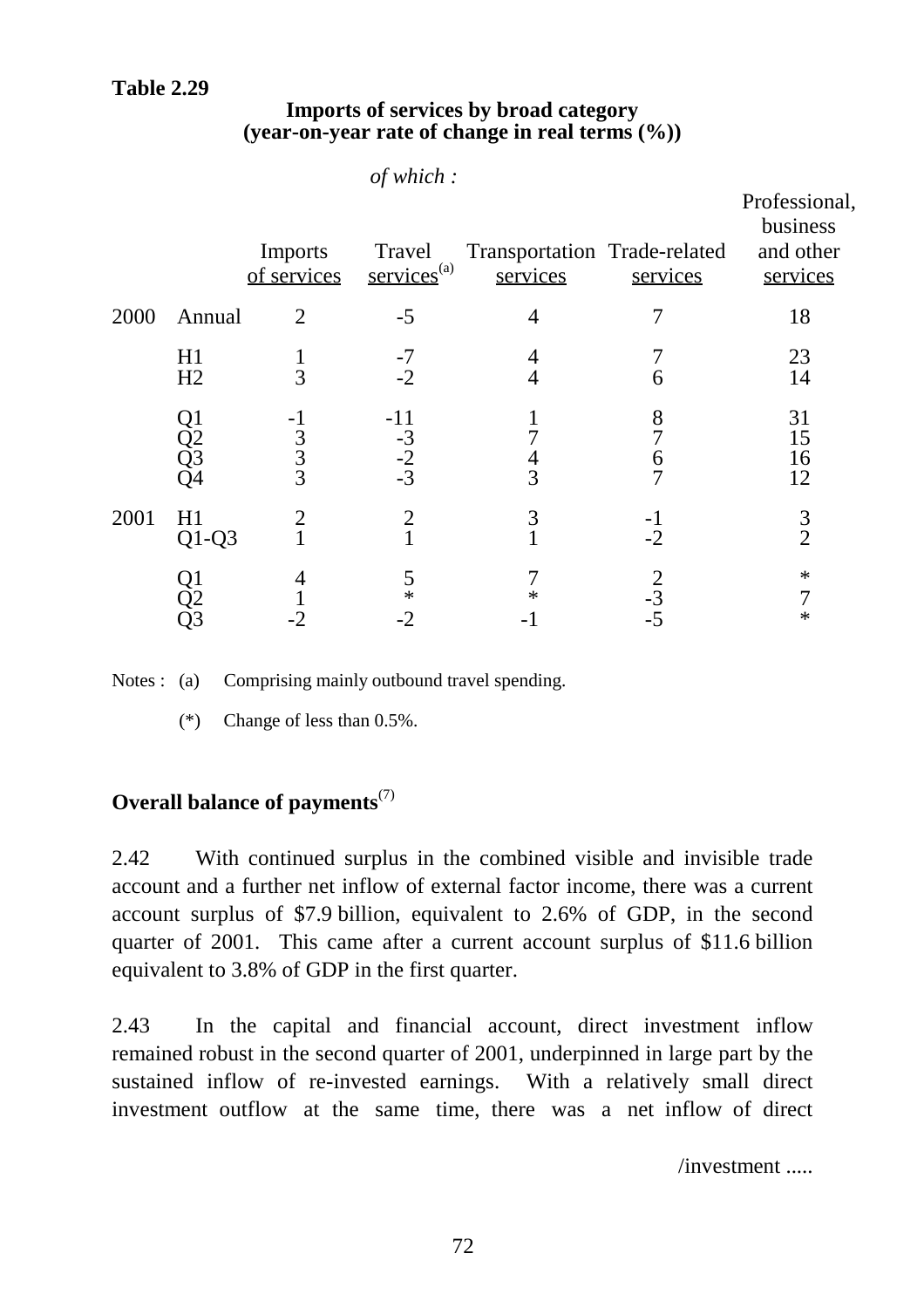investment at \$37.4 billion in that quarter. On the other hand, portfolio investment had a further net outflow, at \$52.3 billion in the second quarter of 2001, due to increased holding of non-resident debt securities by domestic banks amidst ample liquidity in the banking sector. Other investment switched back to a small net outflow, at \$4.8 billion in the second quarter of 2001, with a reduction in placement of offshore deposits by non-resident banks more than offsetting a concurrent fall in offshore lending and deposits by resident banks. Taken together, there was still a net inflow of financial non-reserve assets at \$1.4 billion in the second quarter of 2001, equivalent to 0.5% of GDP in that quarter. Yet this was much smaller than the corresponding inflow of \$61.9 billion equivalent to 20.4% of GDP in the first quarter.

2.44 The positive balances in the current account and the financial non-reserve assets thus contributed to an overall balance of payments surplus of \$9.9 billion in the second quarter of 2001, equivalent to 3.2% of GDP in that quarter. Yet this was also much smaller than the balance of payments surplus of \$61.0 billion equivalent to 20.1% of GDP in the first quarter. Reserve assets correspondingly increased by the same magnitudes.



**Major balances in Hong Kong's balance of payments**

**Diagram 2.27**

Note : A negative value for net change in reserve assets represents a net increase, and a positive value represents a net decrease.

/**Table 2.30** .....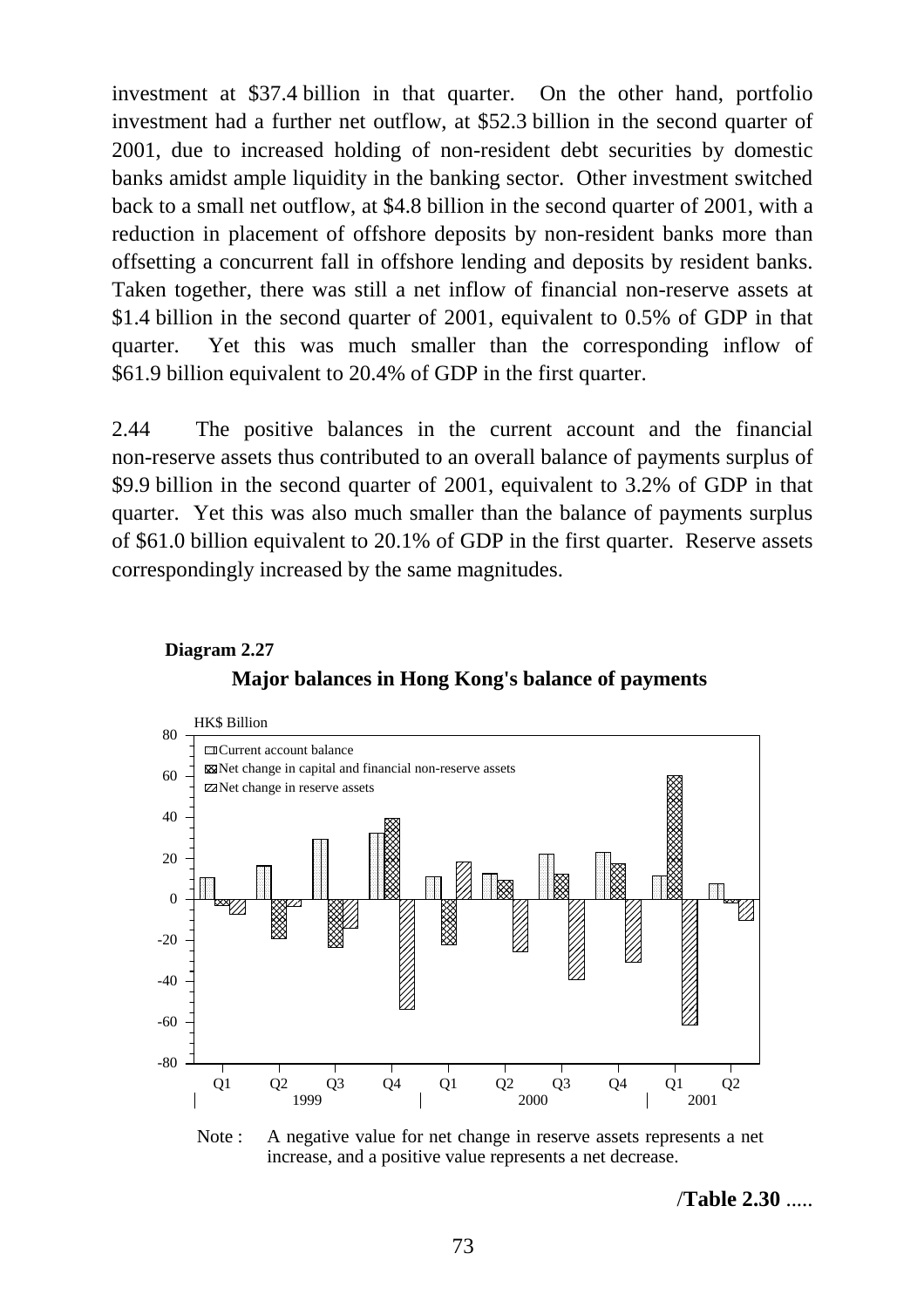#### **Table 2.30**

|                                               | $1999^{*}$ | $2000^{\#}$ |                   | 2000    |           |           | 2001                      |         |
|-----------------------------------------------|------------|-------------|-------------------|---------|-----------|-----------|---------------------------|---------|
|                                               |            |             | $\Omega^{\sharp}$ | $Q2^*$  | $Q3^{\#}$ | $Q4^{\#}$ | $\mathbf{Q1}^{\text{\#}}$ | $Q2^*$  |
| Current account <sup>(a)</sup>                | 89.1       | 68.8        | 11.1              | 12.6    | 22.1      | 23.0      | 11.6                      | 7.9     |
| Trade in goods                                | $-24.5$    | $-64.0$     | $-19.3$           | $-19.3$ | $-10.5$   | $-14.9$   | $-24.6$                   | $-23.9$ |
| Trade in services                             | 90.8       | 124.0       | 24.5              | 28.6    | 32.8      | 38.0      | 27.9                      | 32.8    |
| External factor income flows                  | 34.8       | 21.5        | 9.2               | 6.4     | 2.9       | 3.0       | 12.0                      | 2.1     |
| <b>Current transfers</b>                      | $-11.9$    | $-12.7$     | $-3.3$            | $-3.1$  | $-3.1$    | $-3.2$    | $-3.7$                    | $-3.1$  |
| <b>Capital and financial account</b>          | $-83.4$    | $-59.4$     | $-3.9$            | $-16.0$ | $-26.5$   | $-13.0$   | $-0.5$                    | $-11.6$ |
| Net change in capital transfers               | $-13.8$    | $-11.8$     | $-1.9$            | $-3.6$  | $-3.7$    | $-2.5$    | $-1.4$                    | $-3.1$  |
| Net change in financial<br>non-reserve assets | 8.3        | 29.3        | $-20.1$           | 13.0    | 16.2      | 20.2      | 61.9                      | 1.4     |
| of which:                                     |            |             |                   |         |           |           |                           |         |
| Direct investment                             | 40.7       | 11.0        | $-1.4$            | 58.7    | 21.9      | $-68.2$   | 59.1                      | 37.4    |
| Portfolio investment                          | 256.8      | 226.9       | 87.0              | 5.5     | 2.0       | 132.3     | $-108.1$                  | $-52.3$ |
| <b>Financial derivatives</b>                  | 79.0       | $-4.6$      | $-41.5$           | 15.6    | $-1.1$    | 22.3      | $-9.2$                    | 21.1    |
| Other investment                              | $-368.2$   | $-204.0$    | $-64.2$           | $-66.8$ | $-6.7$    | $-66.3$   | 120.1                     | $-4.8$  |
| Net change in reserve assets <sup>(b)</sup>   | $-77.9$    | $-76.8$     | 18.2              | $-25.4$ | $-39.0$   | $-30.6$   | $-61.0$                   | $-9.9$  |
| <b>Net errors and omissions</b>               | $-5.7$     | $-9.4$      | $-7.2$            | 3.4     | 4.4       | $-10.0$   | $-11.0$                   | 3.7     |
| <b>Overall balance of payments</b>            | 77.9       | 76.8        | $-18.2$           | 25.4    | 39.0      | 30.6      | 61.0                      | 9.9     |

#### **Hong Kong's balance of payments account (\$ billion at current market prices)**

Notes : (#) Revised figures.

- (a) According to the international statistical standard for compiling balance of payments (BoP) account, imports of goods are valued on free-on-board (f.o.b.) basis, which is different from the practice for merchandise trade statistics where imports are valued on cost, insurance and freight (c.i.f.) basis. In the BoP account, the insurance and freight costs related to merchandise imports are classified as imports of services.
- (b) A negative value for net change in reserve assets represents a net increase, and a positive value represents a net decrease.

/**Notes** .....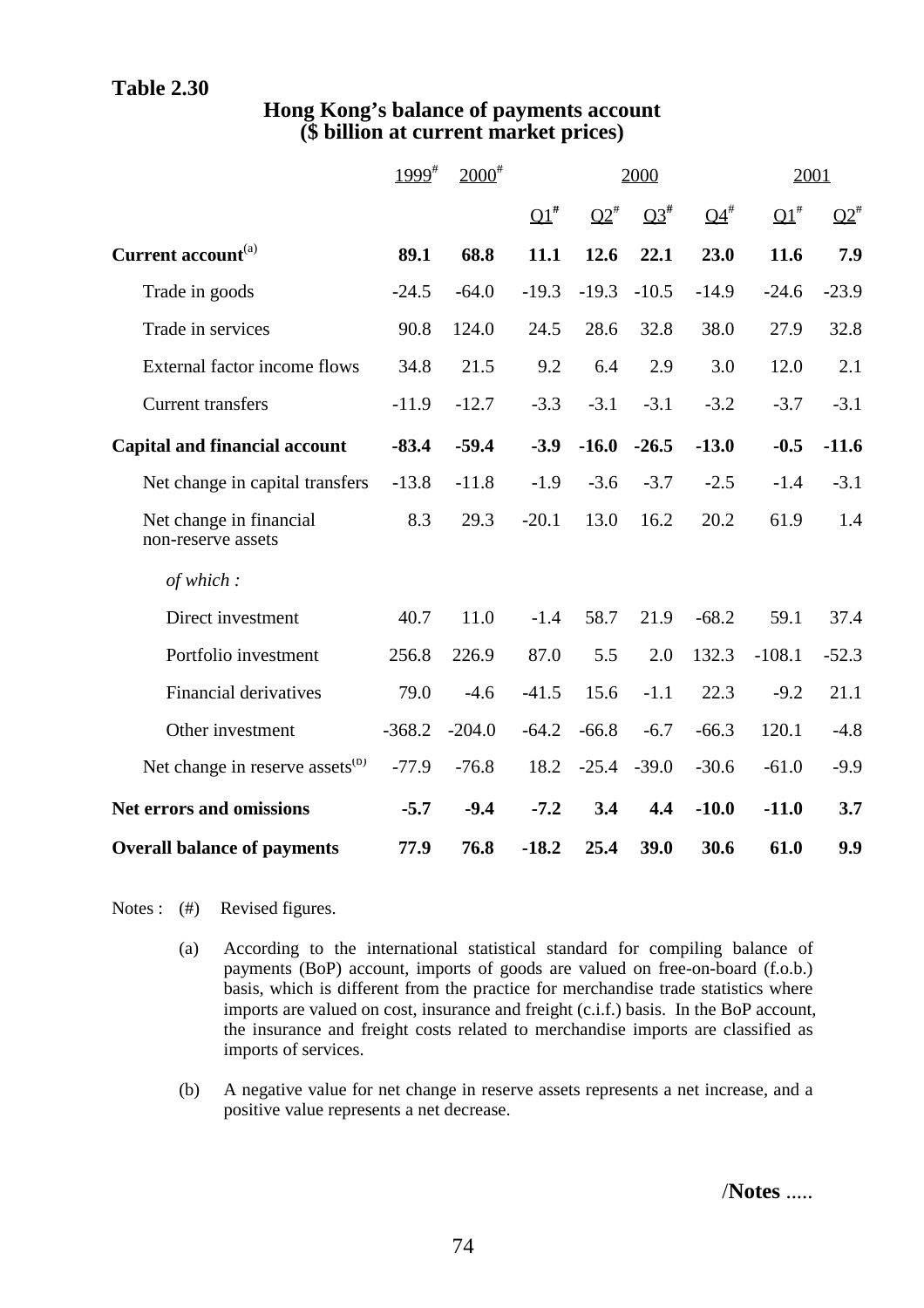#### **Notes :**

- (1) Estimates of price changes for the trade aggregates are based on changes in unit values, which do not take into account changes in the composition or quality of the goods traded, except for some selected commodities for which specific price indices are available. Changes in real terms are derived by discounting the effect of price changes from changes in the value of the trade aggregates.
- (2) Re-exports are those goods which have previously been imported into Hong Kong and are subsequently exported without having undergone in Hong Kong any manufacturing processes which change permanently the shape, nature, form or utility of the goods.
- (3) Exports of financial and banking services in the GDP account include commissions and fees for rendering financial and related ancillary services to non-residents. However, these do not include interest receipts from non-residents, which account for a major part of the external receipts of financial intermediaries in Hong Kong. Interest receipts from non-residents are correctly classified as investment income from abroad under GNP. The same situation applies, in an opposite direction, to interest payments to non-residents. Hence the trade in services component and the invisible trade surplus of Hong Kong would have been larger if such interest receipts and payments were classified to the services account.
- (4) East Asia here covers nine major markets in the region, namely the mainland of China, Japan, Taiwan, Singapore, the Republic of Korea, the Philippines, Thailand, Malaysia and Indonesia.
- (5) There are currently 15 member countries in the European Union, namely, the United Kingdom, Germany, the Netherlands, France, Sweden, Italy, Denmark, Spain, Finland, Belgium, Luxembourg, Ireland, Austria, Greece and Portugal.
- (6) Outward processing arrangements are made between Hong Kong companies and manufacturing entities in the Mainland under which the companies concerned sub-contract the whole or part of the production processes relating to their products to the Mainland entities. Raw materials or semi-manufactures are normally exported to the Mainland for such processing. The Mainland entity involved can be a local enterprise, a joint venture, or some other forms of business involving foreign investment.

There is no restriction on outward processing activities in general. However, outward processing on goods which claim Hong Kong origin status is strictly governed by the Hong Kong origin rules. The Trade and Industry Department operates an effective administrative arrangement whereby goods manufactured in Hong Kong but having undergone outward processing activities can be conferred Hong Kong origin status subject to the Hong Kong origin rules being fully met.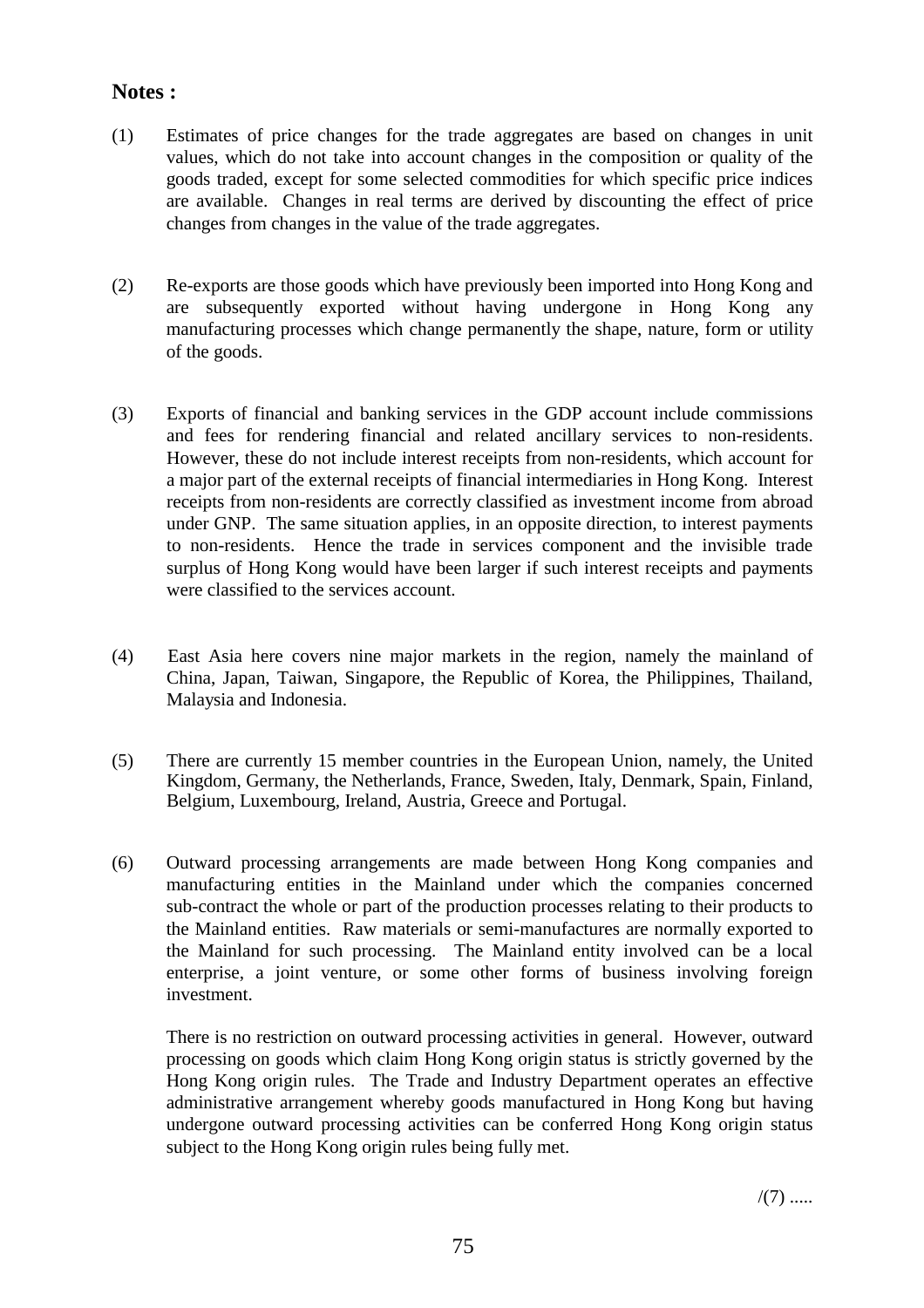(7) A balance of payments (BoP) account is a statistical framework that systematically summarises the external transactions of an economy with the rest of the world in a specific time period. A complete BoP account comprises the current account and the capital and financial account. The current account records the flows of real resources, including exports and imports of goods and services, income received from and paid to abroad, and current transfers from and to abroad. The capital account records external capital transfers, and external acquisitions and disposals of non-produced and non-financial assets. The financial account records transactions in financial assets and liabilities between residents and non-residents, including direct investment, portfolio investment, financial derivatives, and other investment. Also included is net change in reserve assets.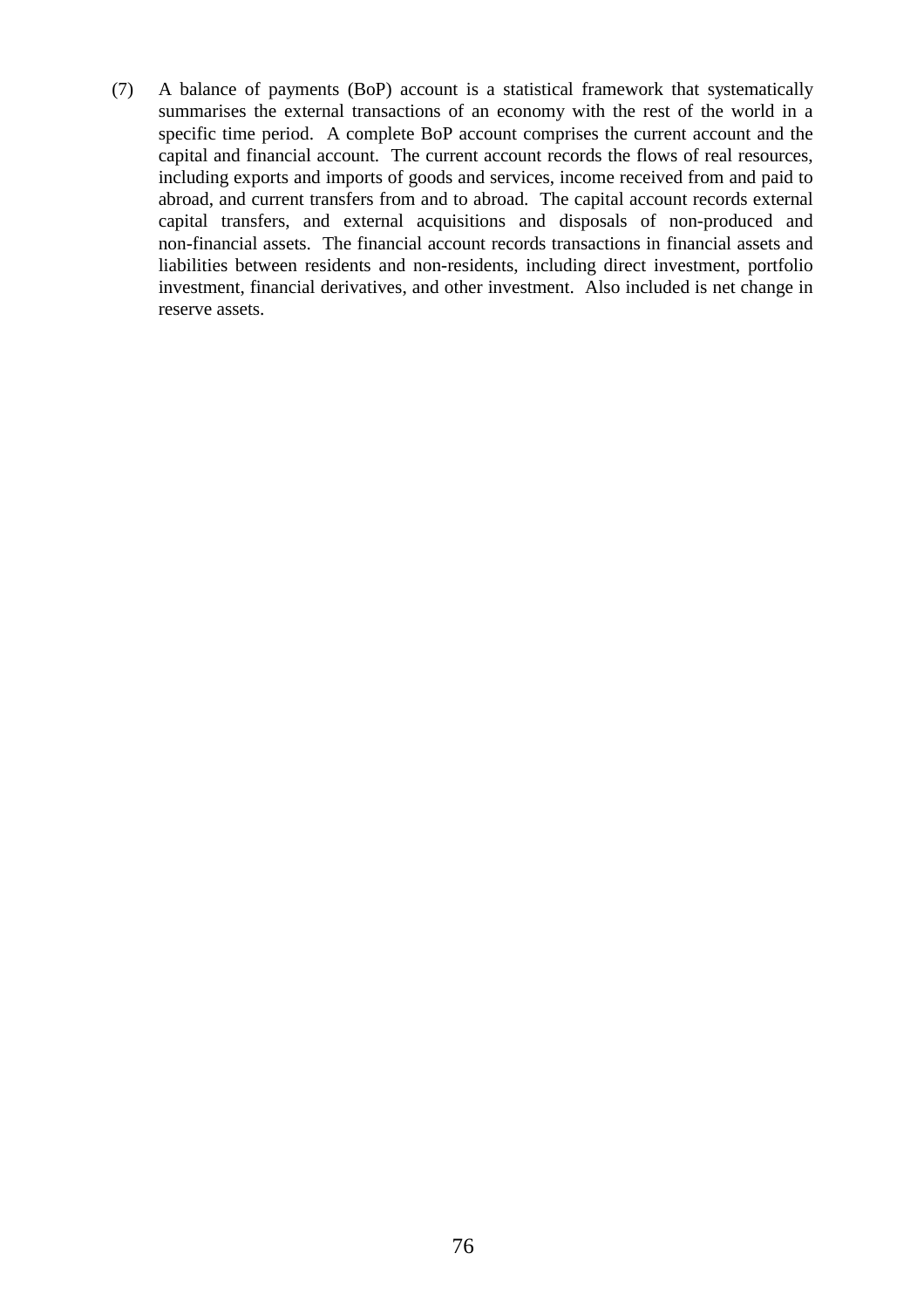#### **CHAPTER 3 : THE DOMESTIC ECONOMY**

#### **Local manufacturing output**

3.1 The volume of local manufacturing output, as measured by the Index of Industrial Production<sup>(1)</sup>, showed nil change in the second quarter of 2001 over a year earlier, continuing the trend seen in the preceding three quarters. Yet performance varied amongst the major constituent industries. Output of the machinery and equipment industry continued to expand, by 4% in volume in the second quarter of 2001 over a year earlier. Output of the wearing apparel, textiles, and paper products and printing industries also rose, by 3%, 2% and 2% respectively in volume. On the other hand, output of the consumer electrical and electronic products industry decreased by 2% in volume. Output of the fabricated metal products and plastic products industries fell more distinctly, by 9% and 11% respectively in volume. On a seasonally adjusted quarter-to-quarter comparison, the volume of local manufacturing output was virtually unchanged in the second quarter of 2001, after a 1% increase in the first quarter.

#### **Table 3.1**

#### **Index of Industrial Production for the major local manufacturing industries (year-on-year rate of change in volume (%))**

|                                                |                | 2000           |                     |               |                      |           |                             |  |
|------------------------------------------------|----------------|----------------|---------------------|---------------|----------------------|-----------|-----------------------------|--|
|                                                | Annual         | <u>O1</u>      | $\overline{\Omega}$ | <u>Q3</u>     | <u>04</u>            | <u>01</u> | $\mathrm{O2}^{\mathrm{\#}}$ |  |
| Wearing apparel                                | 3              | $\overline{2}$ | $\overline{4}$      | 3             | 3                    | 3         | 3                           |  |
| <b>Textiles</b>                                | $\overline{4}$ |                | $\overline{4}$      | 5             | 5                    | 4         | 2                           |  |
| Plastic products                               | $-11$          | $-12$          | $-12$               | $-9$          | $-11$                | $-12$     | -11                         |  |
| Consumer electrical and<br>electronic products | $-1$           | 1              | $-1$                | $-3$          | $-1$                 | $\ast$    | $-2$                        |  |
| Machinery and equipment                        | 7              | 5              | 8                   | 8             | 6                    | 6         | $\overline{4}$              |  |
| Fabricated metal products                      | $-19$          | $-15$          | $-22$               | $-16$         | $-20$                | $-7$      | -9                          |  |
| Paper products and<br>printing                 | $\overline{2}$ | $\overline{4}$ | $-1$                | 5             | $\ast$               | $\ast$    | 2                           |  |
| Overall manufacturing                          | $-1$           | $-1$           | -1                  | $\ast$        | ∗                    | $\ast$    | $\ast$                      |  |
|                                                |                | <3>            | ∕*>                 | $\langle$ -2> | $\langle -1 \rangle$ | < l       |                             |  |

Notes : (#) Provisional figures.

(\*) Change of less than 0.5%.

 $\langle \rangle$  Seasonally adjusted quarter-to-quarter % change in volume.

/**Diagram 3.1** .....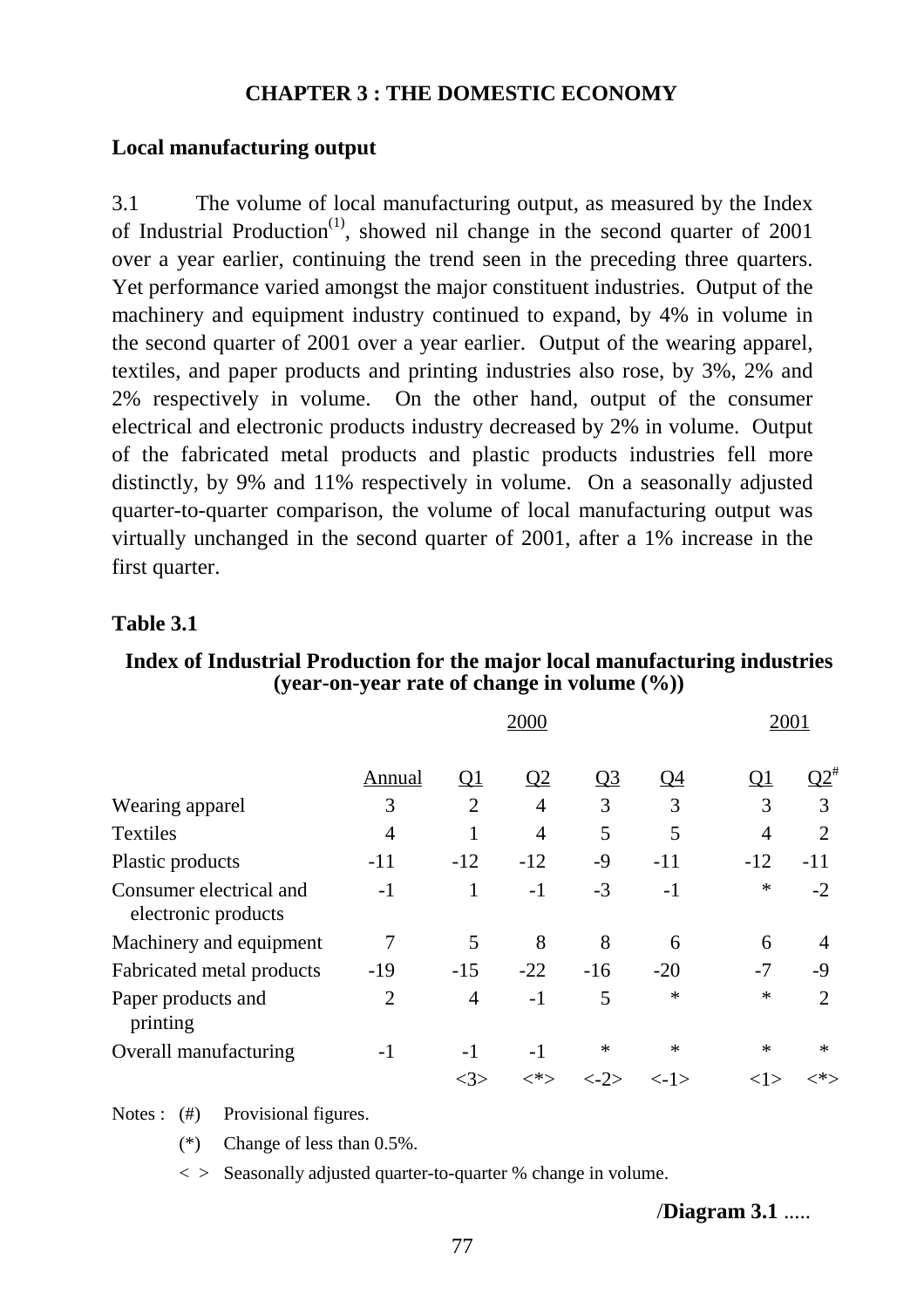**Diagram 3.1**



3.2 A contraction in local manufacturing output seemed likely in the third quarter of 2001, in view of the more distinct declines in both domestic exports and orders-on-hand<sup> $(2)$ </sup> as well as the significant drop in retained imports of raw materials and semi-manufactures in that quarter.

/**Diagram 3.2** .....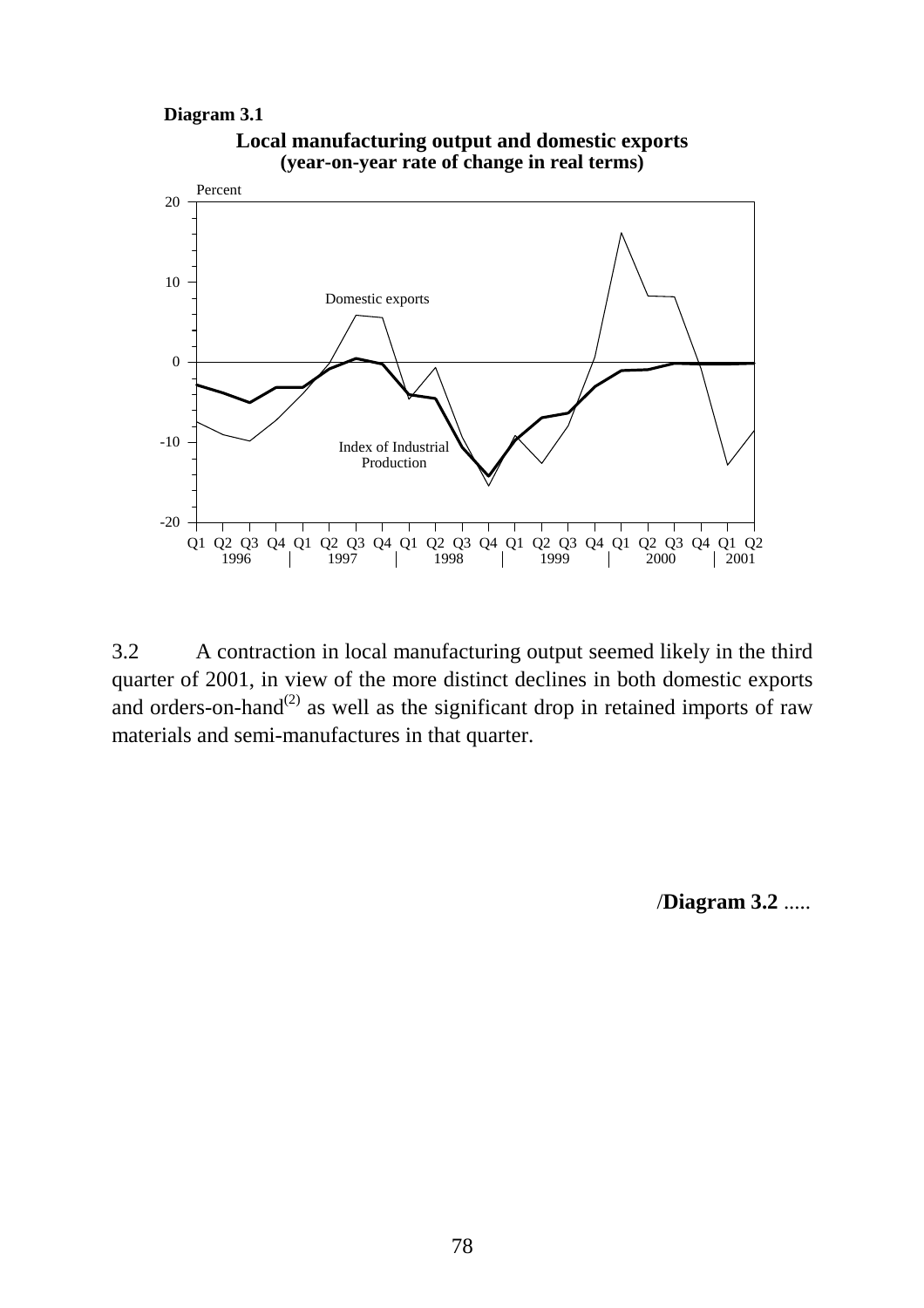#### **Diagram 3.2**



#### **Orders-on-hand and domestic exports (year-on-year rate of change in value terms)**

## **Table 3.2**

# **Orders-on-hand in the local manufacturing sector**

|      |                          | Value index of<br>orders-on-hand<br>$(1993=100)$ | Year-on-year rate of<br>change in value terms<br>$(\% )$ |
|------|--------------------------|--------------------------------------------------|----------------------------------------------------------|
| 2000 | Mar<br>Jun<br>Sep<br>Dec | 63.5<br>67.9<br>61.3<br>55.9                     | $-10$<br>$-5$<br>$-5$<br>$-3$                            |
| 2001 | Mar<br>Jun<br>Sep        | 61.1<br>62.7<br>53.3                             | $-8$<br>$-13$                                            |

Note : (#) Provisional figures.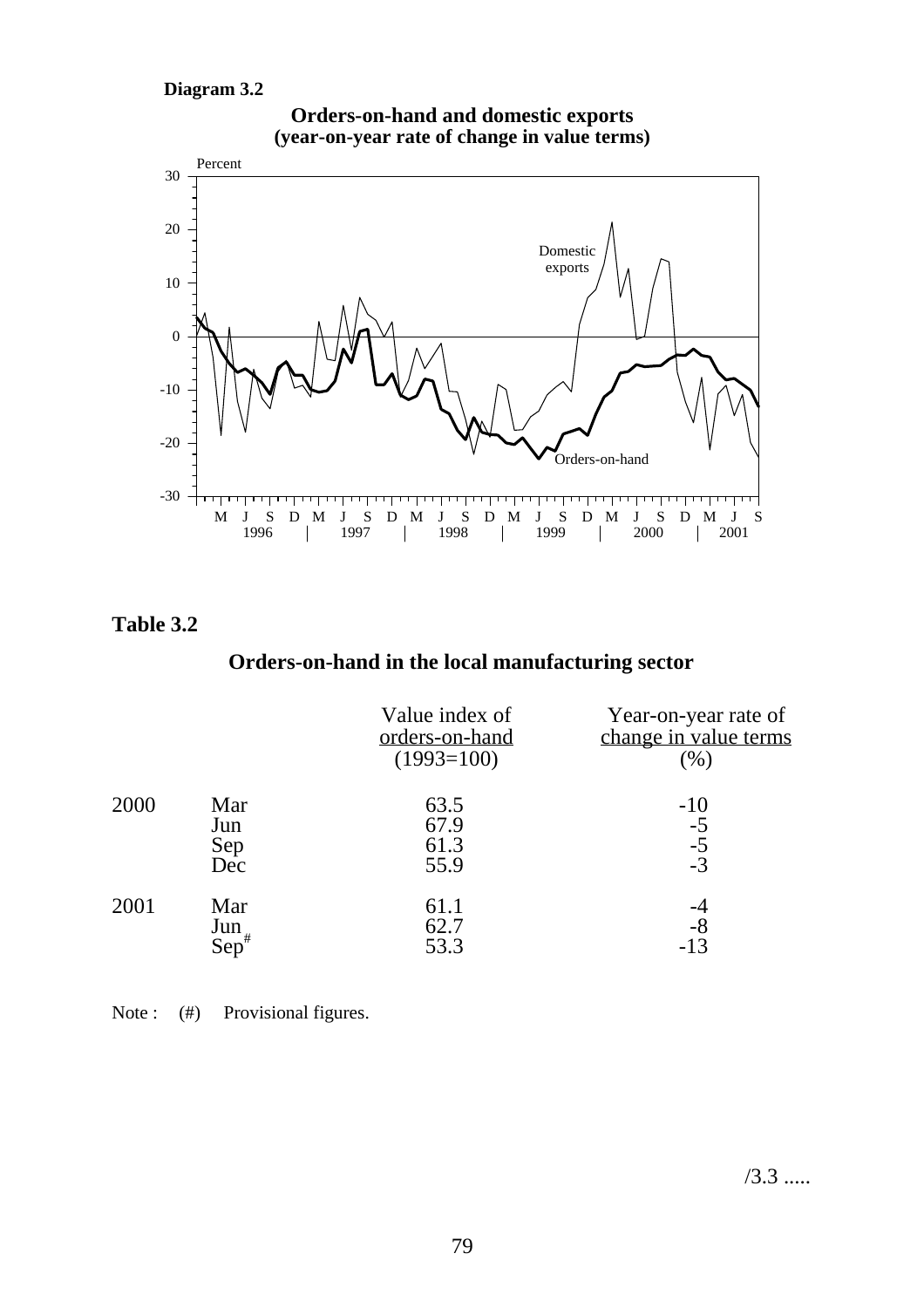3.3 As to labour productivity in the local manufacturing sector, the uptrend since the early part of 2000 was well sustained in the first half of 2001. As an indicator, the volume of local manufacturing output per person engaged on a moving average basis<sup>(3)</sup> went up further, by 7% and 8% respectively in the first two quarters of 2001 over a year earlier, following a 3% increase in 2000. To a large extent, this was due to an on-going shift in local manufacturing activity towards higher value-added products.





Note :  $(*)$  Four-quarter moving average.

/**Service** .....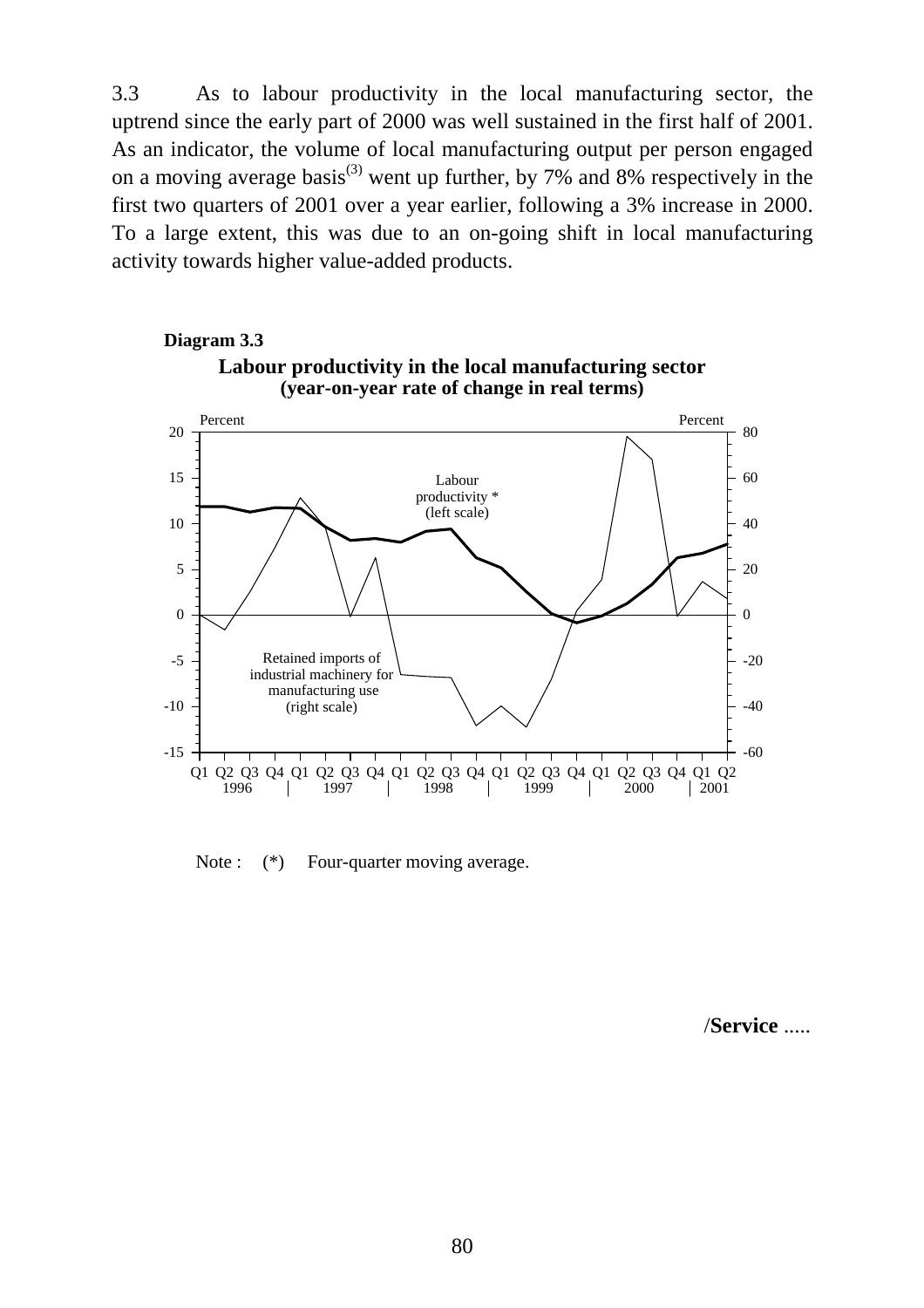#### **Service sector receipts**

3.4 The value of business receipts in the major service sectors put up a mixed performance in the second quarter of 2001, reflecting variations in their own business conditions. Specifically, business receipts in insurance leaped by 25% in the second quarter of 2001 over a year earlier, underpinned by continued strong expansion in general insurance and life insurance. Business receipts in film entertainment also surged, by 22%, on account of robust sales of video compact discs and increased cinema ticket charges. Business receipts in banking, financing (other than banking), hotels and the retail trade had relatively more moderate increases, by 4%, 2%, 2% and 2% respectively. On the other hand, business receipts in real estate plummeted by 21%, amidst further declines in property prices and rentals and reduced transactions. Business receipts in the import/export trade, storage, the wholesale trade and communications also shrank significantly, by 14%, 13%, 13% and 12% respectively. Business receipts in business services, transport and restaurants fell by 7%, 2% and 1% respectively.

/**Table 3.3** .....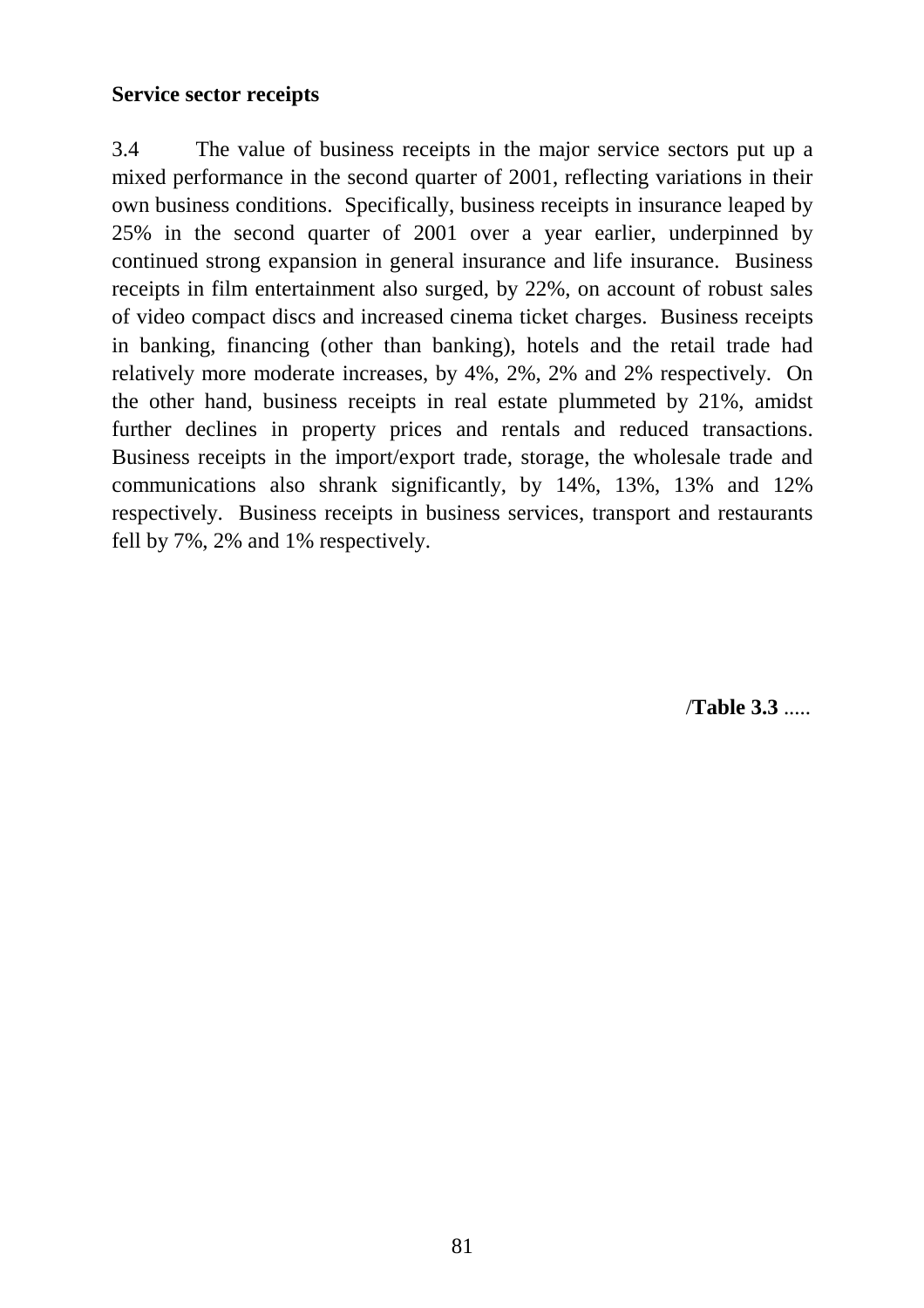# **Table 3.3**

|                                   |                | 2001                     |                |                |                |                |                 |
|-----------------------------------|----------------|--------------------------|----------------|----------------|----------------|----------------|-----------------|
|                                   | Annual         | $\overline{\mathsf{Q1}}$ | Q2             | $Q_3$          | <u>Q4</u>      | <u>Q1</u>      | $\overline{Q2}$ |
| Import/export trade               | 12             | 12                       | 11             | 16             | 9              | $-2$           | $-14$           |
| Wholesale trade                   | $\overline{4}$ | $\ast$                   | 9              | 5              | $\mathbf{1}$   | $-8$           | $-13$           |
| Retail trade                      | $\overline{4}$ | 8                        | 5              | $\overline{2}$ | $\mathbf{1}$   | $\ast$         | $\overline{2}$  |
| Hotels                            | 17             | 13                       | 16             | 19             | 18             | 3              | $\overline{2}$  |
| Restaurants                       | $\overline{2}$ | 5                        | $\overline{2}$ | $\mathbf{1}$   | $\ast$         | $\ast$         | $-1$            |
| <b>Banking</b>                    | $\mathbf{1}$   | 12                       | $-3$           | 5              | $-9$           | $-2$           | $\overline{4}$  |
| Financing (other than<br>banking) | 41             | 108                      | 33             | 39             | 6              | $-15$          | $\overline{2}$  |
| <b>Business services</b>          | $\overline{2}$ | $-1$                     | $\mathbf{1}$   | 5              | $\overline{4}$ | $-1$           | $-7$            |
| Insurance                         | 13             | $\overline{4}$           | 10             | 11             | 27             | $\overline{4}$ | 25              |
| Transport                         | 21             | 17                       | 27             | 24             | 16             | 11             | $-2$            |
| Storage                           | $\mathbf{2}$   | $-4$                     | 3              | $\tau$         | $\mathbf{1}$   | $-8$           | $-13$           |
| Communications                    | 9              | 11                       | 14             | $\tau$         | 3              | $-11$          | $-12$           |
| Real estate                       | $\ast$         | 8                        | $\ast$         | 10             | $-17$          | $-22$          | $-21$           |
| Film entertainment                | 14             | 26                       | 10             | 15             | $\overline{7}$ | 3              | 22              |

#### **Index of Business Receipts for the major service industries (year-on-year rate of change in value terms (%))**

Note :  $(*)$  Change of less than 0.5%.

/**Property** .....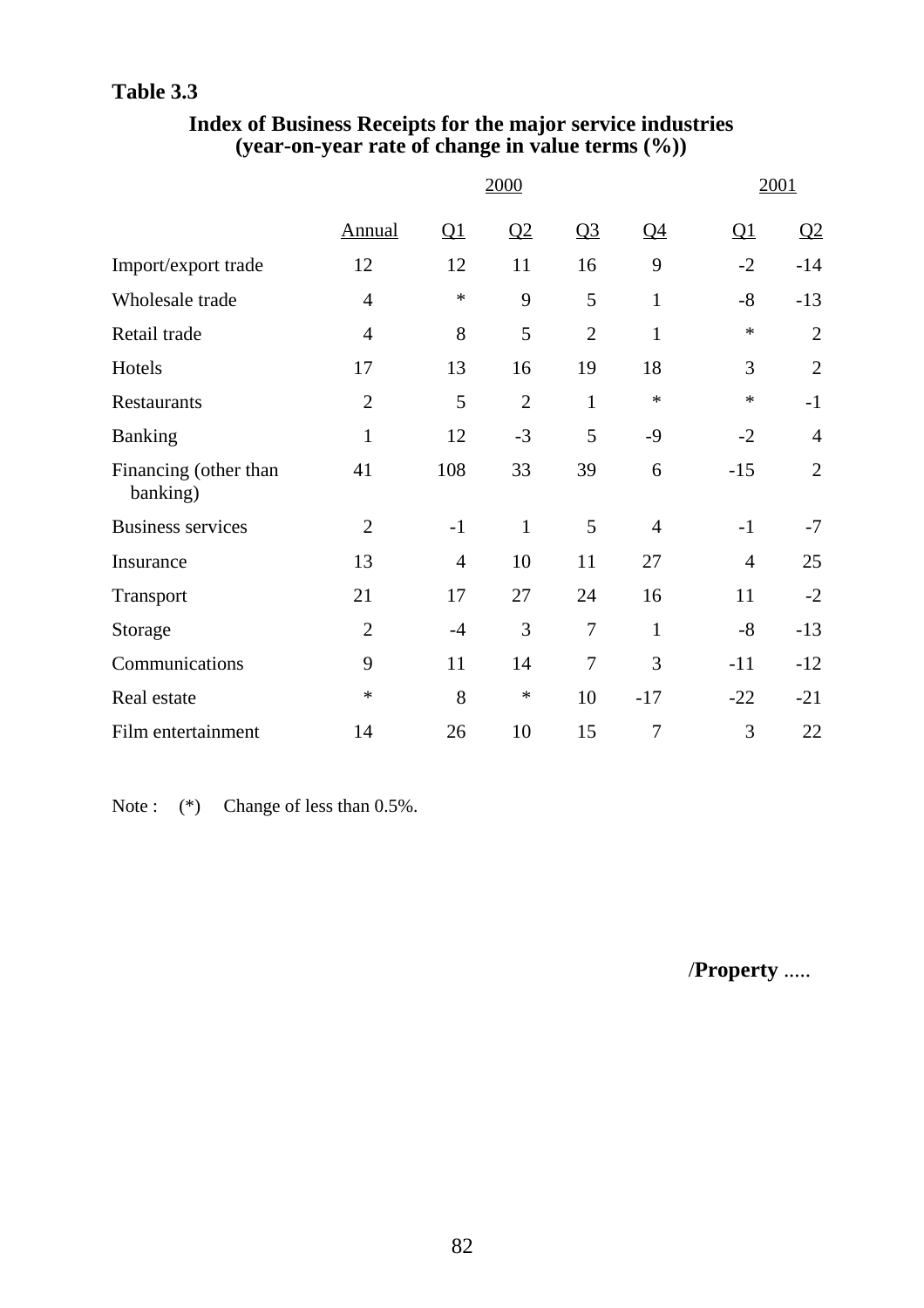# **Property**

3.5 The sales market for *residential property* weakened further with prices coming down more in the third quarter of 2001. Sentiment was depressed by the worsening employment situation amidst the economic downturn, continued large supply of new flats, and more recently the impact of the 911 incident. Acquisition interest remained low, notwithstanding further cuts in mortgage rates and the announcement on suspension of flat sales under the Home Ownership Scheme/Private Sector Participation Scheme (HOS/PSPS) up to mid- $2002^{(4)}$ . The much dwindled demand prompted property developers to step up their sales programme further, chiefly by offering more attractive purchase terms and more flexible financing<sup> $(5)$ </sup>. This did help primary sales in some of the new residential developments. Yet the secondary market was hence undermined even more. As to the rental market for residential property, activity was generally moderate, with rentals drifting lower in recent months.

3.6 On a quarter-to-quarter comparison, flat prices on average dropped by 4% in the third quarter of 2001, following a similar decrease in the first quarter and virtually nil change in the second quarter. Flat rentals also fell, by an average of 2% in the third quarter of 2001, slightly larger than the decline of 1% in both the first and second quarters. For the first three quarters of 2001 as a whole, flat prices were on average down by 8%, and flat rentals on average down to a lesser extent, by 3%. Against their respective peak levels in the third quarter of 1997, flat prices and rentals in the third quarter of 2001 were both substantially lower, by an average of 54% and 31% respectively.

 $/3.7$  .....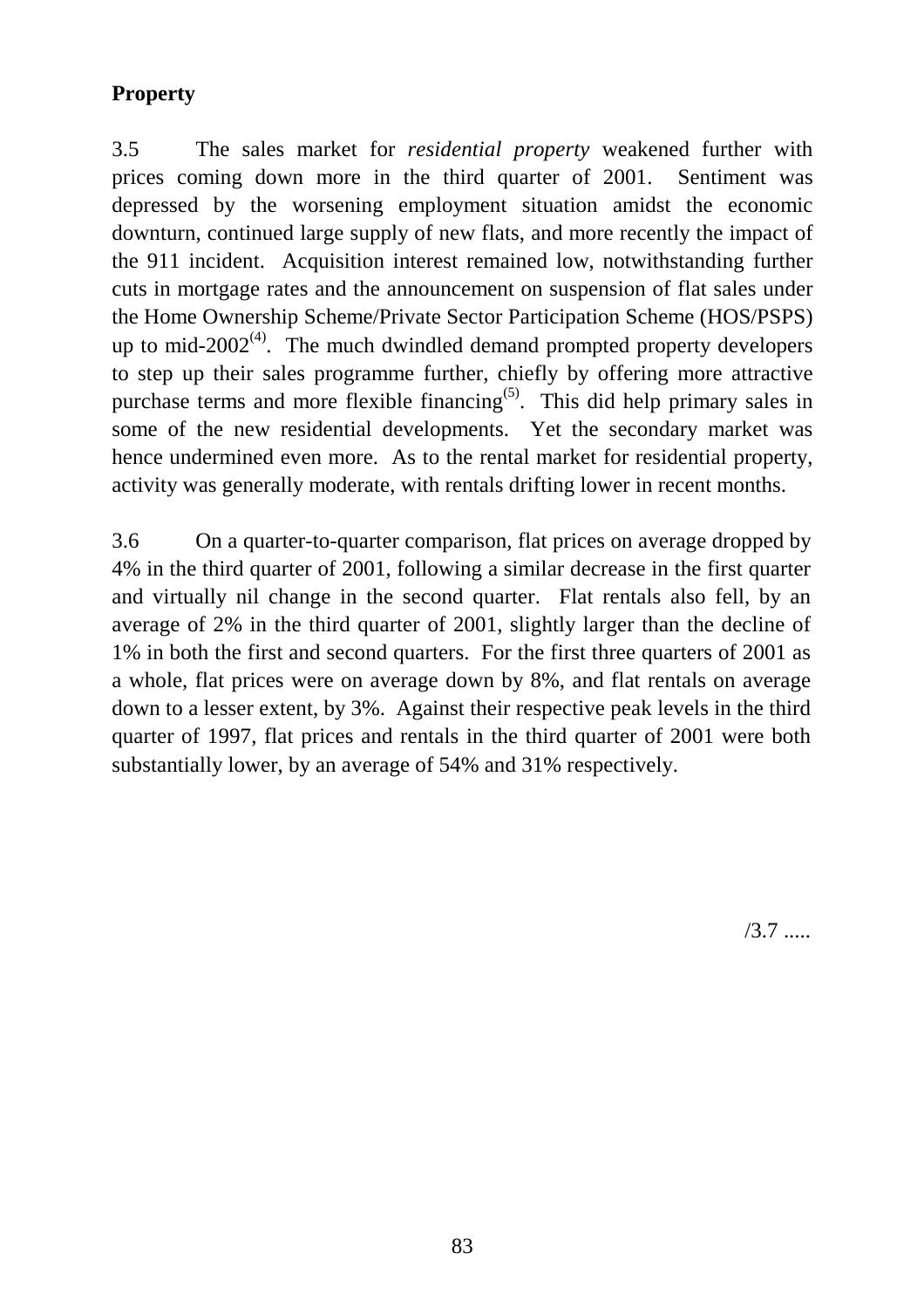3.7 On *commercial property*, the rental market for *office space* quietened down in the third quarter of 2001. Demand for office space receded, as companies were increasingly hit by setback in business especially after the 911 incident. In a move to improve occupancy, landlords tended to offer longer rent-free periods and other concessions to attract tenants. On a quarter-to-quarter comparison, office rentals on average fell by 2% in the third quarter of 2001, following a 3% rise in the first quarter and a 1% decline in the second quarter. For the first three quarters of 2001 as a whole, office rentals on average were virtually unchanged. The sales market for office space was even more subdued, as investors generally stayed on the sideline. On a quarter-to-quarter comparison, prices of office space on average dropped by 8% in the third quarter of 2001, having fallen by 1% and 5% respectively in the first and second quarters. For the first three quarters of 2001 as a whole, there was on average a distinct fall of 13%. Against their respective peak levels in 1997, prices and rentals of office space in the third quarter of 2001 were both markedly lower, by an average of 67% and 36% respectively.

3.8 The rental market for *shopping space* likewise slackened in the third quarter of 2001, along with the moderation in local consumer spending and inbound tourism. On a quarter-to-quarter comparison, shop rentals on average fell by 6% in the third quarter of 2001, much larger than the decline of 1% in both the first and second quarters. For the first three quarters of 2001 as a whole, shop rentals on average fell by 9%. The sales market for shopping space stayed weak. On a quarter-to-quarter comparison, prices of shopping space edged down further on average by 1% in the third quarter of 2001, following decreases of 3% in the first quarter and 2% in the second quarter. For the first three quarters of 2001 as a whole, the decline on average was 6%. Against their respective peak levels in the third quarter of 1997, prices and rentals of shopping space in the third quarter of 2001 were slashed by an average of 56% and 25% respectively.

 $/3.9$  .....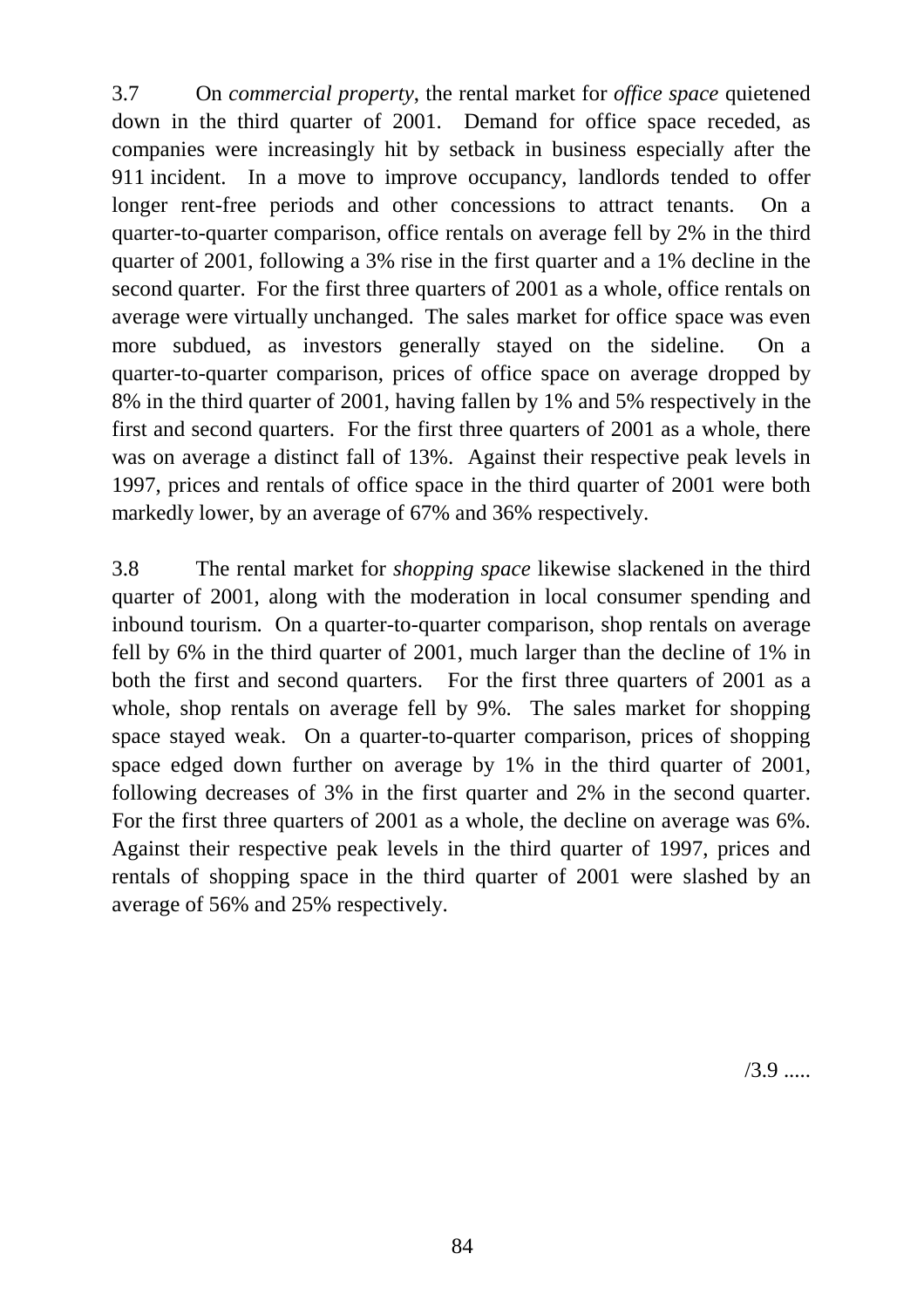3.9 On *industrial property*, the rental market remained sluggish in the third quarter of 2001. Overall demand for industrial space continued to shrink, amidst the slow-down in external trade and on-going relocation of industrial processes outside the territory. Demand for space in modern industrial buildings as data centres and back-up service centres also tapered, upon further consolidation of the information technology sector. On a quarter-to-quarter comparison, rentals of industrial space on average were 5% lower in the third quarter of 2001, following decreases of 2% in both the first and second quarters. For the first three quarters of 2001 as a whole, rentals of industrial space on average fell by 9%. The sales market for industrial property was likewise depressed. On a quarter-to-quarter comparison, prices of industrial space on average declined by 2% in the third quarter of 2001, having been down by 4% and 1% respectively in the first two quarters. For the first three quarters of 2001 as a whole, there was on average an 8% drop. Against their respective peak levels in 1994, prices and rentals of industrial space in the third quarter of 2001 plummeted by an average of 64% and 43% respectively.

/**Table 3.4** .....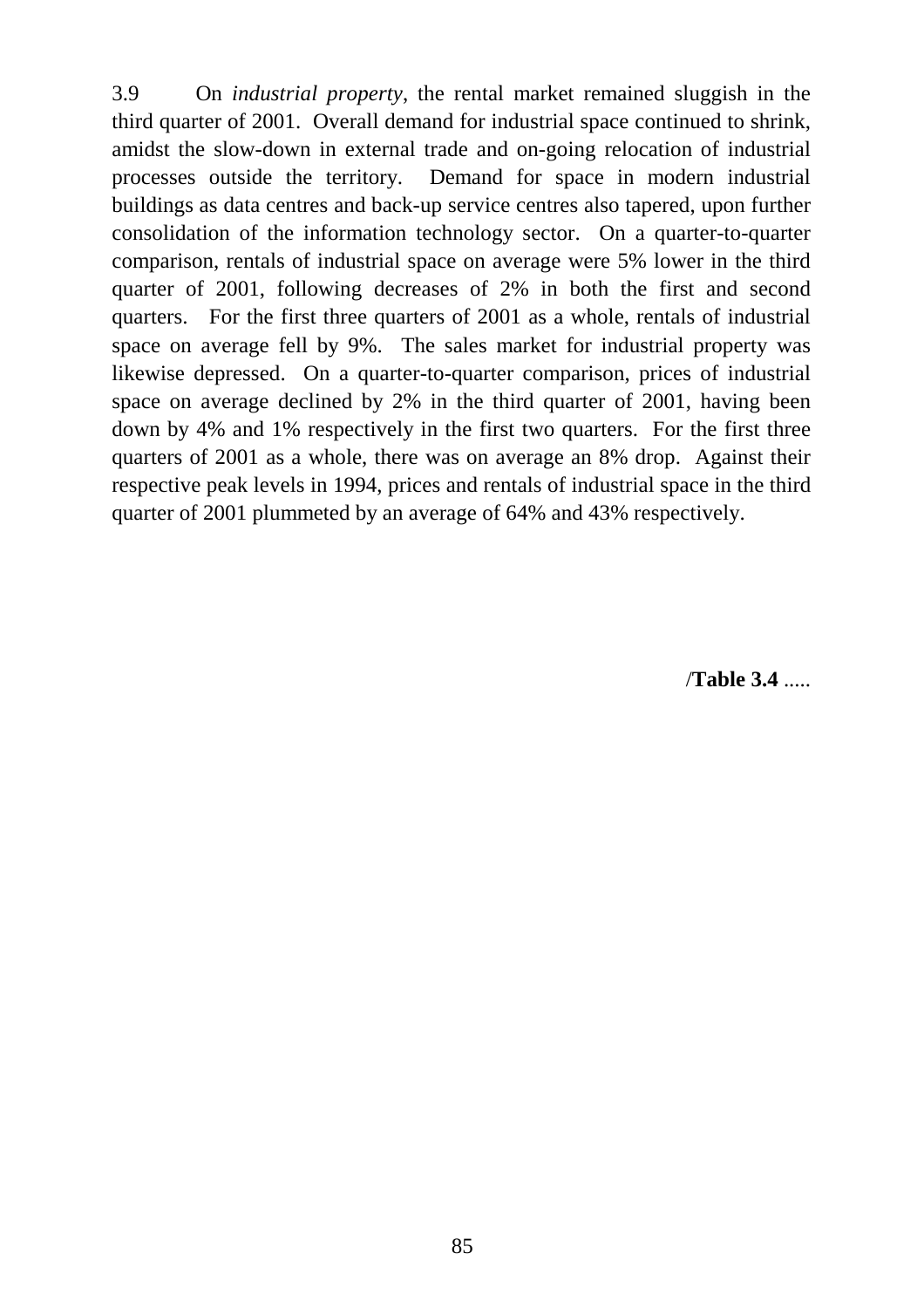#### **Table 3.4**

|         |                |                                            |        | Residential flats           |              | Office space |                             |       |                                       |                             |        | Shopping space |                                       | Conventional<br>flatted factory space |                             |                                    |        |
|---------|----------------|--------------------------------------------|--------|-----------------------------|--------------|--------------|-----------------------------|-------|---------------------------------------|-----------------------------|--------|----------------|---------------------------------------|---------------------------------------|-----------------------------|------------------------------------|--------|
|         |                | Price index <sup>(a)</sup><br>$(1999=100)$ |        | Rental index <sup>(b)</sup> | $(1999=100)$ |              | Price index<br>$(1999=100)$ |       | Rental index $^{(b)}$<br>$(1999=100)$ | Price index<br>$(1999=100)$ |        |                | Rental index $^{(b)}$<br>$(1999=100)$ |                                       | Price index<br>$(1999=100)$ | Rental index $(b)$<br>$(1999=100)$ |        |
| 2000 Q1 |                | 96.8                                       | (2)    | 97.9                        | $(*)$        | 95.9         | $(-1)$                      | 95.3  | $(-2)$                                | 98.2                        | (2)    | 100.6          | $(-1)$                                | 95.0                                  | $(*)$                       | 96.3                               | $(-2)$ |
|         | Q <sub>2</sub> | 90.1                                       | $(-7)$ | 98.4                        | (1)          | 91.9         | $(-4)$                      | 98.1  | (3)                                   | 93.6                        | $(-5)$ | 100.8          | $(*)$                                 | 91.7                                  | $(-3)$                      | 95.4                               | $(-1)$ |
|         | Q <sub>3</sub> | 87.3                                       | $(-3)$ | 97.8                        | $(-1)$       | 85.8         | $(-7)$                      | 98.8  | (1)                                   | 91.1                        | $(-3)$ | 101.3          | $(*)$                                 | 90.0                                  | $(-2)$                      | 94.1                               | $(-1)$ |
|         | Q <sub>4</sub> | 84.2                                       | $(-4)$ | 98.3                        | (1)          | 86.0         | $(*)$                       | 101.6 | (3)                                   | 91.6                        | (1)    | 102.3          | (1)                                   | 88.2                                  | $(-2)$                      | 95.8                               | (2)    |
| 2001 Q1 |                | 81.0                                       | $(-4)$ | 97.7                        | $(-1)$       | 85.5         | $(-1)$                      | 104.6 | (3)                                   | 89.1                        | $(-3)$ | 101.2          | $(-1)$                                | 84.4                                  | $(-4)$                      | 93.8                               | $(-2)$ |
|         | $Q2^{\wedge}$  | 80.8                                       | $(*)$  | 97.2                        | $(-1)$       | 81.5         | $(-5)$                      | 103.3 | $(-1)$                                | 87.0                        | $(-2)$ | 100.0          | $(-1)$                                | 83.2                                  | $(-1)$                      | 91.7                               | $(-2)$ |
|         | $Q3^{\wedge}$  | 77.7                                       | $(-4)$ | 95.6                        | $(-2)$       | 75.2         | $(-8)$                      | 101.3 | $(-2)$                                | 85.7                        | $(-1)$ | 93.6           | $(-6)$                                | 81.2                                  | $(-2)$                      | 87.1                               | $(-5)$ |

## **Indices of Property Prices and Rentals**

Notes : All rental indices shown in this table have been adjusted for changes in concessionary leasing terms such as provision of refurbishment, granting of rent-free periods, and waiver of miscellaneous charges.

- (a) Prices for residential property in this table cover all completed flats, but not pre-completion flats, in
- (b) Rentals for residential property in this table cover only new tenancies for which rentals are freshly determined, while rentals for non-residential property cover also lease renewals upon which rentals may be revised.
- ( ) % change over the preceding quarter.
- (^) Provisional figures.
- (\*) Change of less than 0.5%.
- Source : Rating and Valuation Department.

/**Diagram 3.4** .....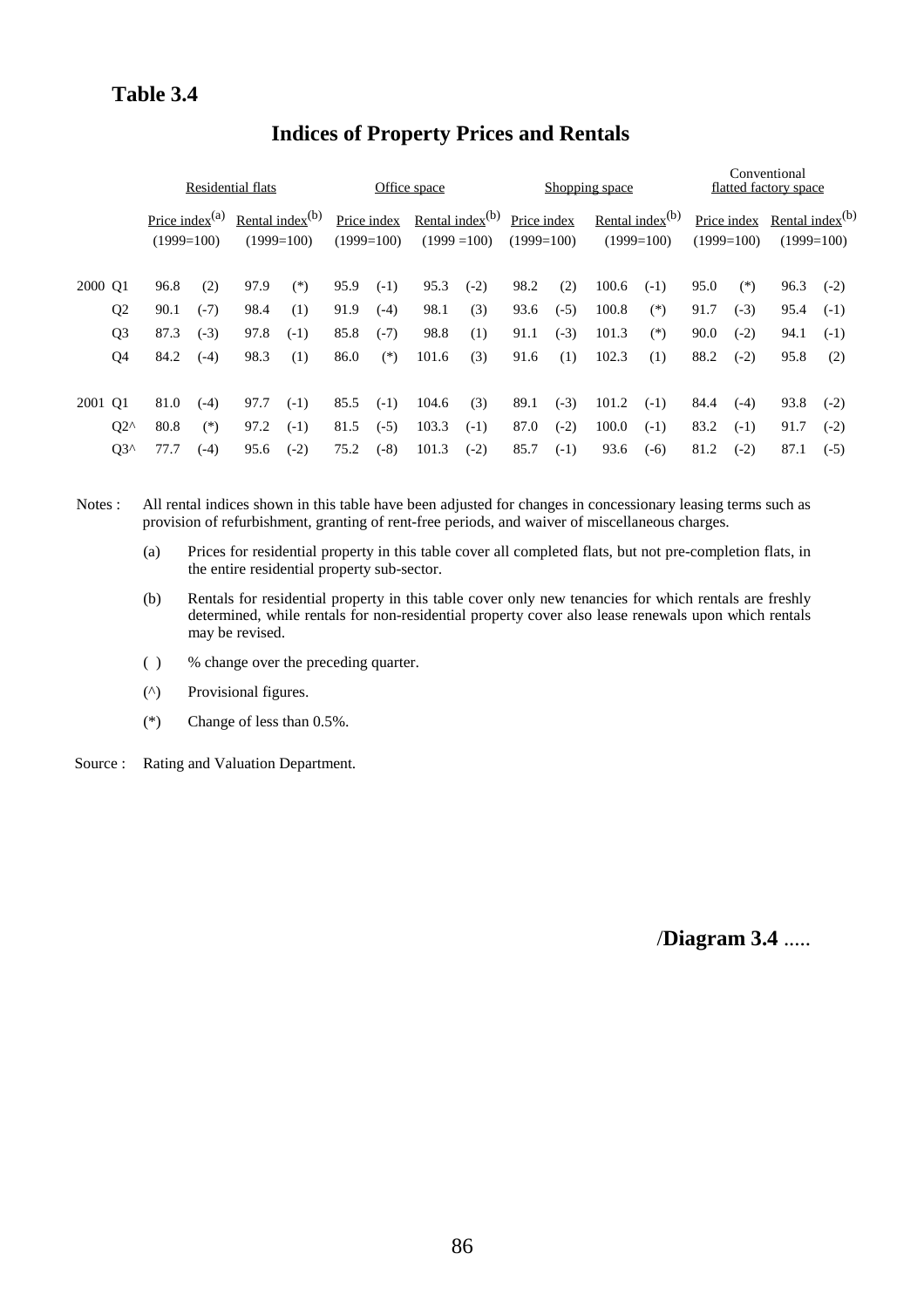



Note : (\*) Prices for residential property in this diagram cover all completed flats, but not pre-completion flats, in the entire residential property sub-sector.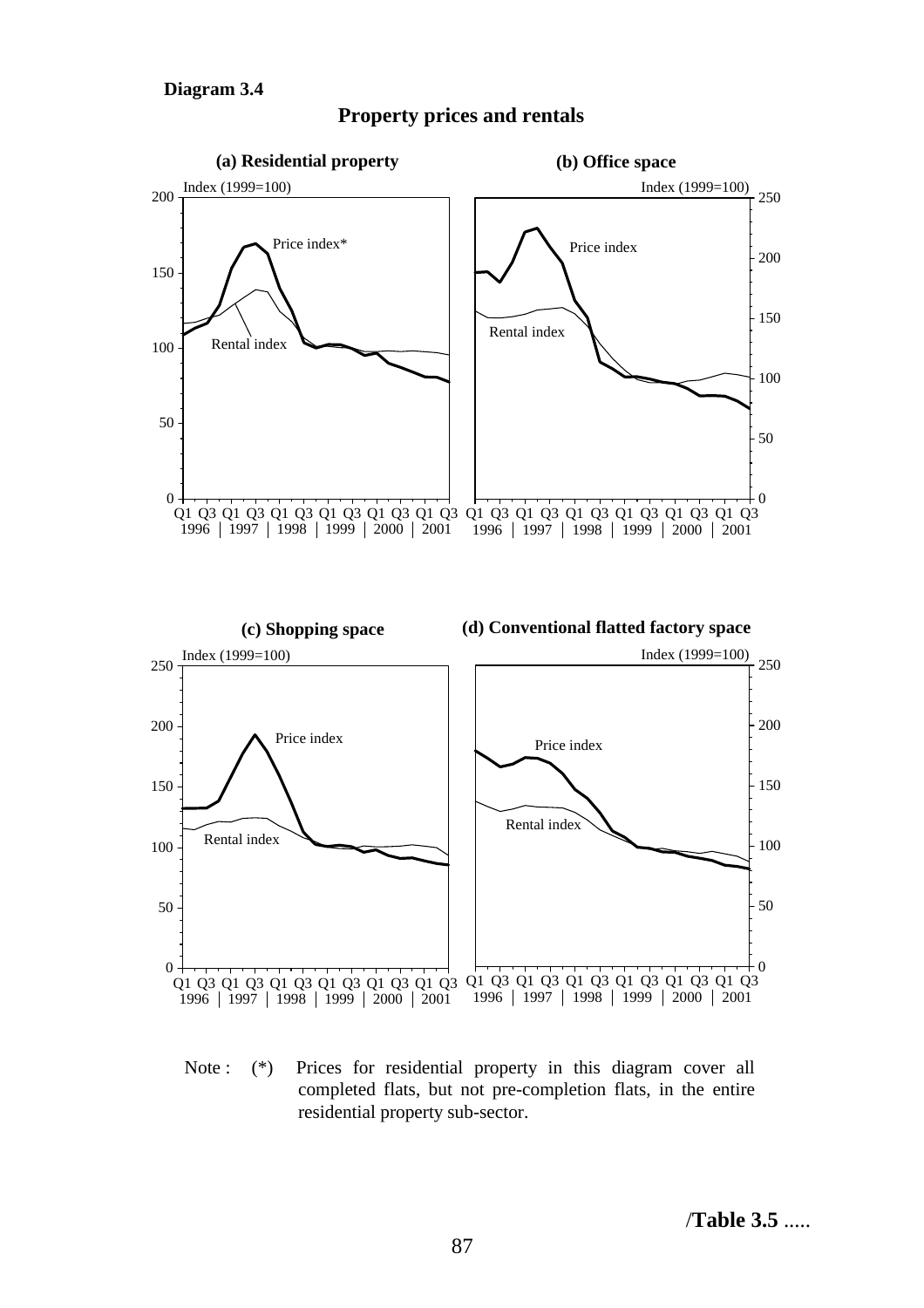#### **Relationship between mortgage rate and monthly instalment payment**

|      |                | Average of the<br>best lending rates<br>quoted by the<br>principal banks<br>in Hong Kong<br>(%) | Average of the<br>effective mortgage<br>rates charged on new<br>mortgages by the<br>principal banks<br>in Hong Kong <sup>(a)</sup><br>(% ) |          | Monthly instalment on<br>\$100,000 mortgage<br>loan charged according to<br>the average effective mortgage<br>rate with mortgage period of<br>$($ \$ |          |
|------|----------------|-------------------------------------------------------------------------------------------------|--------------------------------------------------------------------------------------------------------------------------------------------|----------|------------------------------------------------------------------------------------------------------------------------------------------------------|----------|
|      |                |                                                                                                 |                                                                                                                                            | 10 years | 15 years                                                                                                                                             | 20 years |
| 2000 | Q <sub>1</sub> | 8.64                                                                                            | $8.14^{(c)}$                                                                                                                               | 1,221    | 964                                                                                                                                                  | 845      |
|      | Q2             | 9.22                                                                                            | 7.47                                                                                                                                       | 1,185    | 925                                                                                                                                                  | 804      |
|      | Q <sub>3</sub> | 9.50                                                                                            | 7.58                                                                                                                                       | 1,191    | 932                                                                                                                                                  | 811      |
|      | Q4             | 9.50                                                                                            | 7.25                                                                                                                                       | 1,174    | 913                                                                                                                                                  | 790      |
| 2001 | Q1             | 8.70                                                                                            | 6.44                                                                                                                                       | 1,133    | 868                                                                                                                                                  | 742      |
|      | Q2             | 7.40                                                                                            | 5.15                                                                                                                                       | 1,068    | 798                                                                                                                                                  | 668      |
|      | Q <sub>3</sub> | 6.59                                                                                            | 4.34                                                                                                                                       | 1,029    | 757                                                                                                                                                  | 624      |
|      | Jan            | 9.11                                                                                            | 6.86                                                                                                                                       | 1,154    | 891                                                                                                                                                  | 767      |
|      | Feb            | 8.57                                                                                            | 6.32                                                                                                                                       | 1,126    | 861                                                                                                                                                  | 735      |
|      | Mar            | 8.40                                                                                            | 6.15                                                                                                                                       | 1,118    | 852                                                                                                                                                  | 725      |
|      | Apr            | 7.87                                                                                            | 5.62                                                                                                                                       | 1,091    | 823                                                                                                                                                  | 695      |
|      | May            | 7.32                                                                                            | 5.07                                                                                                                                       | 1,064    | 794                                                                                                                                                  | 664      |
|      | Jun            | 7.00                                                                                            | 4.75                                                                                                                                       | 1,048    | 778                                                                                                                                                  | 646      |
|      | Jul            | 6.77                                                                                            | 4.52                                                                                                                                       | 1,037    | 766                                                                                                                                                  | 634      |
|      | Aug            | 6.69                                                                                            | 4.44                                                                                                                                       | 1,033    | 762                                                                                                                                                  | 629      |
|      | Sep            | 6.30                                                                                            | 4.05                                                                                                                                       | 1,015    | 742                                                                                                                                                  | 609      |

Notes : (a) Here the effective mortgage rate refers to the modal value, representing the rate most commonly charged amongst the banks.

> Due to keener competition for mortgage business, the effective mortgage rates charged by the banks have come down to below the best lending rate since the early part of 2000.

(b) These figures are based on equal monthly repayments throughout the mortgage period.

(c) As from March 2000, calculation of the effective mortgage rate has also taken into account the option of a temporary further reduction in mortgage rate in the early part of the repayment period, as is being offered by many of the banks.

 $/3.10$  .....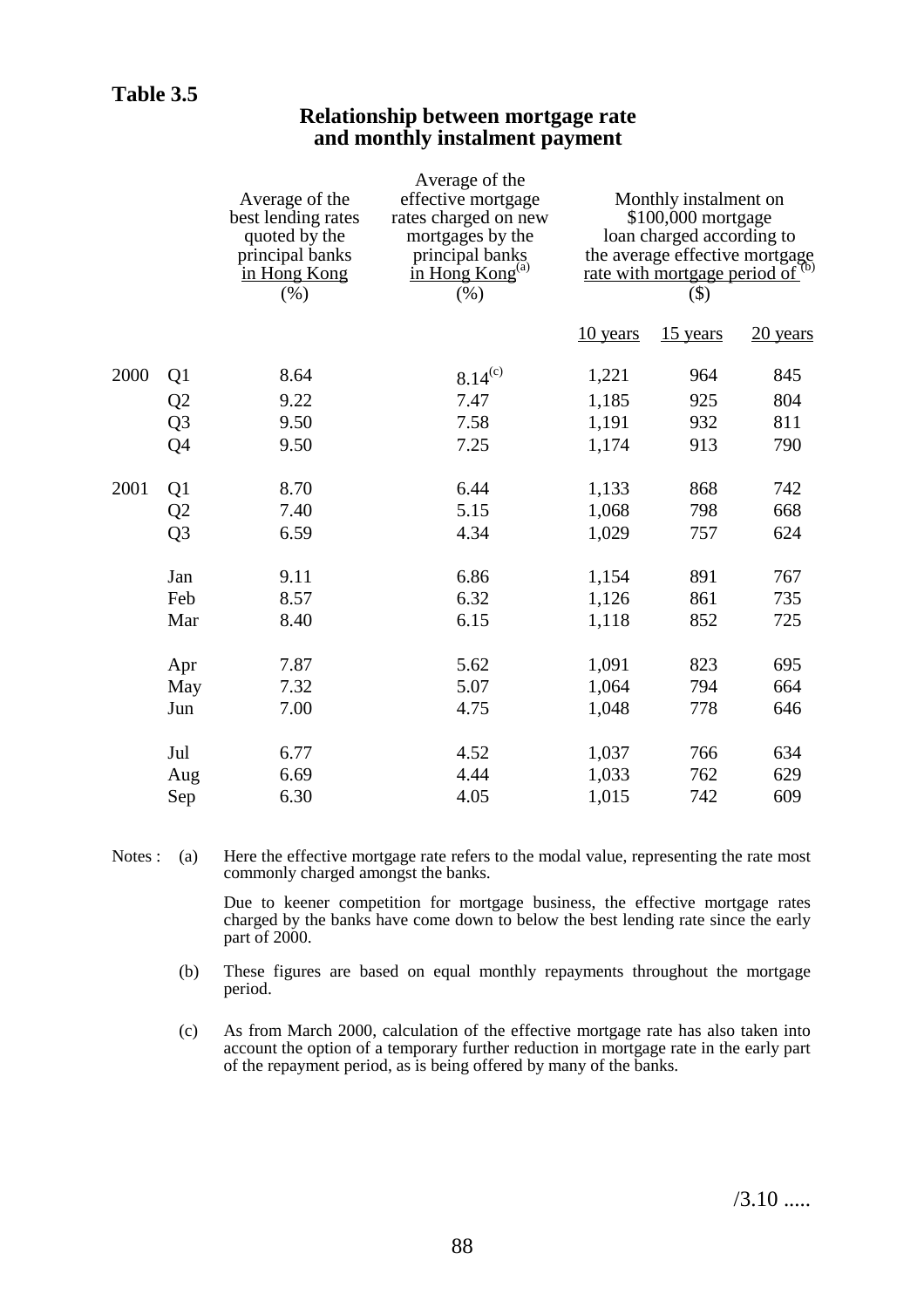3.10 *Property transactions*, as measured by agreements for sale and purchase of property registered with the Land Registry, shrank considerably, by 16% in number and 21% in total value in the third quarter of 2001 over a year earlier. On a quarter-to-quarter comparison, there was a 4% decrease in number, yet still a 2% increase in total value, in the third quarter of 2001. Analysed by main type of property, transactions in residential property fell by 6% in number and 11% in total value in the third quarter of 2001 over a year earlier. Transactions in non-residential property had a much larger fall, by 45% in number and 48% in total value over the same periods. On a quarter-to-quarter comparison, transactions in residential property went up by 3% in number and 12% in total value in the third quarter of 2001, but transactions in non-residential property contracted by 27% in number and 28% in total value.

3.11 Property transfer assignments, as outcomes of earlier market turnover, rose by 8% in number and 11% in total value in the third quarter of 2001 over a year earlier. On a quarter-to-quarter comparison, the increase was more distinct, by 12% in number and 23% in total value in the third quarter of 2001. As to mortgage arrangements, there was a decrease of 5% in number in the third quarter of 2001 over a year earlier. Yet on a quarter-to-quarter comparison, there was also a distinct increase, by 19%.

3.12 On Government-subsidised flats, no new sales programme was launched for HOS/PSPS flats in the third quarter of 2001. Primary sales were largely constituted from the flats put out under HOS Phase 23A launched in May. By the end of September, 97% of these flats had been sold. Overall, the Housing Authority managed to sell 5 957 HOS/PSPS flats, including new sales, resales, and left-overs from the previous launches, in the third quarter of 2001. This was 167% higher than the sales level in the second quarter. As to the Tenant Purchase Scheme (TPS) for designated units in public rental estates, there was also no new sales programme in the third quarter of 2001. Primary sales comprised entirely left-overs from the previous launches. The number of TPS flats sold to sitting tenants, at 4 483 in the third quarter of 2001, was 8% less than in the second quarter.

/**Table 3.6** .....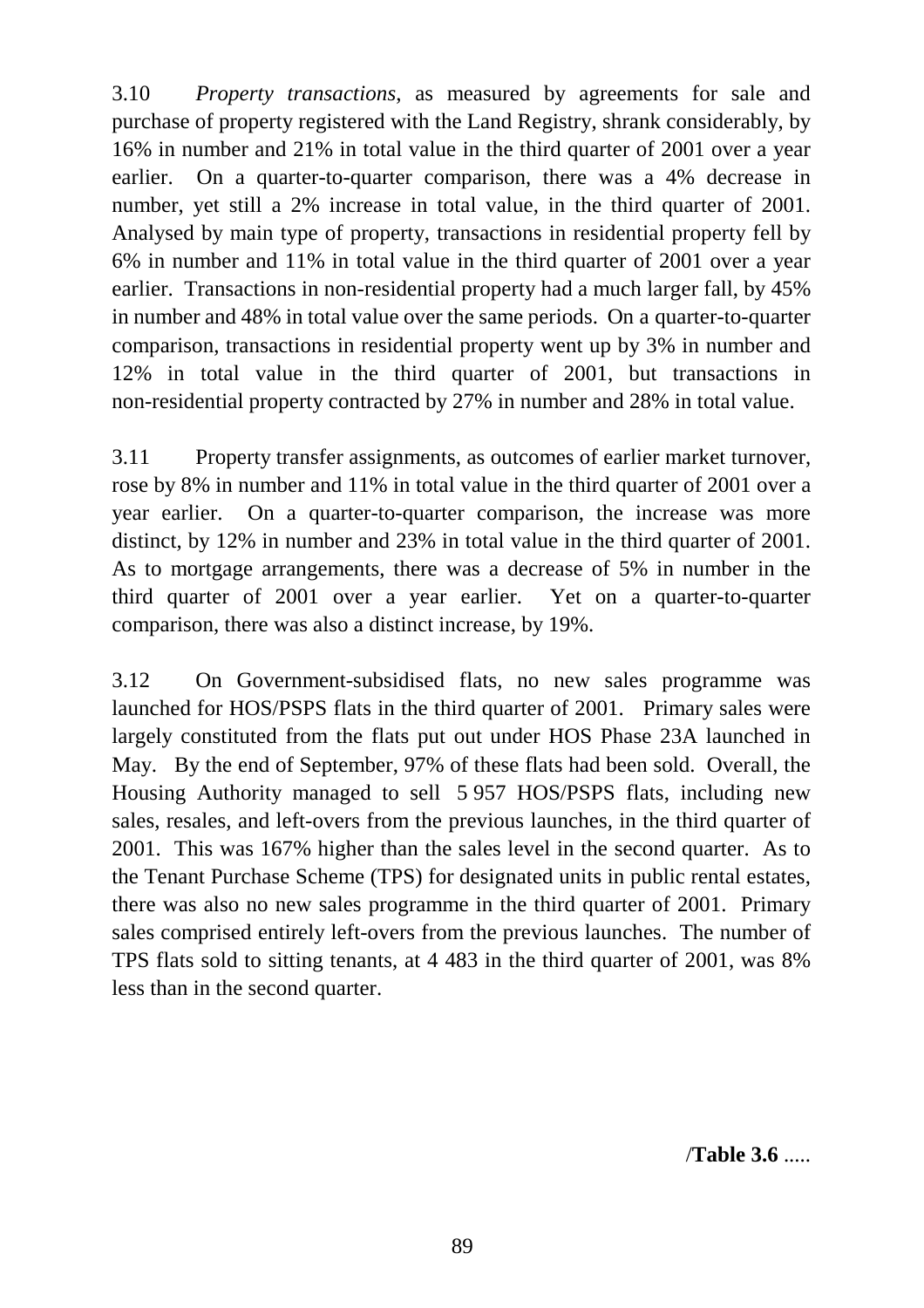#### **Agreements for sale and purchase of property**

|      |                                  |                                         |                                   | <b>Number</b>                         |                                    |                                       | Total value (\$Bn)                                        |                              |                                     |                             |                                          |                              |                                     |  |
|------|----------------------------------|-----------------------------------------|-----------------------------------|---------------------------------------|------------------------------------|---------------------------------------|-----------------------------------------------------------|------------------------------|-------------------------------------|-----------------------------|------------------------------------------|------------------------------|-------------------------------------|--|
|      |                                  | Residential<br>property <sup>(a)</sup>  |                                   | Non-residential<br>property           |                                    |                                       | Residential<br>property <sup>(a)</sup><br><b>Total</b>    |                              |                                     | Non-residential<br>property |                                          |                              | <b>Total</b>                        |  |
| 2000 | Annual                           | 65 340                                  | $(-15)$                           | 20 4 04                               | $(-5)$                             | 85 744 (-13)                          |                                                           | 168.4                        | $(-21)$                             | 54.1                        | (21)                                     | 222.5                        | $(-13)$                             |  |
|      | H1<br>H2                         | 30 497<br>34 843                        | $(-33)$<br>(10)                   | 10 18 6<br>10 218                     | $(-26)$<br>(34)                    | $40683$ (-31)<br>45 061               | (14)                                                      | 77.8<br>90.6                 | $(-40)$<br>(11)                     | 28.2<br>26.0                | (28)<br>(15)                             | 105.9<br>116.6               | $(-30)$<br>(12)                     |  |
|      | Q1<br>Q2<br>Q <sub>3</sub><br>Q4 | 15 29 5<br>15 202<br>19 3 48<br>15 4 95 | $(-25)$<br>$(-39)$<br>(17)<br>(2) | 5 2 5 3<br>4933<br>6 8 0 9<br>3 4 0 9 | $(-31)$<br>$(-20)$<br>(53)<br>(7)  | 20 548<br>20 135<br>26 157<br>18 904  | $(-27)$<br>$(-35)$<br>(24)<br>(3)                         | 41.0<br>36.8<br>46.2<br>44.4 | $(-26)$<br>$(-51)$<br>(9)<br>(13)   | 14.1<br>14.0<br>16.7<br>9.3 | (31)<br>(25)<br>(62)<br>$(-24)$          | 55.1<br>50.8<br>62.9<br>53.7 | $(-17)$<br>$(-41)$<br>(19)<br>(4)   |  |
| 2001 | H1<br>$Q1-Q3$                    | 32730<br>50 894                         | (7)<br>(2)                        | 10 9 95<br>14728                      | (8)<br>$(-13)$                     | 43 7 25<br>65 622                     | (7)<br>$(-2)$                                             | 71.0<br>112.2                | $(-9)$<br>$(-10)$                   | 23.2<br>31.9                | $(-18)$<br>$(-29)$                       | 94.1<br>144.1                | $(-11)$<br>$(-15)$                  |  |
|      | Q1<br>Q2<br>Q <sub>3</sub>       | 15 105<br>17 625<br>18 164              | $(-1)$<br>(16)<br>$(-6)$<br><3>   | 5913<br>5 0 8 2<br>3733               | (13)<br>(3)<br>$(-45)$<br>$< -27>$ | 21 018<br>22 707<br>21 897            | (2)<br>(13)<br>$(-16)$<br>$\left\langle -4 \right\rangle$ | 34.3<br>36.7<br>41.2         | $(-16)$<br>$(*)$<br>$(-11)$<br><12> | 11.0<br>12.2<br>8.7         | $(-22)$<br>$(-13)$<br>$(-48)$<br>$< -28$ | 45.2<br>48.9<br>49.9         | $(-18)$<br>$(-4)$<br>$(-21)$<br><2> |  |
|      | Jan<br>Feb<br>Mar                | 3 8 6 0<br>4 0 1 4<br>7 2 3 1           | $(-29)$<br>$(-15)$<br>(40)        | 785<br>947<br>4 1 8 1                 | $(-49)$<br>$(-5)$<br>(54)          | $4645 (-33)$<br>$4961$ (-13)<br>11412 | (45)                                                      | 9.5<br>8.9<br>15.8           | $(-34)$<br>$(-31)$<br>(16)          | 3.2<br>2.3<br>5.4           | $(-44)$<br>$(-22)$<br>$(*)$              | 12.7<br>11.2<br>21.3         | $(-37)$<br>$(-30)$<br>(12)          |  |
|      | Apr<br>May<br>Jun                | 5 000<br>6 3 0 9<br>6 3 1 6             | $(-23)$<br>(31)<br>(62)           | 2853<br>1 0 4 2<br>1 1 8 7            | (7)<br>$(-20)$<br>(23)             | 7853<br>7351<br>7 5 0 3               | $(-14)$<br>(20)<br>(54)                                   | 10.9<br>12.2<br>13.6         | $(-32)$<br>(1)<br>(58)              | 7.1<br>2.2<br>2.9           | (34)<br>$(-60)$<br>$(-8)$                | 18.0<br>14.4<br>16.5         | $(-16)$<br>$(-18)$<br>(40)          |  |
|      | Jul<br>Aug<br>Sep                | 6 1 9 9<br>6 5 0 3<br>5 4 6 2           | (5)<br>$(-11)$<br>$(-10)$         | 1 1 3 1<br>1 3 3 0<br>1 272           | $(-41)$<br>$(-57)$<br>$(-28)$      | 7 3 3 0<br>7833<br>$6734$ $(-14)$     | $(-6)$<br>$(-25)$                                         | 15.5<br>14.3<br>11.3         | (18)<br>$(-21)$<br>$(-24)$          | 3.6<br>2.7<br>2.4           | $(-20)$<br>$(-51)$<br>$(-64)$            | 19.1<br>17.1<br>13.8         | (8)<br>$(-28)$<br>$(-36)$           |  |

Notes : Figures may not add up exactly to the total due to rounding.

(a) Consequential to the policy measure effective as from 1 April 1999 of allowing payment of stamp duty upon purchase of a residential property to be deferred from the agreement stage to the assignment stage, the breakdown of the number and total value of sale and purchase agreements into residential and non-residential property have been compiled from the statistics on applications for deferred payment of stamp duty upon signing of the sale and purchase agreement.

It should be noted that primary sales of units under the Home Ownership Scheme (HOS) and the Tenants Purchase Scheme (TPS) are not covered here, as sale and purchase agreements are commonly not required for these transactions. Also, according to the Land Registry, sale and purchase agreements for primary sales of units under the Private Sector Participation Scheme (PSPS) are not included in the column on residential property. Yet they are included in the column on non-residential property, and thus also in the total column.

- ( ) % change over a year earlier.
- $\langle \rangle$  % change over the preceding quarter.
- (\*) Change of less than 0.5%.

Source : Land Registry.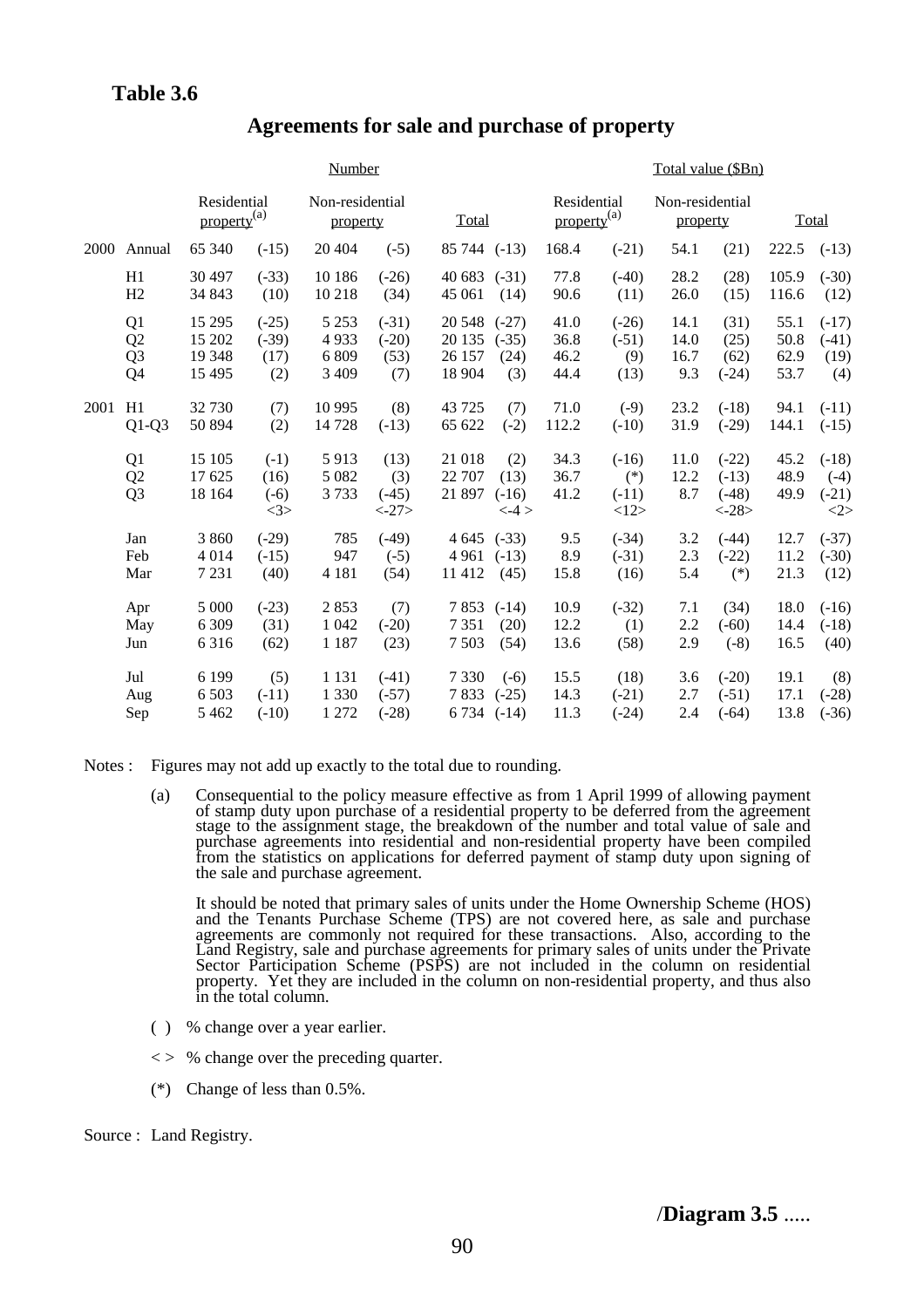### **Sale and purchase agreements by broad type of property Diagram 3.5**



Note : (#) See Footnote (a) to Table 3.6.

/**Table 3.7** .....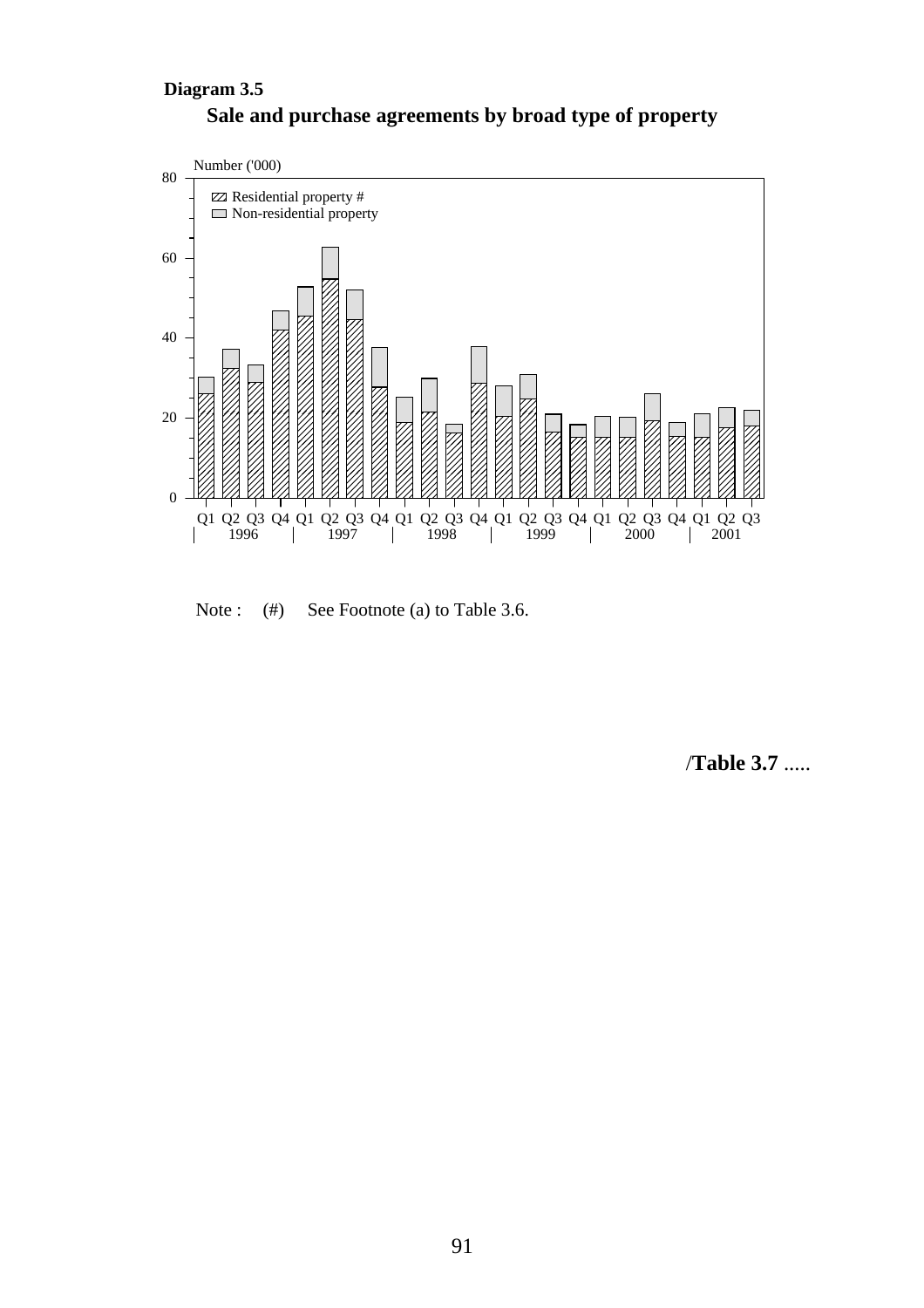## **Table 3.7**

|      |                                                                                 |                                      |                               | Property transfer<br>assignments <sup>(a)</sup> |                                        | Mortgages other than<br>building mortgages <sup>(b)</sup> |                                      |
|------|---------------------------------------------------------------------------------|--------------------------------------|-------------------------------|-------------------------------------------------|----------------------------------------|-----------------------------------------------------------|--------------------------------------|
|      |                                                                                 | <b>Number</b>                        |                               | Total value (\$Bn)                              |                                        | Number                                                    |                                      |
| 2000 | Annual                                                                          | 152 022                              | (8)                           | 273.0                                           | $(-9)$                                 | 183 307                                                   | (1)                                  |
|      | H1                                                                              | 81 974                               | (14)                          | 144.4                                           | $(-7)$                                 | 98 854                                                    | (6)                                  |
|      | H2                                                                              | 70 048                               | (1)                           | 128.7                                           | $(-11)$                                | 84 453                                                    | $(-4)$                               |
|      | $\begin{array}{c} \text{Q1} \\ \text{Q2} \\ \text{Q3} \\ \text{Q4} \end{array}$ | 38 9 36<br>43 038<br>37921<br>32 127 | (8)<br>(21)<br>(2)<br>$(*)$   | 72.0<br>72.4<br>69.0<br>59.7                    | $(-10)$<br>$(-4)$<br>$(-6)$<br>$(-16)$ | 49 575<br>49 279<br>48 610<br>35 843                      | (13)<br>$(*)$<br>$(-3)$<br>$(-6)$    |
| 2001 | H1                                                                              | 75 756                               | $(-8)$                        | 125.7                                           | $(-13)$                                | 79 953                                                    | $(-19)$                              |
|      | $Q1-Q3$                                                                         | 116 724                              | $(-3)$                        | 202.4                                           | $(-5)$                                 | 126 134                                                   | $(-14)$                              |
|      | $\frac{Q1}{Q2}$                                                                 | 39 315<br>36 621<br>40 968           | (1)<br>$(-15)$<br>(8)<br><12> | 63.5<br>62.2<br>76.7                            | $(-12)$<br>$(-14)$<br>(11)<br><23>     | 41 132<br>38 821<br>46 181                                | $(-17)$<br>$(-21)$<br>$(-5)$<br><19> |
|      | Jan                                                                             | 13 083                               | (3)                           | 23.7                                            | $(-19)$                                | 13717                                                     | $(-15)$                              |
|      | Feb                                                                             | 13 865                               | (9)                           | 21.3                                            | (4)                                    | 14414                                                     | $(-12)$                              |
|      | Mar                                                                             | 12 187                               | $(-10)$                       | 18.4                                            | $(-17)$                                | 13 001                                                    | $(-24)$                              |
|      | Apr                                                                             | 8 1 1 1                              | $(-31)$                       | 18.0                                            | $(-7)$                                 | 8783                                                      | $(-40)$                              |
|      | May                                                                             | 15 5 13                              | $(-1)$                        | 25.6                                            | (2)                                    | 16586                                                     | $(-5)$                               |
|      | Jun                                                                             | 12 9 97                              | $(-17)$                       | 18.6                                            | $(-33)$                                | 13 452                                                    | $(-22)$                              |
|      | Jul                                                                             | 12 085                               | $(-1)$                        | 27.6                                            | (27)                                   | 14 2 32                                                   | $(-8)$                               |
|      | Aug                                                                             | 15 5 31                              | (16)                          | 28.1                                            | (10)                                   | 17 173                                                    | (1)                                  |
|      | Sep                                                                             | 13 3 5 2                             | (8)                           | 21.0                                            | $(-3)$                                 | 14776                                                     | $(-9)$                               |

#### **Property transfer assignments and mortgage arrangements**

- Notes : (a) Figures on property transfer assignments do not necessarily tally with those on agreements for sale and purchase of property, for various reasons. These include possibly long time lag between the two documents, cancellation of transaction before its completion, and waiver of the agreement for sale and purchase of property subject to consent by the parties concerned.
	- (b) Most of these mortgages are related to the purchase of residential flats or of other premises. Building mortgages, on the other hand, are related to the financing of building projects under construction.

Figures on the total value of mortgage arrangements are not shown, as they are likely to be incomplete. This is because in many of the mortgage arrangements lodged for registration, the value of the mortgage loan is not stated in the mortgage deed but instead is separately notified by the bank to the mortgagor.

- ( ) % change over a year earlier.
- < > % change over the preceding quarter.
- (\*) Change of less than 0.5%.

Source : Land Registry.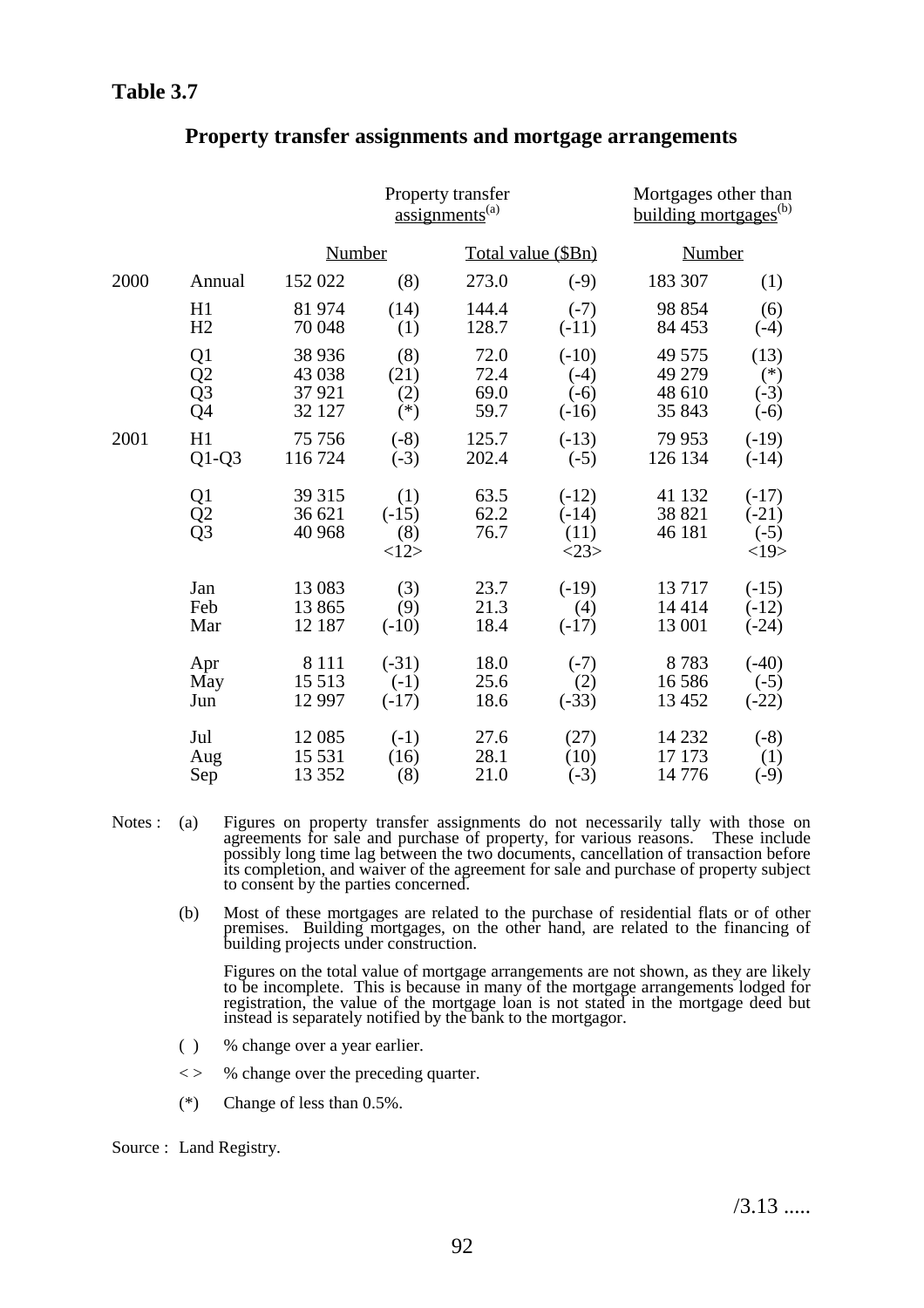3.13 On supply of new property, *completions* of private residential flats in terms of units rose by 15% in the third quarter of 2001 over a year earlier. Completions of other commercial premises and of industrial property in terms of total internal floor area increased substantially, by 206% and 90% respectively, but this was mainly due to the low base of comparison a year earlier. Yet completions of office space in terms of total internal floor area went up only slightly, by 2%. For the first nine months of 2001 as a whole, completions of private residential flats fell slightly, by 1% in terms of units over a year earlier, while completions of office space, other commercial premises and industrial property were 7%, 273% and 20% respectively more in terms of total internal floor area.

/**Table 3.8** .....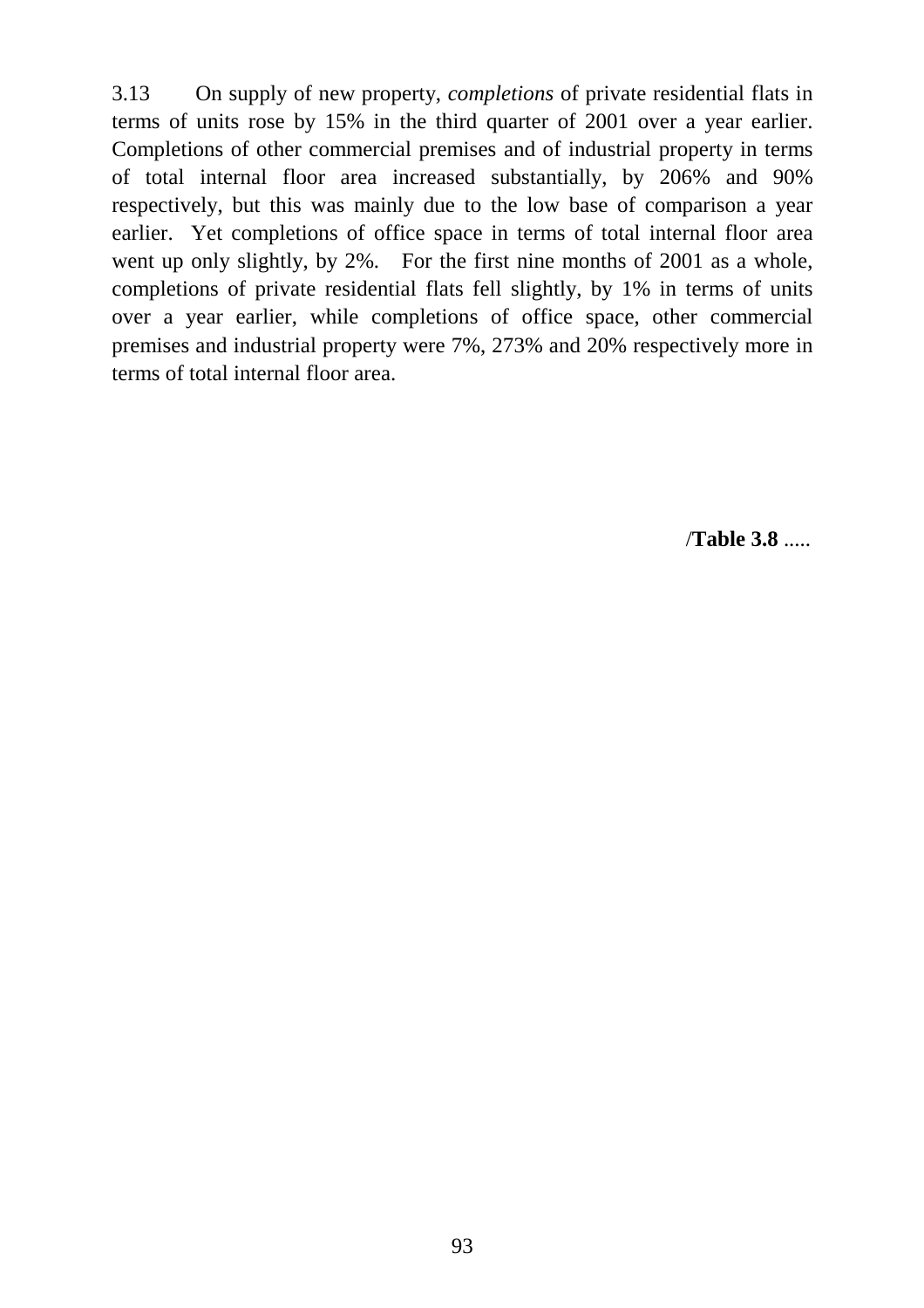# **Table 3.8**

|                                                                  |                             |                                          | Year-                                               |                 |                           | Year-                                                 |
|------------------------------------------------------------------|-----------------------------|------------------------------------------|-----------------------------------------------------|-----------------|---------------------------|-------------------------------------------------------|
| Usage                                                            | Third<br>quarter<br>of 2000 | Third<br>quarter<br>of 2001 <sup>^</sup> | on-year<br>rate of<br>change <sup>(e)</sup><br>(% ) | Jan-Sep<br>2000 | Jan-Sep<br>$2001^{\circ}$ | on-year<br>rate of<br>change <sup>(e)</sup><br>$(\%)$ |
| Residential<br>$(in terms of units)$ <sup>(a)</sup>              | 4 3 8 8                     | 5 0 6 8                                  | 15                                                  | 18 031          | 17768                     | $-1$                                                  |
| Commercial                                                       | 41                          | 76                                       | 87                                                  | 102             | 198                       | 93                                                    |
| Of which:                                                        |                             |                                          |                                                     |                 |                           |                                                       |
| Office space                                                     | 24                          | 24                                       | $\overline{2}$                                      | 69              | 74                        | $\overline{7}$                                        |
| Other commercial<br>premises (mainly<br>shopping space) $^{(b)}$ | 17                          | 52                                       | 206                                                 | 33              | 124                       | 273                                                   |
| Industrial <sup>(c)</sup>                                        | 15                          | 29                                       | 90                                                  | 35              | 42                        | 20                                                    |
| Of which:                                                        |                             |                                          |                                                     |                 |                           |                                                       |
| Industrial-cum-office<br>premises                                | 14                          | $\overline{0}$                           | $-100$                                              | 14              | 14                        | $-1$                                                  |
| <b>Flatted factory</b><br>space                                  | $\boldsymbol{0}$            | 12                                       |                                                     | 15              | 12                        | $-19$                                                 |
| Storage premises <sup>(d)</sup>                                  | $\mathbf{1}$                | 17                                       | 1 1 6 9                                             | 6               | 17                        | 162                                                   |

#### **Completions of new property by the private sector ('000m2 of internal floor area)**

Notes : (a) These include all newly completed residential premises to which either temporary or full Occupation Permits have been granted, as well as village-type houses issued with Letters of Compliance. Property developments subject to a Consent Scheme will need a Certificate of Compliance, Consent to Assign or Consent to Lease in addition to an Occupation Permit before the premises can be individually assigned.

> The figures shown are in respect of private residential units, excluding units completed by the Hong Kong Housing Authority and Hong Kong Housing Society.

- (b) These include shopping arcades in residential and commercial developments, as well as premises designed or adapted for commercial use other than offices, in the nature of non-domestic space on the podium floors of tenement apartment/commercial buildings. Car-parking space is excluded.
- (c) Including industrial-cum-office premises but excluding specialised factory buildings, which are developed mainly for own use.
- (d) Including storage premises at the container terminals and the airport.
- (e) The year-on-year rates of change are computed from exact figures.
- (^) Provisional figures.
- (--) Not applicable.

Source : Rating and Valuation Department.

/**Diagram 3.6** .....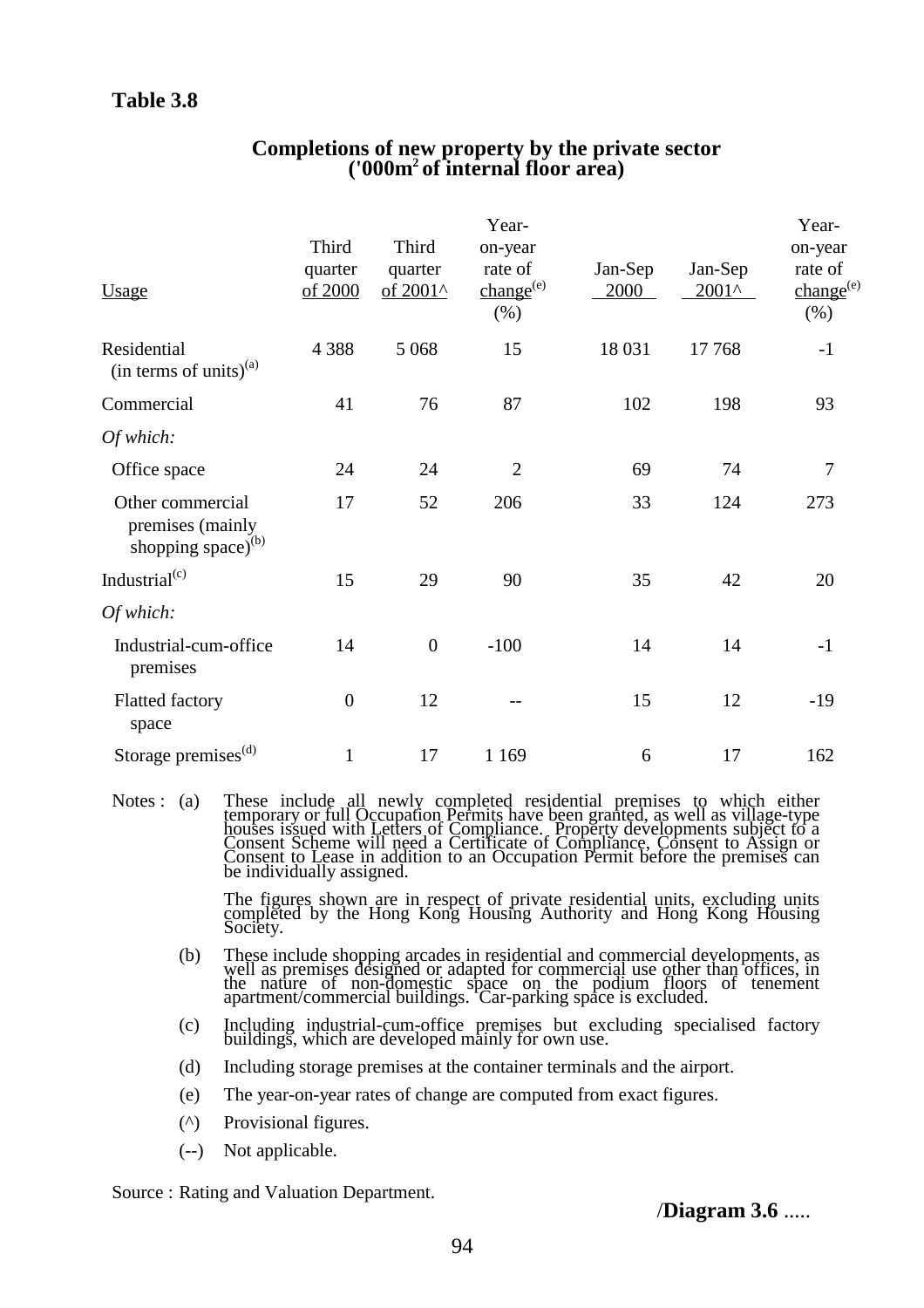#### **Diagram 3.6**



**Completions of new property by major category**

/3.14 .....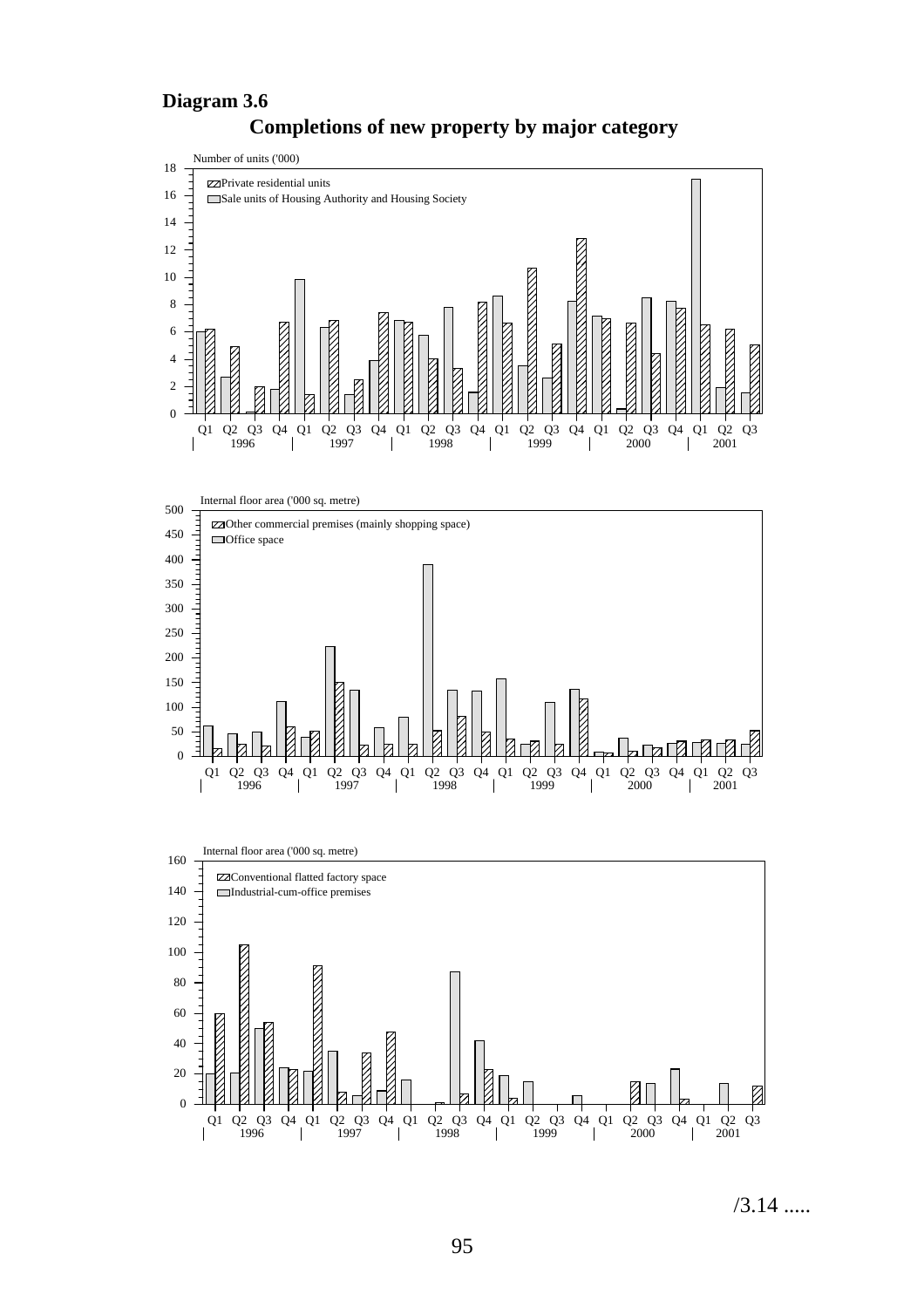3.14 *Planned developments* of all types of property in the private sector, as indicated by the total usable floor area on building plans with consent to commence work, plummeted by 68% in the third quarter of 2001 from a year earlier. Analysed by main type of property and on a year-on-year comparison, planned developments of residential property dipped by 58% in terms of units or 53% in terms of total usable floor area in the third quarter of 2001. Planned developments of industrial property, property in the "others" category and commercial property were down even more, by 99%, 86% and 75% respectively in terms of total usable floor area. For the first nine months of 2001 as a whole, planned developments of all types of property in the private sector in terms of total usable floor area decreased by 28% over a year earlier. Of these, planned developments of residential property shrank by 21% in terms of units or 18% in terms of total usable floor area. Planned developments of commercial property fell by 10% in terms of total usable floor area, while planned developments of industrial property and of property in the "others" category had much larger decreases, by 90% and 63% respectively in terms of total usable floor area.

/**Table 3.9** .....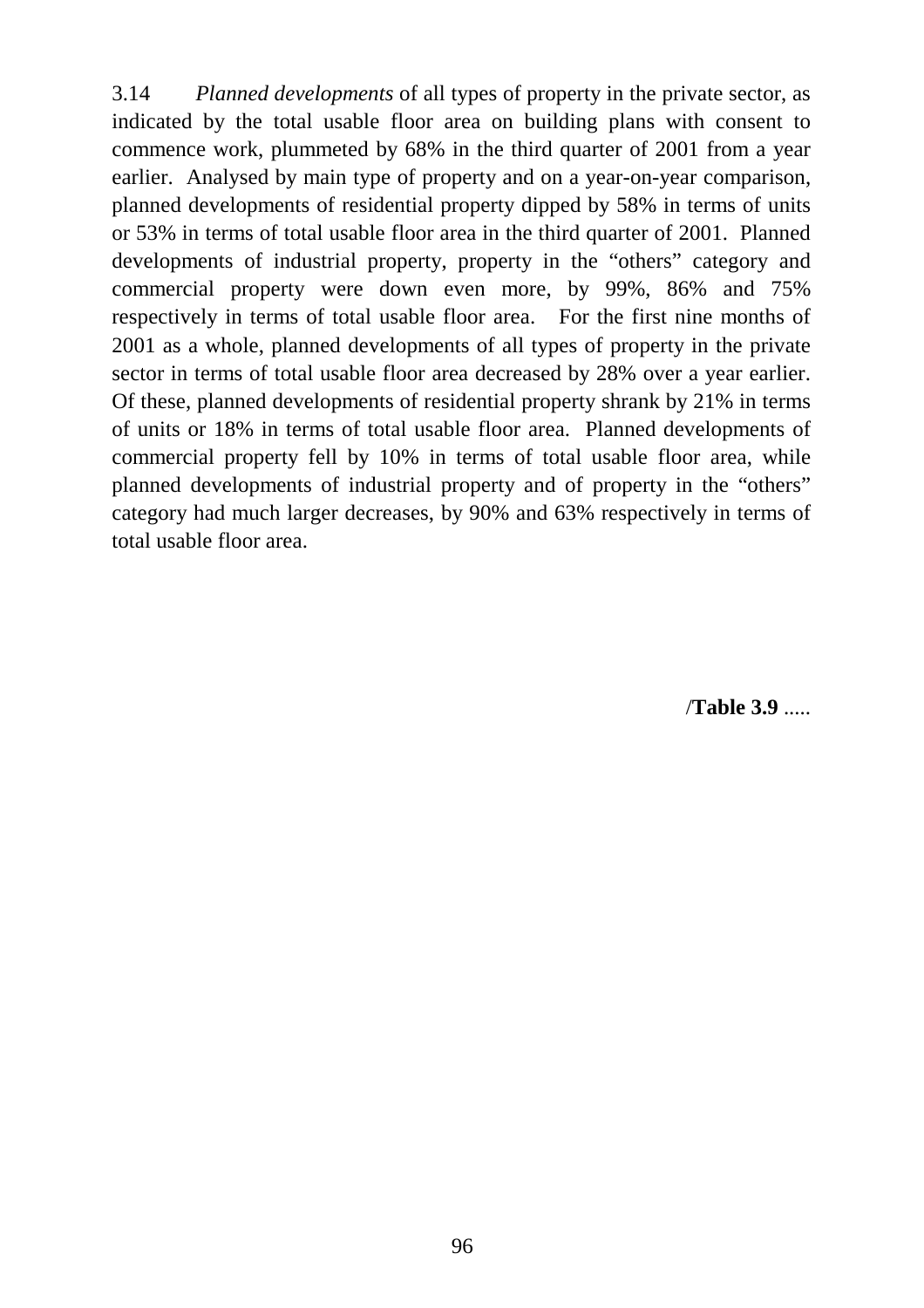# **Building plans with consent to commence work in the private sector ('000m2 of usable floor area)**

| Usage                      | Third<br>quarter<br>of 2000 | Third<br>quarter<br>of 2001 | Year-on-year<br>rate of<br>change <sup>(c)</sup><br>(% ) | Jan-Sep<br>2000 | Jan-Sep<br>2001 | Year-on-year<br>rate of<br>change <sup>(c)</sup><br>(% ) |
|----------------------------|-----------------------------|-----------------------------|----------------------------------------------------------|-----------------|-----------------|----------------------------------------------------------|
| Residential <sup>(a)</sup> | 261<br>(8242)               | 122<br>(3449)               | $-53$<br>$(-58)$                                         | 869<br>(23659)  | 714<br>(18688)  | $-18$<br>$(-21)$                                         |
| Commercial                 | 155                         | 39                          | $-75$                                                    | 246             | 222             | $-10$                                                    |
| Industrial <sup>(b)</sup>  | 51                          | $\ast$                      | $-99$                                                    | 111             | 11              | $-90$                                                    |
| Others                     | 60                          | 8                           | $-86$                                                    | 194             | 71              | $-63$                                                    |
| Total                      | 528                         | 170                         | $-68$                                                    | 1 4 2 0         | 1018            | $-28$                                                    |

Notes : Figures may not add up exactly to the totals due to rounding.

- (a) Here the classification of residential property has been revised to include developments under the Urban Improvement Scheme of the Hong Kong Housing Society, but to exclude developments under the Private Sector Participation Scheme of the Hong Kong Housing Authority.<br>
(b) Including multi-purpose industrial pre-
- Including multi-purpose industrial premises designed also for office use.
- (c) The year-on-year rates of change are computed from exact figures.
- ( ) Figures in brackets denote number of units.
- (\*) Usable floor area of less than  $500 \text{ m}^2$ .

Source : Buildings Department.

/**Diagram 3.7** .....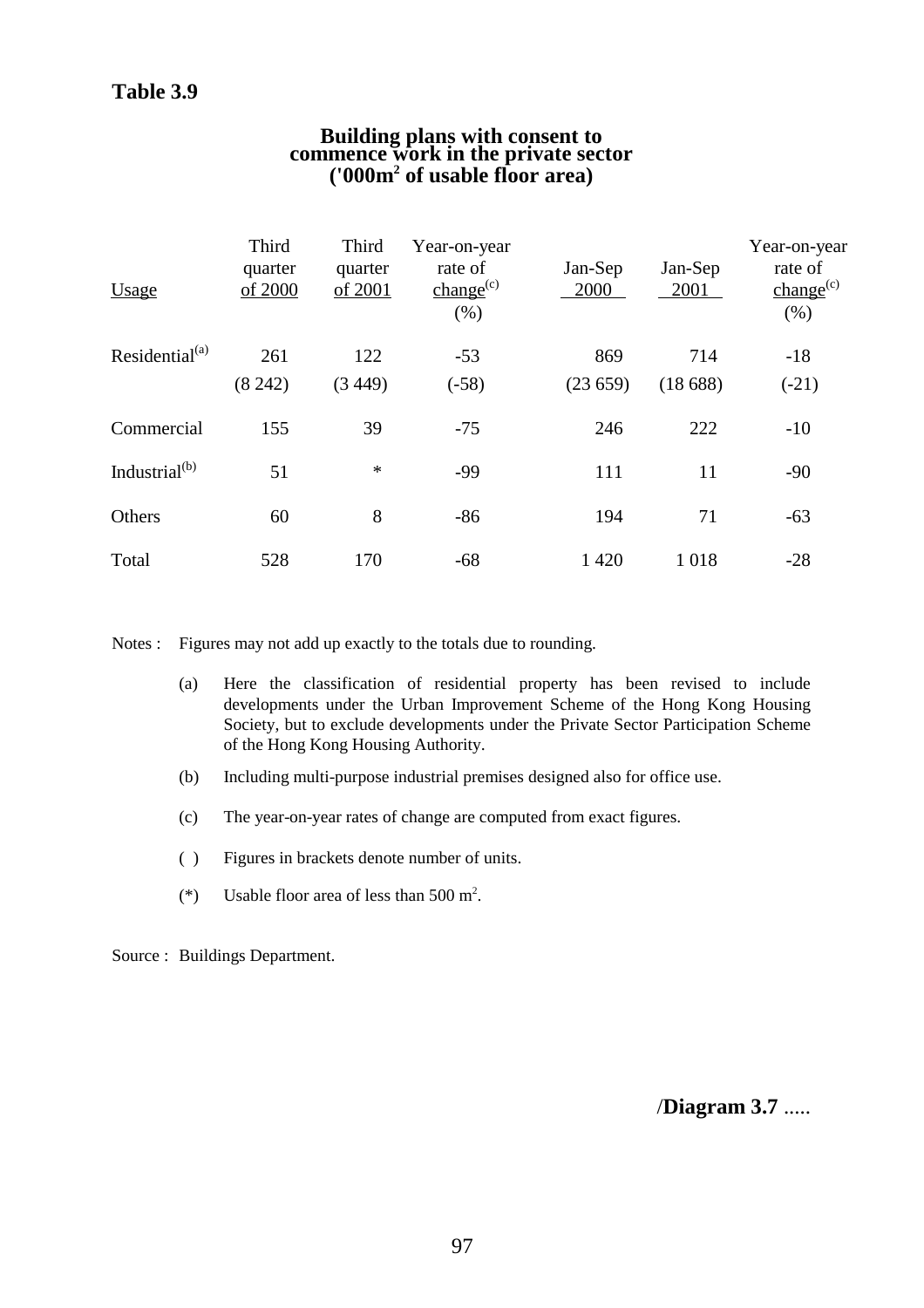#### **Diagram 3.7**

. . . . . . . . .

0

. . . . . . . . . . . . .

. . . . . . . . . . . .

. . . . . . .

. . . . . . . . . . .

. . . . . . . . . . . .



#### **Building plans with consent to commence work in the private sector by major category**

/**Building** .....

Q1 Q2 Q3 Q4 Q1 Q2 Q3 Q4 Q1 Q2 Q3 Q4 Q1 Q2 Q3 Q4 Q1 Q2 Q3 Q4 Q1 Q2 Q3

. . . . . . .

1996 | 1997 | 1998 | 1999 | 2000 | 2001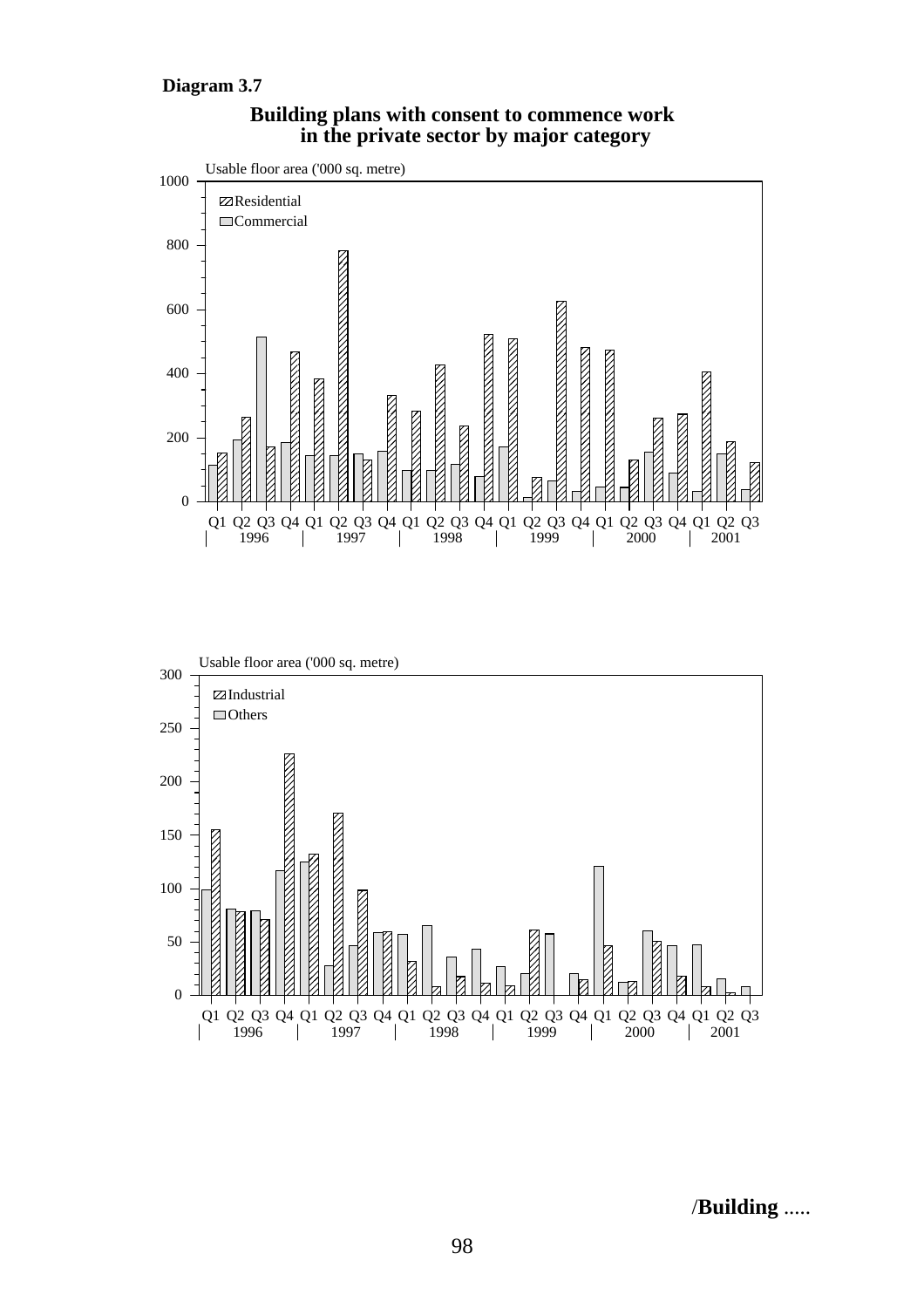# **Building and construction**

3.15 Building and construction activity remained slack in overall terms in the first half of 2001. As measured by gross value of construction work performed by main contractors, overall building and construction output fell by 4% in real terms in the second quarter of 2001 over a year earlier, following a 6% drop in the first quarter. For the first half of 2001 as a whole, the decrease averaged at 5% in real terms, slightly larger than the 4% fall in 2000. On a seasonally adjusted quarter-to-quarter comparison, overall building and construction output contracted by 2% in real terms in the second quarter of 2001, after a 4% decline in the first quarter.

3.16 The decrease in building and construction output took place entirely in the public sector. Comparing the second quarter of 2001 with a year earlier, construction output at public sector sites plummeted by 18% in real terms, even larger than the 13% drop in the first quarter. While work on the Priority Railway Projects and on land formation for the Disneyland project remained intensive, this was more than offset by a sharp scale-back in the Public Housing Programme and also completion or winding down of a number of public housing projects in Tin Shui Wai, Wong Tai Sin, Tung Chung, Shatin and Ma On Shan.

3.17 Output at private sector sites nevertheless bounced up strongly, by 15% in real terms in the second quarter of 2001 over a year earlier, following a 4% decline in the first quarter. This was mainly attributable to increased building work on a number of large residential development projects in West Kowloon, Yuen Long, Hunghom and Tseung Kwan O, as well as a pick-up in civil engineering work on the Cyberport. Also relevant was a low base of comparison in the second quarter of 2000.

3.18 As to off-site construction, output fell by 2% in real terms in the second quarter of 2001 over a year earlier, after showing nil change in the first quarter. Work on electrical and mechanical fittings rose, but was outweighed by reduced work on decoration, repair and maintenance.

/**Table 3.10** .....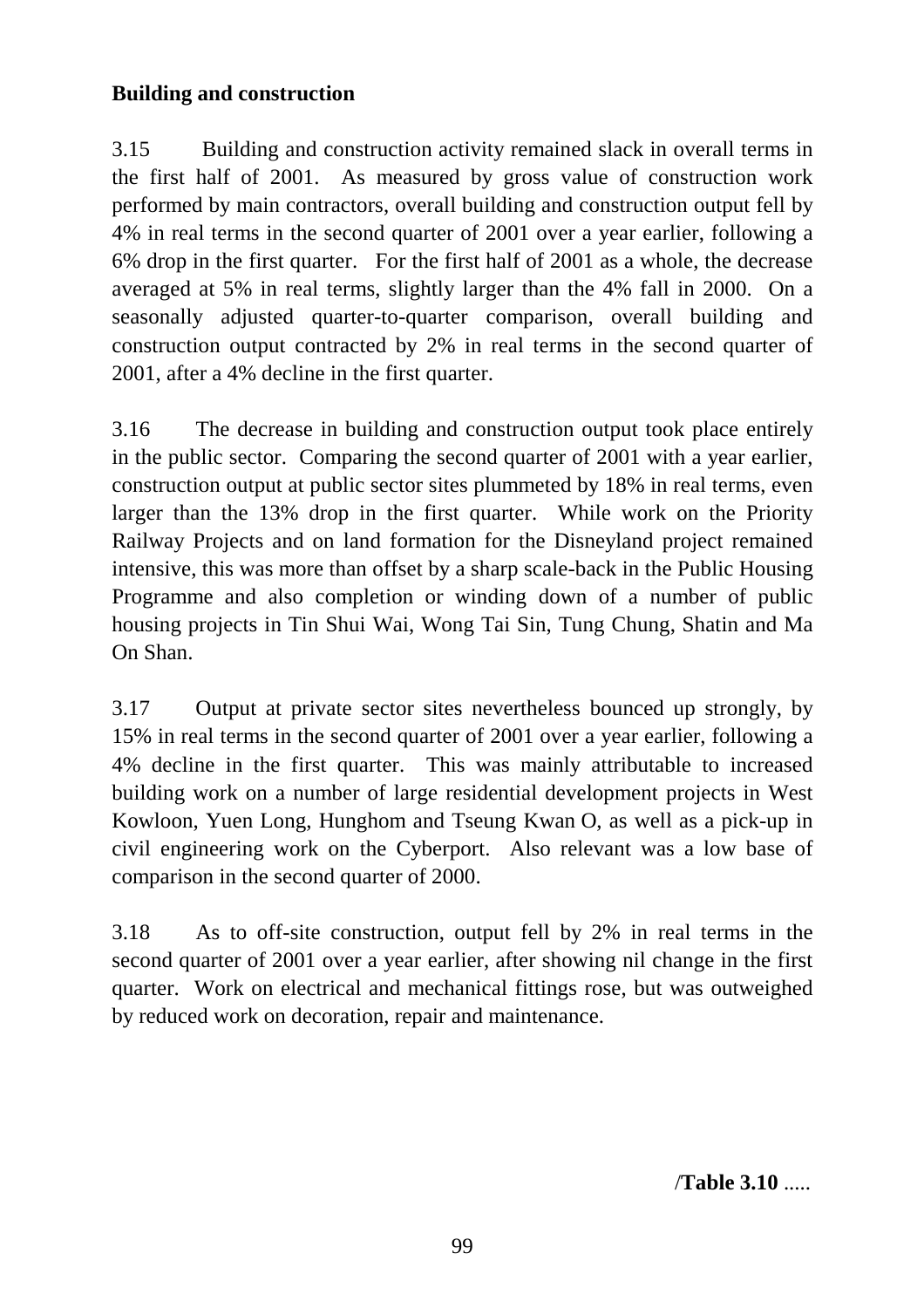#### **Table 3.10**

|                                              |               |                | 2000                         |                |                 |               | 2001          |
|----------------------------------------------|---------------|----------------|------------------------------|----------------|-----------------|---------------|---------------|
|                                              | <b>Annual</b> | $\Omega$       | Q <sub>2</sub>               | Q <sub>3</sub> | $Q_4$           | $\Omega$      | $\Omega^*$    |
| Construction work at<br>private sector sites | $-11$         | $-21$          | $-20$                        | $-5$           | 5               | $-4$          | 15            |
| <b>Building</b>                              | $-11$         | $-20$          | $-20$                        | $-5$           | 6               | $-5$          | 14            |
| Civil engineering                            | $-18$         | $-29$          | $-32$                        | $\mathbf{1}$   | $-10$           | 27            | 30            |
| Construction work at<br>public sector sites  | $\ast$        | 7              | $\overline{2}$               | $-2$           | $-5$            | $-13$         | $-18$         |
| <b>Building</b>                              | $-8$          | 3              | $-7$                         | $-11$          | $-18$           | $-27$         | $-32$         |
| Civil engineering                            | 22            | 17             | 25                           | 25             | 19              | 16            | 9             |
| Construction work off-site                   | $-3$          | $-8$           | $-2$                         | 3              | $-6$            | $\ast$        | $-2$          |
| Overall construction work                    | $-4$          | $-7$<br>$<^*>$ | $-7$<br>$\langle -4 \rangle$ | $-1$<br>$5$ >  | $-2$<br>$< -3>$ | -6<br>$<$ -4> | $\langle$ -2> |

#### **Gross value of construction work performed by main contractors (year-on-year rate of change in real terms (%))**

Notes : (#) Provisional figures.

(\*) Change of less than 0.5%.

 $\langle \rangle$  > Seasonally adjusted quarter-to-quarter % change in real terms.

/**Diagram 3.8** .....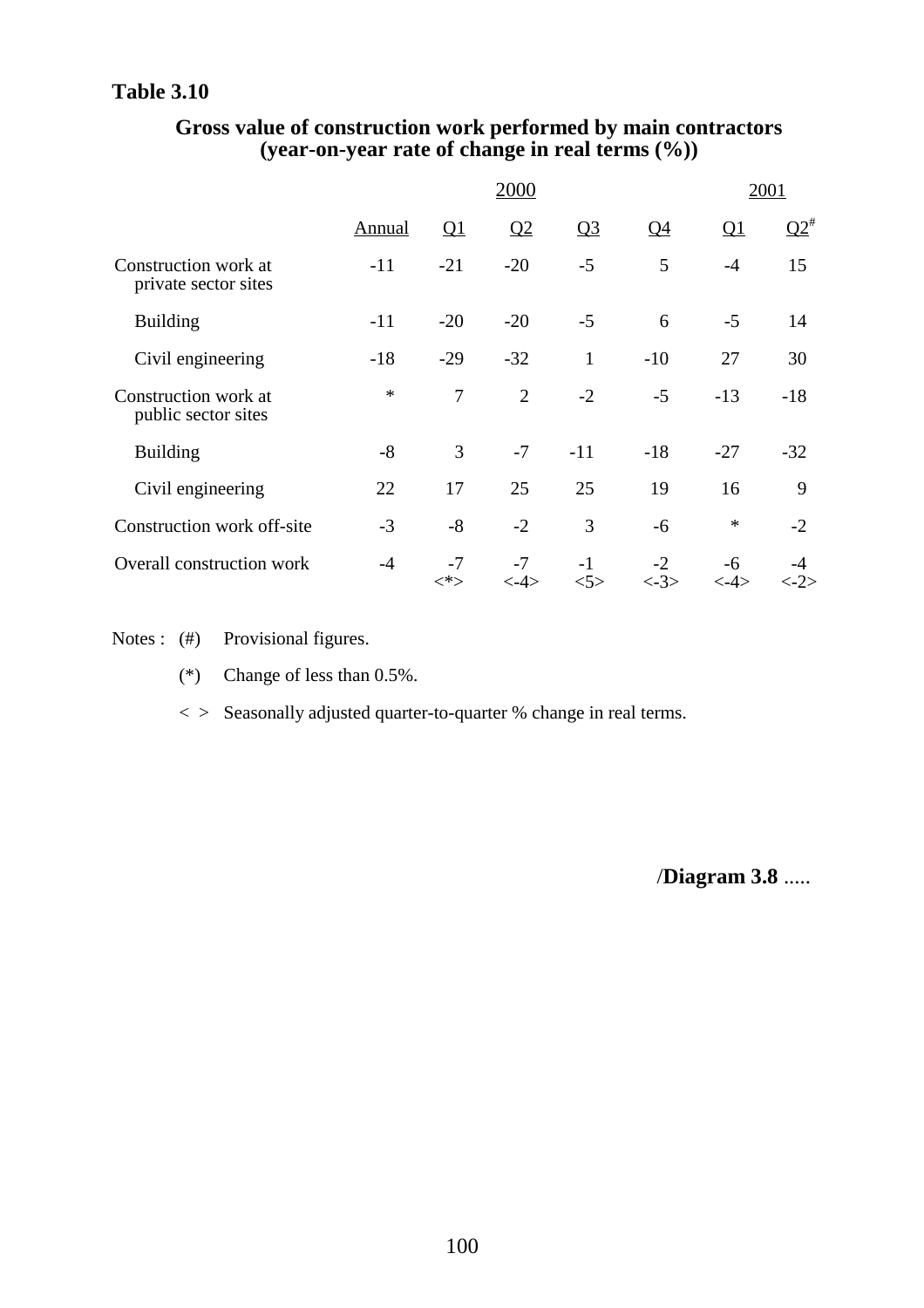#### **Diagram 3.8**



#### **Gross value of construction work performed by main contractors**

3.19 On overall building and construction expenditure within the GDP, there was a decrease of 7% in real terms in the third quarter of 2001 over a year earlier, after nil change in the first half of the year. This was largely attributable to an accelerated decline in output in the public sector, particularly from the Public Housing Programme, which more than offset the continued hectic work on the Priority Railway Projects and on some Government projects. Meanwhile, output in the private sector was dampened by the protracted weakness in the property market holding back the initiation of new building projects.

3.20 Concurrently, retained imports of construction machinery continued to surge, reflecting increased intake of equipment for the civil engineering projects. Comparing the third quarter of 2001 with a year earlier, retained imports of construction machinery rose by 18% in real terms, after soaring by 46% in the first half of the year.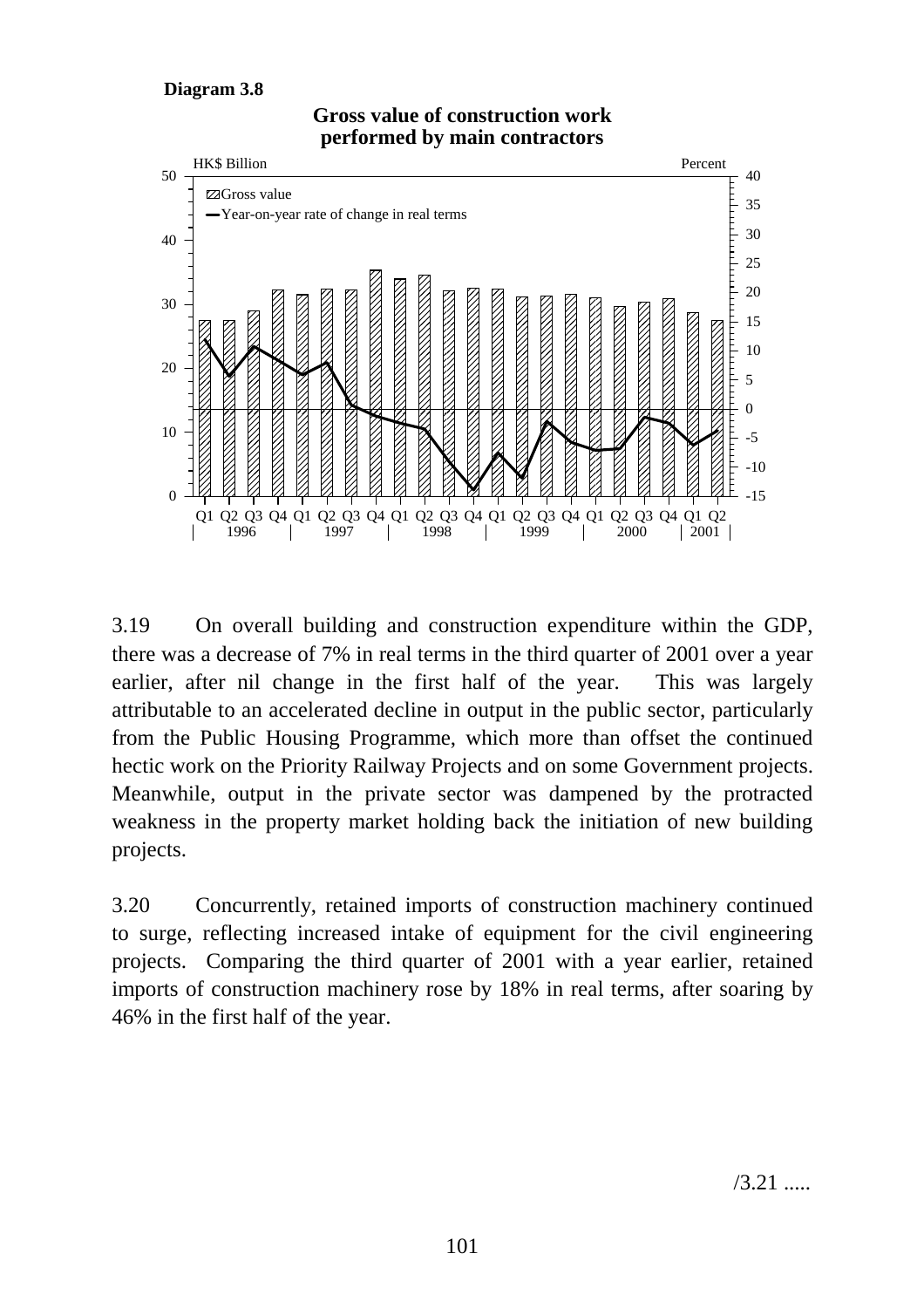3.21 Labour cost in the building and construction sector, as measured by the Labour Cost Index, on average rose slightly by 1% in the second quarter of 2001 over a year earlier. This was smaller than the 3% increase in the first quarter. Building material cost, as measured by the Material Cost Index, held stable in both quarters. Taken together, the combined Labour and Material Cost Index edged up by 1% in the second quarter of 2001 over a year earlier, following a 2% rise in the first quarter.

#### **Table 3.11**

### **Labour and Material Cost Index for the building and construction sector (Feb 1970=100)**

|      |                                                           | Labour Index                            |                            |                          | Material Index    | Combined Index                     |                          |
|------|-----------------------------------------------------------|-----------------------------------------|----------------------------|--------------------------|-------------------|------------------------------------|--------------------------|
|      | 2000 Annual                                               | 3 5 6 2                                 | (2)                        | $761$ (1)                |                   | $1752$ (2)                         |                          |
|      | Q1<br>Q <sub>2</sub><br>$\overline{Q}3$<br>Q <sub>4</sub> | 3 5 0 4<br>3 5 3 8<br>3 5 7 6<br>3 6 29 | $(*)$<br>(2)<br>(2)<br>(3) | 762<br>761<br>759<br>764 | (2)<br>(2)<br>(1) | 1 7 3 2<br>1743<br>1755<br>1 7 7 7 | (1)<br>(2)<br>(2)<br>(3) |
| 2001 |                                                           | 3 600<br>3 5 8 1                        | 3)                         | 762<br>759               | ′*)<br>ั*)        | 1765<br>1757                       | <sup>(2)</sup>           |

Notes : ( ) % change over a year earlier.

(\*) Change of less than 0.5%.

Source : Architectural Services Department.

 $/3.22$  .....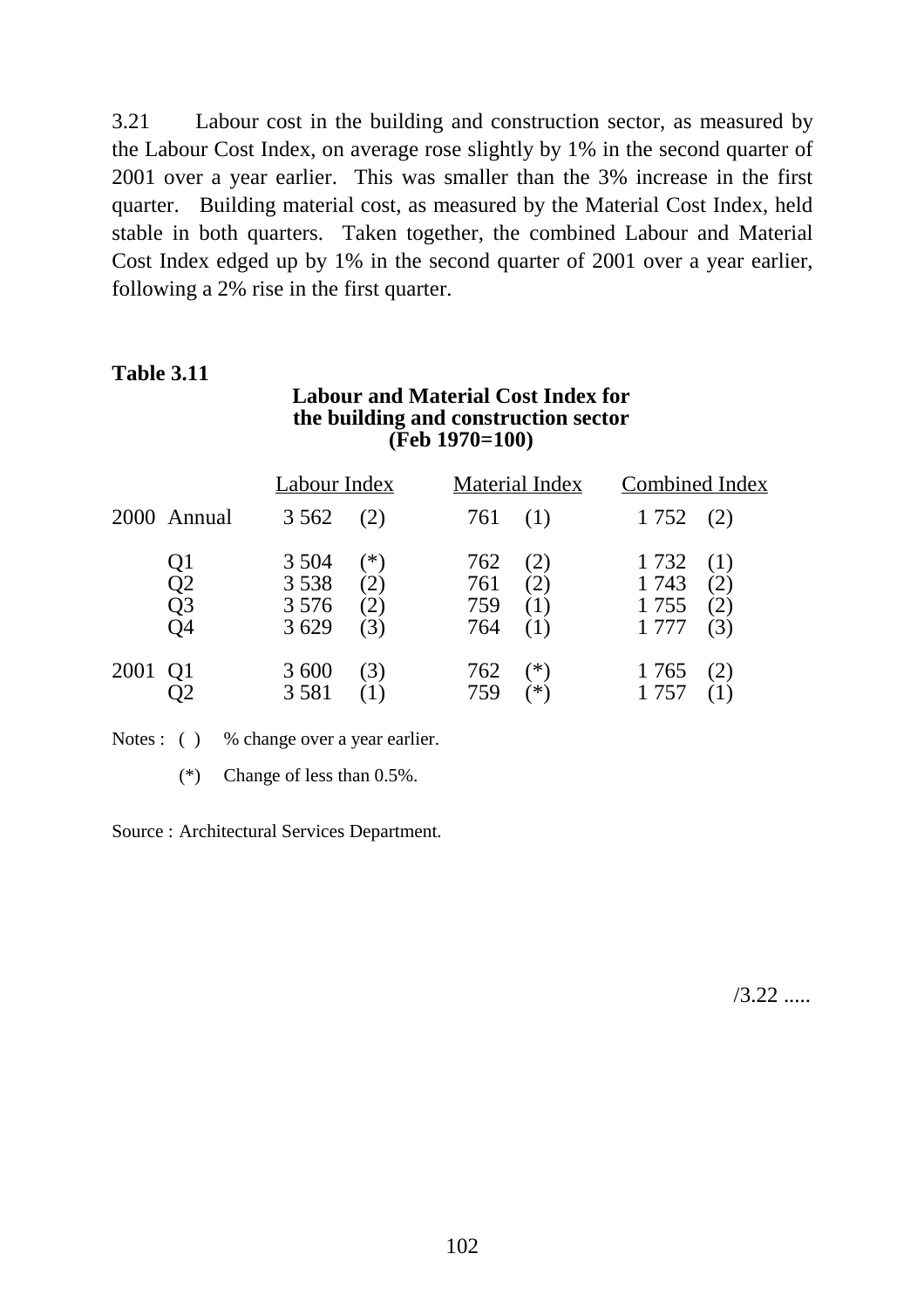3.22 Tender prices continued on a general downtrend, amidst keen competition amongst the contractors for a reduced volume of building and construction projects. Comparing the second quarter of 2001 with a year earlier, the Tender Price Index (TPI) for public housing projects compiled by the Housing Department and the TPI for public sector building projects compiled by the Architectural Services Department both fell, by 12% and 4% respectively. Yet these were smaller than the corresponding declines of 18% and 10% in the first quarter.

#### **Table 3.12**

#### **Tender Price Indices (TPI) for public sector projects**

|      |                      | TPI for public<br>housing projects <sup>(a)</sup><br>(Jan 1970=100) | TPI for public sector<br>building projects <sup>(b)</sup><br>(Jan 1970=100) |
|------|----------------------|---------------------------------------------------------------------|-----------------------------------------------------------------------------|
|      | 2000 Annual          | 687 $(-12)$                                                         | 884 (-13)                                                                   |
|      | 21<br>Q2<br>Q3<br>Q4 | $745$ (-7)<br>$708$ $(-10)$<br>671 $(-13)$<br>$625$ $(-19)$         | 959<br>$(-6)$<br>$873$ (-15)<br>858 (-16)<br>$844 \quad (-15)$              |
| 2001 |                      | $612 (-18)$<br>$626^* (-12)$                                        | $862$ (-10)<br>842 (-4)                                                     |

Notes : (a) Compiled by the Housing Department.

(b) Compiled by the Architectural Services Department.

(#) Provisional figures.

( ) % change over a year earlier.

/**Diagram 3.9** .....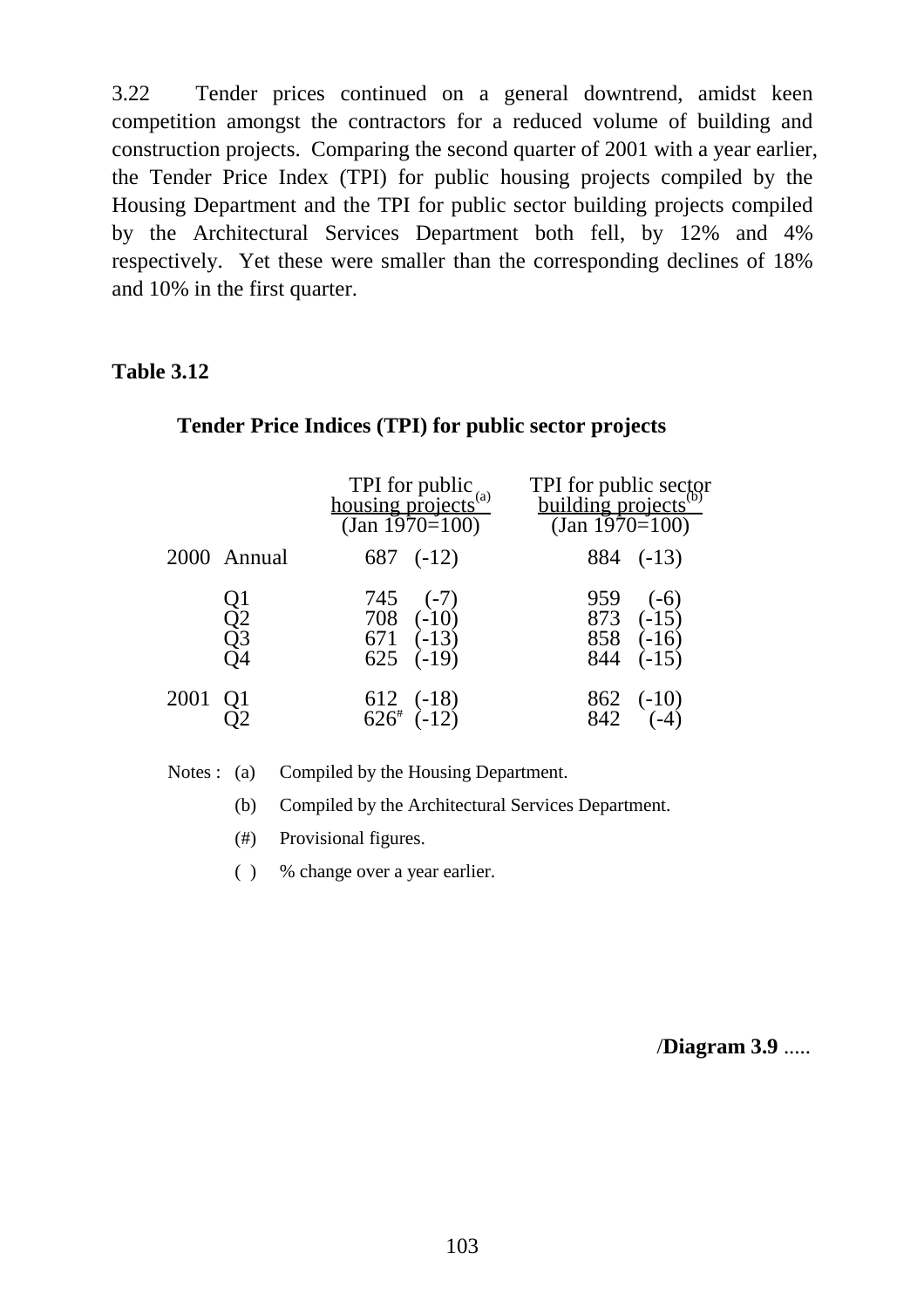

#### **Land**

3.23 In the third quarter of 2001, the Government disposed of five sites with a total area of 4.5 hectares. Of these, two residential sites and one commercial site totalling 4.1 hectares were sold at auction, while two other sites totalling 0.4 hectare were sold by tender for shipyard construction. The latter three sites were released for sale from the Government's Reserve List through applications by developers<sup> $(6)$ </sup>. The prices fetched for the sites sold at auction were broadly in line with expectations, amidst a subdued property market.

/**Table 3.13** .....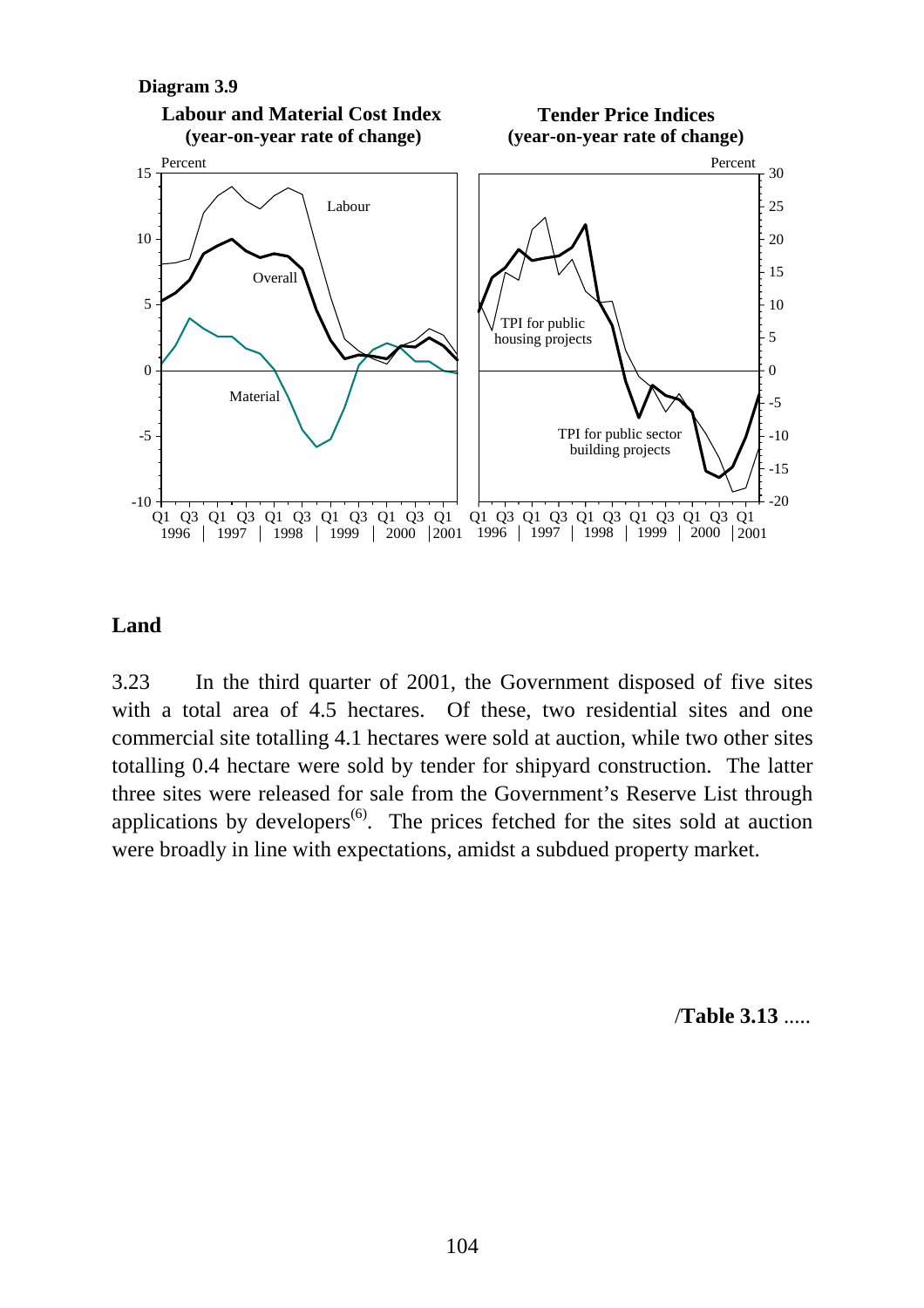## **Land sales at auction and by tender by the Government (hectares)**

| <u>Usage</u>                          | Third quarter<br>of 2001 | Jan-Sep<br>2001 |
|---------------------------------------|--------------------------|-----------------|
| Residential<br>Commercial/residential | 2.0                      | 3.5<br>$\ast$   |
| Commercial                            | 2.0                      | 2.0             |
| Industrial<br>Others<br>Total         |                          |                 |

Notes : Figures may not add up exactly to the total due to rounding.

(\*) Less than 0.05 hectare.

Source : Lands Department.

3.24 In the third quarter of 2001, one site of 2.8 hectares in the Tai Po Industrial Estate and one site of 0.4 hectare in the Tseung Kwan O Industrial Estate were newly taken up. As a result, the take-up rates for these two industrial estates rose from 93.8% and 48.1% respectively at end-June to 97.7% and 48.6% at end-September. As there was no new take-up in the Yuen Long Industrial Estate, the take-up rate remained unchanged at 95.8%.

## **Electricity and gas**

3.25 *Local electricity consumption* went up by 2% over a year earlier to 41 500 terajoules in the third quarter of 2001, slightly slower than the 3% rise in the first half of the year. Analysed by main user type and on a year-on-year comparison, commercial consumption and domestic consumption increased by 4% and 2% respectively in the third quarter of 2001, while industrial consumption decreased by 7%. Electricity exports to the Mainland, which accounted for 5% of the total electricity generated in Hong Kong, continued to surge, by 30% in the third quarter of 2001 over a year earlier.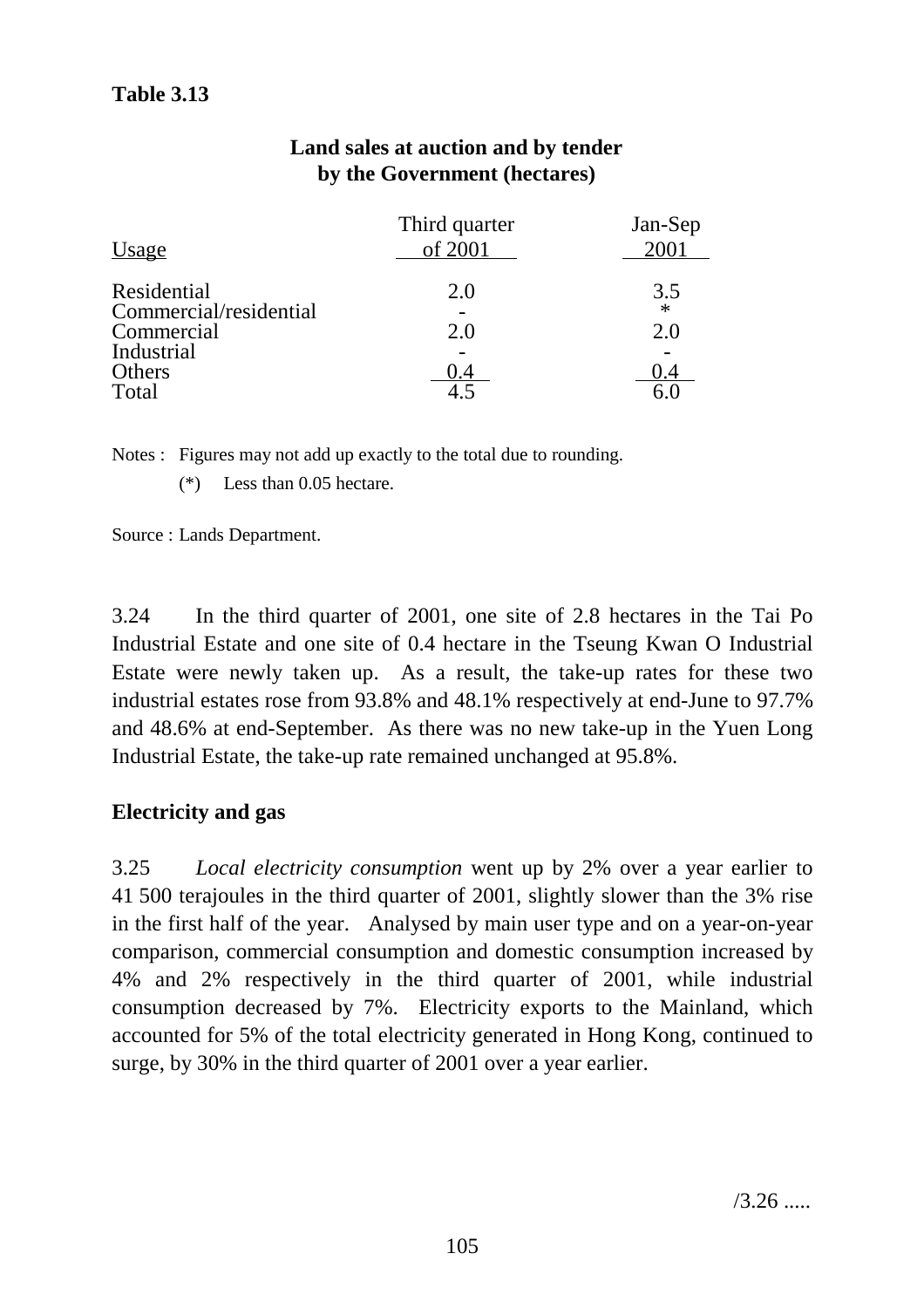3.26 *Towngas consumption* increased by 3% over a year earlier to 5 900 terajoules in the third quarter of 2001, following a similar rise in the first half of the year. Within this total, domestic consumption expanded by 9% in the third quarter of 2001 over a year earlier, more than offsetting the decreases in commercial consumption and industrial consumption by 3% and 1% respectively.

# **Internal transport**

3.27 Total patronage on *public transport*, at 1 billion in the third quarter of 2001, was virtually unchanged from a year earlier, following a 1% rise in the first half of the year. Amongst the major modes of public transport, patronage on franchised buses and minibuses both edged up by 1%, while patronage on the Mass Transit Railway and the Light Rail both fell by 1%. Meanwhile, patronage on the Kowloon-Canton Railway, ferries, trams and taxis held steady.

3.28 On *private transport*, the total number of newly registered private cars rose markedly, by 11% in the third quarter of 2001 over a year earlier, mainly reflecting the buoyant car sales upon further price cuts and other inducements offered by the vendors. This was up considerably from the 5% increase in the first half of the year. At end-September 2001, the total number of registered private cars stood at 381 000 and the total number of licensed private cars at 340 000, both 3% larger than a year earlier.

/**Diagram 3.10** .....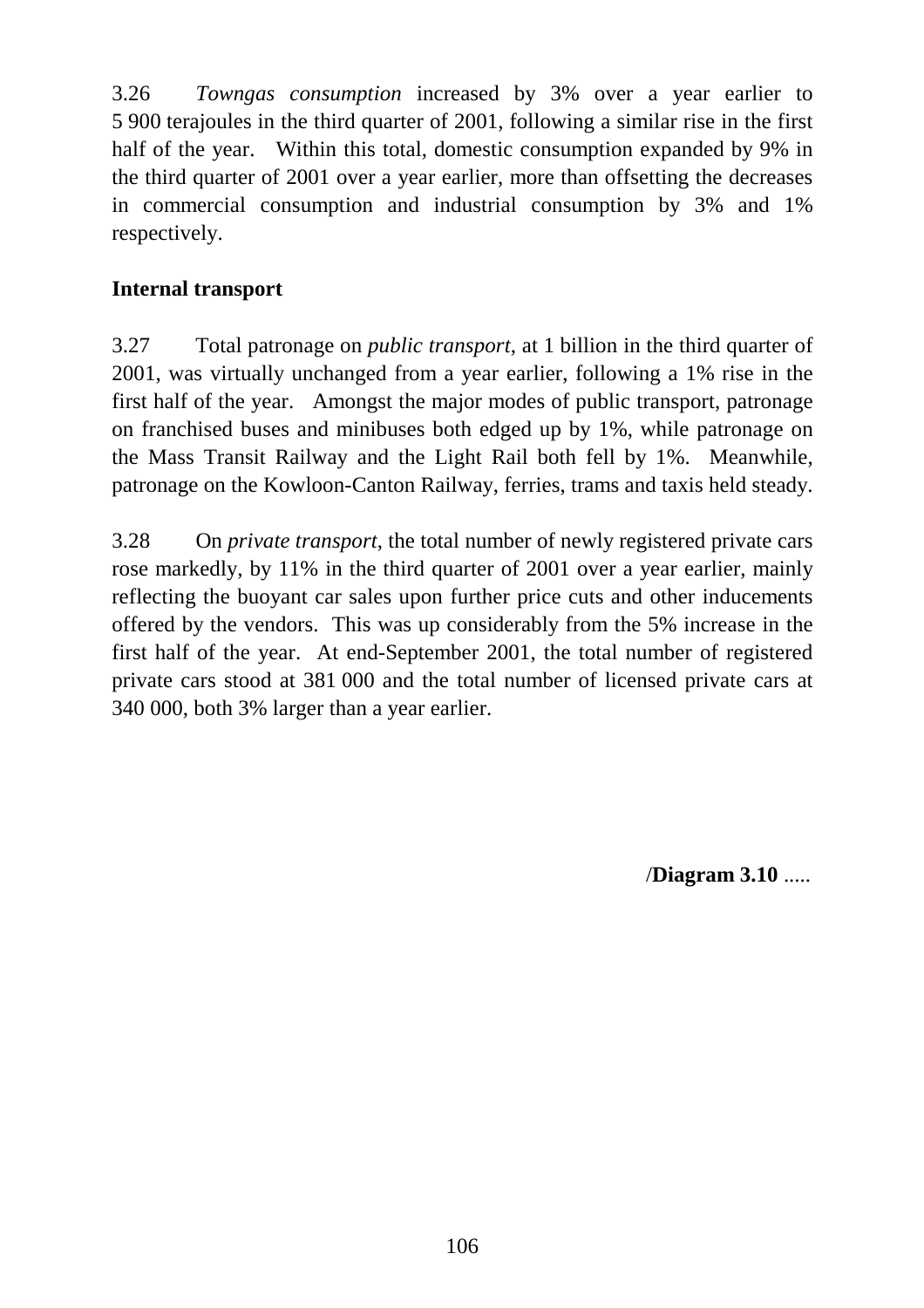

*Total passenger journeys in the first nine months of 2001 : 2.98 billion*

# **External transport**

3.29 On *air transport*, total *air passenger movements* decreased by 2% over a year earlier to 5.9 million in the third quarter of 2001, reversing the 4% rise in the first half of the year. The decline was more pronounced in September, when international air traffic, particularly for North America and Europe, was hard hit by the 911 incident. Within the total air passenger movements, air passenger arrivals and departures were both down by 2% over a year earlier to 2.9 million and 3.0 million respectively in the third quarter of 2001, following increases of 4% and 5% in the first half of the year. Nevertheless, air passenger arrivals from the Mainland had a smaller decrease of 1% while air passenger departures to the Mainland even picked up further by 4% in the third quarter of 2001 over a year earlier. As to aircraft movements (including passenger and cargo flights), there was a continued rise of 8% over a year earlier to 51 000 in the third quarter of 2001, after an 11% increase in the first half of the year.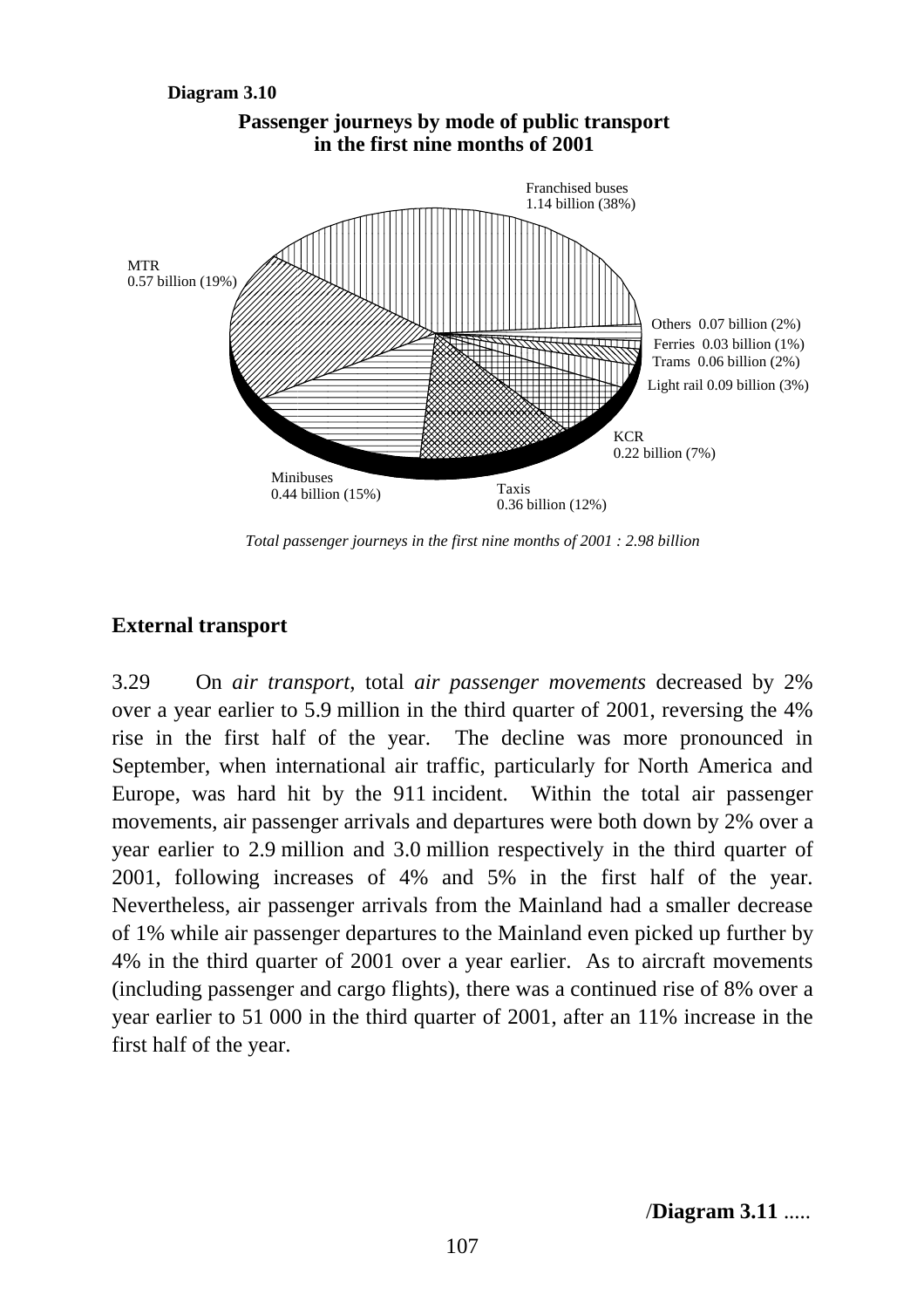### **Diagram 3.11**





3.30 *Air cargo movements* showed an enlarged decline in the third quarter of 2001. Comparing the third quarter of 2001 with a year earlier, total air cargo movements fell by 12%, to 512 000 tonnes. Within this total, inward air cargo shrank by 11% to 219 000 tonnes and outward air cargo by 12% to 293 000 tonnes. These were all larger than the corresponding decreases of 7%, 2% and 10% in the first half of the year.

/**Diagram 3.12** .....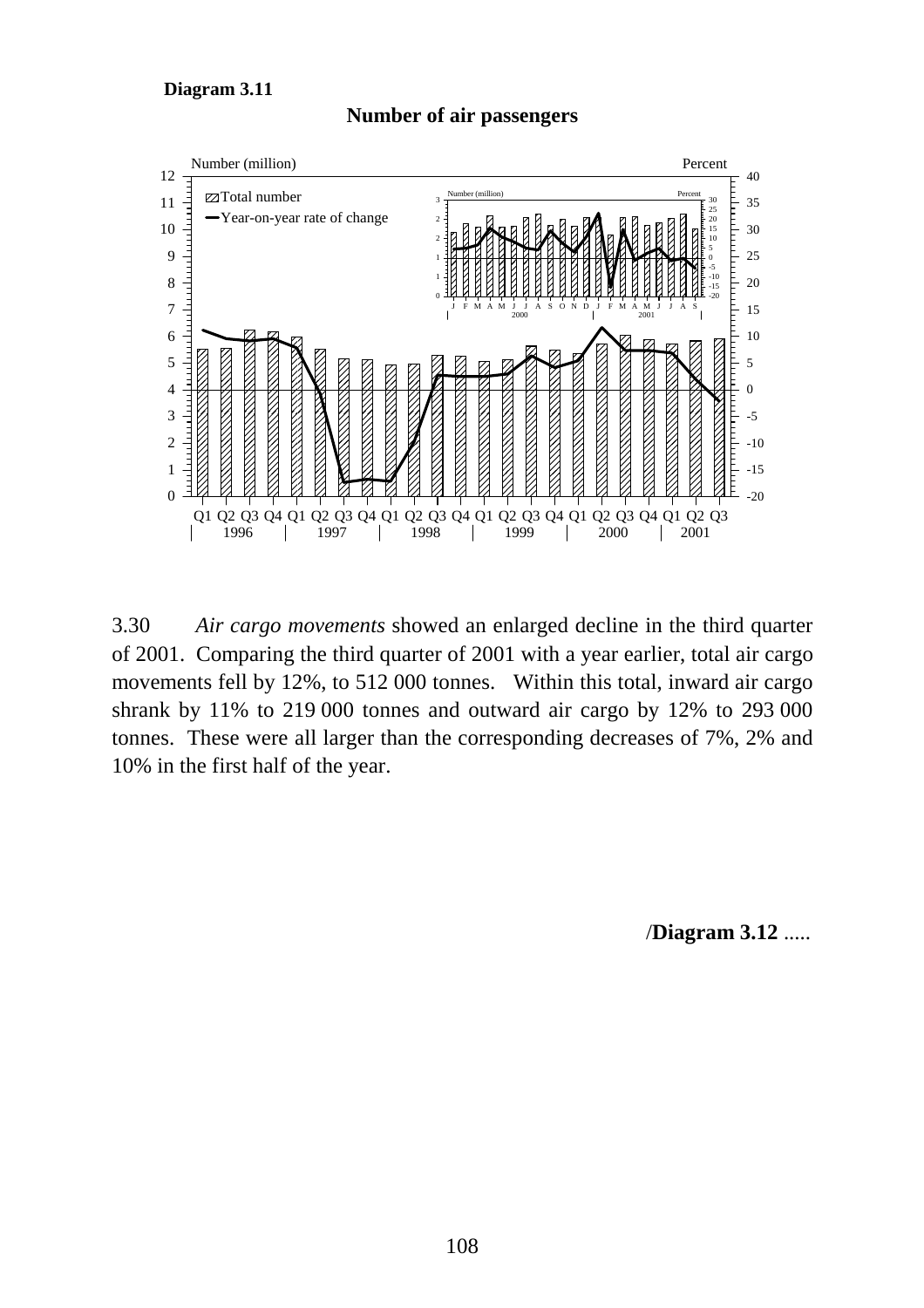





Note :  $(*)$  Provisional figures.

3.31 On *ocean transport*, total *ocean cargo movements* fell by 4% over a year earlier to 22.2 million tonnes in July-August 2001. This was further down from a 7% increase in the first quarter and nil change in the second quarter. Within this total, inward and outward ocean cargo fell by 3% and 6% respectively over a year earlier to 14.8 million tonnes and 7.4 million tonnes in July-August. For the first eight months of 2001 as a whole, total ocean cargo movements still had a small increase of 1% over a year earlier, comprising a 2% rise in inward ocean cargo and nil change in outward ocean cargo.

/**Diagram 3.13** .....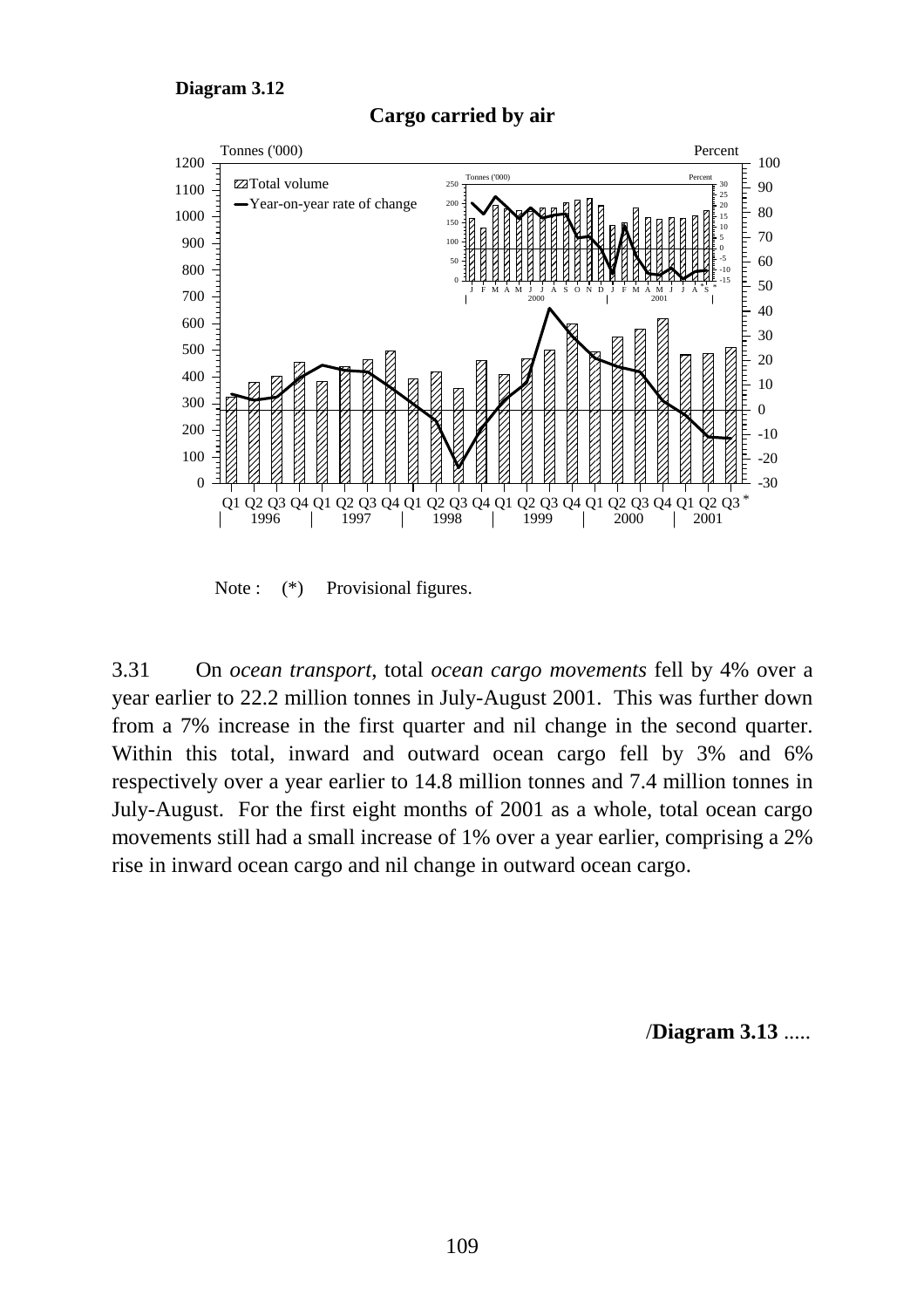#### **Diagram 3.13**



### **Cargo carried by ocean vessels**

3.32 As to *container traffic*, total container throughput in terms of Twenty-foot Equivalent Units (TEUs) fell by 4% over a year earlier to 3.2 million TEUs in July-August 2001. This was also further down from a 4% rise in the first quarter and a 1% fall in the second quarter. Within this total, inward and outward container throughput contracted by 4% and 3% respectively over a year earlier to 1.6 million TEUs each in July-August. For the first eight months of 2001 as a whole, total container throughput was virtually unchanged from a year earlier, and within it so did inward and outward container throughput. To a large extent, the slow-down was due to a significant slackening in external trade. Also partly contributed was an on-going trend of manufactured output being shipped out directly from the Mainland ports rather than indirectly through the Hong Kong port. Indicative of this trend, container throughput at the Yantian port continued to surge, by 20% in the first nine months of 2001 over a year earlier.

/**Diagram 3.14** .....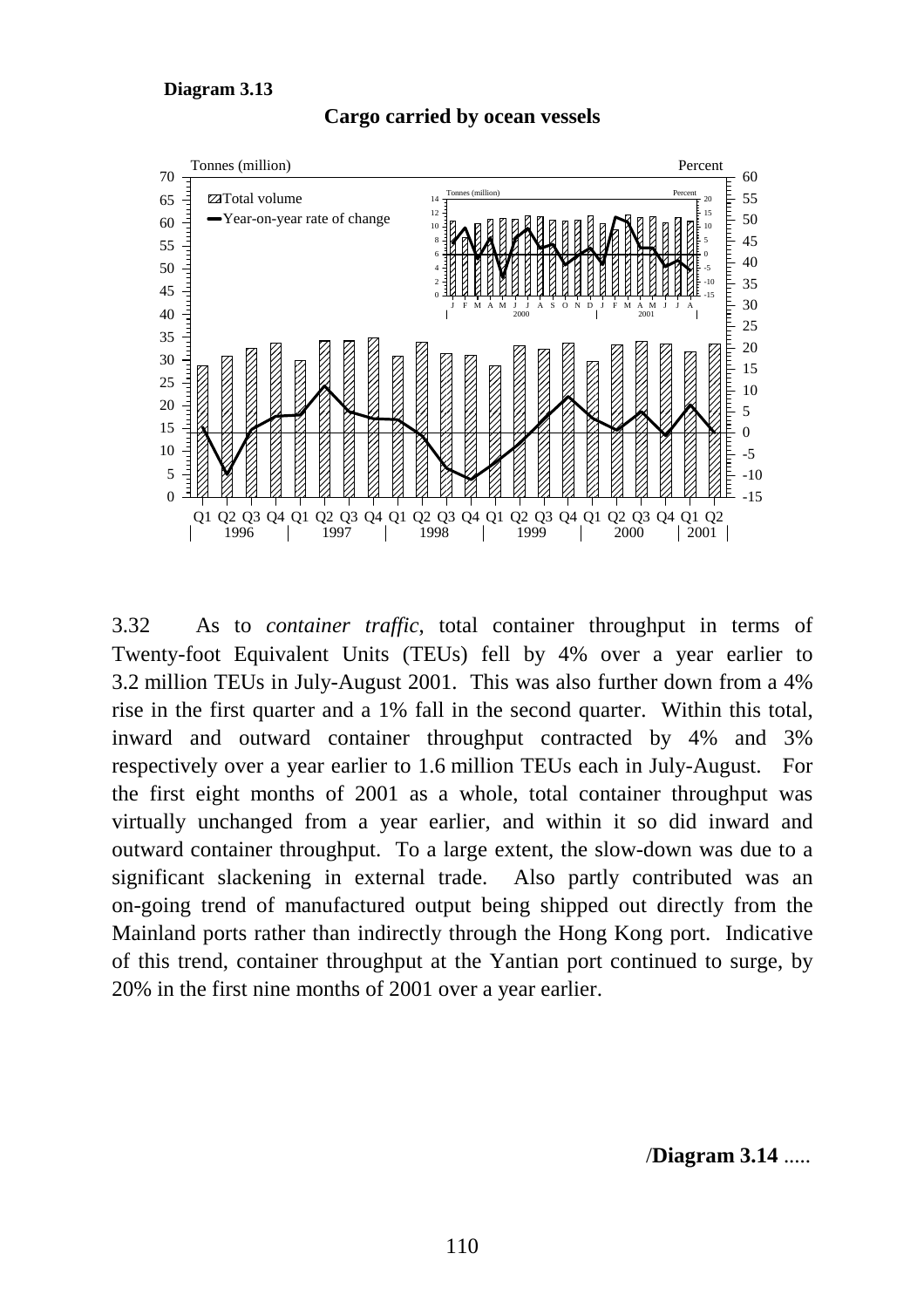### **Diagram 3.14**



## **Container throughput**

# **Tourism**

3.33 Inbound tourism maintained a solid growth in the first eight months of 2001, but suffered a distinct setback in September when visitor arrivals from most of the major sources showed an abrupt downturn, upon the repercussions of the 911 incident. Visitor arrivals from the Mainland were the notable exception, with continued double-digit growth. The total number of *incoming visitors* went up by 4% over a year earlier to 3.5 million in the third quarter of 2001, only about half of the growth rates of 8% and 7% respectively in the first two quarters. For the first nine months of 2001 as a whole, the total number of incoming visitors increased by 6% over a year earlier to 10.1 million, also considerably slower than the 15% rise in 2000.

3.34 Analysed by major source, visitors from Japan, South and Southeast Asia, Taiwan and the United States decreased by 5%, 3%, 2% and 2% respectively in the third quarter of 2001 over a year earlier, reversing the uptrend seen in the earlier periods. Visitors from the United Kingdom, which had already gone into a decline in the second quarter of 2001, fell slightly further by 1% in the third quarter over a year earlier. In stark contrast, visitors from the Mainland continued to fare distinctly well, registering a surge of 17% in the third quarter of 2001 over a year earlier.

/**Table 3.14** .....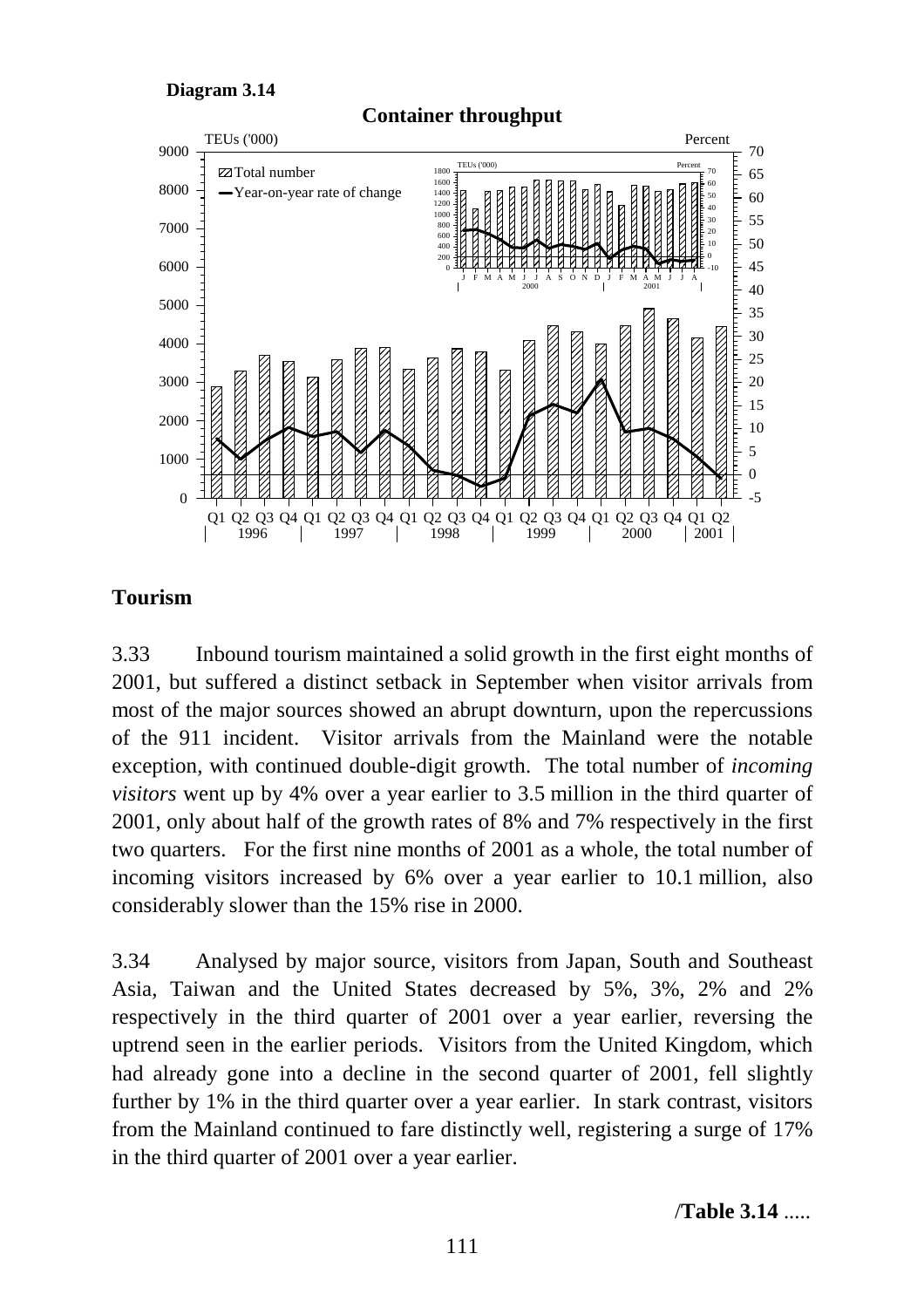### **Table 3.14**

|                             | 2000   |           |                |                | 2001                     |              |                |                |            |                |        |
|-----------------------------|--------|-----------|----------------|----------------|--------------------------|--------------|----------------|----------------|------------|----------------|--------|
|                             | Annual | <u>Q1</u> | Q <sub>2</sub> | Q <sub>3</sub> | $\overline{\mathsf{Q}4}$ | $\mathbf{Q}$ | Q <sub>2</sub> | Q <sub>3</sub> | <u>Jul</u> | <u>Aug Sep</u> |        |
| All sources                 | 15     | 13        | 18             | 17             | 13                       | 8            | 7              | 4              | 7          | 7              | $-2$   |
| Mainland of China           | 18     | 11        | 23             | 22             | 16                       | 10           | 13             | 17             | 20         | 19             | 12     |
| Taiwan                      | 16     | 14        | 19             | 17             | 12                       | 8            | 6              | $-2$           | 2          | 1              | $-10$  |
| South and Southeast<br>Asia | 16     | 19        | 13             | 20             | 12                       | 3            | 2              | $-3$           | $\ast$     | $\ast$         | $-8$   |
| Japan                       | 18     | 23        | 24             | 14             | 13                       | 8            |                | -5             | $\ast$     | $-2$           | $-11$  |
| <b>United States</b>        | 12     | 7         | 16             | 14             | 13                       | 9            | 5              | $-2$           | 2          | 7              | $-17$  |
| United Kingdom              | 10     | 5         | 20             | 7              | 9                        | 6            | $-4$           | $-1$           | $\ast$     |                | $-4$   |
| Others                      | 11     | 10        | 12             | 12             | 11                       | 8            | 7              | 2              | 2          | 4              | $\ast$ |
|                             |        |           |                |                |                          |              |                |                |            |                |        |

# **Number of incoming visitors by place of residence (year-on-year rate of change (%))**

Notes : Figures shown in this table include also non-Macau residents coming to Hong Kong via Macau.

(\*) Change of less than 0.5%.

Source : Hong Kong Tourism Board.

### **Diagram 3.15**

## **Number of incoming visitors**



 $/3.35$  .....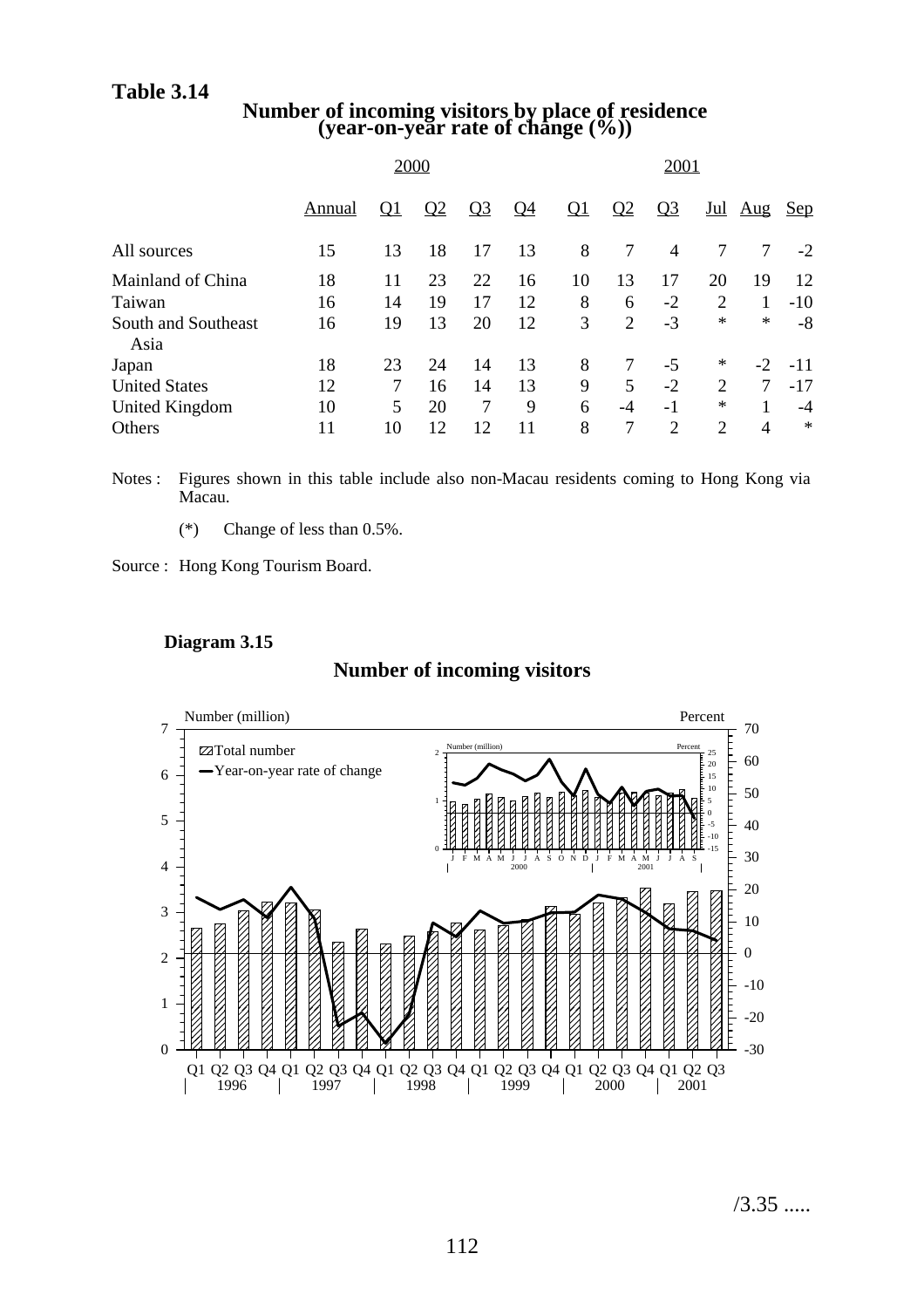3.35 In the first nine months of 2001, the Mainland remained the largest source of visitors to Hong Kong, accounting for 31% of the total visitor arrivals. Taiwan was in the second place, with a share of 18%. Other major sources included South and Southeast Asia (at 12%), Japan (10%), the United States (7%), and the United Kingdom (3%).



*Total number of incoming visitors in the first nine months of 2001 : 10.12 million*

3.36 Tourism receipts moderated along with the slow-down in incoming visitors. In the third quarter of 2001, total *visitor spending* rose by only 1% in money terms over a year earlier to \$14 billion, distinctly smaller than the 8% increase in the first half of the year. For the first nine months of 2001 as a whole, the increase averaged at 5%, also smaller than the 9% rise in 2000. On a per capita basis, visitor spending amounted to \$4,059 in the third quarter of 2001, down by 3% in money terms from a year earlier.

/**Diagram 3.17** .....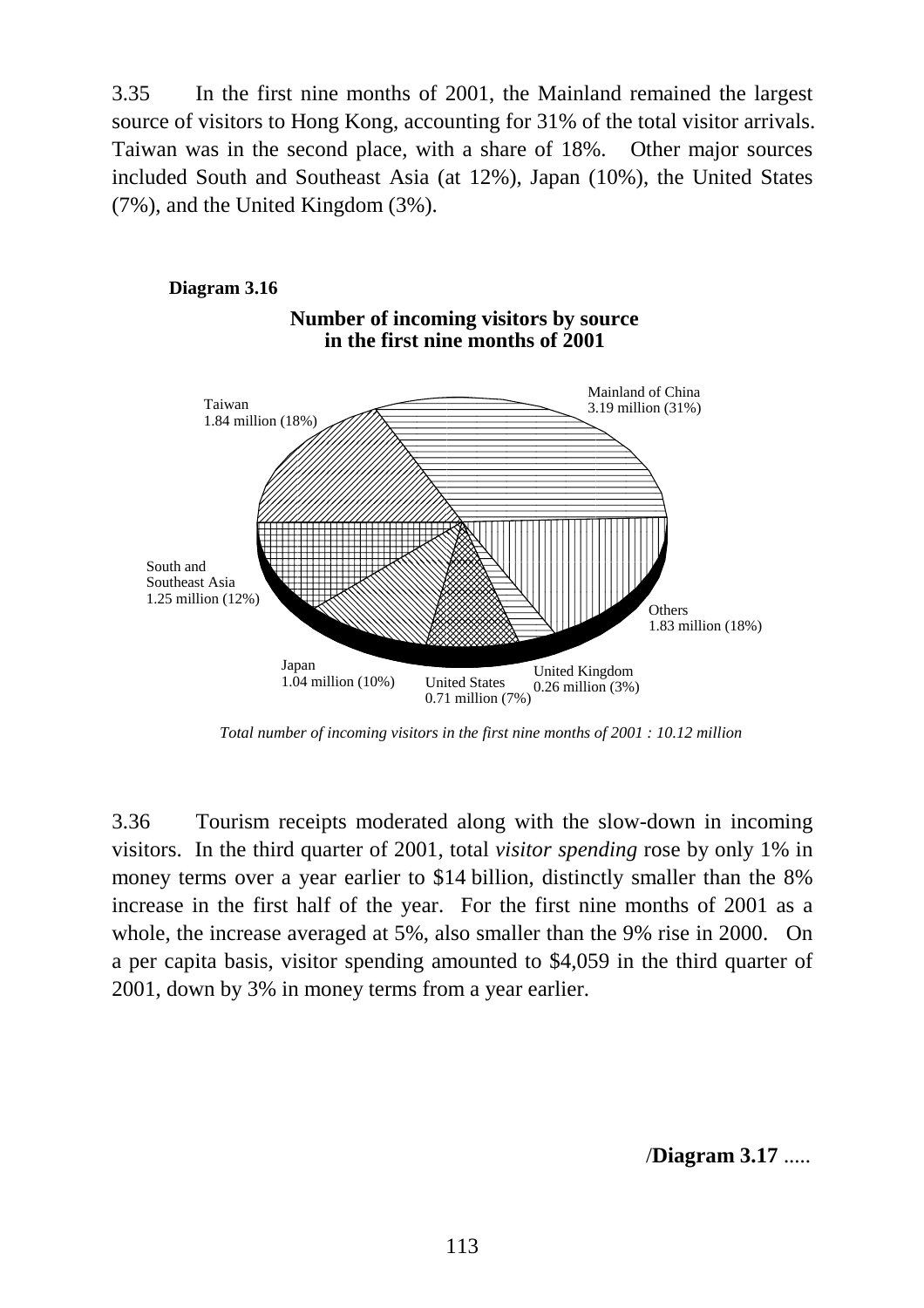

**Visitor spending by source in the first nine months of 2001**

*Total visitor spending in the first nine months of 2001 : \$45.4 billion*

3.37 Analysed by expenditure category, shopping accounted for 49% of the total visitor spending in the first nine months of 2001, while hotel bills and meals outside hotels took up 27% and 14% respectively. Analysed by source, visitors from the Mainland constituted the largest spending group, accounting for 34% of the total visitor spending in the first nine months of 2001. Visitors from Taiwan came next, taking up 18% of the total. These were followed by visitors from North Asia (at 12%), South and Southeast Asia (11%), North America (10%), Europe (7%), and Australia and New Zealand (3%).

/**Diagram 3.18** .....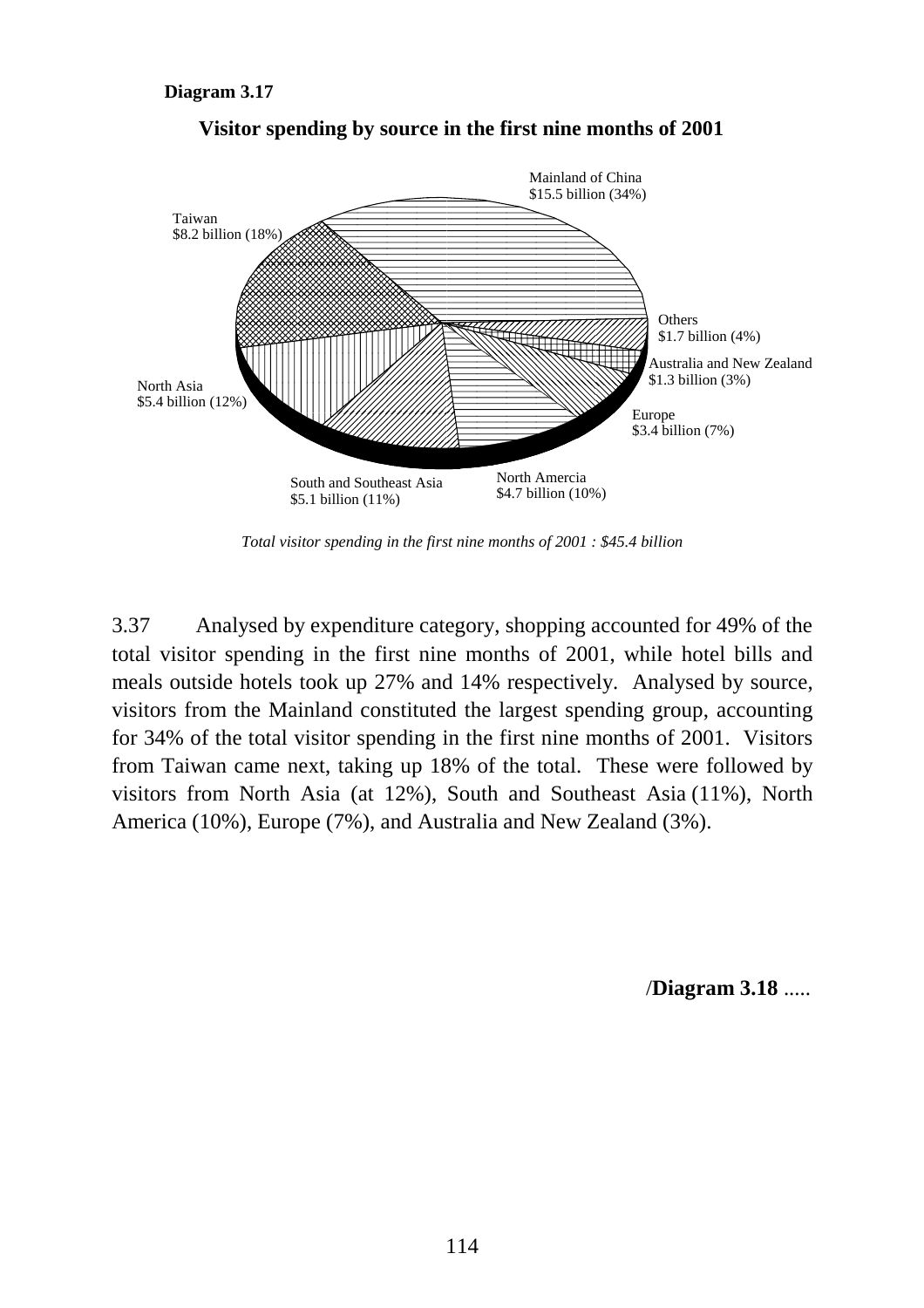### **Diagram 3.18**



*Total visitor spending in the first nine months of 2001 : \$45.4 billion*

3.38 The stock of *hotel rooms* in Hong Kong went up by 4% over a year earlier to 36 600 at end-September 2001. As the increased supply of hotel rooms coincided with a slow-down in inbound tourism, the *average hotel room occupancy rate* fell to 78% in the third quarter of 2001, from 83% in the same quarter in 2000.

/**Table 3.15** .....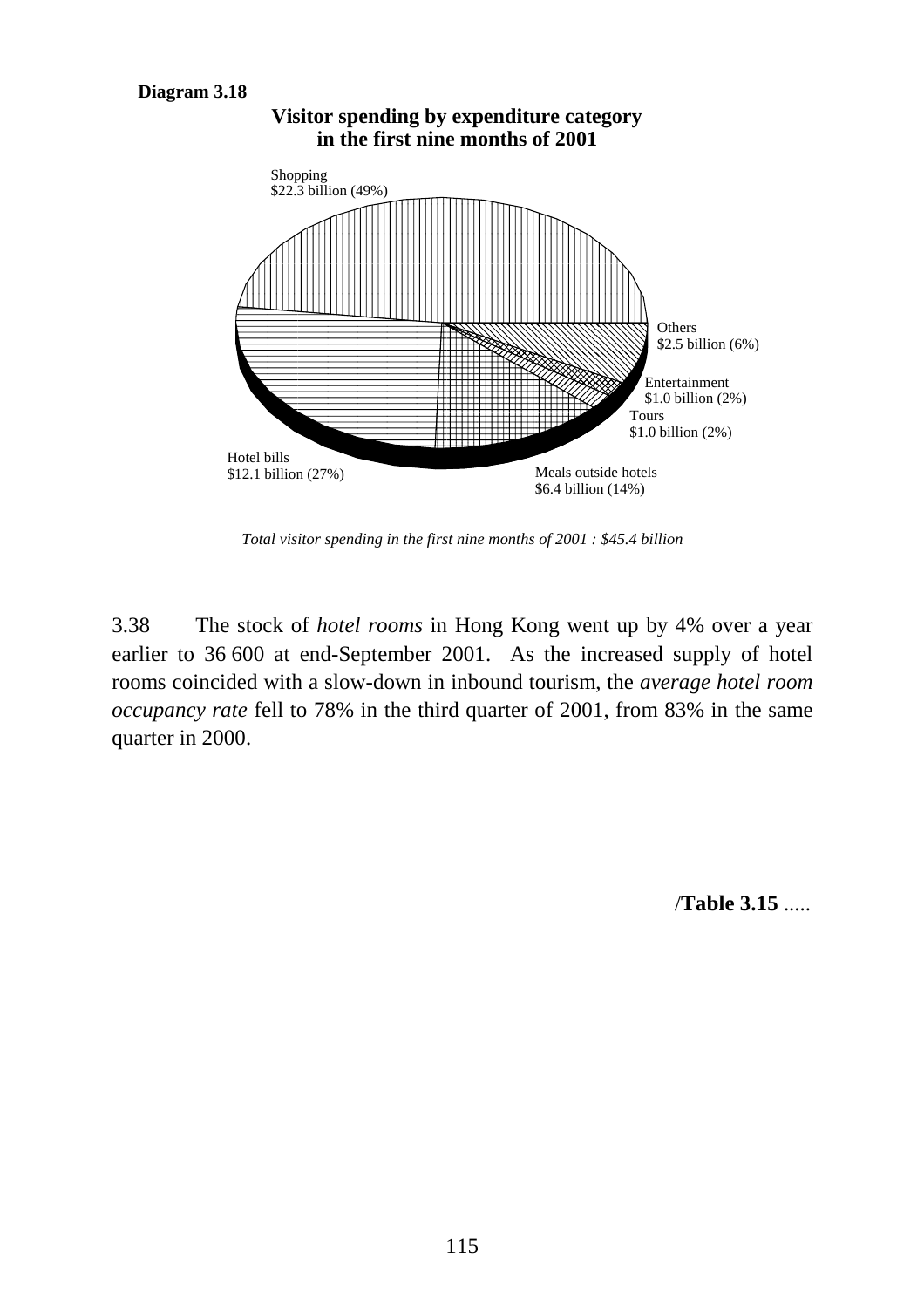# **Table 3.15**

|      |                |                       |       | Average hotel room |
|------|----------------|-----------------------|-------|--------------------|
|      |                | Number of hotel rooms |       | occupancy rate     |
|      |                | as at end of period   |       | during the period  |
|      |                |                       |       | (%)                |
| 2000 | Annual         | 35 311                | $(*)$ | 83                 |
|      | Q1             | 35 4 20               | (4)   | 81                 |
|      | Q2             | 35 4 20               | (1)   | 82                 |
|      | Q <sub>3</sub> | $35324$ (1)           |       | 83                 |
|      | Q4             | 35 311                | $(*)$ | 87                 |
| 2001 | Q1             | 36 7 12               | (4)   | 78                 |
|      | Q2             | 36 971                | (4)   | 79                 |
|      |                | 36 591                | (4)   | 78                 |
|      |                |                       |       |                    |

### **Stock of hotel rooms and occupancy rate**

- Notes : These figures cover high-tariff hotels, medium-tariff hotels, hostels and guest houses which are members of the Hong Kong Tourism Board. Other premises which may have been used for accommodating visitors to Hong Kong are not included.
	- ( ) % change over a year earlier.
	- (\*) Change of less than 0.5%.

Source : Hong Kong Tourism Board.

3.39 On *Hong Kong residents travelling abroad*, the total number of resident departures rose slightly further, by 1% over a year earlier to 15.7 million in the third quarter of 2001. The corresponding increases were 8% and 1% in the first two quarters. This suggested a continued deceleration in growth, if the effect straddling the first and second quarters on account of the special school holidays for conducting the 2001 Population Census in March was taken into account<sup> $(7)$ </sup>. Hong Kong residents travelling abroad were also seen to be affected by the 911 incident. In particular, there was a drastic drop in trips to the Americas in September. For the first nine months of 2001 as a whole, the total number of resident departures went up by 3% over a year earlier to 45.5 million, which was markedly slower than the 11% increase in 2000.

 $/3.40$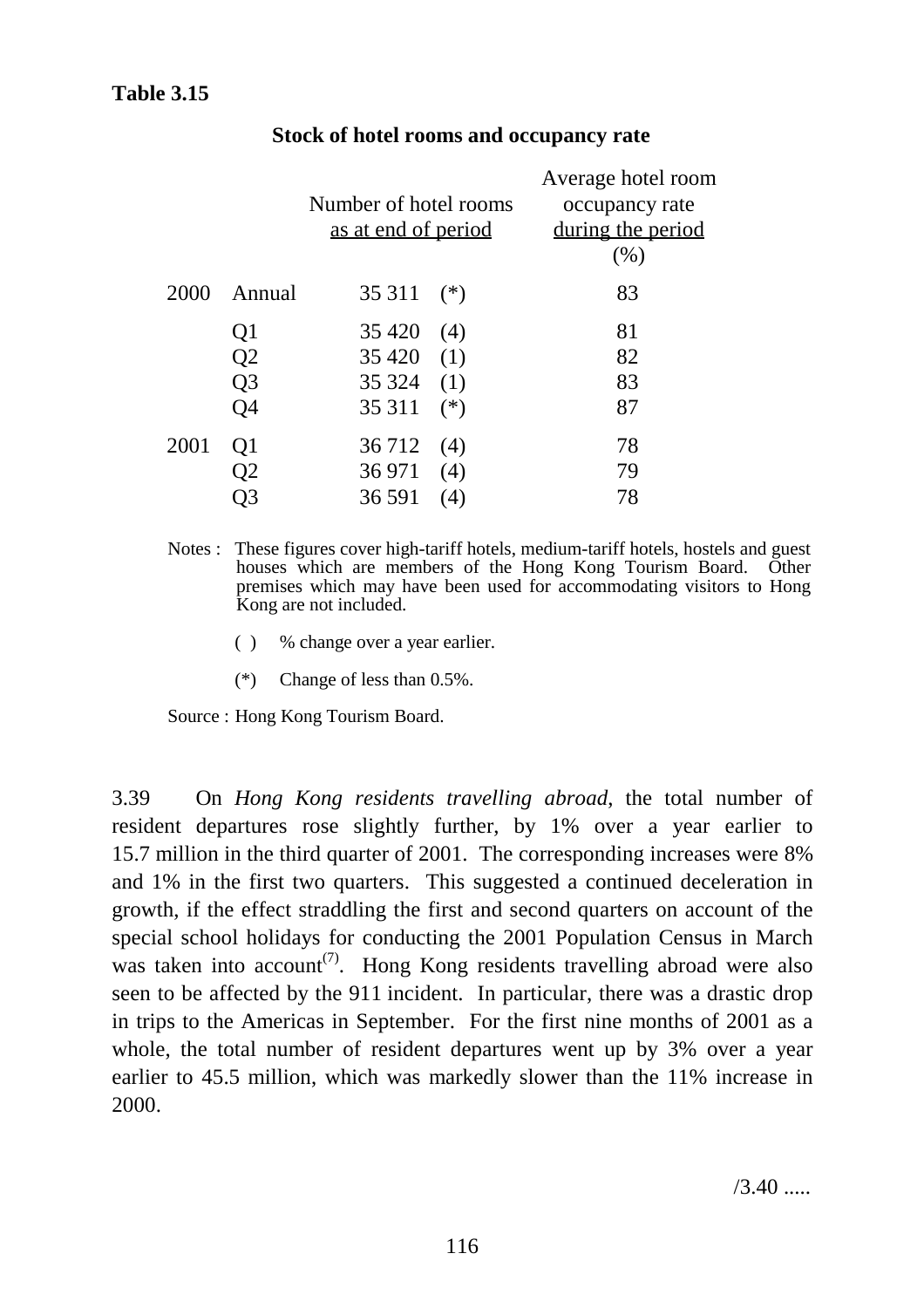3.40 Analysed by destination and on a year-on-year comparison, resident departures to the Americas fell significantly, by 13% in the third quarter of 2001, with most of the plunge occurring in September when travel was severely down immediately after the 911 incident. This was followed by resident departures to Macau, Europe and North Asia, with decreases of 5%, 4% and 3% respectively. Yet resident departure to Taiwan continued to increase strongly, by 12%, upon simplification of the entry process to Taiwan for Hong Kong residents<sup>(8)</sup>. Resident departures to Australia and New Zealand, the Mainland, and South and Southeast Asia also rose, by 6%, 2% and 1% respectively.

### **Table 3.16**

|                              | 2000   |                |                |                | 2001   |                |                |                          |       |             |                |
|------------------------------|--------|----------------|----------------|----------------|--------|----------------|----------------|--------------------------|-------|-------------|----------------|
|                              | Annual | <u>Q1</u>      | Q <sub>2</sub> | Q <sub>3</sub> | $Q_4$  | <u>Q1</u>      | Q <sub>2</sub> | $\overline{\mathcal{Q}}$ | Jul   | $\Delta$ ug | Sep            |
| All destinations             | 11     | 9              | 13             | 15             | 7      | 8              |                | 1                        | $-5$  | 5           | $\overline{4}$ |
| Mainland of China            | 11     | 9              | 13             | 15             | 7      | 8              | $\ast$         | $\overline{2}$           | $-4$  | 5           | 5              |
| Macau                        | 11     | $\overline{4}$ | 4              | 25             | 10     | 7              | 8              | $-5$                     | $-10$ | $\ast$      | $-4$           |
| South and Southeast<br>Asia  | 20     | 21             | 33             | 20             | 10     | 16             | 8              | 1                        | $-3$  | 3           | $\overline{4}$ |
| North Asia                   | $-5$   | $-10$          | $\mathbf{1}$   | $-9$           | $-1$   | 13             | $-3$           | $-3$                     | $-11$ | 5           | $-3$           |
| Americas <sup>(a)</sup>      | $\ast$ | $-7$           | 8              | $\mathbf{1}$   | $\ast$ | $\overline{7}$ | 5              | $-13$                    | $-10$ | $-3$        | $-32$          |
| Taiwan                       | 12     | 4              | 8              | 6              | 33     | 8              | 9              | 12                       | 6     | 22          | 7              |
| Europe                       | 5      | $\overline{2}$ | 8              | 9              | $\ast$ | $\overline{4}$ | 3              | $-4$                     | $-9$  | 5           | -6             |
| Australia and<br>New Zealand | 1      | $-7$           | 16             | $-3$           | 3      | $\overline{4}$ | 3              | 6                        | 10    | 16          | $-7$           |
| Others                       | 9      | -4             | 9              | 17             | 13     | 84             | 28             | $-3$                     | 9     | 6           | -24            |

## **Number of Hong Kong resident departures by destination (year-on-year rate of change (%))**

Notes : Figures may not add up exactly to the total due to rounding.

(a) This includes the United States, Canada, Central America and South America.

(\*) Change of less than 0.5%.

Source : Hong Kong Tourism Board.

/**Diagram 3.19** .....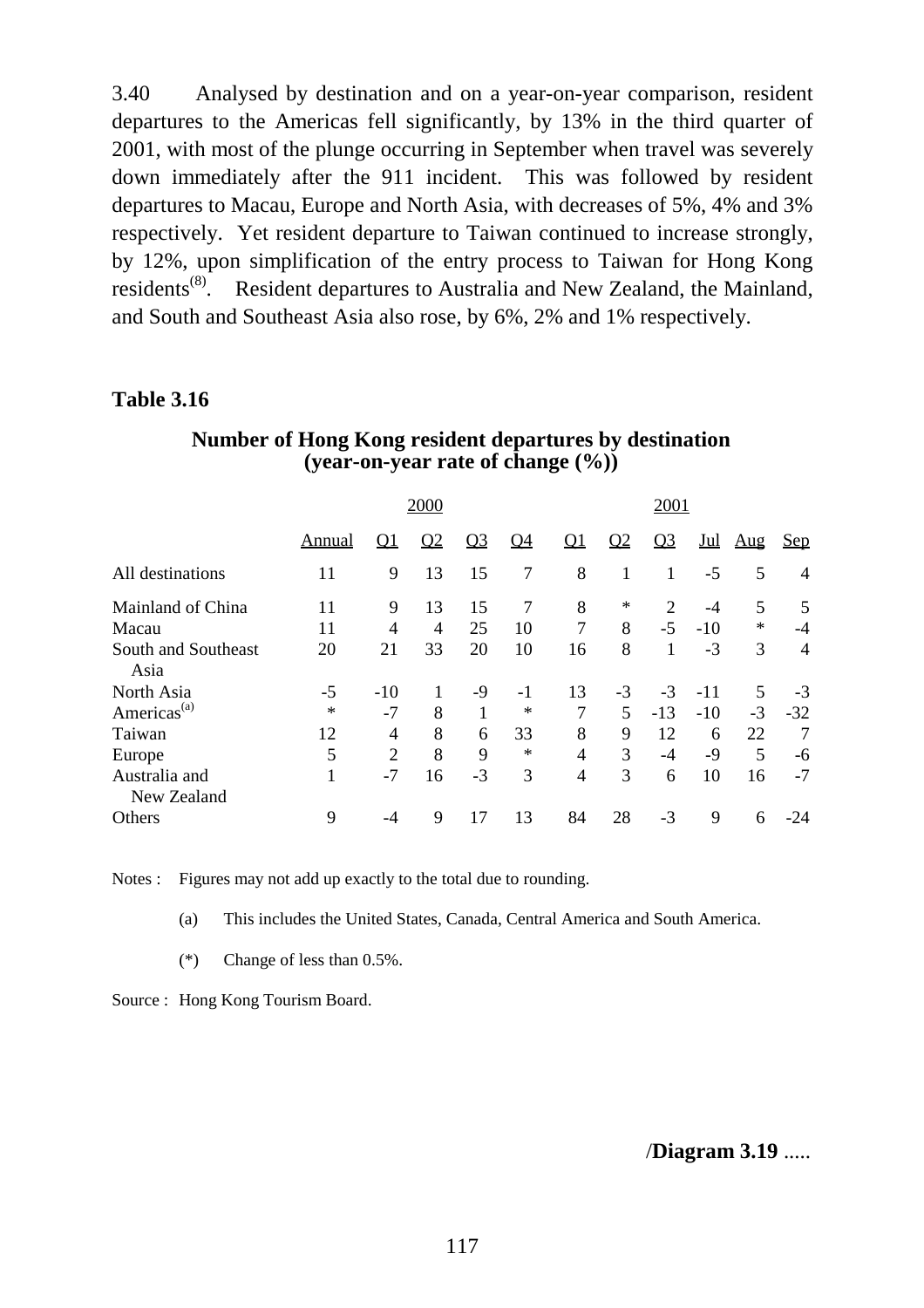

**Number of Hong Kong resident departures Diagram 3.19**

3.41 The Mainland continued to be the most popular visit destination for Hong Kong residents, accounting for 85% of all the departures in the first nine months of 2001. Most of these trips were destined for Guangdong Province. Macau came second (with a share of 7%), followed by South and Southeast Asia (4%), and North Asia (1%).

/**Diagram 3.20** .....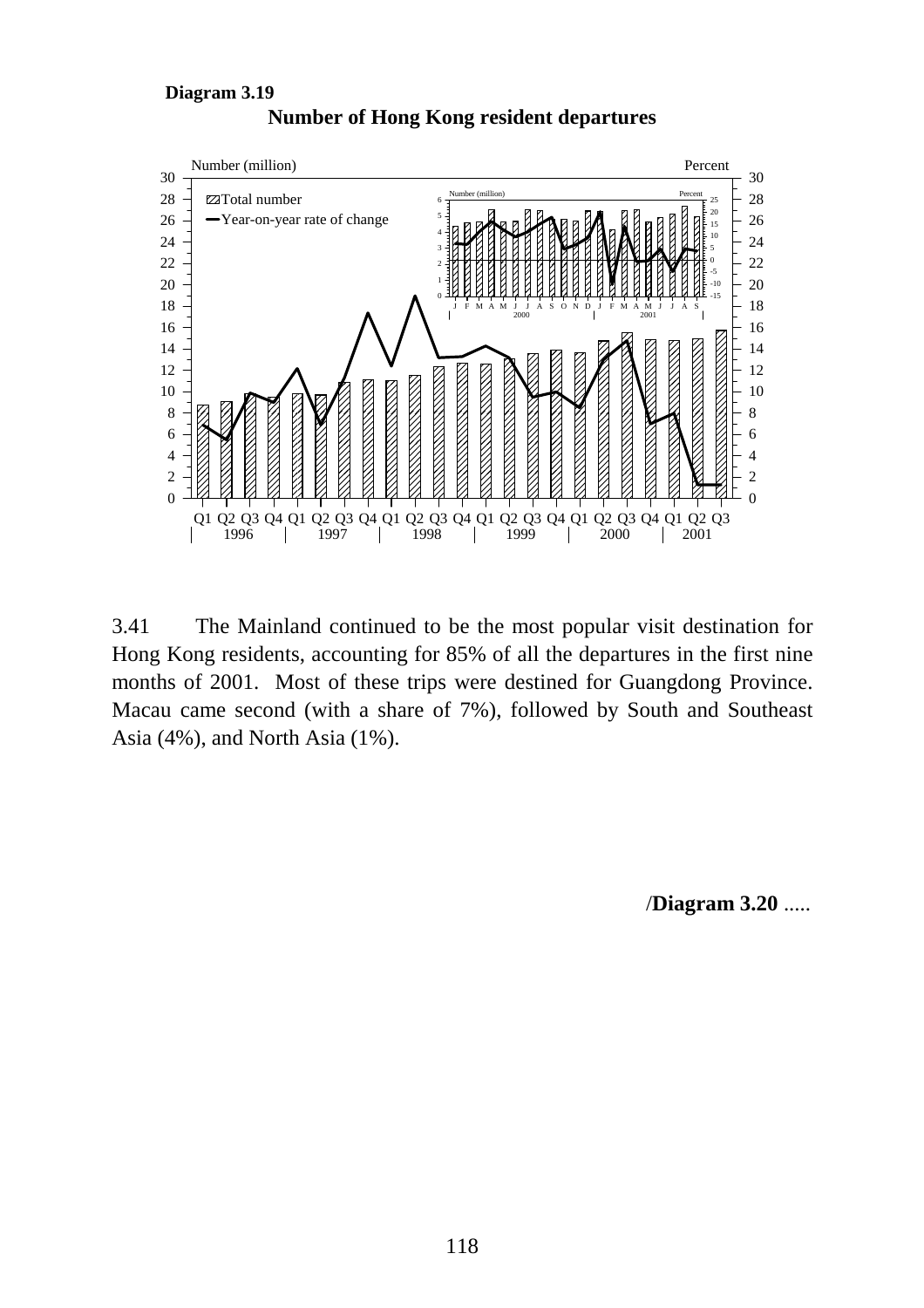### **Number of Hong Kong resident departures by destination in the first nine months of 2001 Diagram 3.20**



*Total number of resident departures in the first nine months of 2001 : 45.50 million*

## **Telecommunications**

3.42 On *wireline services*, the number of fixed telephone lines stood at 3.93 million at end-September 2001, virtually unchanged from a year earlier. Within this total, the number of lines for business customers rose by 2%, while the number of lines for residential customers fell by 2%. These two groups of customers accounted for 45% and 55% respectively of all the telephone lines rendered at end-September 2001. Per capita tele-density in Hong Kong, at 58 telephone lines per 100 inhabitants at end-September 2001, was one of the highest in Asia. As to facsimile lines, the number went up by 4% over a year earlier to 412 000 at end-September 2001. This gave 24 facsimile lines per 100 business telephone lines, again amongst the highest in Asia. Internet traffic volume<sup>(9)</sup> fell by 33% over a year earlier to 2.7 billion minutes in the third quarter of 2001, following decreases of 12% and 22% in the first two quarters and on the back of a phenomenal growth in recent years. The decrease was likely to be related to recent consolidation of the information technology sector.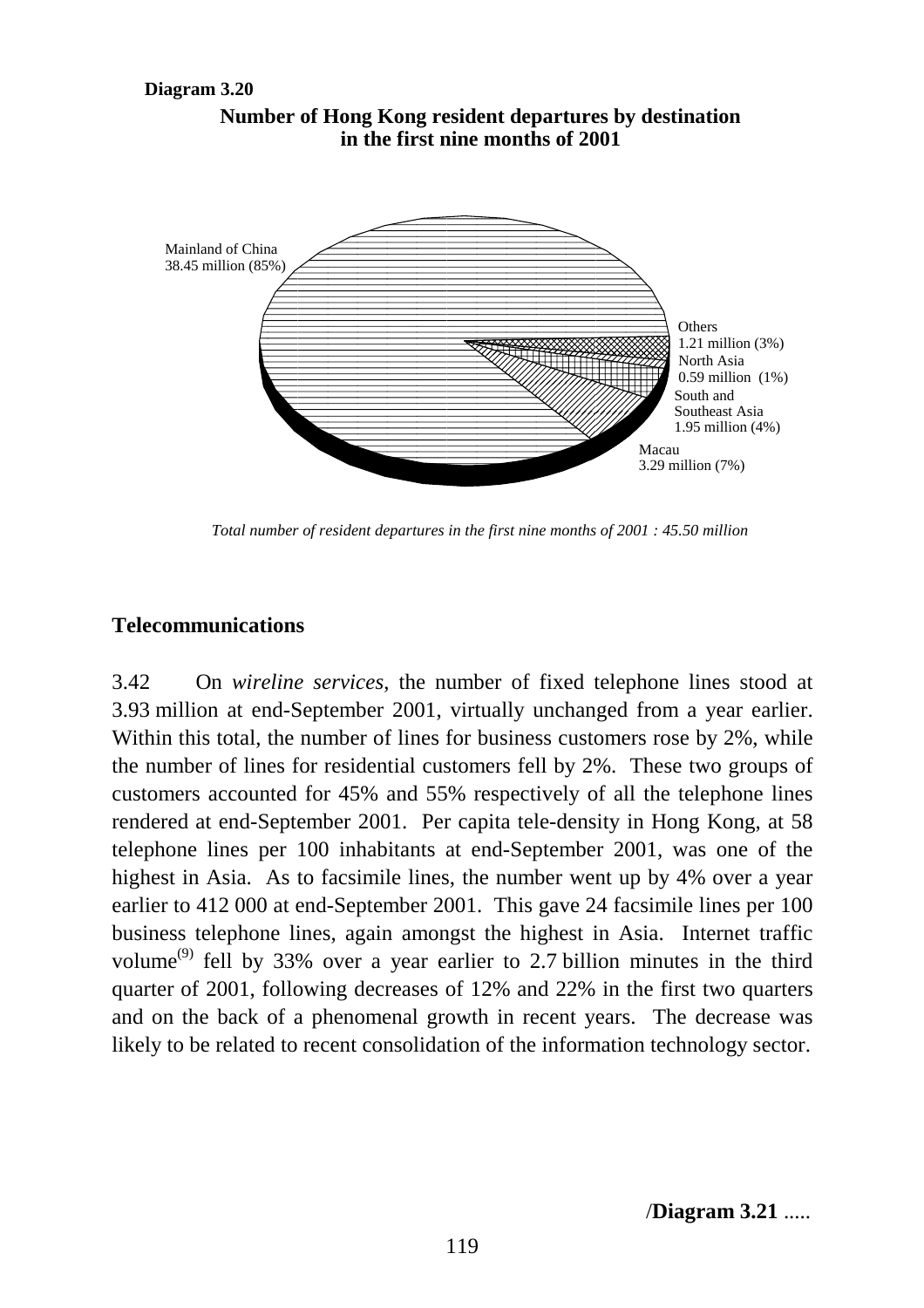### **Number of direct exchange lines\* by main user category (as at end of quarter) Diagram 3.21**



Note :  $(*)$  Including facsimile lines.

3.43 On *wireless services*, the mobile phone segment remained buoyant, with the number of customers surging by 17% over a year earlier to 5.7 million<sup> $(10)$ </sup> at end-September 2001. This gave a mobile phone penetration rate of 84%, which was amongst the highest in the world. On the other hand, the paging segment continued to contract, with the number of customers down further by 19% over a year earlier to 275 000 at end-September 2001.

3.44 On 18 July 2001, the Government issued the Information Memorandum on licensing of Third Generation (3G) mobile phone services, inviting applications for four licences to render 3G services in Hong Kong. On 18 September, the Government announced that four licences would be provisionally awarded to all the four bidding operators. The licences were henceforth granted on 22 October, enabling the licensees to start to rollout their 3G networks and services. Thus Hong Kong would be able to enjoy 3G services at the same time as the advanced economies.

/**Diagram 3.22** .....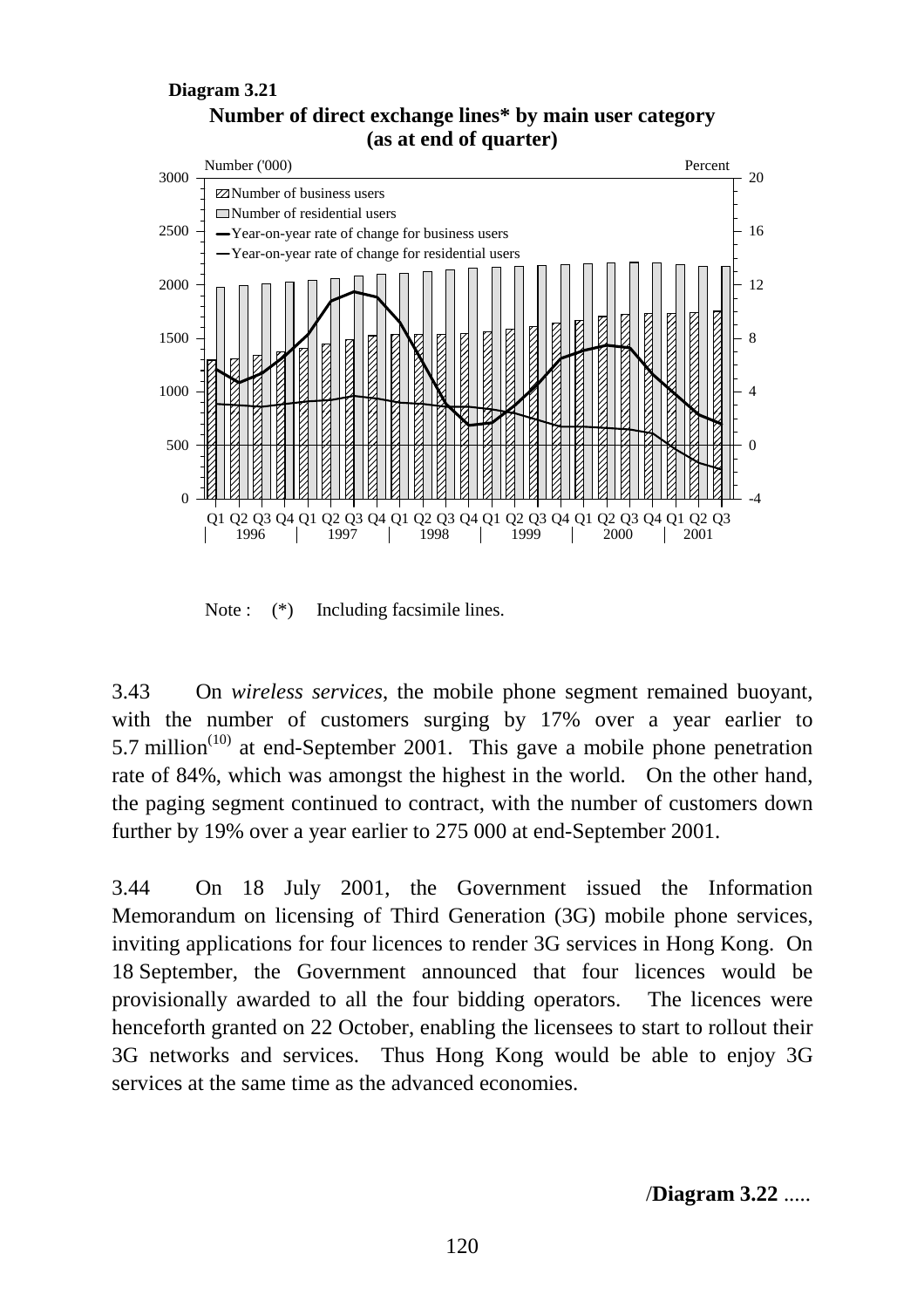### **Diagram 3.22**





Note : (\*) Including all mobile phone service subscribers and the stock of pre-paid Subscribed Identity Module (SIM) cards already sold to customers.

/**Notes** .....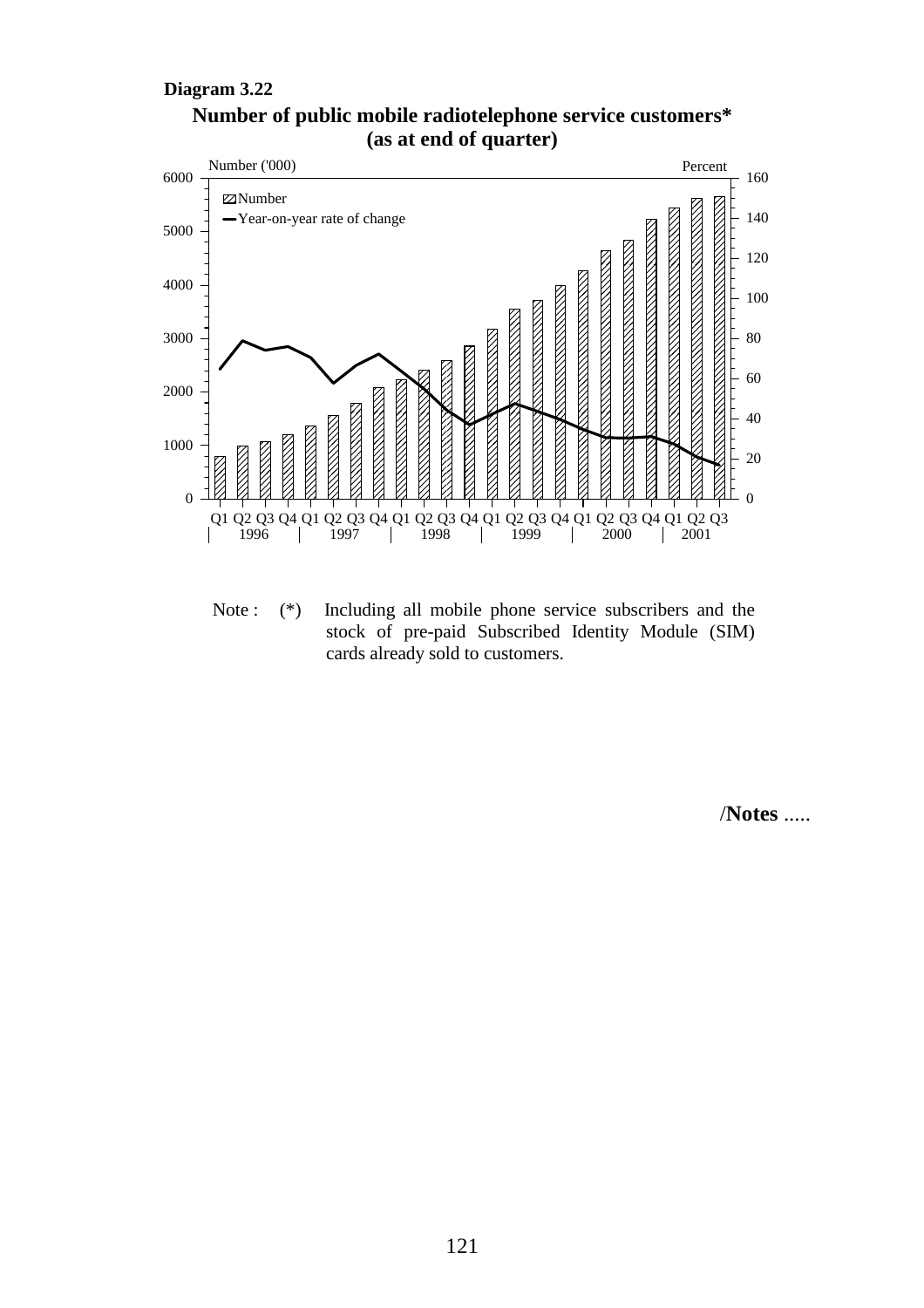## **Notes :**

- (1) The Index of Industrial Production is intended to reflect the recent trend of net output in real terms in the various local manufacturing industries. Output from outward processing operations across the border is not included.
- (2) The Monthly Survey of Orders-on-hand covers manufacturing firms engaging 50 or more workers. Its main purpose is to provide a broad indicator of the orders position in value terms in the local manufacturing sector at monthly intervals. Orders for outward processing operations across the border are not included.
- (3) Abstracting from short-term fluctuations caused by factors unrelated to productivity changes, output per person engaged may be taken as a broad indicator of average labour productivity. To smooth out short-term fluctuations, a four-quarter moving average is used in computing output per person engaged. Besides the increase in the workers' own efficiency, average labour productivity also reflects the increased output brought about by investment in machinery and equipment, thereby resulting in a greater capital intensity per worker. An upward shift in the occupational mix also raises average labour productivity.
- (4) On 3 September 2001, the Chief Secretary for Administration announced that a moratorium would be imposed immediately on all sales of HOS/PSPS flats until end-June 2002, and that additional home ownership loans equal in number to the sale flats put on hold would be made available to eligible families. He also announced that the supply of new HOS/PSPS flats after the moratorium would not exceed 9 000 units a year up to the financial year 2005/06.
- (5) Developers usually offered a variety of inducements pertaining to flexible payment terms, top-up loans, cash rebates, and mortgage subsidies in the early part of the repayment period. Flat buyers might opt for different combinations of these privileges, or else might seek a direct price discount. In effect, the acquisition cost initially and/or the mortgage cost in the ensuing few years for the flat buyers could be reduced considerably.
- (6) Since April 1999, the Government has been operating an Application System under the Land Sale Programme, whereby the Government sets aside additional sites on a Reserve List for open application by the developers. Provided that the deposit placed for the application reflects the prevailing market price, the site involved can be released from the Reserve List for open auction or tender. This helps ensure a flexible supply of Government land in response to market demand.
- (7) The special school holidays in March for conducting the 2001 Population Census led to an advancement of some of the outbound tours originally scheduled for Easter in April. This gave a boosting effect on the number of resident departures in the first quarter of 2001, but a dampening effect on the number of resident departures in the second quarter.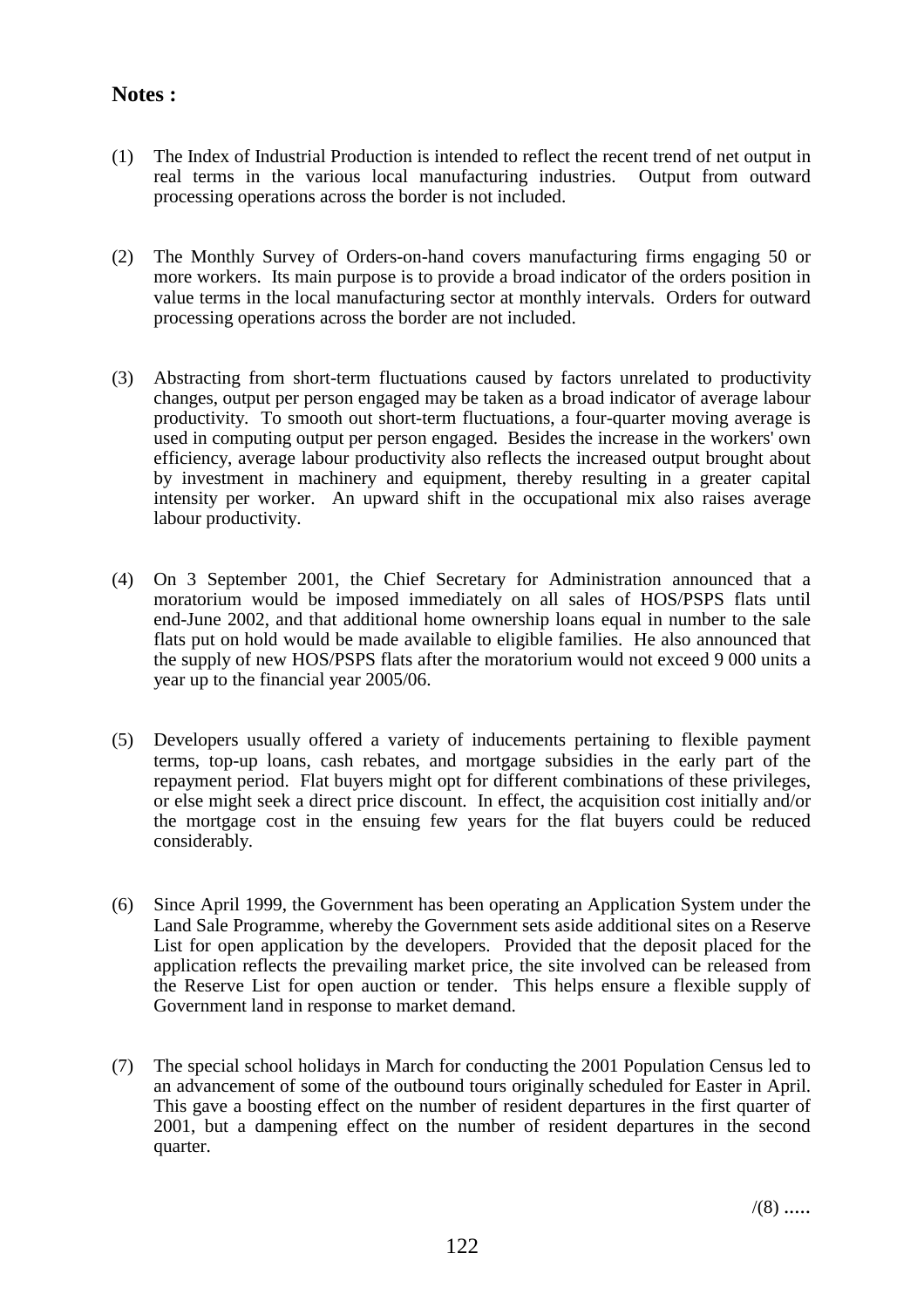- (8) As from 8 August 2001, the Taiwanese authorities adopt a new measure to simplify the entry process for Hong Kong and Macau residents visiting Taiwan. Under the new measure, those Hong Kong and Macau residents who have previously visited Taiwan may only need to apply for a temporary entry permit lasting for 14 days upon arrivals in Taiwan.
- (9) This includes access through the public switch telephone network (PSTN), but not access through the leased circuits.
- (10) This figure includes all mobile phone service subscribers and the stock of pre-paid Subscribed Identity Module (SIM) cards already sold to customers.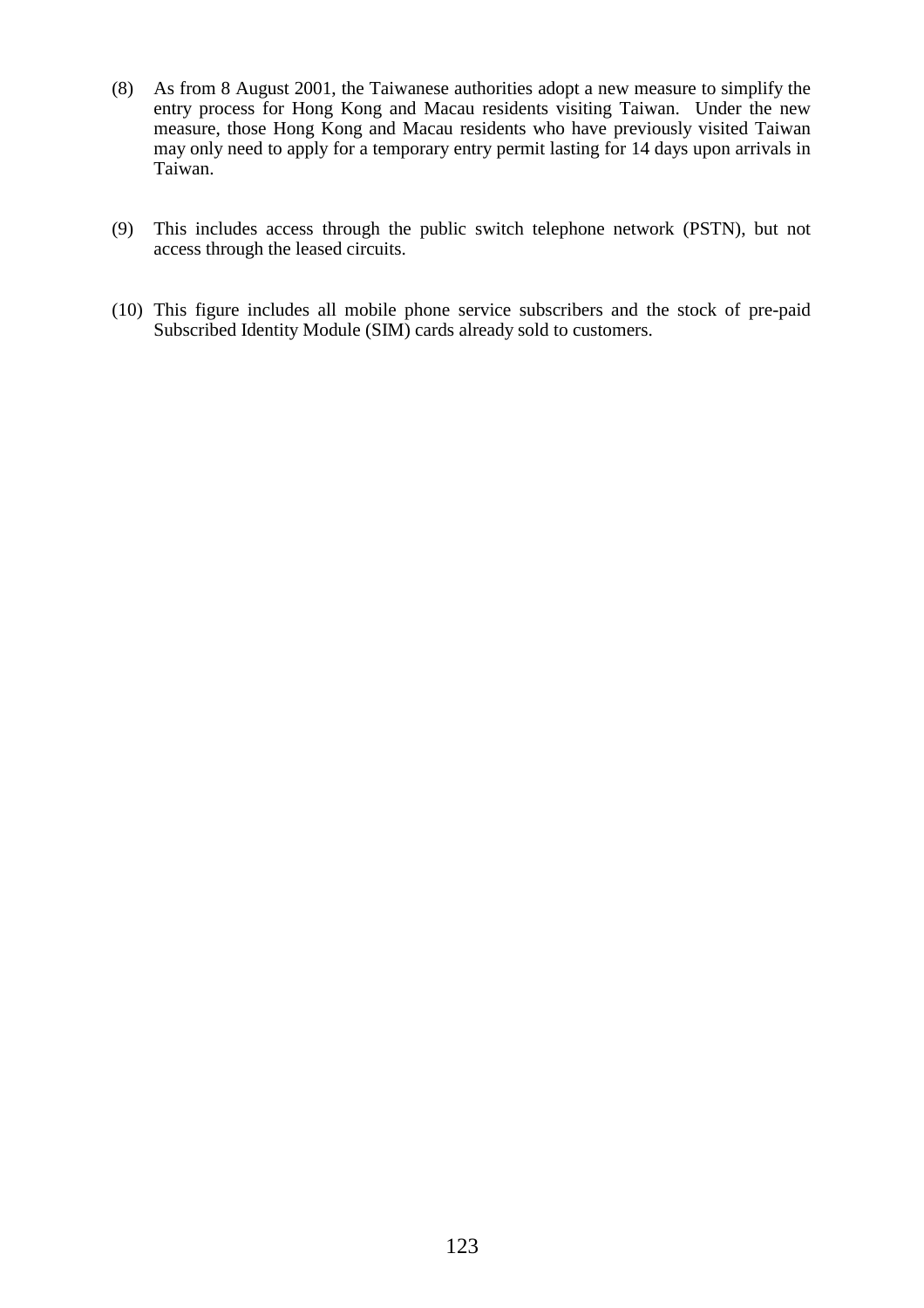## **CHAPTER 4: THE FINANCIAL SECTOR\***

### **Overall financial market situation**

4.1 In the third quarter of 2001, the Hong Kong dollar exchange and money markets remained broadly stable, but the local stock market was more volatile upon the shock from the 911 incident. Throughout the quarter, the market exchange rate of the Hong Kong dollar against the US dollar stayed close to the linked rate. Yet the spread between the Hong Kong dollar forward rates and spot rate against the US dollar reversed from a small premium at end-June to a small discount at end-September. Along with further significant cuts in US interest rates, local interest rates also eased distinctly further. Hong Kong dollar deposits grew slightly further during the third quarter, while Hong Kong dollar loans continued to decline. As a result, the Hong Kong dollar loan-to-deposit ratio fell to a new low at end-September 2001. In the local stock market, share prices were weighed down by heightened concern over the global economic outlook. Mirroring the weakness in the global stock markets inflicted by the 911 incident, the Hang Seng Index plunged to a near three-year low of 8 934 on 21 September. The index rebounded distinctly soon afterwards, to 9 951 at end-September 2001, though still 24% below the level at end-June.

### **Exchange rates**

4.2 The spot exchange rate of the Hong Kong dollar against the US dollar stayed close to the linked rate and moved within a narrow range of 7.797 to 7.800 during the third quarter of 2001, notwithstanding the volatility in the global financial markets immediately after the 911 incident. The spread between the twelve-month Hong Kong dollar forward rate and the spot rate reversed from a small premium of three pips (each pip equivalent to HK\$0.0001) at end-June to a small discount of nine pips at end-September.

**\_\_\_\_\_\_\_\_\_\_**

**<sup>(\*)</sup> This chapter is jointly prepared by the Hong Kong Monetary Authority and the Economic Analysis Division.**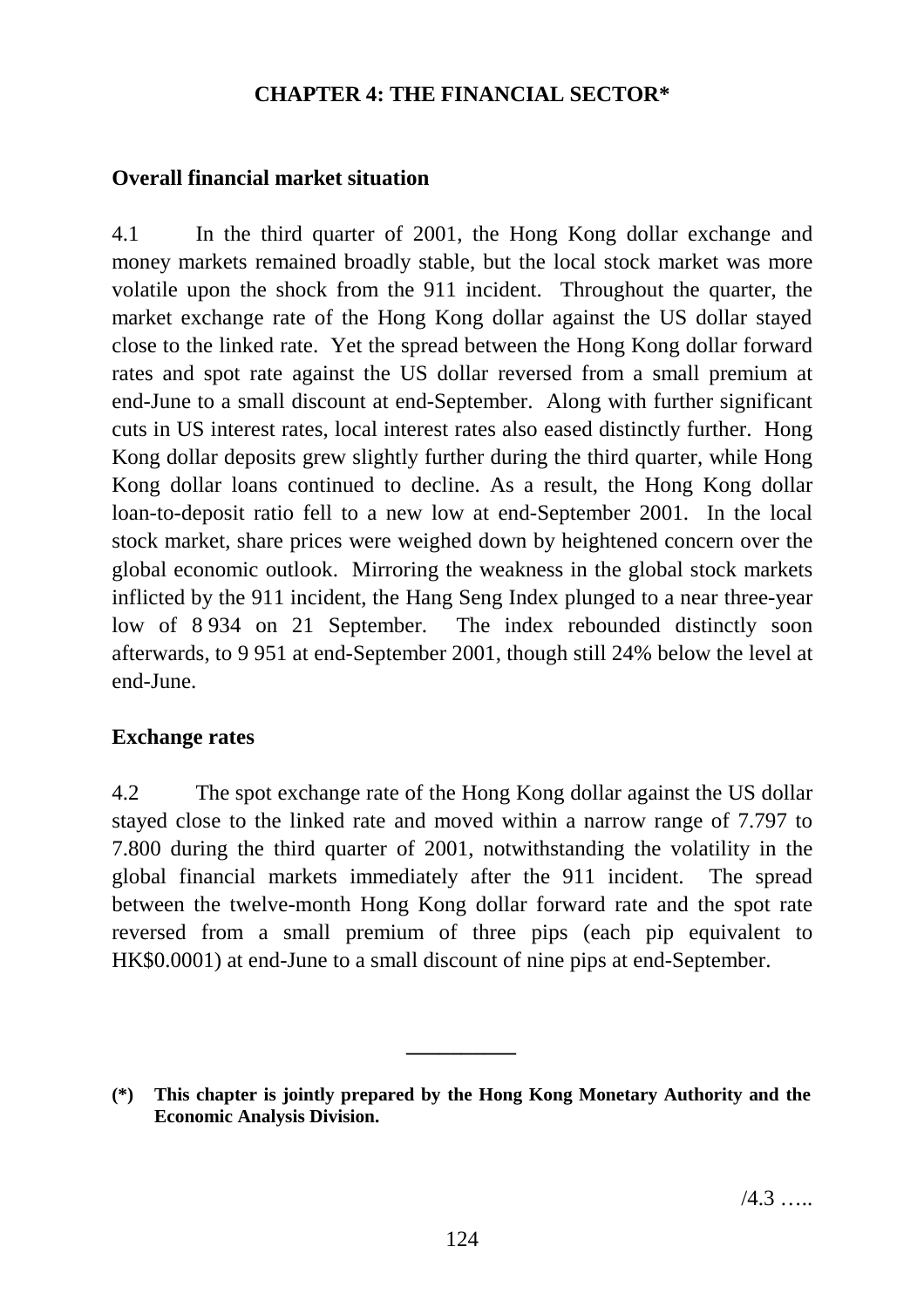4.3 Under the linked exchange rate system $^{(1)}$ , the movements in the exchange rates of the Hong Kong dollar against other major currencies follow closely those in the US dollar. The US dollar weakened against most of the major currencies during the third quarter of 2001, primarily upon worries about a more protracted US economic slow-down and the sizeable US current account deficit, and was weighed down further by the instant impact of the 911 incident. (Yet by early October, the US dollar had recovered most of the lost ground consequential to the 911 incident.)

4.4 Despite the weakness in the Japanese economy, the yen strengthened from 126.00 against the US dollar in early July to 120.95 just before the 911 incident. Upon a brief softening of the dollar triggered by the 911 incident, the yen advanced further to a high of 116.21 on 20 September, even amidst successive interventions by the Bank of Japan to restrain a rapid strengthening of the yen. Then with some ease-back, the yen settled to 119.51 at end-September. This still represented a 4.2% gain over the level at end-June. Against most of the other East Asian currencies, the US dollar also softened during the third quarter.

4.5 Against the euro, the US dollar likewise weakened during the third quarter of 2001. The euro rose from 0.85 in early July to a high of 0.92 on 17 August, before settling at 0.89 in early September. Upon the shock of the 911 incident, the euro picked up further to a high of 0.93 on 18 September, before easing modestly to 0.91 at end-September. This was 7.1% higher than the level at end-June. Against the pound sterling, the US dollar similarly went down during the third quarter.

4.6 In line with the depreciation of the US dollar against most of the major currencies, the trade-weighted Nominal Effective Exchange Rate Index<sup>(2)</sup> of the Hong Kong dollar fell from 140.7 at end-June 2001 to 138.4 at end-September. Adjusting for relative movements in the respective consumer price indices corresponding to the respective nominal exchange rates, the trade-weighted Real Effective Exchange Rate Index of the Hong Kong dollar also declined, from 172.7 at end-June 2001 to 169.1 at end-September.

/**Table 4.1** …..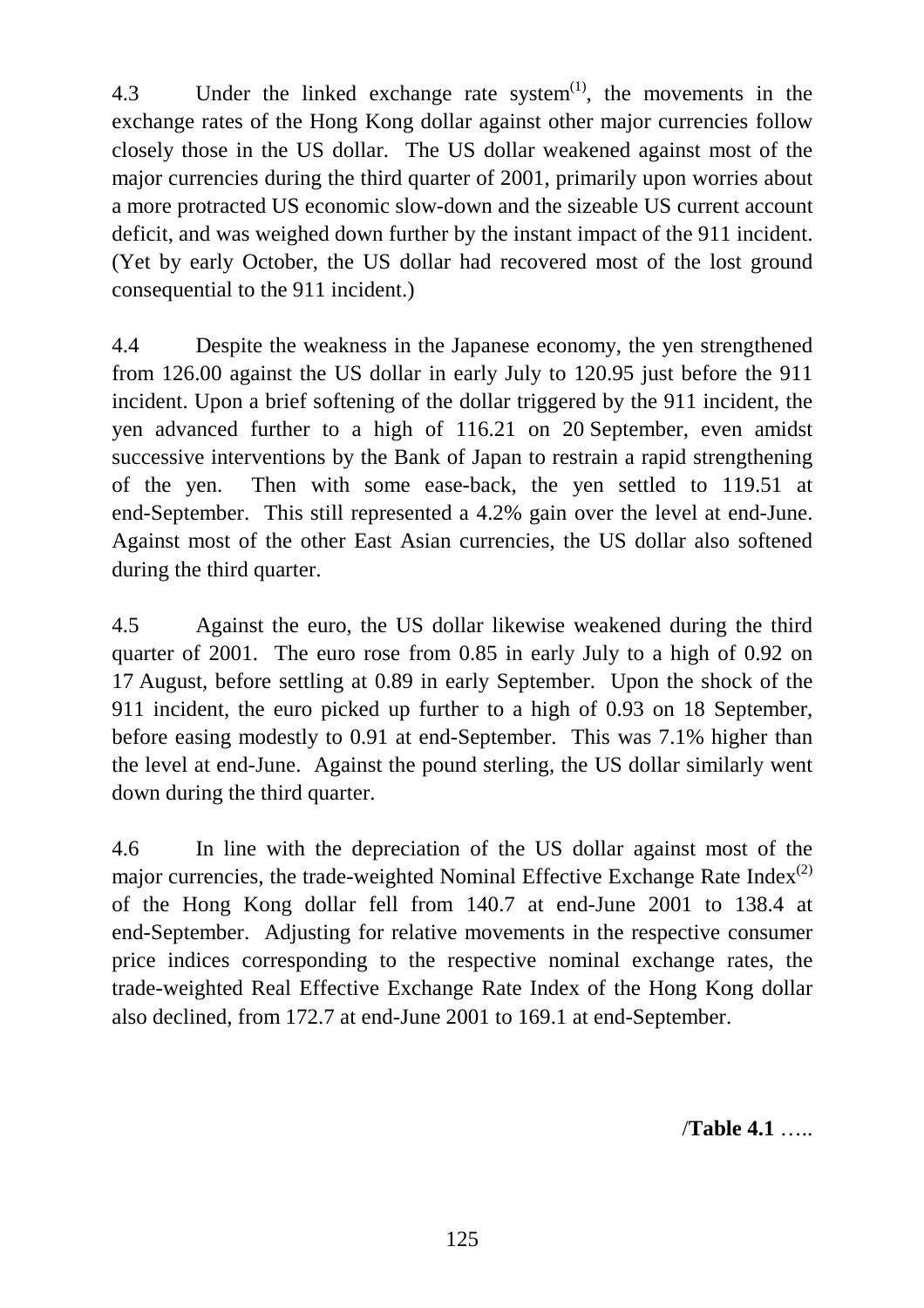| As at the<br>end of |                | Trade-weighted<br><b>Nominal EERI</b><br>(Nov $1983 = 100$ ) |          | Trade-weighted<br>Real EERI <sup>(a)</sup><br>(Nov $1983 = 100$ ) |          |  |
|---------------------|----------------|--------------------------------------------------------------|----------|-------------------------------------------------------------------|----------|--|
| 2000                | Q1             | 132.4                                                        | (0.7)    | 171.2                                                             | $(-0.7)$ |  |
|                     | J2             | 132.7                                                        | (0.2)    | 169.7                                                             | $(-0.9)$ |  |
|                     | Q3             | 134.9                                                        | (1.7)    | 170.7                                                             | (0.6)    |  |
|                     | O4             | 136.0                                                        | (0.8)    | 171.9                                                             | (0.7)    |  |
| 2001                | Q <sub>1</sub> | 140.1                                                        | (3.0)    | 171.3                                                             | $(-0.3)$ |  |
|                     | )2             | 140.7                                                        | (0.4)    | 172.7                                                             | (0.8)    |  |
|                     | )3             | 138.4                                                        | $(-1.6)$ | 169.1                                                             | $(-2.1)$ |  |

# **Trade-weighted Effective Exchange Rate Index of the Hong Kong dollar**

- Notes : (a) The real Effective Exchange Rate Index (EERI) of the Hong Kong dollar, as compiled by the Hong Kong Monetary Authority, is a weighted average of the exchange rates of the Hong Kong dollar against the currencies of 17 major trading partners after adjusting for relative movements in the respective seasonally adjusted consumer price indices, with the weights being the shares of these 17 trading partners in the total trade value of Hong Kong.
	- ( ) % change during the quarter.

### **Exchange rate of Hong Kong dollar against US dollar Diagram 4.1**



/**Diagram 4.2** …..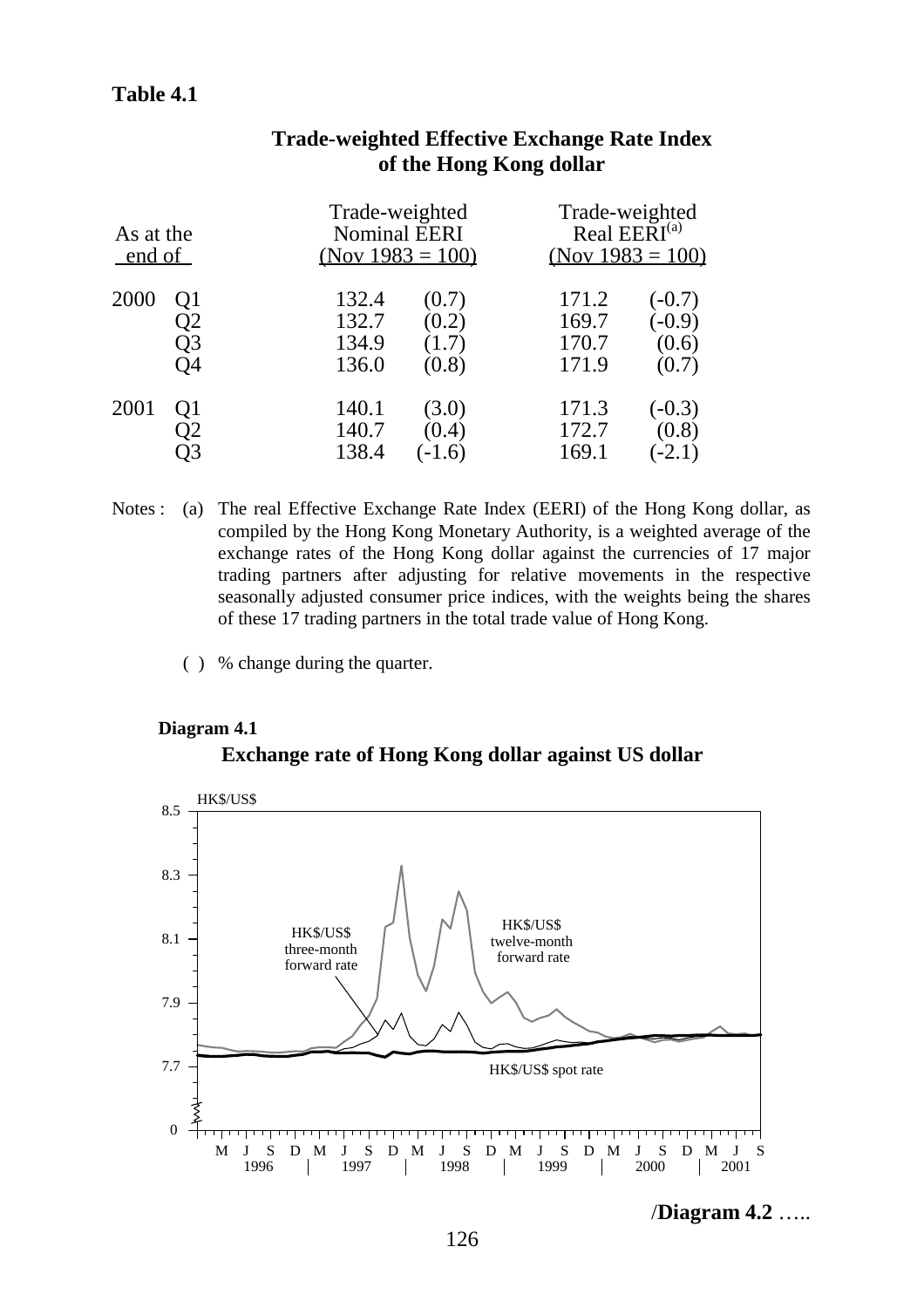### **Diagram 4.2**



# **Trade-weighted Effective Exchange Rate Index**

## **Interest rates**

4.7 In a concerted effort to bolster consumer and investor confidence and to alleviate the adverse economic impact of 911 incident, major central banks in the world eased their monetary policies. In line with further significant cuts in US interest rates, local interest rates eased distinctly further in September, following declines in the earlier months. The three-month HIBOR fell from 3.69% at end-June 2001 to 3.19% just before the 911 incident, and further to a low of 2.31% at end-September. The spread between the three-month HIBOR and the corresponding Euro-dollar deposit rate widened slightly, from 16 basis points in favour of the US dollar at end-June, to 23 basis points at end-September.

4.8 The US Fed Funds target rate was lowered by 25 basis points on 21 August, and further by 50 basis points just before the US stock market re-opened on 17 September after the 911 incident. These cumulated to a total reduction of 350 basis points in that interest rate so far in 2001. Accordingly, the Base Rate under the Discount Window was lowered twice during the third quarter, and stood at 4.5% at end-September. Upon the full interest rate deregulation as from 3 July 2001, the savings deposit rate, and indeed all bank

/deposit …..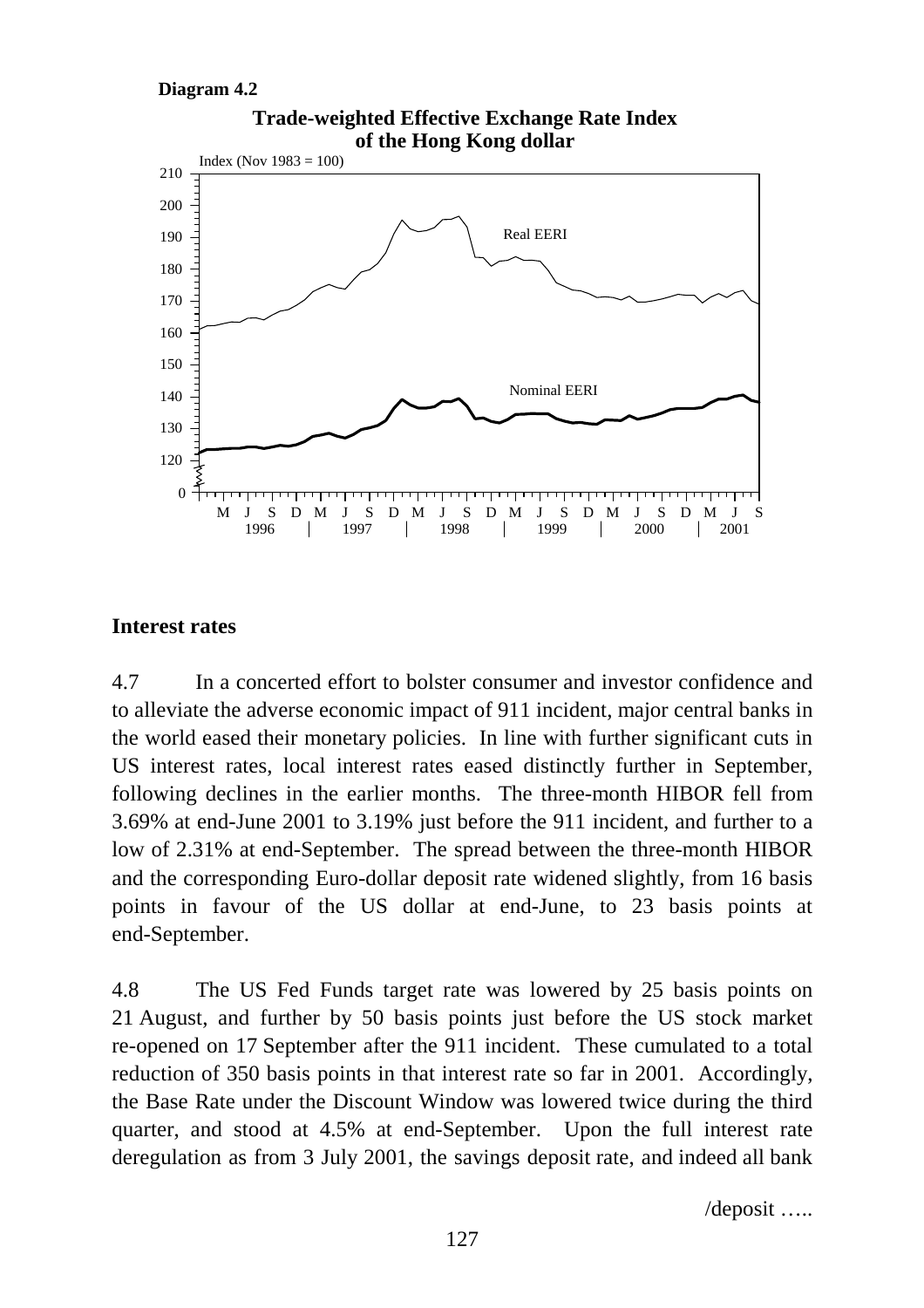deposit interest rates, are to be set freely by the individual banks. While US interest rate cuts are thus no longer followed by uniform reductions in the savings deposit rate amongst the individual banks, interest rates in the local banking sector have matched the cuts closely. The average savings deposit rate offered by ten major banks fell from 2.25% at end-June 2001 to 1.025% at end-September.

4.9 The best lending rate of the major banks followed a similar downtrend, easing to 6.0% at end-September 2001, the lowest level since April 1988. Time deposit rates fell by a slightly larger extent, as the banks were apparently less keen in competing for time deposits amidst ample liquidity. The spread of the best lending rate over the three-month time deposit rate thus widened from 4.39 percentage points to 4.85 percentage points during the third quarter.

4.10 Meanwhile, competition amongst the banks for residential mortgage business remained intense. The proportion of new mortgage loans granted at below the best lending rate stood at 91.7% in September 2001, similar to that of 92.1% in June, while the proportion of those granted at more than two percentage points below the best lending rate rose slightly, from 79.0% in June to 80.5% in September<sup>(3)</sup>.

/**Diagram 4.3** …..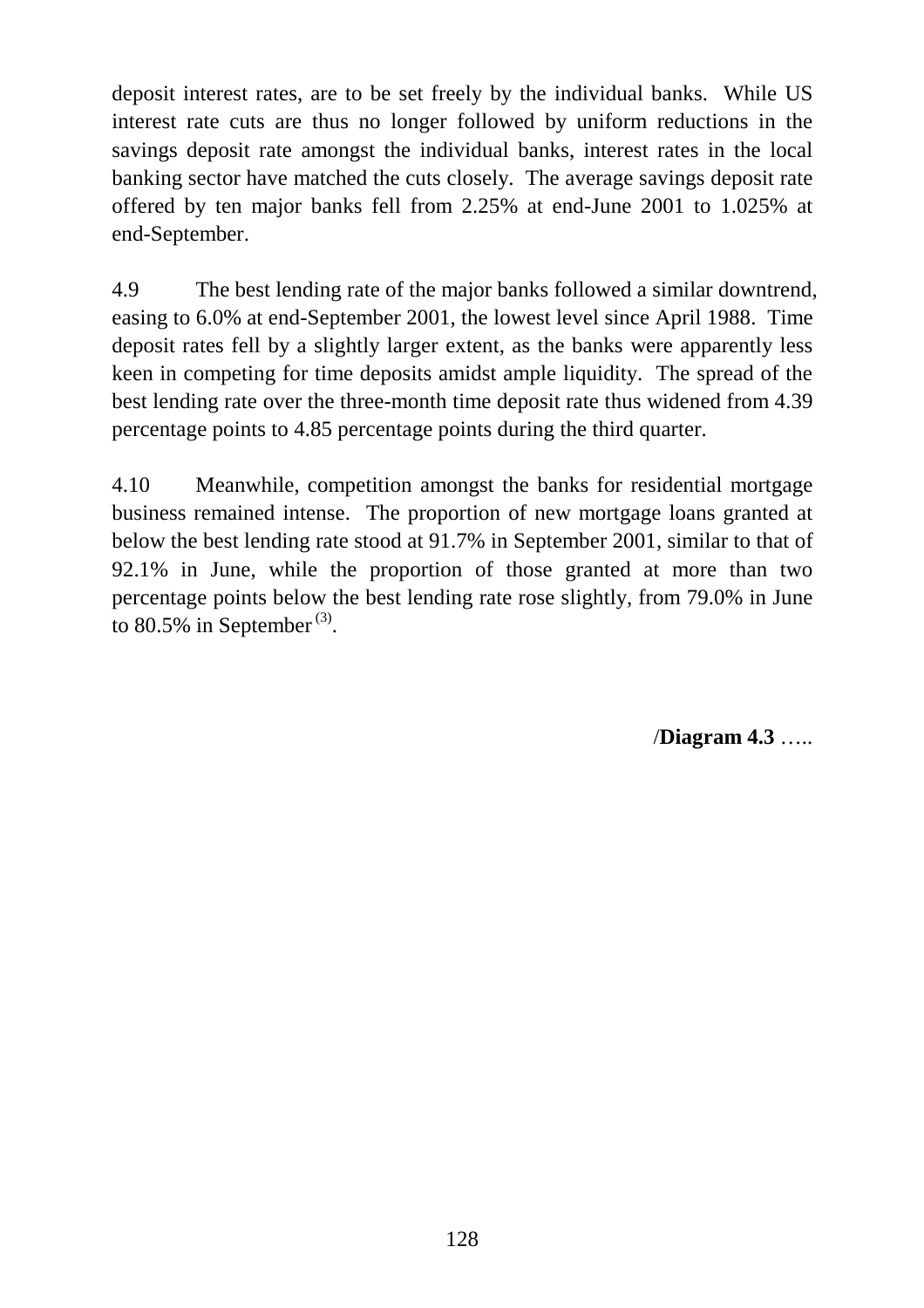# **Interest rates**





Note : (#) As from 7 September 1998, the Liquidity Adjustment Facility has been replaced by the Discount Window, with the LAF bid rate abolished and the former LAF offer rate replaced by a Base Rate. While the former LAF offer rate was the rate at which licensed banks could borrow overnight funds from HKMA through repo agreements on eligible securities, the Base Rate is only the foundation for calculating different discount rates in respect of different percentage thresholds of eligible securities held. As such, the two rates are not strictly comparable.

/**Diagram 4.3 (cont'd)** …..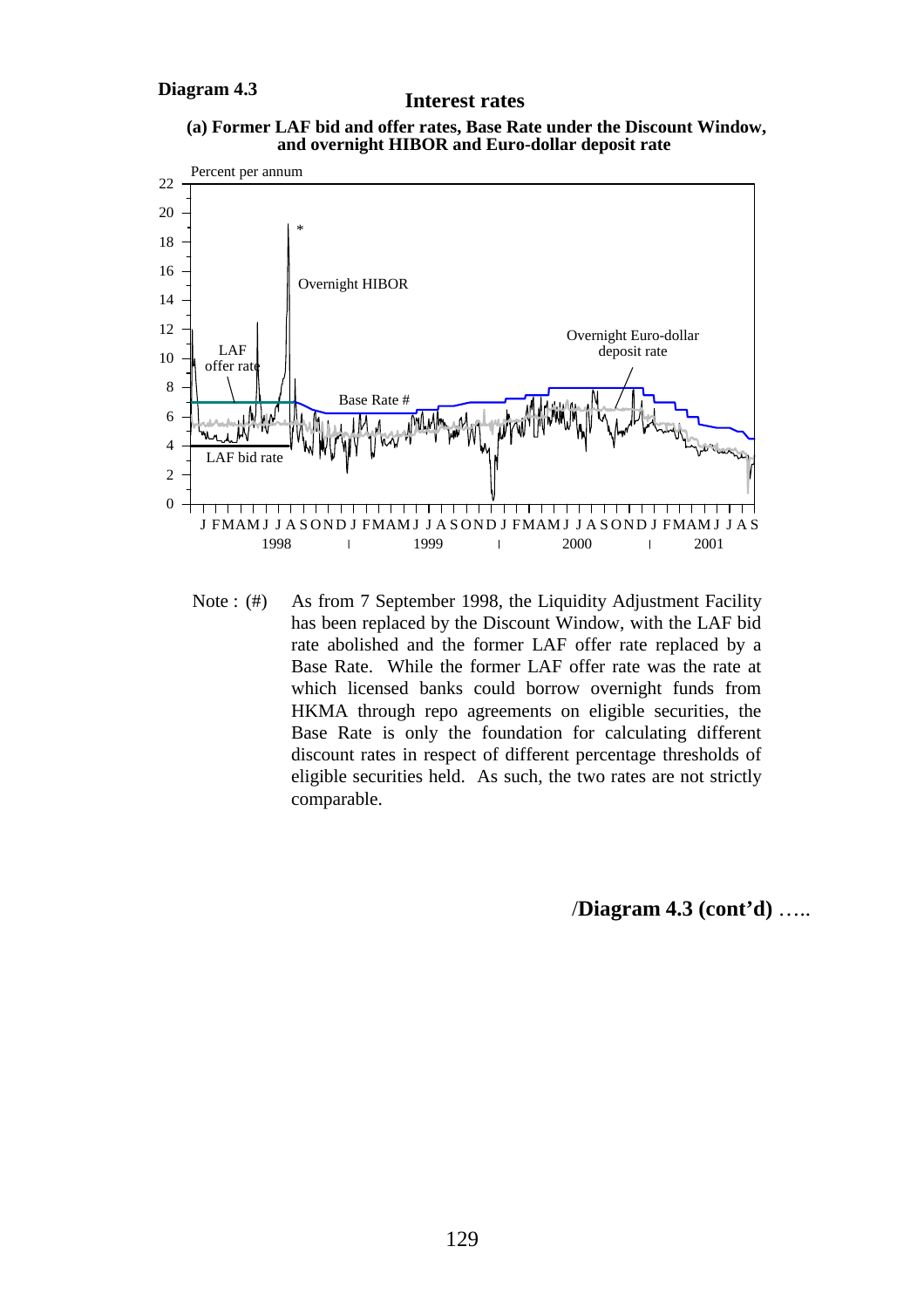

**(b) Three-month HIBOR and Euro-dollar deposit rate**





Note : (\*) The overnight and three-month HIBORs both surged to a closing high of 19% on 28 August 1998, as speculative selling of the Hong Kong dollar intensified amidst the financial turbulence in Russia. The twelve-month HIBOR rose to a lesser extent, to 14% on that day.

/**Table 4.2** …..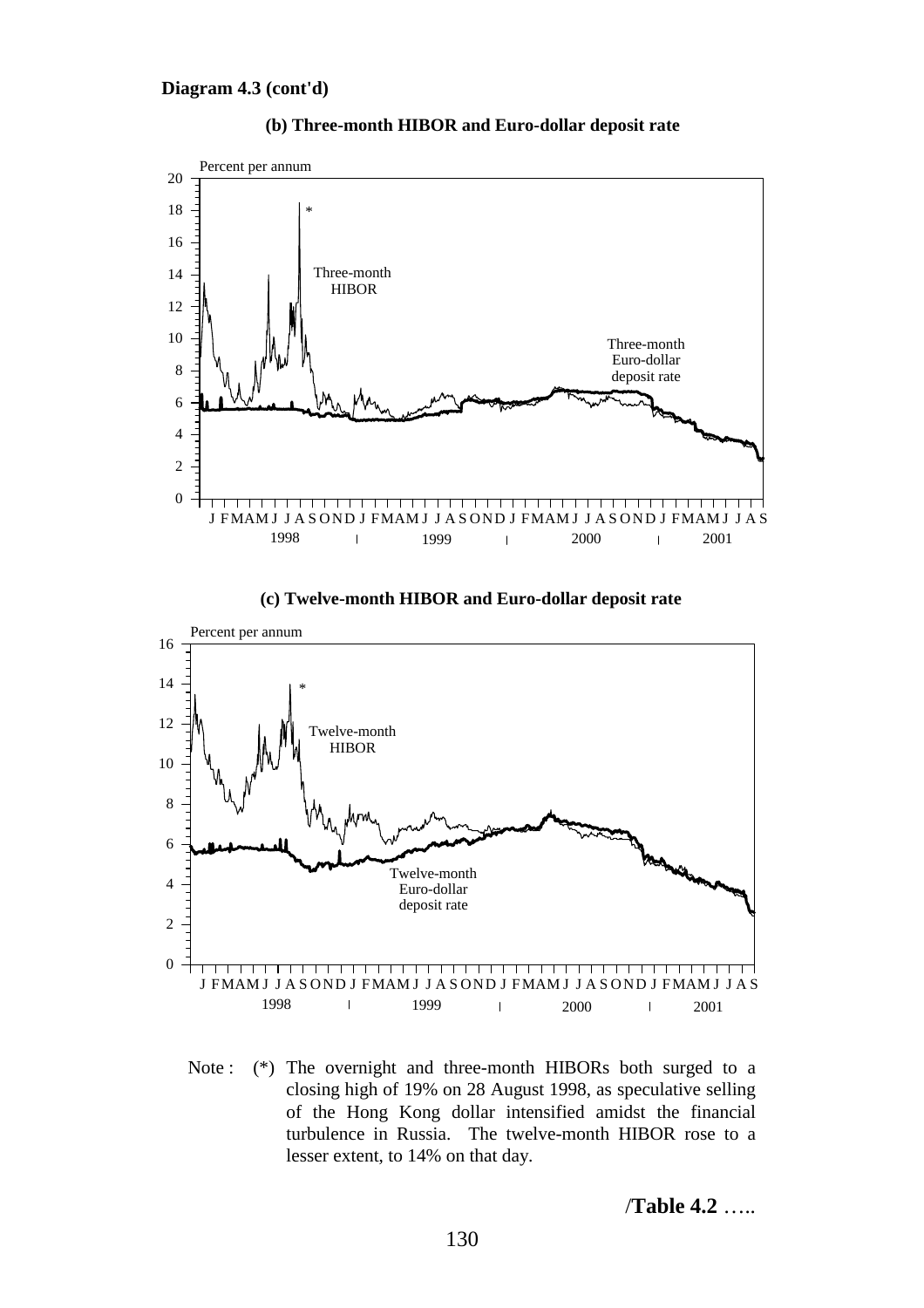|      | During<br>the month | Overnight<br><b>HIBOR</b> |         |      | Three-month<br><b>HIBOR</b> |      | Twelve-month<br><b>HIBOR</b> |
|------|---------------------|---------------------------|---------|------|-----------------------------|------|------------------------------|
| 2000 | Mar                 | 5.41                      | $(-45)$ | 5.93 | $(-23)$                     | 6.69 | $(-11)$                      |
|      | Jun                 | 5.95                      | $(-61)$ | 6.58 | $(-18)$                     | 7.07 | $(-12)$                      |
|      | Sep                 | 6.73                      | (22)    | 6.23 | $(-40)$                     | 6.49 | $(-30)$                      |
|      | Dec                 | 6.26                      | $(-25)$ | 5.94 | $(-54)$                     | 5.92 | $(-27)$                      |
| 2001 | Jan                 | 5.41                      | $(-59)$ | 5.32 | $(-35)$                     | 5.14 | $(-23)$                      |
|      | Feb                 | 5.08                      | $(-44)$ | 5.08 | $(-22)$                     | 4.94 | $(-18)$                      |
|      | Mar                 | 4.94                      | $(-39)$ | 4.83 | $(-9)$                      | 4.74 | (1)                          |
|      | Apr                 | 4.37                      | $(-45)$ | 4.57 | (2)                         | 4.69 | (25)                         |
|      | May                 | 3.72                      | $(-48)$ | 3.84 | $(-19)$                     | 4.16 | $(-7)$                       |
|      | Jun                 | 3.85                      | $(-11)$ | 3.67 | $(-12)$                     | 3.92 | $(-9)$                       |
|      | Jul                 | 3.57                      | $(-19)$ | 3.63 | $(-8)$                      | 3.86 | $(-7)$                       |
|      | Aug                 | 3.38                      | $(-29)$ | 3.36 | $(-16)$                     | 3.51 | $(-16)$                      |
|      | Sep                 | 2.96                      | $(-15)$ | 2.84 | $(-11)$                     | 2.93 | $(-11)$                      |

### **Hong Kong dollar inter-bank offer rates (HIBORs) (% per annum, as monthly average)**

Note : () Figures in brackets represent the spread between HIBOR and the corresponding Euro-dollar deposit rate in basis points. A positive value denotes a differential in favour of the Hong Kong dollar, while a negative value denotes a differential in favour of the US dollar.

/**Table 4.3** …..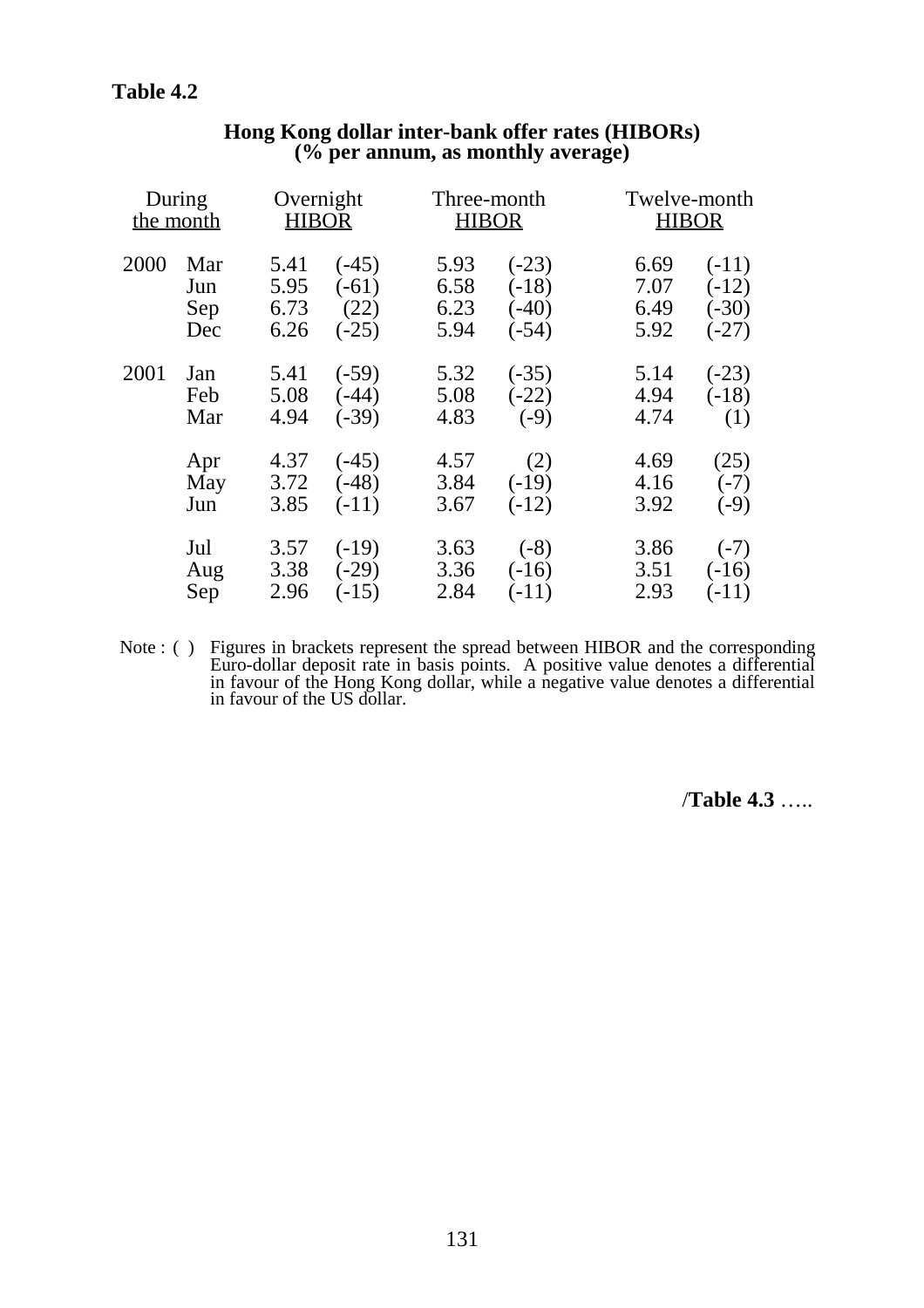|                                  |                              | deposits of less than HK\$100,000 | $\ldots$ $\ldots$            |                              |                              |                              |                                |
|----------------------------------|------------------------------|-----------------------------------|------------------------------|------------------------------|------------------------------|------------------------------|--------------------------------|
| During<br>the month              | One-<br>week                 | One-<br>month                     | Three-<br>month              | $Six-$<br>month              | Twelve-<br>month             | Savings<br>deposit<br>rate   | <b>Best</b><br>lending<br>rate |
| 2000<br>Mar<br>Jun<br>Sep<br>Dec | 3.98<br>4.64<br>4.69<br>4.60 | 4.46<br>5.22<br>5.09<br>5.00      | 4.70<br>5.51<br>5.09<br>4.91 | 4.97<br>5.66<br>5.15<br>4.88 | 5.53<br>5.78<br>5.27<br>5.05 | 4.04<br>4.75<br>4.75<br>4.75 | 8.79<br>9.50<br>9.50<br>9.50   |
| 2001<br>Jan<br>Feb<br>Mar        | 4.17<br>3.68<br>3.53         | 4.53<br>3.98<br>3.74              | 4.49<br>3.96<br>3.73         | 4.43<br>3.90<br>3.71         | 4.42<br>3.90<br>3.71         | 4.36<br>3.82<br>3.65         | 9.11<br>8.57<br>8.40           |
| Apr<br>May<br>Jun                | 3.04<br>2.49<br>2.22         | 3.31<br>2.67<br>2.41              | 3.31<br>2.70<br>2.46         | 3.31<br>2.76<br>2.52         | 3.39<br>2.92<br>2.73         | 3.12<br>2.57<br>2.25         | 7.87<br>7.32<br>7.00           |
| Jul<br>Aug<br>Sep                | 2.01<br>1.90<br>1.36         | 2.29<br>2.09<br>1.59              | 2.29<br>2.08<br>1.58         | 2.34<br>2.16<br>1.63         | 2.56<br>2.34<br>1.73         | 1.97<br>1.88<br>1.33         | 6.77<br>6.69<br>6.30           |

### **Hong Kong dollar interest rates (% per annum, as monthly average of the rates quoted by the major banks)**

Time deposit rates for

## **Deposits and money supply**

4.11 Hong Kong dollar deposits (adjusted to include foreign currency swap deposits<sup>(4)</sup>) rose slightly further, by 0.3% during the third quarter of 2001 to \$1,849 billion at end-September, following a 0.2% increase during the second quarter. On a year-on-year comparison, Hong Kong dollar deposits were 2.0% higher at end-September 2001. The share of Hong Kong dollar deposits in total deposits stood at 53.8% at end-September, similar to that of 53.7% at end-June.

4.12 Amidst the further interest rate cuts, the growth in demand deposits within the Hong Kong dollar deposits picked up sharply, to 5.9% during the third quarter of 2001, after a 0.9% increase during the second quarter. The growth in savings deposits moderated distinctly, to 4.4% during the third quarter, from 8.3% during the second quarter. Time deposits fell further, by 2.0% during the third quarter, following a decline of 3.2% during the second quarter. Partly reflecting expectations for further interest rate easing, the maturity of the time deposits lengthened somewhat.

/**Table 4.4** …..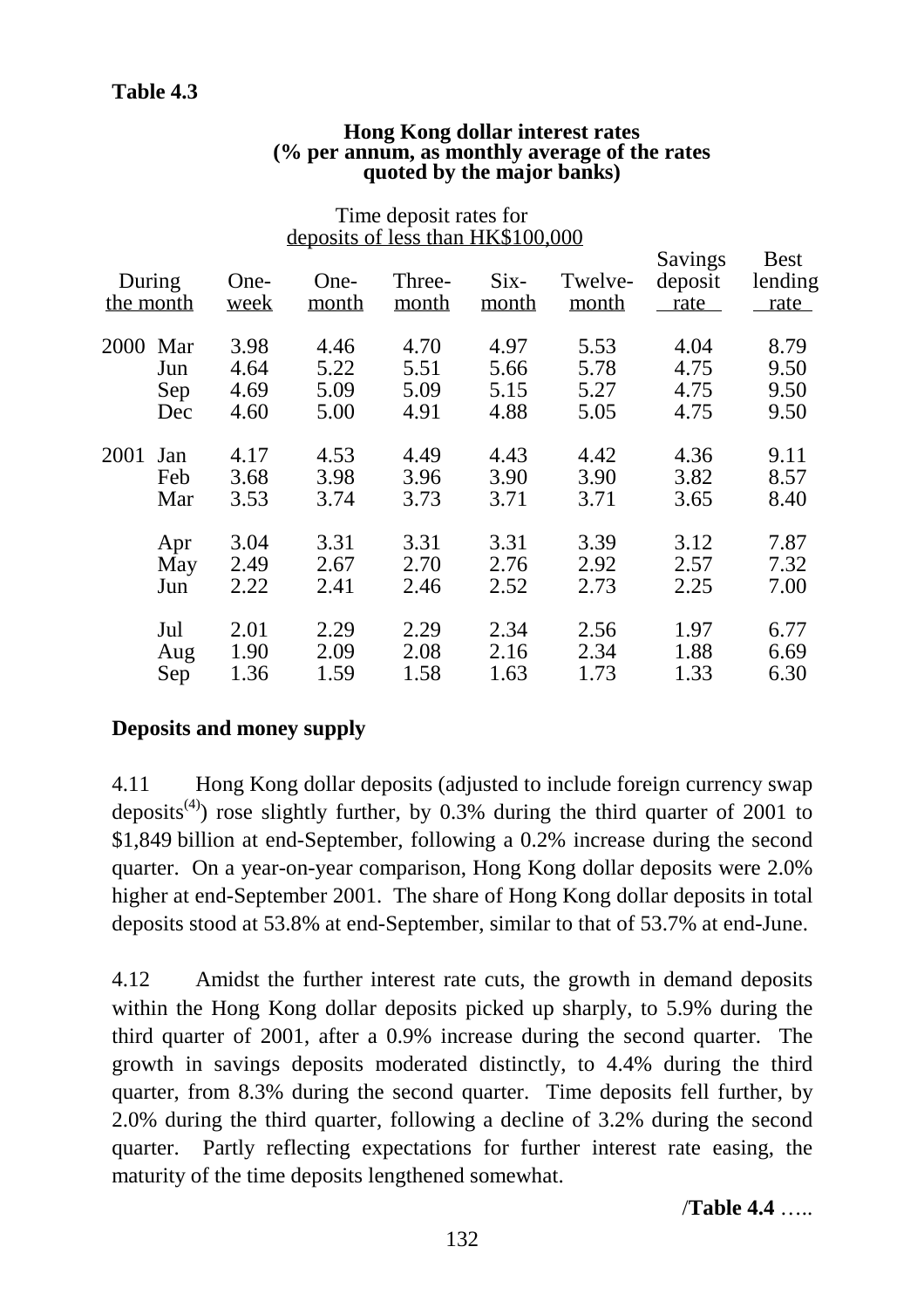| % change<br>during<br>the quarter                             | Demand<br>deposits          | Savings<br>deposits             | Time<br>$deposits^{(a)(b)}$    | Total<br>Hong Kong<br>dollar<br>$deposits^{(a)}$ |
|---------------------------------------------------------------|-----------------------------|---------------------------------|--------------------------------|--------------------------------------------------|
| 2000<br>Q1<br>Q2<br>Q3<br>Q4                                  | 1.7<br>$-4.4$<br>1.5<br>7.5 | 1.1<br>$-2.9$<br>$-1.0$<br>12.2 | $-2.0$<br>4.4<br>3.1<br>$-2.1$ | $-1.0$<br>1.9<br>2.0<br>1.9                      |
| 2001<br>Q <sub>1</sub><br>Q <sub>2</sub><br>Q <sub>3</sub>    | $-6.1$<br>0.9<br>5.9        | 1.4<br>8.3<br>4.4               | $-0.6$<br>$-3.2$<br>$-2.0$     | $-0.4$<br>0.2<br>0.3                             |
| Total amount<br>at the end of<br>September 2001<br>$(HK\$Bn)$ | 113                         | 565                             | 1,172                          | 1,849                                            |
| % change over<br>a year earlier                               | 7.9                         | 28.7                            | $-7.7$                         | 2.0                                              |

## **Hong Kong dollar deposits with authorized institutions**

Notes : (a) Adjusted to include foreign currency swap deposits.

(b) Time deposits with licensed banks plus deposits with restricted licence banks and deposit-taking companies.

4.13 Foreign currency deposits (adjusted to exclude foreign currency swap deposits) amounted to \$1,586 billion at end-September 2001, having decreased slightly by 0.3% during the third quarter. This followed a 2.7% rise during the second quarter. On a year-on-year comparison, foreign currency deposits were up by 1.2% at end-September 2001. Amongst the foreign currency deposits, US dollar deposits decreased by 0.6% during the third quarter, reversing a 2.7% increase during the second quarter. Non-US dollar foreign currency deposits rose by 0.3% during the third quarter, moderated from a 2.7% increase during the second quarter.

/**Table 4.5** …..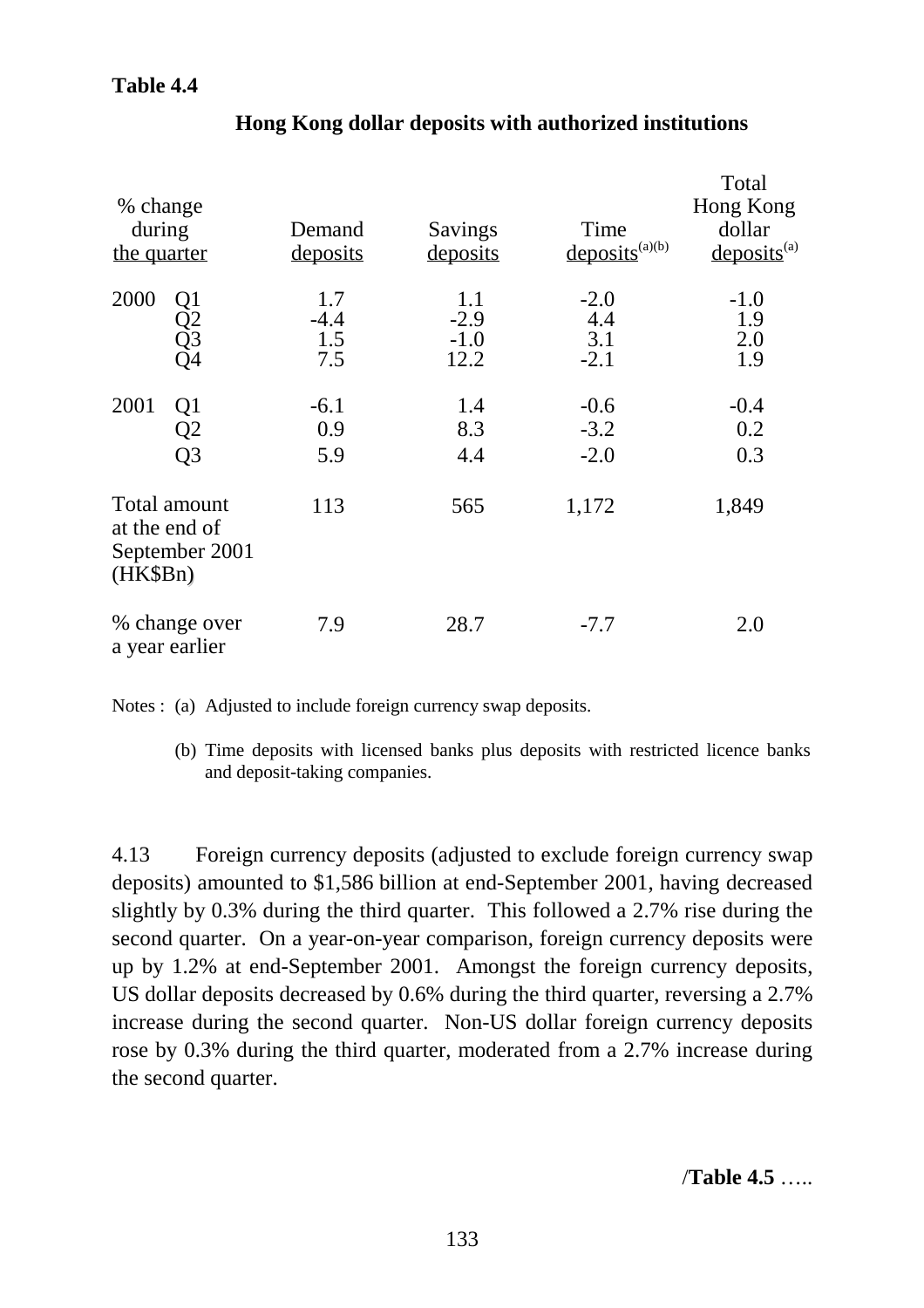| % change<br>during<br>the quarter                             |                      | US\$<br>deposits <sup>(a)</sup> | Non-US\$<br>$deposits^{(a)}$   | Total foreign<br>currency<br>$deposits^{(a)}$ | Foreign<br>currency<br>swap deposits |
|---------------------------------------------------------------|----------------------|---------------------------------|--------------------------------|-----------------------------------------------|--------------------------------------|
| 2000                                                          | Q1<br>Q2<br>Q3<br>Q4 | 3.0<br>6.6<br>7.9<br>7.6        | 0.8<br>2.4<br>$-3.5$<br>$-1.1$ | 2.1<br>4.8<br>3.3<br>4.3                      | $-3.3$<br>1.0<br>$-82.6$<br>$-10.1$  |
| 2001                                                          | Q1<br>Q2<br>Q3       | $-4.3$<br>2.7<br>$-0.6$         | $-7.0$<br>2.7<br>0.3           | $-5.3$<br>2.7<br>$-0.3$                       | $-10.3$<br>$-20.4$<br>$-7.4$         |
| Total amount<br>at the end of<br>September 2001<br>$(HK\$Bn)$ |                      | 1,028                           | 558                            | 1,586                                         | 3                                    |
| % change over<br>a year earlier                               |                      | 5.1                             | $-5.2$                         | 1.2                                           | $-40.6$                              |

# **Foreign currency deposits with authorized institutions**

Note : (a) Adjusted to exclude foreign currency swap deposits.

### **Diagram 4.4**

### **Deposits with authorized institutions by currency denomination and share of Hong Kong dollar deposits in total deposits**



Note : (\*) Adjusted for foreign currency swap deposits.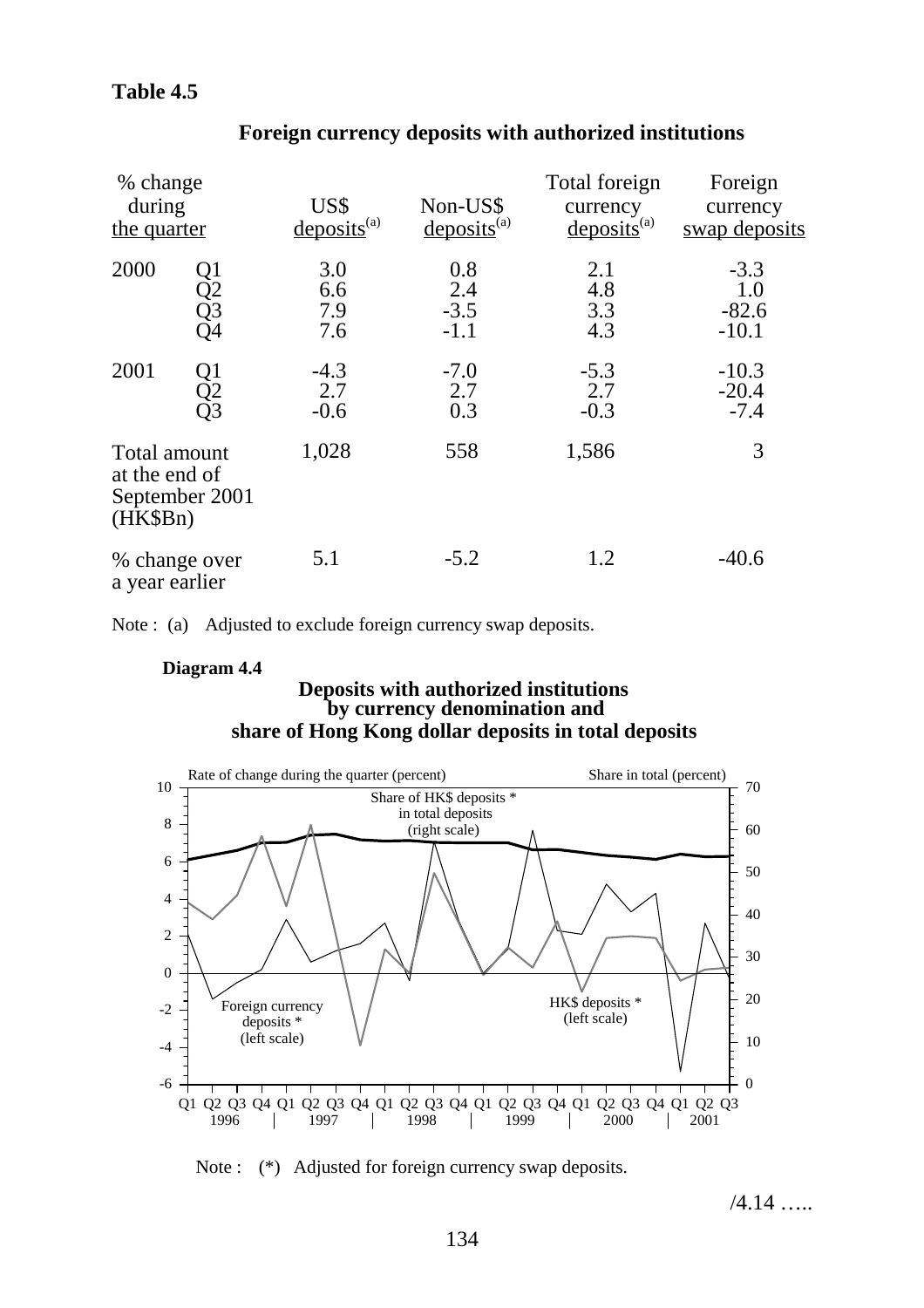4.14 Total deposits with authorized institutions in Hong Kong stayed flat during the third quarter of 2001, with the level at end-September being virtually the same as that at end-June. This came after a 1.3% increase during the second quarter. Deposits with licensed banks remained unchanged during the third quarter, after a 1.4% increase during the second quarter. Deposits with restricted licence banks and deposit-taking companies nevertheless increased, by 7.0% and 16.0% respectively during the third quarter, representing a rebound from the declines of 3.2% and 6.5% during the second quarter. On a year-on-year comparison, total deposits with authorized institutions went up by 1.6% at end-September 2001.

### **Table 4.6**

|                                          |                                                 |                           |                     | With<br>licensed banks |                      | With<br>restricted<br>licence<br><b>banks</b> | With<br>deposit-<br>taking<br>companies |              |
|------------------------------------------|-------------------------------------------------|---------------------------|---------------------|------------------------|----------------------|-----------------------------------------------|-----------------------------------------|--------------|
| % change<br>during<br><u>the quarter</u> |                                                 | Demand<br><u>deposits</u> | Savings<br>deposits | Time<br>deposits       | Sub-<br><u>total</u> | Time<br>deposits                              | Time<br>deposits                        | <b>Total</b> |
| 2000                                     | Q1                                              | 2.4                       | 1.7                 | 0.2                    | 0.6                  | $-16.2$                                       | $-6.2$                                  | 0.4          |
|                                          | Q2                                              | $-2.9$                    | $-2.8$              | 5.3                    | 3.3                  | $-2.4$                                        | 2.6                                     | 3.3          |
|                                          | Q <sub>3</sub>                                  | 4.3                       | 0.1                 | 3.1                    | 2.6                  | 0.7                                           | 6.1                                     | 2.6          |
|                                          | Q4                                              | 16.6                      | 9.2                 | 0.8                    | 3.0                  | 9.5                                           | $-5.1$                                  | 3.0          |
| 2001                                     | Q1                                              | $-13.0$                   | 0.8                 | $-3.1$                 | $-2.8$               | 4.7                                           | 5.5                                     | $-2.7$       |
|                                          | Q2                                              | 0.6                       | 7.3                 | $-0.2$                 | 1.4                  | $-3.2$                                        | $-6.5$                                  | 1.3          |
|                                          | Q <sub>3</sub>                                  | 6.7                       | 4.3                 | $-1.7$                 | $\ast$               | 7.0                                           | 16.0                                    | $\ast$       |
| $(HK\$Bn)$                               | Total amount<br>at the end of<br>September 2001 | 142                       | 785                 | 2,468                  | 3,395                | 34                                            | $\overline{7}$                          | 3,435        |
| % change<br>over a year<br>earlier       |                                                 | 8.9                       | 23.2                | $-4.3$                 | 1.5                  | 18.8                                          | 8.6                                     | 1.6          |

## **Total deposits by major type of authorized institution**

Note : (\*) Change of less than  $0.05\%$ .

/4.15 …..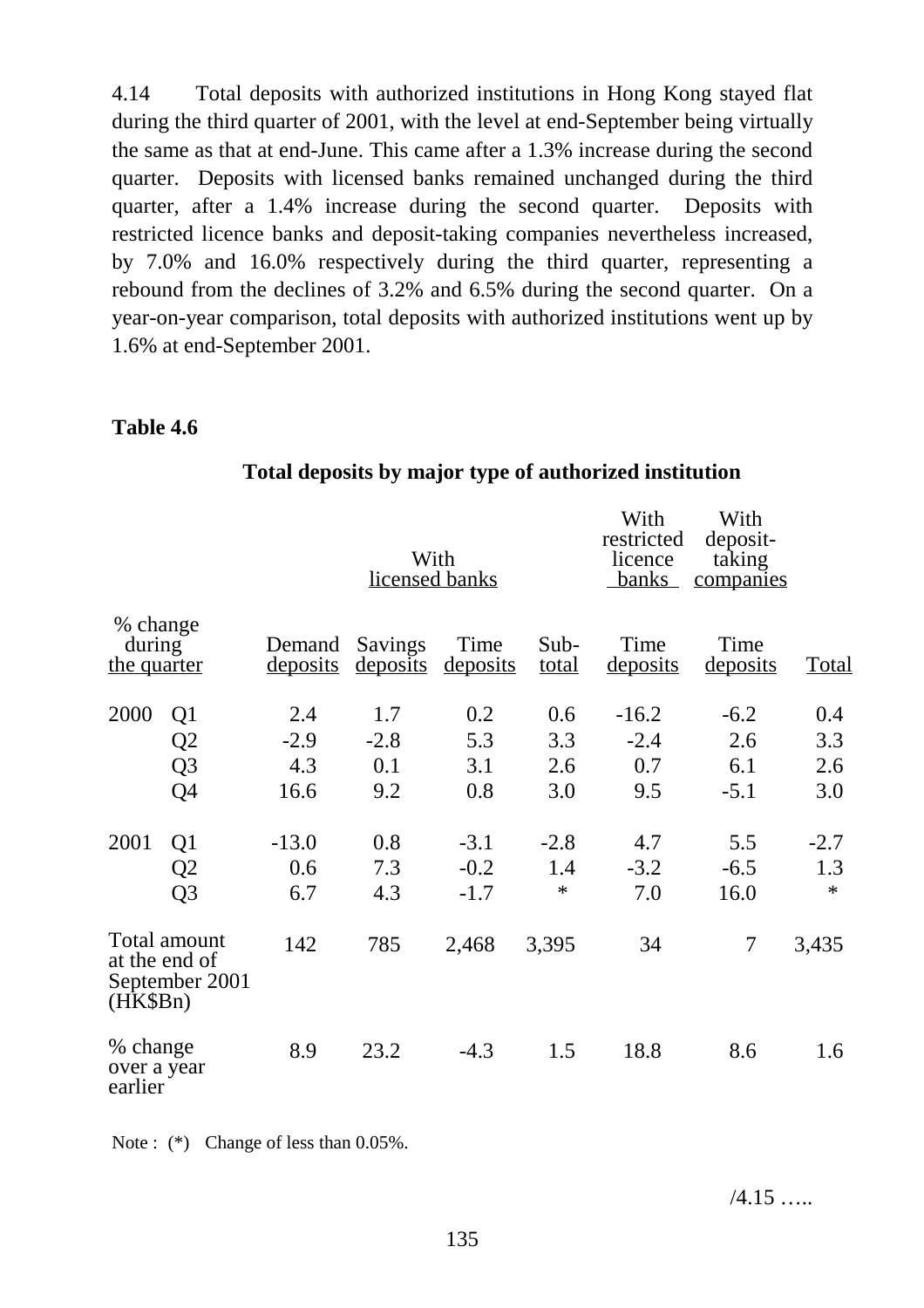4.15 Narrow money supply<sup>(5)</sup>, HK\$M1, rose distinctly further, by  $5.1\%$ during the third quarter of 2001, following an increase of 1.0% during the second quarter. On a seasonally adjusted basis,  $HK$M1<sup>(6)</sup>$  also increased distinctly, by 5.2% during the third quarter, having risen by 5.3% during the second quarter. The broader definitions of money supply, HK\$M2 and HK\$M3 (adjusted to include foreign currency swap deposits), rose much more modestly, by 0.6% and 0.7% respectively during the third quarter, both following an increase of 0.2% during the second quarter. On a year-on-year comparison, HK\$M1, HK\$M2 and HK\$M3 all went up, by 8.7%, 2.0% and 2.2% respectively at end-September 2001.

### **Table 4.7**

| % change                                                      |                                       | <u>M1</u>                                                     |                                 | M <sub>2</sub>              |                          | <u>M3</u>                   |                          |
|---------------------------------------------------------------|---------------------------------------|---------------------------------------------------------------|---------------------------------|-----------------------------|--------------------------|-----------------------------|--------------------------|
| during<br>the quarter                                         |                                       | HK\$                                                          | Total                           | $HKS^{(a)}$                 | Total                    | $HKS^{(a)}$                 | Total                    |
| 2000                                                          | $-2.9$<br>$-3.1$<br>$\frac{0.6}{5.0}$ | (1.4)<br>$\langle 0.9 \rangle$<br>$\left[0.4\right]$<br>(2.3) | $-2.1$<br>$-2.3$<br>2.3<br>10.7 | $-1.0$<br>1.6<br>1.5<br>1.7 | 0.4<br>3.1<br>2.2<br>2.9 | $-1.0$<br>1.6<br>1.6<br>1.7 | 0.2<br>3.0<br>2.2<br>2.9 |
| 2001                                                          | $-2.6$<br>$\frac{1.0}{5.1}$           | $(-3.9)$<br>(5.3)<br>$\mathfrak{Z}$ :2                        | $-7.5$<br>0.9<br>5.7            | $-0.5$<br>0.2<br>0.6        | $-2.7$<br>1.5<br>0.2     | $-0.5$<br>0.2<br>0.7        | $-2.6$<br>1.4<br>0.3     |
| Total amount<br>at the end of<br>September 2001<br>$(HK\$Bn)$ | 211                                   | (213)                                                         | 240                             | 1,991                       | 3,569                    | 2,009                       | 3,615                    |
| % change over<br>a year earlier                               | 8.7                                   | (8.8)                                                         | 9.2                             | 2.0                         | 1.9                      | 2.2                         | 1.9                      |

### **Hong Kong dollar money supply and total money supply**

Notes : ( ) Figures in brackets represent percentage changes on the basis of the seasonally adjusted series for HK\$M1. Seasonality is not apparent for the other measures of the money supply.

(a) Adjusted to include foreign currency swap deposits.

/**Diagram 4.5** …..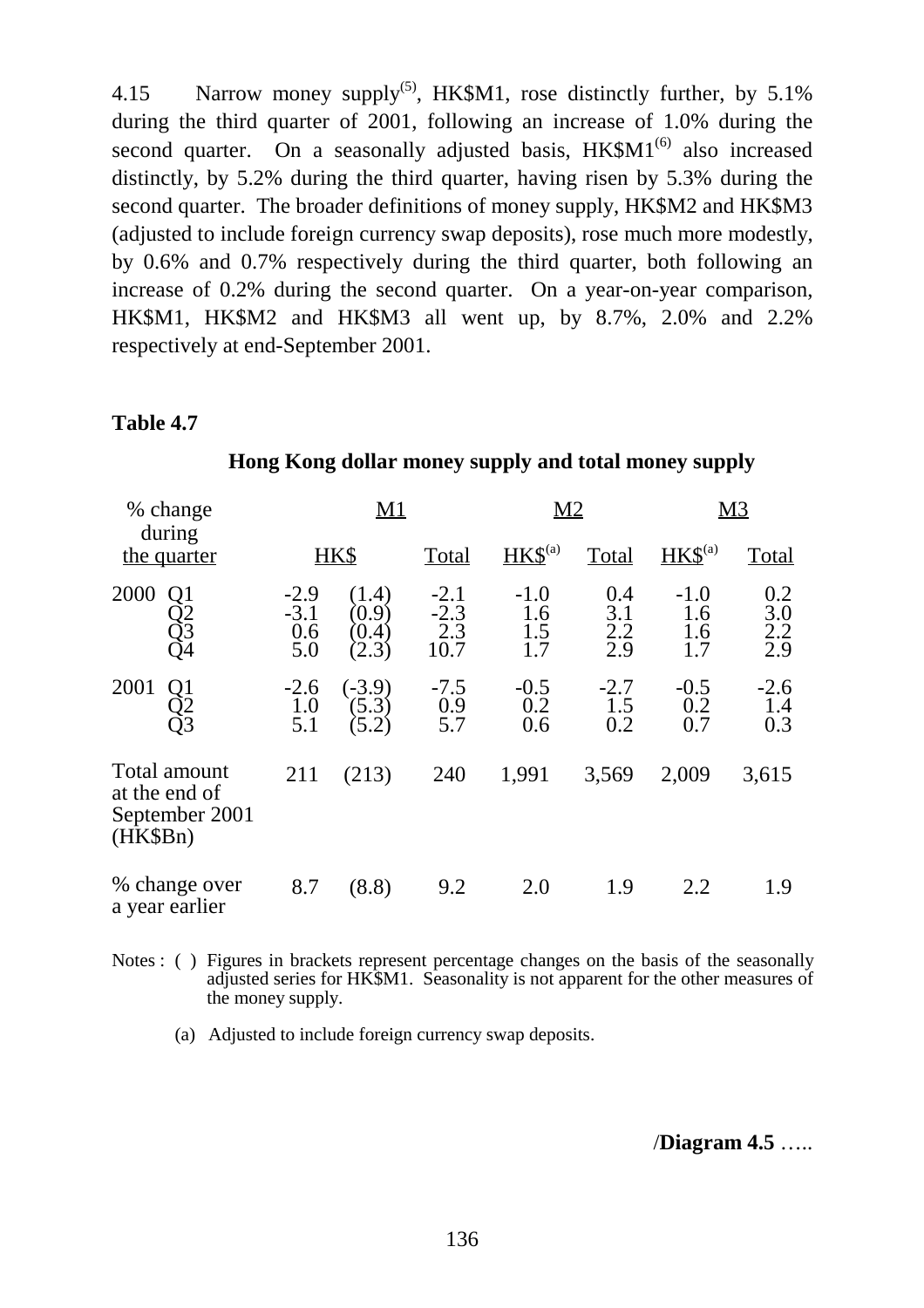#### **Diagram 4.5**





Note : (\*) Adjusted to include foreign currency swap deposits.

# **Authorized institutions' Hong Kong dollar external claims and liabilities against banks in the Mainland**

4.16 The close economic relations between the Mainland and Hong Kong have led to the accumulation of a substantial amount of Hong Kong dollar funds from trading activities and inward investment in the Mainland. These funds are then placed with the banks in the Mainland and subsequently channelled back to Hong Kong through the inter-bank market. Hong Kong dollar liabilities of Hong Kong's authorized institutions to banks in the Mainland fell markedly, by 17.5% over the past twelve months to \$108 billion at end-August 2001, reversing the upward trend in 2000. Hong Kong dollar claims of Hong Kong's authorized institutions on banks in the Mainland declined to a much greater extent, by 57.5% over the past twelve months to only \$19 billion at end-August 2001, as the respective lending activities dwindled. Taken together, net Hong Kong dollar liabilities of Hong Kong's authorized institutions to banks in the Mainland rose slightly, from \$87 billion at end-August 2000 to \$89 billion at end-August 2001.

/**Table 4.8** …..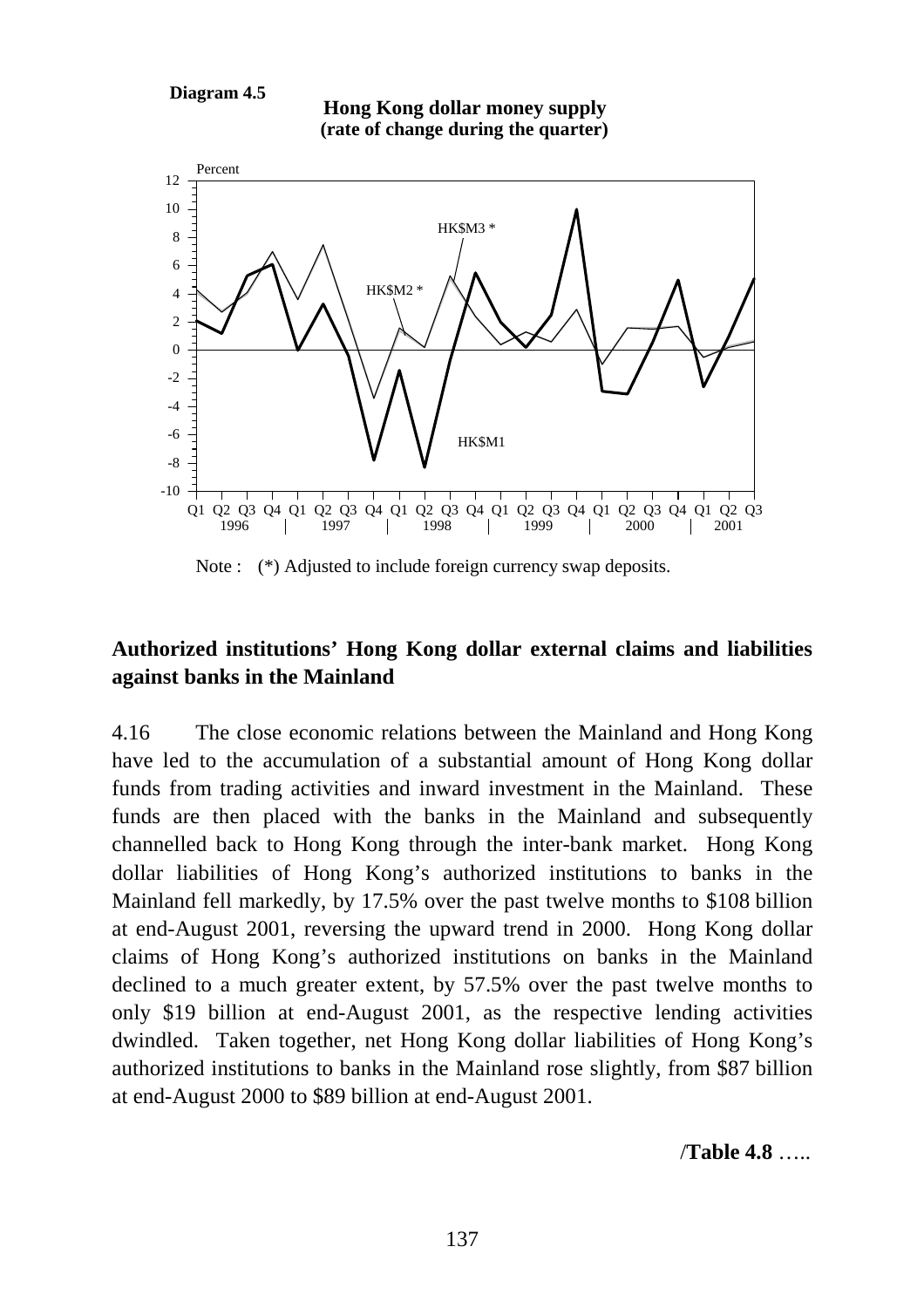| As at the end of                                       | Claims on banks<br>in the Mainland<br>$(HK\$Bn)$                                 | Liabilities to<br>banks in<br>the Mainland<br>(HK\$Bn)                               | Net liabilities to<br>banks in<br>the Mainland<br>(HK\$Bn) |
|--------------------------------------------------------|----------------------------------------------------------------------------------|--------------------------------------------------------------------------------------|------------------------------------------------------------|
| 2000<br>Q1<br>Q2<br>Q3<br>Q4                           | 49<br>$(-2.0)$<br>44<br>$(-9.4)$<br>44<br>$(-1.4)$<br>43<br>$(-2.5)$             | 119<br>(12.2)<br>(3.3)<br>123<br>(8.3)<br>133<br>157<br>(18.0)                       | 70<br>79<br>90<br>115                                      |
| 2001<br>Q <sub>1</sub><br>Q <sub>2</sub><br>Jul<br>Aug | 43<br>$(-0.3)$<br>19<br>$(-55.4)$<br>19<br>$(-2.3)$<br>19<br>(0.6)<br>$< -57.5>$ | 141<br>$(-10.3)$<br>116<br>$(-18.1)$<br>112<br>$(-2.7)$<br>108<br>$(-4.0)$<br><17.5> | 99<br>97<br>94<br>89                                       |

# **Hong Kong dollar external claims and liabilities involving banks in the mainland of China held by Hong Kong's authorized institutions**

Notes : ( ) % change during the period.

 $\langle \rangle$  % change over a year earlier.

## **Loans and advances**

4.17 Total loans and advances contracted further, by 3.0% during the third quarter of 2001 to \$2,247 billion at end-September, following a 2.6% decrease during the second quarter. This was in the line with the worsening business outlook amidst continued slow-down in the local economy, and more recently also upon the repercussions of the 911 incident. Within this total, Hong Kong dollar loans and foreign currency loans shrank by 1.5% and 6.9% respectively during the third quarter, after decreases of 0.5% and 7.7% during the second quarter. As foreign currency loans fell to a larger extent than Hong Kong dollar loans owing to a more austere regional economic situation, the share of Hong Kong dollar loans in total loans increased further, from 72.3% at end-June 2001 to 73.4% at end-September. On a year-on-year comparison, Hong Kong dollar loans were down slightly by 0.5% at end-September 2001, while foreign currency loans plunged sharply by 33.3%, giving a 12.0% decline for total loans and advances over the year.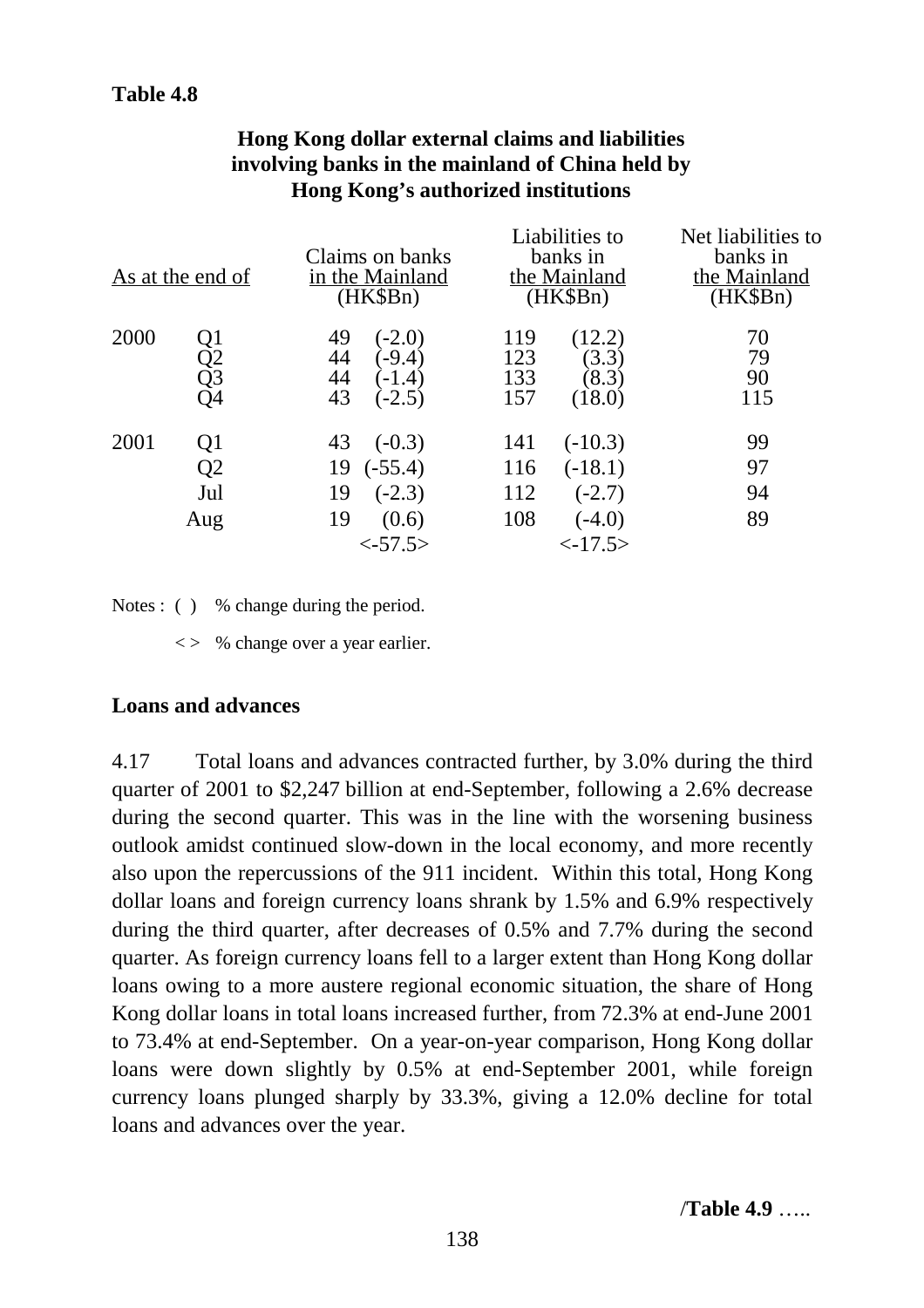| % change<br>during<br>the quarter                             |                      | Hong Kong<br>dollar loans   | Foreign<br>currency loans              | Total loans<br>and advances          |
|---------------------------------------------------------------|----------------------|-----------------------------|----------------------------------------|--------------------------------------|
| 2000                                                          | Q1<br>Q2<br>Q3<br>Q4 | 1.1<br>0.3<br>1.7<br>$-0.3$ | $-10.7$<br>$-10.8$<br>$-6.7$<br>$-9.7$ | $-4.0$<br>$-4.1$<br>$-1.4$<br>$-3.6$ |
| 2001                                                          | Q1<br>Q2<br>Q3       | 1.9<br>$-0.5$<br>$-1.5$     | $-14.0$<br>$-7.7$<br>$-6.9$            | $-3.4$<br>$-2.6$<br>$-3.0$           |
| Total amount<br>at the end of<br>September 2001<br>$(HK\$Bn)$ |                      | 1,649                       | 598                                    | 2,247                                |
| % change over<br>a year earlier                               |                      | $-0.5$                      | $-33.3$                                | $-12.0$                              |

## **Loans and advances by currency denomination**

### **Loans and advances by currency denomination Diagram 4.6 and share of Hong Kong dollar loans in total loans and advances**



/4.18 …..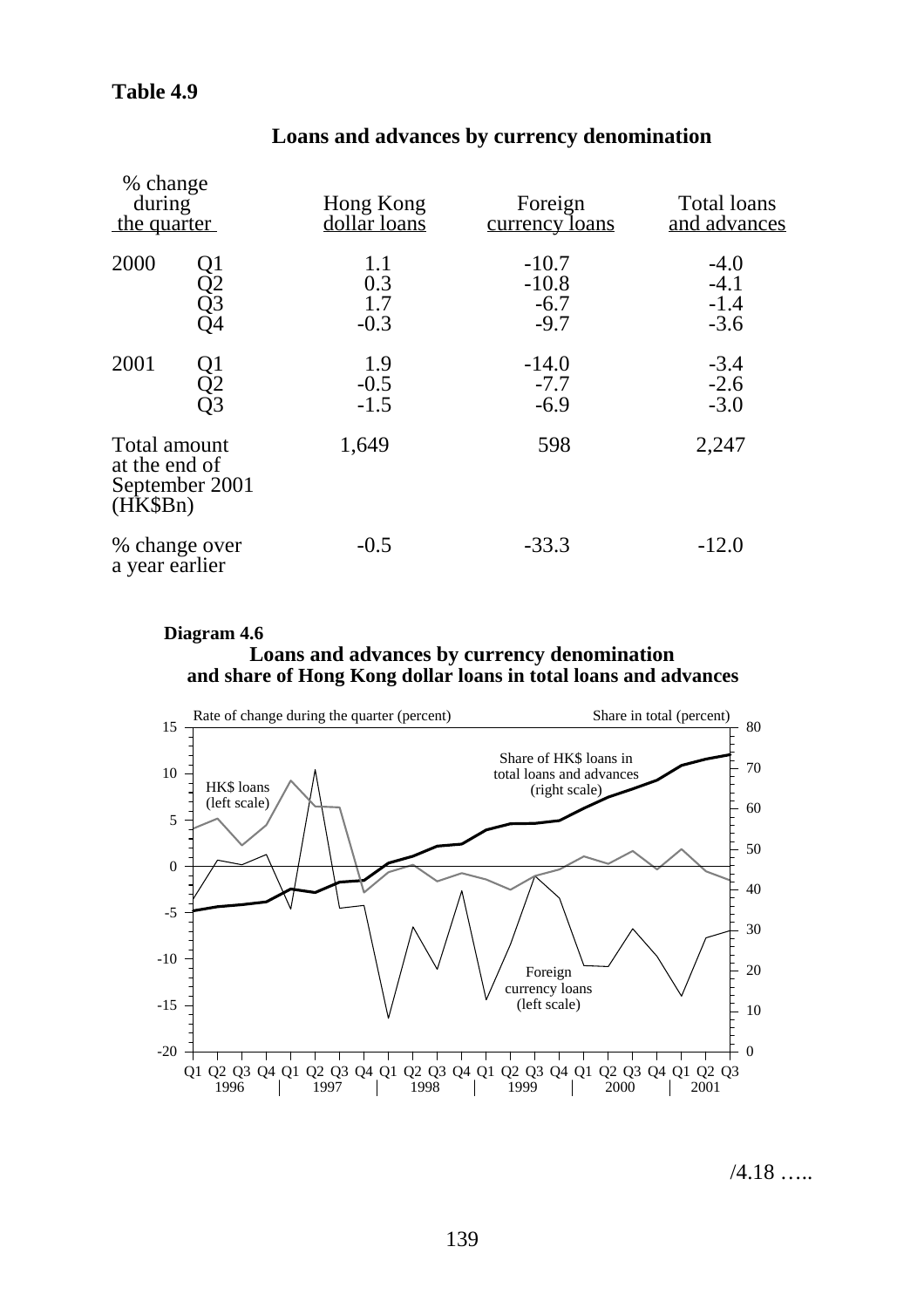4.18 As Hong Kong dollar loans decreased while Hong Kong dollar deposits increased during the third quarter of 2001, the Hong Kong dollar loan-to-deposit ratio decreased from 90.8% at end-June to 89.2% at end-September, the lowest level over the past two decades.

### **Table 4.10**

**Hong Kong dollar loan-to-deposit ratio**(a)

|      | <u>As at the end of</u> | $\%$                         |
|------|-------------------------|------------------------------|
| 2000 | Q1<br>Q2<br>QЗ          | 93.2<br>91.6<br>91.4<br>89.4 |
| 2001 | Q1<br>Э2                | 91.5<br>90.8<br>89.2         |

Note : (a) Hong Kong dollar deposits have been adjusted to include foreign currency swap deposits.

### **Diagram 4.7**

**Hong Kong dollar loan-to-deposit ratio\***



Note : (\*) See the footnote to Table 4.10.

/4.19 …..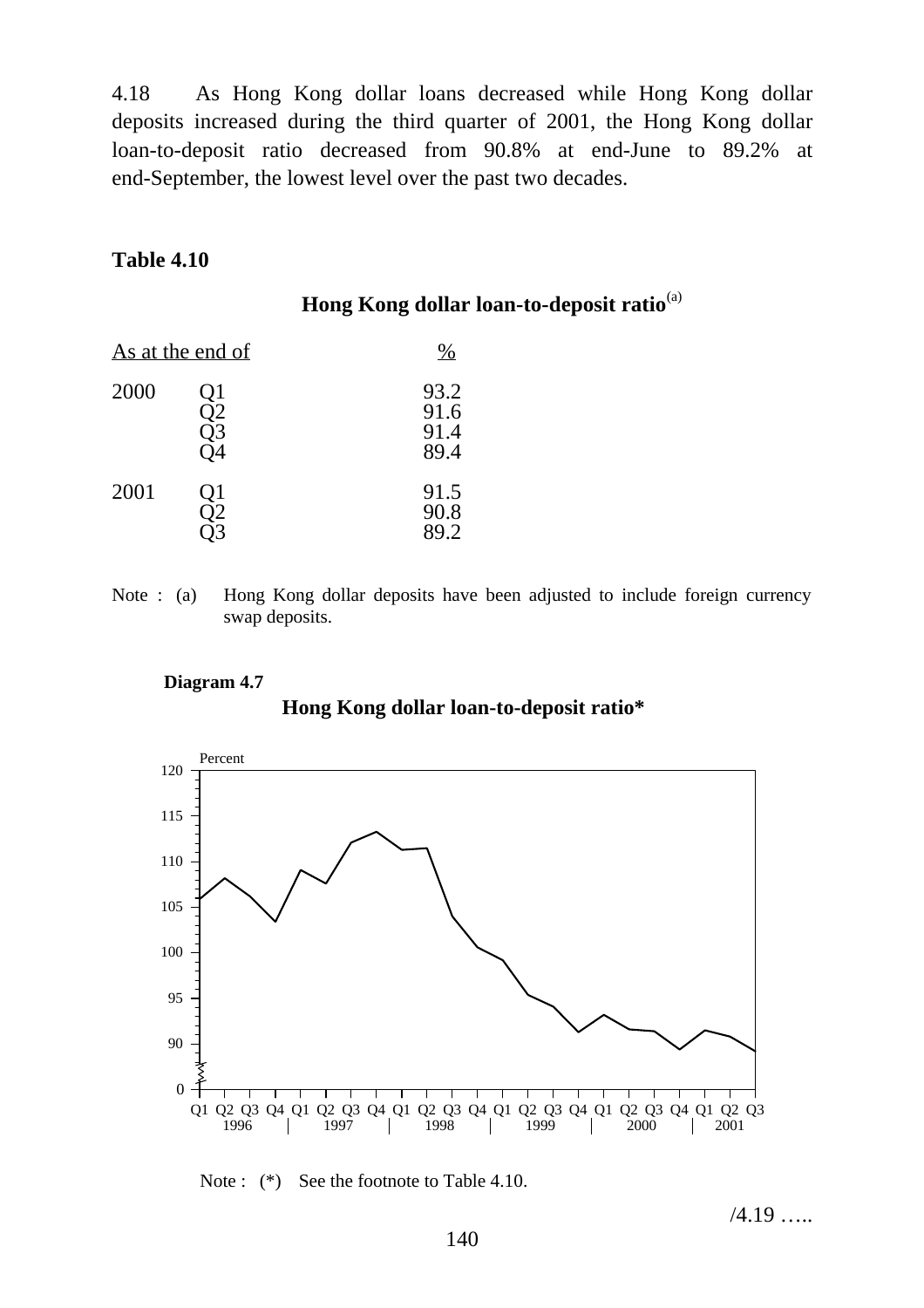4.19 Analysed by place of usage, loans for use in Hong Kong fell by 1.7% during the third quarter of 2001, following a 0.4% decrease during the second quarter. On a year-on-year comparison, these loans were down by 4.7% at end-September 2001. Loans for use outside Hong Kong continued to contract sharply, reflecting in part the cut-back in Euro-yen Impact  $\text{Loans}^{(7)}$  and in part the general slow-down in economic activity within the region. There was a further decline of 9.6% during the third quarter, having fallen by 12.5% during the second quarter. On a year-on-year comparison, these loans plummeted by 38.4% at end-September 2001.

#### **Table 4.11**

| % change<br>during<br>the quarter                          | Loans for use<br>in Hong Kong <sup>(a)</sup> | Loans for use<br>outside Hong Kong <sup>(b)</sup> |
|------------------------------------------------------------|----------------------------------------------|---------------------------------------------------|
| 2000<br>Q1<br>Q2<br>Q3<br>Q4                               | $\ast$<br>$-0.2$<br>3.6<br>$-1.7$            | $-12.7$<br>$-13.9$<br>$-16.2$<br>$-10.4$          |
| 2001<br>$\frac{Q1}{Q2}$                                    | $-0.9$<br>$-0.4$<br>$-1.7$                   | $-13.0$<br>$-12.5$<br>$-9.6$                      |
| Total amount<br>at the end of<br>September 2001<br>(HKSBn) | 1,906                                        | 341                                               |
| % change over<br>a year earlier                            | $-4.7$                                       | $-38.4$                                           |

**Loans and advances by place of usage**

Notes : (a) Including trade financing loans.

(b) Including loans where the place of usage is unknown.

(\*) Change of less than 0.05%.

/**Diagram 4.8** …..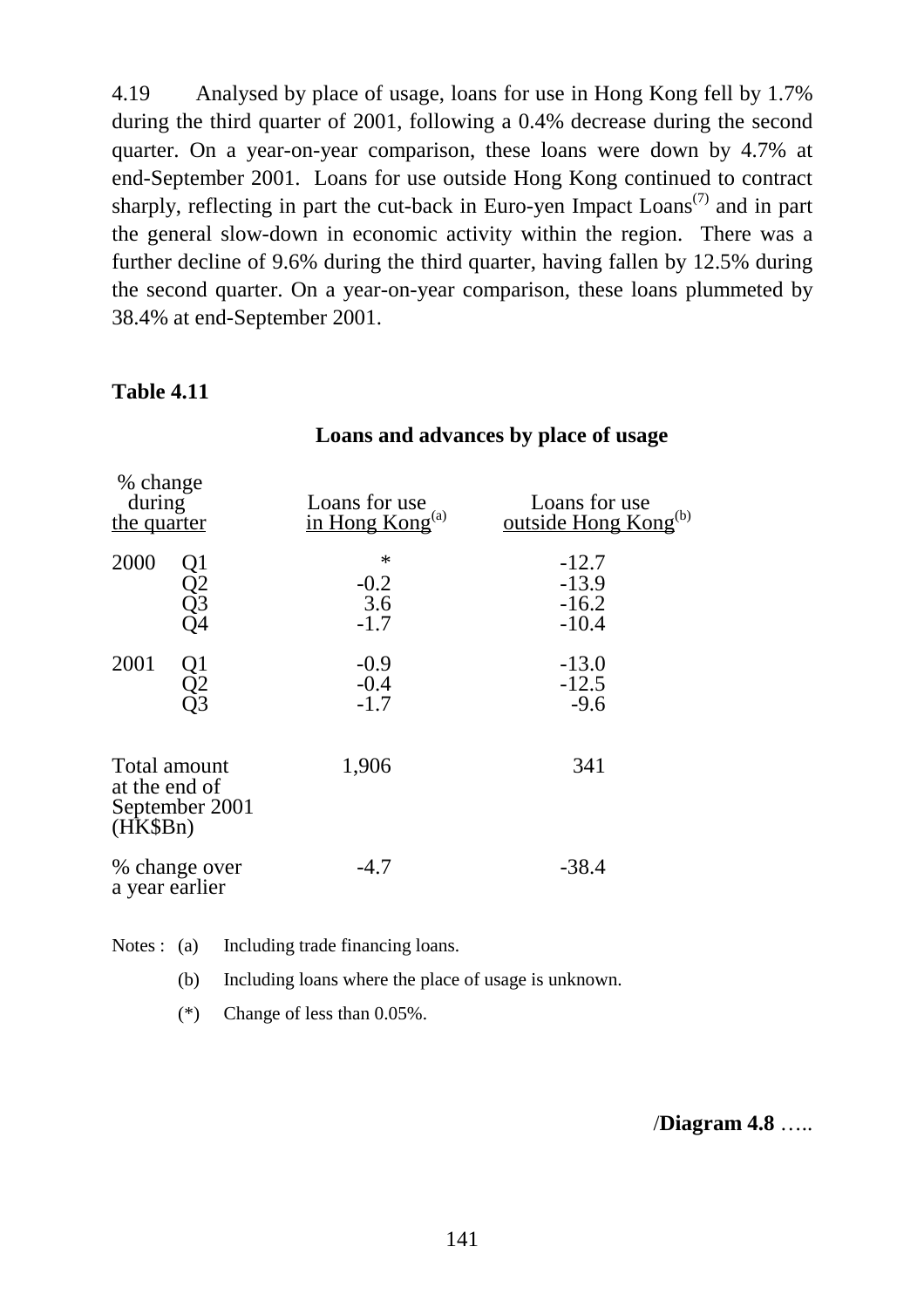#### **Diagram 4.8**



**Loans and advances by place of usage (rate of change during the quarter)**

4.20 Analysed by major usage, the decline in domestic loans to the major economic sectors during the third quarter of 2001 was across-the-board, with the exception of residential mortgage loans. Along with the slackening in merchandise exports, loans for trade financing and to the manufacturing sector both fell, by 4.2% and 5.6% respectively during the third quarter, reversing the increases of 2.0% and 2.9% during the second quarter. With retail business moderating in recent months, loans for the wholesale and retail trades contracted by 6.1% during the third quarter, further down from a 0.9% decrease during the second quarter. Amidst the setback in the local stock market, loans to stockbrokers reversed the strong 27.2% rise during the second quarter to a 2.0% decline during the third quarter. Loans to financial concerns likewise fell, by 8.0% during the third quarter, having declined by 5.7% during the second quarter. Faced with a subdued property market, loans for building, construction, property development and property investment dropped by 2.2% during the third quarter, after falling by 3.2% during the second quarter. Loans for residential mortgages still maintained some increase, at 0.9% during the third quarter following 1.0% during the second quarter.

/**Table 4.12** …..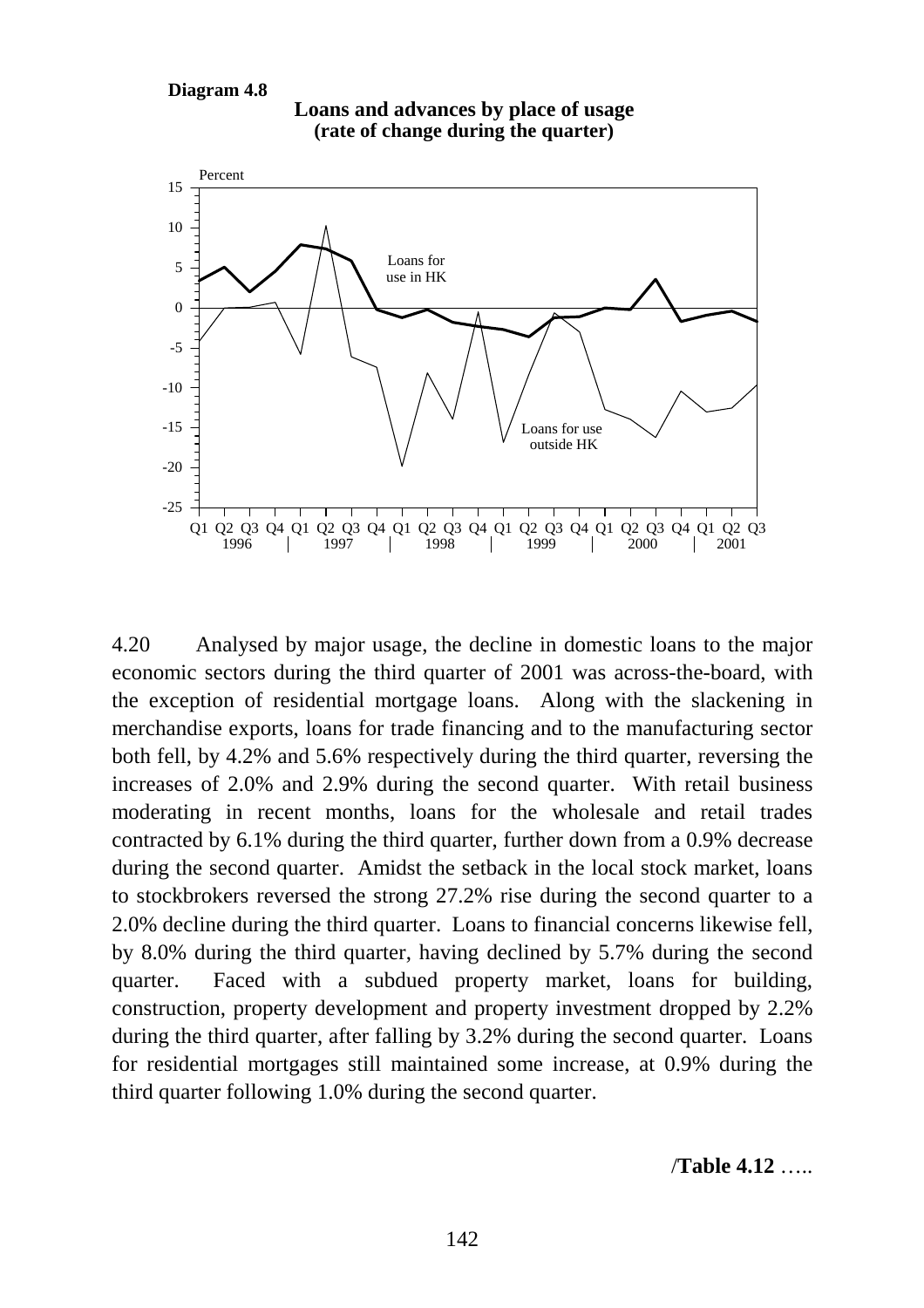|                                                         |                 | Loans to:                   |                              |                                          | Building,                                                                   |                                                         |                       |                          |        |
|---------------------------------------------------------|-----------------|-----------------------------|------------------------------|------------------------------------------|-----------------------------------------------------------------------------|---------------------------------------------------------|-----------------------|--------------------------|--------|
| % change<br>during<br>the quarter                       |                 | Finance<br>visible<br>trade | Manu-<br>facturing<br>sector | Whole-<br>sale<br>and<br>retail<br>trade | construction,<br>property<br>develop-<br>ment and<br>property<br>investment | Purchase<br>resi-<br>dential<br>property <sup>(b)</sup> | Financial<br>concerns | Stock-<br><b>brokers</b> | Others |
| 2000                                                    | Q <sub>1</sub>  | $-1.9$                      | $-1.3$                       | $-0.4$                                   | 1.6                                                                         | 1.2                                                     | $-3.6$                | 7.4                      | $-0.7$ |
|                                                         | Q2              | 4.2                         | $-3.2$                       | $-5.4$                                   | 1.2                                                                         | 0.4                                                     | $-5.4$                | 0.1                      | 1.0    |
|                                                         | Q <sub>3</sub>  | $-3.3$                      | $-0.9$                       | $-5.3$                                   | $-0.3$                                                                      | 0.2                                                     | 7.1                   | 68.7                     | 15.9   |
|                                                         | Q4              | $-7.6$                      | $-2.3$                       | $-5.8$                                   | 1.0                                                                         | 1.0                                                     | $-8.4$                | $-16.2$                  | $-1.9$ |
| 2001                                                    | Q1              | $-4.1$                      | 0.8                          | $-2.5$                                   | 2.0                                                                         | 0.7                                                     | $-1.8$                | $-12.0$                  | $-4.3$ |
|                                                         |                 | 2.0                         | 2.9                          | $-0.9$                                   | $-3.2$                                                                      | 1.0                                                     | $-5.7$                | 27.2                     | 0.7    |
|                                                         | $\frac{Q2}{Q3}$ | $-4.2$                      | $-5.6$                       | $-6.1$                                   | $-2.2$                                                                      | 0.9                                                     | $-8.0$                | $-2.0$                   | $-0.3$ |
| Total<br>at the end of<br>September<br>2001<br>(HK\$Bn) | amount          | 97                          | 72                           | 109                                      | 386                                                                         | 642                                                     | 144                   | 10                       | 447    |
| % change<br>over a year<br>earlier                      |                 | $-13.4$                     | $-4.3$                       | $-14.6$                                  | $-2.4$                                                                      | 3.5                                                     | $-22.0$               | $-8.0$                   | $-5.8$ |

# Loans and advances for use in Hong Kong by major usage<sup>(a)</sup>

Notes : (a) Statistics in this table are revised on a regular basis to incorporate subsequent amendments and loan re-classifications made by the authorized institutions concerned. The rates of change for the earlier quarters have been adjusted for the revisions known up to the latest reference quarter.

(b) Including loans for the purchase of flats under the Home Ownership Scheme, Private Sector Participation Scheme, and Tenants Purchase Scheme.

4.21 The quality of the loan portfolio with the banks in Hong Kong continued to improve in overall terms. For local banks, overdue and rescheduled loans stood at 4.81% and classified loans at  $6.81\%$ <sup>(8)</sup> against their overall loan portfolio at end-June 2001, further down from 5.41% and 7.12% respectively at end-March. Yet arrears for over three months in credit card repayment increased to 1.0% at end-June, from 0.93% at end-March. Arrears for over three months in mortgage repayment, at 1.28% at end-September, decreased from 1.35% at end-June. Local banks remained well capitalised, with their consolidated capital adequacy ratio averaging at 18.0% at end-June 2001, well above the standard set by the Bank for International Settlements.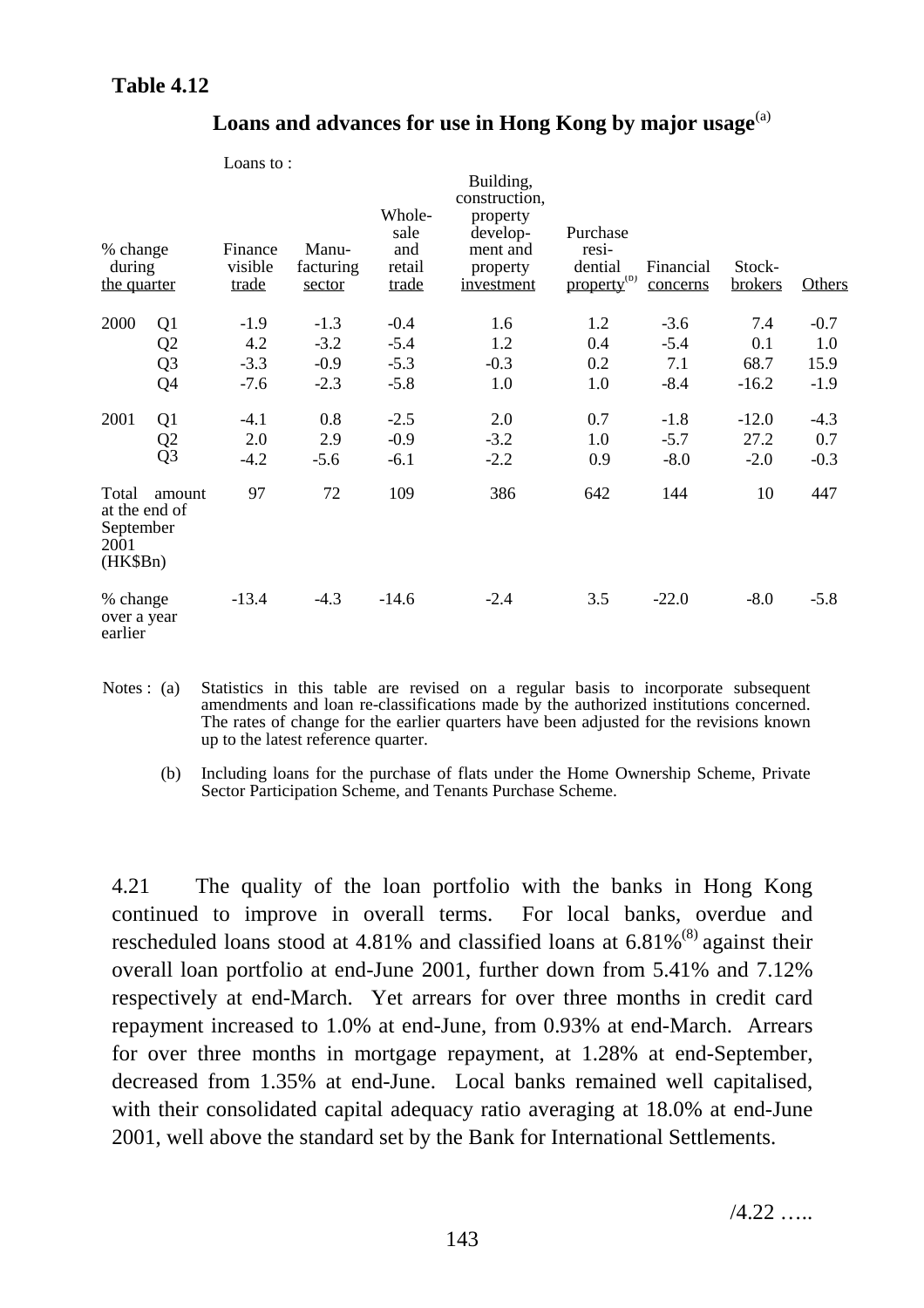4.22 In October 2001, the Hong Kong Monetary Authority (HKMA) conducted a survey in respect of residential mortgage loans in negative equity. As estimated from a sample of banks, the total number of customers with their mortgage loans in negative equity was probably around 65 000, representing about 14% of all mortgage borrowers. The total amount of mortgage loans that were in negative equity was probably around \$127 billion, representing about 23% of the overall outstanding mortgage loan value. There were further 16 000 mortgage loans that were associated with co-financing schemes which had not been included in the figures above. As the banks did not have information on the outstanding amounts with the co-financiers, it was not known to what extent these loans were in negative equity $^{(9)}$ .

# **Banks and other deposit-taking institutions**

4.23 During the third quarter of 2001, the number of licensed banks decreased by four to 149. The number of restricted licence banks remained unchanged at 48. The number of deposit-taking companies fell by three to 55. Altogether, 252 authorized institutions from 31 countries and territories maintained a presence (in the form of branches, excluding representative offices) in Hong Kong at end-September 2001. Total assets of all the authorized institutions in Hong Kong increased by 1.0% during the third quarter of 2001 to \$6,549 billion at end-September.

4.24 Following implementation of the final phase of interest rate deregulation on 3 July 2001, interest rates on all types of deposits are to be determined by competitive market forces and set freely by individual banks<sup> $(10)$ </sup>. The prohibition of interest on current accounts has also been lifted at the same time. The banks have so far responded variedly to the deregulation, with respect to their charging policies for banking services, minimum balance requirements, and tiering of interest rates.

4.25 On enhancing deposit protection in Hong Kong, opinions obtained from public consultation indicate that while some large banks remain opposed to a deposit insurance scheme, there is broad support for introduction of such a scheme in Hong Kong. In April, the Administration approved in principle the establishment of a deposit insurance scheme in Hong Kong. More detailed work towards producing a set of final recommendations on the structure of the

/scheme …..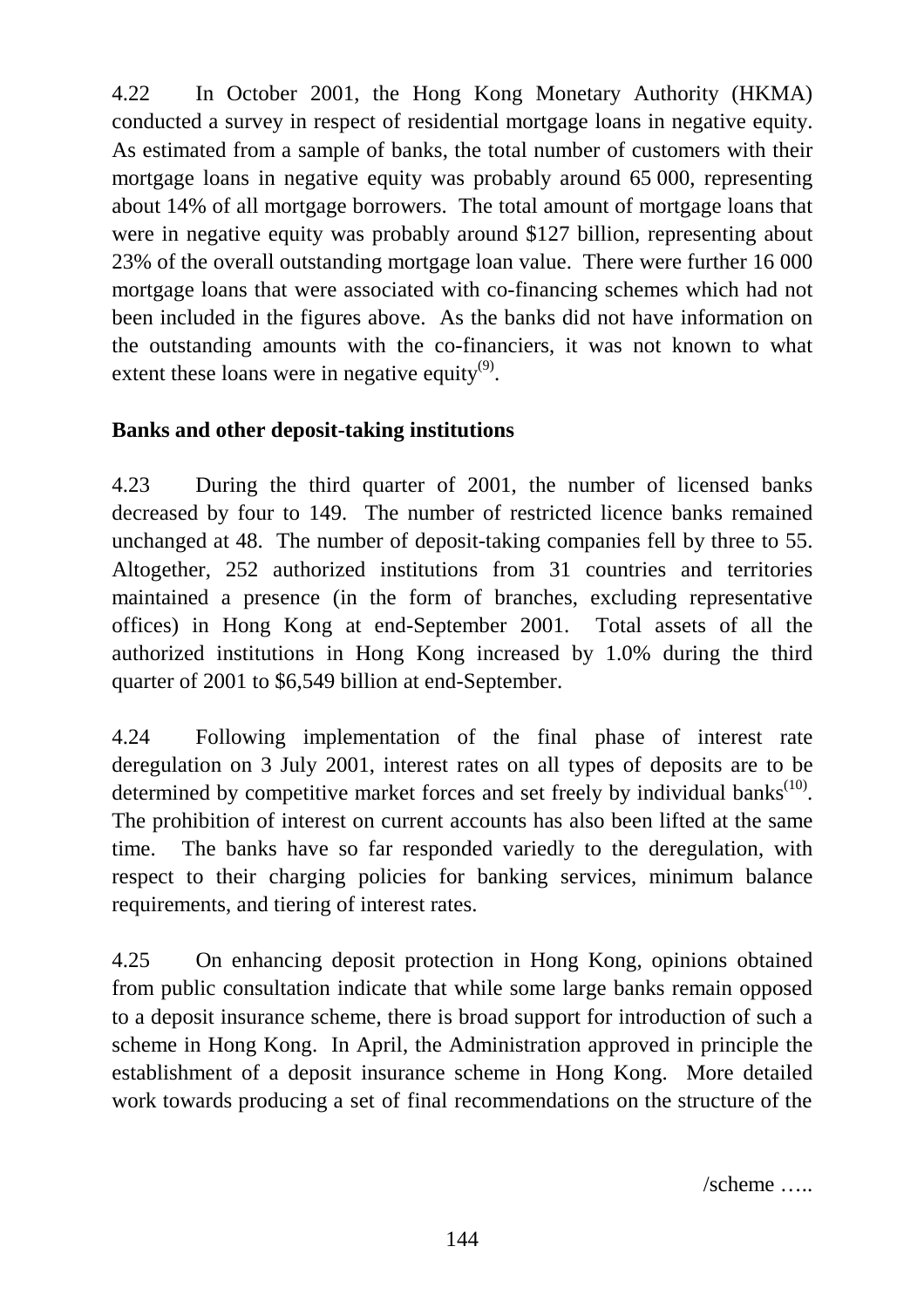scheme is under way. In September, HKMA issued a discussion paper to seek views from the industry and the public on issues relating to funding and premium assessment for the scheme. Other issues still to be worked out include the rules relating to management of and pay-out from the fund involved, and the legal structure and powers of the scheme.

# **Insurance**

4.26 The total number of insurance companies decreased by one during the third quarter of 2001 to 206 at end-September. Within this total, 45 were engaged wholly in long-term business, 142 wholly in general business, and 19 in composite business. Taken together, insurance companies from 26 countries and territories maintained a presence in Hong Kong at end-September 2001. Benefited mostly from the robust performance of life insurance business, the value of business receipts in the insurance industry rose considerably, by 25% in the second quarter of 2001 over a year earlier, after a 4% increase in the first quarter.

# **The debt market**

4.27 In the third quarter of 2001, a total of 29 issues of Exchange Fund paper were launched to replace the maturing issues<sup> $(11)$ </sup>. The total value of Exchange Fund paper outstanding rose by \$1.2 billion during the third quarter to \$112.7 billion at end-September. Market response to the tenders of Exchange Fund paper continued to be favourable, with an average over-subscription rate of 6.1 times in the third quarter, up from 4.4 times in the second quarter. On the other hand, trading in Exchange Fund paper decreased slightly, with the average daily turnover coming down from \$20.7 billion in the second quarter to \$19.7 billion in the third quarter. The yield spread of five-year Exchange Fund Notes over the corresponding US Treasuries narrowed, from 60 basis points at end-June 2001 to 50 basis points at end-September.

/**Table 4.13** …..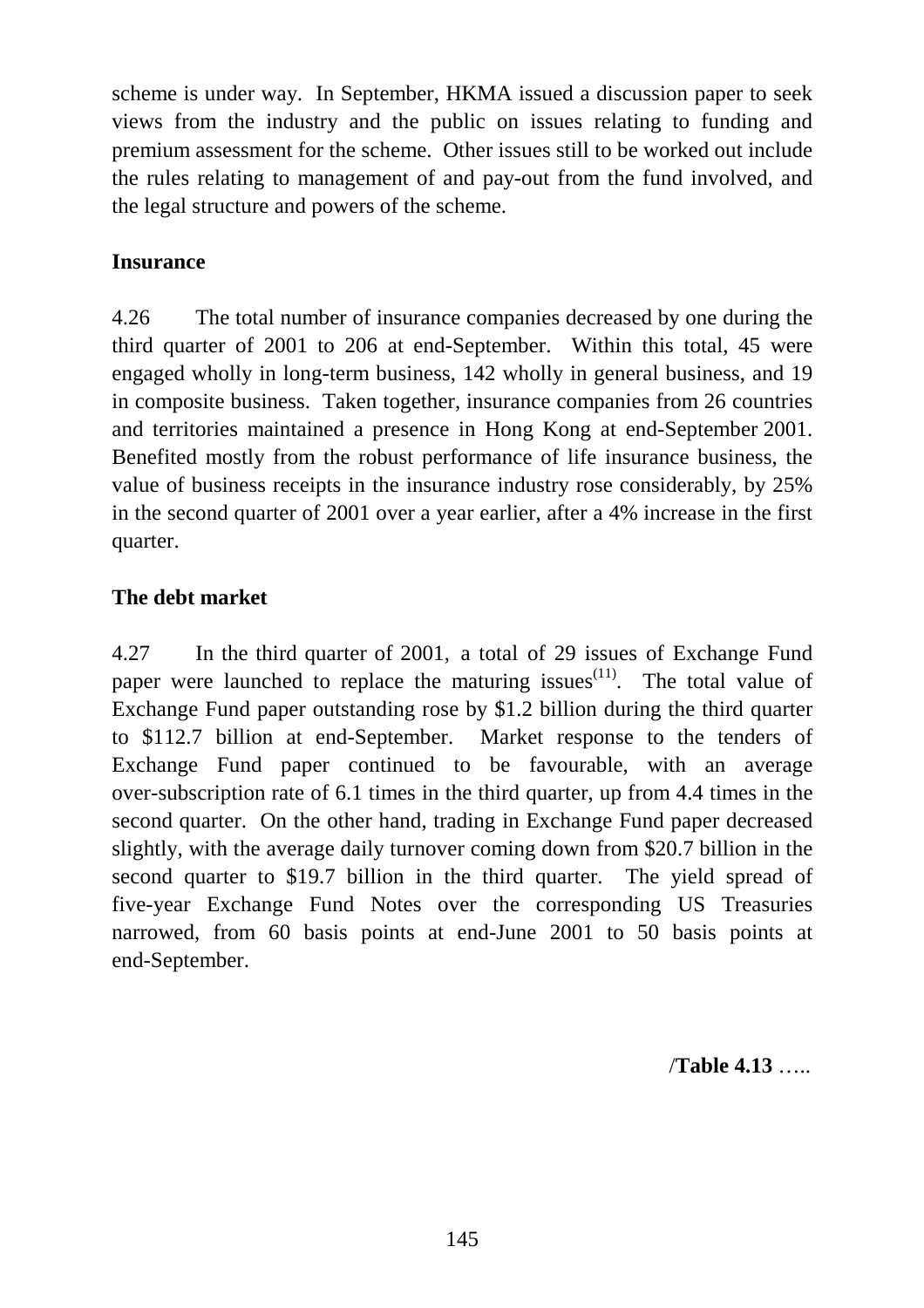|      | Amount outstanding       | Average daily turnover |
|------|--------------------------|------------------------|
|      | as at the end of quarter | in the quarter         |
|      | (HK\$Bn)                 | (HK\$Bn)               |
| 2000 | 103.5<br>105.2           | 23.4<br>23.8           |
|      | 106.8<br>108.6           | 24.0<br>23.9           |
| 2001 | 110.1<br>111.5<br>112.7  | 21.5<br>20.7<br>19.7   |

# **Exchange Fund Bills and Notes issued by HKMA**





#### Note : AAA Hong Kong dollar debt issuers

| EIB        | European Investment Bank                 |
|------------|------------------------------------------|
| <b>IFC</b> | <b>International Finance Corporation</b> |
| <b>NIB</b> | Nordic Investment Bank                   |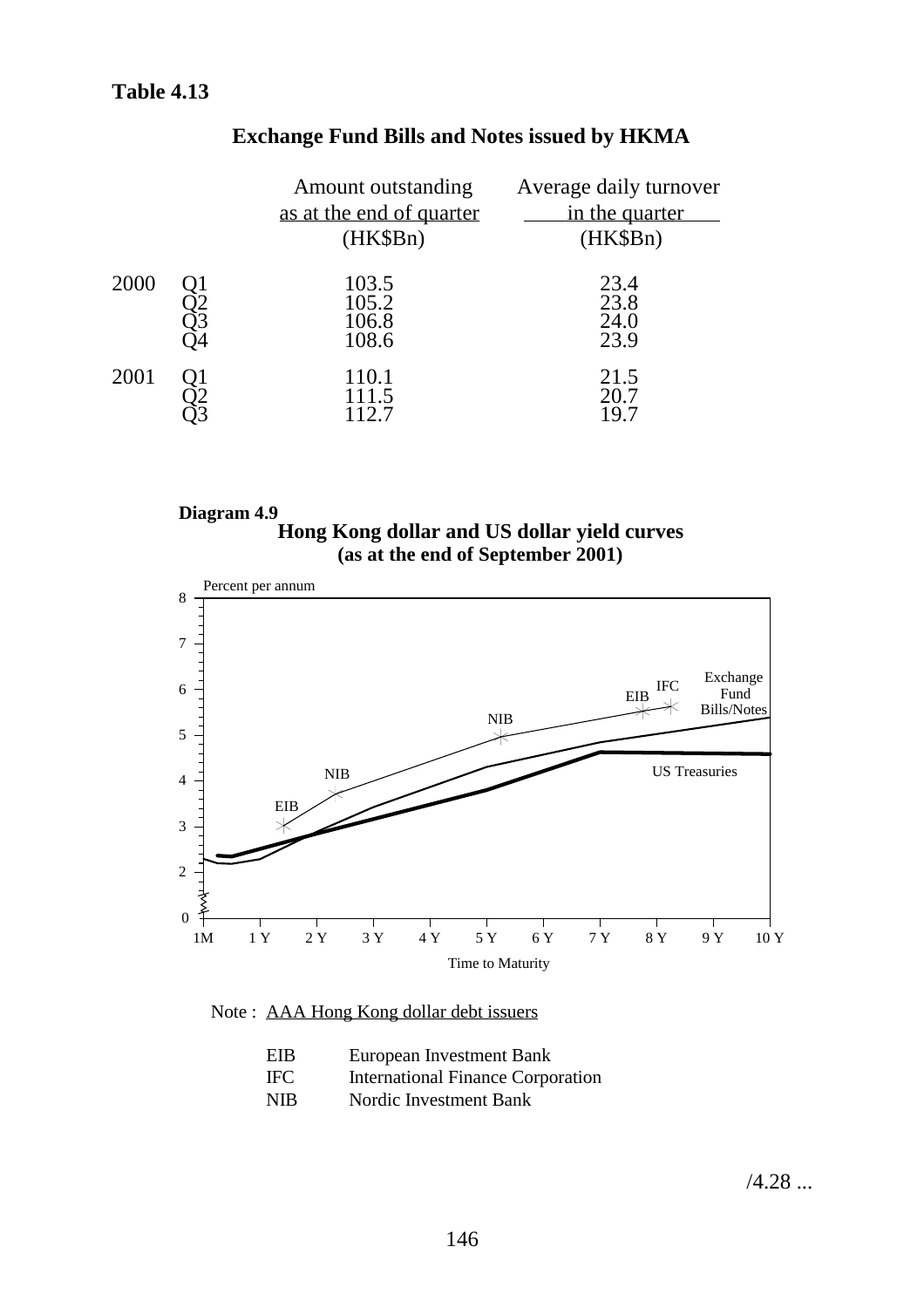4.28 The Hong Kong Mortgage Corporation (HKMC) has become one of the major issuers of debt securities in Hong Kong. In the third quarter of 2001, \$3.0 billion worth of HKMC notes was launched, while in the second quarter this was \$7.0 billion. At end-September 2001, the total outstanding amount of debt securities issued by HKMC under its Note Issuance Programme and Debt Issuance Programme stood at \$13.0 billion and \$8.6 billion respectively, up from \$11.5 billion and \$8.2 billion at end-June.

4.29 In the third quarter of 2001, \$24.2 billion worth of new negotiable certificates of deposit (NCDs) was launched, less than that of \$29.5 billion in the second quarter. Of all the new issuance of NCDs, \$18.9 billion was denominated in Hong Kong dollars, which was nevertheless up from \$16.7 billion in the second quarter. At end-September 2001, the total value of NCDs outstanding stood at \$179.7 billion, slightly lower than that of \$180.1 billion at end-June. Within this total, \$147.4 billion was denominated in Hong Kong dollars at end-September, as compared to \$148.6 billion at end-June. The proportion of Hong Kong dollar denominated NCDs held by the local banking sector decreased to 58.3% at end-September, from 61.6% at end-June.

## **Table 4.14**

|                     |                | Issued and<br>outstanding<br>$(HK\$Bn)$ |       | Held by<br>authorized<br>institutions<br>(HK\$Bn) |              | Held outside<br>the local<br>banking sector<br>$(HK\$Bn)$ |       |
|---------------------|----------------|-----------------------------------------|-------|---------------------------------------------------|--------------|-----------------------------------------------------------|-------|
| As at the<br>end of |                | In HK\$                                 | Total | In HK\$                                           | <b>Total</b> | In HK\$                                                   | Total |
| 2000                | Q1             | 174.0                                   | 202.8 | 105.7                                             | 117.3        | 68.4                                                      | 85.5  |
|                     | Q2             | 165.7                                   | 197.7 | 98.4                                              | 112.1        | 67.3                                                      | 85.6  |
|                     | Q <sub>3</sub> | 158.4                                   | 185.5 | 95.7                                              | 109.0        | 62.7                                                      | 76.5  |
|                     | Q4             | 151.5                                   | 178.5 | 92.0                                              | 104.4        | 59.5                                                      | 74.1  |
| 2001                | Q <sub>1</sub> | 146.9                                   | 173.4 | 90.4                                              | 102.9        | 56.4                                                      | 70.5  |
|                     | Q2             | 148.6                                   | 180.1 | 91.5                                              | 104.8        | 57.1                                                      | 75.2  |
|                     | Q3             | 147.4                                   | 179.7 | 86.0                                              | 98.6         | 61.4                                                      | 81.1  |

#### **NCDs issued by authorized institutions in Hong Kong**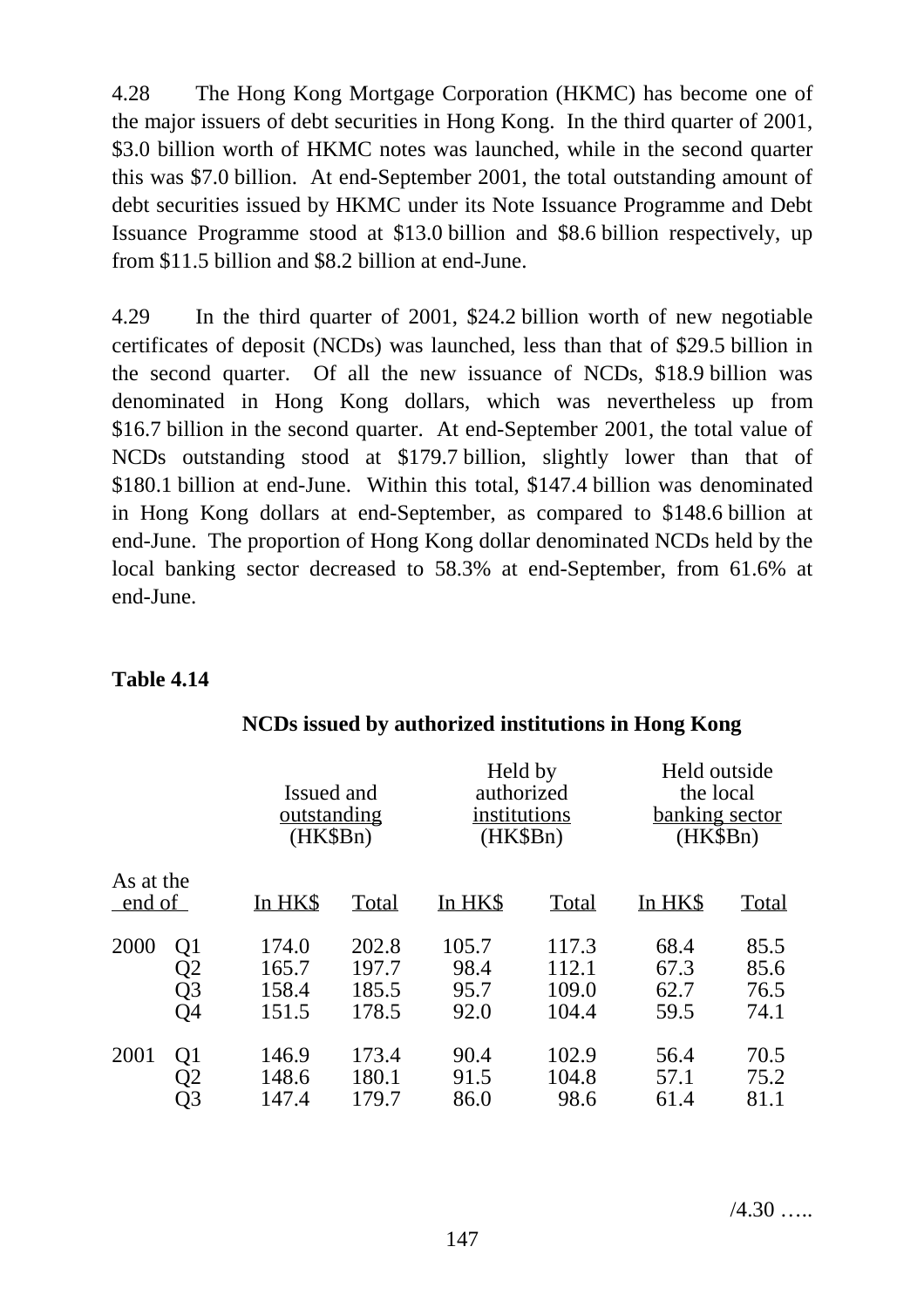4.30 206 new issues of other Hong Kong dollar debt instruments by the private sector, totalling \$21.0 billion, were launched in the third quarter of 2001. These were less than the corresponding figures of 224 and \$31.1 billion in the second quarter. Partly reflecting risk aversion by the issuers against interest rate volatility, issuance of fixed rate bonds by the private sector, at \$16.1 billion in the third quarter, continued to exceed substantially that of floating rate notes, at \$4.9 billion. At end-September 2001, outstanding Hong Kong dollar fixed rate bonds and floating rate notes amounted to \$176.2 billion and \$51.6 billion respectively, giving a total of \$227.8 billion<sup> $(12)$ </sup>. These were higher than the corresponding figures of \$172.4 billion, \$46.9 billion and \$219.2 billion at end-June. Meanwhile, there was no new issue of Hong Kong dollar debt paper by multilateral agencies in the third quarter of 2001, as compared to five issues totaling \$0.7 billion in the second quarter.

4.31 Taking the public and private sectors together, the total value of Hong Kong dollar debt paper outstanding amounted to \$495.1 billion at end-September  $2001^{(13)}$ , higher than that of \$489.6 billion at end-June. The size of the Hong Kong dollar debt market was equivalent to 24.6% of HK\$M3, or 17.1% of the Hong Kong dollar denominated assets of the entire banking sector.

## **The stock, futures and gold markets**

4.32 The local stock market took a sharp plunge during the third quarter of 2001, after some rebound in the second quarter. The gloomy global economic outlook amidst wary over a protracted US economic slow-down, and the successive waves of US corporate profits warnings, pushed down share prices worldwide. The local stock market was likewise hit. Profit-taking on Mainland-related stocks after an earlier upsurge in prices of such stocks dampened the market more. The further interest rate cut in August did not render any noticeable stimulus to market sentiment.

4.33 Then the terrorist attack in the United States on 11 September led to widespread anxieties in the global financial markets, causing the Hang Seng Index to plummet to a near three-year low of 8 934 on 21 September, 14% down from the pre-911 closing level. As gyrations in the overseas stock markets gradually settled, share prices in the local stock market also rebounded. The Hang Seng Index rose back to 9 951 at end-September, but was still 24%

 $/$ lower  $\ldots$ .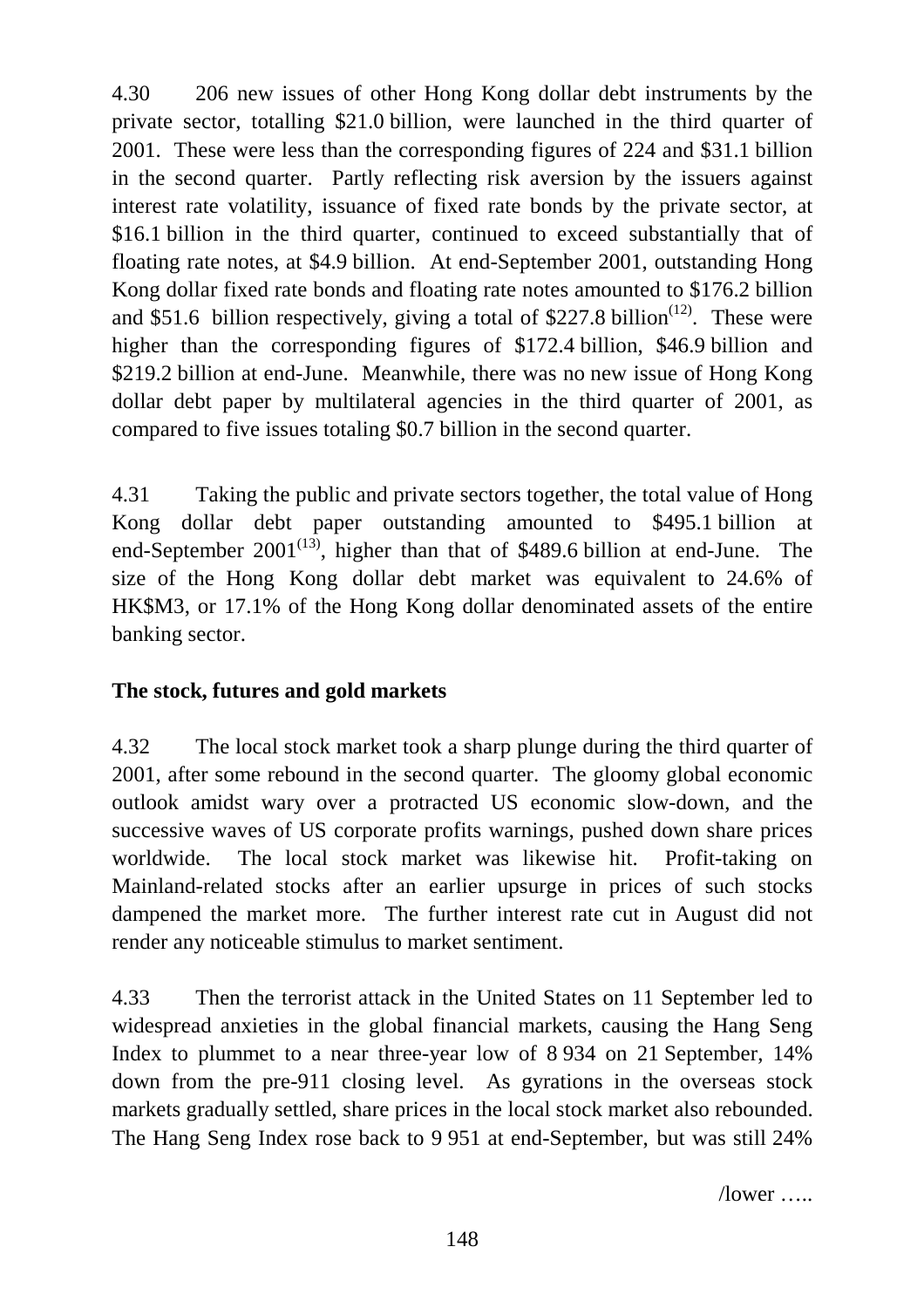lower than the level at end-June. All the major stock markets overseas likewise came under heavy downward pressure during the third quarter, with particularly sharp falls in the Asian markets. (The Hang Seng Index recovered to above the 10 000 mark in early October, and rose further in November along with the rally in the US stock market. It stood at 11 174 on 21 November.)

4.34 Along with the marked decline in local share prices, total stock market capitalisation, including the Main Board and the Growth Enterprise Market  $(GEM)^{(14)}$ , plummeted by 24% during the third quarter of 2001 to \$3,420 billion at end-September. The average daily turnover in the local stock market also fell distinctly, from \$10.4 billion in the second quarter to \$6.7 billion in the third quarter.





**Hang Seng Index**

/**Table 4.15** …..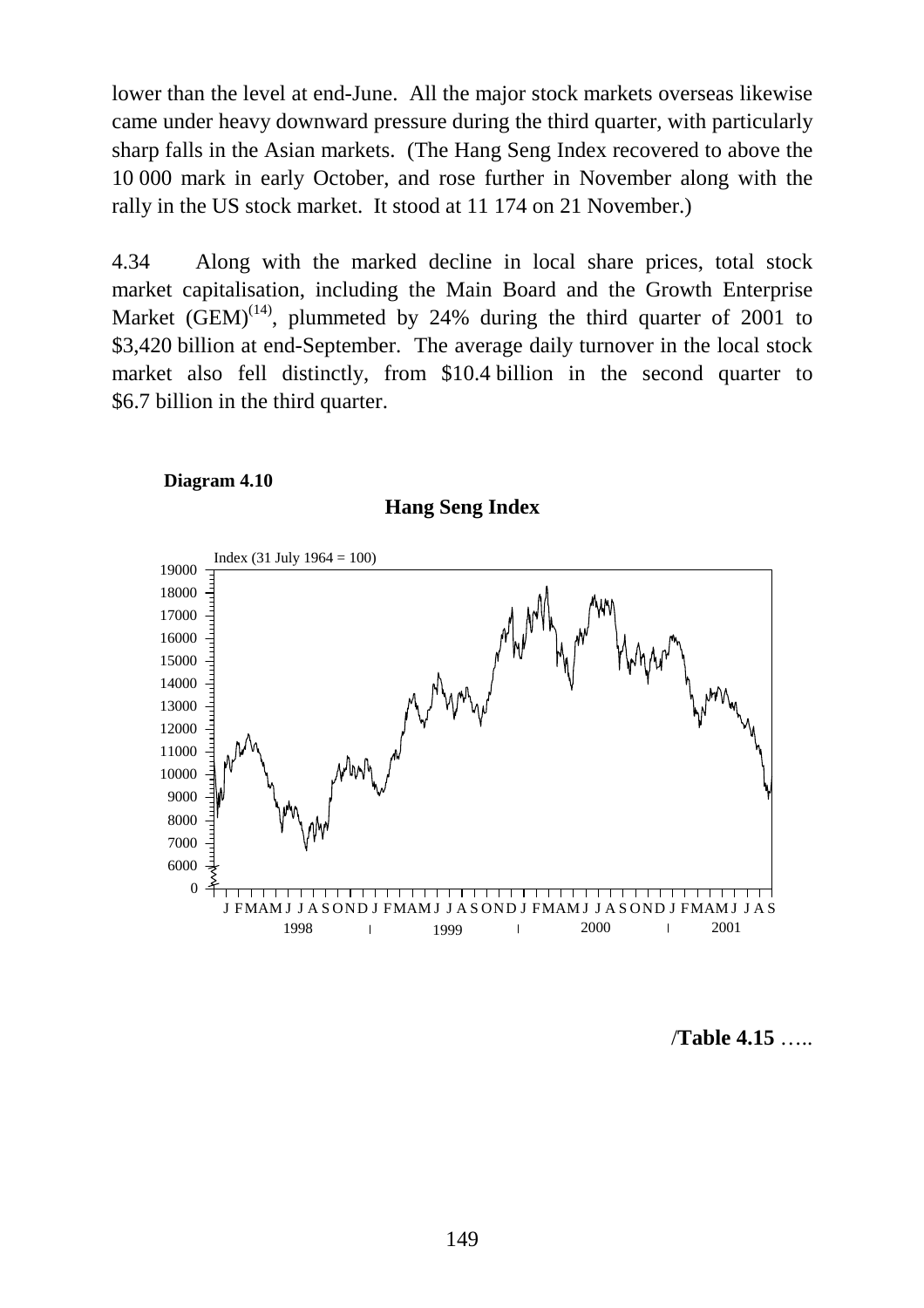# **Table 4.15**

| Movements in the Hang Seng Index and                    |
|---------------------------------------------------------|
| in the share price indices in selected overseas markets |
| (index as at the last trading day of the quarter)       |

|                                                                                 | Hang<br>Seng<br><u>Index</u>           | New York<br>Dow Jones<br>Industrial<br><u>Average</u> | Tokyo<br>Nikkei<br>Average         | London<br>Financial<br>Times<br><b>Index</b> | Sydney<br>All<br>Ordinaries<br>Index     | Singapore<br><b>Straits</b><br>Times<br>Index |
|---------------------------------------------------------------------------------|----------------------------------------|-------------------------------------------------------|------------------------------------|----------------------------------------------|------------------------------------------|-----------------------------------------------|
| 2000<br>Q <sub>1</sub><br>$\overline{Q}$<br>$\overline{Q}$ 3<br>$\overline{Q}4$ | 17 407<br>16 15 6<br>15 649<br>15 0 96 | 10 922<br>10 4 48<br>10 651<br>10787                  | 20 337<br>17411<br>15 747<br>13786 | 6 5 4 0<br>6 3 1 3<br>6 2 9 4<br>6 2 2 2     | 3 1 3 3<br>3 2 5 8<br>3 2 4 6<br>3 1 5 5 | 2 1 3 3<br>2038<br>1997<br>1927               |
| 2001<br>Q <sub>1</sub><br>Q2<br>$\overline{Q}3$                                 | 12761<br>13 043<br>9951                | 9879<br>10 502<br>8848                                | 13 000<br>12 9 69<br>9775          | 5 6 3 4<br>5 6 4 3<br>4 9 0 3                | 3 0 9 7<br>3 4 2 5<br>2988               | 1674<br>1727<br>1 3 2 0                       |
| % change<br>during the third<br>quarter of 2001                                 | $-23.7$                                | $-15.8$                                               | $-24.6$                            | $-13.1$                                      | $-12.8$                                  | $-23.6$                                       |
| % change<br>during the<br>first three<br>quarters of<br>2001                    | $-34.1$                                | $-18.0$                                               | $-29.1$                            | $-21.2$                                      | $-5.3$                                   | $-31.5$                                       |
| % change over<br>a year earlier                                                 | $-36.4$                                | $-16.9$                                               | $-37.9$                            | $-22.1$                                      | $-8.0$                                   | $-33.9$                                       |

# **Table 4.16**

#### **Average daily turnover and total market capitalisation of the Hong Kong stock market**

|                                          |                             | Average daily turnover<br>in the quarter<br>(HK\$Bn) |                             |                                  | Total market capitalisation<br>as at the end of quarter<br>$(HK\$Bn)$ |                                  |  |  |
|------------------------------------------|-----------------------------|------------------------------------------------------|-----------------------------|----------------------------------|-----------------------------------------------------------------------|----------------------------------|--|--|
|                                          | Main<br>Board               | Growth<br>Enterprise<br>Market                       | Total                       | Main<br><b>Board</b>             | Growth<br>Enterprise<br>Market                                        | Total                            |  |  |
| 2000<br>Q <sub>1</sub><br>Q2<br>Q3<br>Q4 | 18.0<br>10.6<br>11.8<br>8.8 | 0.6<br>0.2<br>0.4<br>0.1                             | 18.6<br>10.8<br>12.2<br>8.9 | 4,983<br>4,807<br>4,721<br>4,795 | 87<br>56<br>80<br>67                                                  | 5,070<br>4,863<br>4,801<br>4,862 |  |  |
| 2001<br>Q1<br>$\sqrt{2}$<br>Q3           | 8.9<br>10.1<br>6.6          | 0.1<br>0.3<br>0.1                                    | 9.0<br>10.4<br>6.7          | 4,179<br>4,450<br>3,373          | 61<br>70<br>46                                                        | 4,240<br>4,520<br>3,420          |  |  |

/4.35 …..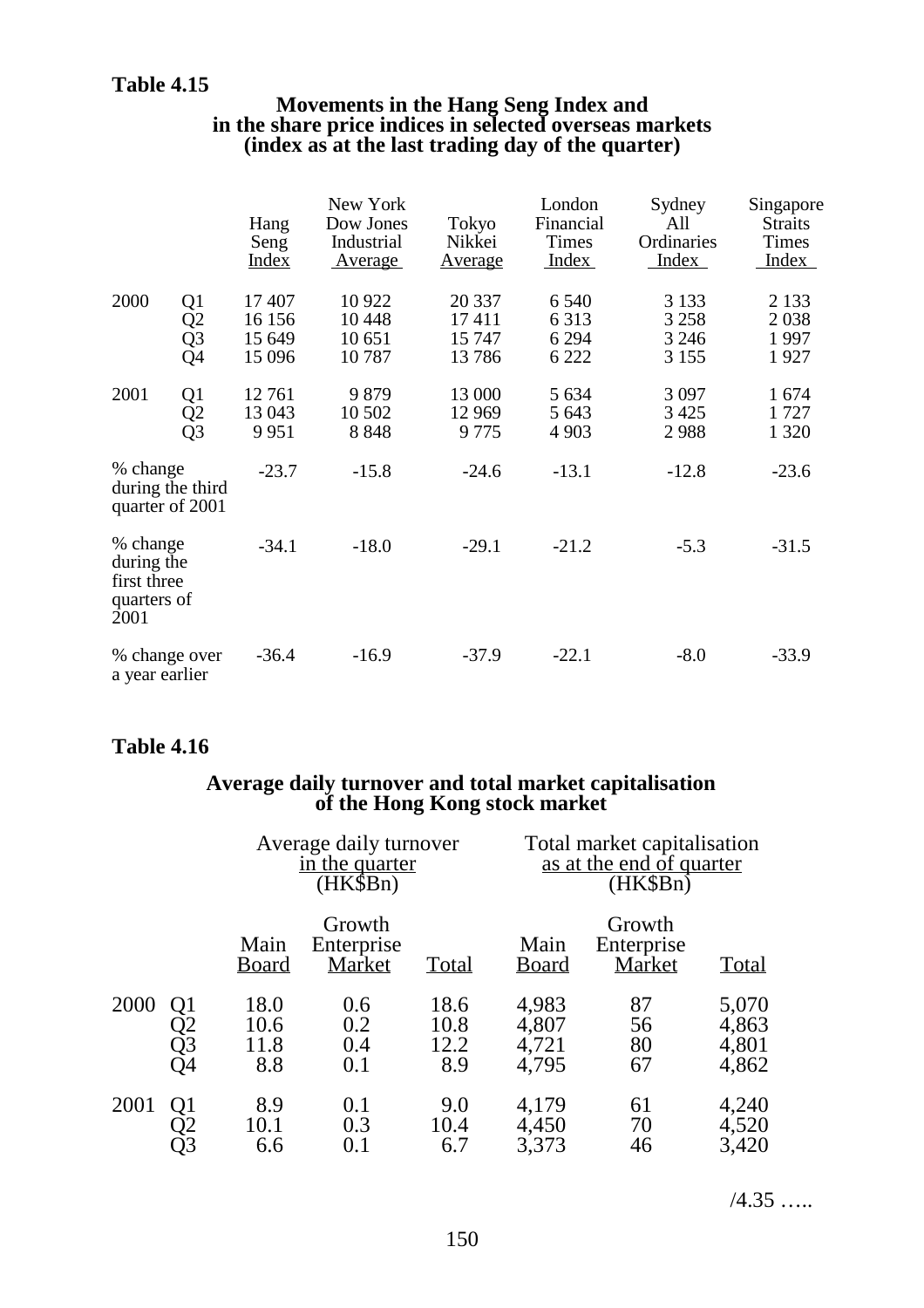4.35 15 new share flotations on the Hong Kong Stock Exchange were launched in the third quarter of 2001, raising a total equity capital of \$1.7 billion. Of these, five were listed on the Main Board and 10 on GEM, raising equity capital of \$1.0 billion and \$0.7 billion respectively. In addition, around \$2.0 billion was raised through private placements by 36 companies, and \$0.5 billion through rights issues by seven companies.

4.36 As to trading in derivatives on the Hong Kong Exchanges and Clearing Ltd – Derivative Unit, the average daily turnover of Hang Seng Index futures contracts increased by 8% over the second quarter of 2001 to 18 758 contracts in the third quarter. The average daily turnover of Hang Seng Index options contracts rose markedly more, by 21% to 2 992 contracts between the two quarters. The average daily turnover of three-month HIBOR futures contracts surged by 30% over the second quarter to 3 056 contracts in the third quarter, but that of Rolling Forex (currency futures) contracts shrank by 52% to 13 contracts.

4.37 The average daily turnover of Red-Chip Index futures contracts plunged by 67% over the second quarter of 2001 to only one contract in the third quarter, and there was no trading in Red-Chip Index options contracts.

4.38 At end-September 2001, there were 31 classes of stock options contracts. The average daily turnover of these stock options contracts decreased by 20% over the second quarter of 2001 to 14 111 contracts in the third quarter. Meanwhile, the average daily turnover of stock futures contracts increased by more than three times to 28 contracts.

/**Table 4.17** …..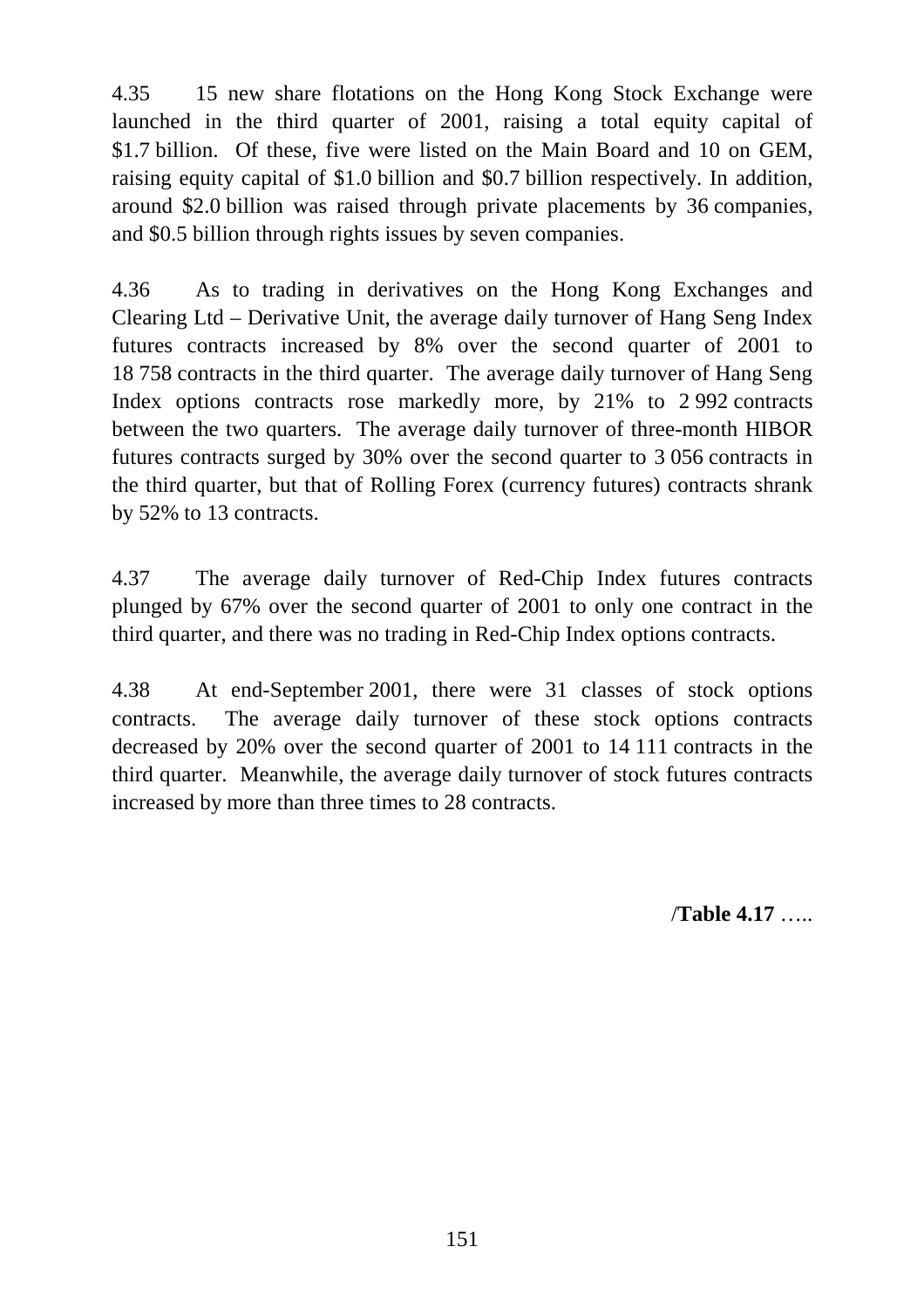### **Table 4.17**

| During<br>the quarter        | Hang Seng Index<br>futures contracts<br>(no. of contracts) | Hang Seng Index<br>options contracts<br>(no. of contracts) |
|------------------------------|------------------------------------------------------------|------------------------------------------------------------|
| 2000<br>Q1<br>22<br>Q3<br>)4 | 16727<br>14 709<br>16814<br>16809                          | 2 4 7 0<br>1874<br>2 0 3 1<br>2424                         |
| 2001<br>Q1                   | 17443<br>17447<br>18758                                    | 2 7 6 3<br>2480<br>2992                                    |

#### **Average daily turnover of Hang Seng Index futures and options contracts on the Hong Kong futures market**

4.39 Having reached a high in May 2001, gold prices eased in June and July. Gold prices then picked up again in August, amidst concern about a weaker US dollar as the US economy faltered. Gold prices soared further immediately after the 911 incident, as some investors tended to revert to gold as a safe-haven asset, amidst anxieties in the global financial markets. The prices of loco-London gold rose to a 15-month high of US\$291.6 per troy ounce at end-September 2001, 8% higher than that of US\$270.6 at end-June. Gold price at the Chinese Gold and Silver Exchange Society likewise went up, by 8% to \$2,704 per tael at end-September, from \$2,509 at end-June. However, turnover on the Exchange decreased to 1.0 million taels in the third quarter of 2001, from 1.3 million taels in the second quarter.

#### **Unit trusts and mutual funds**

4.40 The total number of unit trusts and mutual funds (including sub-funds and umbrella funds) in Hong Kong rose to 1 870 at end-September 2001, from 1 848 at end-June. Gross sales of mutual funds increased from US\$2.3 billion in the second quarter to US\$2.6 billion in the third quarter. After netting out redemptions, there were net sales of US\$1.2 billion in the third quarter, up from US\$1.1 billion in the second quarter. Amongst the various types of mutual funds, equity funds continued to account for the largest share, at 65% of the total value of funds at end-September 2001. This was followed by bond funds, asset allocation funds and money market funds, with respective shares of 19%, 11% and 5%.

 $/4.41$  …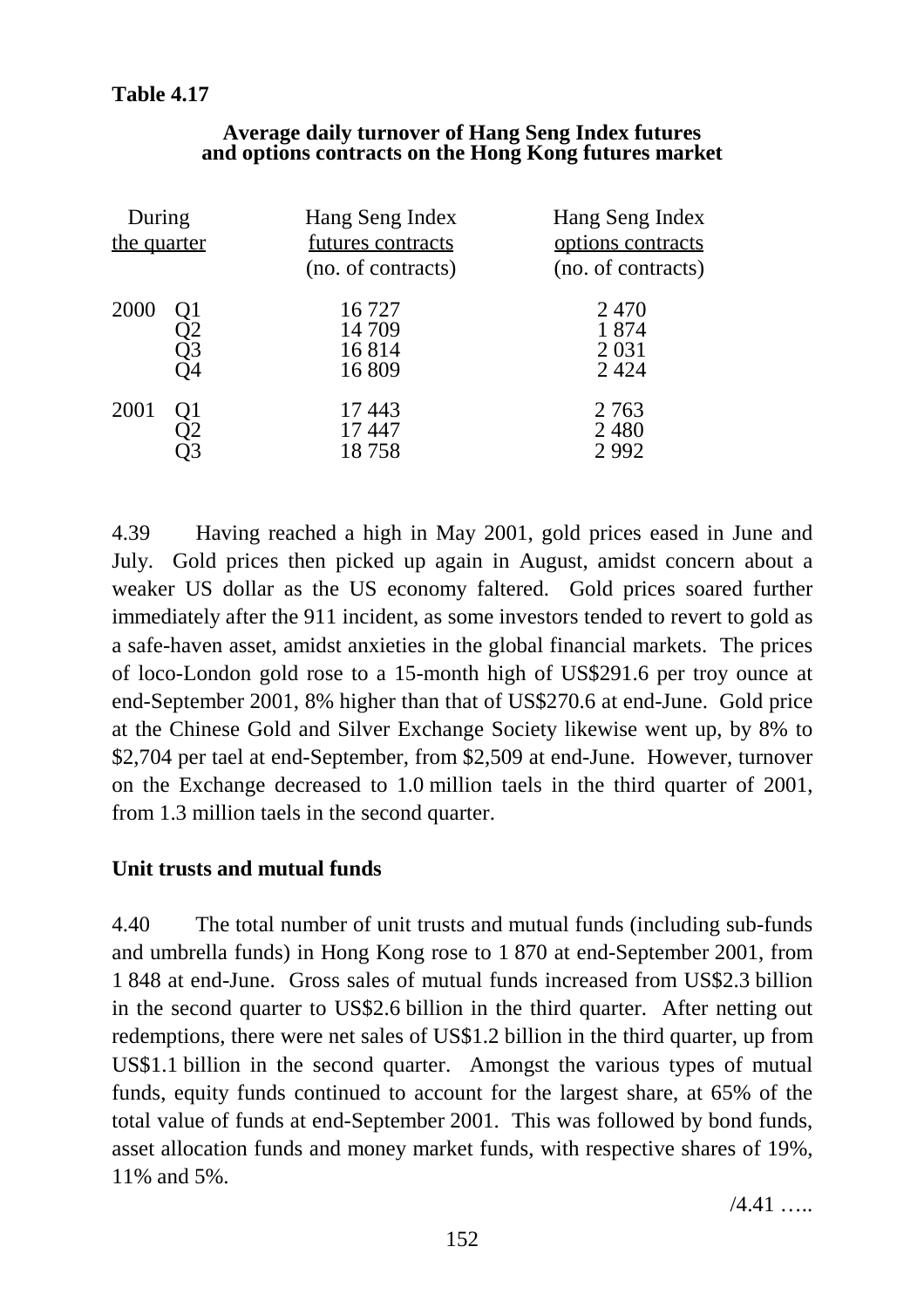4.41 The Mandatory Provident Fund (MPF) System<sup>(15)</sup> continues to generate a substantial amount of retirement fund assets which, in the course of time, should add impetus to further development of the local financial market. At end-September 2001, the aggregate net asset values of the approved constituent funds of MPF schemes stood at \$28.3 billion, further up from \$24.5 billion at end-June<sup> $(16)$ </sup>. Along with continuing contribution from the enrolled population, there was a further rise in the compliance rate during the third quarter. Yet the asset prices of equity funds had generally fallen during that quarter. By 15 November 2001, there were 20 approved corporate trustees. On MPF products, 47 master trust schemes, two industry schemes and two employer sponsored schemes, comprising altogether 300 constituent funds, were approved by the Mandatory Provident Fund Schemes Authority. About 1.74 million employees, 208 000 employers and 300 000 self-employed persons had enrolled in MPF schemes, with compliance rates for employers, relevant employees and self-employed persons standing at 88%, 95% and 91% respectively.

### **Notes :**

- (1) Under the linked exchange rate system established in October 1983, the note-issuing commercial banks are required to pay US dollars to the Hong Kong Monetary Authority (HKMA) for the account of the Exchange Fund at the fixed rate of HK\$7.8 to US\$1.0 in return for non-interest-bearing Certificates of Indebtedness (CIs), as backing for issue of their Hong Kong dollar banknotes. As from September 1998, HKMA has also provided an explicit undertaking to convert the Hong Kong dollar balances held in the clearing accounts maintained by the banks with HKMA at the Convertibility Undertaking Rate. This was set at 7.750 when the convertibility undertaking was introduced, because it was the then market exchange rate. From 1 April 1999, the Convertibility Undertaking Rate for the Aggregate Balance moved from 7.750 by 1 pip per calendar day, reaching 7.800 on 12 August 2000, where it has stayed.
- (2) The trade-weighted Nominal Effective Exchange Rate Index (EERI) is an indicator of the overall exchange value of the Hong Kong dollar against a fixed basket of other currencies. These currencies are selected on account of their importance in Hong Kong's trade, and the weights reflect their relative importance in Hong Kong's visible trade. The corresponding Real EERI as compiled by HKMA takes into account the movements in the seasonally adjusted consumer price indices in the respective economies. It is important to note that the EERIs thus compiled assume constant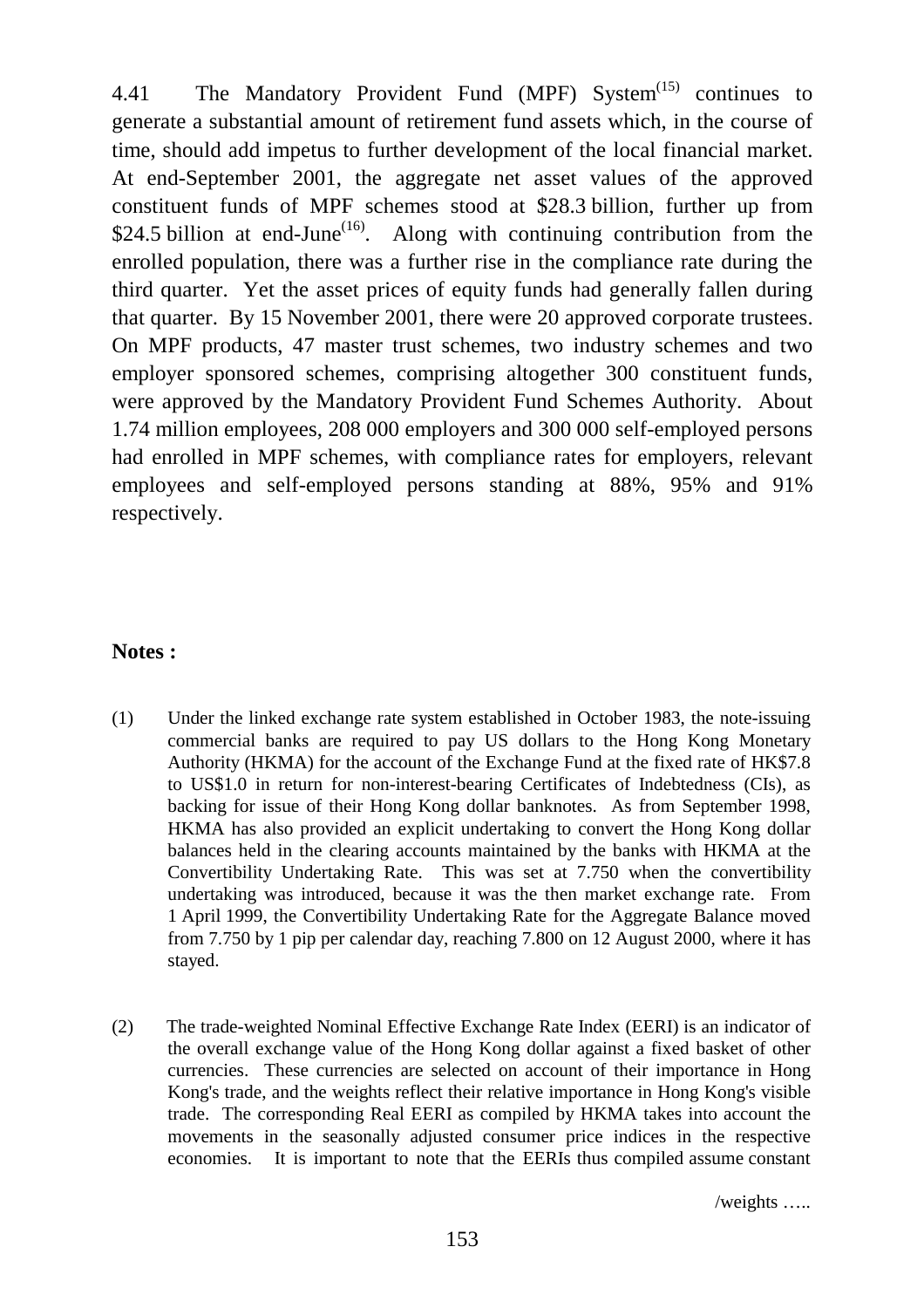weights on the respective currencies, while the pattern of trade changes over time. In particular, Hong Kong's trade with the Mainland has shifted more towards re-export trade, from domestic exports and retained imports. With the Mainland being the largest source of Hong Kong's re-exports, movements in the exchange rate of the Renminbi would have different implications for Hong Kong's export competitiveness, compared with the movements in other currencies.

- (3) In the light of the changing market shares of individual authorized institutions (AIs) in the residential mortgage business, the coverage of the Monthly Survey on Residential Mortgage Lending conducted by the HKMA is expanded as from May 2001, in order to increase the proportion of business being covered by the survey. The 38 AIs covered after the expansion together account for around 96% of the total business, as compared to 92% for the 32 AIs formally covered. Also, the outstanding amount of mortgage loans covered by the survey is lifted by 8.4%.
- (4) Foreign currency swap deposits are deposits involving customers buying foreign currencies in the spot market and placing them as deposits with authorized institutions, whilst at the same time entering into a contract to sell such foreign currencies (principal plus interest) forward in line with the maturity of such deposits. For most analytical purposes, they should be regarded as Hong Kong dollar deposits.
- (5) The various definitions of the money supply are as follows:
	- M1 : notes and coins with the public, plus customers' demand deposits with licensed banks.
	- M2 : M1 plus customers' savings and time deposits with licensed banks, plus negotiable certificates of deposit (NCDs) issued by licensed banks and held outside the monetary sector.
	- M3 : M2 plus customers' deposits with restricted licence banks and deposit-taking companies, plus NCDs issued by such institutions and held outside the monetary sector.
- (6) Among the various monetary aggregates, more apparent seasonal patterns are found in HK\$M1, currency held by the public, and demand deposits. Seasonally adjusted data on these three series back-dated to January 1990 have been compiled. The deseasonalised data facilitate analysis of the underlying trends. For details, see the November 2000 issue of the HKMA Quarterly Bulletin.
- (7) Euro-yen Impact Loans (EYIL) are loans made to customers in Japan by a domestic branch of a Japanese bank but booked in an overseas branch of the bank. Loans booked in this way generally have tax and funding cost advantages for customers. Reflecting a more cautious lending stance by the Japanese banks and the need to downsize their balance sheets, there was a substantial decline in EYIL since the second half of 1997.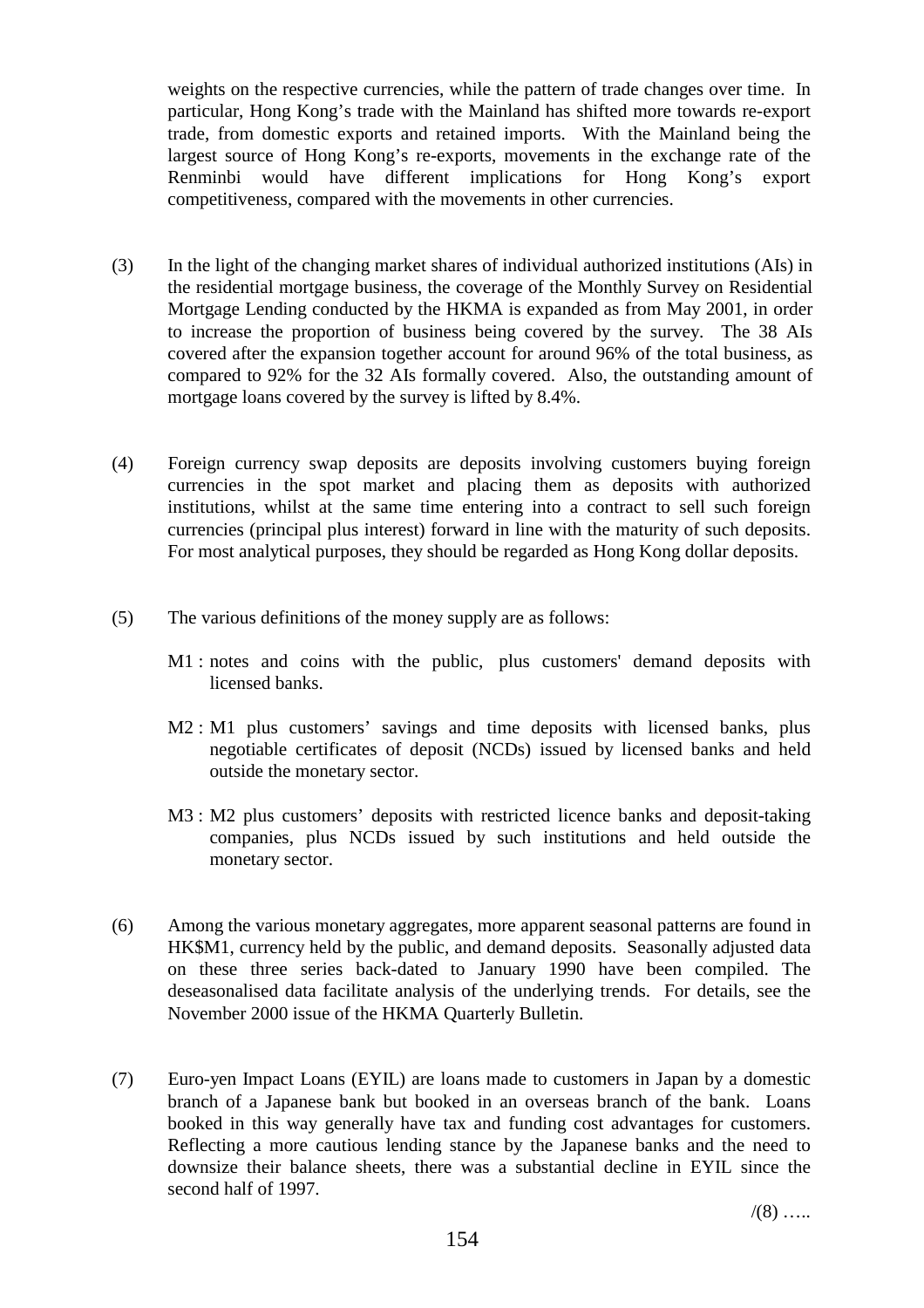- (8) Overdue loans are defined here as those that have been overdue for more than three months. Rescheduled loans are those that have been restructured or renegotiated because of deterioration in the financial position of the borrower, or because of inability of the borrower to meet the original repayment schedule. Classified loans are those that have been classified as substandard, doubtful or loss. Of these categorisations, classified loans overlap to certain extent with overdue and rescheduled loans.
- (9) The sample covered a majority of the outstanding mortgage loans with the banks as at end-September 2001. The loan value represents the outstanding balance of the mortgage loan concerned, while negative equity is defined here as the situation where the value of the outstanding balance of a mortgage loan exceeds the current market value of the property mortgaged under the loan. A co-financing scheme involves the provision of a top-up loan by the property developer or else by a co-financier, in addition to the mortgage loan granted by the bank.
- (10) As part of the overall plan to reform and further develop the banking sector, the Hong Kong Monetary Authority undertook to deregulate the Interest Rate Rules (IRRs) by two phases. The first phase of deregulation, which removed the IRRs on time deposits with a maturity of less than seven days (but not the IRR on savings deposits) and the prohibition on benefits for deposits (other than for Hong Kong dollar savings and current accounts), took effect on 3 July 2000. The second phase of deregulation, which removed the IRR on savings deposits and the remaining prohibition, took effect on 3 July 2001.
- (11) As from 1 April 1999, interest payments on Exchange Fund paper are allowed for expanding the stock of outstanding Exchange Fund paper.
- (12) These figures may not represent a full coverage of all the Hong Kong dollar debt paper issued by the private sector.
- (13) The total value of Hong Kong dollar debt paper outstanding may not tally with the sum of the outstanding values of Exchange Fund paper, HKMC debts, NCDs, and other Hong Kong dollar debt instruments issued by the private sector. This is due to the difference in sources of data for NCDs.
- (14) The Growth Enterprise Market was launched by the then Stock Exchange of Hong Kong Ltd in November 1999 as an alternative market to the Main Board, so as to render emerging growth companies easier access to the funds of the investing public. It is open to companies in all industries and of all sizes. Yet it is expected to provide an efficient venue for fund raising by small and medium enterprises, particularly those engaged in technology-related businesses.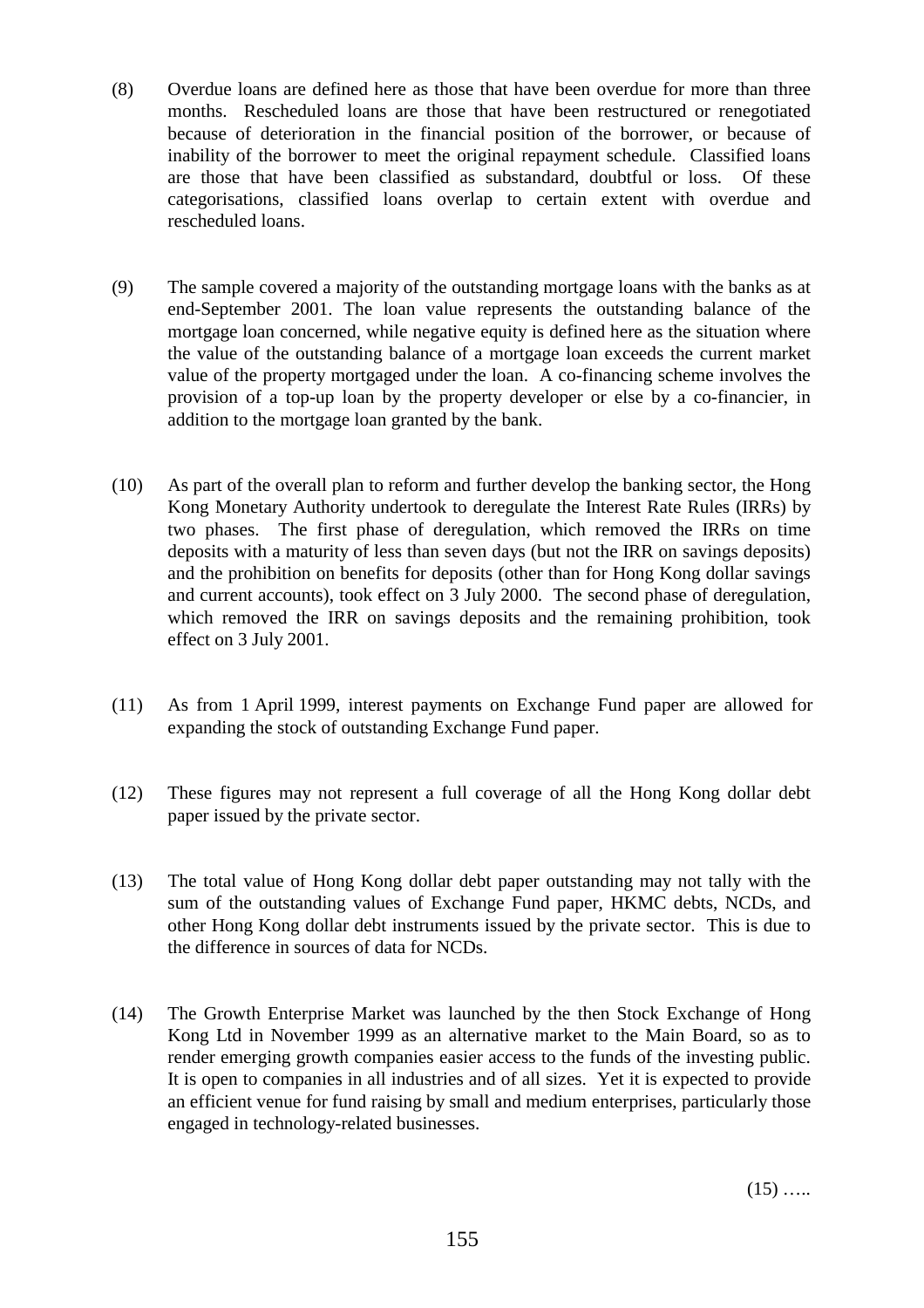(15) The Mandatory Provident Fund (MPF) System, launched on 1 December 2000, is a privately managed mandatory system of provident fund schemes covering members of the workforce aged 18 or above, subject to certain exceptions. It provides for joint contributions by the employer and the employee, each at 5% of the employee's relevant income, to a registered MPF trust scheme, subject to a maximum and a minimum level of income for MPF contribution purposes. The accrued benefits are fully vested in the scheme members and can be transferred from scheme to scheme when there is a change in employment. The Mandatory Provident Fund Schemes Authority (MPFA) is the statutory body tasked with the responsibility for prudential regulation and supervision of the MPF System and for ensuring compliance with the Mandatory Provident Fund Schemes Ordinance.

An MPF scheme may consist of one or more constituent funds each with its own investment policy. A constituent fund may maintain a portfolio of direct investment in equities, bonds or other debt instruments, or may invest in approved pooled investment funds which may be in the form of unit trusts authorized by the Securities and Futures Commission or insurance policies issued by authorized insurers. Both constituent funds and pooled investment funds have to be approved by MPFA, and be subject to investment standards applicable to MPF investment funds.

(16) The aggregate net asset values of approved constituent funds of MPF schemes include assets transferred from schemes under the Occupational Retirement Schemes Ordinance, which are exempted from the MPF System.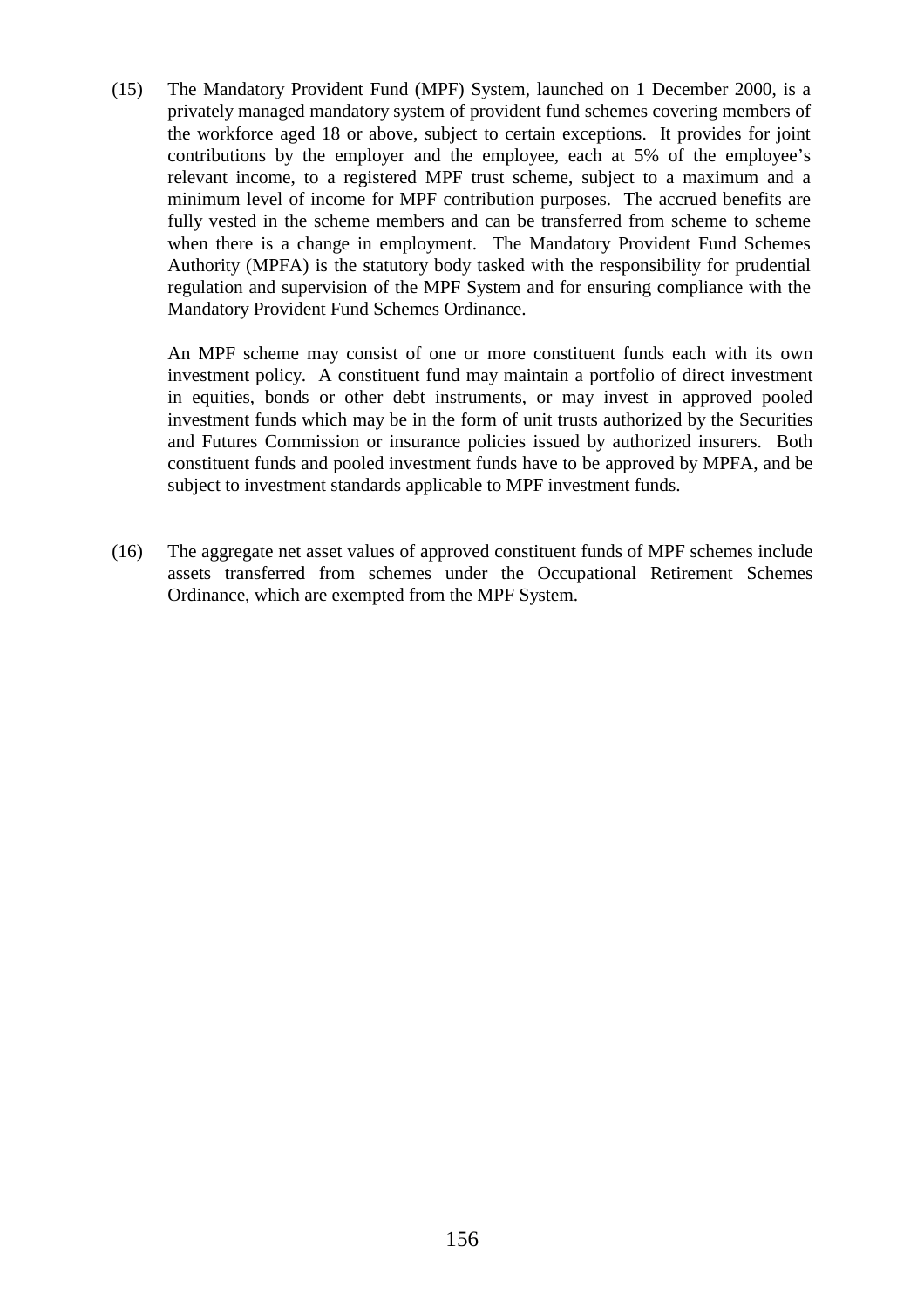# **CHAPTER 5 : THE LABOUR SECTOR**

# **Overall labour market situation**<sup>(1)</sup>

5.1 The local labour market, having held generally stable in the first two quarters of 2001, eased distinctly in the third quarter, as amidst the economic downturn and corporate downsizing, employment was unable to catch up with growth in the total labour force. The *seasonally adjusted unemployment rate*<sup>(2)</sup> surged from 4.5% in the second quarter of 2001 to 5.3% in the third quarter, while the total numbers unemployed (not seasonally adjusted) leaped from 152 600 to 185 600. The surge in unemployment rate was particularly pronounced in the most recent period, conceivably upon the impact of the 911 incident. The median duration of unemployment lengthened visibly, from 68 days in the second quarter to 72 days in the third quarter. The proportion of persons unemployed for six months or more also rose, from 21% to 23%.

5.2 The *underemployment rate*(3) likewise went up, from 2.2% in the second quarter of 2001 to 2.5% in the third quarter, as did the total numbers underemployed, from 75 100 to 84 400. Again, the rise in underemployment rate was concentrated in the most recent period.

5.3 The proportion of employed persons working for 50 hours or more per week rose appreciably, from 32% in the second quarter of 2001 to 36% in the third quarter. Concurrently, the median hours of work per week increased from 45 hours to 48 hours. These reflected greater work intensity and effort for those in employment.

/**Table 5.1** .....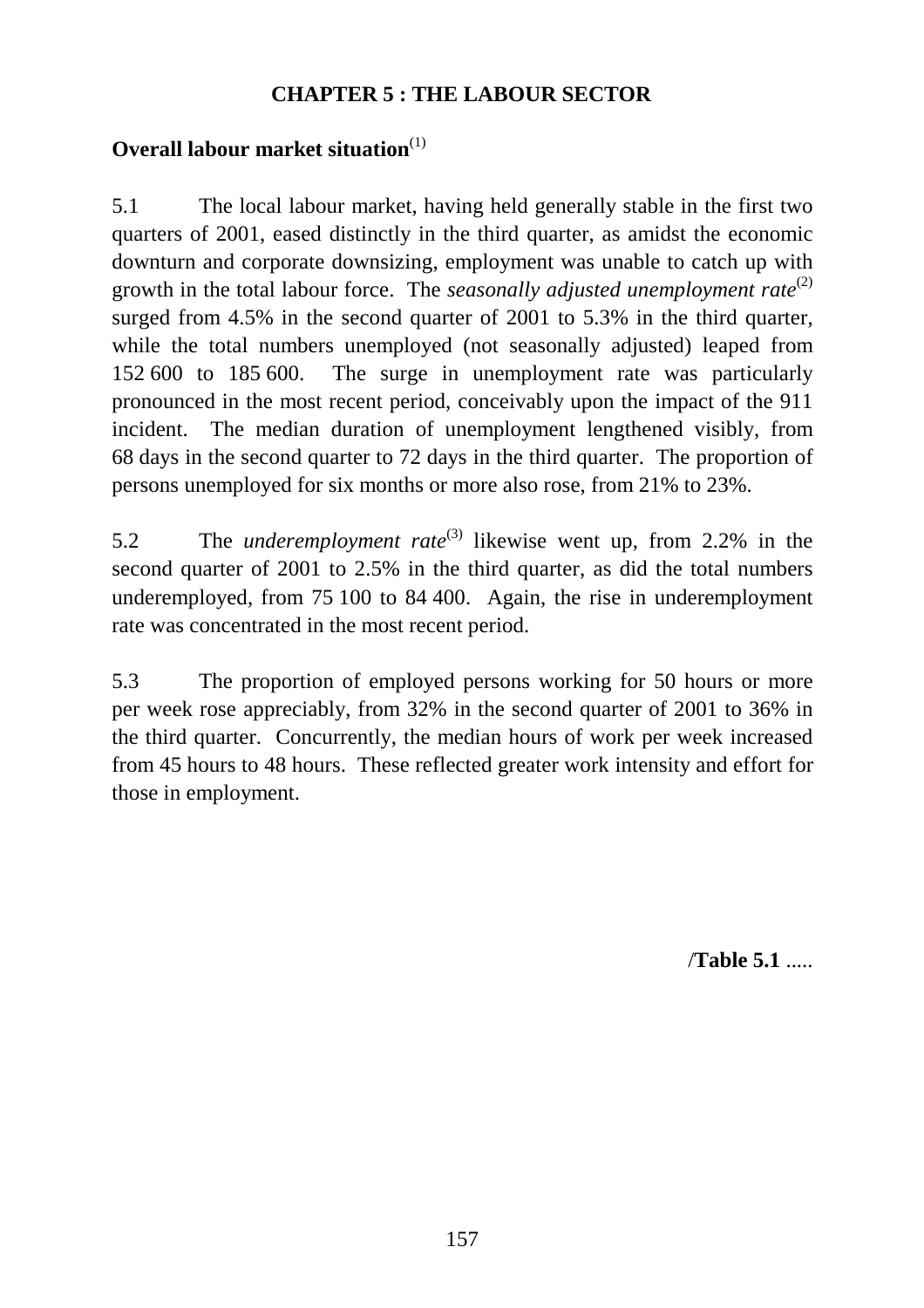|      |                         | Seasonally adjusted<br>unemployment rate <sup>(a)</sup><br>(% ) | Underemployment rate<br>(% ) |
|------|-------------------------|-----------------------------------------------------------------|------------------------------|
| 2000 | Annual                  | 4.9                                                             | 2.8                          |
|      | Q1<br>Q2<br>Q3<br>Q4    | 5.6<br>5.1<br>4.8<br>4.4                                        | 2.8<br>3.1<br>2.6<br>2.6     |
| 2001 | Q1<br>Q2<br>Q3          | 4.5<br>4.5<br>5.3                                               | 2.3<br>2.2<br>2.5            |
|      | $Jul^*$<br>Aug*<br>Sep* | 4.7<br>4.9<br>5.3                                               | 2.2<br>2.2<br>2.5            |

### **Unemployment and underemployment rates**

- Notes : (a) The new series of seasonally adjusted unemployment rate presented in Table 5.1 and Diagrams 5.1 and 5.10 has adopted the "resident population" definition and incorporated the results of the 2001 Population Census. The seasonally adjusted unemployment rate is now based on the X-11 ARIMA method, which adjusts for the influences of all seasonal factors, as distinct from the former series which adjusts only for variations in the proportion of first-time job-seekers. For more details, see Note (2) at the end of this chapter.
	- (\*) Three-monthly figures ending the specific month.

Source : General Household Survey, Census and Statistics Department.

/**Diagram 5.1** .....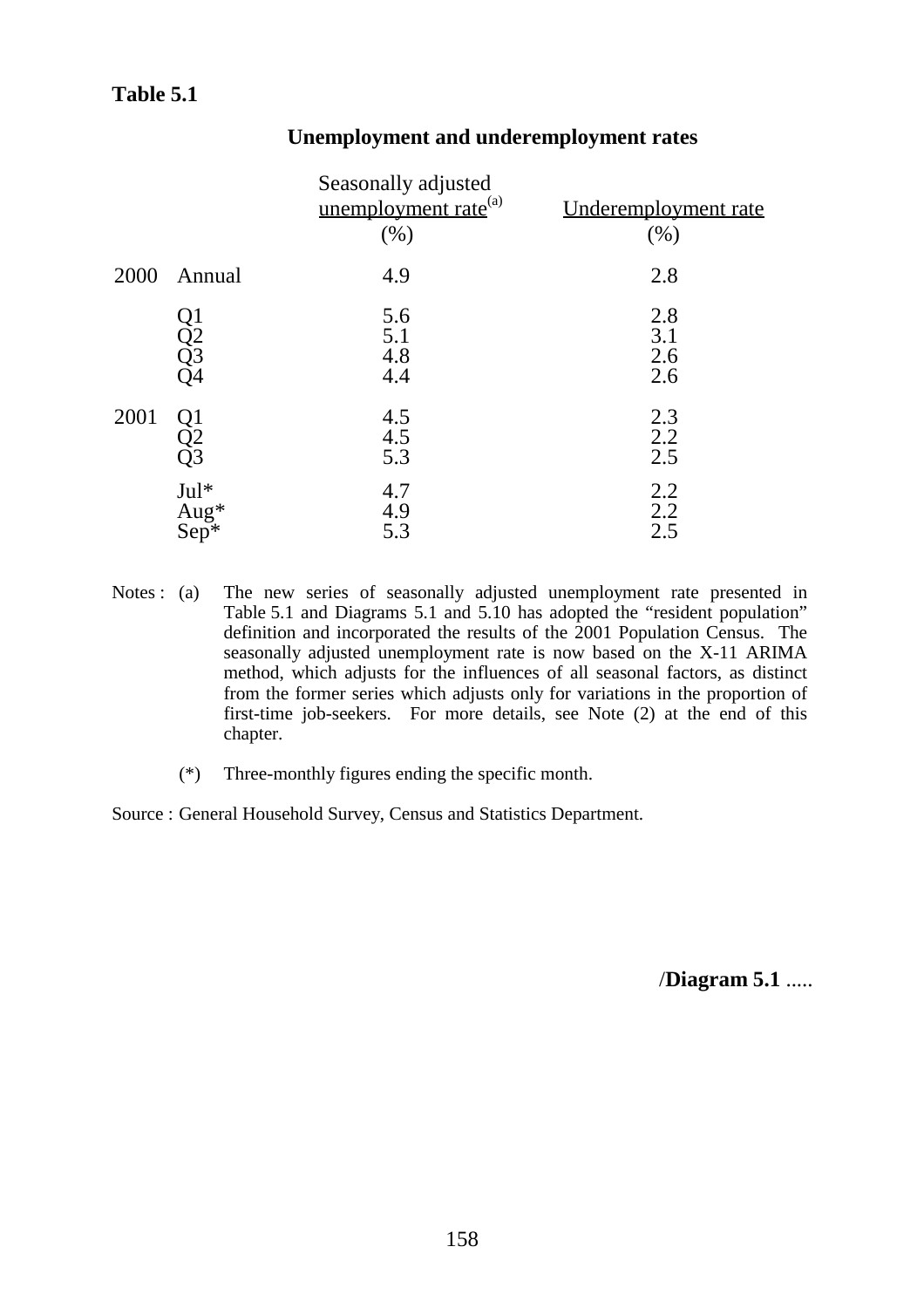

**Unemployment and underemployment rates**

Notes : Diagrams 5.1-5.5 and 5.10 are compiled on the basis of the new series of labour force statistics, which has adopted the "resident population" definition and incorporated the results of the 2001 Population Census, back-dated to the second quarter of 1996.

Also see Note (a) to Table 5.1.

/**Table 5.2** .....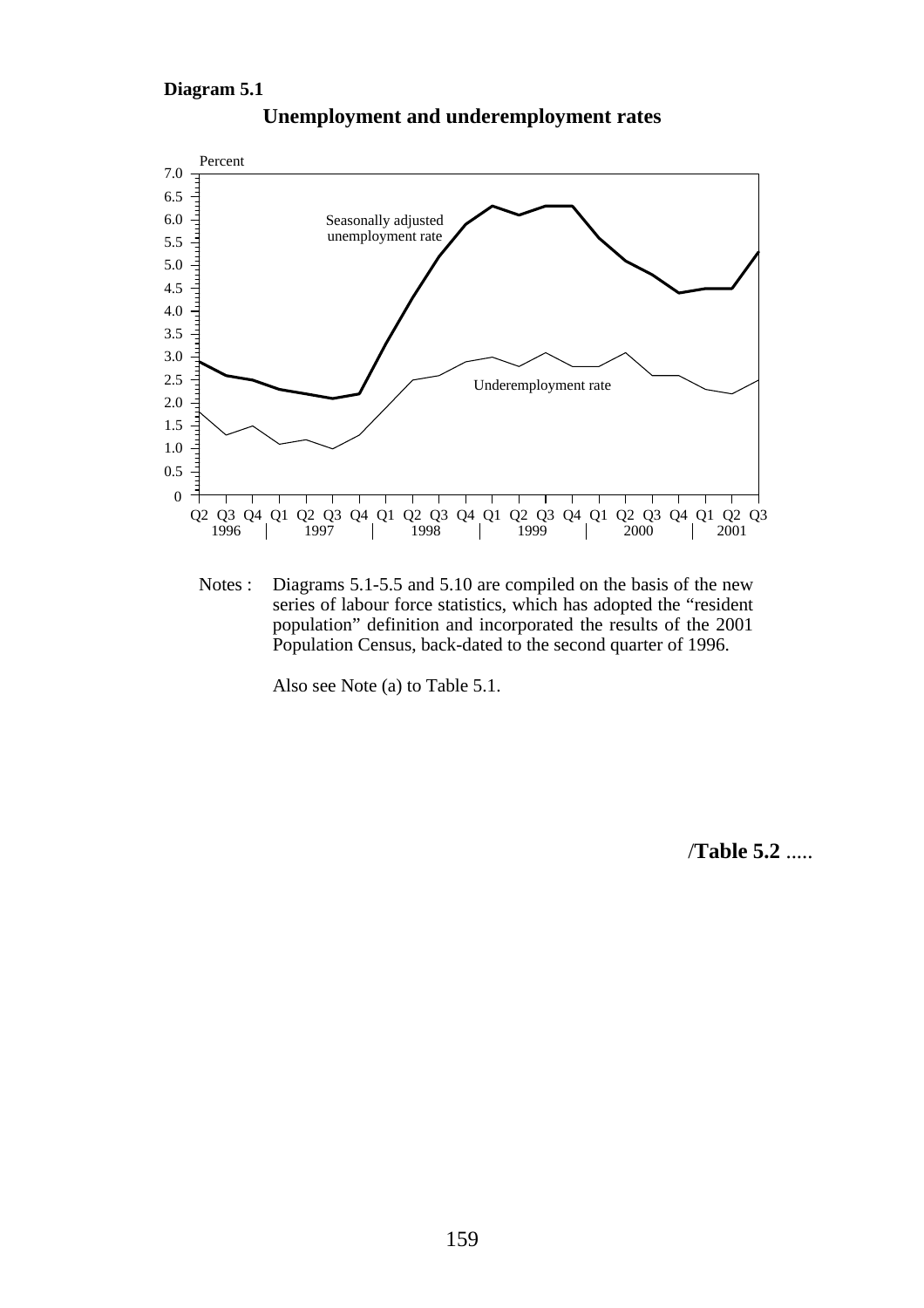|      |                                                | <b>Labour force</b>                                      |                                  | Persons employed unemployed <sup>(a)</sup>                                         | Persons                                  | Persons<br>underemployed              |
|------|------------------------------------------------|----------------------------------------------------------|----------------------------------|------------------------------------------------------------------------------------|------------------------------------------|---------------------------------------|
| 2000 | Annual                                         | 3 374 200                                                | (1.6)                            | 3 207 300 (3.1)                                                                    | 166 900                                  | 93 500                                |
|      | Q1<br>Q2<br>$\overline{Q}$ 3<br>Q <sub>4</sub> | 3 3 3 7 1 0 0<br>3 3 6 5 9 0 0<br>3 391 600<br>3 402 200 | (1.2)<br>(1.2)<br>(2.3)<br>(1.9) | 3154500(2.0)<br>3 197 800<br>(2.4)<br>3 2 2 4 4 0 0<br>(4.0)<br>3 252 500<br>(3.9) | 182 600<br>168 100<br>167 200<br>149 600 | 93 300<br>104 300<br>87 800<br>88 700 |
| 2001 | Q <sub>1</sub><br>Q2<br>Q <sub>3</sub>         | 3 404 100<br>3 4 1 0 1 0 0<br>3 440 200                  | (2.0)<br>(1.3)<br>(1.4)<br><0.9> | 3 254 400 (3.2)<br>3 257 500 (1.9)<br>3 254 500 (0.9)<br>$<-0.1>$                  | 149 700<br>152 600<br>185 600            | 77 700<br>75 100<br>84 400            |
|      | $Jul^*$<br>Aug $*$<br>$Sep^*$                  | 3 4 1 6 7 0 0<br>3 4 2 7 6 0 0<br>3 440 200              | (1.3)<br>(1.4)<br>(1.4)          | 3 255 900<br>(1.7)<br>3 255 400<br>(1.4)<br>3 2 5 4 5 0 0<br>(0.9)                 | 160 800<br>172 200<br>185 600            | 73 700<br>74 800<br>84 400            |

# **The labour force, and persons employed, unemployed and underemployed**

Notes : (a) These include first-time job-seekers and re-entrants into the labour force.

- ( ) % change over a year earlier.
- < > % change over the preceding quarter.
- (\*) Three-monthly figures ending the specific month.

Source : General Household Survey, Census and Statistics Department.

/**Table 5.3** .....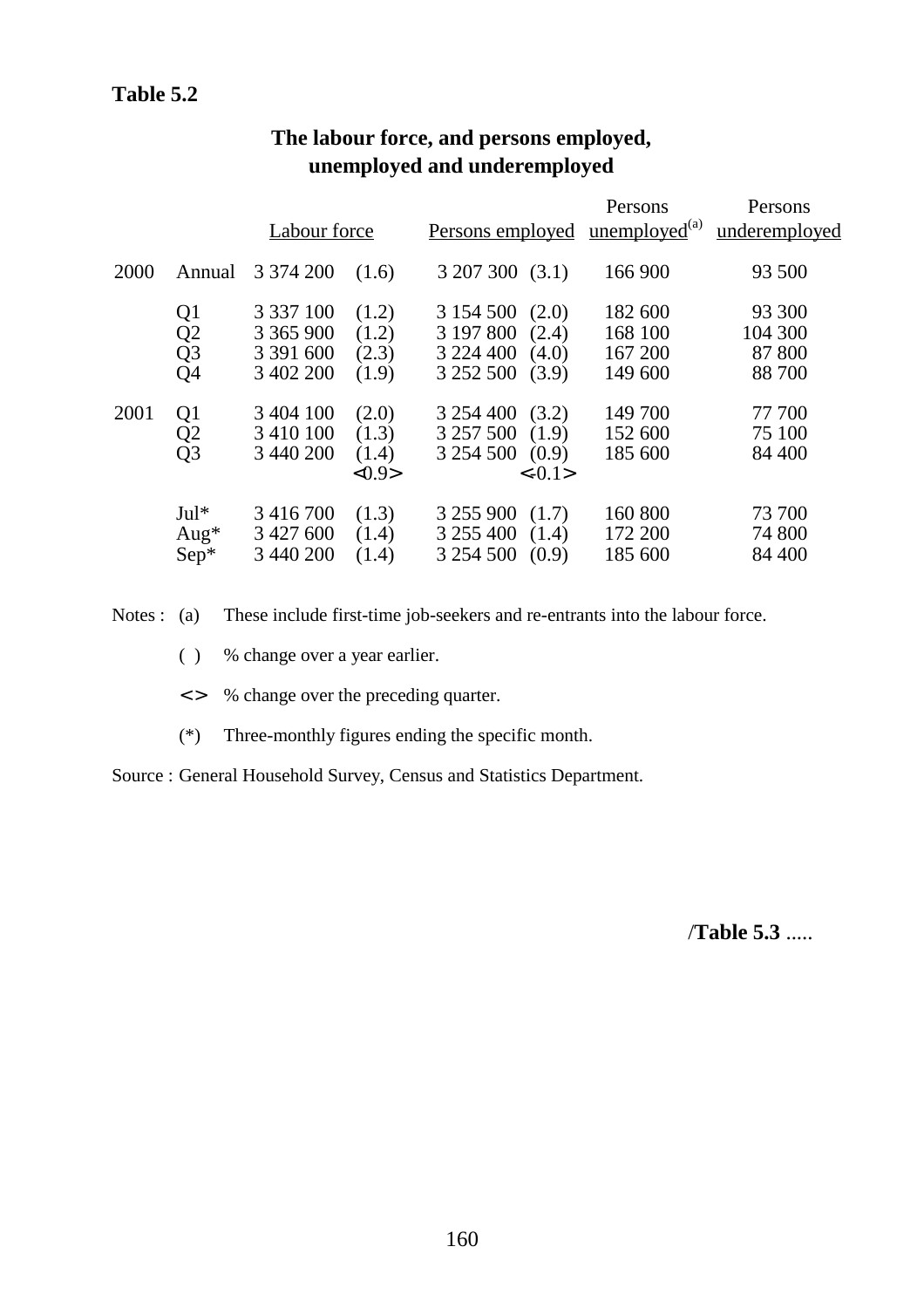| Median duration of unemployment and     |
|-----------------------------------------|
| proportion of the unemployed population |
| by duration of unemployment             |

|      |                                   |                                                 |                               | <u>Proportion unemployed for:</u>         |                             |
|------|-----------------------------------|-------------------------------------------------|-------------------------------|-------------------------------------------|-----------------------------|
|      |                                   | Median<br>duration of<br>unemployment<br>(Days) | Less than<br>3 months<br>(% ) | 3 months to less<br>than 6 months<br>(% ) | 6 months<br>or more<br>(% ) |
| 2000 | Annual                            | 77                                              | 58                            | 18                                        | 24                          |
|      | Q1<br>$\overline{Q}2$<br>Q3<br>Q4 | 90<br>74<br>65<br>78                            | 51<br>60<br>65<br>58          | 21<br>17<br>15<br>18                      | 28<br>23<br>20<br>23        |
| 2001 | Q1                                | 75<br>68<br>72                                  | 58<br>62<br>61                | 20<br>18<br>16                            | 22<br>21<br>23              |

Note : Figures may not add up exactly to the total due to rounding.

Source : General Household Survey, Census and Statistics Department.

### **Table 5.4**

#### **Median hours of work per week and proportion of the employed population working for 50 hours or more per week**

|      |                      |                                                                            |                                   | Proportion of employed persons working for: |                                     |
|------|----------------------|----------------------------------------------------------------------------|-----------------------------------|---------------------------------------------|-------------------------------------|
|      |                      | Median hours of<br>work per week<br>for all<br>employed persons<br>(Hours) | $50-59$ hours<br>per week<br>(% ) | 60 hours or more<br>per week<br>(% )        | 50 hours or more<br>per week<br>(%) |
| 2000 | Annual               | 48                                                                         | 15                                | 18                                          | 33                                  |
|      | Q1<br>Q2<br>Q3<br>Q4 | 45<br>48<br>48<br>48                                                       | 13<br>14<br>16<br>15              | 18<br>18<br>18<br>19                        | 31<br>32<br>34<br>34                |
| 2001 | Q1                   | 48<br>45<br>48                                                             | 14<br>14<br>15                    | 19<br>18<br>20                              | 33<br>32<br>36                      |

Note : Figures may not add up exactly to the total due to rounding.

Source : General Household Survey, Census and Statistics Department.

 $/5.4$  .....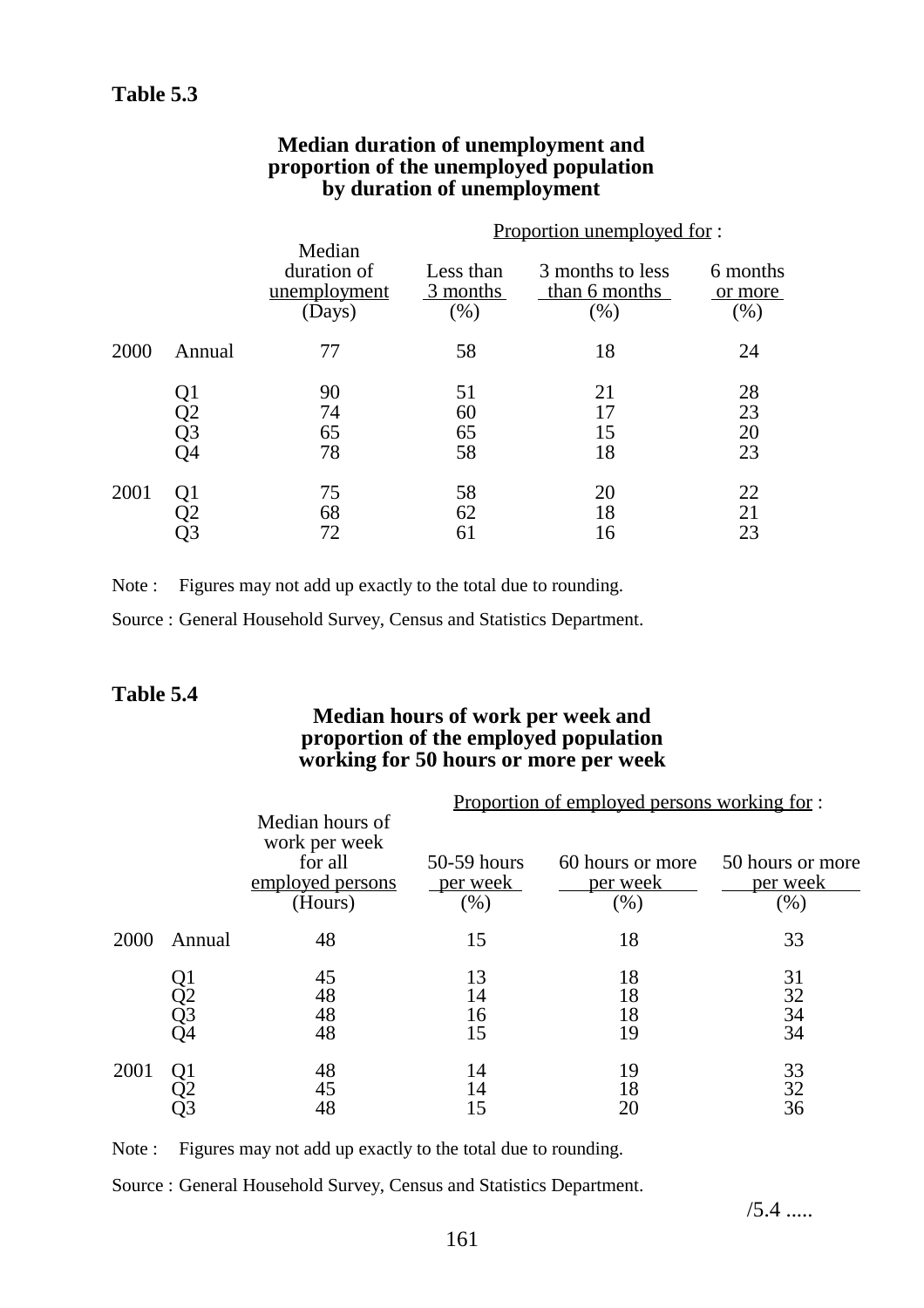5.4 On a year-on-year comparison, *total employment*<sup>(4)</sup> as enumerated from households increased by 0.9% in the third quarter of 2001, but *total labour force*<sup>(5)</sup> rose faster, by 1.4%. This was in stark contrast to the situation earlier in the year, when total employment growth consistently outpaced total labour force growth. Labour demand had moderated with the downturn in economic activity, particularly after the 911 incident. Yet labour supply had quite steady growth in the more recent months. On a quarter-to-quarter comparison, total labour force went up by 0.9% in the third quarter of 2001, partly upon a higher labour force participation rate<sup> $(6)$ </sup>, but total employment fell by 0.1%. These differential movements accounted for the surge in unemployment rate in the third quarter.

#### **Table 5.5**

|                        | Male                         | Female                       | <b>Both sexes combined</b>   |
|------------------------|------------------------------|------------------------------|------------------------------|
| 2000 Annual            | 73.5                         | 49.9                         | 61.4                         |
| Q1<br>Q2<br>Q3<br>Q4   | 73.3<br>73.6<br>73.8<br>73.6 | 49.5<br>49.9<br>50.1<br>50.0 | 61.1<br>61.4<br>61.6<br>61.4 |
| 2001<br>Q <sub>1</sub> | 73.0<br>72.6<br>73.2         | 50.3<br>50.5<br>50.8         | 61.3<br>61.2<br>61.6         |

### **Labour force participation rates by sex (%)**

Source : General Household Survey, Census and Statistics Department.

/**Diagram 5.2** .....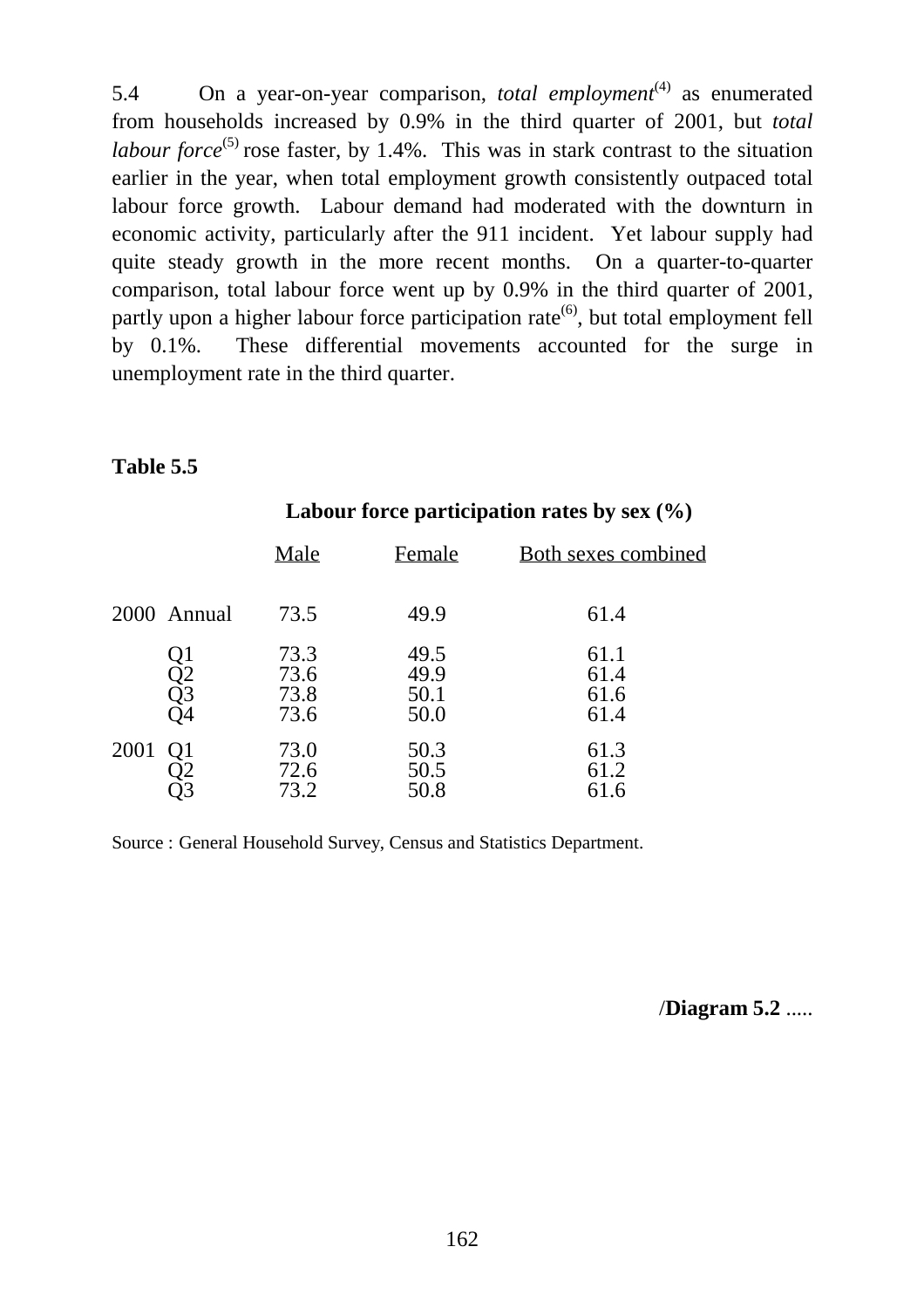#### **Diagram 5.2**



**Total labour force and total employment (year-on-year rate of change)**

Note : Year-on-year rates of change from the new series of labour force statistics, which has adopted the "resident population" definition and incorporated the results of the 2001 Population Census, are available as from the second quarter of 1997.

## **Diagram 5.3**

#### **Labour force participation rates by sex**



 $/5.5$  .....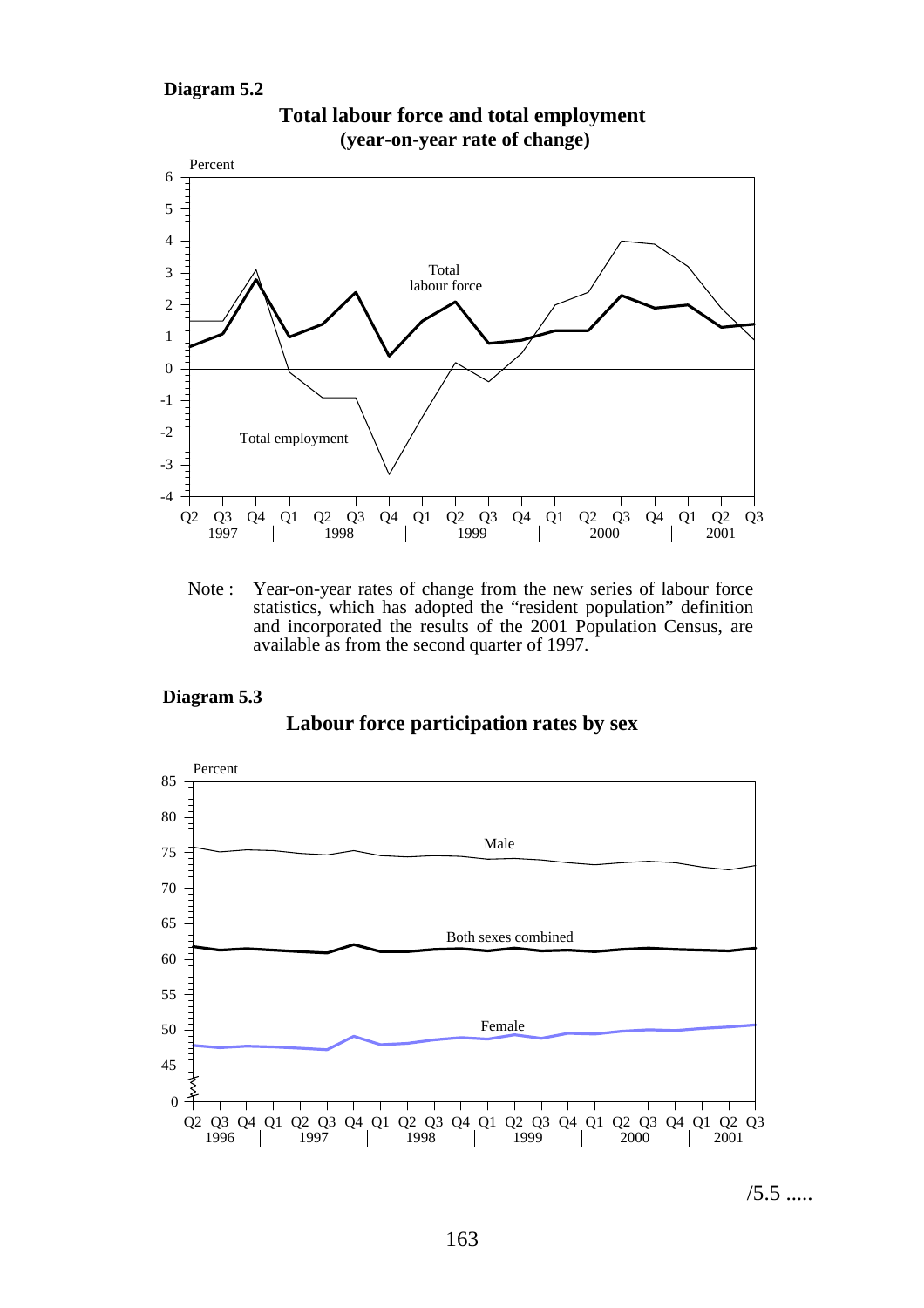5.5 As to labour income, *earnings*(7) went up by 2% in money terms in the second quarter of 2001 over a year earlier, slightly less than the 3% rise in the first quarter. *Wages*(8) were higher by 1% in money terms in June 2001 than a year earlier, virtually the same as the increase in March. Netting out the decline in consumer prices, both earnings and wages had decelerated increases in real terms.

## **Profile of unemployment and underemployment**

5.6 Analysed by *economic sector*, the unemployment rate showed a broad-based increase in the third quarter of 2001 over the second quarter. The unemployment rates in the external trade and travel related sectors, such as the retail trade, restaurants and hotels, and manufacturing, rose distinctly. The unemployment rates in communications and business services also rose visibly, as did the unemployment rates in foundation and superstructure construction, and real estate. As to the underemployment rate, the increase was concentrated in construction and the import/export trade.

#### **Table 5.6**

|                                                                          |               |              |                | 2001           |                 |              |     |                |
|--------------------------------------------------------------------------|---------------|--------------|----------------|----------------|-----------------|--------------|-----|----------------|
|                                                                          | <b>Annual</b> | $\mathbf{Q}$ | Q <sub>2</sub> | Q <sub>3</sub> | $\overline{Q4}$ | $\mathbf{Q}$ | Q2  | Q <sub>3</sub> |
| Wholesale, retail and<br>import/export trades,<br>restaurants and hotels | 5.3           | 5.9          | 5.7            | 5.1            | 4.3             | 4.6          | 5.1 | 5.8            |
| Transport, storage and<br>communications                                 | 4.0           | 4.8          | 4.1            | 3.2            | 3.8             | 4.2          | 4.2 | 3.8            |
| Financing, insurance,<br>real estate and<br>business services            | 2.6           | 3.0          | 2.5            | 2.7            | 2.3             | 2.7          | 2.5 | 3.1            |
| Community, social and<br>personal services                               | 1.8           | 1.7          | 1.9            | 1.9            | 1.8             | 1.9          | 1.7 | 2.0            |
| Manufacturing                                                            | 5.4           | 6.7          | 5.0            | 4.9            | 4.9             | 4.0          | 4.9 | 5.6            |
| Construction <sup>(b)</sup>                                              | 10.2          | 11.6         | 9.8            | 9.7            | 9.9             | 10.3         | 9.8 | 10.3           |

## **Unemployment rates by major economic sector**  $(\%)^{(a)}$

Notes : (a) Not seasonally adjusted, and not including first-time job-seekers and re-entrants into the labour force.

(b) Including both site and non-site workers.

Source : General Household Survey, Census and Statistics Department.

/**Table 5.7** .....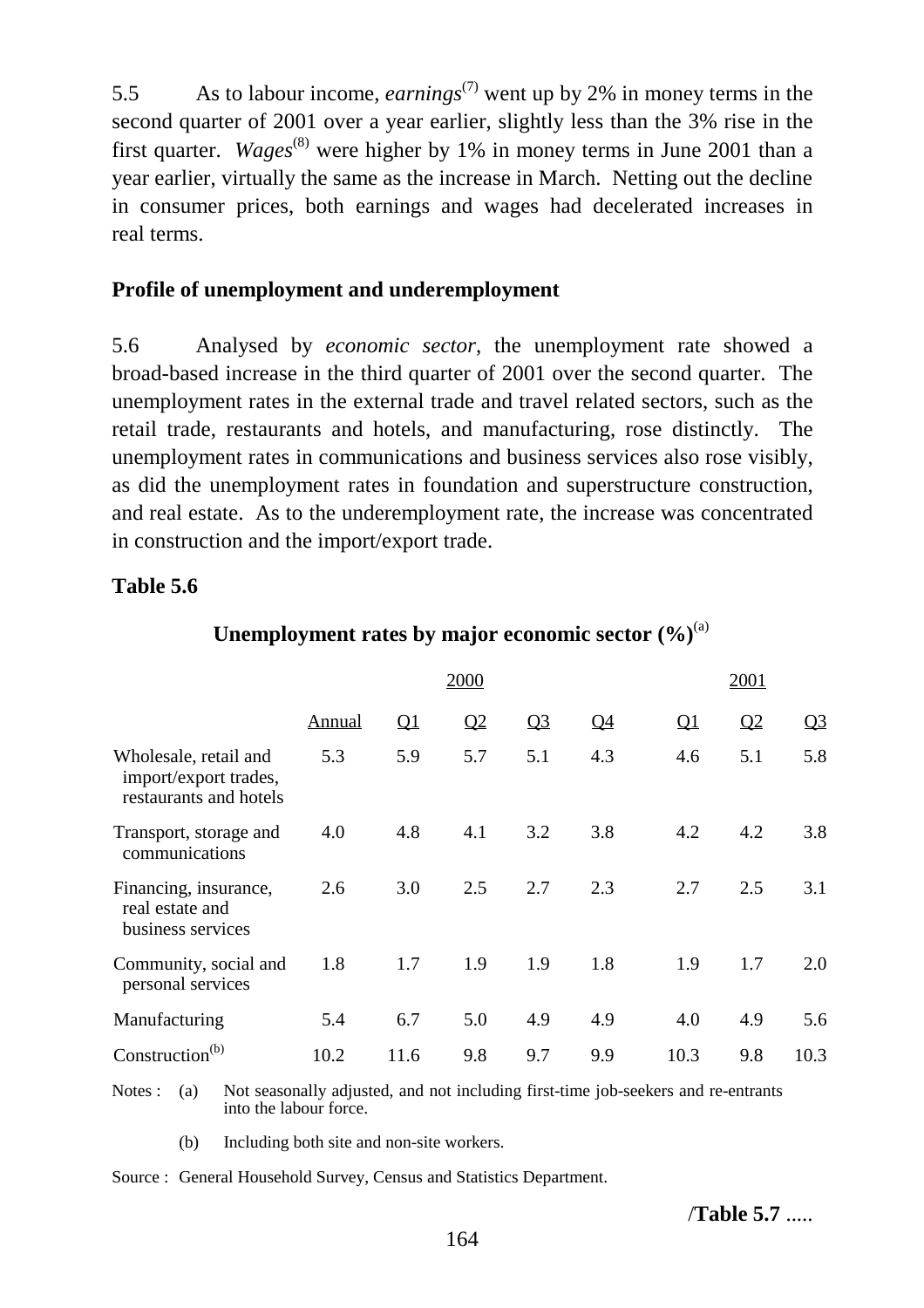# **Table 5.7**

# **Underemployment rates by major economic sector (%)**

|                                                                          |               |                          | 2001 |                |                          |                          |      |       |
|--------------------------------------------------------------------------|---------------|--------------------------|------|----------------|--------------------------|--------------------------|------|-------|
|                                                                          | <b>Annual</b> | $\overline{\mathsf{Q1}}$ | Q2   | Q <sub>3</sub> | $\overline{\mathsf{Q4}}$ | $\overline{\mathsf{Q1}}$ | Q2   | $Q_3$ |
| Wholesale, retail and<br>import/export trades,<br>restaurants and hotels | 1.4           | 1.6                      | 1.6  | 1.2            | 1.2                      | 1.1                      | 1.1  | 1.3   |
| Transport, storage and<br>communications                                 | 3.2           | 3.7                      | 3.7  | 2.8            | 2.5                      | 2.4                      | 2.6  | 2.6   |
| Financing, insurance,<br>real estate and<br>business services            | 0.4           | 0.4                      | 0.5  | 0.3            | 0.4                      | 0.3                      | 0.3  | 0.3   |
| Community, social and<br>personal services                               | 1.6           | 1.7                      | 1.8  | 1.3            | 1.4                      | 1.3                      | 1.2  | 1.3   |
| Manufacturing                                                            | 2.5           | 2.8                      | 2.5  | 2.5            | 2.1                      | 2.1                      | 2.3  | 2.2   |
| Construction <sup>(a)</sup>                                              | 13.2          | 11.7                     | 14.4 | 12.9           | 13.6                     | 11.7                     | 10.7 | 12.3  |

Note : (a) Including both site and non-site workers.

Source : General Household Survey, Census and Statistics Department.

/**Table 5.8** .....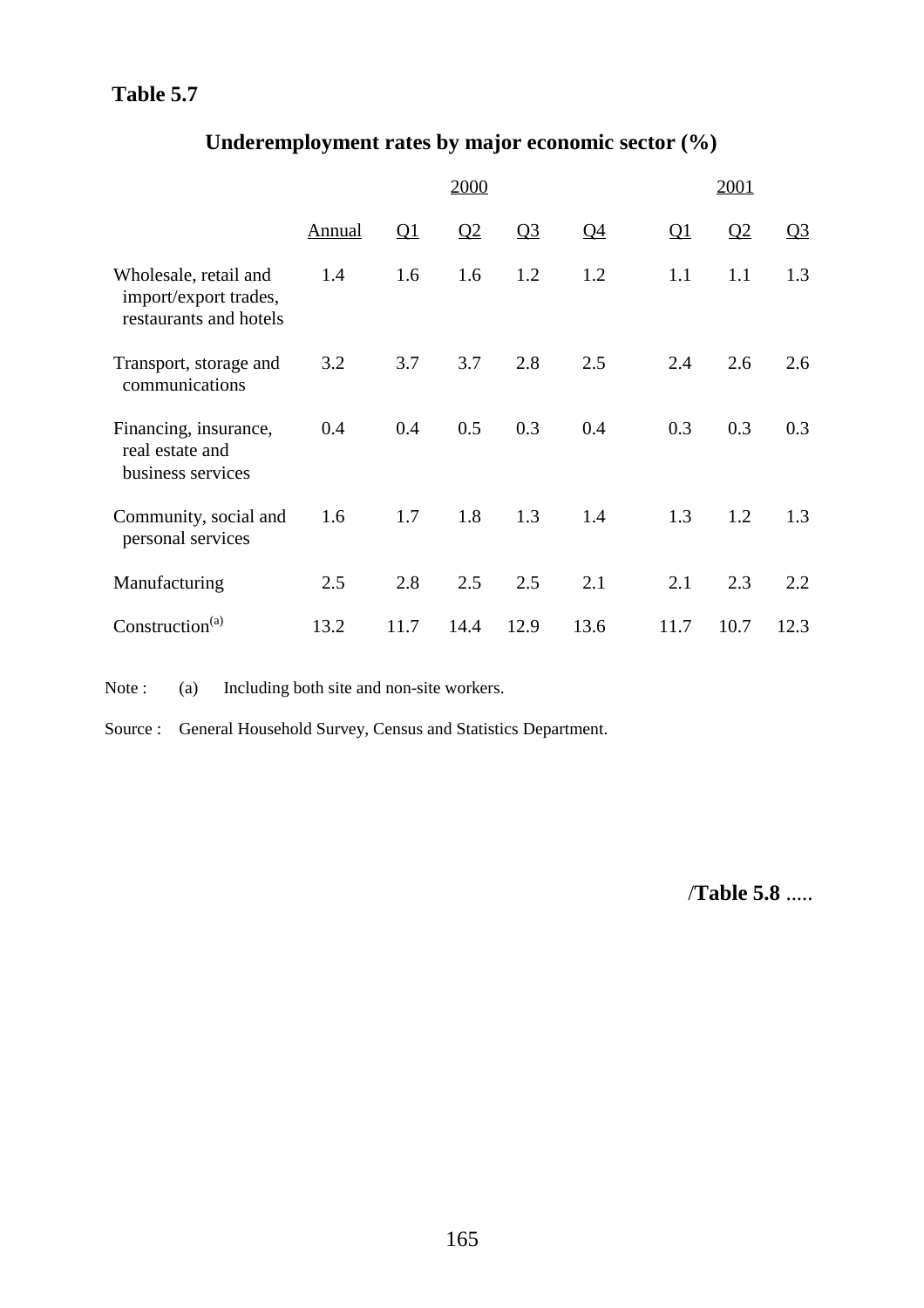### **Unemployment and underemployment rates by detailed economic sub-sector in the third quarter of 2001**

|                                                                                                                                                                                 | Unemployment<br>$\text{rate}^{\text{(a)}}$    | <b>Numbers</b><br>$\mu$ nemployed <sup>(a)</sup>        | Underemploy-<br>ment rate                     | <b>Numbers</b><br>underemployed                 |
|---------------------------------------------------------------------------------------------------------------------------------------------------------------------------------|-----------------------------------------------|---------------------------------------------------------|-----------------------------------------------|-------------------------------------------------|
|                                                                                                                                                                                 | $\overline{(%)}$                              |                                                         | $(\%)$                                        |                                                 |
| Wholesale, retail and import/export<br>trades, restaurants and hotels                                                                                                           | 5.8                                           | 60 400                                                  | 1.3                                           | 13 700                                          |
| Wholesale/retail trade<br>Import/export trade<br>Restaurants and hotels                                                                                                         | 6.3<br>3.7<br>8.4                             | 22 600<br>15 000<br>22 800                              | 1.6<br>0.5<br>2.1                             | 5 9 0 0<br>2 100<br>5 800                       |
| Transport, storage and communications                                                                                                                                           | 3.8                                           | 13 900                                                  | 2.6                                           | 9 500                                           |
| <b>Transport</b><br>Storage<br>Communications                                                                                                                                   | 3.7<br>2.3<br>4.3                             | 11 500<br>100<br>2 2 0 0                                | 2.8<br>4.4<br>1.4                             | 8 600<br>200<br>700                             |
| Financing, insurance, real estate and<br>business services                                                                                                                      | 3.1                                           | 15 200                                                  | 0.3                                           | 1 500                                           |
| Financing<br>Insurance<br>Real estate<br><b>Business services</b>                                                                                                               | 1.8<br>2.6<br>3.5<br>3.7                      | 2 600<br>1 100<br>4 100<br>7600                         | 0.3<br>$\overline{0}$<br>0.4<br>0.3           | 400<br>$\theta$<br>500<br>700                   |
| Community, social and personal<br>services                                                                                                                                      | 2.0                                           | 16 300                                                  | 1.3                                           | 10 600                                          |
| Public administration<br>Education, medical and other health<br>and welfare services<br>Other services                                                                          | 0.6<br>1.8<br>2.7                             | 800<br>5 400<br>10 200                                  | 0.2<br>0.8<br>2.1                             | 300<br>2 500<br>7800                            |
| Manufacturing                                                                                                                                                                   | 5.6                                           | 19 800                                                  | 2.2                                           | 7800                                            |
| Food and beverages<br>Clothing and footwear<br>Paper and printing<br>Plastic products<br>Metal products<br>Electrical and electronic products<br>Other manufacturing industries | 4.2<br>7.8<br>4.5<br>3.3<br>4.5<br>5.8<br>4.3 | 900<br>7 900<br>3 0 0 0<br>800<br>900<br>4 500<br>1 900 | 1.3<br>4.7<br>0.7<br>1.7<br>2.0<br>1.1<br>1.5 | 300<br>4 800<br>500<br>400<br>400<br>800<br>700 |
| Construction                                                                                                                                                                    | 10.3                                          | 33 800                                                  | 12.3                                          | 40 600                                          |
| Foundation and superstructure<br>Decoration and maintenance                                                                                                                     | 9.1<br>13.9                                   | 22 600<br>11 300                                        | 10.5<br>17.8                                  | 26 200<br>14 400                                |

Notes : As the above figures are based on a sample survey, they are subject to sampling errors, more so for the finer breakdowns. For instance, a zero figure may mean a positive figure of a small magnitude.

Figures may not add up exactly to the total due to rounding.

- (a) Not seasonally adjusted, and not including first-time job-seekers and re-entrants into the labour force.
- Source : General Household Survey, Census and Statistics Department.

/**Diagram 5.4** .....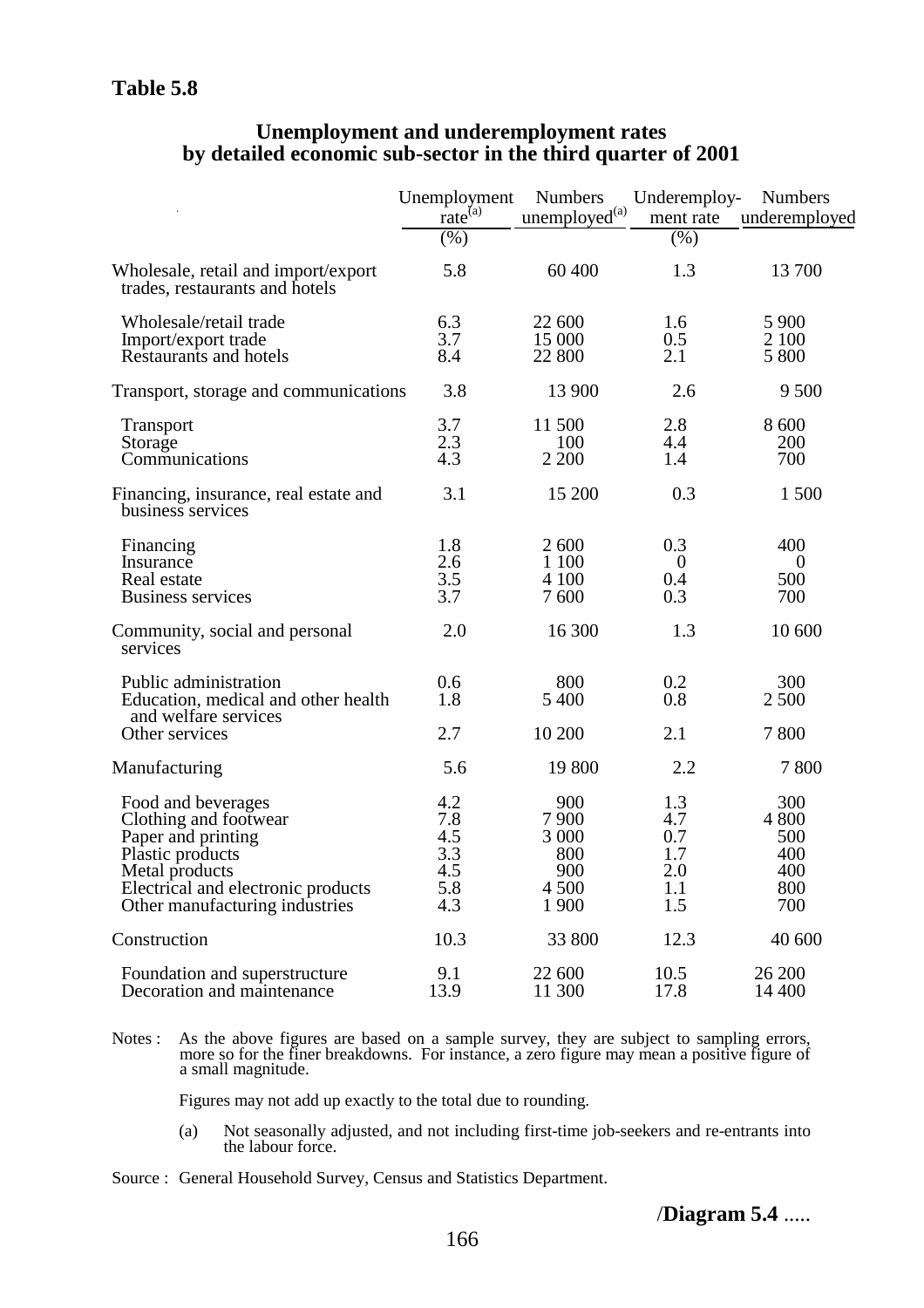#### **Diagram 5.4**









(#) Including both site and non-site workers.

/**Diagram 5.5** .....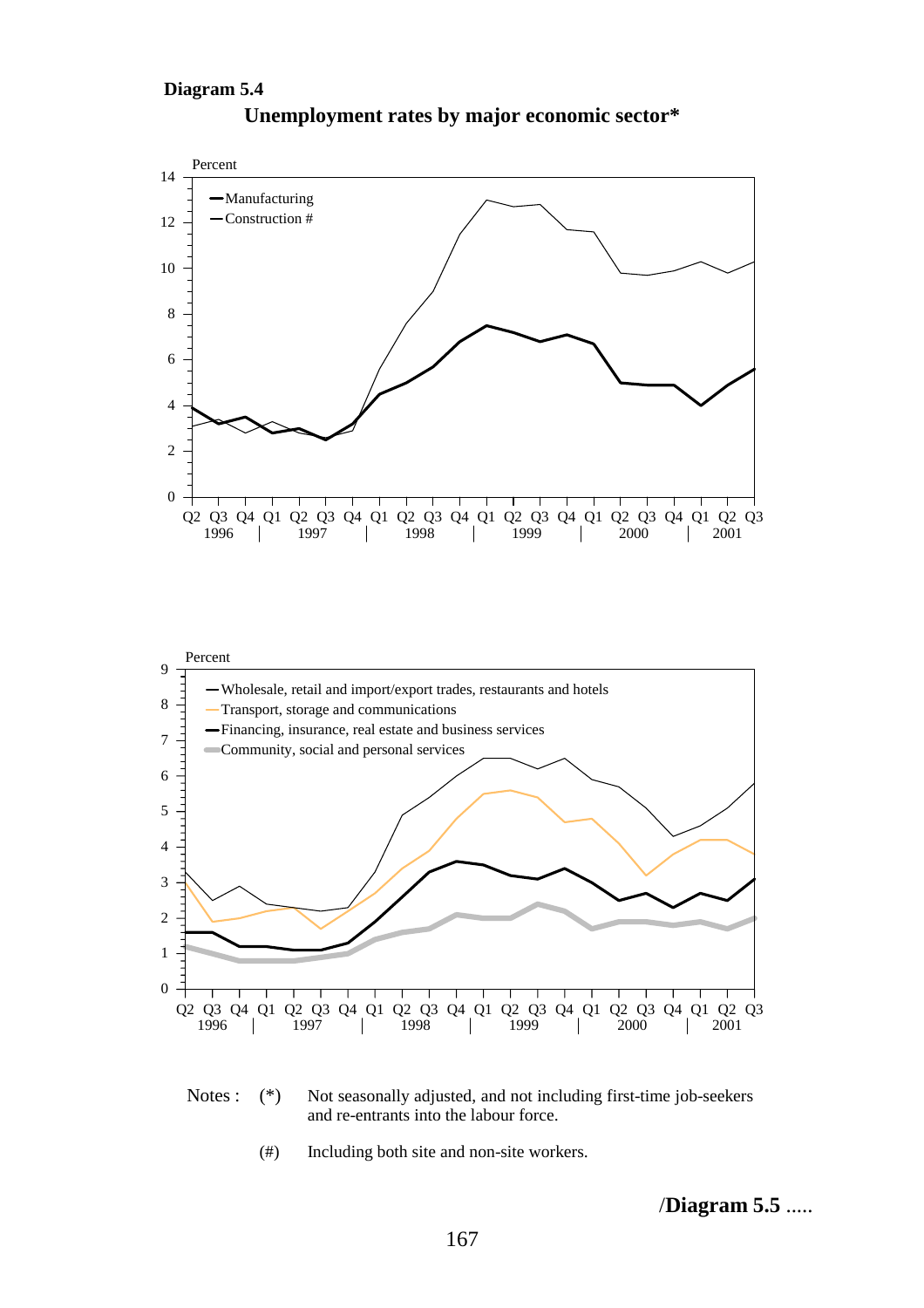

#### **Underemployment rates by major economic sector**

Note : (#) Including both site and non-site workers.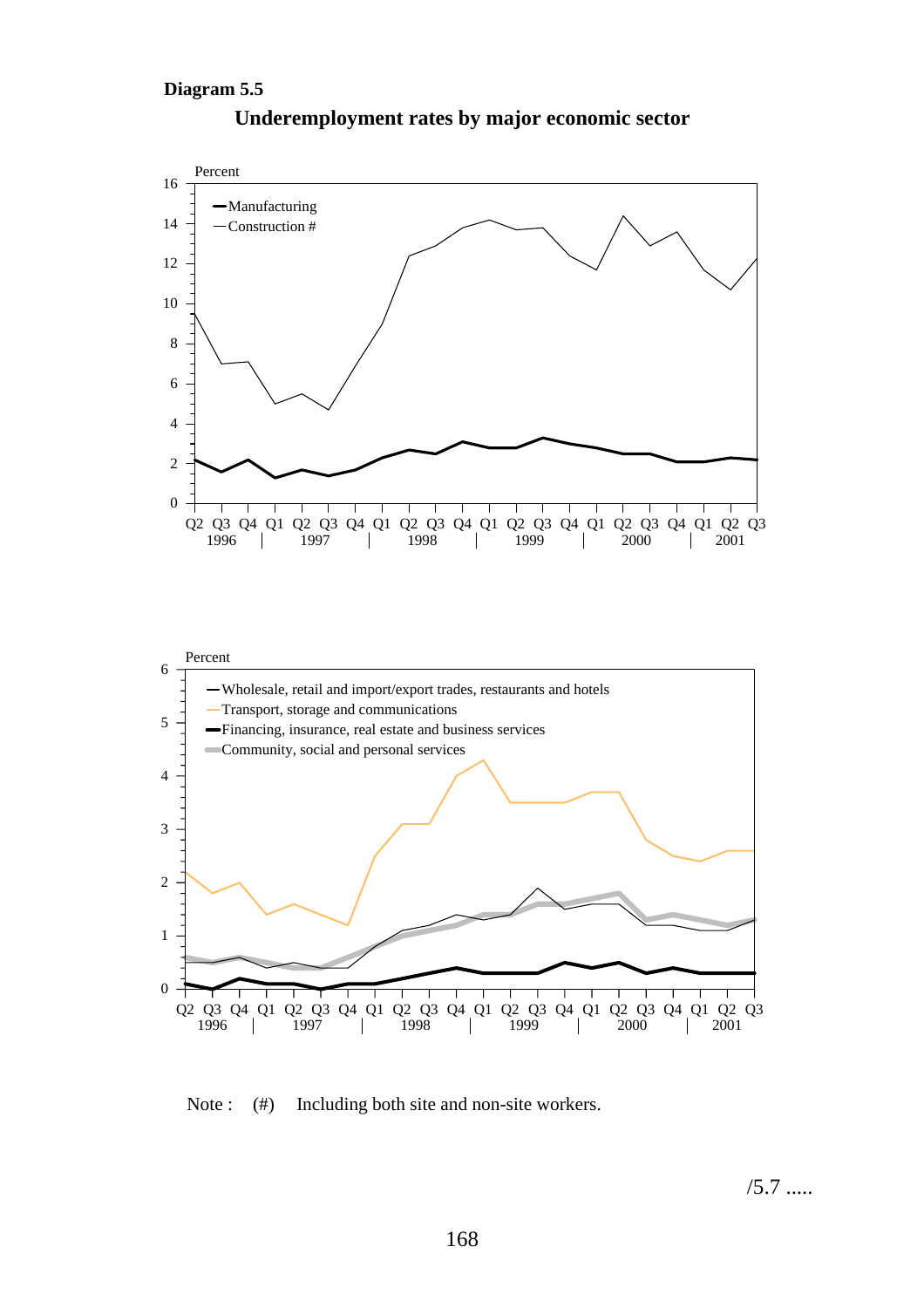5.7 Analysed by *occupation category*, the unemployment rate also showed a broad-based increase between the second and third quarters of 2001, as the recent wave of corporate downsizing and rationalisation affected not only workers at the lower segment of the occupational hierarchy, but also those at the middle and upper segments. Thus the unemployment rates for managers and administrators, professionals and associate professionals rose visibly, concurrent with the unemployment rates for craft and related workers, plant and machine operators and assemblers, clerks, and service workers and shop sales workers. As to the underemployment rate, the increase occurred mainly amongst craft and related workers and workers in elementary occupations.

#### **Table 5.9**

|                                               | 2000          |          |               |       |       | 2001     |          |       |
|-----------------------------------------------|---------------|----------|---------------|-------|-------|----------|----------|-------|
|                                               | <u>Annual</u> | $\Omega$ | $\mathbf{Q}2$ | $Q_3$ | $Q_4$ | $\Omega$ | $\Omega$ | $Q_3$ |
| Managers and administrators                   | 1.7           | 2.3      | 1.6           | 1.5   | 1.2   | 1.4      | 1.6      | 2.0   |
| Professionals                                 | 1.1           | 0.9      | 0.8           | 1.6   | 1.2   | 1.2      | 1.5      | 2.2   |
| Associate professionals <sup>(b)</sup>        | 2.4           | 2.7      | 2.3           | 2.4   | 2.1   | 2.6      | 2.6      | 3.0   |
| Clerks                                        | 3.5           | 4.2      | 3.9           | 3.0   | 2.9   | 3.1      | 3.2      | 3.7   |
| Service workers and<br>shop sales workers     | 6.9           | 7.1      | 7.7           | 6.7   | 6.0   | 5.6      | 6.1      | 6.9   |
| Craft and related workers                     | 8.9           | 9.8      | 8.5           | 8.8   | 8.6   | 8.9      | 8.1      | 9.3   |
| Plant and machine operators<br>and assemblers | 4.2           | 5.4      | 3.9           | 3.4   | 3.9   | 4.0      | 3.9      | 4.8   |
| Elementary occupations                        | 4.9           | 5.7      | 4.7           | 4.8   | 4.4   | 4.8      | 5.0      | 4.8   |
| Others                                        | 2.7           | 3.5      | 2.1           | 2.0   | 3.3   | 1.2      | 8.0      | 1.6   |

#### **Unemployment rates by major occupation category**  $(\%)^{(a)}$

Notes : (a) Not seasonally adjusted, and not including first-time job-seekers and re-entrants into the labour force.

(b) Including technicians and supervisors.

Source : General Household Survey, Census and Statistics Department.

/**Table 5.10** .....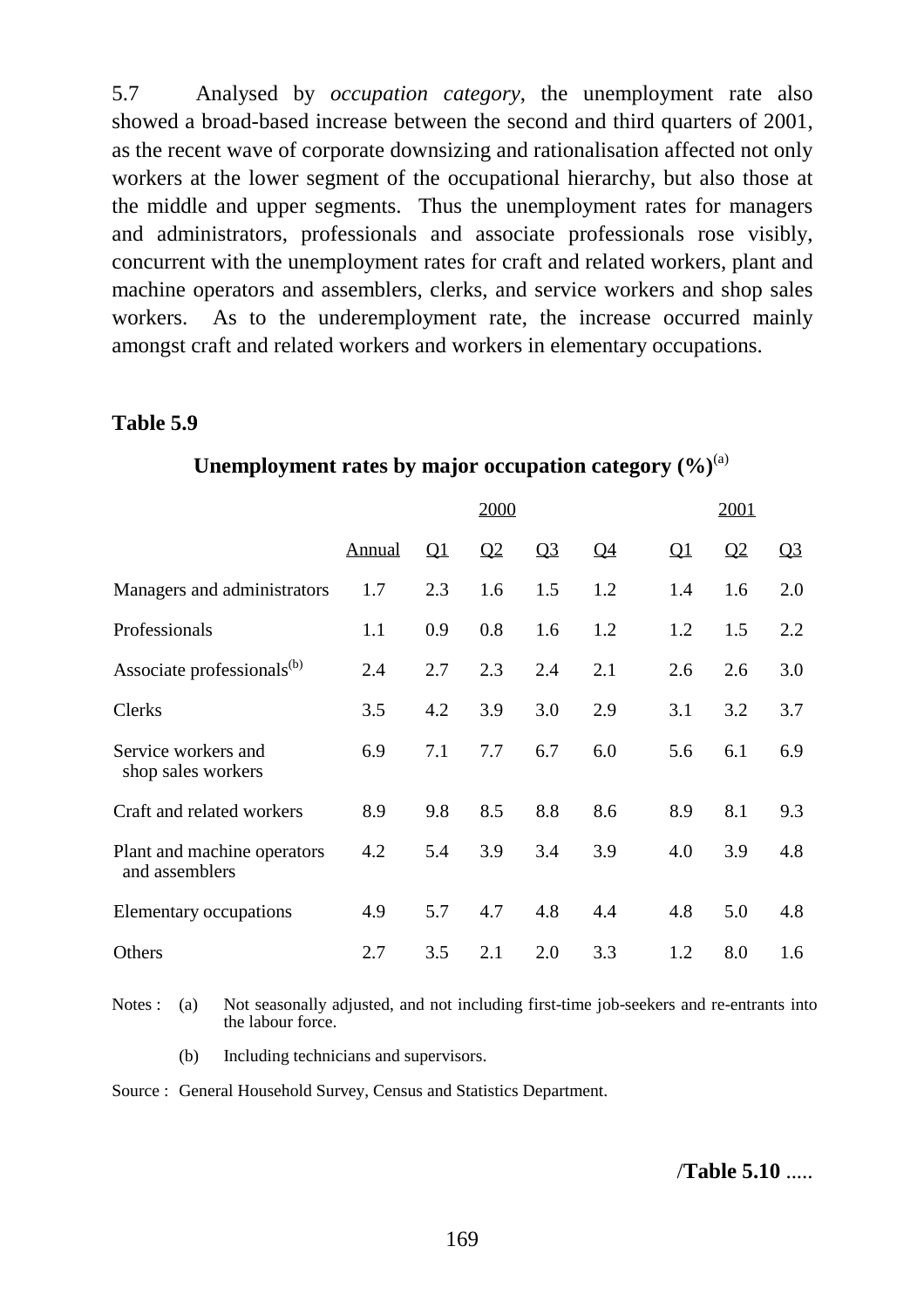## **Table 5.10**

| Underemployment rates by major occupation category $(\%)$ |  |  |  |  |  |
|-----------------------------------------------------------|--|--|--|--|--|
|-----------------------------------------------------------|--|--|--|--|--|

|                                               | 2000          |          |                |                |                |           | 2001     |         |  |
|-----------------------------------------------|---------------|----------|----------------|----------------|----------------|-----------|----------|---------|--|
|                                               | <u>Annual</u> | $\Omega$ | Q <sub>2</sub> | Q <sub>3</sub> | <u>Q4</u>      | <u>Q1</u> | $\Omega$ | $Q_2^2$ |  |
| Managers and administrators                   | $\ast$        | $\ast$   | $\overline{0}$ | $\overline{0}$ | $\overline{0}$ | 0.1       | ∗        | 0.1     |  |
| Professionals                                 | 0.3           | 0.3      | 0.5            | 0.2            | 0.2            | 0.2       | 0.3      | 0.1     |  |
| Associate professionals <sup>(a)</sup>        | 0.5           | 0.4      | 0.6            | 0.4            | 0.6            | 0.5       | 0.5      | 0.5     |  |
| <b>Clerks</b>                                 | 0.8           | 0.9      | 0.8            | 0.7            | 0.8            | 0.6       | 0.6      | 0.8     |  |
| Service workers and<br>shop sales workers     | 2.0           | 2.2      | 2.3            | 1.8            | 1.7            | 1.5       | 1.7      | 1.7     |  |
| Craft and related workers                     | 10.1          | 8.9      | 11.0           | 10.4           | 10.1           | 9.1       | 8.0      | 8.8     |  |
| Plant and machine operators<br>and assemblers | 3.5           | 3.8      | 4.3            | 3.2            | 2.6            | 2.8       | 3.4      | 3.2     |  |
| Elementary occupations                        | 4.6           | 5.0      | 5.0            | 4.0            | 4.4            | 3.8       | 3.7      | 4.5     |  |
| Others                                        | 3.3           | 0.8      | 2.2            | 9.7            | $\overline{0}$ | $\theta$  | 3.8      | 8.9     |  |

Notes : (a) Including technicians and supervisors.

(\*) Less than 0.05%.

Source : General Household Survey, Census and Statistics Department.

/**Profile** .....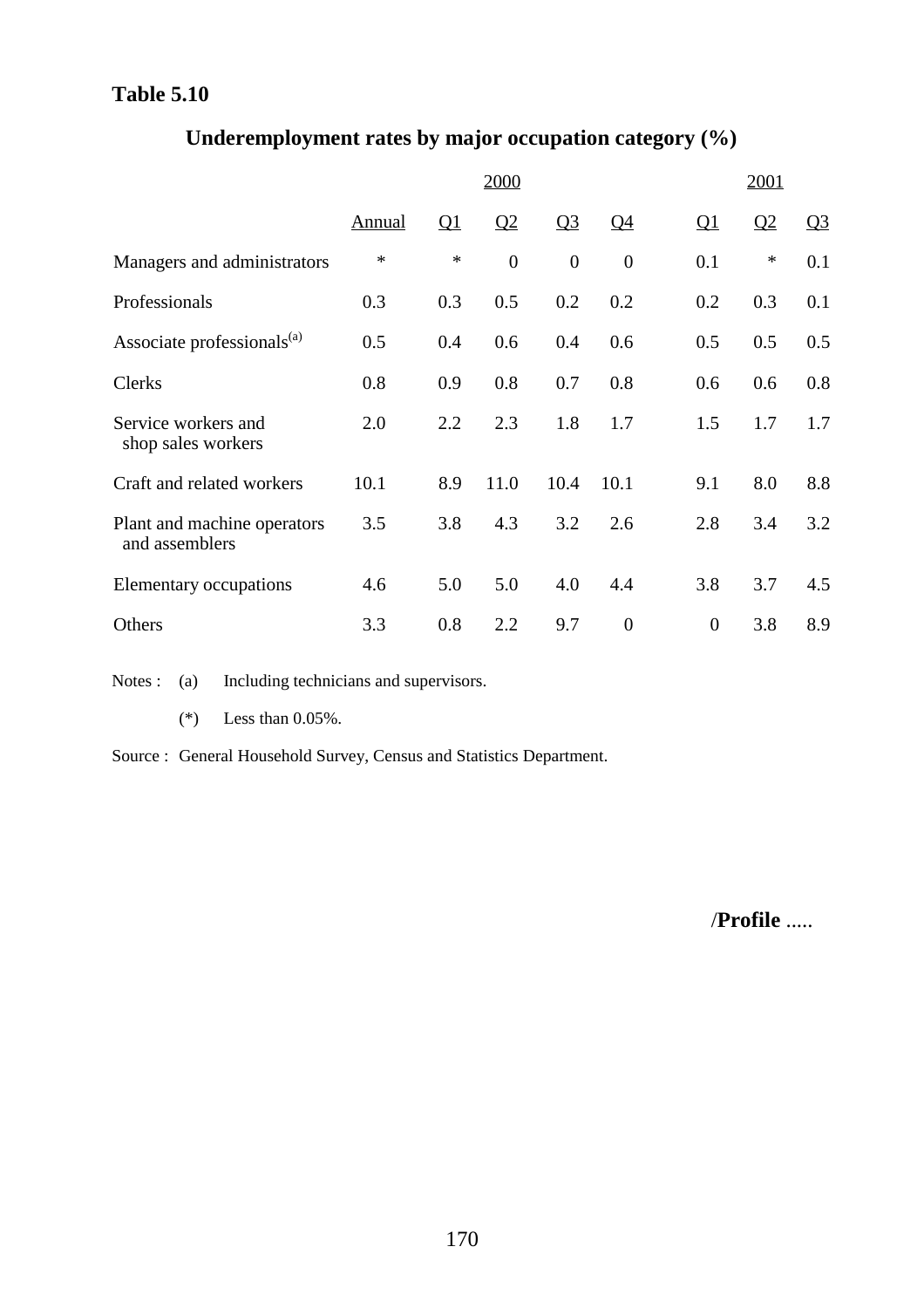# **Profile of employment**

5.8 Employment as enumerated from establishments grew at only a small pace. For all the business establishments surveyed taken together, total employment in the private sector increased by 1% in both March and June 2001 over a year earlier, slower than the 3% rise in 2000. On a seasonally adjusted quarter-to-quarter comparison, total employment in the private sector edged up by 1% in June 2001, after nil change in March.

5.9 The *service sectors*<sup>(9)</sup> continued to be the main source of employment growth. On a year-on-year comparison, employment in all the service sectors surveyed taken together went up by 2% in June 2001, following a 1% increase in March. Yet performance varied considerably amongst these sectors. Employment in community, social and personal services rose most distinctly, by 8% in June 2001 over a year earlier, with the increase occurring mostly in education and welfare services. Employment in the retail trade rose equally distinctly, by 8%, probably due to increased hiring of temporary, part-time and casual workers. Employment in storage and communications increased by 6%. Employment in financing, insurance, real estate and business services, in restaurants and hotels, and in water transport, air transport and services allied to transport were up by 3%, 1% and 1% respectively. On the other hand, employment in the wholesale and import/export trades shrank by 4%.

 $/5.10$  .....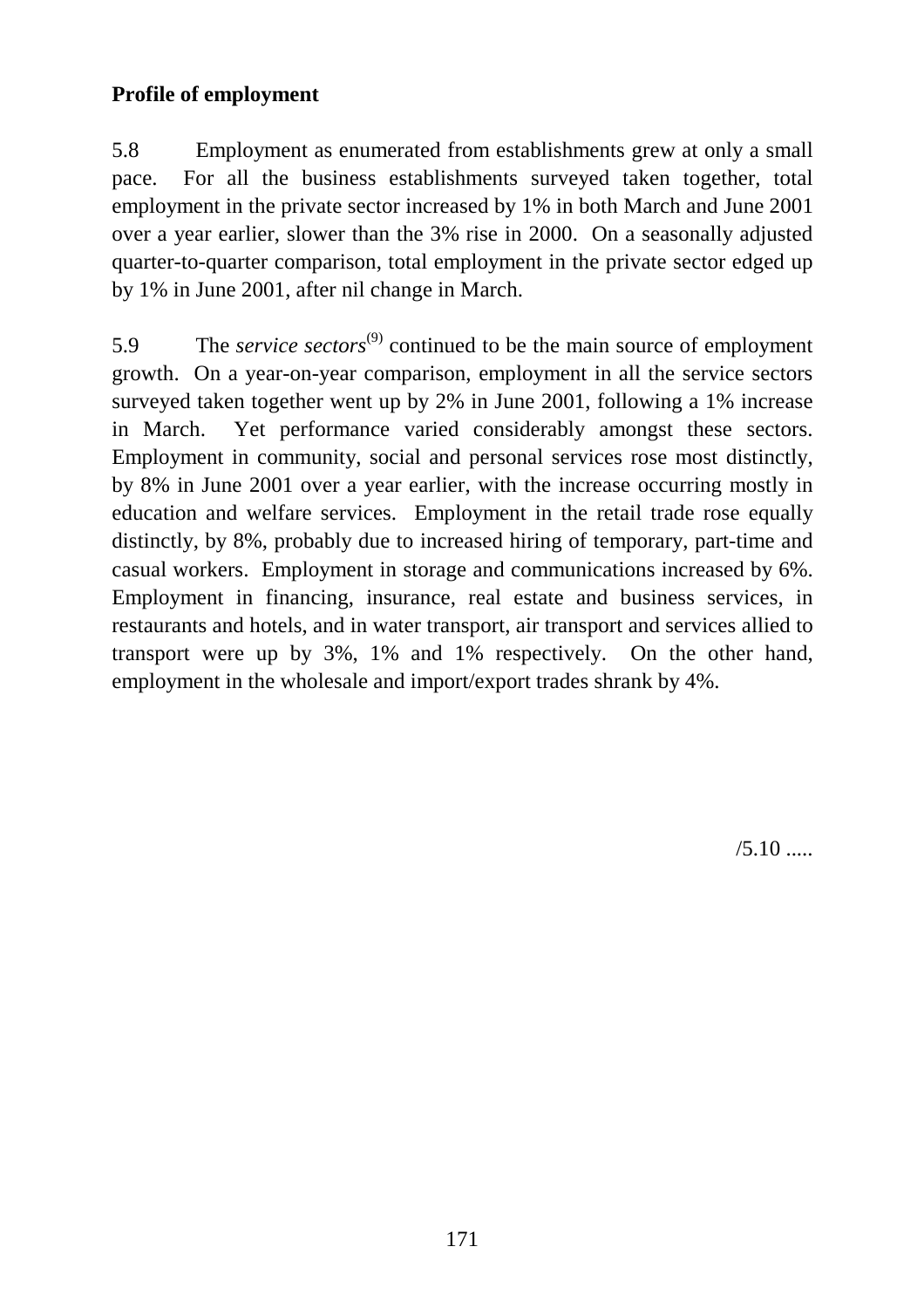5.10 Employment in the local *manufacturing sector* contracted further, by 8% in June 2001 over year earlier. This was even larger than the 7% decline in March. The on-going relocation of manufacturing processes to the Mainland and the downturn in domestic exports both contributed.

5.11 Employment of manual workers at *building and construction sites*, having surged by 18% in March 2001 over a year earlier, edged up by 1% in June. This was attributable largely to a reduction of 16% in employment at public sector sites, upon winding down of several public housing projects and further scale-back in the Public Housing Programme, which almost offset a 23% increase in employment at private sector sites, along with a pick-up in building activity on some private sector projects. Analysed by type of project, while employment at civil engineering sites leaped by 31%, amidst intensive work on the Priority Railway Projects, Cyberport and Container Terminal 9, employment at building sites fell by 7%, with the decrease concentrating in public sector projects. Taking into account off-site workers and related professional and support staff, total employment in the building and construction sector<sup>(10)</sup> was 5% less in the second quarter of 2001 than a year earlier, following an increase of 2% in the first quarter.

5.12 Employment in the *Civil Service* was reduced by 3% in June 2001 over a year earlier, following a similar decrease in March. This reflected the on-going effort to contain the size of the Civil Service for greater efficiency. Some 8 000 posts were deleted from the Civil Service establishment in the financial year  $2000/01^{(11)}$ . In April 2001, the recruitment freeze was lifted, but the effect on Civil Service employment had yet to be shown up by June.

/**Table 5.11** .....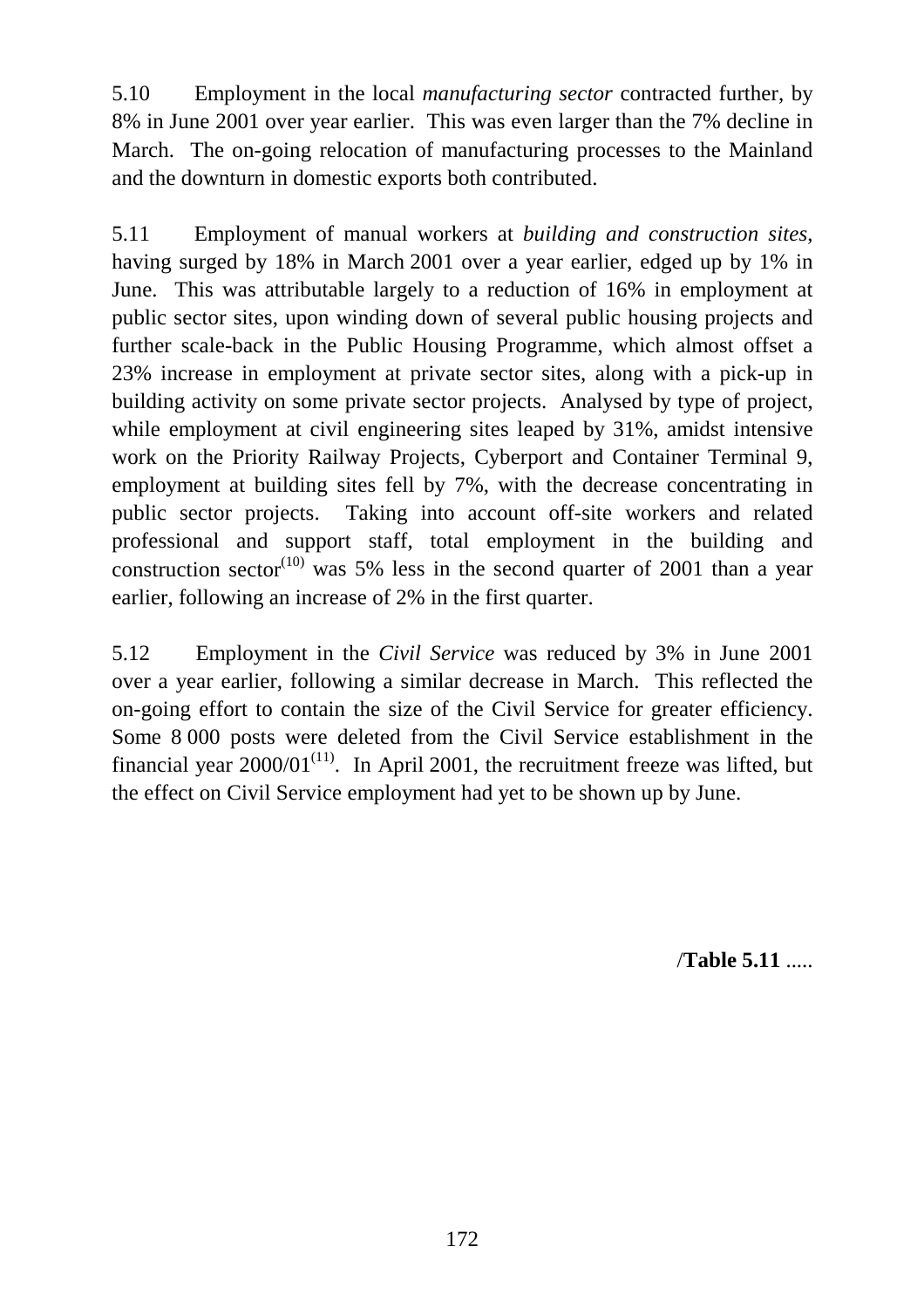## **Table 5.11**

| <b>Employment by major economic sector</b> |  |  |
|--------------------------------------------|--|--|
|                                            |  |  |

|                                                                          |                   |                                         | 2000                                    |                                         |                                          |                                    | 2001                                    |
|--------------------------------------------------------------------------|-------------------|-----------------------------------------|-----------------------------------------|-----------------------------------------|------------------------------------------|------------------------------------|-----------------------------------------|
|                                                                          | Annual<br>average | Mar                                     | Jun                                     | Sep                                     | Dec                                      | Mar                                | Jun                                     |
| Wholesale and                                                            | 597 900           | 602 000                                 | 603 100                                 | 609 600                                 | 577 000                                  | 581 100                            | 581 500                                 |
| import/export trades                                                     | (5)               | (6)                                     | (10)                                    | (5)                                     | $(-1)$                                   | $(-3)$                             | $(-4)$                                  |
| Retail trade                                                             | 214 100           | 207 300                                 | 211 200                                 | 223 000                                 | 215 000                                  | 215 400                            | 228 300                                 |
|                                                                          | (7)               | (7)                                     | (4)                                     | (8)                                     | (7)                                      | (4)                                | (8)                                     |
| Restaurants and hotels                                                   | 219 600           | 218 500                                 | 222 100                                 | 220 600                                 | 217 100                                  | 220 600                            | 225 100                                 |
|                                                                          | (2)               | (2)                                     | (2)                                     | (4)                                     | $(-1)$                                   | (1)                                | (1)                                     |
| Water transport,<br>air transport<br>and services<br>allied to transport | 97 800<br>(3)     | 96 200<br>(1)                           | 99 400<br>(2)                           | 100 100<br>(6)                          | 95 600<br>(3)                            | 98 200<br>(2)                      | 100 500<br>(1)                          |
| Storage and                                                              | 43 200            | 41 200                                  | 43 300                                  | 45 000                                  | 43 300                                   | 44 600                             | 46 000                                  |
| communications                                                           | (6)               | (1)                                     | (10)                                    | (8)                                     | (6)                                      | (8)                                | (6)                                     |
| Financing, insurance,<br>real estate and<br>business services            | 428 800<br>(5)    | 414 800<br>(4)                          | 429 300<br>(5)                          | 437 000<br>(7)                          | 434 100<br>(5)                           | 428 900<br>(3)                     | 442 500<br>(3)                          |
| Community, social                                                        | 348 600           | 345 000                                 | 346 200                                 | 348 900                                 | 354 500                                  | 360 500                            | 372 500                                 |
| and personal services                                                    | (3)               | (3)                                     | (2)                                     | (3)                                     | (5)                                      | (4)                                | (8)                                     |
| Manufacturing                                                            | 232 000           | 233 700                                 | 238 800                                 | 229 400                                 | 226 200                                  | 217 000                            | 218 700                                 |
|                                                                          | $(-6)$            | $(-6)$                                  | $(-6)$                                  | $(-6)$                                  | $(-8)$                                   | $(-7)$                             | $(-8)$                                  |
| Building and                                                             | 79 600            | 74 500                                  | 79 300                                  | 80 700                                  | 83 900                                   | 87 800                             | 80 300                                  |
| construction sites                                                       | (12)              | (4)                                     | (11)                                    | (17)                                    | (17)                                     | (18)                               | (1)                                     |
| All establishments<br>surveyed in the<br>private sector <sup>(a)</sup>   | 2 308 500<br>(3)  | 2 280 500<br>(3)<br>$\langle l \rangle$ | 2 319 100<br>(4)<br>$\langle l \rangle$ | 2 341 300<br>(4)<br>$\langle l \rangle$ | 2 293 200<br>(2)<br>$\langle -l \rangle$ | 2 301 600<br>(I)<br>$<\!\!^*\!\!>$ | 2 343 200<br>(I)<br>$\langle l \rangle$ |
| Civil Service <sup>(b)</sup>                                             | 184 200           | 185 900                                 | 184 900                                 | 183 400                                 | 182 500                                  | 181 000                            | 178 700                                 |
|                                                                          | $(-2)$            | $(-2)$                                  | $(-2)$                                  | $(-2)$                                  | $(-2)$                                   | $(-3)$                             | $(-3)$                                  |

Notes : Employment figures enumerated from business establishments, as obtained from the Quarterly Survey of Employment and Vacancies, are somewhat different from those enumerated from households, as obtained from the General Household Survey. This is mainly due to difference in coverage: the former survey covers employers, full-time employees and part-time employees in selected major sectors; the latter survey has a wider coverage, incorporating also the self-employed, and canvassing all sectors in the economy.

> (a) The total figures on private sector employment cover also employment in mining and quarrying and in electricity and gas supply, besides employment in the major sectors indicated above.

- (b) These figures cover only those employed on Civil Service terms of appointment. Judicial officers, ICAC officers, consultants, contract staff and temporary staff not appointed on Civil Service terms are not included.
- ( ) % change over a year earlier.
- < > Seasonally adjusted quarter-to-quarter % change.
- (\*) Change of less than 0.5%.

Source : Quarterly Survey of Employment and Vacancies, Census and Statistics Department.

/**Diagram 5.6** .....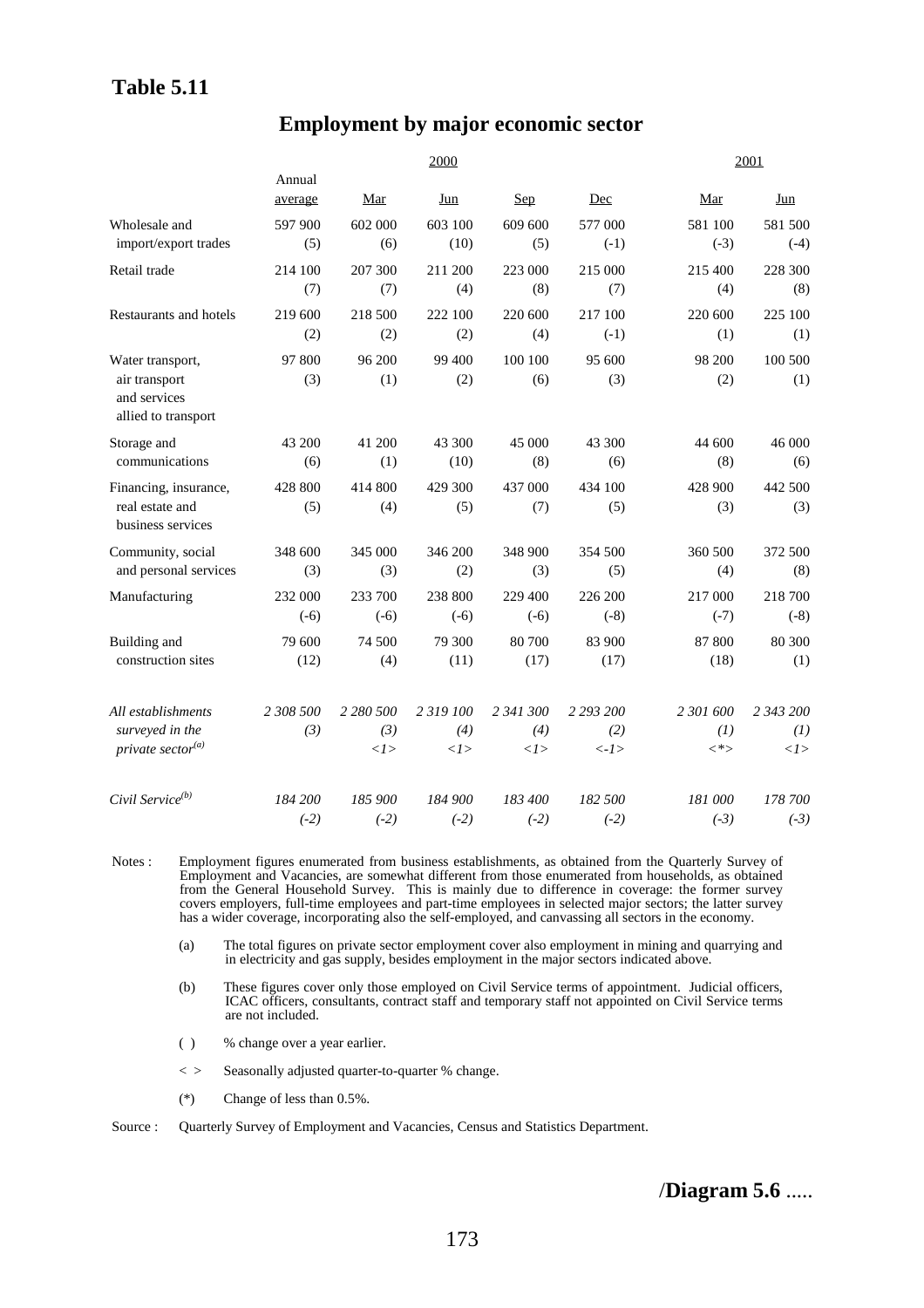

**Employment by broad economic sector**

**Employment in the major service sectors Diagram 5.7**



/**Vacancies** .....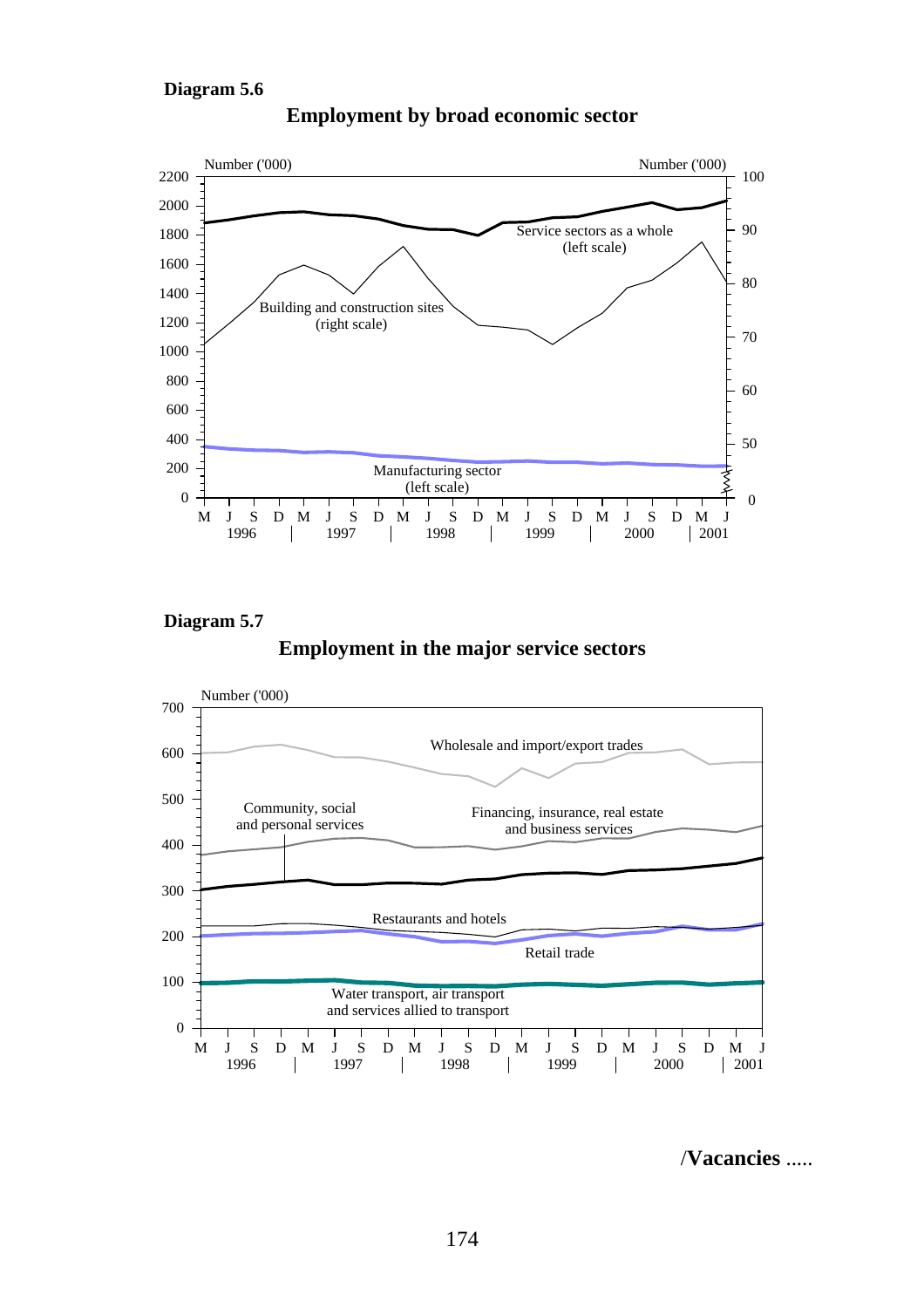# **Vacancies**

5.13 For all the business establishments surveyed taken together, total vacancies in the private sector were slashed by 26% in June 2001 over a year earlier, following a 14% drop in March. This reflected the general slackening in the labour market. On a seasonally adjusted quarter-to-quarter comparison, total vacancies in the private sector fell by 4% in June 2001, same as the decrease in March. In consequence, the overall vacancy rate in the private sector declined further, from 1.3% in March to 1.1% in June.

5.14 Analysed by *economic sector*, vacancies for all the *service sectors* surveyed taken together plummeted by 25% in June 2001 over a year earlier, after a 12% fall in March. Within this total, vacancies in the wholesale and import/export trades and in storage and communications had the largest decrease, both by 50% in June 2001 over a year earlier. This was followed by vacancies in restaurants and hotels, in water transport, air transport and services allied to transport, in financing, insurance, real estate and business services, and in the retail trade, with declines of 30%, 24%, 22% and 20% respectively. Nevertheless, vacancies in community, social and personal services went up by 16%. As to the local *manufacturing sector*, vacancies were 34% fewer in June 2001 than a year earlier, same as the decrease in March. Vacancies for manual workers at *building and construction sites* had a more substantial fall, by 75% in June 2001 over a year earlier, in contrast to an increase of 3% in March. Yet vacancies in the *Civil Service* surged by 37% in June 2001 over a year earlier, after a 10% rise in March. This was partly due to the relatively low base of comparison in 2000.

/**Table 5.12** .....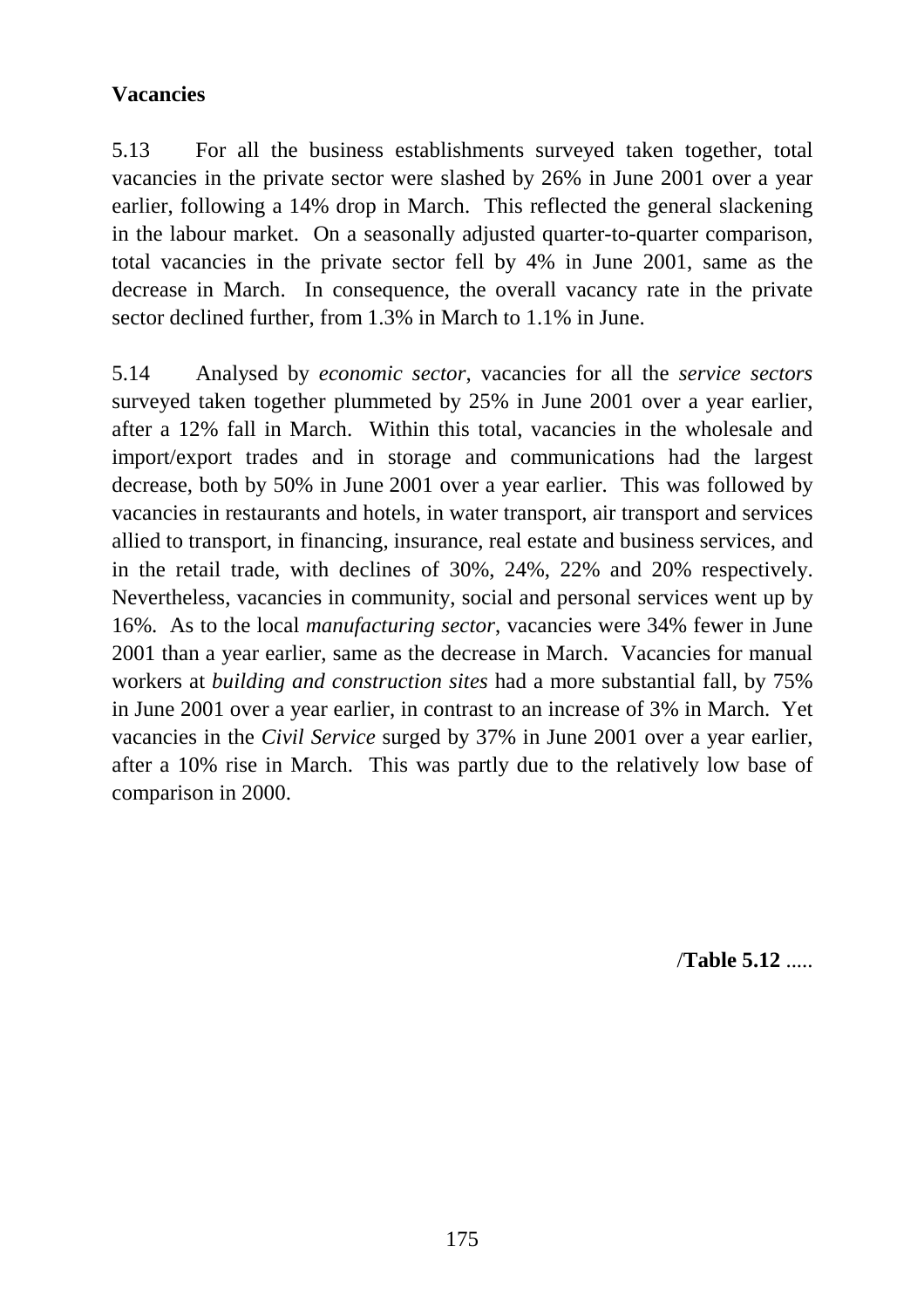### **Table 5.12**

## **Vacancies by major economic sector**

|                                                                          |                  |                        |                        | No. of vacancies                       |                            |                              |                              | Vacancy rate $(\%)$ |            |
|--------------------------------------------------------------------------|------------------|------------------------|------------------------|----------------------------------------|----------------------------|------------------------------|------------------------------|---------------------|------------|
|                                                                          | Annual           |                        | 2000                   |                                        |                            |                              | 2001                         |                     | 2001       |
|                                                                          | average          | Mar                    | <u>Jun</u>             | Sep                                    | Dec                        | Mar                          | Jun                          | <u>Mar</u>          | <u>Jun</u> |
| Wholesale and<br>import/export trades                                    | 8 600<br>(53)    | 10 400<br>(85)         | 9 200<br>(91)          | 9 300<br>(50)                          | 5 700<br>$(-4)$            | 7400<br>$(-29)$              | 4 600<br>$(-50)$             | 1.2                 | 0.8        |
| Retail trade                                                             | 2 700<br>(21)    | 2 500<br>$(-17)$       | 2 600<br>(46)          | 3 000<br>(36)                          | 2 500<br>(40)              | 2 400<br>$(-3)$              | 2 100<br>$(-20)$             | 1.1                 | 0.9        |
| Restaurants and<br>hotels                                                | 2 0 0 0<br>(24)  | 2 0 0 0<br>(15)        | 1 900<br>(60)          | 2 400<br>(80)                          | 1 600<br>$(-24)$           | 2 200<br>(7)                 | 1 300<br>$(-30)$             | 1.0                 | 0.6        |
| Water transport,<br>air transport<br>and services<br>allied to transport | 1 000<br>(28)    | 900<br>(39)            | 1 0 0 0<br>(24)        | 1 300<br>(25)                          | 800<br>(28)                | 900<br>(6)                   | 800<br>$(-24)$               | 0.9                 | 0.7        |
| Storage and<br>communications                                            | 700<br>(21)      | 900<br>(25)            | 900<br>(89)            | 700<br>(26)                            | 400<br>$(-40)$             | 600<br>$(-29)$               | 500<br>$(-50)$               | 1.4                 | 1.0        |
| Financing, insurance,<br>real estate and<br>business services            | 9 200<br>(55)    | 9 400<br>(77)          | 10 000<br>(84)         | 10 300<br>(65)                         | 7 100<br>(5)               | 8 200<br>$(-13)$             | 7800<br>$(-22)$              | 1.9                 | 1.7        |
| Community, social<br>and personal services                               | 5 600<br>(14)    | 5 400<br>(5)           | 5 600<br>(22)          | 6 100<br>(30)                          | 5 100<br>(1)               | 5 700<br>(5)                 | 6 500<br>(16)                | 1.6                 | 1.7        |
| Manufacturing                                                            | 2 400<br>(14)    | 2 9 0 0<br>(29)        | 2 9 0 0<br>(43)        | 2 2 0 0<br>$(*)$                       | 1700<br>$(-15)$            | 1 900<br>$(-34)$             | 1 900<br>$(-34)$             | 0.9                 | 0.9        |
| Building and<br>construction sites                                       | 300<br>$(-30)$   | 200<br>(11)            | 500<br>$(-53)$         | 300<br>(7)                             | 200<br>$(-18)$             | 200<br>(3)                   | 100<br>$(-75)$               | 0.3                 | 0.1        |
| All establishments<br>surveyed in the<br>private sector <sup>(a)</sup>   | 32 700<br>(34)   | 34 800<br>(39)<br><12> | 34 900<br>(57)<br><13> | 35 800<br>(44)<br>$\langle -l \rangle$ | 25 300<br>$(*)$<br>$< -19$ | 30 000<br>$(-14)$<br>$< -4>$ | 25 700<br>$(-26)$<br>$< -4>$ | 1.3                 | 1.1        |
| Civil Service <sup>(b)</sup>                                             | 2 100<br>$(-35)$ | 2 300<br>$(-37)$       | 2 100<br>$(-25)$       | 1800<br>$(-38)$                        | 2000<br>$(-38)$            | 2 500<br>(10)                | 2 900<br>(37)                | 1.4                 | 1.6        |

Notes : Vacancy rate refers to the ratio of vacancies to total employment opportunities (actual employment plus vacancies).

(a) The total figures on private sector vacancies cover also vacancies in mining and quarrying and in electricity and gas supply, besides vacancies in the major sectors indicated above.

- (b) These figures cover only vacancies for those staff to be employed on Civil Service terms of appointment.
- ( ) % change over a year earlier.
- < > Seasonally adjusted quarter-to-quarter % change.
- (\*) Change of less than 0.5%.

Source : Quarterly Survey of Employment and Vacancies, Census and Statistics Department.

/**Diagram 5.8** .....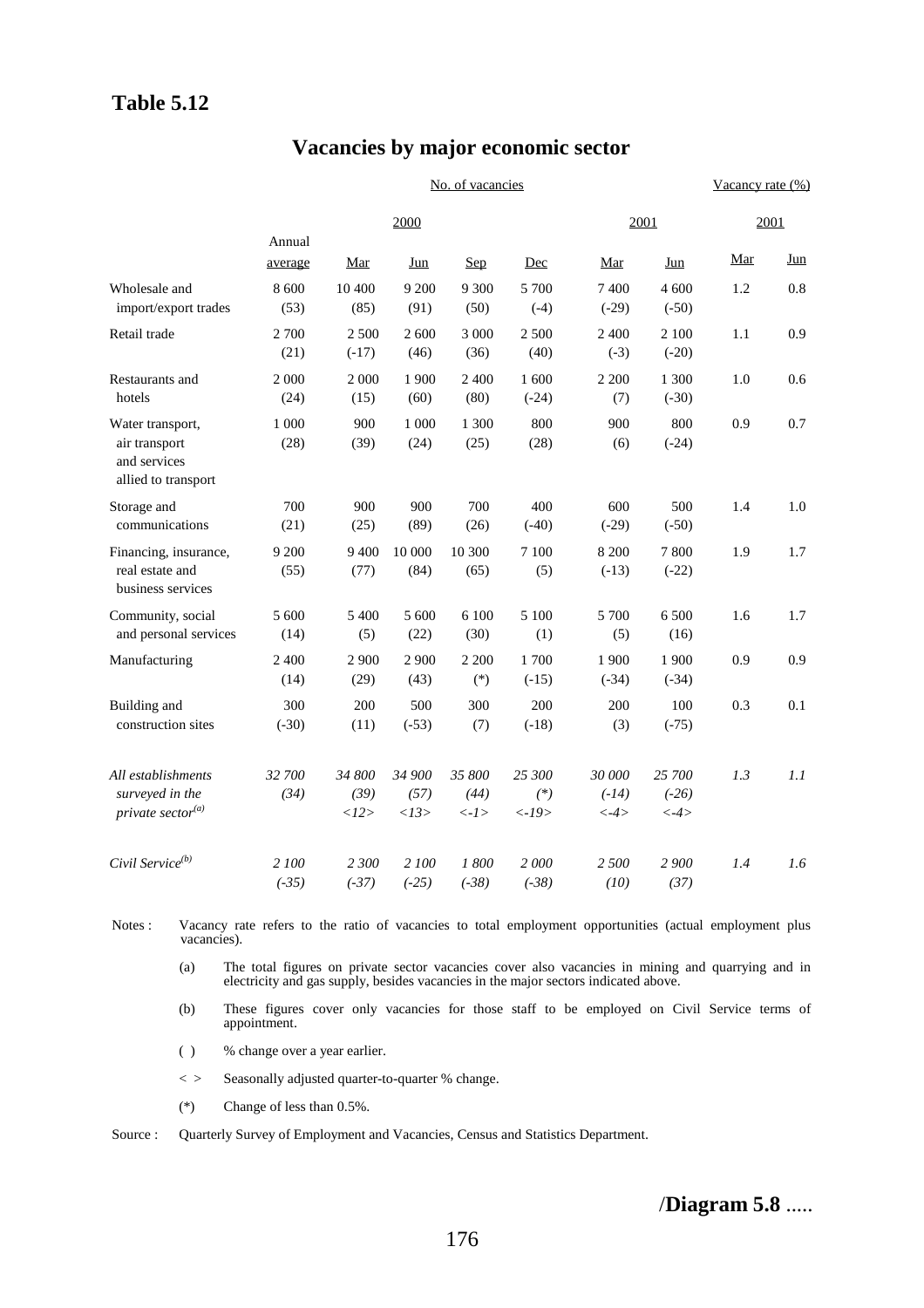#### **Diagram 5.8**



# **Vacancies by broad economic sector**

5.15 Analysed by *occupation category*, the decrease in vacancies was widespread. On higher-skill workers, vacancies for professionals and associate professionals were both significantly slashed, by 30% and 41% respectively in June 2001 over a year earlier. Yet vacancies for managers and administrators still gained by 5%. As to lower-skill workers, vacancies for craft and related workers fell most visibly, by 57%. This was followed by vacancies for workers in elementary occupations, for service workers and shop sales workers, and for plant and machine operators and assemblers, with significant declines of 27%, 24% and 23% respectively. Against these, there was an increase of 8% in vacancies for clerks.

/**Table 5.13** .....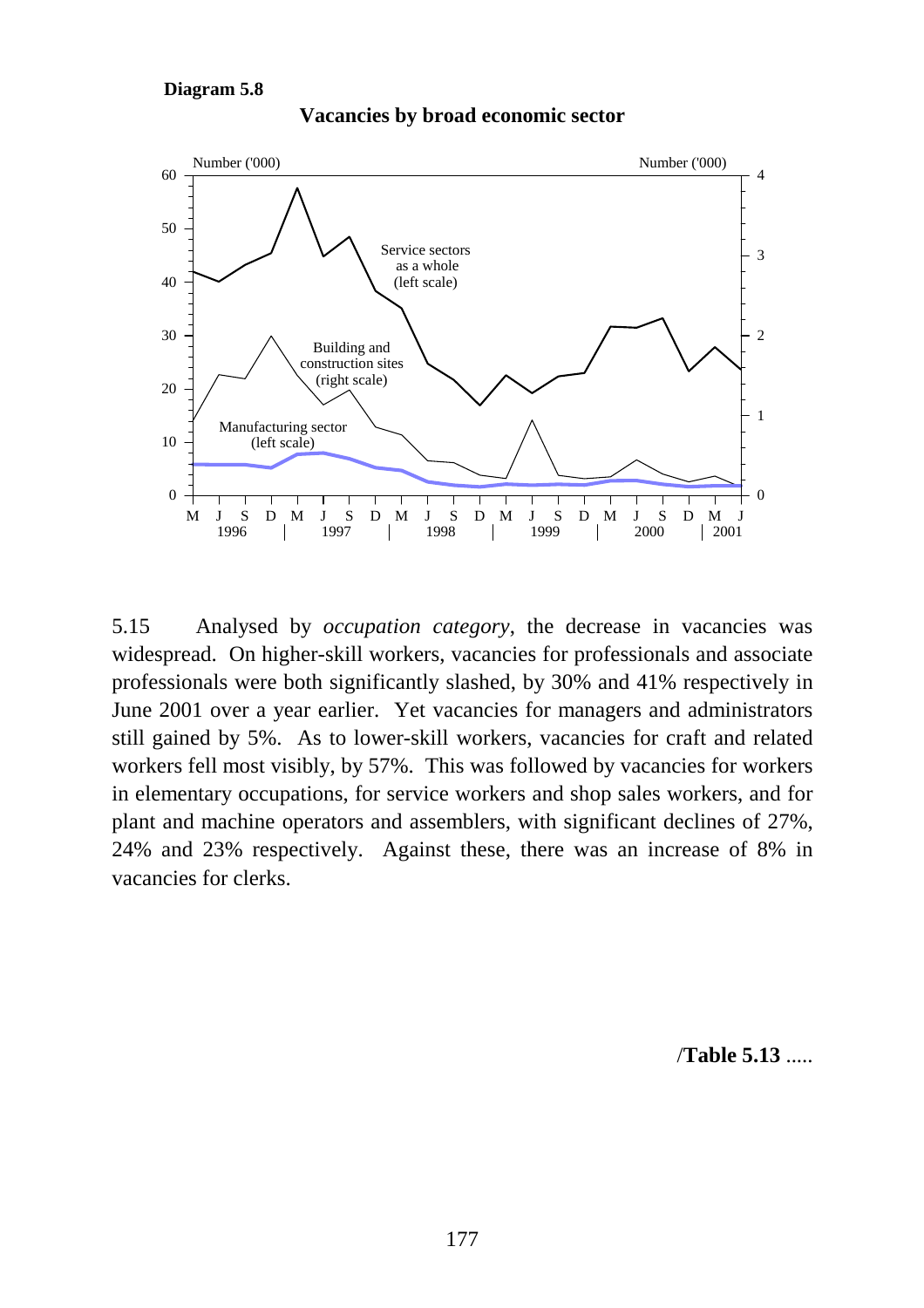# **Table 5.13**

# **Vacancies by major occupation category**

|                               |                   |            | 2000       |            | 2001       |         |            |
|-------------------------------|-------------------|------------|------------|------------|------------|---------|------------|
|                               | Annual<br>average | <u>Mar</u> | <u>Jun</u> | <u>Sep</u> | <u>Dec</u> | Mar     | <u>Jun</u> |
| Managers and administrators   | 600               | 600        | 600        | 600        | 500        | 800     | 700        |
|                               | (26)              | (25)       | (41)       | (9)        | (34)       | (35)    | (5)        |
| Professionals                 | 3 100             | 3 200      | 3 3 0 0    | 3 500      | 2 400      | 2 600   | 2 3 0 0    |
|                               | (53)              | (66)       | (77)       | (78)       | (1)        | $(-18)$ | $(-30)$    |
| Associate professionals       | 11700             | 12 700     | 13 000     | 12 500     | 8 600      | 9600    | 7700       |
|                               | (47)              | (76)       | (75)       | (56)       | $(-7)$     | $(-25)$ | $(-41)$    |
| Clerks                        | 6 200             | 6 800      | 6 200      | 6 300      | 5 500      | 7 100   | 6700       |
|                               | (57)              | (69)       | (94)       | (35)       | (42)       | (5)     | (8)        |
| Service workers and           | 4 800             | 5 000      | 4 800      | 5 800      | 3 900      | 4 900   | 3 600      |
| shop sales workers            | (22)              | (13)       | (45)       | (47)       | $(-10)$    | $(-2)$  | $(-24)$    |
| Craft and related workers     | 1 300             | 1 300      | 1 600      | 1 300      | 900        | 900     | 700        |
|                               | $(-16)$           | $(-44)$    | $(-1)$     | $(-2)$     | (6)        | $(-26)$ | $(-57)$    |
| Plant and machine operators   | 1 200             | 1 400      | 1 400      | 1 200      | 800        | 800     | 1 100      |
| and assemblers                | $(-8)$            | (3)        | (5)        | (2)        | $(-40)$    | $(-41)$ | $(-23)$    |
| <b>Elementary occupations</b> | 3 800             | 3 900      | 4 0 0 0    | 4 500      | 2 700      | 3 3 0 0 | 2 9 0 0    |
|                               | (21)              | (15)       | (30)       | (45)       | $(-7)$     | $(-15)$ | $(-27)$    |

Note : ( ) % change over a year earlier.

Source : Quarterly Survey of Employment and Vacancies, Census and Statistics Department.

/**Earnings** .....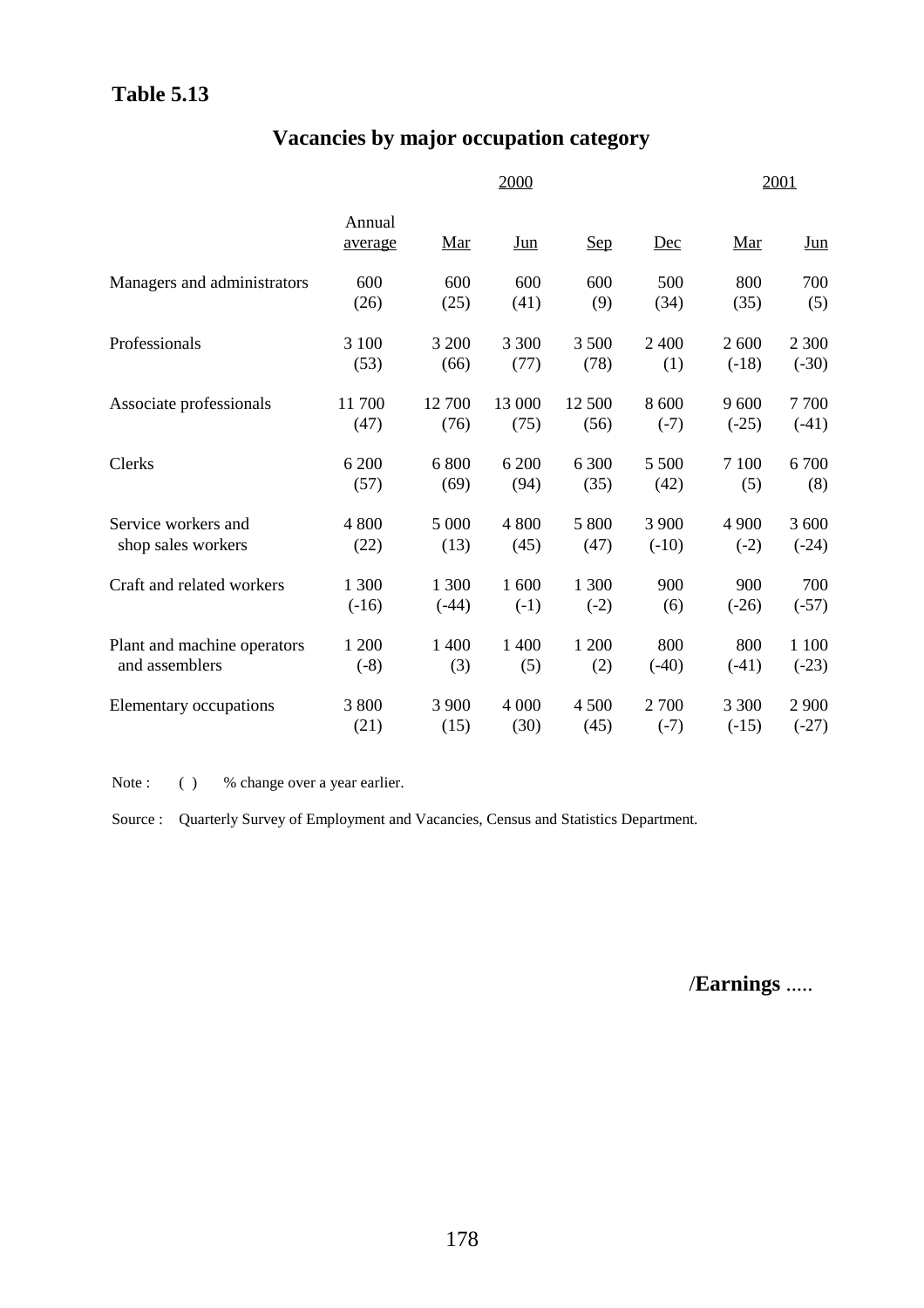## **Earnings and wages**

5.16 Overall *labour earnings* in the private sector, as measured by payroll per person engaged, were still up, but the increase in the second quarter of 2001, at 2% in money terms over a year earlier, was smaller than that in the first quarter, at 3%. These increases essentially reflected the pay rise at the beginning of 2001, which was made on the basis of improved business conditions in 2000. Amongst the business establishments surveyed in the second quarter of 2001, 43% reported a rise in average labour earnings over a year earlier, 40% reported a decline, and 17% reported nil change. Netting out the decline in consumer prices in terms of the Composite CPI, overall labour earnings were 4% higher in real terms in the second quarter of 2001 than a year earlier. Yet this was again smaller than the 5% increase in the first quarter. On a seasonally adjusted quarter-to-quarter comparison, overall labour earnings were virtually unchanged both in money terms and in real terms in the second quarter of 2001, following increases of 1% and 2% respectively in the first quarter.

5.17 Analysed by *economic sector*, labour earnings for all the *service sectors* surveyed taken together rose by 2% in money terms or 3% in real terms in the second quarter of 2001 over a year earlier. Within this broad group, earnings in the wholesale, retail and import/export trades, in financing, insurance, real estate and business services, in transport, storage and communications, and in restaurants and hotels all registered increases, by around 1-2% in money terms or 3-4% in real terms. On the other hand, earnings in community, social and personal services edged lower by 1% in money terms, though still up by 1% in real terms. In the local *manufacturing sector*, earnings gained by 2% in money terms or 4% in real terms in the second quarter of 2001 over a year earlier, with larger increases observed in the wearing apparel, textiles, fabricated metal products and non-metallic mineral products industries.

/**Table 5.14** .....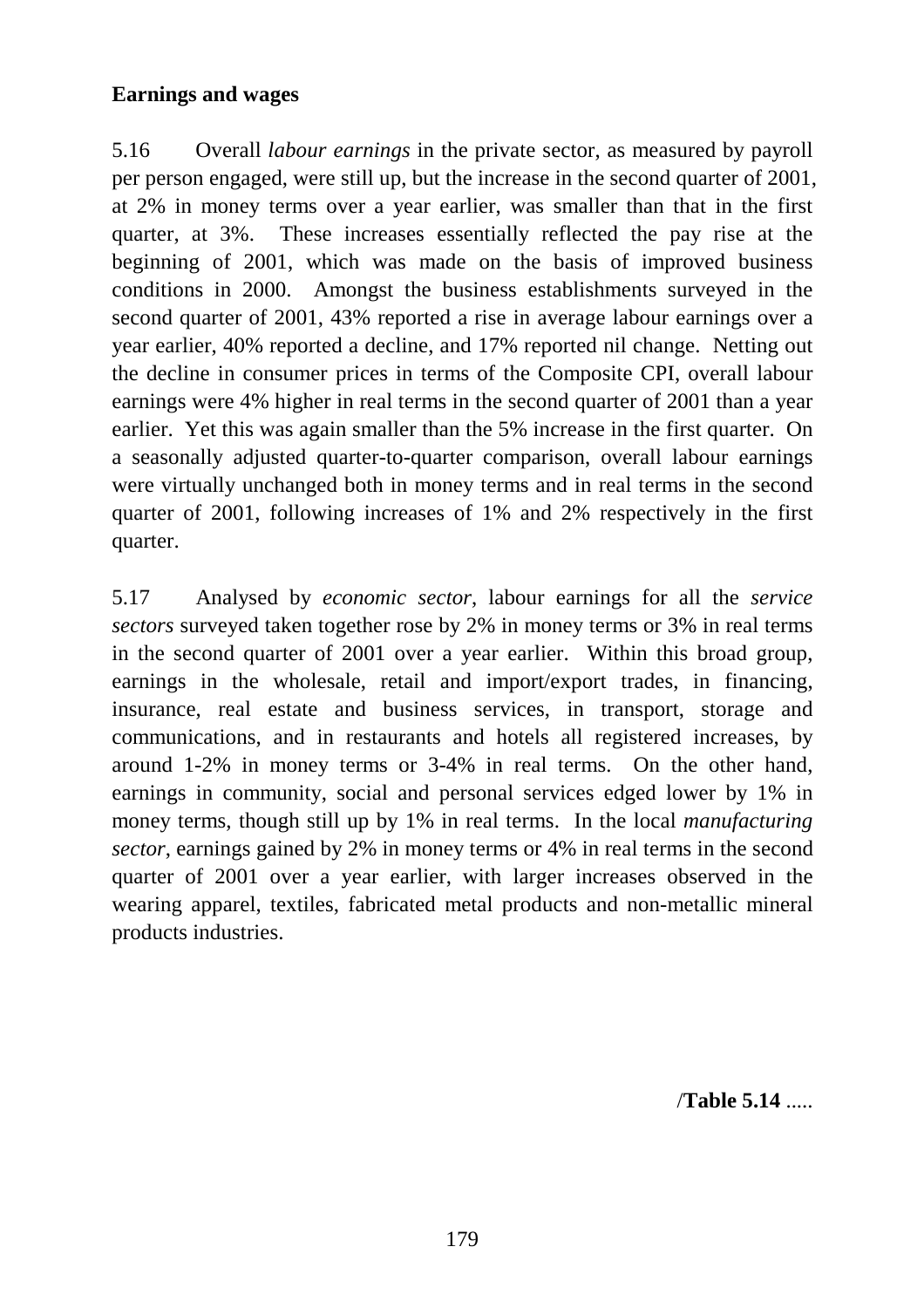## **Table 5.14**

#### **Labour earnings by major economic sector (year-on-year rate of change (%))**

#### Payroll per person engaged

|                                                               |                       |                     | 2000                  |                       |                       |                       | 2001                  | Average                        |
|---------------------------------------------------------------|-----------------------|---------------------|-----------------------|-----------------------|-----------------------|-----------------------|-----------------------|--------------------------------|
|                                                               | Annual                | $\Omega$            | Q2                    | Q <sub>3</sub>        | Q4                    | $\Omega$              | Q <sub>2</sub>        | amount in<br>Q2 2001<br>$(\$)$ |
| Wholesale, retail and<br>import/export trades                 | $\overline{2}$<br>(6) | $\mathbf{1}$<br>(6) | $\overline{2}$<br>(7) | $\overline{4}$<br>(7) | 3<br>(6)              | 3<br>(5)              | $\overline{2}$<br>(4) | 11,800                         |
| <b>Restaurants and hotels</b>                                 | $-2$<br>(1)           | $-6$<br>$(-1)$      | $-2$<br>(3)           | $\ast$<br>(3)         | $-2$<br>(1)           | $\overline{2}$<br>(4) | $\mathbf{1}$<br>(3)   | 8,900                          |
| Transport, storage<br>and communications                      | $\mathbf{1}$<br>(5)   | $-1$<br>(4)         | $\mathbf{1}$<br>(6)   | $\overline{2}$<br>(5) | $\overline{2}$<br>(4) | 3<br>(5)              | $\mathbf{1}$<br>(3)   | 17,600                         |
| Financing, insurance,<br>real estate and<br>business services | $\mathbf{1}$<br>(5)   | $\ast$<br>(5)       | $\overline{2}$<br>(7) | $\mathbf{1}$<br>(4)   | 3<br>(6)              | $\overline{2}$<br>(5) | $\overline{2}$<br>(3) | 18,300                         |
| Community, social<br>and personal services                    | $\ast$<br>(4)         | $-1$<br>(4)         | $\mathbf{1}$<br>(6)   | $-1$<br>(2)           | $\mathbf{1}$<br>(4)   | $\mathbf{1}$<br>(3)   | $-1$<br>(1)           | 19,300                         |
| Manufacturing                                                 | $\mathbf{1}$<br>(5)   | $\mathbf{1}$<br>(6) | $\overline{2}$<br>(6) | $\mathbf{1}$<br>(4)   | 3<br>(6)              | 3<br>(5)              | $\overline{2}$<br>(4) | 11,400                         |
| All sectors surveyed<br>in the private sector                 | 1<br>(5)              | $\ast$<br>(5)       | $\overline{2}$<br>(7) | $\overline{2}$<br>(5) | $\overline{2}$<br>(4) | 3<br>(5)              | $\overline{2}$<br>(4) | 14,700                         |
|                                                               |                       | $<^*>$<br>${1}$     | <1><br>${2}$          | $<^*>$<br>${1}$       | <1><br>${1}$          | <1><br>${2}$          | $\lt^*$<br>$\{*\}$    |                                |

Notes : Figures not in brackets represent percentage changes in money terms, while those in round brackets represent percentage changes in real terms.

 $\langle \rangle$  Seasonally adjusted quarter-to-quarter % change in money terms.

{ } Seasonally adjusted quarter-to-quarter % change in real terms.

(\*) Change of less than 0.5%.

Source : Labour Earnings Survey, Census and Statistics Department.

/**Diagram 5.9** .....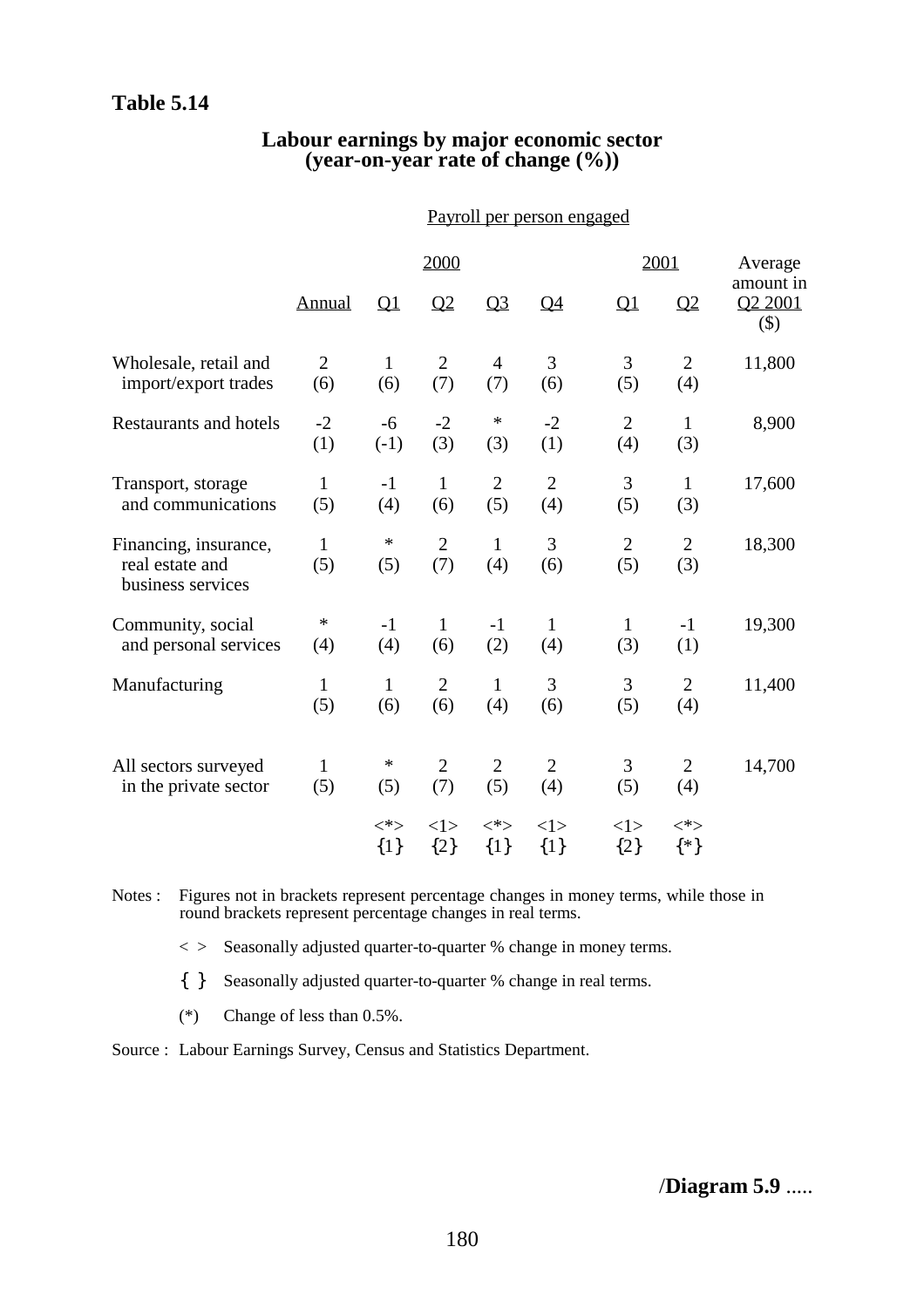```
Diagram 5.9
```


5.18 Overall *labour wages* in the private sector went up by 1% in money terms in June 2001 over a year earlier, same as the increase in March. Amongst the business establishments surveyed in June 2001, 56% reported a rise in average wage rate over a year earlier, 34% reported a decrease, and 10% reported nil change. Netting out the fall in consumer prices in terms of the CPI(A), overall labour wages increased by 2% in real terms in June 2001 over a year earlier. Yet this was smaller than the 4% rise in March.

5.19 Analysed by *economic sector*, wages in most of the sectors surveyed were higher by around 1-2% in money terms in June 2001 over a year earlier. The corresponding gains in real terms were slightly larger. Those sectors having a slightly faster increase in wages were the wholesale, retail and import/export trades, and manufacturing, whereas those sectors having a slower increase or little change in wages were restaurants and hotels, personal services, transport services, and financing, insurance, real estate and business services.

/**Table 5.15** .....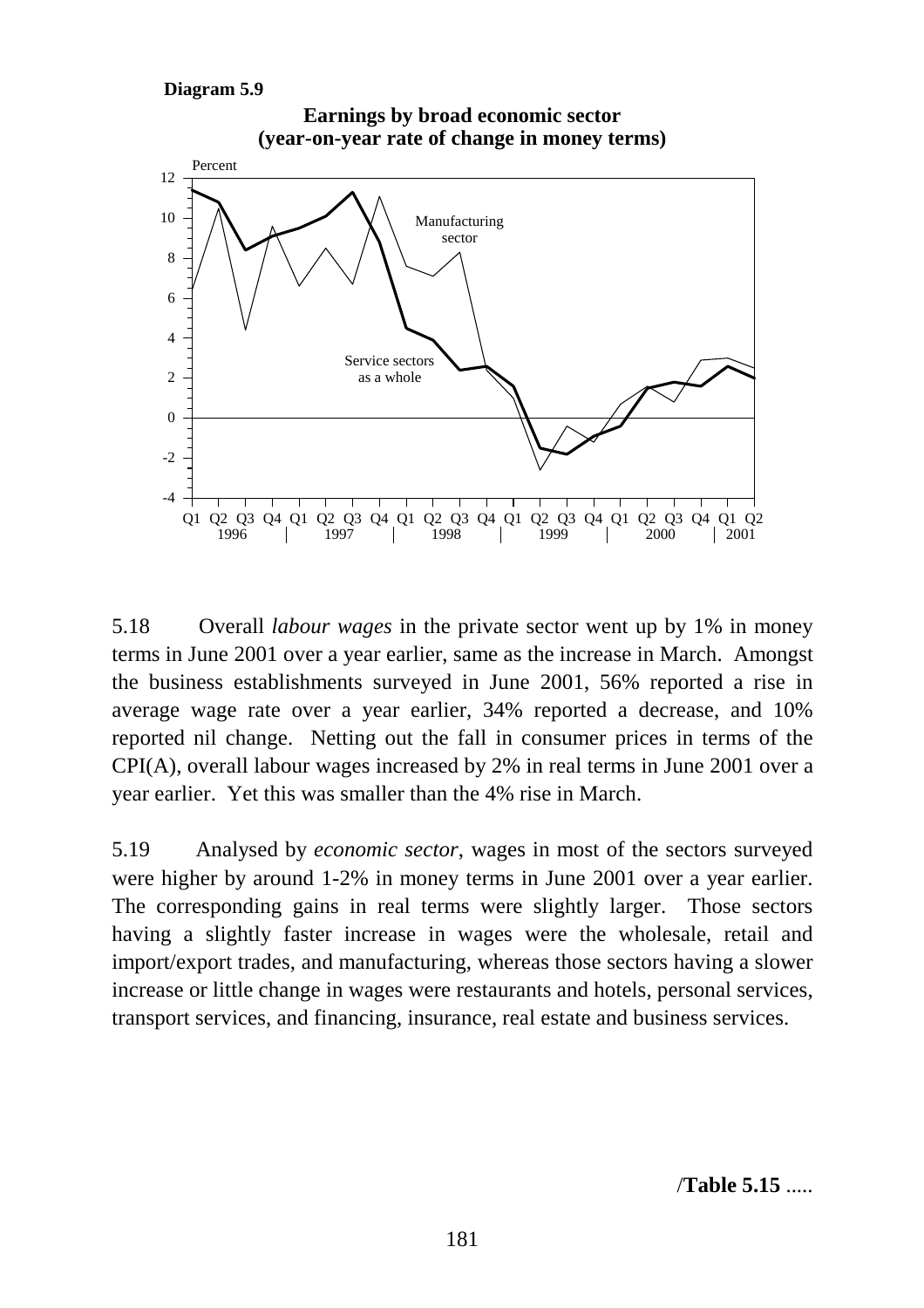# **Table 5.15**

#### **Wages by selected major economic sector (year-on-year rate of change (%))**

|                                                               |                |              |                     |                       | By reference to the wage index |                |               |  |
|---------------------------------------------------------------|----------------|--------------|---------------------|-----------------------|--------------------------------|----------------|---------------|--|
|                                                               |                |              | 2000                |                       |                                |                | 2001          |  |
|                                                               | <b>Annual</b>  | Mar          | $Jun$               | Sep                   | Dec                            | Mar            | $Jun$         |  |
| Wholesale, retail and                                         | $\overline{2}$ | $\ast$       | $\overline{2}$      | 3                     | $\overline{2}$                 | $\overline{2}$ | 2             |  |
| import/export trades                                          | (5)            | (5)          | (6)                 | (5)                   | (4)                            | (4)            | (2)           |  |
| Restaurants and hotels                                        | $-1$           | $-1$         | ∗                   | $-1$                  | $-1$                           | $\mathbf{1}$   | $\mathbf{1}$  |  |
|                                                               | (2)            | (3)          | (3)                 | (1)                   | (1)                            | (3)            | (1)           |  |
| <b>Transport services</b>                                     | $-3$           | $-4$         | $-3$                | $-3$                  | $-2$                           | $\mathbf{1}$   | $\ast$        |  |
|                                                               | $(*)$          | $(*)$        | $(*)$               | $(-1)$                | $(*)$                          | (3)            | (1)           |  |
| Financing, insurance,<br>real estate and<br>business services | ∗<br>(3)       | $-1$<br>(3)  | $\mathbf{1}$<br>(5) | $\overline{2}$<br>(4) | $\ast$<br>(2)                  | 1<br>(3)       | $\ast$<br>(1) |  |
| Personal services                                             | $\ast$         | $\ast$       | $\mathbf{1}$        | $\ast$                | $\ast$                         | 1              | -1            |  |
|                                                               | (3)            | (4)          | (5)                 | (2)                   | (2)                            | (4)            | (2)           |  |
| Manufacturing                                                 | $\overline{2}$ | $\mathbf{1}$ | $\overline{2}$      | $\overline{2}$        | $\overline{2}$                 | 3              | 2             |  |
|                                                               | (5)            | (6)          | (6)                 | (5)                   | (4)                            | (5)            | (2)           |  |
| All selected sectors surveyed                                 | 1              | ∗            | $\mathbf{1}$        | $\mathbf{1}$          | $\mathbf{1}$                   | $\mathbf{1}$   | 1             |  |
| in the private sector                                         | (4)            | (4)          | (5)                 | (4)                   | (3)                            | (4)            | (2)           |  |

Notes : Figures not in brackets represent percentage changes in money terms, while those in brackets represent percentage changes in real terms.

(\*) Change of less than 0.5%.

Source : Labour Earnings Survey, Census and Statistics Department.

 $/5.20$  .....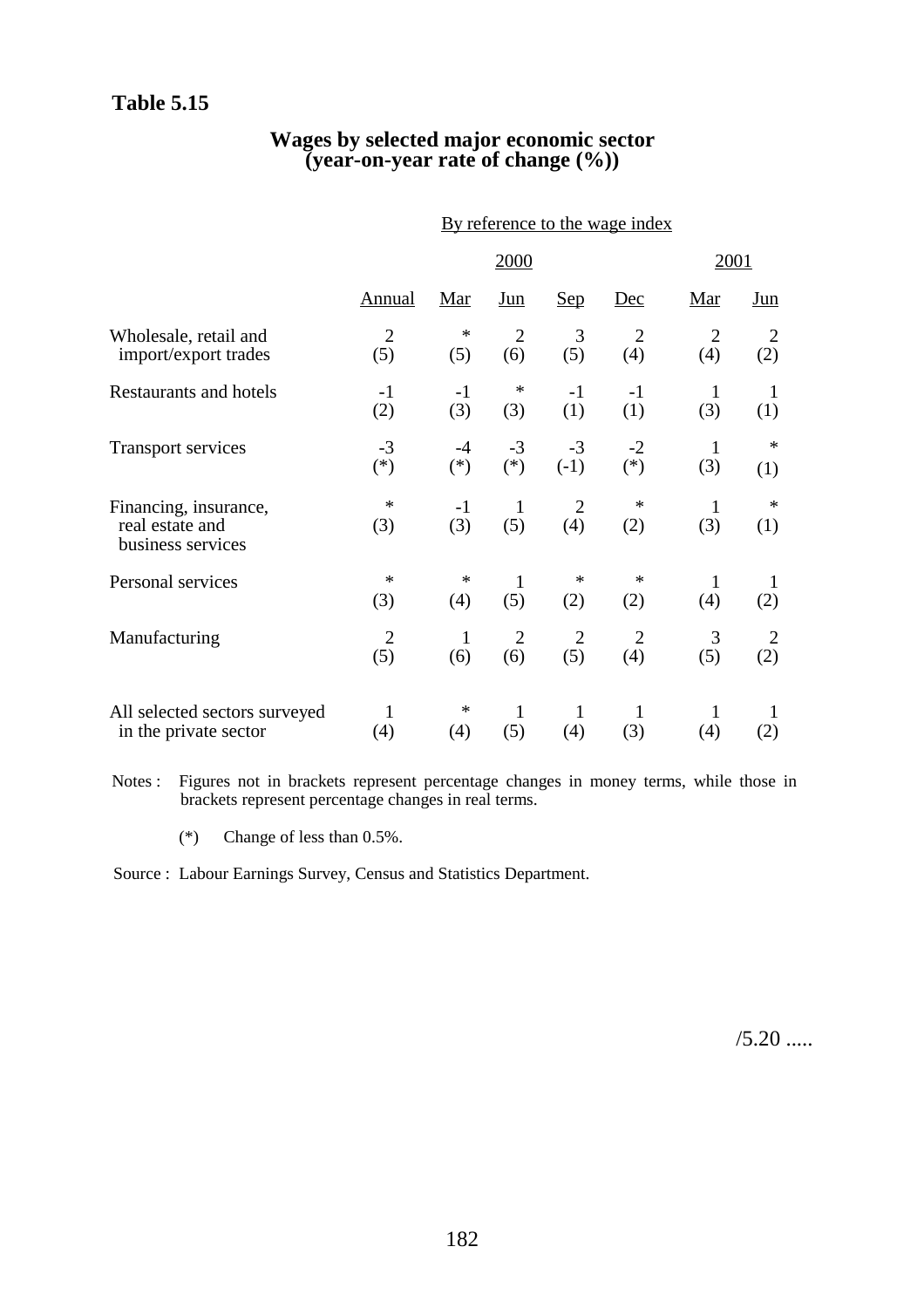5.20 Analysed by *occupation category*, wages for most of the selected categories had increases of around 1-2% in money terms in June 2001 over a year earlier, with slightly larger gains in real terms. Wages for service workers however edged down further.

## **Table 5.16**

#### **Wages by selected major occupation category (year-on-year rate of change (%))**

|                                   | By reference to the wage index |              |                |              |                |                |              |  |
|-----------------------------------|--------------------------------|--------------|----------------|--------------|----------------|----------------|--------------|--|
|                                   |                                |              | 2000           |              |                | 2001           |              |  |
|                                   | <b>Annual</b>                  | Mar          | <u>Jun</u>     | Sep          | Dec            | Mar            | <u>Jun</u>   |  |
| Supervisory and                   | $\overline{2}$                 | $\mathbf{1}$ | 3              | 3            | $\overline{2}$ | $\overline{2}$ | $\mathbf{1}$ |  |
| technical workers                 | (5)                            | (5)          | (6)            | (5)          | (4)            | (4)            | (2)          |  |
| Clerical and                      | $\ast$                         | $-1$         | $\mathbf{1}$   | $\mathbf{1}$ | $\mathbf{1}$   | $\overline{2}$ | 2            |  |
| secretarial workers               | (3)                            | (3)          | (4)            | (3)          | (3)            | (4)            | (2)          |  |
| Craftsmen                         | $-1$                           | $-2$         | $-1$           | $-2$         | $\ast$         | $\mathbf{1}$   | -1           |  |
|                                   | (2)                            | (2)          | (2)            | (1)          | (2)            | (3)            | (2)          |  |
| Operatives                        | $\mathbf{1}$                   | $-1$         | $\overline{2}$ | $\mathbf{1}$ | $\overline{2}$ | 4              | $\mathbf{1}$ |  |
|                                   | (4)                            | (3)          | (6)            | (4)          | (4)            | (7)            | (1)          |  |
| Service workers                   | $-1$                           | $-1$         | $\ast$         | $-1$         | $-1$           | $-1$           | $-1$         |  |
|                                   | (2)                            | (3)          | (4)            | (1)          | (1)            | (1)            | $(-1)$       |  |
| Miscellaneous                     | ∗                              | $-1$         | $-1$           | $\ast$       | $\ast$         | $\mathbf{1}$   | 2            |  |
| non-production workers            | (3)                            | (3)          | (3)            | (3)          | (2)            | (3)            | (2)          |  |
| All selected occupations surveyed | $\mathbf{1}$                   | $\ast$       | $\mathbf{1}$   | $\mathbf{1}$ | $\mathbf{1}$   | $\mathbf{1}$   | 1            |  |
| in the private sector             | (4)                            | (4)          | (5)            | (4)          | (3)            | (4)            | (2)          |  |

Notes : Figures not in brackets represent percentage changes in money terms, while those in brackets represent percentage changes in real terms.

(\*) Change of less than 0.5%.

Source : Labour Earnings Survey, Census and Statistics Department.

/**Diagram 5.10** .....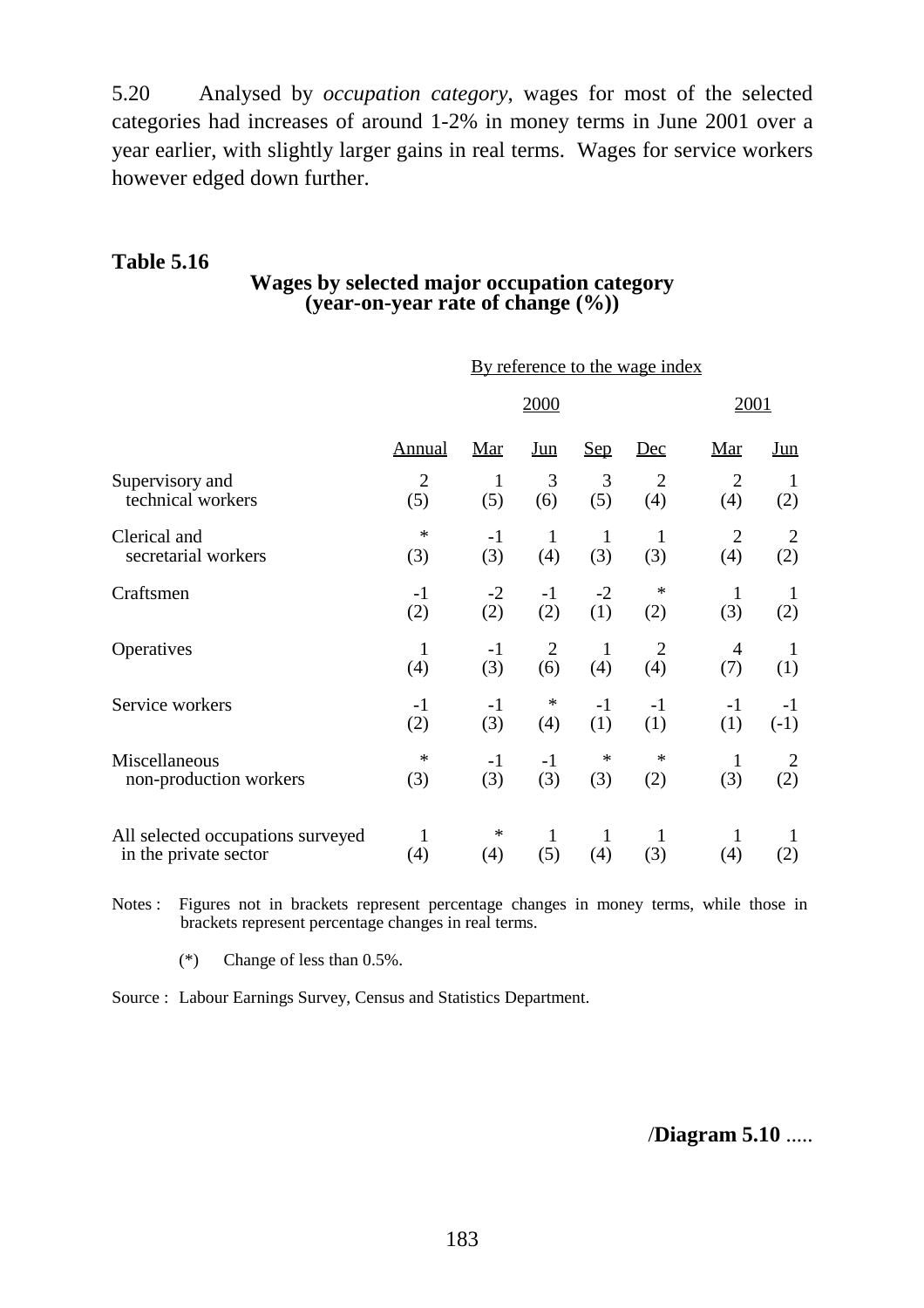

**Earnings, wages and the unemployment rate**



5.21 Wage rates in the *construction sector* fell by 1% in money terms in the second quarter of 2001 over a year earlier, following a 2% rise in the first quarter. Analysed by major job category, decreases in wages occurred mainly amongst carpenters and joiners, concretors/bricklayers/drainlayers, and steelbenders. On the other hand, increases in wages were observed amongst plumbers, plasterers, painters, fitters and plant operators. Netting out the decline in consumer prices, overall construction wages still went up by 1% in real terms in the second quarter of 2001 over a year earlier, although this was considerably smaller than the 4% increase in the first quarter.

/**Table 5.17** .....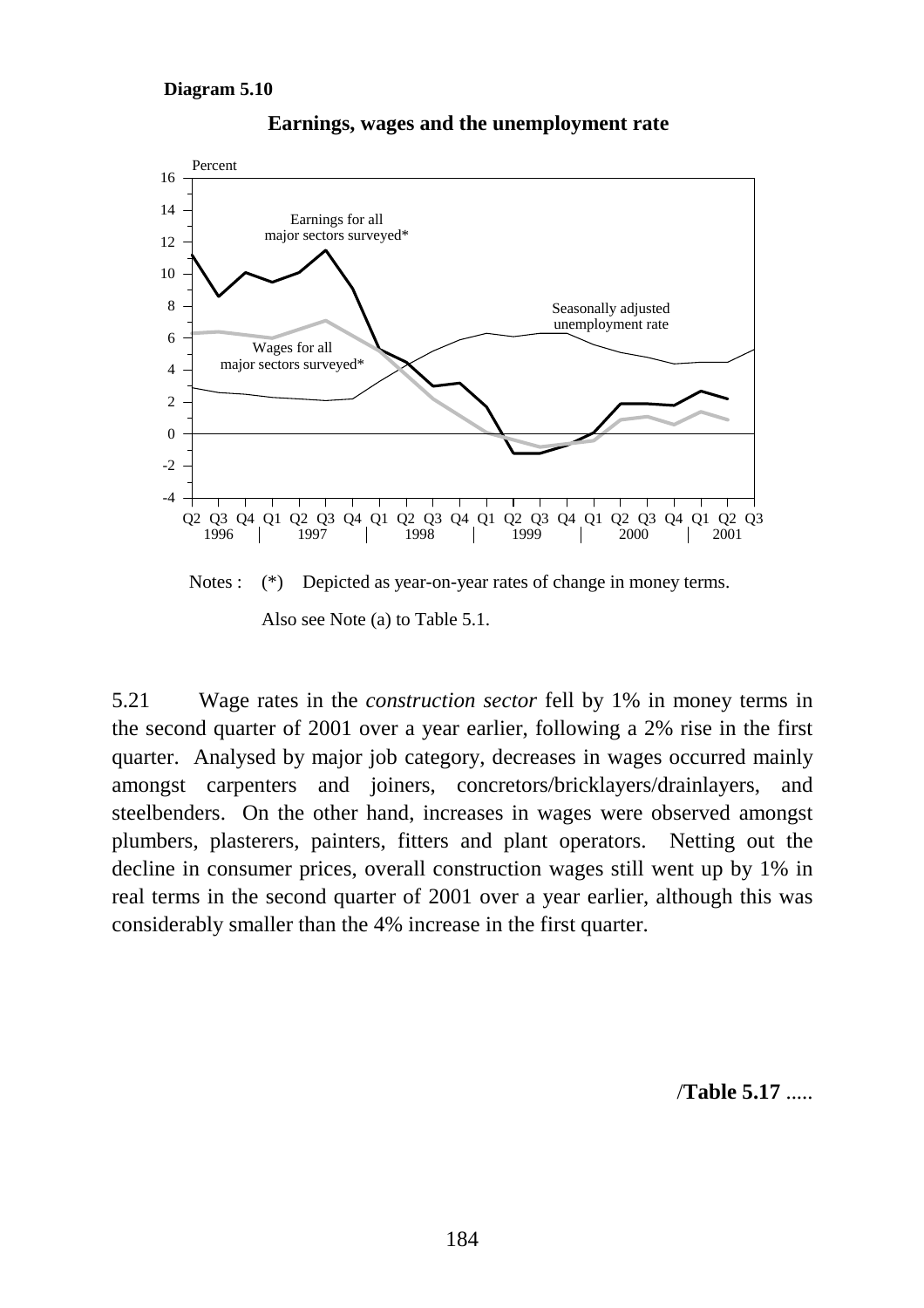# **Table 5.17**

|                                                                 |                       |                | 2000           |                |                |                       | 2001           |
|-----------------------------------------------------------------|-----------------------|----------------|----------------|----------------|----------------|-----------------------|----------------|
|                                                                 | <b>Annual</b>         | $\mathbf{Q}$   | Q <sub>2</sub> | Q <sub>3</sub> | $Q_4$          | $\Omega$              | $\Omega$       |
| Concretors/bricklayers/<br>drainlayers                          | 3                     | $\mathbf{1}$   | $\overline{4}$ | $\overline{4}$ | $\overline{4}$ | 3                     | $-3$           |
| Steelbenders                                                    | $\overline{2}$        | $\overline{2}$ | $\overline{2}$ | $\overline{2}$ | $\overline{2}$ | $\mathbf{1}$          | $-2$           |
| Carpenters and joiners                                          | $-2$                  | $-4$           | $\mathbf{1}$   | $-3$           | $-1$           | $-1$                  | $-7$           |
| Plumbers                                                        | 6                     | $\ast$         | 3              | 9              | 13             | 11                    | 9              |
| Fitters                                                         | $\mathbf{1}$          | $-1$           | $\mathbf{1}$   | $\overline{2}$ | $\overline{2}$ | $\mathbf{1}$          | $\overline{4}$ |
| Plasterers                                                      | $\overline{2}$        | $-2$           | $-2$           | $\overline{2}$ | 11             | 11                    | 9              |
| Painters                                                        | $\mathfrak{2}$        | 3              | $\overline{2}$ | $\overline{2}$ | $\overline{2}$ | $\overline{4}$        | $\overline{7}$ |
| Electricians (wiremen)                                          | $-2$                  | $-2$           | $-1$           | $-2$           | $-2$           | $-1$                  | $\ast$         |
| Plant operators                                                 | 3                     | $\ast$         | $\overline{2}$ | 5              | $\overline{4}$ | 3                     | $\overline{2}$ |
| Truck drivers                                                   | $\overline{4}$        | $\overline{2}$ | 5              | 5              | $\overline{4}$ | $\overline{2}$        | $\ast$         |
| All job categories in<br>the construction sector <sup>(a)</sup> | $\overline{2}$<br>(6) | ∗<br>(5)       | 3<br>(8)       | 3<br>(6)       | 3<br>(6)       | $\overline{2}$<br>(4) | -1<br>(1)      |

## **Construction wage rates by selected job category (year-on-year rate of change (%))**

Notes : Figures not in brackets represent percentage changes in money terms, while those in brackets represent percentage changes in real terms.

- (a) Apart from the above selected job categories, this also covers such other job categories as masons, blacksmiths, terrazzo and granolithic workers, glaziers, heavy load coolies, pneumatic drillers, bamboo workers and scaffolders, structural steel erectors, divers and diver's linesmen. Yet as the employment involved in such job categories is much smaller, their respective wages are of lesser significance and are therefore not separately shown in the table.
- (\*) Change of less than 0.5%.

Source : Census and Statistics Department.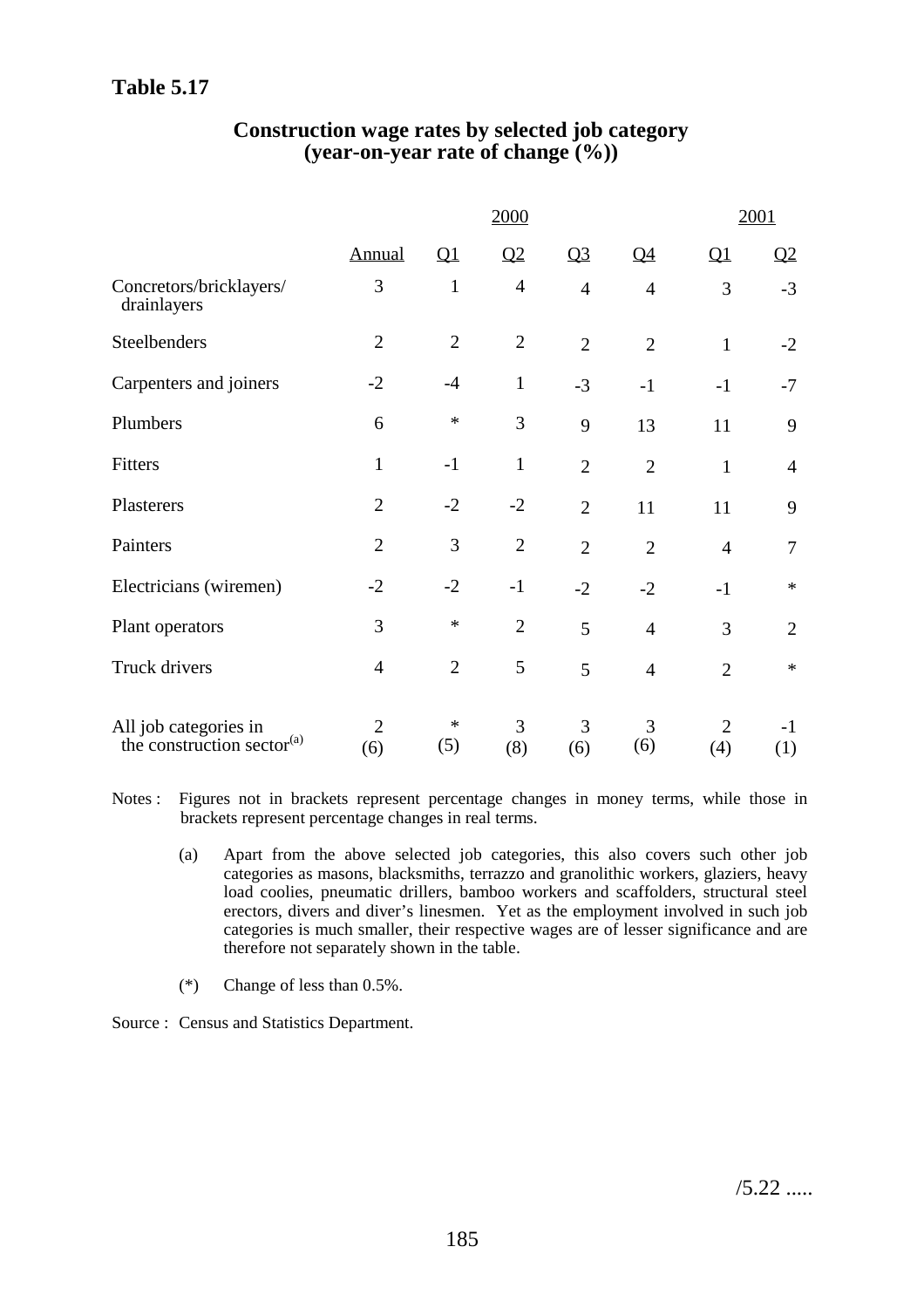5.22 Following two successive years of pay freeze, salaries in the Civil Service were adjusted upwards in the financial year 2001/02, by reference to the results of the pay trend survey conducted on private sector establishments in 2000/01. More specifically, salaries for directorate staff and the upper pay band were raised by 4.99% in money terms in June 2001 over a year earlier, and salaries for the middle and lower pay bands by 2.38%. Netting out the decrease in consumer prices, the respective increases in real terms were about 6% and 4%.

## **Notes :**

- (1) On 17 September 2001, the Census and Statistics Department released a revised series of labour force statistics backdated to the second quarter of 1996, which are based on the "resident population" definition, with the results of the 2001 Population Census incorporated. While the resultant revisions to the total labour force, total employment, total numbers unemployed and total numbers underemployed are very small in magnitude, the effect on their respective rates of change are generally larger. For the unemployment and underemployment rates, which are ratios of these primary labour force statistics, the revisions are generally marginal.
- (2) For a person aged 15 or above to be classified as unemployed, he or she should: (a) not have a job and not be performing any work for pay or profit during the reference period (i.e. seven days before enumeration); and (b) be available for work during the reference period; and (c) be seeking work during the 30 days before enumeration.

Notwithstanding the above, the following types of persons are also considered as unemployed: (a) persons without a job, having sought work but not available for work because of temporary sickness; (b) persons without a job, available for work but not having sought work because they will take up new jobs or start business at a subsequent date, or expect to return to their original jobs; and (c) discouraged workers not having sought work because they believe work is not available to them.

Even at full employment, some frictional unemployment is bound to exist as workers move between jobs in order to obtain better terms of employment. The precise level of unemployment which can be described as purely frictional varies amongst economies, depending on the structure and characteristics of their labour markets.

In April 2001, the Census and Statistics Department has revised the series of seasonally adjusted unemployment rate by reference to the X-11 ARIMA method, which adjusts for all seasonal variations in employment and unemployment (i.e. the changes due to holiday effects, seasonally ups and downs in economic activity, seasonal variations in first-time job-seekers, etc). This replaces the former series which adjusts only for seasonal variations in the proportion of first-time job-seekers in the labour force. For more details, see Note (3) at the end of Chapter 5 of the Half-yearly Economic Report 2001.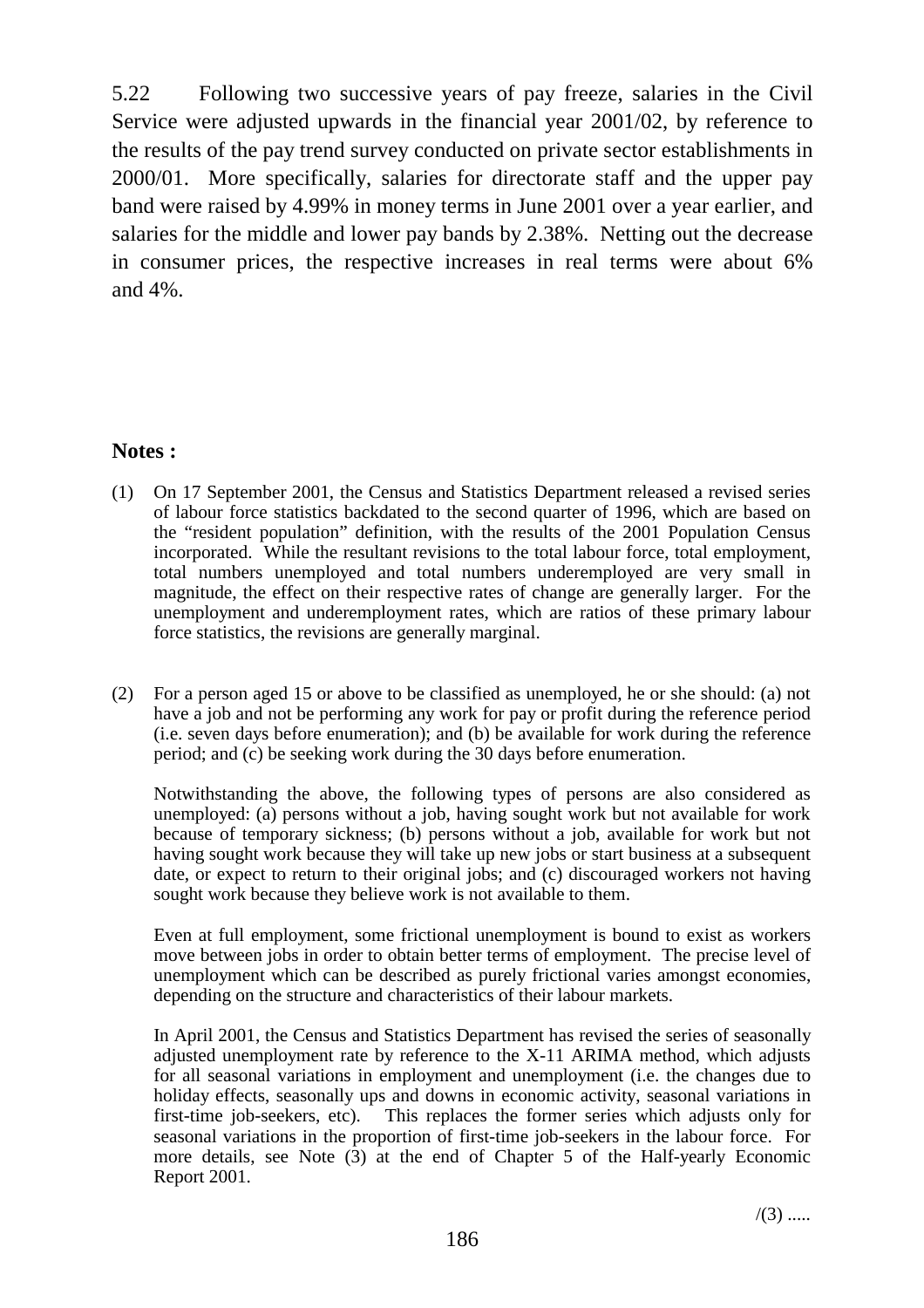- (3) The main criteria for an employed person aged 15 or above to be classified as underemployed are: involuntarily working less than 35 hours during the reference period (i.e. seven days before enumeration), and either available for additional work during the reference period or seeking additional work during the 30 days before enumeration.
- (4) The employed population refers to those persons aged 15 or above who performed work for pay or profit or had a formal job attachment during the reference period (i.e. seven days before enumeration).
- (5) The labour force, or the economically active population, is defined to include all persons aged 15 or above who either were engaged in productive work during the reference period (i.e. seven days before enumeration) or would otherwise have been engaged in productive work but were unemployed.
- (6) The labour force participation rate is defined as the proportion of economically active population (i.e. those working or unemployed) in the population aged 15 or above.
- (7) In addition to wages, which include all regular payments like basic pay and stipulated bonuses and allowances, earnings also cover overtime pay and other non-guaranteed or irregular bonuses and allowances, except severance pay and long service payment. Because of this difference, as well as the difference in sectoral and occupational coverage, the movements in average earnings, as measured by payroll per person engaged, do not necessarily match closely with those in wage rates.
- (8) The wage data as collected have a more limited coverage than the corresponding earnings data. More specifically, the coverage of the service sectors in the wage data is far from complete, and the coverage of occupation categories in the wage data is only up to the supervisory and technical level.
- (9) The service sectors cover the wholesale, retail and import/export trades, restaurants and hotels; transport, storage and communications; financing, insurance, real estate and business services; and community, social and personal services.
- (10) Employment for the building and construction sector as a whole is enumerated from the General Household Survey carried out by the Census and Statistics Department. Apart from site workers, it also includes non-site workers engaged in minor alteration and addition, repair, maintenance and interior decoration work on existing buildings. In addition, it includes professional, administrative and other support personnel engaged in the building and construction sector, such as engineers, architects, surveyors and contract managers, as well as general clerical staff.
- (11) In his 2001/02 Budget, the Financial Secretary announced that 8 000 Civil Service posts had been deleted during 2000/01. Notwithstanding the lifting of the recruitment freeze as from April 2001, the Government aims to reduce the establishment further by 9 000 Civil Service posts in the ensuing two years up to 2002/03, through natural wastage, staff redeployment, and the Voluntary Retirement Scheme. By the end of 2002/03, the total number of Civil Service posts is expected to fall to around 181 000.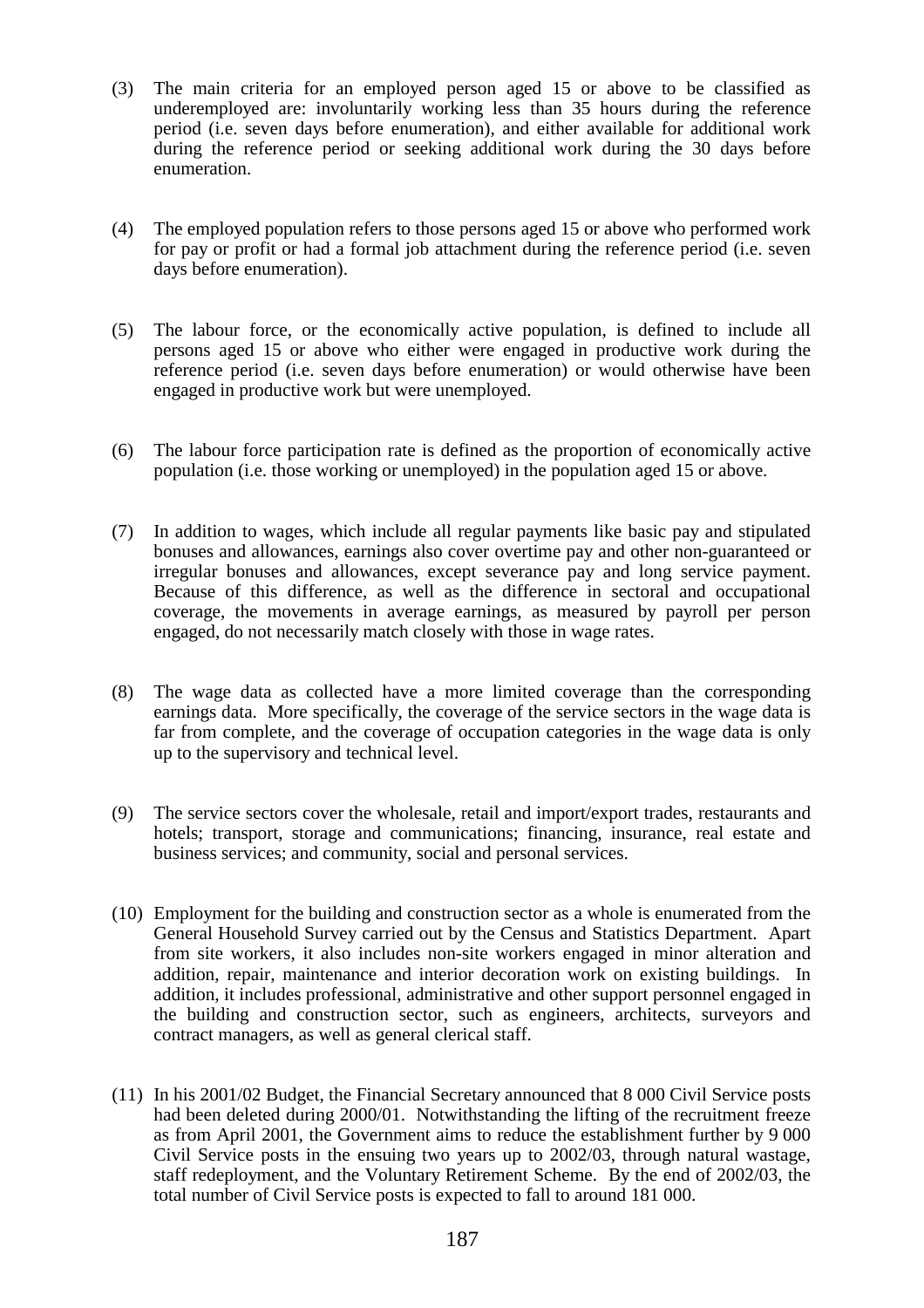## **CHAPTER 6 : PRICES**

## **Consumer prices**

6.1 Overall consumer prices continued to decline in the third quarter of 2001, though to a lesser extent than earlier in the year. Faced with moderating consumer spending and keen competition in the local market, retailers generally kept prices down in order to induce sales. Moreover, cost pressure from domestic sources tended to ease again, as property rentals had been softening in the recent period and as labour earnings also rose more slowly. In parallel, price pressure from external sources were receding, with the prices of retained imports showing an enlarged decline. There was a sustained drop in world commodity prices amidst the slack global demand. Also relevant was a strengthening in the US dollar against the currencies of most of the major supplier economies over the past year.

6.2 Comparing the third quarter of 2001 with a year earlier, the *Composite Consumer Price Index*<sup>(1)</sup> went down by 1.0%. This was smaller than the decreases of 2.0% and 1.3% respectively in the first and second quarters. The narrowed decline was partly attributable to further dissipation of the effect of the previous fall in private housing market rentals. Also contributed was a lesser drop in the prices of foodstuffs, as well as a further increase in the prices of certain services, such as school fees and entertainment charges. For the first nine months of 2001 as a whole, the Composite CPI fell by 1.5% over a year earlier, considerably reduced from the 3.8% drop in 2000.

6.3 Analysed by sub-index, the CPI(A), CPI(B) and CPI(C) were all lower in the third quarter of 2001 than a year earlier, by 0.7%, 1.2% and 1.3% respectively. These were also smaller than the decreases of 2.0%, 2.1% and 1.8% in the first quarter, and of 1.1%, 1.4% and 1.4% in the second quarter. For the first nine months of 2001 as a whole, the three sub-indices fell by 1.3%, 1.6% and 1.5% respectively over a year earlier, again much reduced from the declines of 3.0%, 3.9% and 4.5% in 2000.

/**Diagram 6.1** .....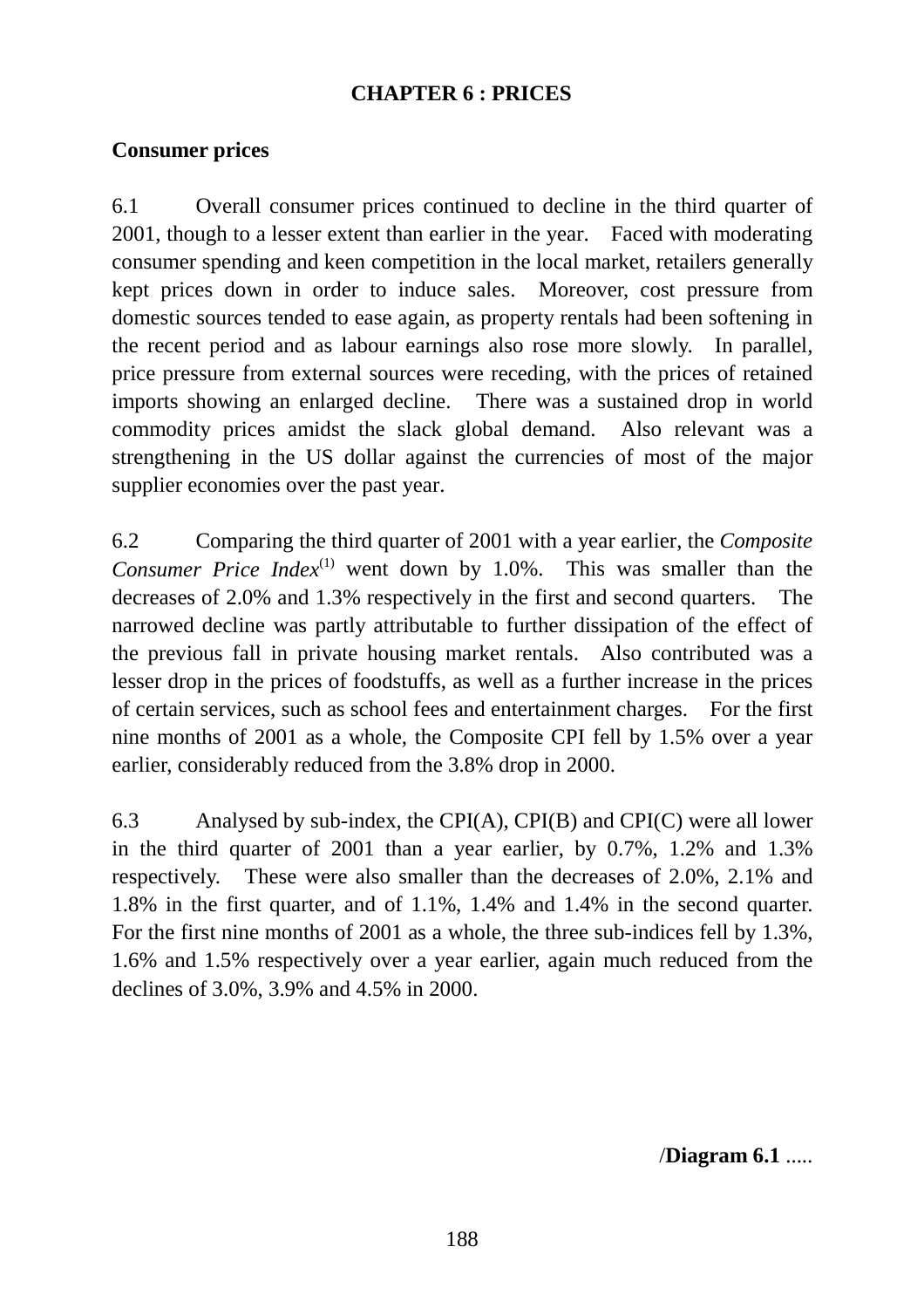**Diagram 6.1**



Note : From the fourth quarter of 2000 onwards, the year-on-year changes in the Consumer Price Indices are computed from the new 1999/2000-based CPI series. Before then, the year-on-year changes are computed from the old 1994/95-based CPI series. Splicing has been applied to the indices to maintain continuity.

/**Table 6.1** .....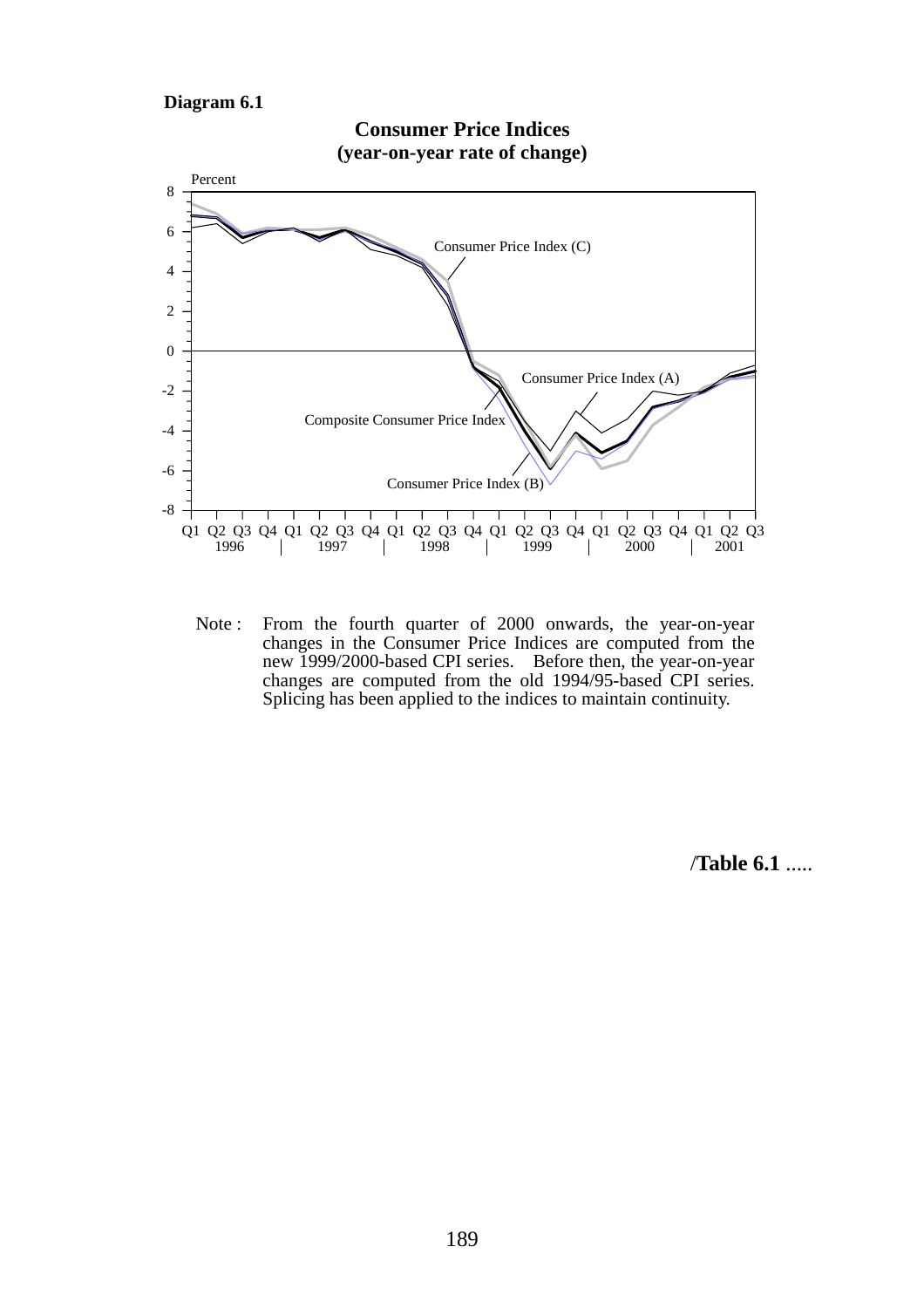## **Table 6.1**

|      |                         | <b>Composite CPI</b> | CPI(A) | CPI(B) | CPI(C) |
|------|-------------------------|----------------------|--------|--------|--------|
| 2000 | Annual                  | $-3.8$               | $-3.0$ | $-3.9$ | $-4.5$ |
|      | H1                      | $-4.8$               | $-3.8$ | $-5.0$ | $-5.7$ |
|      | H2                      | $-2.7$               | $-2.1$ | $-2.7$ | $-3.2$ |
|      | Q1                      | $-5.1$               | $-4.1$ | $-5.4$ | $-5.9$ |
|      | $\overline{Q}2$         | $-4.5$               | $-3.4$ | $-4.6$ | $-5.5$ |
|      | $\overline{Q}3^+$       | $-2.8$               | $-2.0$ | $-2.9$ | $-3.7$ |
|      | Q4                      | $-2.5$               | $-2.2$ | $-2.5$ | $-2.8$ |
| 2001 | H1                      | $-1.7$               | $-1.6$ | $-1.7$ | $-1.6$ |
|      | $Q1-Q3$                 | $-1.5$               | $-1.3$ | $-1.6$ | $-1.5$ |
|      | Q1                      | $-2.0$               | $-2.0$ | $-2.1$ | $-1.8$ |
|      | $\tilde{Q}$             | $-1.3$               | $-1.1$ | $-1.4$ | $-1.4$ |
|      | Q <sub>3</sub>          | $-1.0$               | $-0.7$ | $-1.2$ | $-1.3$ |
|      | Jan                     | $-1.5$               | $-1.4$ | $-1.7$ | $-1.4$ |
|      | $\text{Feb}^{\text{#}}$ | $-2.4$               | $-2.5$ | $-2.5$ | $-2.3$ |
|      | $Mar^*$                 | $-1.9$               | $-2.1$ | $-2.0$ | $-1.5$ |
|      | Apr                     | $-1.4$               | $-1.2$ | $-1.6$ | $-1.4$ |
|      | May                     | $-1.5$               | $-1.3$ | $-1.6$ | $-1.6$ |
|      | Jun                     | $-1.1$               | $-0.7$ | $-1.2$ | $-1.3$ |
|      | Jul                     | $-0.9$               | $-0.5$ | $-1.1$ | $-1.2$ |
|      | Aug                     | $-1.1$               | $-0.9$ | $-1.2$ | $-1.2$ |
|      | Sep                     | $-1.2$               | $-0.9$ | $-1.3$ | $-1.4$ |

#### **Consumer Price Indices (year-on-year rate of change (%))**

- Notes : From the fourth quarter of 2000 onwards, the year-on-year changes in the Consumer Price Indices are computed from the new 1999/2000-based CPI series. Before then, the year-on-year changes are computed from the old 1994/95-based CPI series. Splicing has been applied to the indices to maintain continuity.
	- (+) The lesser decline in the third quarter of 2000 was due in part to a lower base of comparison in the third quarter of 1999, caused by a 50% cut in the rates payable for that quarter.
	- (#) The larger declines in February and March 2001 than in January 2001 were due in part to a special one-off rebate of electricity charges by a power company during February - March 2001.
	- (\*) The distinct enlargement in decline from January to February 2001 was due additionally to the seasonal effect of the Lunar New Year Festival, which fell in January this year but in February last year. As the prices of many consumer items picked up around the Festival and then eased back to a more normal level afterwards, the different timing of the Festival led to a smaller year-on-year decline in consumer prices in January 2001, but a larger year-on-year decline in consumer prices in February 2001.

/**Diagram 6.2** .....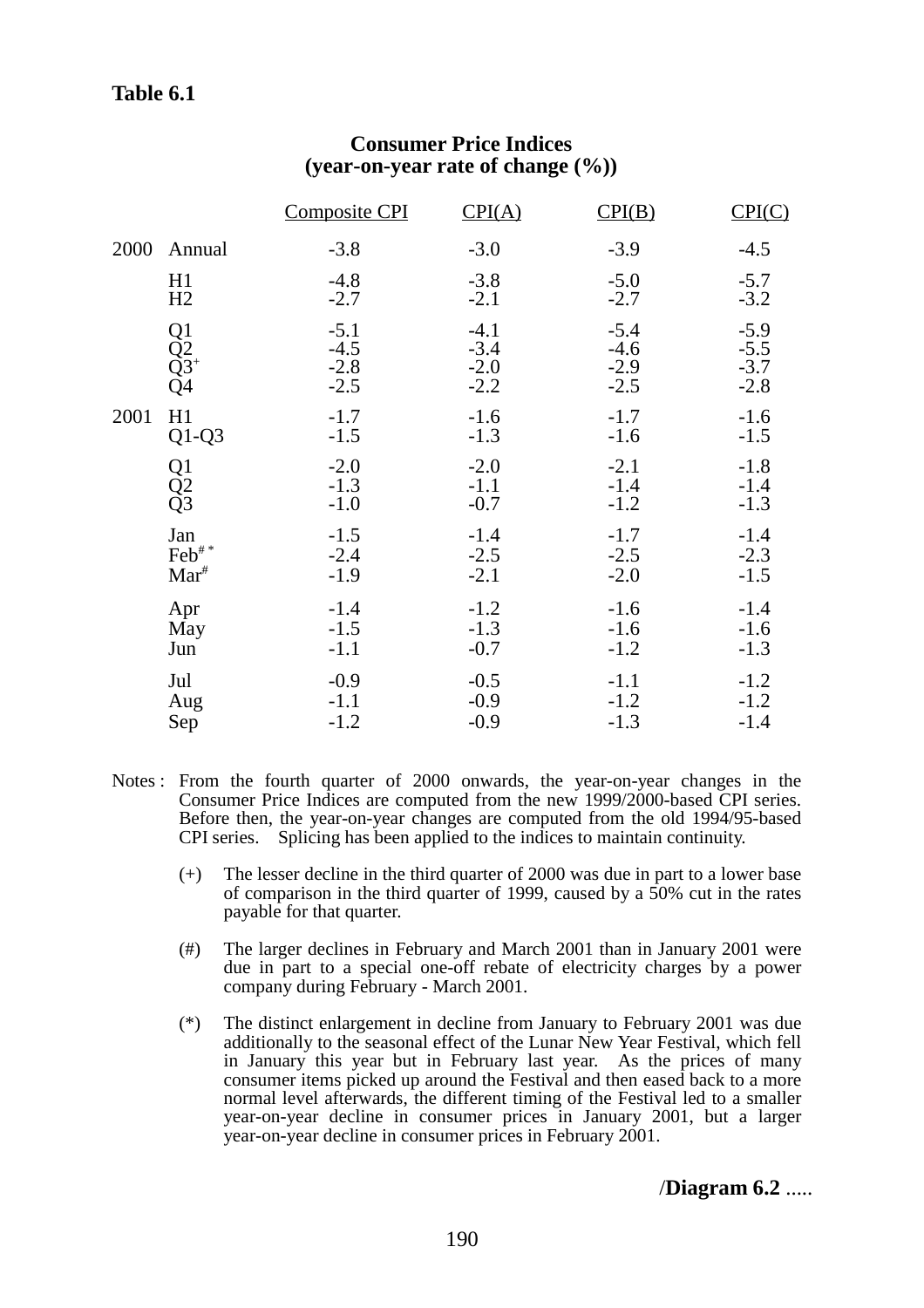#### **Diagram 6.2**

#### **Composite Consumer Price Index vis-à-vis labour wages, residential flat rentals, and prices of retained imports (year-on-year rate of change)**



**(a) Compared with labour wages**

#### **(b) Compared with residential flat rentals**



/**Diagram 6.2 (cont'd)** .....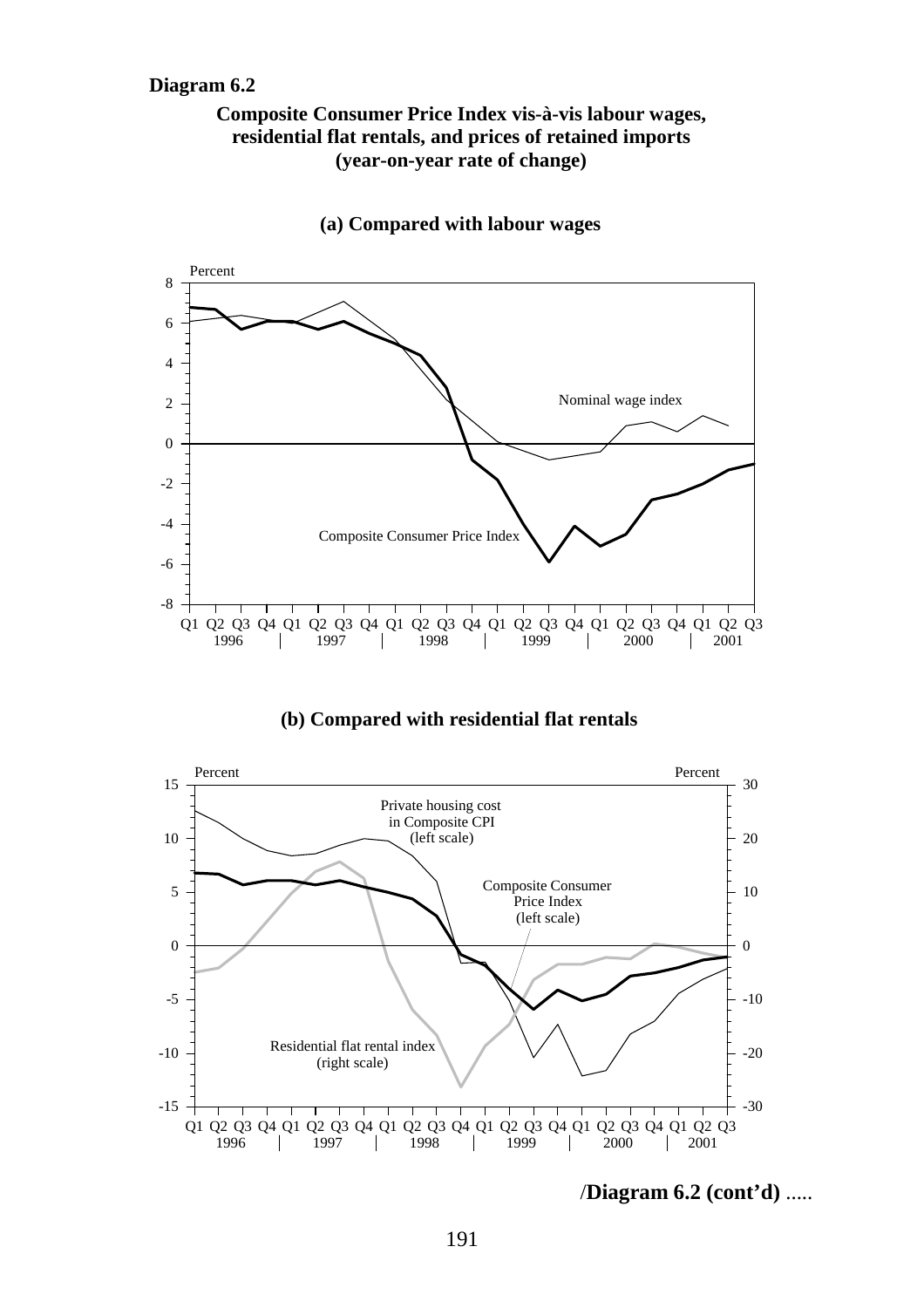

**(c) Compared with the unit value index of retained imports**

Note : See the footnote to Diagram 6.1.

6.4 On a seasonally adjusted quarter-to-quarter comparison, the Composite CPI declined by 0.4% in the third quarter of 2001, having shown nil change in the second quarter. Analysed by sub-index, the seasonally adjusted CPI(A) fell back by 0.2% in the third quarter of 2001, after rising by 0.3% in the second quarter. As to the seasonally adjusted  $CPI(B)$  and  $CPI(C)$ , they were down further, by 0.4% and 0.5% respectively in the third quarter of 2001, following decreases of 0.1% and 0.2% in the second quarter.

/**Table 6.2** .....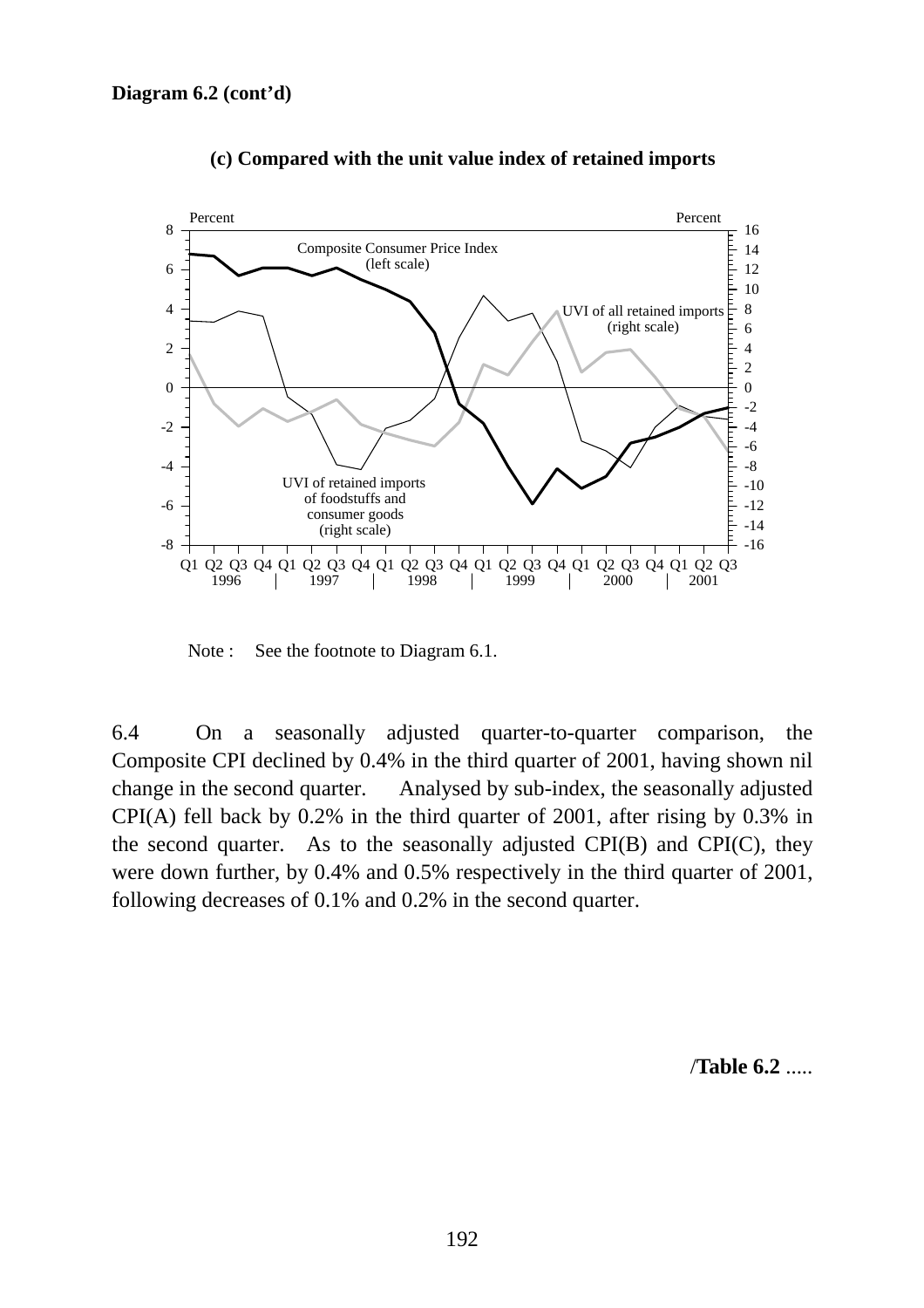## **Table 6.2**

|      |                | <b>Composite CPI</b> | CPI(A) | CPI(B) | CPI(C) |
|------|----------------|----------------------|--------|--------|--------|
| 2000 | Q1             | $-1.2$               | $-1.2$ | $-1.1$ | $-1.5$ |
|      | Q2             | $-0.7$               | $-0.7$ | $-0.8$ | $-0.5$ |
|      | Q3             | $-0.6$               | $-0.5$ | $-0.7$ | $-0.6$ |
|      | Q4             | $-0.1$               | $\ast$ | $-0.1$ | $-0.2$ |
| 2001 | Q <sub>1</sub> | $-0.6$               | $-0.8$ | $-0.6$ | $-0.5$ |
|      | Q2             | $\ast$               | 0.3    | $-0.1$ | $-0.2$ |
|      | 03             | $-0.4$               | $-0.2$ | $-0.4$ | $-0.5$ |

#### **Seasonally adjusted Consumer Price Indices (quarter-to-quarter rate of change (%))**

- Notes : From the first quarter of 2000 onwards, the quarter-to-quarter changes in the seasonally adjusted Consumer Price Indices are computed from the new 1999/2000-based CPI series.
	- (\*) Change of less than 0.05%.

#### **Diagram 6.3**

#### **Seasonally adjusted Consumer Price Indices (quarter-to-quarter rate of change)**



Note : From the first quarter of 2000 onwards, the quarter-to-quarter changes in the seasonally adjusted Consumer Price Indices are computed from the new 1999/2000-based CPI series. Before then, the quarter-to-quarter changes are computed from the old 1994/95-based CPI series. Splicing has been applied to the indices to maintain continuity.

 $/6.5$  .....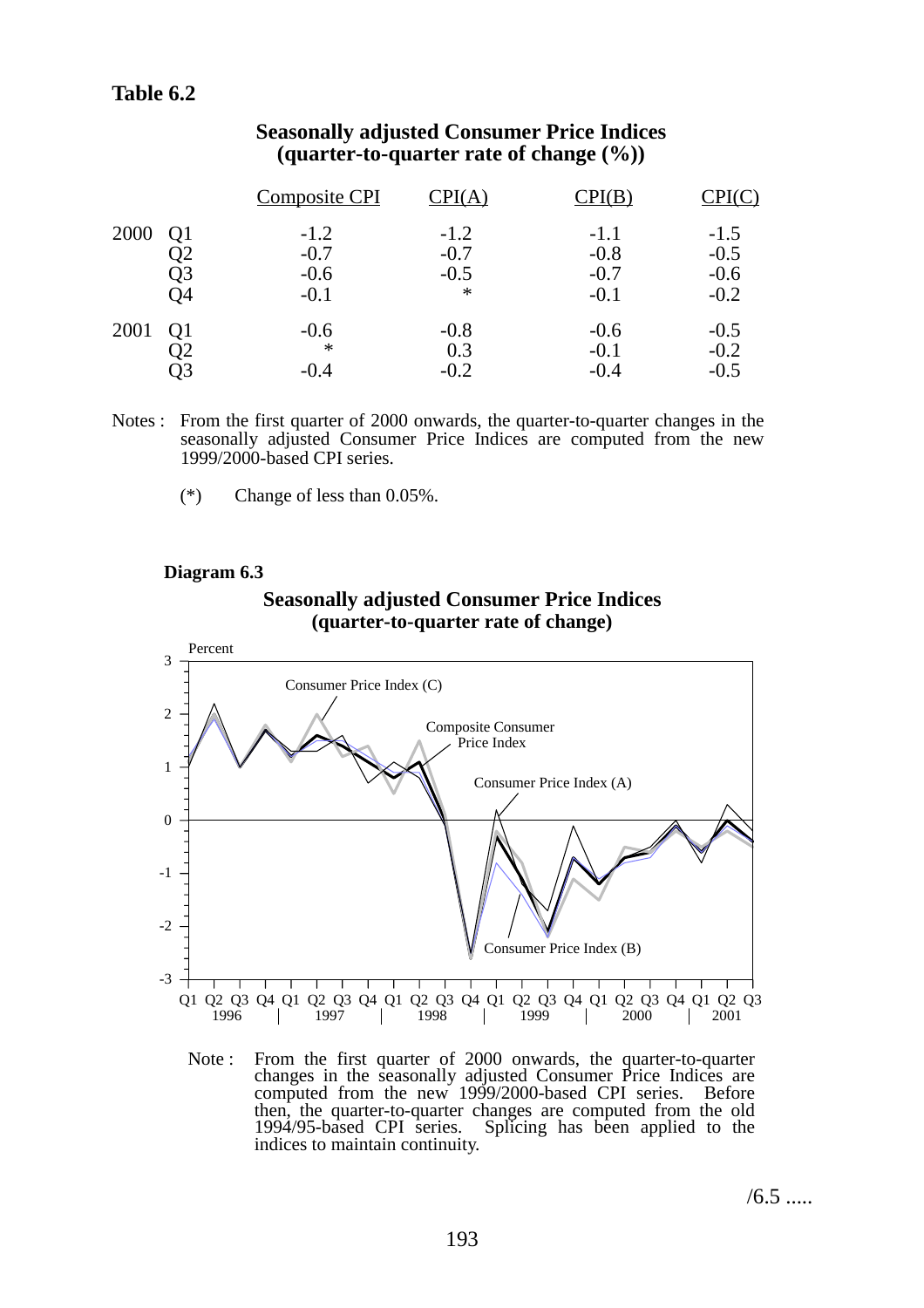6.5 Analysed by major *commodity group* in the Composite CPI and on a year-on-year comparison, the prices of durable goods and of clothing and footwear had more distinct falls, by 7.7% and 4.9% respectively in the third quarter of 2001. This was mainly attributable to lower prices of outer-clothing and of computer products and telecommunications equipment. The prices of food went down marginally, by 0.2% in overall terms, comprising decreases of 0.6% in the prices of basic foodstuffs and 0.1% in the charges for meals at restaurants. Public housing cost also came down slightly, by 0.3%. As to private housing cost, while the decline was relatively larger at 2.1%, it still represented a moderation from the earlier declines, upon further dissipation of the effect of the previous fall in private housing market rentals<sup>(2)</sup>. On the other hand, the prices of miscellaneous services rose mildly, by 0.6%, attributable in part to further increases in school fees and entertainment charges. The prices of alcoholic drinks and tobacco and of miscellaneous goods also went up, by 3.0% and 1.4% respectively, as did the charges for electricity, gas and water, by 0.5%. The charges for transport services were generally stable.

/**Table 6.3** .....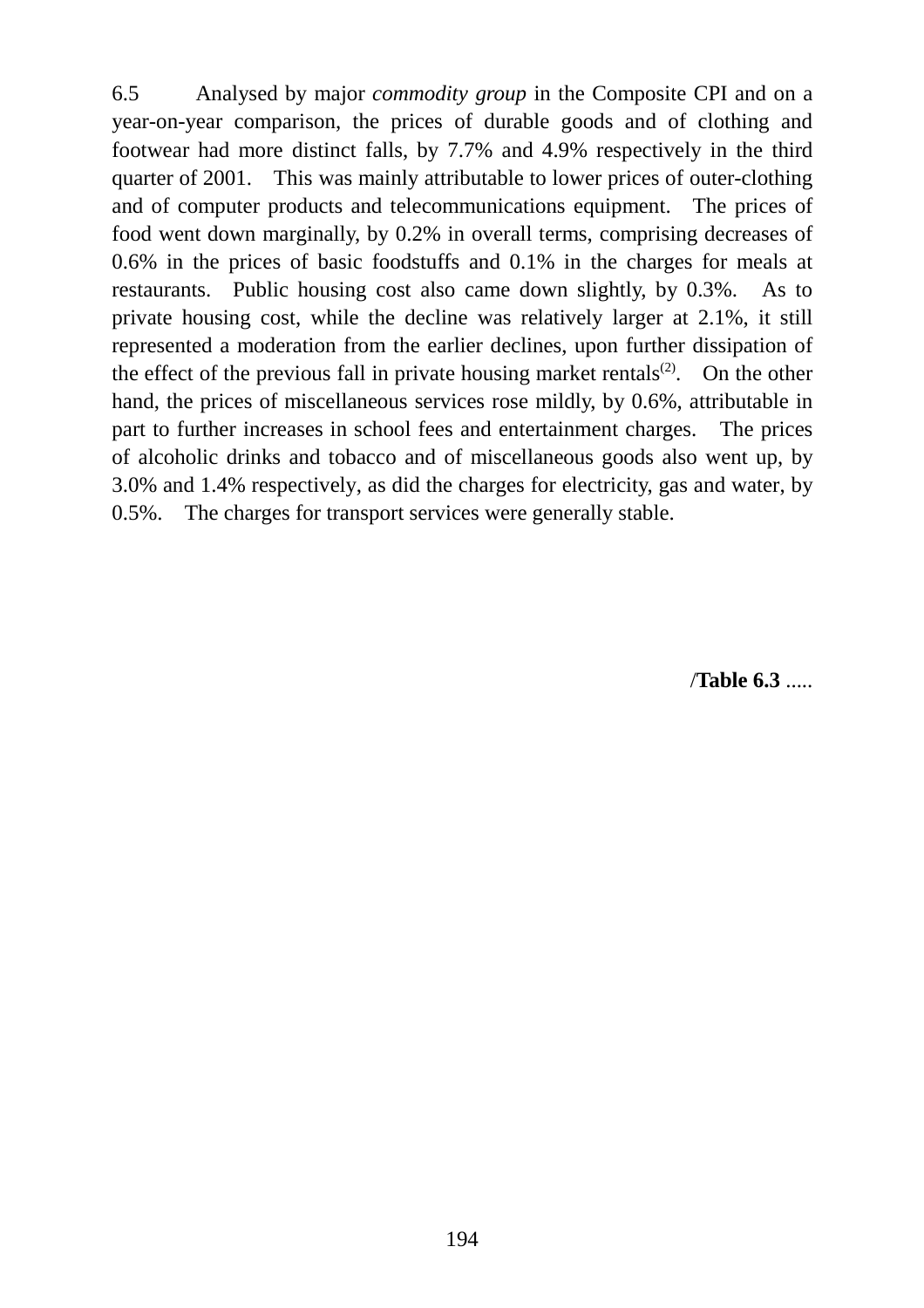## **Table 6.3**

#### **Consumer Price Indices by component in the third quarter of 2001 (year-on-year rate of change (%))**

| Expenditure<br>component                                  | Composite CPI              | CPI(A)                     | CPI(B)                     | CPI(C)           |
|-----------------------------------------------------------|----------------------------|----------------------------|----------------------------|------------------|
| Food<br>Meals bought away<br>from home                    | $-0.2$<br>$-0.1$           | $-0.3$<br>$-0.3$           | $-0.4$<br>$-0.5$           | 0.1<br>0.8       |
| Other foodstuffs                                          | $-0.6$                     | $-0.3$                     | $-0.4$                     | $-1.3$           |
| Housing $^{(a)}$<br>Private dwellings<br>Public dwellings | $-1.9$<br>$-2.1$<br>$-0.3$ | $-1.7$<br>$-2.2$<br>$-0.2$ | $-1.8$<br>$-2.1$<br>$-0.3$ | $-2.0$<br>$-2.1$ |
| Electricity, gas and water                                | 0.5                        | 0.4                        | 0.5                        | 0.9              |
| Alcoholic drinks and<br>tobacco                           | 3.0                        | 3.4                        | 3.1                        | 1.1              |
| Clothing and footwear                                     | $-4.9$                     | $-4.3$                     | $-4.1$                     | $-6.7$           |
| Durable goods                                             | $-7.7$                     | $-7.6$                     | $-8.3$                     | $-6.7$           |
| Miscellaneous goods                                       | 1.4                        | 2.9                        | 1.3                        | 0.1              |
| <b>Transport</b>                                          | $\ast$                     | 0.2                        | $\ast$                     | $-0.2$           |
| Miscellaneous services                                    | 0.6                        | 0.9                        | 0.6                        | 0.2              |
| All items                                                 | $-1.0$                     | $-0.7$                     | $-1.2$                     | $-1.3$           |

Notes : (a) The housing component covers rents, rates, Government rent, maintenance costs and other housing charges. Its sub-components on private and public dwellings as presented here, however, cover rents, rates and Government rent only.

(--) Not applicable.

(\*) Change of less than 0.05%.

/**Diagram 6.4** .....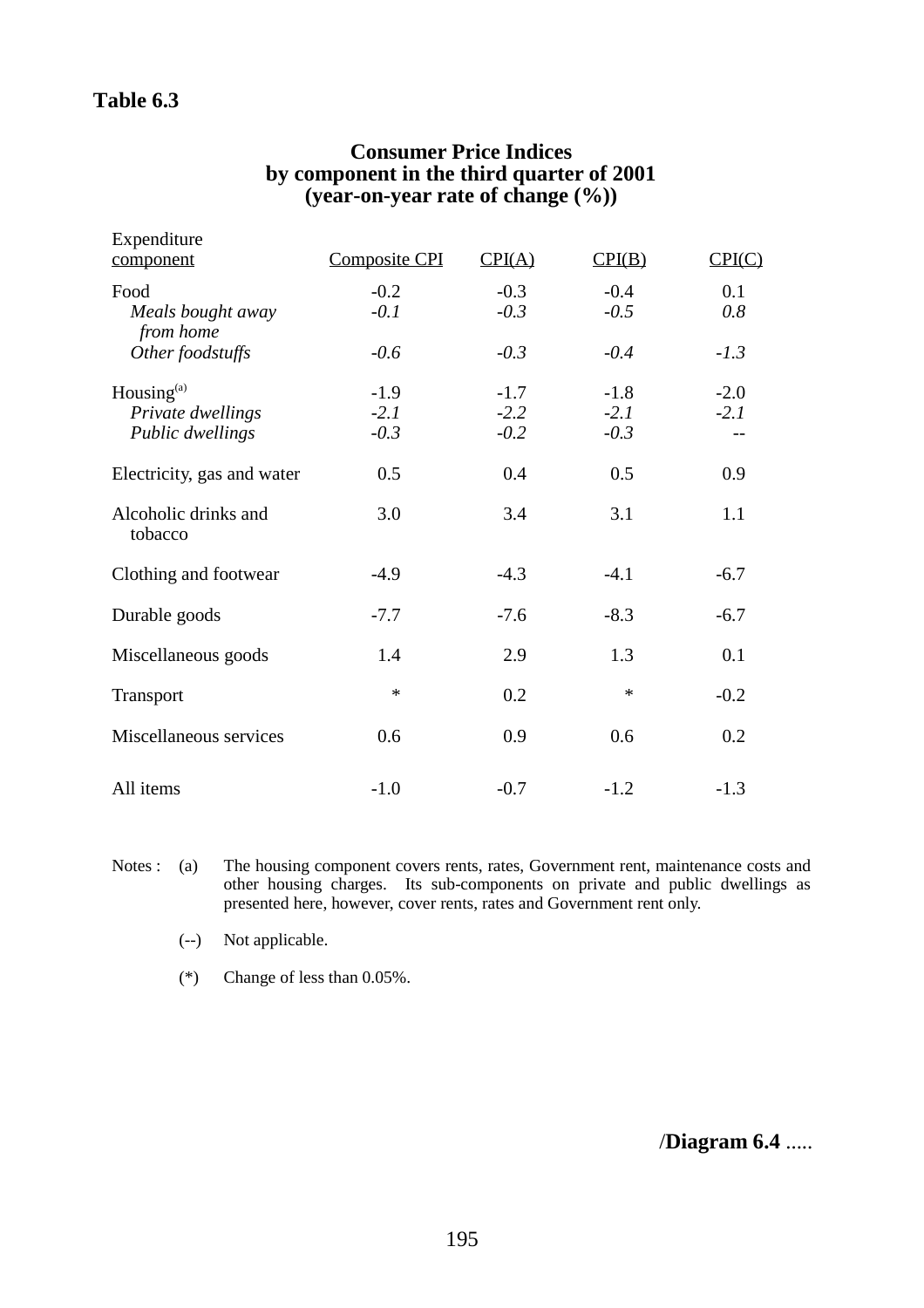#### **Diagram 6.4**





**Diagram 6.5**





/**Import** .....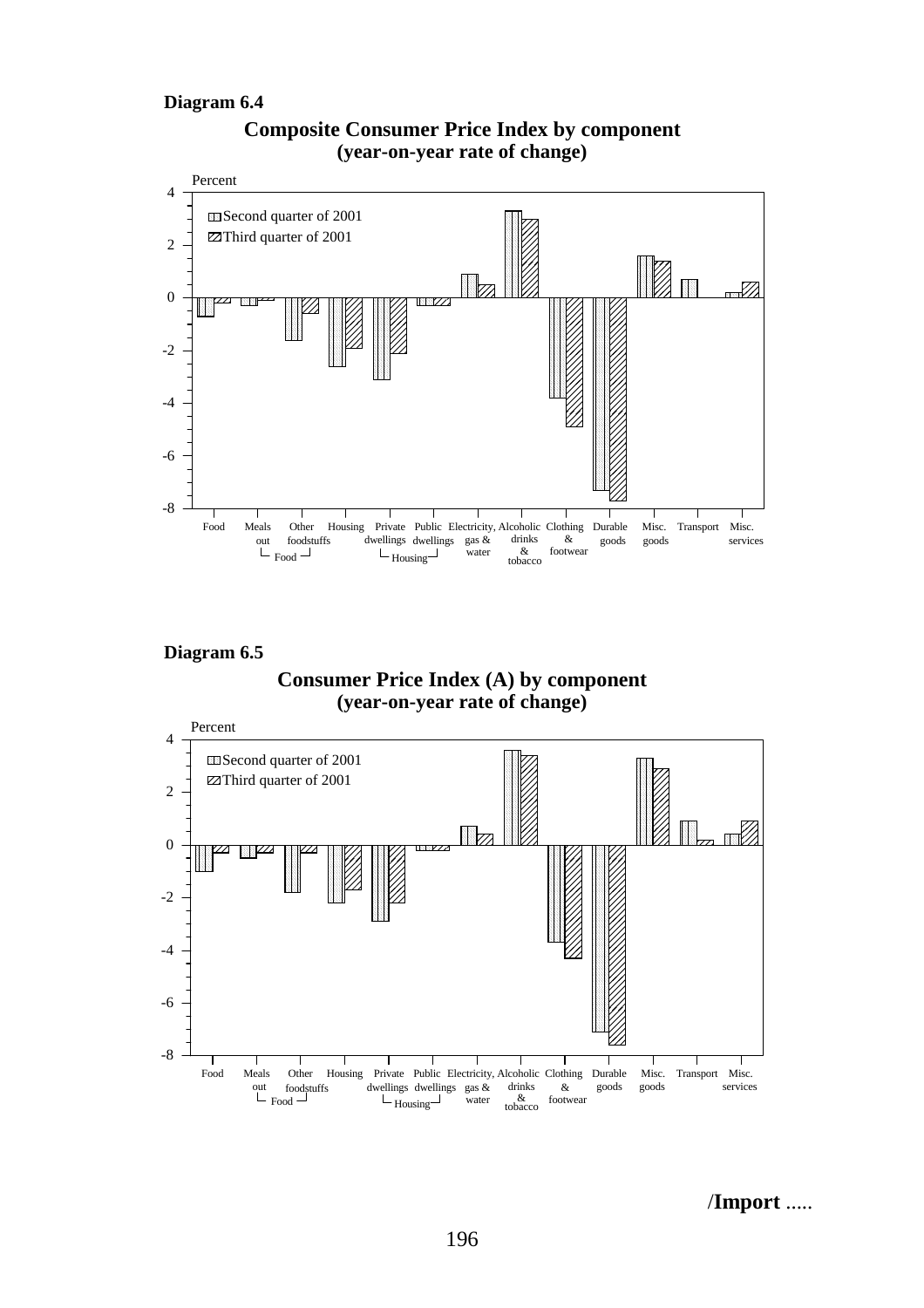# **Import prices**

6.6 The *prices of imports of goods*, as measured by the unit value index of imports of goods, were down by 4% in the third quarter of 2001 from a year earlier, larger than the decreases of 2% and 3% respectively in the first two quarters. To a large extent, this was attributable to a continued fall in world commodity price amidst the slackened global demand. Also partly contributed was the earlier appreciation of the US dollar against the currencies of most of the major supplier economies. Taking the first nine months of 2001 as a whole, the prices of imports of goods declined by 3% over a year earlier, reversing the 1% rise in 2000.

6.7 Analysed by major *source*, the prices of imports from Taiwan and Japan fell more visibly, by 7% and 5% respectively in the third quarter of 2001 over a year earlier, consequential to the depreciation of the New Taiwan dollar and the Japanese yen against the US dollar, and hence the Hong Kong dollar, over the past year. The prices of imports from the United States and the Mainland also came down, yet to a less extent, by 3% and 2%.

/**Table 6.4** .....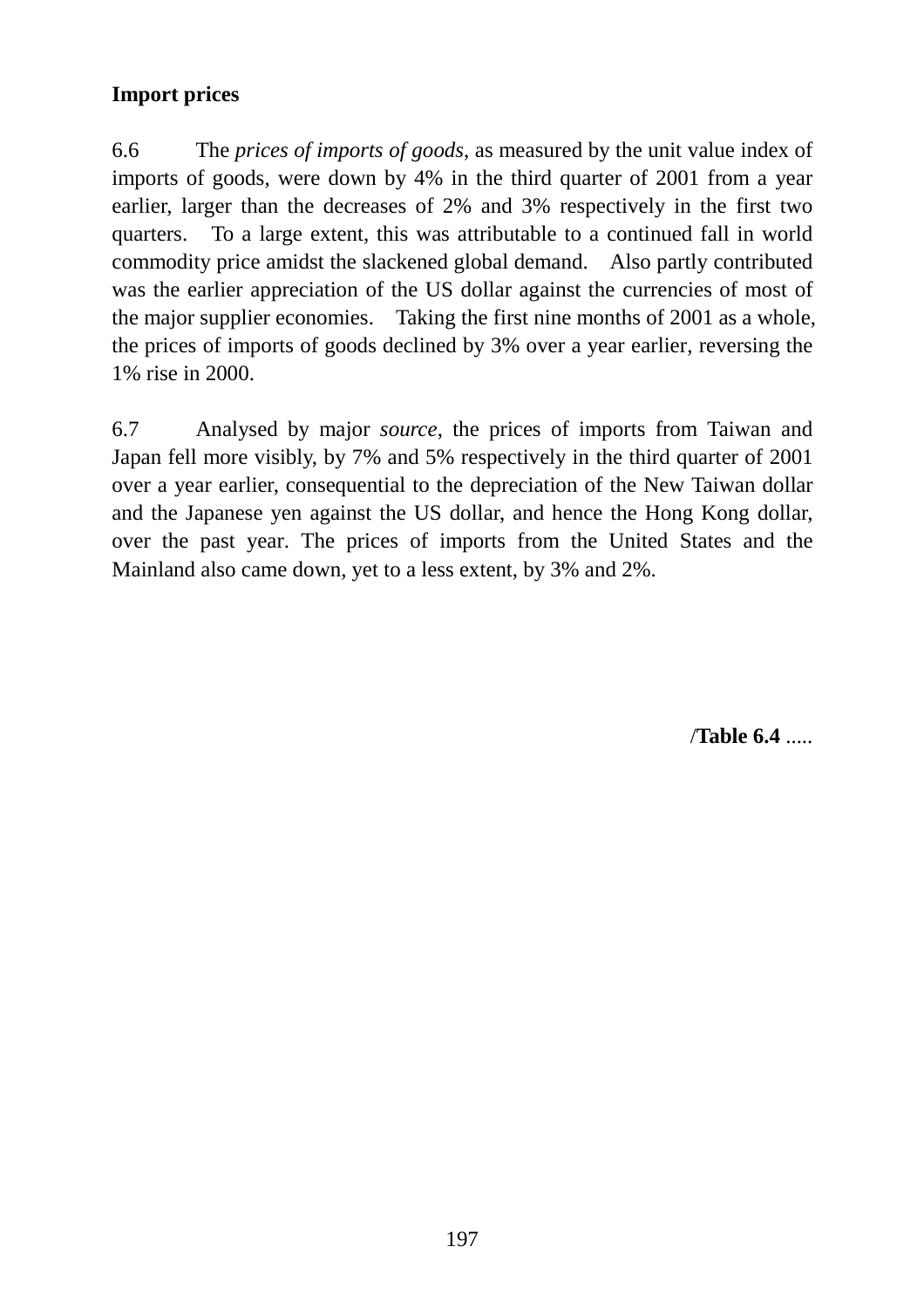#### **Table 6.4**

# **World commodity prices (year-on-year rate of change (%))**

|      |                      | Agricultural<br>raw materials | <b>Metals</b> | All non-fuel<br>commodities | <b>Fuels</b>          |
|------|----------------------|-------------------------------|---------------|-----------------------------|-----------------------|
| 2000 | Annual               | $\overline{2}$                | 12            | $\overline{2}$              | 57                    |
|      | H1<br>H2             | $-3$                          | 21<br>5       | 5<br>- 1                    | 93<br>34              |
|      | Q1<br>Q2<br>Q3<br>Q4 | $\ast$<br>-6                  | 27<br>14<br>9 | $-3$                        | 128<br>67<br>46<br>25 |
| 2001 | H1<br>$Q1-Q3$        | $-6$<br>$-5$                  | -4<br>$-8$    | $-5$<br>-4                  | $\ast$<br>-6          |
|      | Q1<br>Q2             | -6<br>-6<br>-4                | $-5$<br>$-15$ | $-5$                        | $\ast$<br>$-16$       |

Note :  $(*)$  Change of less than 0.5%.

Source : IMF International Financial Statistics.

#### **Table 6.5**

# Unit value indices of imports of goods by major source (year-on-year rate of change  $(\%)$ )

|      |                      | Mainland<br>of China           | <u>Japan</u>        | Taiwan                           | <b>United States</b> | All sources      |
|------|----------------------|--------------------------------|---------------------|----------------------------------|----------------------|------------------|
| 2000 | Annual               | $-1$                           | 3                   | $\overline{2}$                   | $\ast$               |                  |
|      | H1<br>H <sub>2</sub> | $-2$<br>$\ast$                 | 3                   | $\overline{2}$<br>$\overline{2}$ | -1                   |                  |
|      | O1<br>O2<br>Q3<br>Q4 | $-2$<br>$-2$<br>$-1$<br>$\ast$ |                     | $\ast$<br>3<br>3                 | $-2$<br>$\ast$       | $\ast$<br>$\ast$ |
| 2001 | H1<br>$Q1-Q3$        | $-1$<br>$-1$                   | $-2$<br>$-3$        | -4<br>$-5$                       | -1<br>$-2$           | $-2$<br>$-3$     |
|      | Q1<br>O2<br>Q3       | -1<br>-1<br>$-2$               | - 1<br>$-3$<br>$-5$ | $-3$<br>-6<br>$-7$               | - 1<br>$-2$<br>$-3$  | $-2$<br>$-3$     |

Note :  $(*)$  Change of less than 0.5%.

/**Diagram 6.6** .....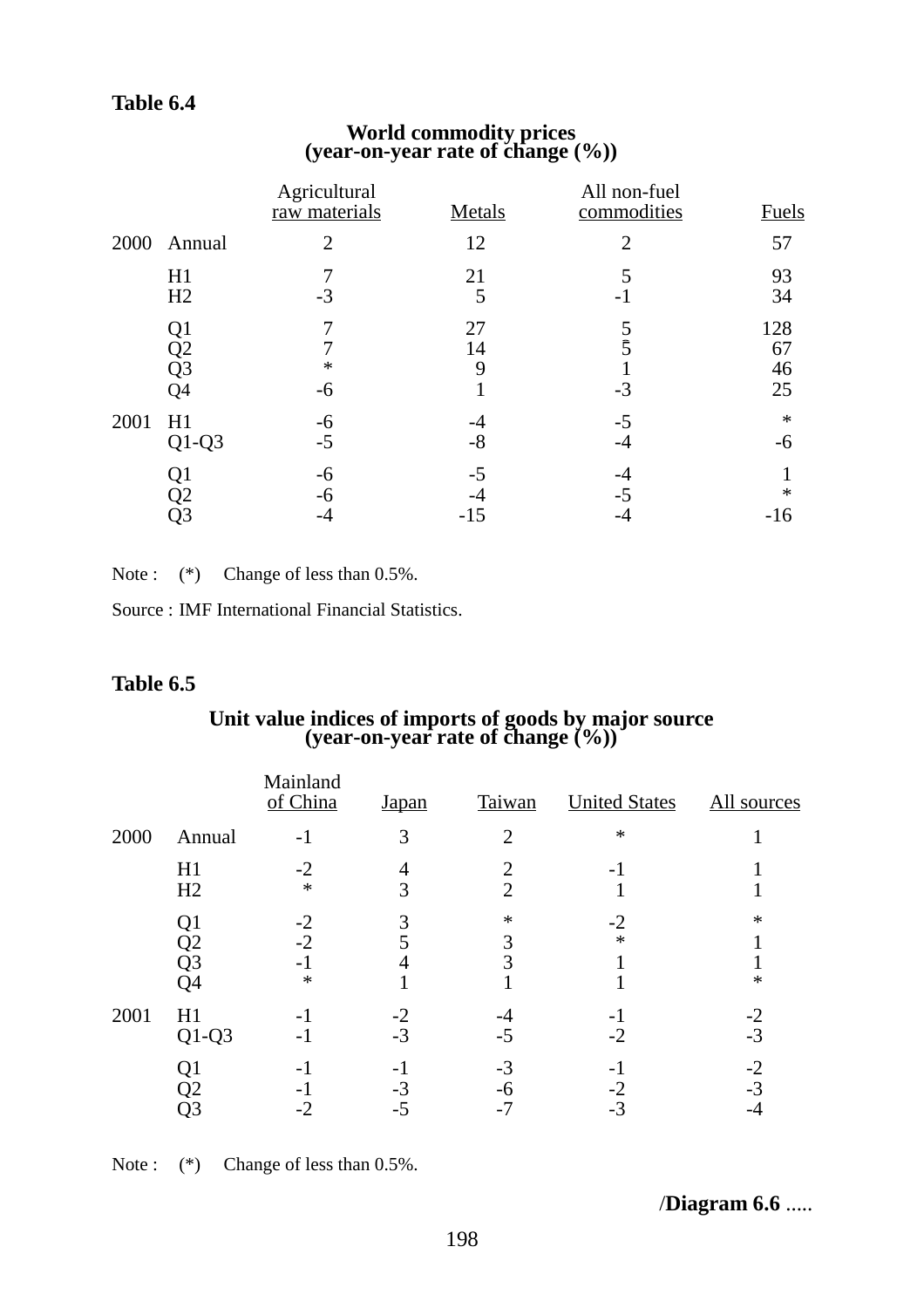

#### **Prices of imports of goods by major source (year-on-year rate of change)**

 $/6.8$  .....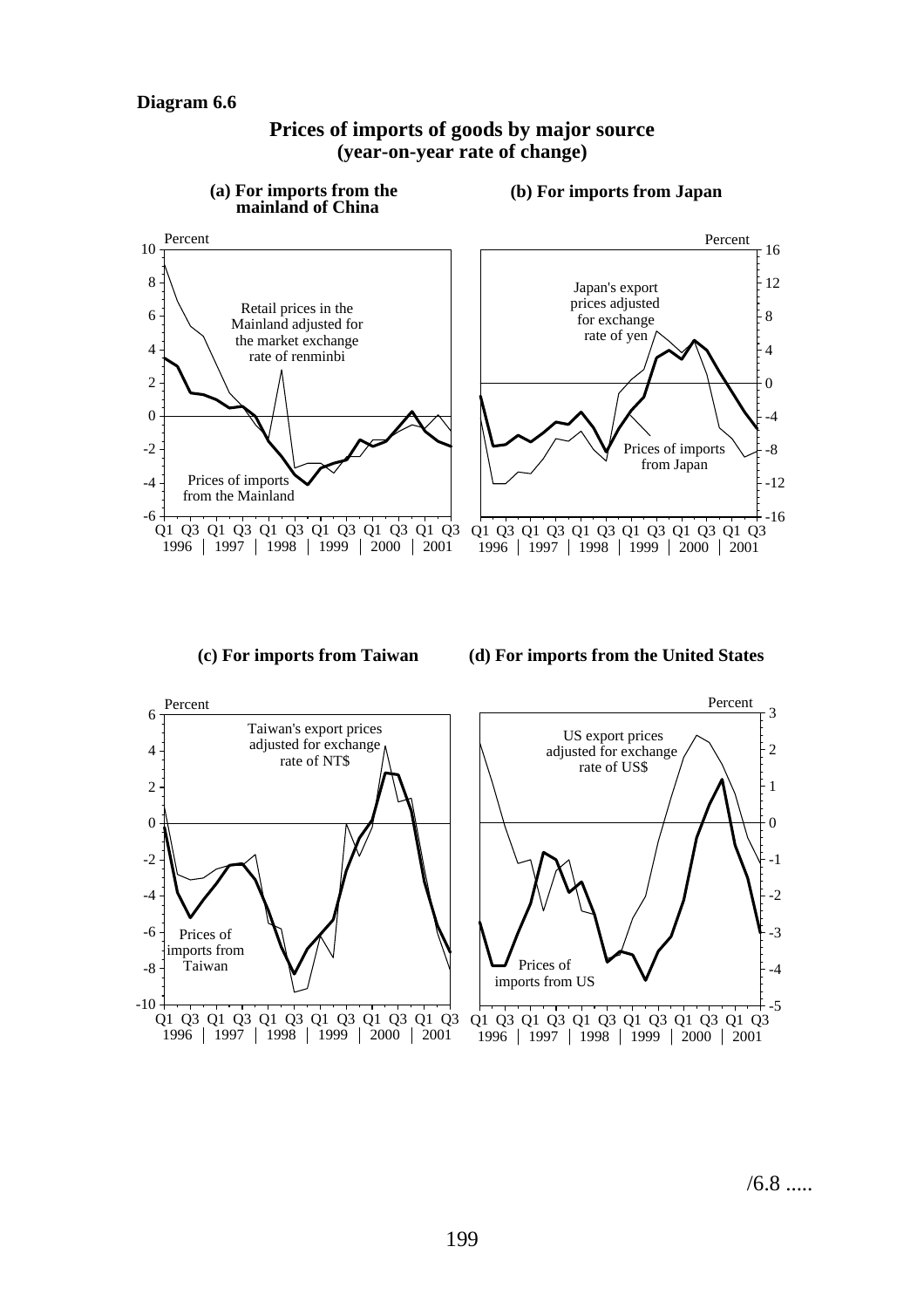6.8 The *prices of retained imports*, as measured by the unit value index of retained imports, likewise exhibited a larger fall. In the third quarter of 2001, the prices of retained imports were lower by 6% from a year earlier, following declines of 2% and 3% respectively in the first two quarters. For the first nine months of 2001 as a whole, the decrease averaged at 4%, which was a distinct contrast to the 5% rise in 2000.

6.9 Analysed by *end-use category* and on a year-on-year comparison, the prices of retained imports fell across-the-board in the third quarter of 2001. Specifically, the prices of retained imports of fuels dropped by 18%, in line with a further softening in international oil prices. The prices of retained imports of raw materials and semi-manufactures declined by 8%, largely attributable to lower import prices of materials for industrial use, especially those of electronic parts, plastic resins and chemical materials. The prices of retained imports of foodstuffs and of consumer goods also went down, by 5% and 3% respectively, mainly reflecting lower import prices of such supplies from the Mainland and Japan. The prices of retained imports of capital goods had a smaller decrease of 2%, largely due to lower prices of construction machinery and industrial equipment.

/**Table 6.6** .....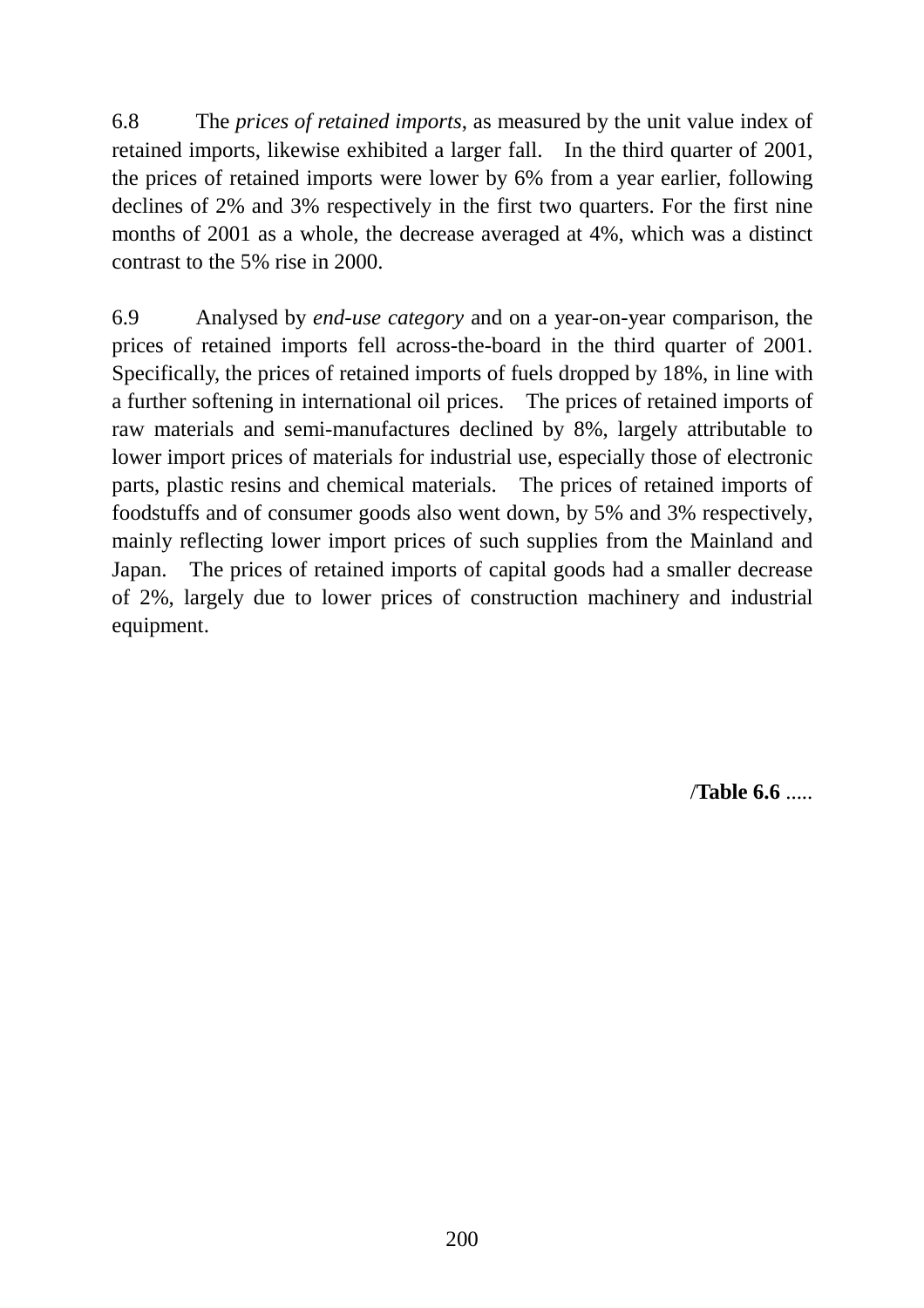|      |                                                            | Food-<br>stuffs              | Consumer<br>goods            | <b>Fuels</b>         | Raw<br>materials<br>and semi-<br>manufactures | Capital<br>goods     | All<br>categories             |
|------|------------------------------------------------------------|------------------------------|------------------------------|----------------------|-----------------------------------------------|----------------------|-------------------------------|
| 2000 | Annual                                                     | -4                           | $-4$                         | 66                   | 7                                             |                      | 5                             |
|      | H1<br>H2                                                   | -6<br>$-2$                   | $-3$<br>$-4$                 | 78<br>57             | 5<br>8                                        | 5<br>$-2$            | 5<br>5                        |
|      | Q <sub>1</sub><br>$\overline{Q}$<br>$\overline{Q}$ 3<br>Q4 | $-7$<br>$-5$<br>$-3$<br>$-2$ | $-2$<br>$-4$<br>$-7$<br>$-2$ | 95<br>67<br>74<br>37 | 4<br>7<br>8                                   | 4<br>$-7$            | $\overline{4}$<br>6<br>6<br>3 |
| 2001 | H1<br>$Q1-Q3$                                              | $-3$<br>$-4$                 | $-2$<br>$-2$                 | $-7$                 | $-5$                                          | $-3$<br>$-3$         | $-2$<br>$-4$                  |
|      | Q1<br>$\overline{Q}2$<br>Q3                                | $-3$<br>-4<br>$-5$           | $-1$<br>$-2$<br>$-3$         | -1<br>$-18$          | $-3$<br>$-5$<br>$-8$                          | $-3$<br>$-2$<br>$-2$ | $-2$<br>$-3$<br>-6            |

## **Unit value indices of retained imports by end-use category (year-on-year rate of change (%))**

## **Prices of local manufacturing output**

6.10 The *prices of local manufacturing output*, as measured by the Producer Price Index<sup>(3)</sup>, edged down further by 2% in the second quarter of 2001 over a year earlier, following a 1% fall in the first quarter. In 2000, these prices were virtually static. This recent downtrend was partly related to renewed decline in the prices of retained imports of raw materials and semi-manufactures since the beginning of this year. Analysed by major industry group, output prices of the machinery and equipment industry continued to fall more appreciably, by 3% in the second quarter of 2001 over a year earlier. Output prices of the consumer electrical and electronic products and the plastic products industries were both lower by 2%, and output prices of the textiles industry by 1%. Meanwhile, output prices of the paper products and printing, the fabricated metal products and the wearing apparel industries held broadly stable.

/**Table 6.7** .....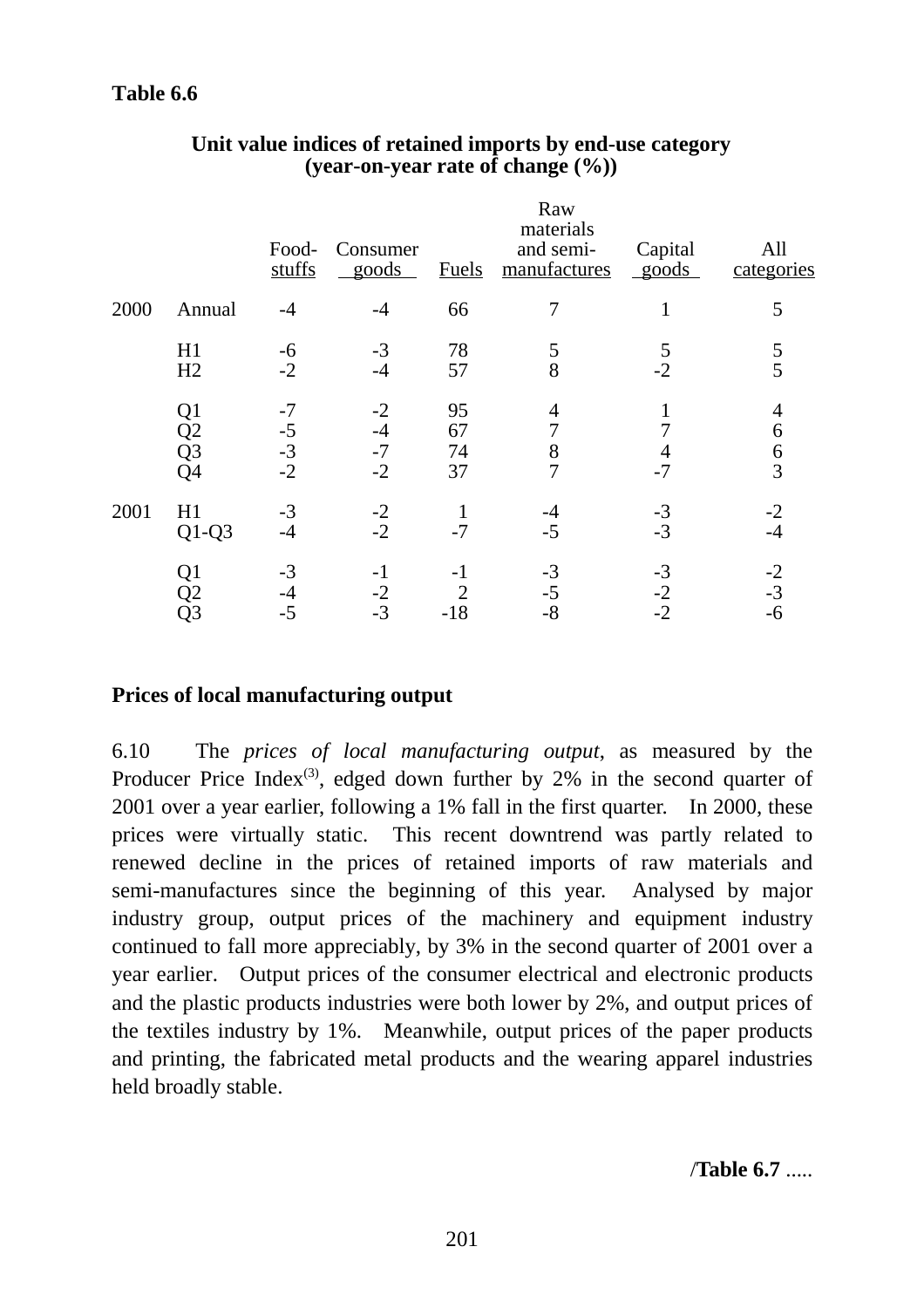#### **Table 6.7**

|                                                | 2000           |                           |                |                |                |                           |        |
|------------------------------------------------|----------------|---------------------------|----------------|----------------|----------------|---------------------------|--------|
|                                                | Annual         | $\overline{\mathrm{Q}}$ 1 | <u>Q2</u>      | <u>Q3</u>      | <u>04</u>      | $\overline{\mathrm{Q}}$ 1 |        |
| <b>Industry</b>                                |                |                           |                |                |                |                           |        |
| Wearing apparel                                | $\ast$         | $\ast$                    | $\ast$         | $\ast$         | $\ast$         | $\ast$                    | $\ast$ |
| <b>Textiles</b>                                | $-1$           | $-1$                      | $-1$           | $\ast$         | $\ast$         | $\ast$                    | -1     |
| Plastic products                               | $-1$           | $\ast$                    | $\ast$         | $-2$           | $-2$           | $-1$                      | $-2$   |
| Consumer electrical and<br>electronic products | $-6$           | $-8$                      | $-7$           | $-4$           | $-7$           | $-2$                      | $-2$   |
| Machinery and equipment                        | $\overline{2}$ | $\overline{2}$            | $\overline{2}$ | $\overline{2}$ | $\overline{2}$ | $-3$                      | $-3$   |
| Fabricated metal products                      | 1              | $-2$                      | $\ast$         | $\overline{4}$ | 3              |                           | $\ast$ |
| Paper products and<br>printing                 | $\ast$         | $\overline{2}$            | $\overline{2}$ | $-1$           | $-1$           | $-1$                      | $\ast$ |
| Overall manufacturing                          | $\ast$         | $\ast$                    | ∗              | 1              | $\ast$         | - 1                       |        |

# **Producer Price Index for the local manufacturing sector (year-on-year rate of change (%))**

Note :  $(*)$  Change of less than 0.5%.

#### **Producer Price Index, world commodity prices, and prices (year-on-year rate of change) Diagram 6.7 of retained imports of raw materials and semi-manufactures**



/**Export** .....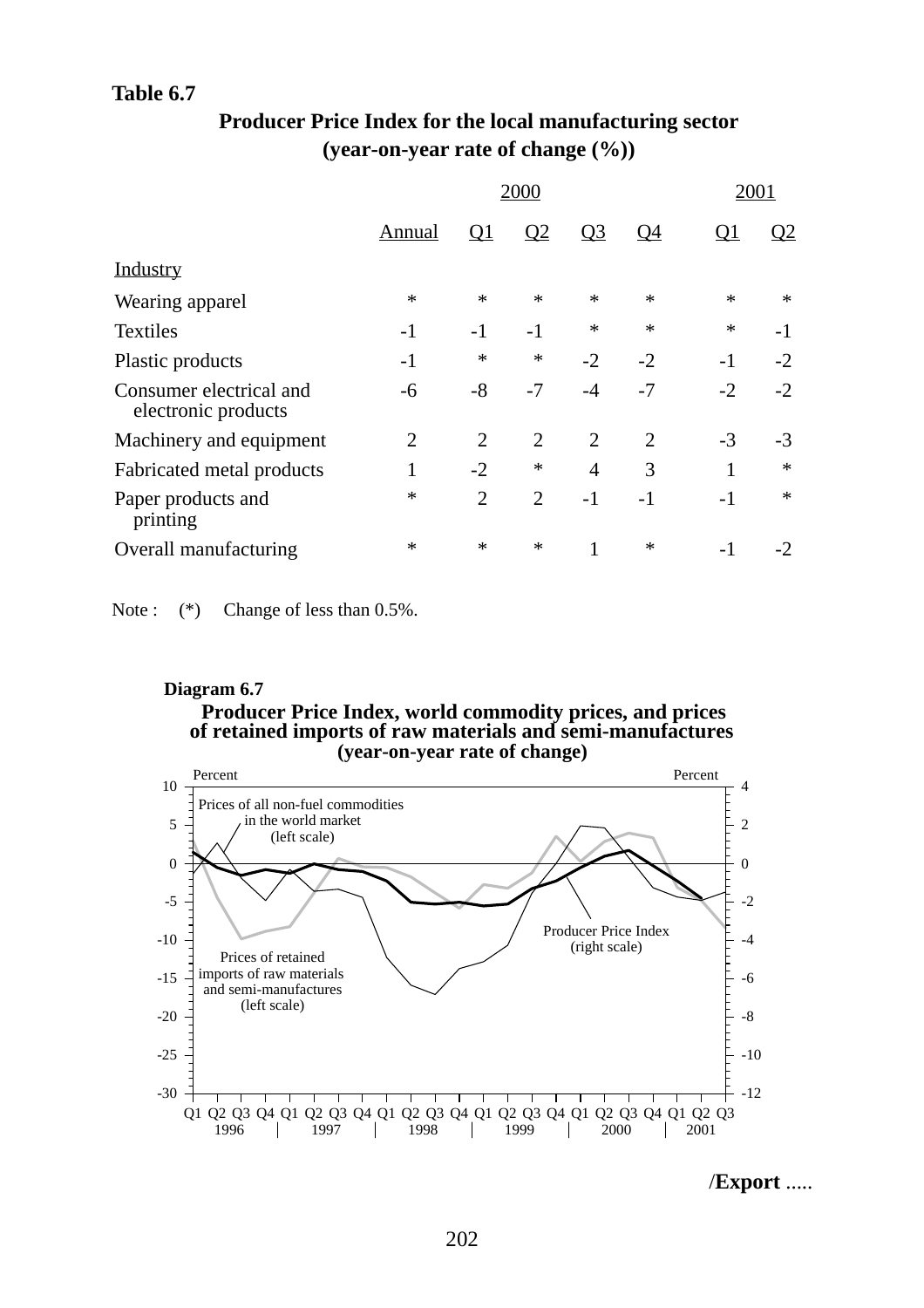# **Export prices**

6.11 The *prices of total exports of goods*, as measured by the unit value index of total exports of goods, went down further, by 3% in the third quarter of 2001 over a year earlier, after a decline of 2% in both the first and second quarters. This was mainly attributable to price curb from buyers and keener competition from other exporters, amidst sluggish demand in the major overseas markets. For the first nine months of 2001 as a whole, the decrease averaged at 2%, after nil change in 2000.

6.12 Analysed by major *market*, the prices of total exports of goods to Singapore had the largest fall, by 6% in the third quarter of 2001 over a year earlier, largely affected by lower prices of semi-conductor and electronic products in the world market. Concurrently, the prices of total exports of goods to the Mainland, Germany, the United Kingdom, the United States and Japan declined by 4%, 3%, 3%, 2% and 1% respectively.

## **Table 6.8**

|      |                            | United<br><b>States</b>         | Mainland<br>of China             | Germany                    | United<br>Kingdom            | <b>Japan</b>                 | Singapore                  | All<br>markets          |
|------|----------------------------|---------------------------------|----------------------------------|----------------------------|------------------------------|------------------------------|----------------------------|-------------------------|
| 2000 | Annual                     | $\ast$                          | $\overline{2}$                   | $-1$                       | $-2$                         | $-2$                         |                            | $\ast$                  |
|      | H1<br>H2                   | $\ast$                          | $\overline{2}$<br>$\overline{2}$ | $-2$<br>$-1$               | $-2$<br>$-1$                 | $-2$<br>$-2$                 | $-3$                       | $\ast$<br>$\ast$        |
|      | Q1<br>Q2<br>Q3<br>Q4       | $\ast$<br>$\ast$<br>1<br>$\ast$ | 3<br>3                           | $-2$<br>$-2$<br>-1<br>$-1$ | $-2$<br>$-2$<br>$-1$<br>$-2$ | $-2$<br>$-2$<br>$-1$<br>$-2$ | $-3$<br>$-5$<br>-4<br>$-3$ | *<br>*<br>$\ast$<br>- 1 |
| 2001 | H1<br>$Q1-Q3$              | -1<br>-1                        | $-2$<br>$-3$                     | - 1<br>$-2$                | $-2$<br>$-2$                 | -1<br>-1                     |                            | $-2$<br>$-2$            |
|      | Q1<br>Q2<br>Q <sub>3</sub> | $\ast$<br>-1<br>-2              | $\overline{\phantom{a}}$<br>$-3$ | $-2$<br>$-3$               | - 1<br>$-2$<br>$-3$          | $-2$<br>-1                   | -3<br>-6                   | -2<br>$-2$<br>$-3$      |

#### **Unit value indices of total exports of goods by major market (year-on-year rate of change (%))**

Note :  $(*)$  Change of less than 0.5%.

/**Diagram 6.8** .....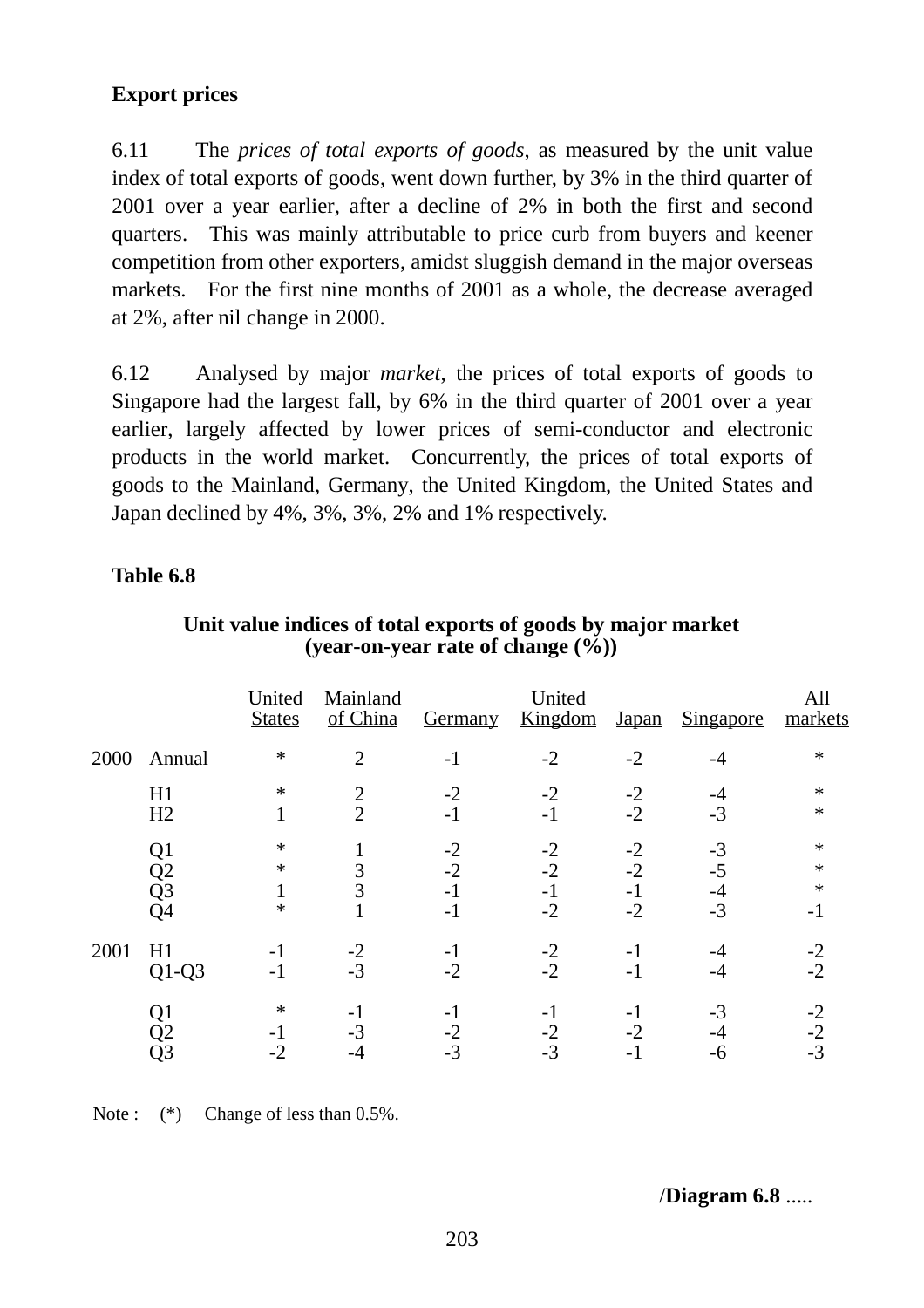

#### **Prices of total exports of goods by major market (year-on-year rate of change)**

**(d) For exports to Germany**

**(c) For exports to Japan**



/**Terms** .....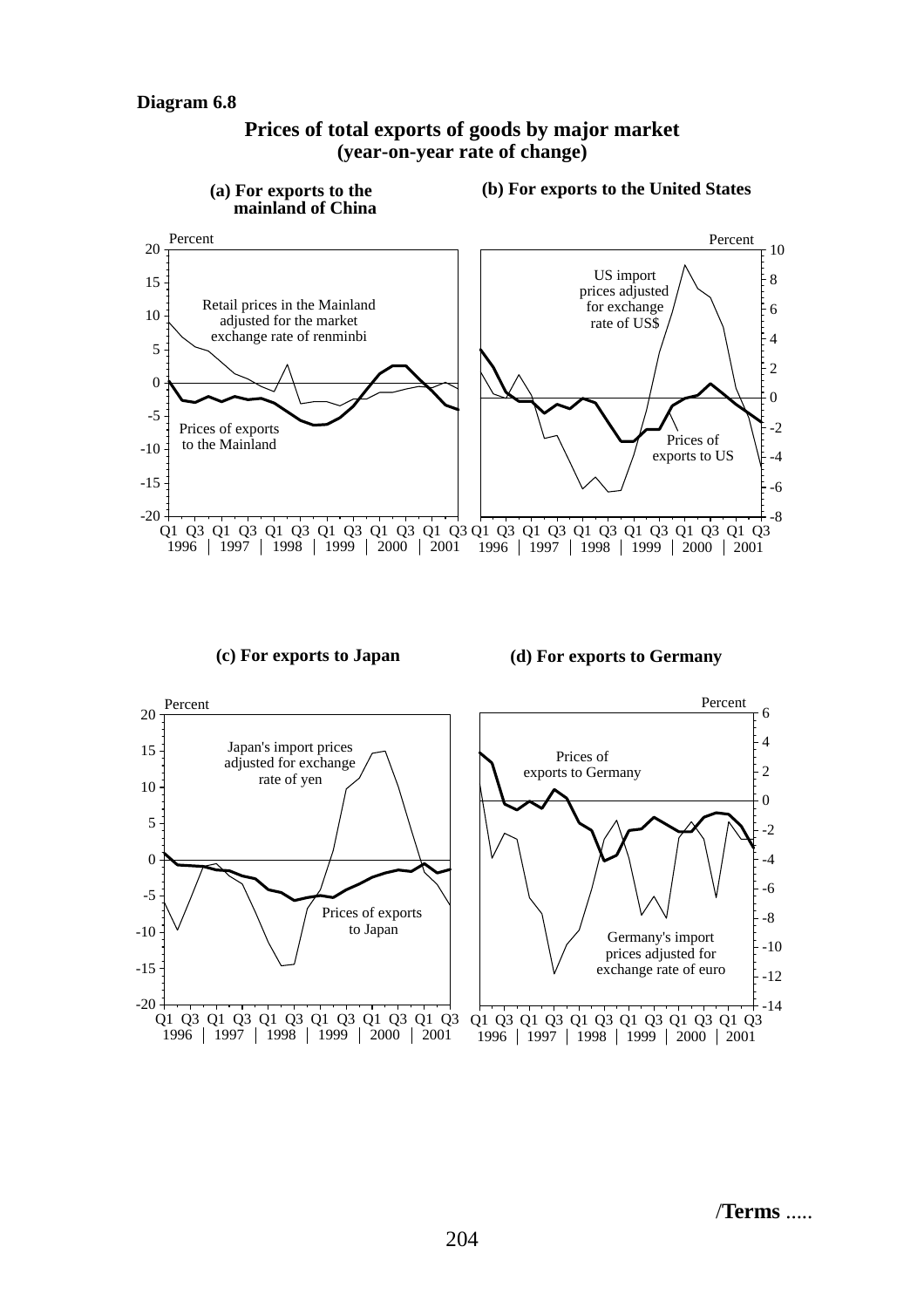## **Terms of trade**

6.13 As the prices of imports of goods fell slightly faster than the prices of total exports of goods, the terms of trade in goods for Hong Kong edged up by 1% in the third quarter of 2001 over a year earlier. This followed nil change in both the first and second quarters. For the first nine months of 2001 as a whole, the terms of trade held stable, as against a 1% fall in 2000.

## **Table 6.9**

## **Terms of trade in goods**

|      |                      | Index on the terms<br>of trade in goods<br>$(1990 = 100)$ | Year-on-year<br>rate of change<br>(%) |
|------|----------------------|-----------------------------------------------------------|---------------------------------------|
| 2000 | Annual               | 99.9                                                      | $-1$                                  |
|      | H1<br>H2             | 100.2<br>99.6                                             | $-1$<br>$-1$                          |
|      | Q1<br>Q2<br>Q3<br>Q4 | 100.1<br>100.3<br>99.7<br>99.4                            | $-1$<br>$-1$<br>$-1$<br>$-1$          |
| 2001 | H1<br>$Q1-Q3$        | 100.3<br>100.4                                            | ∗<br>∗                                |
|      | Q1<br>Q2<br>Q3       | 100.2<br>100.4<br>100.6                                   | ∗<br>$\ast$<br>1                      |

Note :  $(*)$  Change of less than 0.5%.

/**Diagram 6.9** .....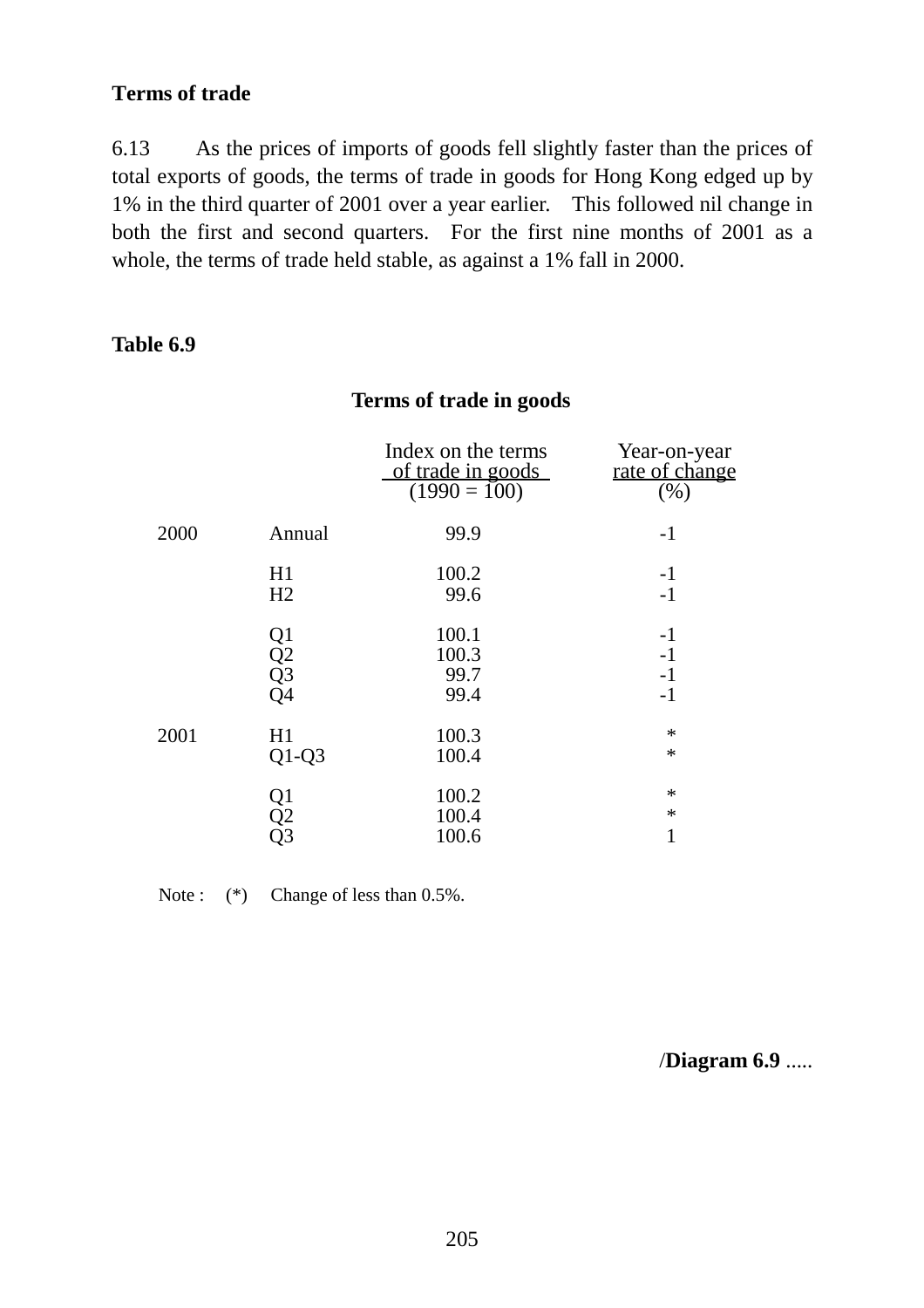#### **Diagram 6.9**







#### **Terms of trade in goods**



/**GDP** .....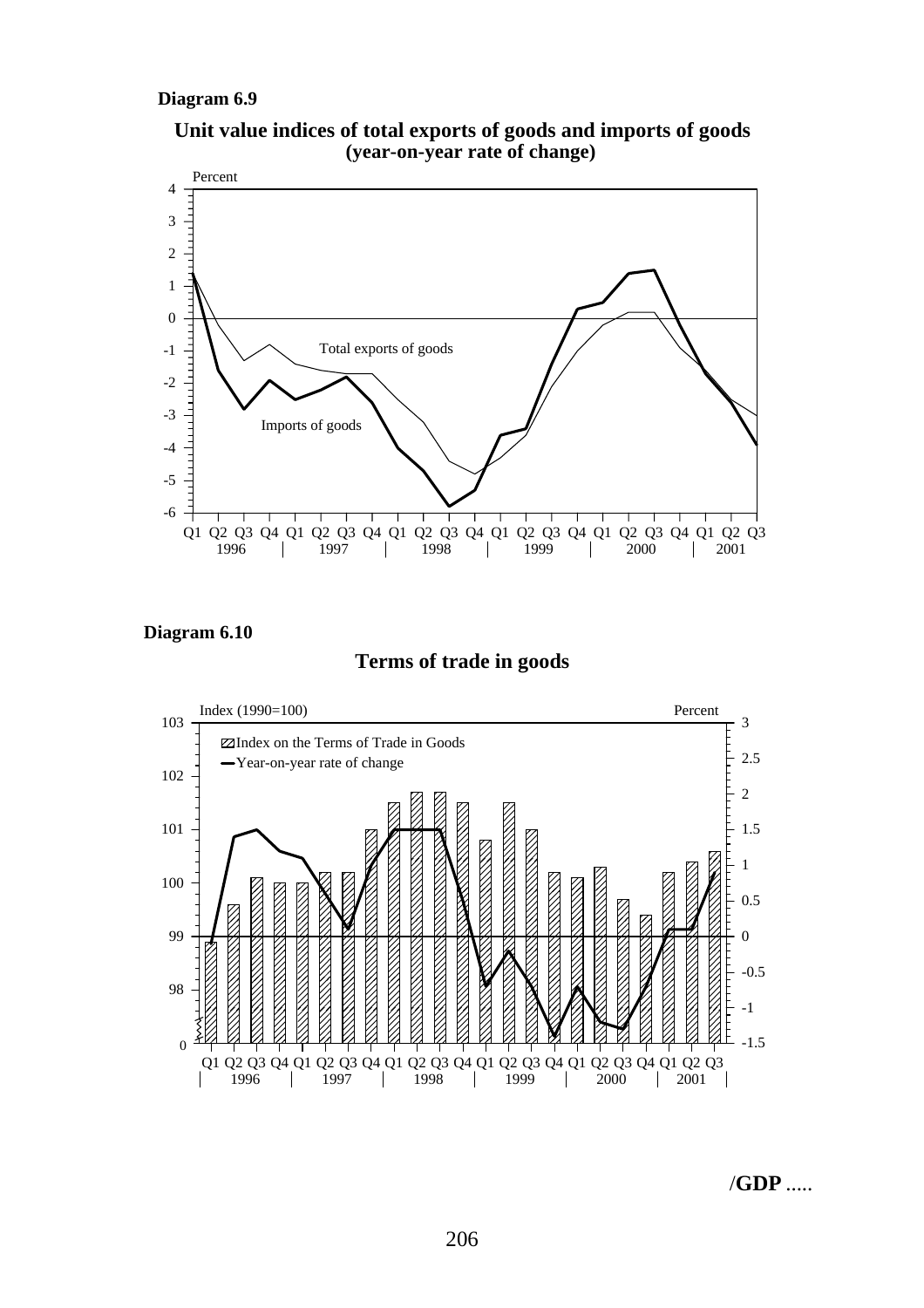# **GDP deflator**

6.14 The *GDP deflator*(4), as a broad measure of overall price change in the economy, continued to decline, by 0.3% in the third quarter of 2001 over a year earlier, yet narrowed further from the decreases of 1.8% in the first quarter and 0.6% in the second quarter. This was mainly attributable to a larger increase in the price deflator for government consumption expenditure, and a smaller decline in the price deflator for private consumption expenditure. Within the GDP deflator, the *total final demand deflator* and the *domestic demand deflator* fell by 1.8% and 0.5% respectively in the third quarter of 2001 over a year earlier, as compared to decreases of 1.9% and 2.4% in the first quarter, and of 1.6% and 1.0% in the second quarter. On a seasonally adjusted quarter-to-quarter comparison, the GDP deflator showed no change in the third quarter of 2001, after a rise of 2.0% in the first quarter and a fall of 1.3% in the second quarter.

/**Table 6.10** .....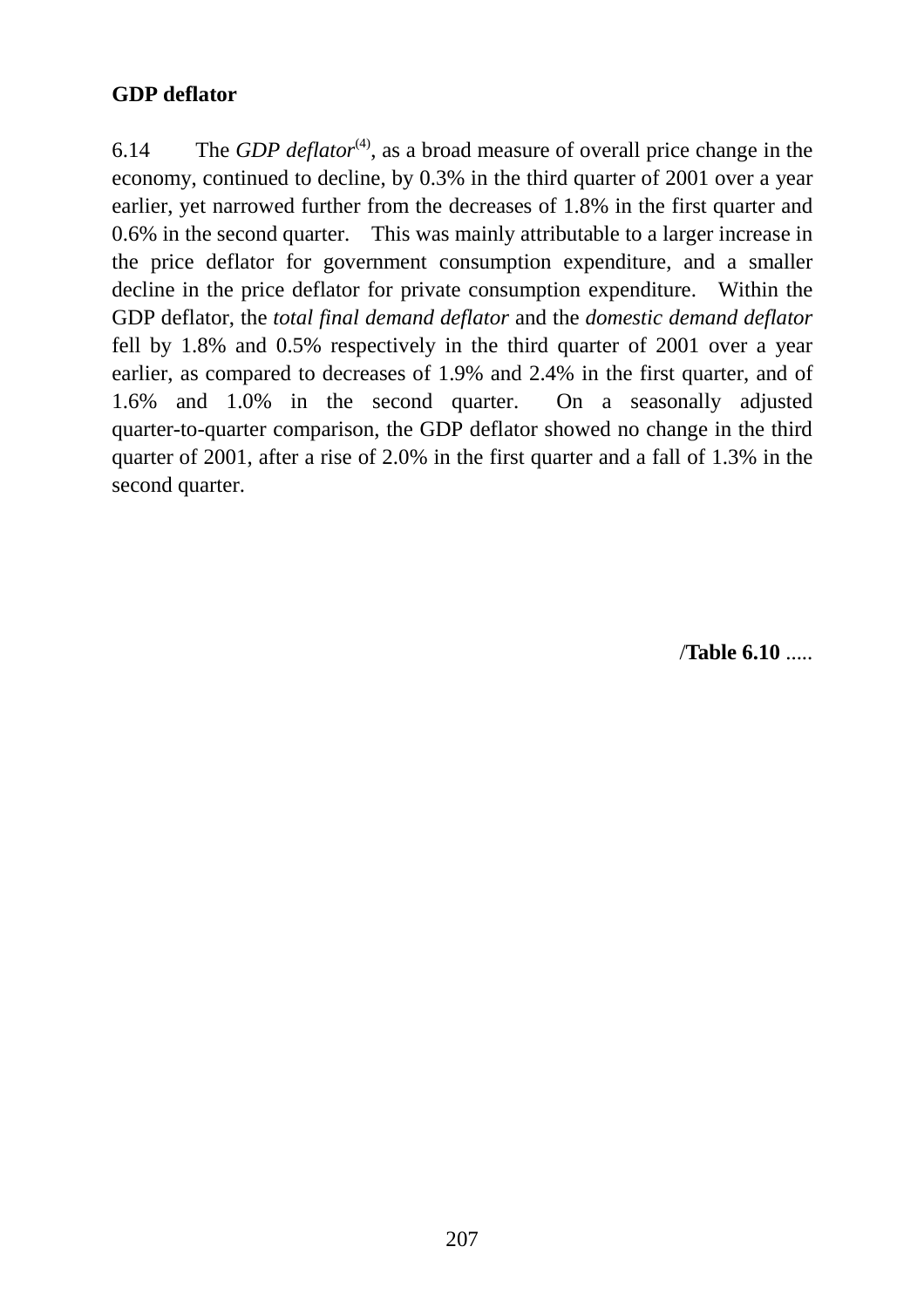# **Table 6.10**

|                                           | $1999^{*}$ | $2000^*$ |            |                          | 2000                                                    |           |                 | 2001                             |               |
|-------------------------------------------|------------|----------|------------|--------------------------|---------------------------------------------------------|-----------|-----------------|----------------------------------|---------------|
|                                           |            |          | $\Omega^*$ | $\mathbf{Q2}^*$          | $Q3^*$                                                  | $Q4^{\#}$ | $\Omega^*$      | $Q2^*$                           | $Q3^+$        |
| Private consumption<br>expenditure        | $-4.4$     | $-4.8$   | $-6.4$     | $-5.6$                   | $-4.6$                                                  | $-2.8$    | $-1.3$          | $-1.3$                           | $-1.0$        |
| Government consumption<br>expenditure     | $-0.2$     | $-1.7$   | $-1.2$     | $-2.5$                   | $-1.9$                                                  | $-1.4$    | $-0.9$          | 2.9                              | 3.4           |
| Gross domestic fixed<br>capital formation | 0.8        | $-4.4$   | $-4.7$     | $-3.7$                   | $-3.7$                                                  | $-5.1$    | $-6.5$          | $-3.3$                           | $-4.6$        |
| Total exports of goods                    | $-3.4$     | $-0.5$   | $-0.6$     | $-0.4$                   | $-0.1$                                                  | $-0.7$    | $-1.8$          | $-2.9$                           | $-3.3$        |
| Imports of goods                          | $-2.7$     | 0.8      | $\ast$     | 1.3                      | 1.2                                                     | 0.6       | $-1.7$          | $-2.7$                           | $-3.4$        |
| Exports of services                       | $-2.7$     | $-0.4$   | $-0.2$     | $-0.4$                   | 0.2                                                     | $-1.2$    | 0.1             | $-0.9$                           | $-1.9$        |
| Imports of services                       | $-0.5$     | $-0.2$   | 0.1        | 0.2                      | 0.2                                                     | $-0.9$    | $-0.3$          | 0.1                              | $-0.2$        |
| <b>Gross Domestic Product</b>             | $-5.4$     | $-6.6$   | $-7.1$     | $-7.5$<br>$<-2.0><-2.4>$ | $-6.3$<br>$\langle -0.4 \rangle$ $\langle -0.9 \rangle$ | $-5.5$    | $-1.8$<br><2.0> | $-0.6$<br>$\langle -1.3 \rangle$ | $-0.3$<br><*> |
| Total final demand                        | $-3.5$     | $-3.1$   | $-4.0$     | $-3.3$                   | $-2.6$                                                  | $-2.7$    | $-1.9$          | $-1.6$                           | $-1.8$        |
| Domestic demand                           | $-1.8$     | $-5.5$   | $-7.1$     | $-5.9$                   | $-5.2$                                                  | $-3.9$    | $-2.4$          | $-1.0$                           | $-0.5$        |

#### **GDP deflator and the main expenditure component deflators (year-on-year rate of change (%))**

Notes : (#) Revised figures.

- (+) Preliminary figures.
- (\*) Change of less than 0.05%.
- < > Seasonally adjusted quarter-to-quarter % change.

/**Diagram 6.11** .....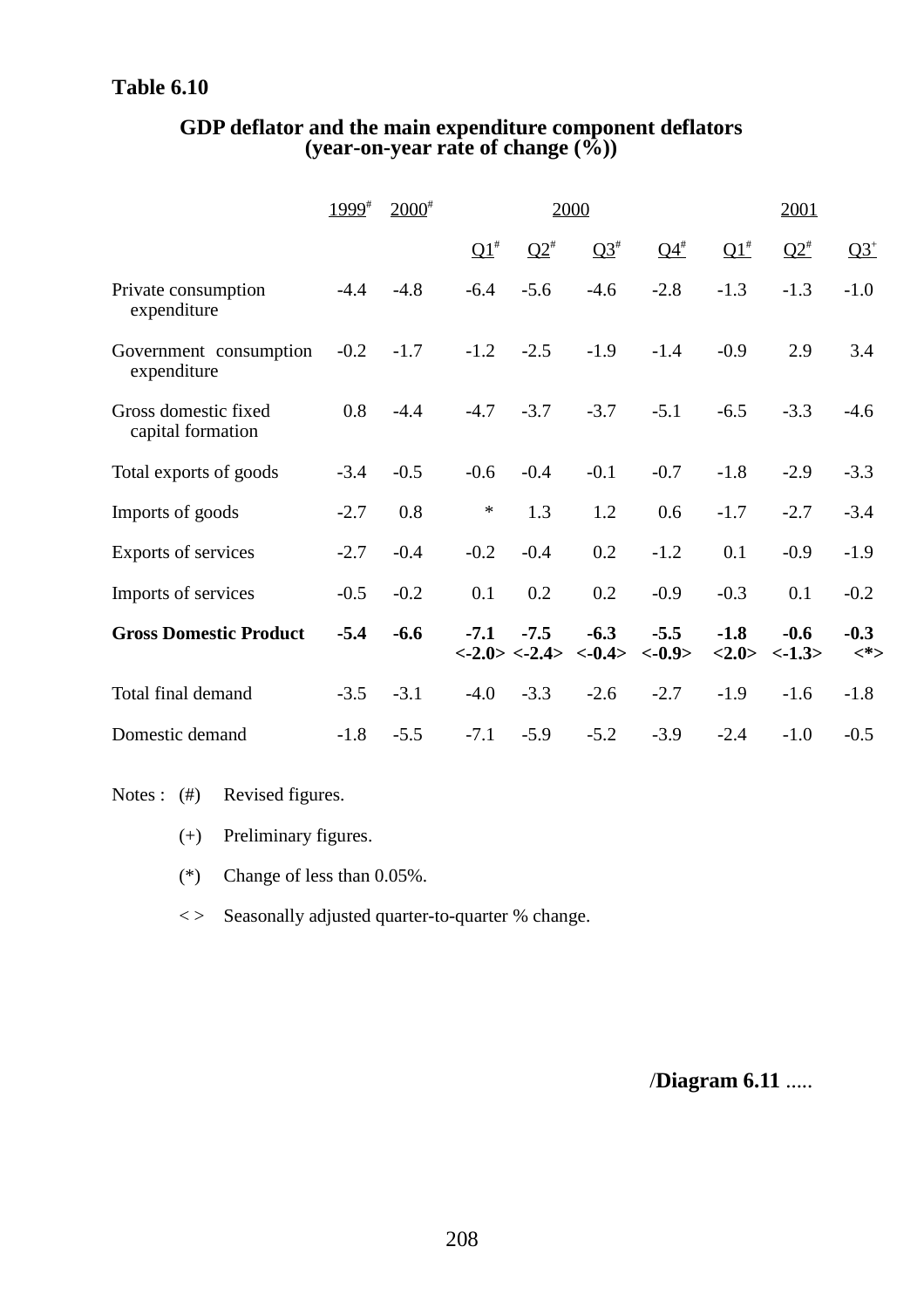

Note :  $(*)$  Preliminary figures.

#### **Diagram 6.12**

**GDP deflator (seasonally adjusted quarter-to-quarter rate of change)**





/**Notes** .....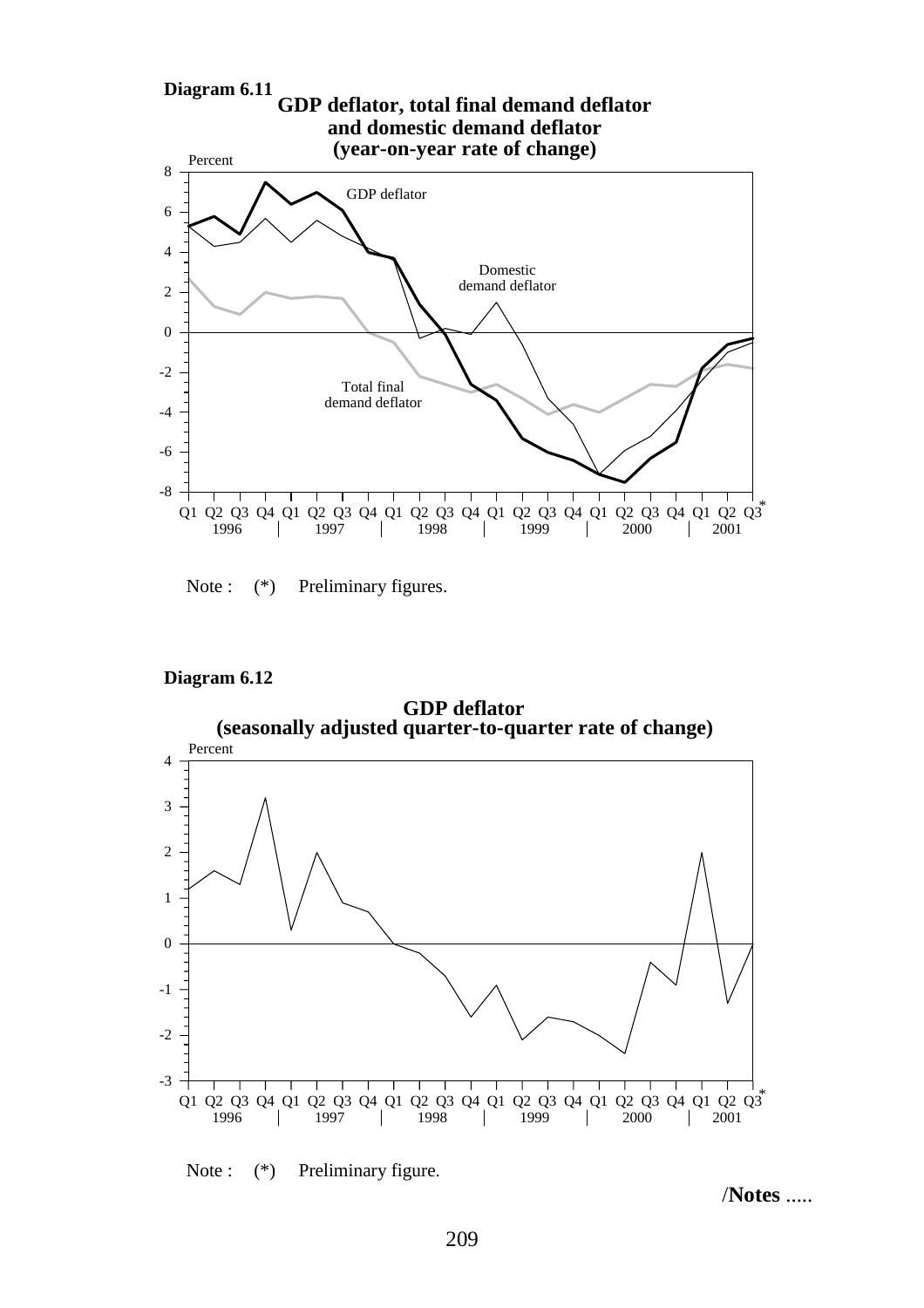#### **Notes :**

(1) The Consumer Price Indices (A), (B) and (C) are compiled by reference to the average expenditure patterns for different groups of households as enumerated from the Household Expenditure Survey. Then, by aggregating the expenditure patterns of all the households covered by these three indices, a Composite CPI is compiled.

The expenditure ranges of the households covered in the 1999/2000-based CPIs are shown below:

|        | Approximate proportion of<br>households covered<br>(%) | Monthly expenditure range<br>$(at 1999/2000 \text{ prices})$ |
|--------|--------------------------------------------------------|--------------------------------------------------------------|
| CPI(A) | 50                                                     | 4,500 to 18,499                                              |
| CPI(B) | 30                                                     | 18,500 to 32,499                                             |
| CPI(C) | 10                                                     | 32,500 to 65,999                                             |

The weightings of the various components in the 1999/2000-based CPIs are as follows:

| Expenditure                     |                      |        |        |        |
|---------------------------------|----------------------|--------|--------|--------|
| component                       | <b>Composite CPI</b> | CPI(A) | CPI(B) | CPI(C) |
|                                 | (% )                 | (% )   | (% )   | (%)    |
| Food                            | 26.67                | 31.88  | 25.94  | 21.38  |
| Housing                         | 29.91                | 29.13  | 29.68  | 31.22  |
| Electricity, gas and<br>water   | 2.98                 | 3.99   | 2.81   | 2.02   |
| Alcoholic drinks and<br>tobacco | 0.94                 | 1.50   | 0.86   | 0.39   |
| Clothing and<br>footwear        | 4.13                 | 3.36   | 4.47   | 4.55   |
| Durable goods                   | 6.24                 | 4.96   | 6.93   | 6.73   |
| Miscellaneous goods             | 5.70                 | 5.25   | 5.58   | 6.43   |
| <b>Transport</b>                | 9.01                 | 8.23   | 9.05   | 9.94   |
| Miscellaneous<br>services       | 14.42                | 11.70  | 14.68  | 17.34  |
| All items                       | 100.00               | 100.00 | 100.00 | 100.00 |

(2) In any particular period, only a small proportion of the tenancies of private dwellings are new lettings for which rentals are freshly determined, and lease renewals upon which rentals are revised. The majority of the tenancies are existing leases with rentals fixed until their expiry. Upon aggregation, the movements in private housing cost, as indicated in the various Consumer Price Indices, thus tend to be less responsive than the corresponding movements in market rentals, as reflected in the Rating and Valuation Department's rental index for private residential flats.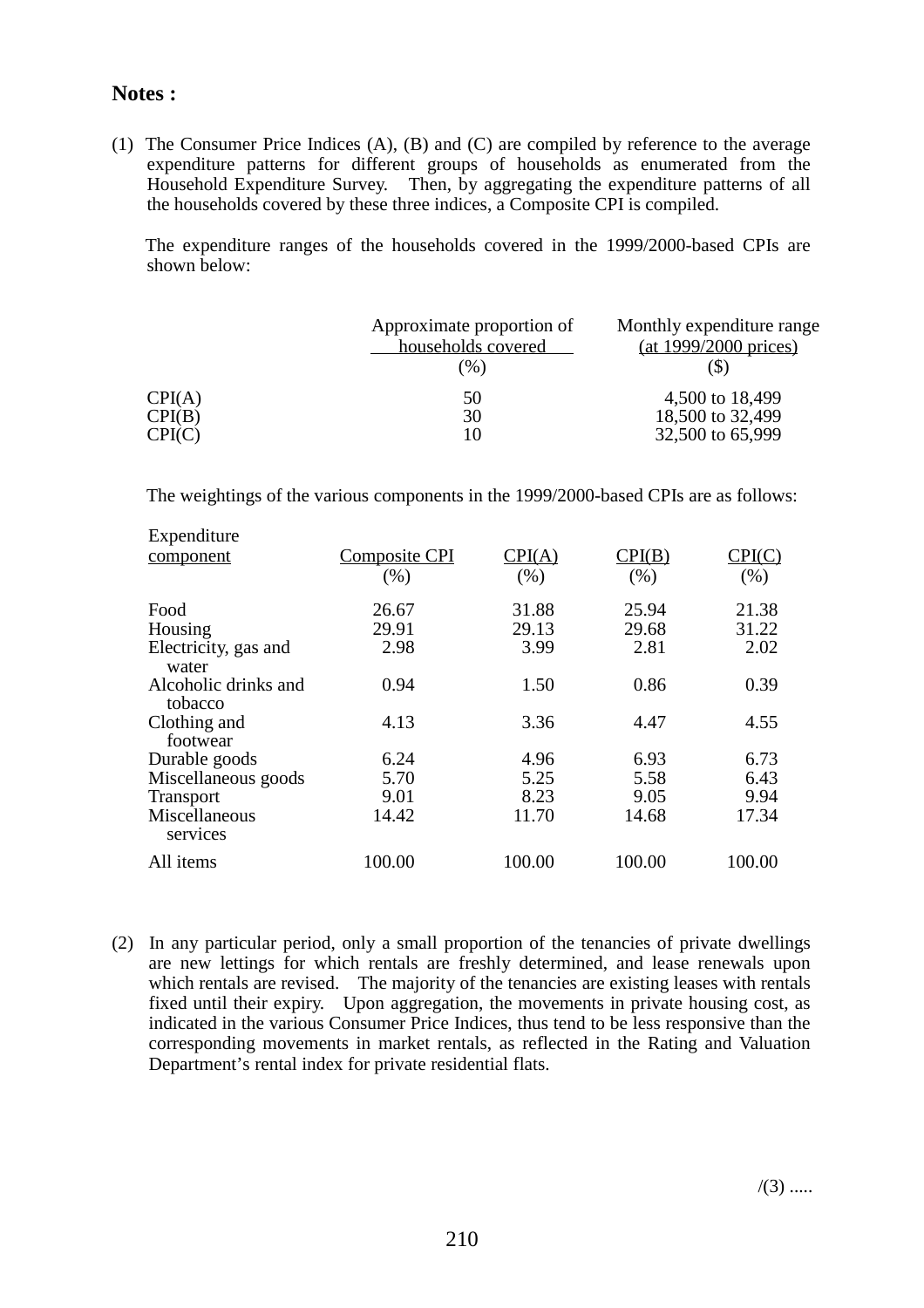- (3) The Producer Price Index is designed to reflect changes in the prices of local manufacturing output. Producer prices refer to the actual prices plus any surcharges received by the manufacturers, but net of any discounts or rebates allowed to the buyers. Transportation and other incidental charges are not included.
- (4) The implicit price deflators of GDP and its main expenditure components are derived by dividing GDP at current prices by the corresponding constant price figures. In compiling the constant price GDP at the finer sub-component level, a standard deflation approach is adopted whereby an appropriate price index is used to deflate each of the sub-components of GDP at current prices. Summing up the individually deflated sub-components gives the main expenditure components of GDP at constant prices. These are further aggregated to arrive at the overall GDP at constant prices. Then, by dividing the current price GDP with the corresponding constant price GDP at the overall level, the GDP deflator is implicitly obtained. Similarly, by dividing each of the main expenditure components of GDP at current prices with each of the corresponding measures at constant prices, the respective price deflators at the main expenditure component level are implicitly obtained. Hence as it stands, the implicit price deflators of GDP and its main expenditure components are not used as input for compiling the corresponding constant price measures. By the same token, the growth rates in real terms of GDP and its main expenditure components are not derived from their corresponding growth rates in money terms using the rates of change in the respective implicit prices deflators. Rather, the growth rates in real terms are directly calculated by comparing the constant price measures at the two different periods.

The rate of change in the GDP deflator may differ substantially from that in the Composite CPI over the same time interval. The Composite CPI covers consumer price inflation in particular. Yet the GDP deflator is a much broader measure of inflation for the entire economy, and takes into account all the price changes related to consumption, investment, exports and imports. Also, as total final demand in the economy is equated to GDP plus imports, the rate of change in the GDP deflator may differ appreciably from that in the total final demand deflator, depending on the movement in the prices of imports. Likewise, as domestic demand in the economy is equated to GDP less exports, the rate of change in the GPD deflator may differ appreciably from that in the domestic demand deflator, depending on the movement in the prices of exports.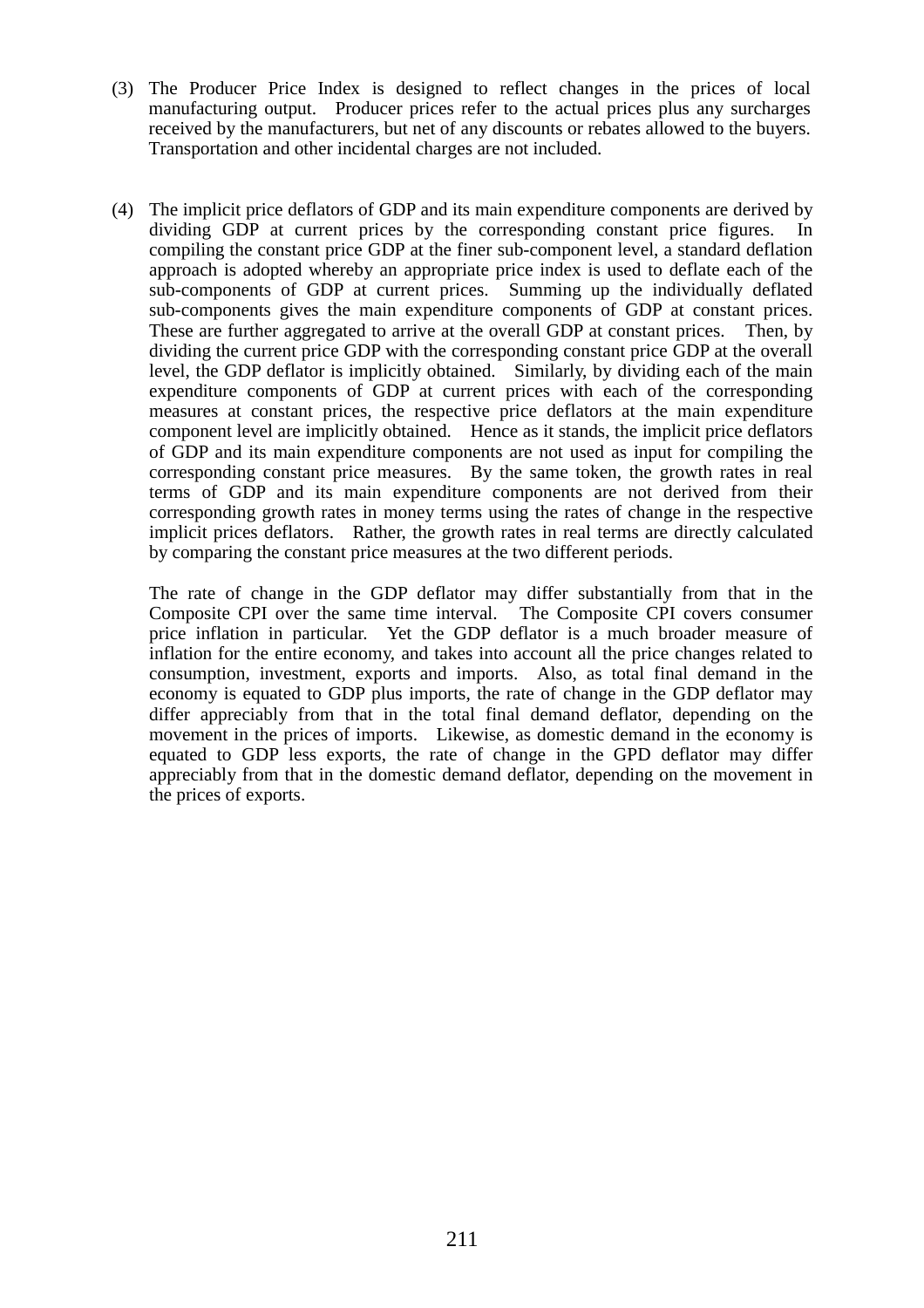# **STATISTICAL APPENDIX**

|    | <b>Table</b>                                                                   | Page        |
|----|--------------------------------------------------------------------------------|-------------|
| 1. | <b>Expenditure-based Gross Domestic Product</b>                                | 214         |
| 2. | <b>Production-based Gross Domestic Product</b>                                 | 215         |
| 3. | Gross National Product and external factor income flows                        | 216         |
| 4. | Balance of payments account                                                    | 217         |
| 5. | Major economic indicators in the external sector for the third quarter of 2001 | $218 - 219$ |
| 6. | Major economic indicators in the domestic economy                              | $220 - 221$ |
| 7. | Major economic indicators in the financial sector as at end-September 2001     | $222 - 223$ |
| 8. | Major economic indicators in the labour sector                                 | $224 - 225$ |
| 9. | Various price indices for the third quarter of 2001                            | 226         |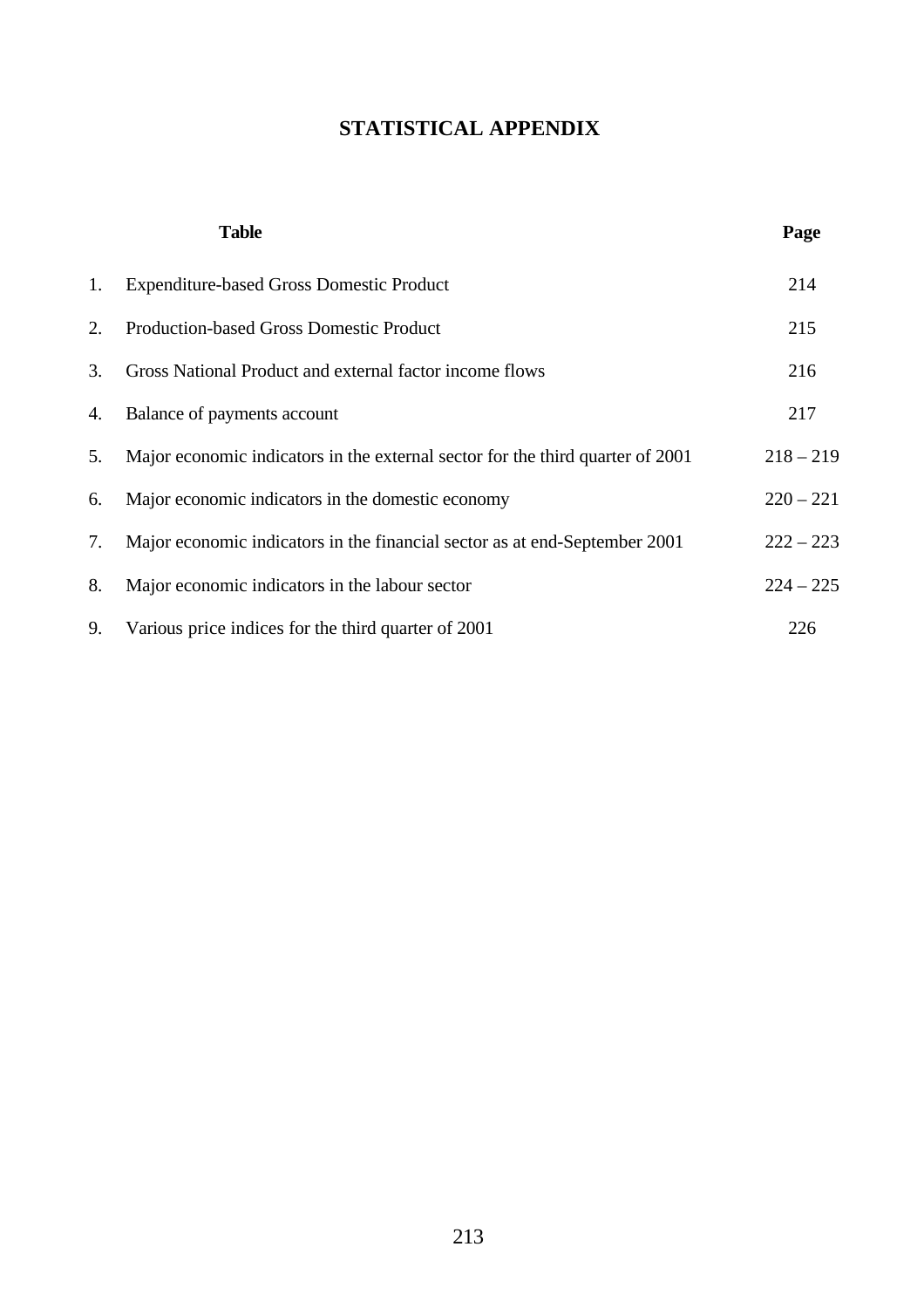|                                                  |                            |                                 |                            | (HK\$ million)                  |  |
|--------------------------------------------------|----------------------------|---------------------------------|----------------------------|---------------------------------|--|
|                                                  |                            | At current                      | At constant (1990)         |                                 |  |
|                                                  |                            | market prices                   |                            | market prices                   |  |
| Expenditure component                            | $1999^{\text{#}}$          | $2000^{\#}$                     | $1999^{#}$                 | $2000^{\text{#}}$               |  |
| Private consumption expenditure                  | 733,575                    | 736,204                         | 466,906                    | 492,395                         |  |
|                                                  | $(-3.8)$                   | (0.4)                           | (0.7)                      | (5.5)                           |  |
| Government consumption expenditure               | 121,465                    | 121,834                         | 64,203                     | 65,529                          |  |
|                                                  | (3.1)                      | (0.3)                           | (3.3)                      | (2.1)                           |  |
| Gross domestic fixed capital formation           | 316,960                    | 332,965                         | 232,397                    | 255,267                         |  |
|                                                  | $(-16.8)$                  | (5.0)                           | $(-17.5)$                  | (9.8)                           |  |
| Building and construction                        | 125,725                    | 115,946                         | 75,700                     | 69,906                          |  |
| of which:                                        | $(-8.9)$                   | $(-7.8)$                        | $(-11.0)$                  | $(-7.7)$                        |  |
| Machinery and equipment                          | 132,981                    | 168,472                         | 119,990                    | 150,938                         |  |
|                                                  | $(-15.6)$                  | (26.7)                          | $(-19.4)$                  | (25.8)                          |  |
| Change in inventories                            | $-10,637$                  | 16,194                          | $-10,824$                  | 14,791                          |  |
| Total exports of goods                           | 1,349,000                  | 1,572,689                       | 1,392,823                  | 1,631,144                       |  |
|                                                  | (0.1)                      | (16.6)                          | (3.7)                      | (17.1)                          |  |
| Domestic exports                                 | 170,600                    | 180,967                         | 172,884                    | 185,927                         |  |
|                                                  | $(-9.5)$                   | (6.1)                           | $(-7.2)$                   | (7.5)                           |  |
| Re-exports                                       | 1,178,400                  | 1,391,722                       | 1,219,938                  | 1,445,217                       |  |
|                                                  | (1.7)                      | (18.1)                          | (5.4)                      | (18.5)                          |  |
| Imports of goods                                 | 1,395,521                  | 1,661,404                       | 1,425,939                  | 1,683,831                       |  |
| less                                             | $(-2.6)$                   | (19.1)                          | (0.1)                      | (18.1)                          |  |
| Exports of services                              | 288,574                    | 327,969                         | 226,042                    | 257,924                         |  |
|                                                  | (2.8)                      | (13.7)                          | (5.7)                      | (14.1)                          |  |
| Imports of services                              | 175,758                    | 179,276                         | 136,782                    | 139,682                         |  |
| less                                             | $(-3.5)$                   | (2.0)                           | $(-3.1)$                   | (2.1)                           |  |
| Total expenditure on GDP                         | 1,227,658                  | 1,267,175                       | 808,826                    | 893,537                         |  |
|                                                  | $(-2.5)$                   | (3.2)                           | (3.0)                      | (10.5)                          |  |
| Per capita GDP (\$)                              | 185,826                    | 190,124                         | 122,429                    | 134,064                         |  |
|                                                  | $(-3.4)$                   | (2.3)                           | (2.0)                      | (9.5)                           |  |
| Implicit Price Deflator (1990=100)<br><b>GDP</b> | Index for<br>1999<br>151.8 | % change<br>over 1998<br>$-5.4$ | Index for<br>2000<br>141.8 | % change<br>over 1999<br>$-6.6$ |  |
| Total final demand <sup>(a)</sup>                | 118.0                      | $-3.5$                          | 114.4                      | $-3.1$                          |  |
| Domestic demand <sup>(b)</sup>                   | 154.3                      | $-1.8$                          | 145.8                      | $-5.5$                          |  |

#### **Table 1 Expenditure-based Gross Domestic Product (GDP)**

Notes : Figures in brackets represent percentage changes over a year earlier.

Figures may not add up exactly to the totals due to rounding.

(a) Total final demand is defined as the sum of private consumption expenditure, government consumption expenditure, gross domestic fixed capital formation, change in inventories, and exports of goods and services.

(b) Domestic demand is total final demand less exports of goods and services.

(#) Revised figures.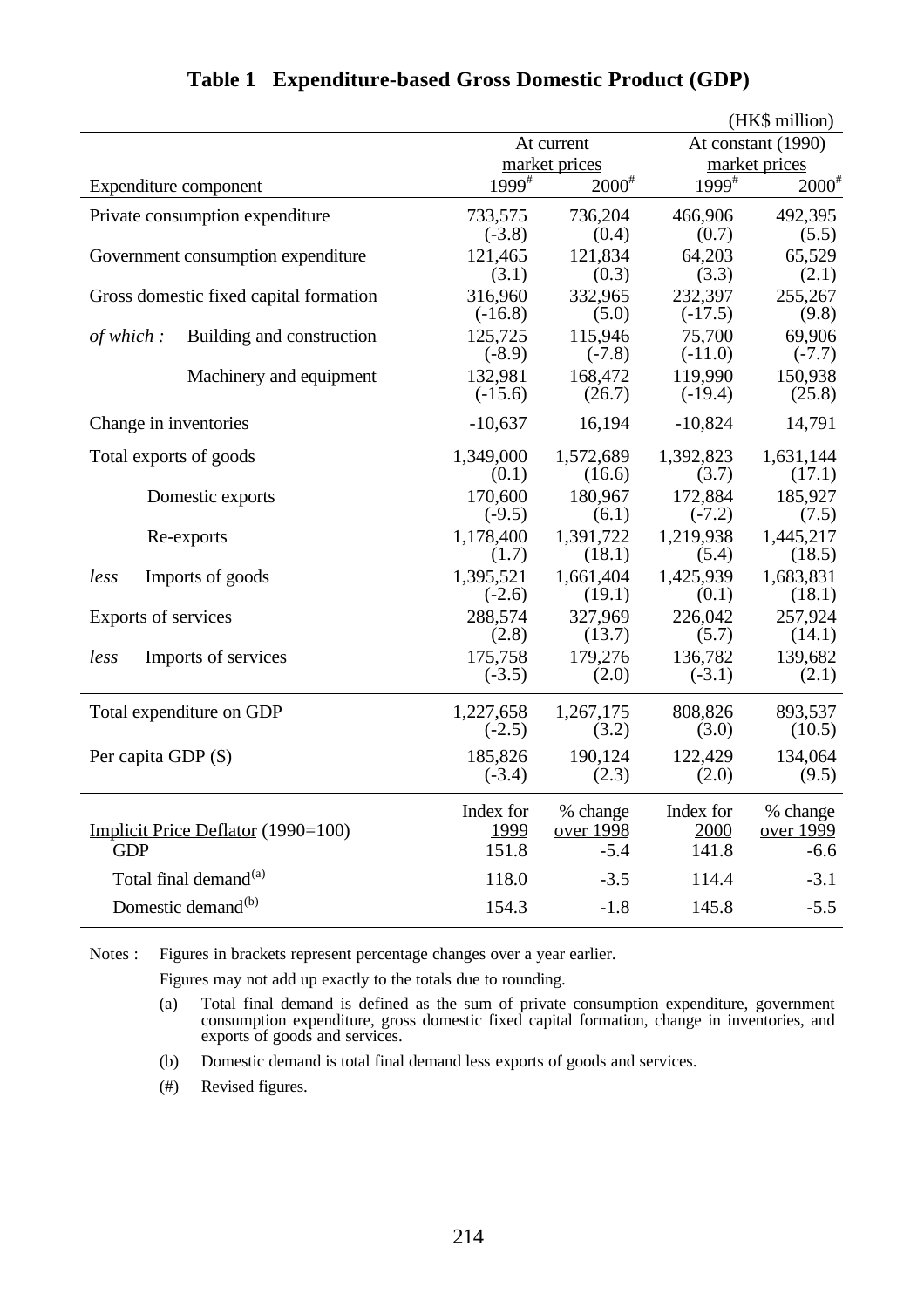|                                                                            |            | At current prices<br>(HK\$ million) |            | Year-on-year<br>% change |            | % share<br>in GDP |  |
|----------------------------------------------------------------------------|------------|-------------------------------------|------------|--------------------------|------------|-------------------|--|
| Economic sector                                                            | $1999^{#}$ | $2000^{+}$                          | $1999^{#}$ | $2000^+$                 | $1999^{#}$ | $2000^+$          |  |
| Agriculture and fishing                                                    | 1,171      | 920                                 | $-23.5$    | $-21.4$                  | 0.1        | 0.1               |  |
| Mining and quarrying                                                       | 307        | 243                                 | 2.0        | $-20.8$                  | $\ast$     | $\ast$            |  |
| Manufacturing                                                              | 65,767     | 68,123                              | $-7.2$     | 3.6                      | 5.8        | 5.8               |  |
| Electricity, gas and water                                                 | 34,358     | 35,900                              | 2.4        | 4.5                      | 3.0        | 3.0               |  |
| Construction                                                               | 66,111     | 63,181                              | $-5.5$     | $-4.4$                   | 5.8        | 5.3               |  |
| Wholesale, retail and import/<br>export trades, restaurants<br>and hotels  | 282,194    | 311,126                             | $-2.0$     | 10.3                     | 24.8       | 26.3              |  |
| Transport, storage and<br>communications                                   | 108,957    | 119,439                             | 0.9        | 9.6                      | 9.6        | 10.1              |  |
| Financing, insurance, real<br>estate and business services                 | 267,017    | 278,379                             | $-5.5$     | 4.3                      | 23.4       | 23.5              |  |
| Community, social and<br>personal services                                 | 245,647    | 250,555                             | 5.4        | 2.0                      | 21.6       | 21.2              |  |
| Ownership of premises                                                      | 162,415    | 152,751                             | $-4.8$     | $-6.0$                   | 14.3       | 12.9              |  |
| Adjustment for financial<br>intermediation services<br>indirectly measured | $-94,580$  | $-96,755$                           | $-5.7$     | $-2.3$                   | $-8.3$     | $-8.2$            |  |
| GDP at factor cost<br>(production-based)                                   | 1,139,363  | 1,183,862                           | $-2.5$     | 3.9                      | 100.0      | 100.0             |  |
| Taxes on production<br>and imports                                         | 55,846     | 60,510                              | $-10.7$    | 8.4                      |            |                   |  |
| GDP at market prices<br>(production-based)                                 | 1,195,209  | 1,244,371                           | $-3.0$     | 4.1                      |            |                   |  |
| GDP at market prices<br>(expenditure-based)                                | 1,227,658  | 1,267,175                           | $-2.5$     | 3.2                      |            |                   |  |
| Statistical discrepancy (%)                                                | $-2.6$     | $-1.8$                              |            |                          |            |                   |  |

## **Table 2 Production-based Gross Domestic Product (GDP)**

Notes : Figures may not add up exactly to the totals due to rounding.

(#) Revised figures.

- (+) Preliminary figures.
- (\*) Share of less than 0.05%.

(--) Not applicable.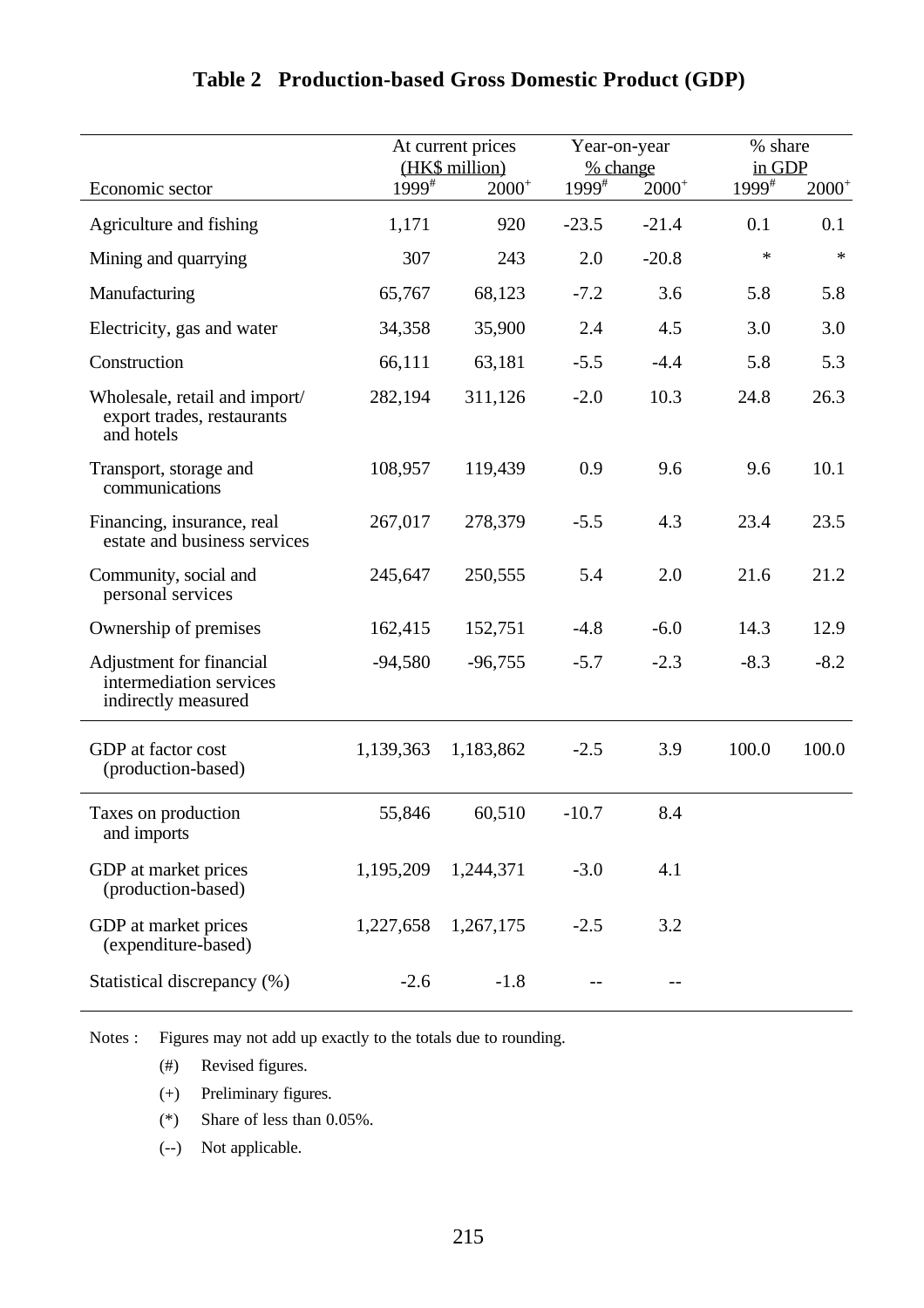|                                    |           |           |         |         |                 |         | (HK\$ million) |
|------------------------------------|-----------|-----------|---------|---------|-----------------|---------|----------------|
|                                    | 2000      |           |         | 2000    |                 |         | 2001           |
| Income component                   |           |           | 2nd Qtr | 3rd Qtr | 4th Qtr         | 1st Qtr | 2nd Qtr        |
| (At current market prices)         |           |           |         |         |                 |         |                |
| Direct investment income           |           |           |         |         |                 |         |                |
| Inflow total                       | 159,868   | (17.2)    | 41,483  | 36,967  | 36,281          | 36,376  | 46,600         |
| Banking                            | 8,132     | (16.5)    | 1,786   | 2,031   | 2,445           | 2,030   | 1,842          |
| Others $(a)$                       | 151,736   | (17.2)    | 39,697  | 34,936  | 33,836          | 34,346  | 44,758         |
| Outflow total                      | 272,661   | (38.3)    | 62,297  | 71,042  | 65,550          | 62,320  | 69,577         |
| Banking                            | 75,034    | (15.6)    | 18,748  | 18,813  | 16,936          | 16,656  | 15,486         |
| Others <sup>(a)</sup>              | 197,627   | (49.5)    | 43,549  | 52,229  | 48,614          | 45,663  | 54,091         |
| Portfolio investment income        |           |           |         |         |                 |         |                |
| Inflow total                       | 96,109    | (11.4)    | 23,463  | 25,528  | 23,195          | 26,348  | 23,982         |
| Banking                            | 24,193    | (45.3)    | 5,661   | 6,517   | 7,034           | 7,267   | 7,030          |
| Others $(a)$                       | 71,916    | (3.3)     | 17,803  | 19,011  | 16,161          | 19,081  | 16,952         |
| Outflow total                      | 27,591    | (8.6)     | 11,554  | 5,317   | 7,731           | 3,202   | 13,505         |
| Banking                            | 3,854     | $(-5.6)$  | 718     | 1,335   | 555             | 1,866   | 773            |
| Others <sup>(a)</sup>              | 23,737    | (11.3)    | 10,836  | 3,982   | 7,176           | 1,336   | 12,732         |
| Other investment income            |           |           |         |         |                 |         |                |
| Inflow total                       | 155,112   | (9.2)     | 37,799  | 39,118  | 39,009          | 35,428  | 34,304         |
| <b>Banking</b>                     | 136,179   | (5.2)     | 34,036  | 33,941  | 33,622          | 30,124  | 30,014         |
| Others $(a)$                       | 18,933    | (51.5)    | 3,764   | 5,177   | 5,387           | 5,304   | 4,290          |
| Outflow total                      | 89,297    | $(-16.9)$ | 22,516  | 22,352  | 22,170          | 20,679  | 19,662         |
| <b>Banking</b>                     | 82,361    | $(-17.7)$ | 20,807  | 20,773  | 20,073          | 18,903  | 17,480         |
| Others <sup>(a)</sup>              | 6,936     | $(-6.7)$  | 1,709   | 1,579   | 2,096           | 1,776   | 2,181          |
| Compensation of employees          |           |           |         |         |                 |         |                |
| Inflow total                       | 53        | $(-51.8)$ | 13      | 10      | 9               | 10      | 11             |
| Outflow total                      | 53        | $(-51.8)$ | 13      | 10      | 9               | 10      | 11             |
| <b>Total EFIF</b>                  |           |           |         |         |                 |         |                |
| Inflow total                       | 411,141   | (12.7)    | 102,759 | 101,624 | 98,495          | 98,162  | 104,897        |
| Outflow total                      | 389,602   | (18.0)    | 96,381  | 98,722  | 95,460          | 86,211  | 102,754        |
| Net flow total                     | 21,540    |           | 6,378   | 2,901   | 3,035           | 11,951  | 2,142          |
|                                    |           |           |         |         |                 |         |                |
| (At current market prices)         |           |           |         |         |                 |         |                |
| GNP $(\$$ million) <sup>#</sup>    | 1,288,715 | (2.1)     | 314,513 |         | 329,561 333,013 | 315,518 | 310,902        |
| Per capita GNP $(\text{\$})^{\#}$  | 193,356   | (1.2)     |         |         |                 |         |                |
| (At constant (1990) market prices) |           |           |         |         |                 |         |                |
| GNP $(\$$ million) <sup>#</sup>    | 908,255   | (9.2)     | 217,615 |         | 236,850 238,475 | 221,906 | 216,549        |
| Per capita GNP $(S)^{\#}$          | 136,272   | (8.3)     |         |         |                 | --      |                |
|                                    |           |           |         |         |                 |         |                |

#### **Table 3 Gross National Product (GNP) and external factor income flows (EFIF)**

Notes : Figures in brackets represent percentage changes over a year earlier.

Figures may not add up exactly to the totals due to rounding.

- (a) Including households, government units, non-profit institutions, and companies other than those in the banking business.
- (#) Revised figures.
- (--) Not applicable.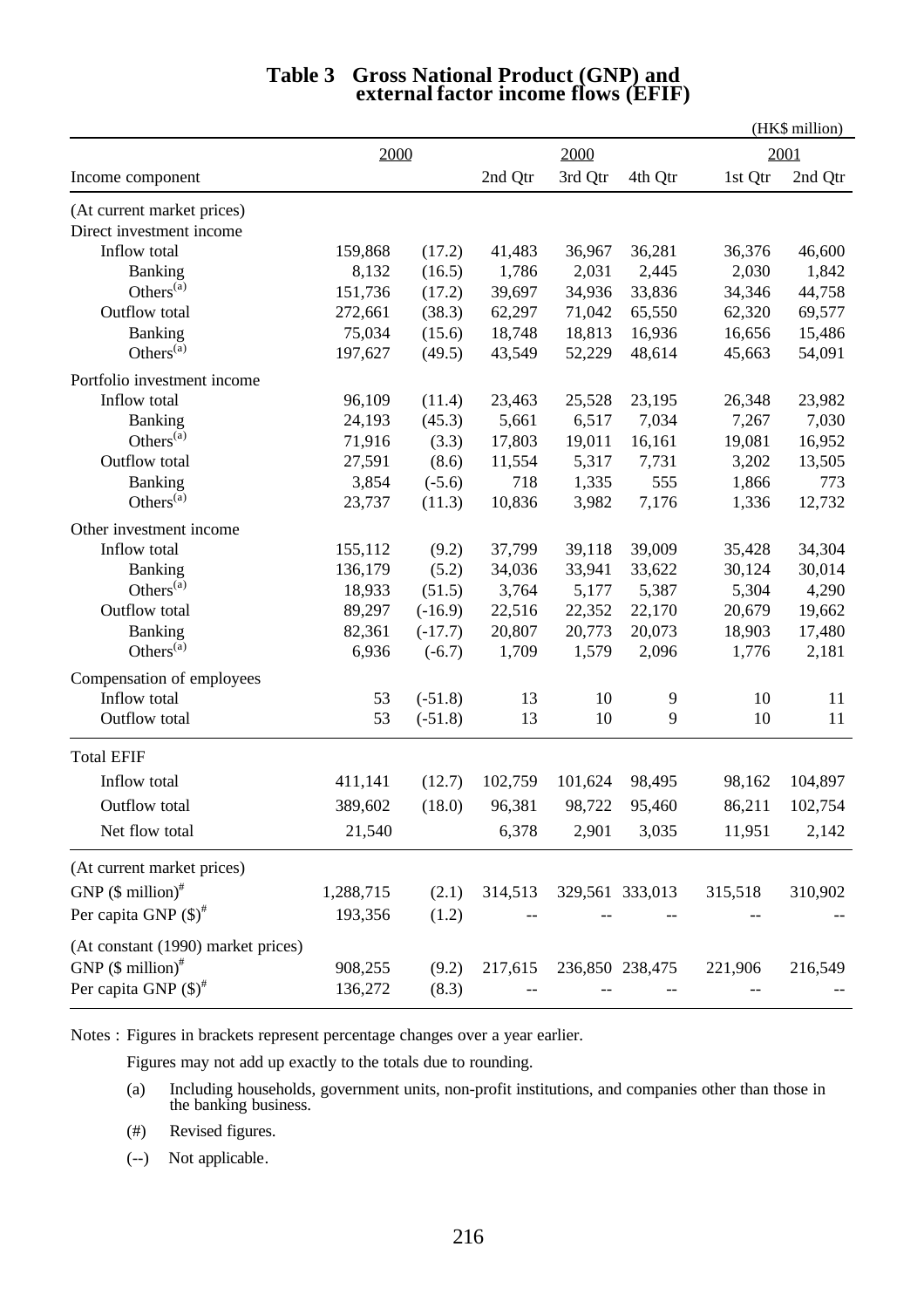|                                                 |              |                                     |                        |            |                                                  | (HK\$ million) |
|-------------------------------------------------|--------------|-------------------------------------|------------------------|------------|--------------------------------------------------|----------------|
|                                                 | $2000^{\#}$  |                                     | $2000^{\#}$            |            |                                                  | $2001^*$       |
| Standard components                             |              | 2nd Qtr                             | 3rd Qtr                | 4th Qtr    | 1st Qtr                                          | 2nd Qtr        |
| Current account <sup>(1)</sup>                  | 68,784       | 12,612                              | 22,127                 | 22,971     | 11,551                                           | 7,928          |
| Trade in goods                                  | $-64,021$    | $-19,329$                           | $-10,487$              | $-14,860$  | $-24,646$                                        | $-23,888$      |
| <b>Exports</b>                                  | 1,579,178    | 382,526                             | 433,530                | 422,858    | 350,421                                          | 364,089        |
| <b>Imports</b>                                  | $-1,643,199$ | $-401,855$                          | $-444,017$             | $-437,718$ | $-375,067$                                       | $-387,977$     |
| Trade in services                               | 123,976      | 28,632                              | 32,835                 | 37,969     | 27,932                                           | 32,766         |
| <b>Exports</b>                                  | 322,033      | 76,644                              | 85,989                 | 86,708     | 77,315                                           | 80,714         |
| Imports                                         | $-198,057$   | $-48,012$                           | $-53,154$              | $-48,739$  | $-49,383$                                        | $-47,948$      |
| External factor income flows                    | 21,540       | 6,378                               | 2,901                  | 3,035      | 11,951                                           | 2,142          |
| Inflow                                          | 411,141      | 102,759                             | 101,624                | 98,495     | 98,162                                           | 104,897        |
| Outflow                                         | $-389,602$   | $-96,381$                           | $-98,722$              | $-95,460$  | $-86,211$                                        | $-102,754$     |
| <b>Current transfers</b>                        | $-12,712$    | $-3,069$                            | $-3,122$               | $-3,173$   | $-3,686$                                         | $-3,092$       |
| Inflow                                          | 4,651        | 1,152                               | 1,223                  | 1,303      | 1,105                                            | 2,338          |
| Outflow                                         | $-17,362$    | $-4,221$                            | $-4,345$               | $-4,476$   | $-4,791$                                         | $-5,430$       |
| Capital and financial<br>$\text{account}^{(1)}$ | $-59,369$    | $-16,019$                           | $-26,531$              | $-12,956$  | $-504$                                           | $-11,597$      |
| Capital transfers                               | $-11,829$    | $-3,641$                            | $-3,716$               | $-2,534$   | $-1,438$                                         | $-3,116$       |
| Direct investment                               | 11,005       | 58,667                              | 21,947                 | $-68,169$  | 59,090                                           | 37,372         |
| Abroad                                          | $-491,122$   | $-78,467$                           | $-34,387$              | $-311,553$ | $-7,485$                                         | $-14,966$      |
| In HK                                           | 502,127      | 137,134                             | 56,334                 | 243,384    | 66,575                                           | 52,337         |
| Portfolio investment                            | 226,852      | 5,476                               | 1,996                  | 132,335    | $-108,070$                                       | $-52,268$      |
| Assets                                          | $-152,563$   | $-109,699$                          | 15,847                 | $-86,564$  | $-75,082$                                        | $-77,803$      |
| Liabilities                                     | 379,416      | 115,176                             | $-13,851$              | 218,899    | $-32,988$                                        | 25,535         |
| Financial derivatives                           | $-4,648$     | 15,644                              | $-1,088$               | 22,300     | $-9,209$                                         | 21,147         |
| Assets                                          | 62,487       | 22,081                              | 9,229                  | 25,234     | 18,072                                           | 42,583         |
| Liabilities                                     | $-67,135$    | $-6,437$                            | $-10,317$              | $-2,934$   | $-27,280$                                        | $-21,435$      |
| Other investment                                | $-203,952$   | $-66,797$                           | $-6,701$               | $-66,253$  | 120,080                                          | $-4,807$       |
| Assets                                          | 126,222      | 79,274                              | 47,796                 | $-34,041$  | 62,689                                           | 153,406        |
| Liabilities                                     | $-330,174$   | $-146,071$                          | $-54,497$              | $-32,212$  | 57,391                                           | $-158,213$     |
| Net change in reserve<br>$asserts^{(2)}$        | $-76,798$    | $-25,368$                           | $-38,969$              | $-30,636$  | $-60,958$                                        | $-9,924$       |
| Net errors and omissions                        | $-9,415$     | 3,407                               | 4,404                  | $-10,014$  | $-11,046$                                        | 3,669          |
| Overall balance of<br>payments                  | 76,798       | 25,368<br>(in surplus) (in surplus) | 38,969<br>(in surplus) | 30,636     | 60,958<br>(in surplus) (in surplus) (in surplus) | 9,924          |

**Table 4 Balance of payments account**

Notes : Figures may not add up exactly to the totals due to rounding.

- (1) In accordance with the balance of payments accounting rules, a positive value for the balance figure in the current account represents a surplus whereas a negative value represents a deficit. In the capital and financial account, a positive value for the balance figure indicates a net inflow and a negative value indicates a net outflow. As increases in external assets are debit entries and decreases are credit entries, a negative value for net change in reserve assets represents a net increase and a positive value represents a net decrease.
- (2) The estimates on net change in reserve assets under the balance of payments framework are transaction figures. Effects from valuation changes (including price changes and exchange rate changes) and reclassifications are excluded.
- (#) Revised figures.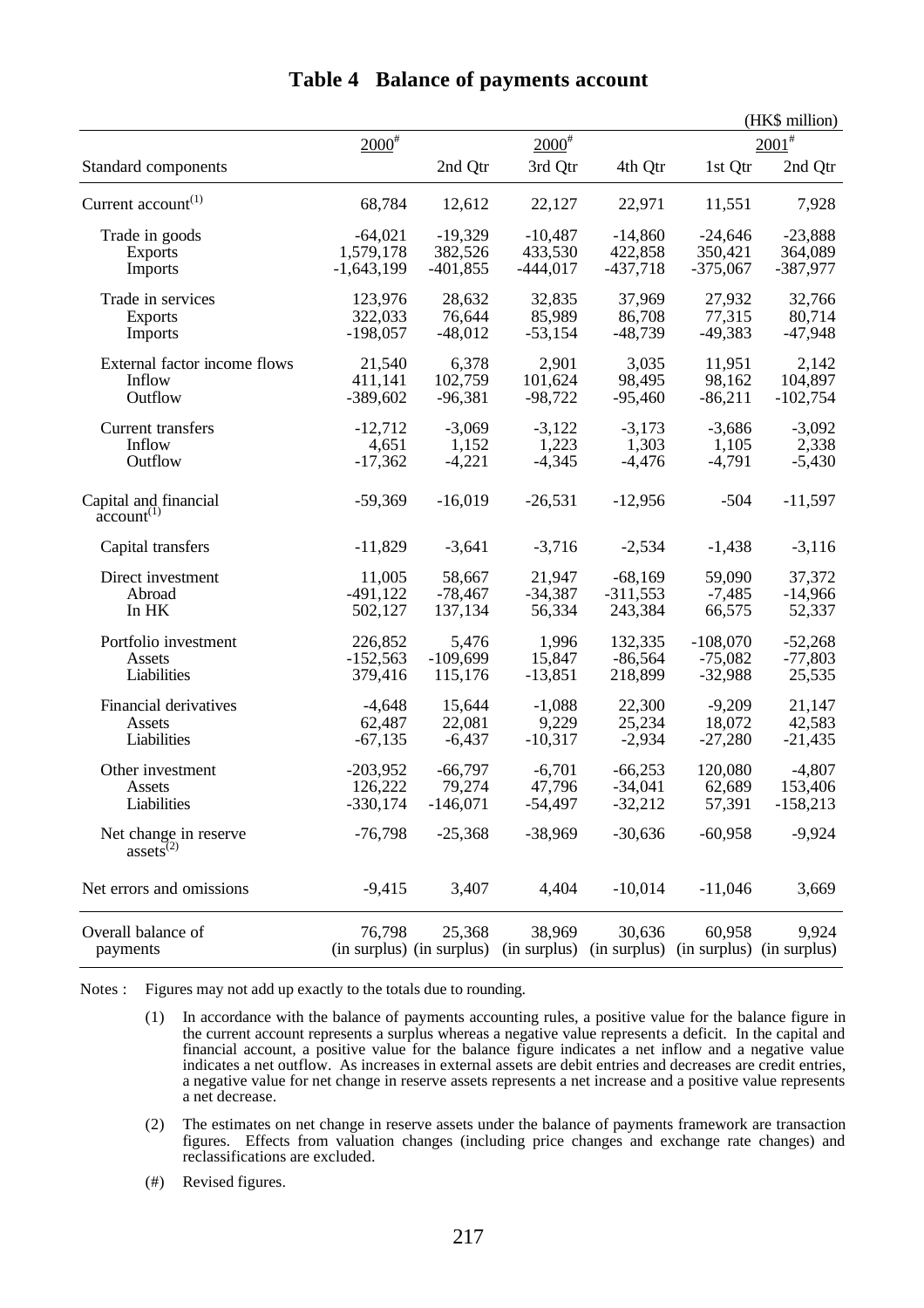|            |                                        |              |           | % change over |             |
|------------|----------------------------------------|--------------|-----------|---------------|-------------|
|            |                                        | Unit of      |           | Previous      | Same period |
|            | Statistical variable                   | denomination | Magnitude | period        | last year   |
| Value      |                                        |              |           |               |             |
| Re-exports |                                        | \$Mn         | 359,609   | 10.9          | $-5.8$      |
|            | Domestic exports                       | \$Mn         | 41,380    | 5.5           | $-17.9$     |
|            | Total exports of goods                 | \$Mn         | 400,989   | 10.3          | $-7.2$      |
|            | Imports of goods                       | \$Mn         | 418,789   | 6.7           | $-6.6$      |
|            | Visible trade balance                  | \$Mn         | $-17,800$ |               |             |
|            | Unit value indices $(1990 = 100)$      |              |           |               |             |
| Re-exports |                                        |              | 95.9      | $-0.4$        | $-2.7$      |
| $to$ :     | Mainland of China                      |              | 92.6      | $-0.8$        | $-3.4$      |
|            | <b>United States</b>                   |              | 109.0     | 0.4           | $-1.2$      |
|            | Japan                                  |              | 92.6      | 1.3           | $-1.3$      |
|            | Germany                                |              | 102.0     | 0.5           | $-2.0$      |
|            | <b>United Kingdom</b>                  |              | 103.2     | $-0.2$        | $-2.6$      |
|            | Domestic exports                       |              | 94.2      | 0.2           | $-5.4$      |
| $to$ :     | Mainland of China                      |              | 86.2      | $-1.8$        | $-9.4$      |
|            | <b>United States</b>                   |              | 107.5     | 1.7           | $-3.4$      |
|            | Germany                                |              | 89.5      | 1.4           | $-9.8$      |
|            | Japan                                  |              | 103.8     | $\ast$        | $-1.3$      |
|            | <b>United Kingdom</b>                  |              | 88.6      | 2.3           | $-6.4$      |
|            | Imports of goods                       |              | 95.7      | $-0.5$        | $-3.9$      |
|            | from: Mainland of China                |              | 102.3     | 0.8           | $-1.8$      |
|            | Japan                                  |              | 95.9      | $-1.5$        | $-5.4$      |
|            | Taiwan                                 |              | 91.2      | $-1.3$        | $-7.1$      |
|            | <b>United States</b>                   |              | 96.3      | $-1.5$        | $-3.0$      |
|            | <b>United Kingdom</b>                  |              | 89.5      | 1.4           | $-1.4$      |
| $of$ :     | Raw materials and<br>semi-manufactures |              | 85.9      | $-1.9$        | $-6.1$      |
|            | Consumer goods                         |              | 105.0     | 0.8           | $-1.5$      |
|            | Capital goods                          |              | 96.2      | 0.1           | $-2.5$      |
|            | Foodstuffs                             |              | 91.6      | $-1.3$        | $-3.3$      |
|            | Fuels                                  |              | 89.2      | $-4.9$        | $-18.2$     |

#### **Table 5 Major economic indicators in the external sector for the third quarter of 2001**

Notes : Figures may not add up exactly to the totals due to rounding.

(--) Not applicable.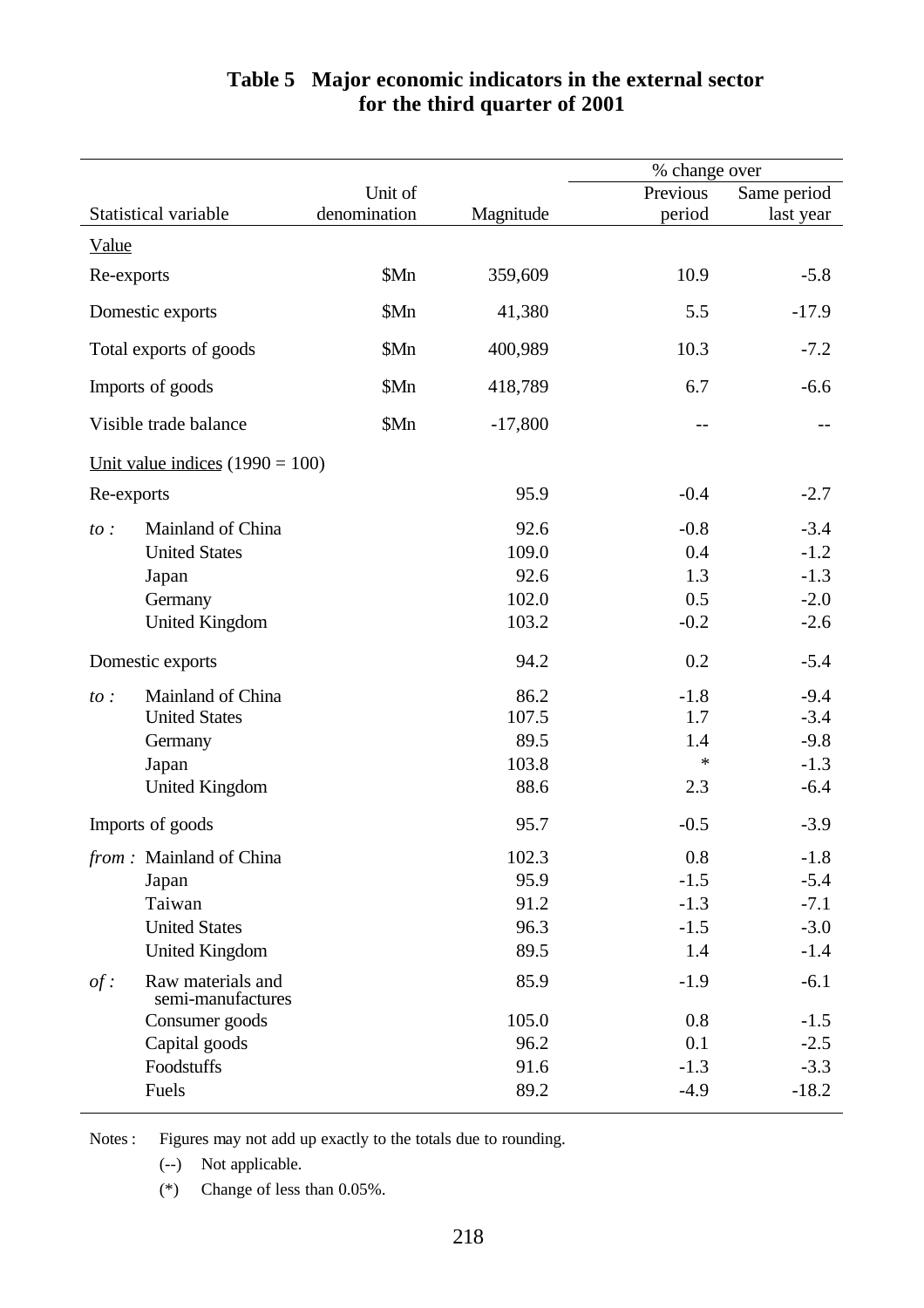### % change over Statistical variable Magnitude Previous period Same period last year Terms of trade index  $(1990 = 100)$  100.6 0.2 0.9 Quantum indices  $(1990 = 100)$ Re-exports 370.0 10.3 -3.0 *to :* Mainland of China 547.5 7.5 7.3 United States 343.2 18.3 -10.1 Japan 390.9 5.6 -0.2 Germany 205.8 18.4 -9.4 United Kingdom 434.6 22.1 -9.4 Domestic exports 78.3 4.7 -12.4 *to :* Mainland of China 133.8 5.5 3.1 United States 74.5 9.0 -14.8 Germany 38.6 0.1 -41.0 Japan 35.6 8.9 -18.9 United Kingdom 79.2 9.8 -17.3 *of :* Textiles and clothing 104.9 13.3 -6.6 Products other than textiles and clothing  $61.1$   $-3.5$   $-18.0$ Imports of goods 272.6 6.7 -3.4 *from : Mainland of China* 314.9 13.4 -5.8 Japan 185.2 -4.1 -10.0 Taiwan 199.1 -1.8 -10.1 United States 227.4 1.5 -3.5 United Kingdom 253.2 3.5 2.6 *of :* Raw materials and semi-manufactures 238.3 -2.9 -10.7 Consumer goods 235.8 12.8 -1.9 Capital goods 496.6 12.1 3.9 Foodstuffs 187.4 17.0 4.9

#### **Table 5 Major economic indicators in the external sector for the third quarter of 2001 (cont'd)**

Fuels 219.8 1.9 -2.4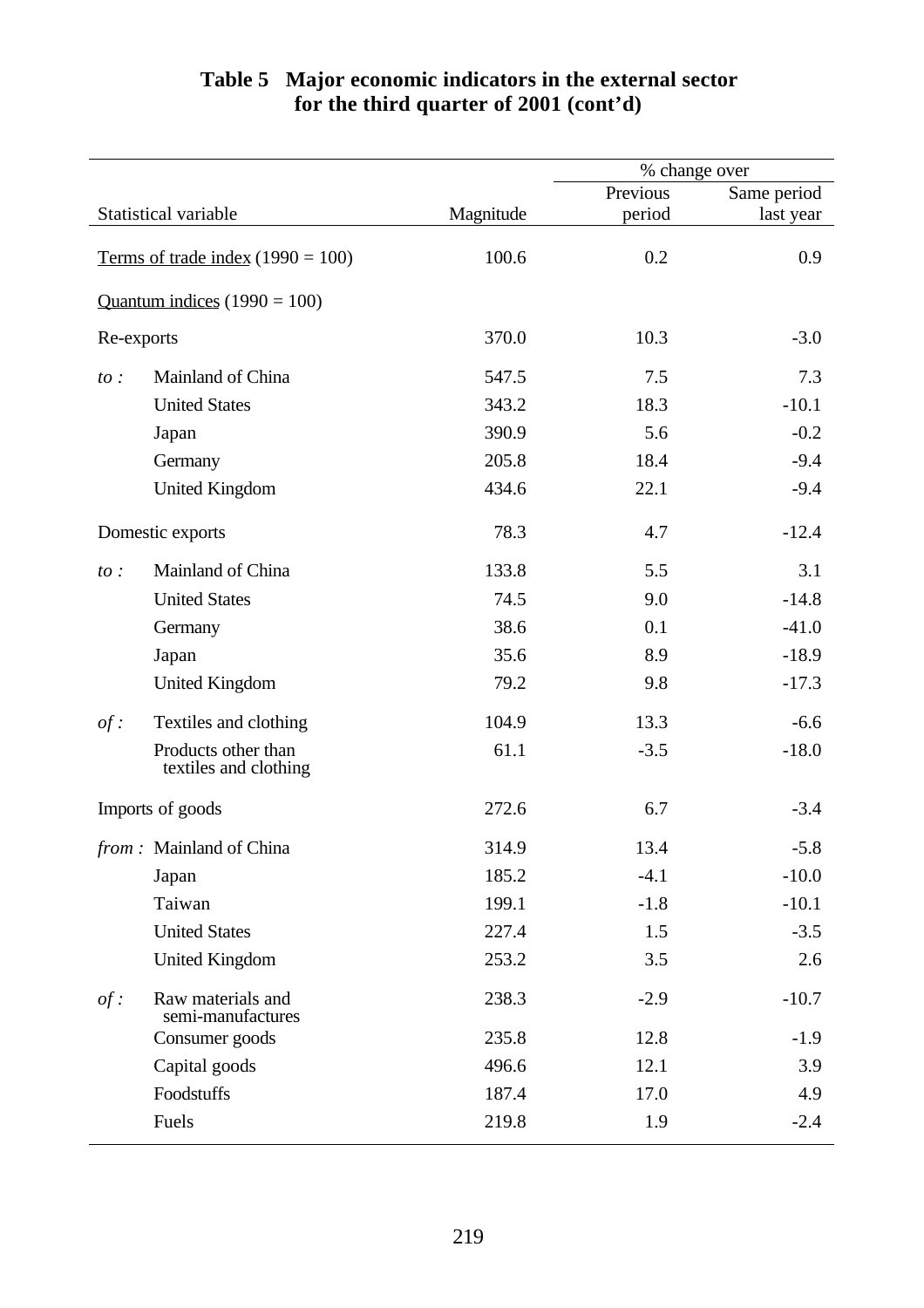|                                                                     |              |                |          | % change over |
|---------------------------------------------------------------------|--------------|----------------|----------|---------------|
|                                                                     | Unit of      |                | Previous | Same period   |
| Statistical variable                                                | Denomination | Magnitude      | period   | last year     |
| Manufacturing sector (2nd Qtr 2001)                                 |              |                |          |               |
| <b>Index of Industrial Production</b><br>$(1986 = 100)$             |              | 103.0          | 14.8     | $-0.1$        |
| Property (3rd Qtr 2001)                                             |              |                |          |               |
| Completions of new property                                         |              |                |          |               |
| for: Residential                                                    | no. of units | 5 0 6 8        | $-18.0$  | 15.5          |
| Commercial                                                          | $'000$ sq. m | 76             | 31.1     | 87.5          |
| of which:                                                           |              |                |          |               |
| Office space                                                        | '000 sq. m   | 24             | 17.5     | 2.1           |
| Other commercial<br>Premises                                        | $'000$ sq. m | 52             | 38.6     | 206.5         |
| Industrial                                                          | $'000$ sq. m | 29             | 109.5    | 90.1          |
| of which:                                                           |              |                |          |               |
| Industrial-cum-office<br>Premises                                   | $000$ sq. m  | $\overline{0}$ | $-100.0$ | $-100.0$      |
| <b>Flatted factory</b><br>Space                                     | $000$ sq. m  | 12             |          |               |
| Storage premises                                                    | $000$ sq. m  | 17             |          | 1169.2        |
| Floor area of building consents                                     |              |                |          |               |
| for: Residential                                                    | $000$ sq. m  | 122            | $-34.9$  | $-53.4$       |
| Commercial                                                          | $'000$ sq. m | 39             | $-73.8$  | $-74.7$       |
| Industrial                                                          | $'000$ sq. m | $\ast$         | $-88.3$  | $-99.4$       |
| Others                                                              | $000$ sq. m  | 8              | $-45.3$  | $-86.0$       |
| Total                                                               | $'000$ sq. m | 170            | $-52.2$  | $-67.8$       |
| <b>Building and construction</b>                                    |              |                |          |               |
| Labour and Material Cost Index (Jul 2001)<br>$(mid-Feb 1970 = 100)$ |              | 1758           | 0.3      | 0.9           |
| Tender Price Indices (2nd Qtr 2001)<br>$(Jan 1970 - 100)$           |              |                |          |               |
| $for:$ Public sector building projects                              |              | 842            | $-2.3$   | $-3.6$        |
| Public housing projects                                             |              | 626            | 2.3      | $-11.6$       |
| Electricity consumption (3rd Qtr 2001)                              |              |                |          |               |
| $for:$ Industrial                                                   | Mn KWh       | 1 277          | 5.1      | $-6.6$        |
| Commercial                                                          | Mn KWh       | 6763           | 12.8     | 3.5           |
| Domestic                                                            | Mn KWh       | 3 4 5 8        | 64.8     | 1.6           |

## **Table 6 Major economic indicators in the domestic economy**

Notes : Figures may not add up exactly to the totals due to rounding.

(--) Not applicable.

(\*) Less than 500 sq. m.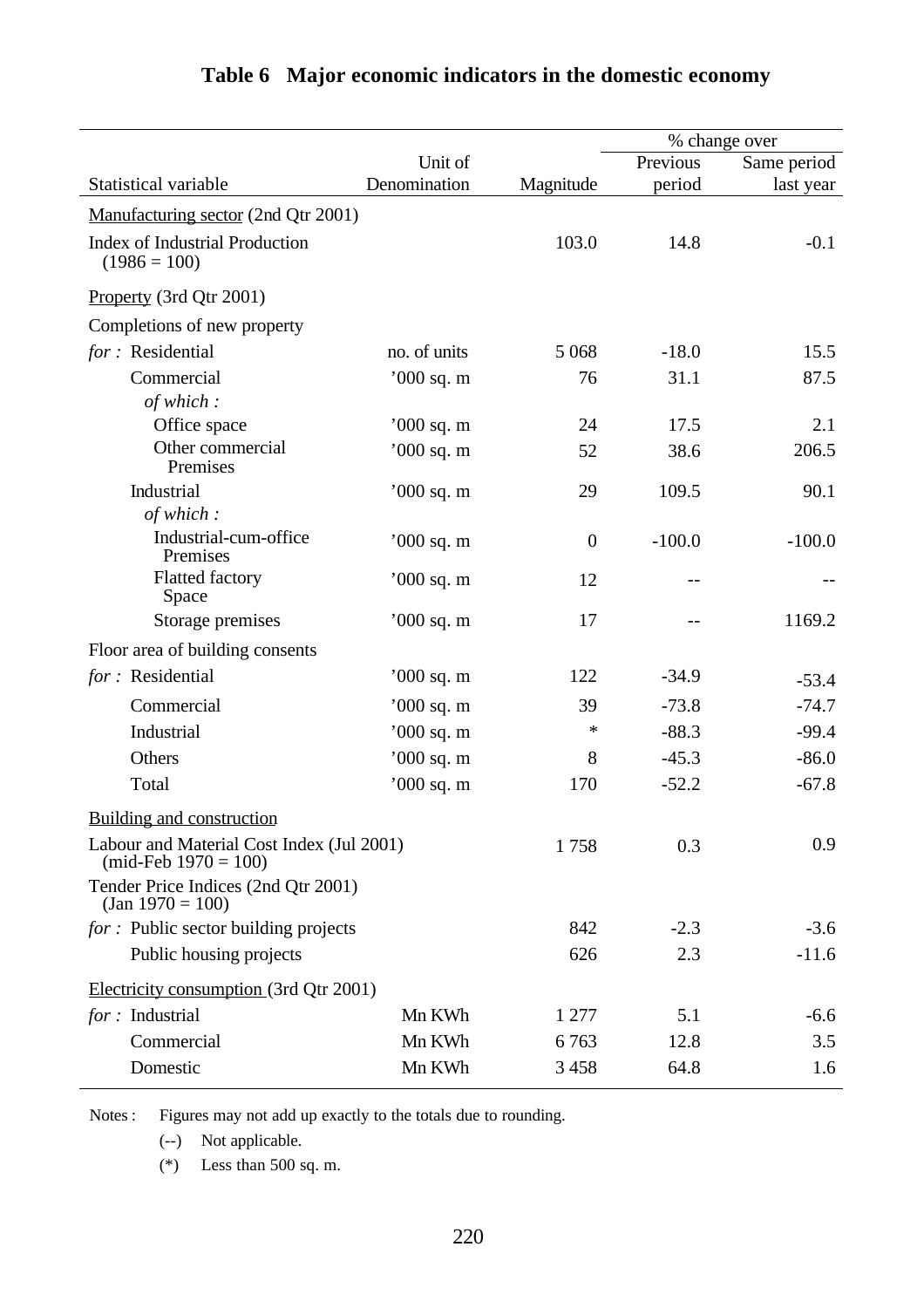|                                                    |              |           |          | % change over |
|----------------------------------------------------|--------------|-----------|----------|---------------|
|                                                    | Unit of      |           | Previous | Same period   |
| Statistical variable                               | denomination | Magnitude | period   | last year     |
| Gas consumption (3rd Qtr 2001)                     |              |           |          |               |
| $for:$ Industrial                                  | Terajoule    | 248       | $-5.3$   | $-0.8$        |
| Commercial                                         | Terajoule    | 2 5 9 9   | $-9.4$   | $-3.2$        |
| Domestic                                           | Terajoule    | 3 0 3 2   | $-23.1$  | 8.5           |
|                                                    |              |           |          |               |
| <b>Transport</b>                                   |              |           |          |               |
| Passenger journeys (3rd Qtr 2001)                  |              |           | $\ast$   |               |
| $by:$ KMB                                          | 000          | 272 694   |          | 0.1           |
| <b>NWFB</b>                                        | 000          | 48 8 35   | 3.8      | 2.6           |
| <b>City Bus</b>                                    | 000          | 54 543    | 2.5      | $-0.8$        |
| New Lantau Bus                                     | 000          | 1921      | 36.9     | 42.1          |
| Long Win Bus                                       | 000          | 5 0 9 7   | 7.5      | 8.9           |
| <b>MTR</b>                                         | 000          | 195 912   | 5.8      | $-1.4$        |
| <b>KCR</b>                                         | 000          | 73 493    | 3.9      | 0.1           |
| <b>LRT</b>                                         | 000          | 28 897    | $-0.4$   | $-2.2$        |
| Hong Kong Tramways                                 | 000          | 21 134    | $-1.2$   | $-0.2$        |
| New World First Ferry                              | 000          | 3733      | 6.7      | 3.9           |
| <b>Star Ferry</b>                                  | 000          | 6869      | 0.5      | $-1.3$        |
| Private cars licensed                              |              |           |          |               |
| new registration (3rd Qtr 2001)                    | no.          | 9851      | 10.7     | 11.2          |
| total licensed (end-Sep 2001)                      | no.          | 339 870   | 0.8      | 3.0           |
| Air passenger movements (3rd Qtr 2001)             | 000          | 5927      | 1.5      | $-2.1$        |
| Air cargo (3rd Qtr 2001)                           | '000 tonne   | 512       | 4.9      | $-11.6$       |
| Ocean cargo (2nd Qtr 2001)                         | '000 tonne   | 33 490    | 5.3      | 0.1           |
| Container throughput (2nd Qtr 2001)                | '000 TEUs    | 4 4 4 7   | 6.8      | $-0.8$        |
| <b>Tourism</b>                                     |              |           |          |               |
| Arrivals of incoming visitors (3rd Qtr 2001)       | 000          | 3 4 7 4   | 0.6      | 4.2           |
| Departures of Hong Kong residents (3rd Qtr 2001)   | 000          | 15 742    | 5.2      | 1.3           |
| Mainland of China<br>$to$ :                        | 000          | 13 30 6   | 4.9      | 2.0           |
| Macau                                              | 000          | 1 1 3 4   | 6.2      | $-4.8$        |
| Other countries                                    | 000          | 1 3 0 2   | 7.1      | $-0.2$        |
| Hotel rooms (end-Sep 2001)                         | no.          | 36 591    | $-1.0$   | 3.6           |
| Hotel room occupancy rate (3rd Qtr 2001)           | $\%$         | 78        | $-1.3$   | $-6.4$        |
| Telecommunications (end-Sep 2001)                  |              |           |          |               |
|                                                    |              |           |          |               |
| Telephone lines                                    | Mn           | 3.9       | 0.1      | $-0.3$        |
| for: Residential users                             | Mn           | 2.2       | $-0.3$   | $-1.8$        |
| <b>Business users</b>                              | Mn           | 1.8       | 0.6      | 1.6           |
| <b>Facsimile</b> lines                             | 000          | 412       | 1.8      | 3.7           |
| Public mobile radiotelephone<br>services customers | 000          | 5 6 5 9   | 0.7      | 16.9          |

## **Table 6 Major economic indicators in the domestic economy (cont'd)**

Notes : Figures may not add up exactly to the totals due to rounding.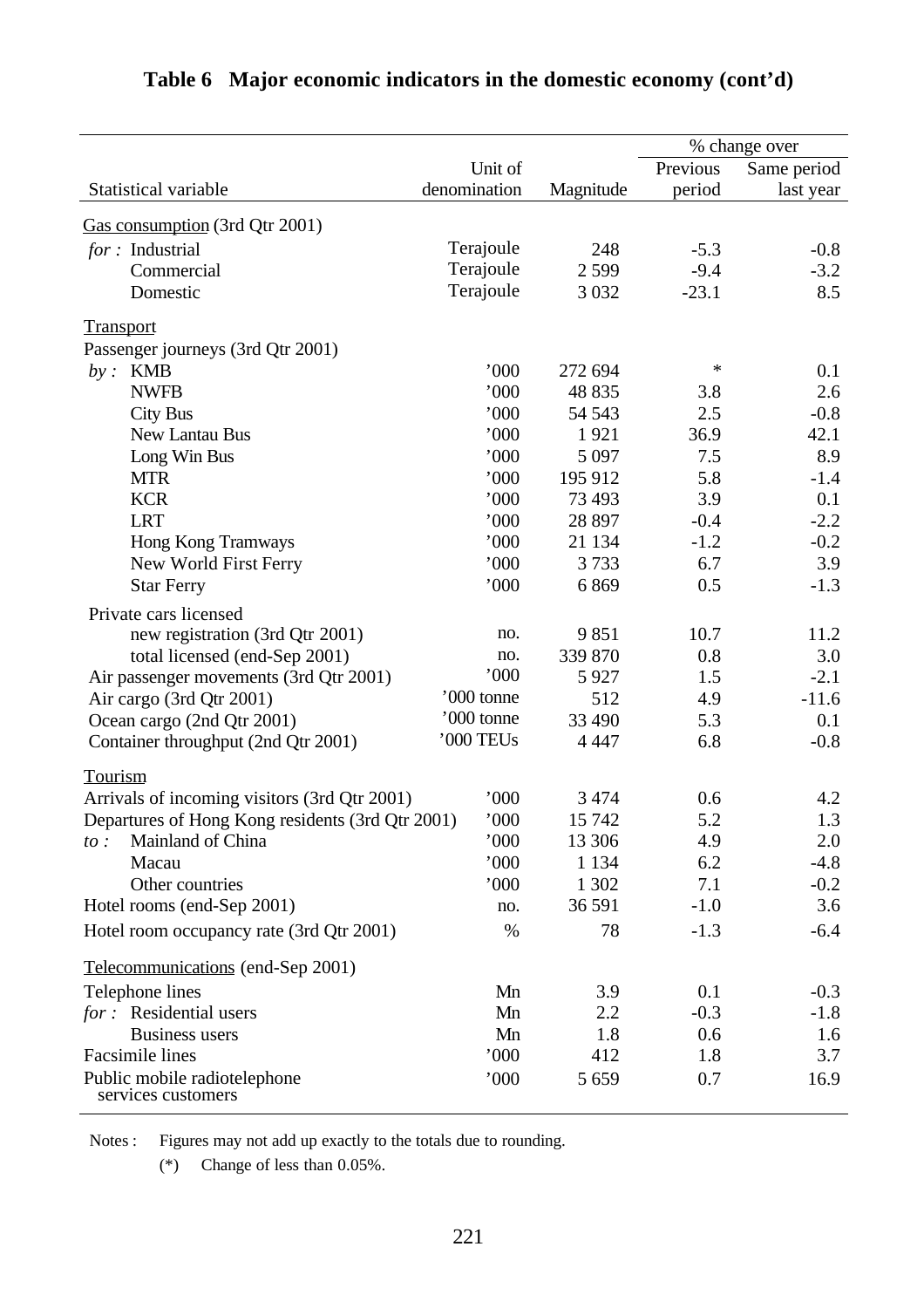|                                                                                                        |              |           | % change over |             |
|--------------------------------------------------------------------------------------------------------|--------------|-----------|---------------|-------------|
|                                                                                                        | Unit of      |           | Previous      | Same period |
| Statistical variable                                                                                   | denomination | Magnitude | period        | last year   |
| Exchange rate<br><b>Effective Exchange Rate Indices</b><br>of the Hong Kong dollar (Nov $1983 = 100$ ) |              |           |               |             |
| trade-weighted                                                                                         |              | 138.4     | $-1.6$        | 2.6         |
| import-weighted                                                                                        |              | 130.6     | $-1.8$        | 4.1         |
| export-weighted                                                                                        |              | 147.2     | $-1.4$        | 1.1         |
| HK\$/US\$ interbank T/T rate                                                                           | HK\$         | 7.799     | *             | $\ast$      |
| Interest rate                                                                                          |              |           |               |             |
| 3-month HIBOR                                                                                          | $\%$         | 2.31      | --            |             |
| Savings rate                                                                                           | $\%$         | 1.03      | $-1$          |             |
| Best lending rate                                                                                      | $\%$         | 6.00      | --            |             |
| <b>Monetary statistics</b>                                                                             |              |           |               |             |
| Money supply :<br>M1                                                                                   | \$Mn         | 240,430   | 5.7           | 9.2         |
| M2                                                                                                     | \$Mn         | 3,569,304 | 0.2           | 1.9         |
| M <sub>3</sub>                                                                                         | \$Mn         | 3,614,950 | 0.3           | 1.9         |
| Deposits with :                                                                                        |              |           |               |             |
| licensed banks                                                                                         | \$Mn         | 3,394,742 | $\ast$        | 1.5         |
| restricted licence banks                                                                               | \$Mn         | 34,085    | 7.0           | 18.8        |
| deposit-taking companies                                                                               | \$Mn         | 6,592     | 16.0          | 8.6         |
| all authorized institutions                                                                            | \$Mn         | 3,435,418 | $\ast$        | 1.6         |
| Deposits by type :                                                                                     |              |           |               |             |
| demand                                                                                                 | \$Mn         | 142,014   | 6.7           | 8.9         |
| savings                                                                                                | \$Mn         | 784,821   | 4.3           | 23.2        |
| time                                                                                                   | \$Mn         | 2,508,584 | $-1.6$        | $-4.0$      |
| total                                                                                                  | \$Mn         | 3,435,418 | $\ast$        | 1.6         |

#### **Table 7 Major economic indicators in the financial sector as at end-September 2001**

Notes : Figures may not add up exactly to the totals due to rounding.

(--) Not applicable.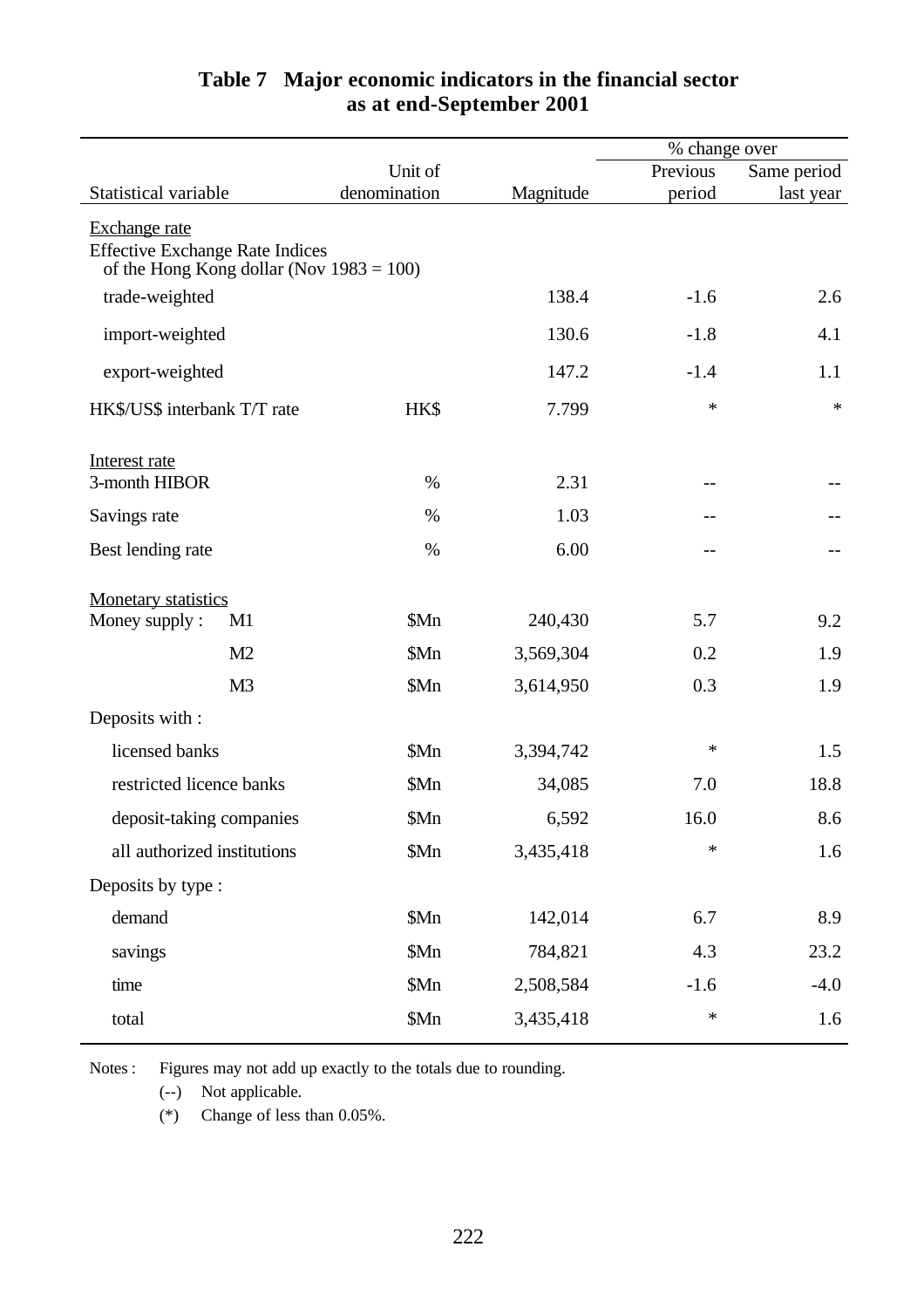|                                                                    |                  |           | % change over |             |
|--------------------------------------------------------------------|------------------|-----------|---------------|-------------|
|                                                                    | Unit of          |           | Previous      | Same period |
| Statistical variable                                               | denomination     | Magnitude | period        | last year   |
| Loans and advances by:                                             |                  |           |               |             |
| licensed banks                                                     | \$Mn             | 2,086,951 | $-3.2$        | $-12.4$     |
| restricted licence banks                                           | \$Mn             | 122,833   | $-1.8$        | $-1.2$      |
| deposit-taking companies                                           | \$Mn             | 37,429    | 3.5           | $-21.0$     |
| all authorized institutions                                        | \$Mn             | 2,247,214 | $-3.0$        | $-12.0$     |
| Loans and advances by<br>all authorized institutions :             |                  |           |               |             |
| to finance imports to,<br>exports and re-exports<br>from Hong Kong | \$Mn             | 88,398    | $-4.2$        | $-12.2$     |
| to finance<br>merchandising trade<br>not touching Hong Kong        | \$M <sub>n</sub> | 8,856     | $-4.2$        | $-23.9$     |
| other loans for use<br>in Hong Kong                                | \$Mn             | 1,808,883 | $-1.6$        | $-4.1$      |
| other loans for use<br>outside Hong Kong                           | \$Mn             | 330,445   | $-9.8$        | $-38.3$     |
| other loans where the<br>place of use is not known                 | \$M <sub>n</sub> | 10,632    | $-4.3$        | $-42.7$     |
| <b>Stock market</b>                                                |                  |           |               |             |
| Hang Seng Index (Jul $1964 = 100$ )                                |                  | 9951      | $-23.7$       | $-36.4$     |
| Stock market capitalisation                                        |                  |           |               |             |
| Main Board                                                         | \$Mn             | 3,373,478 | $-24.2$       | $-28.5$     |
| <b>Growth Enterprise Market</b>                                    | \$Mn             | 46,350    | $-33.7$       | $-42.0$     |
| Total                                                              | \$Mn             | 3,419,828 | $-24.3$       | $-28.8$     |
| Stock market turnover (3rd Qtr 2001)                               |                  |           |               |             |
| Main Board                                                         | \$Mn             | 411,809   | $-30.7$       | $-45.5$     |
| <b>Growth Enterprise Market</b>                                    | \$Mn             | 4,638     | $-72.3$       | $-80.9$     |
| Total                                                              | \$Mn             | 416,448   | $-31.8$       | $-46.6$     |

#### **Table 7 Major economic indicators in the financial sector as at end-September 2001 (cont'd)**

Note : Figures may not add up exactly to the totals due to rounding.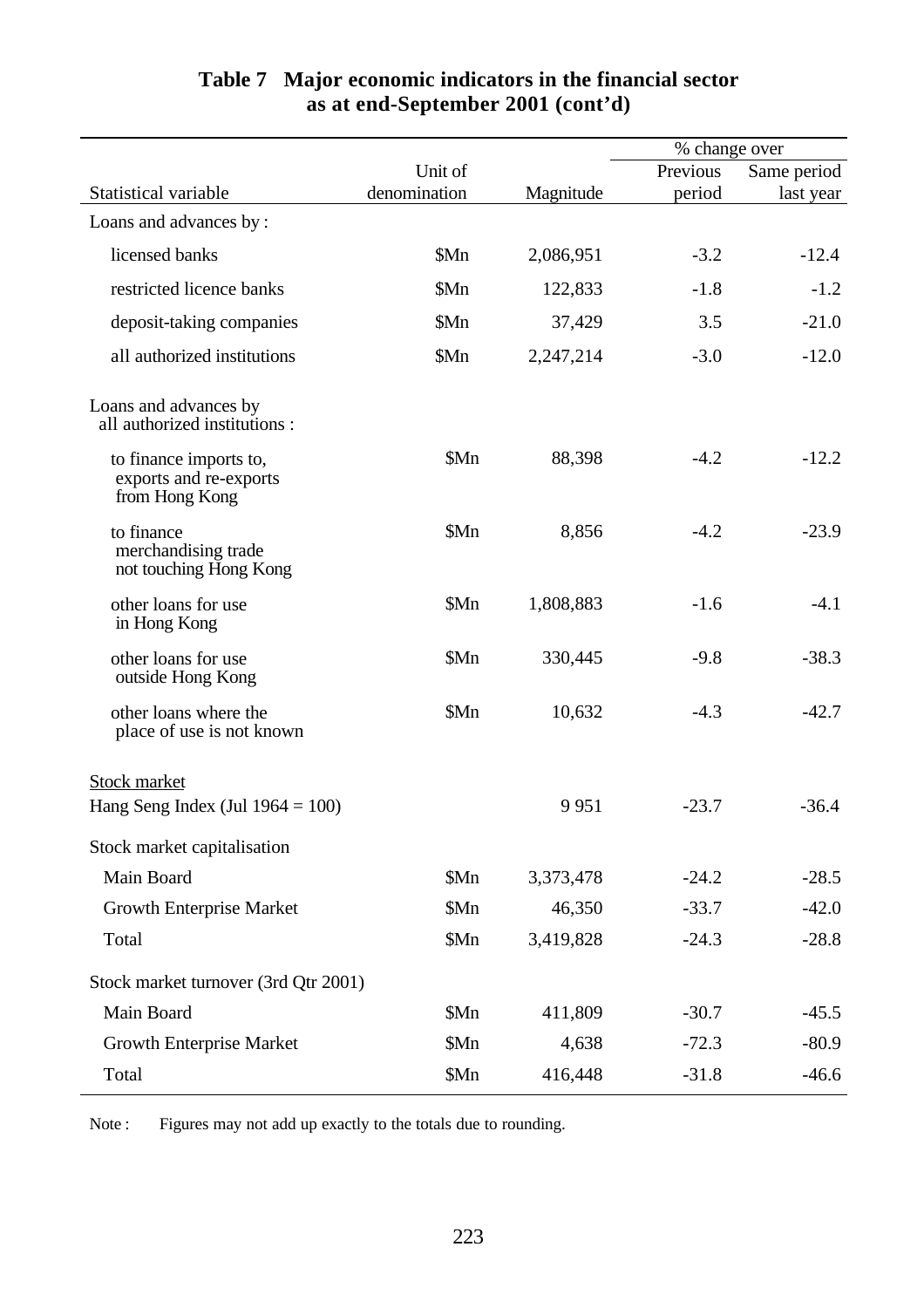|                                                            |              |           | % change over |             |
|------------------------------------------------------------|--------------|-----------|---------------|-------------|
|                                                            | Unit of      |           | Previous      | Same period |
| Statistical variable                                       | denomination | Magnitude | period        | last year   |
| Labour force characteristics (3rd Qtr 2001)                |              |           |               |             |
| Labour force                                               | 000          | 3 4 4 0   | 0.9           | 1.4         |
| Unemployed                                                 | 000          | 186       | 21.7          | 11.0        |
| Underemployed                                              | 000          | 84        | 12.3          | $-4.0$      |
| Employed                                                   | '000         | 3 2 5 5   | $-0.1$        | 0.9         |
| Labour force participation rate                            | $\%$         | 61.6      |               |             |
| Seasonally adjusted<br>unemployment rate                   | $\%$         | 5.3       |               |             |
| Underemployment rate                                       | $\%$         | 2.5       |               |             |
| Employment (Jun 2001)                                      |              |           |               |             |
| Manufacturing                                              | 000          | 219       | 0.8           | $-8.4$      |
| Services                                                   | '000         | 2036      | 2.4           | 2.2         |
| of which:                                                  |              |           |               |             |
| Wholesale, retail and<br>import/export trades              | 000          | 810       | 1.7           | $-0.6$      |
| <b>Restaurants and hotels</b>                              | 000          | 225       | 2.0           | 1.4         |
| Transport, storage and<br>Communications                   | '000         | 186       | 2.2           | 2.9         |
| Financing, insurance, real<br>estate and business services | 000          | 442       | 3.2           | 3.1         |
| Community, social and<br>personal services                 | 000          | 373       | 3.4           | 7.6         |
| Building and construction sites                            | 000          | 80        | $-8.6$        | 1.3         |
| Civil service                                              | 000          | 179       | $-1.3$        | $-3.3$      |
| Vacancies (Jun 2001)                                       |              |           |               |             |
| Manufacturing                                              | 000          | 2         | 0.5           | $-34.0$     |
| Services                                                   | 000          | 24        | $-15.1$       | $-24.9$     |
| of which:                                                  |              |           |               |             |
| Wholesale, retail and<br>import/export trades              | '000         | 7         | $-32.3$       | $-43.6$     |
| <b>Restaurants and hotels</b>                              | 000          | 1         | $-38.1$       | $-29.8$     |
| Transport, storage and<br>Communications                   | '000         | 1         | $-25.7$       | $-36.5$     |
| Financing, insurance, real<br>estate and business services | '000         | 8         | $-5.6$        | $-22.2$     |
| Community, social and<br>personal services                 | 000          | 6         | 12.8          | 16.0        |
| Building and construction sites                            | '000         | ∗         | $-55.2$       | $-75.3$     |
| Civil Service                                              | '000         | 3         | 16.0          | 37.0        |

## **Table 8 Major economic indicators in the labour sector**

Notes : Figures may not add up exactly to the totals due to rounding.

(--) Not applicable.

 $(*)$  Less than 500.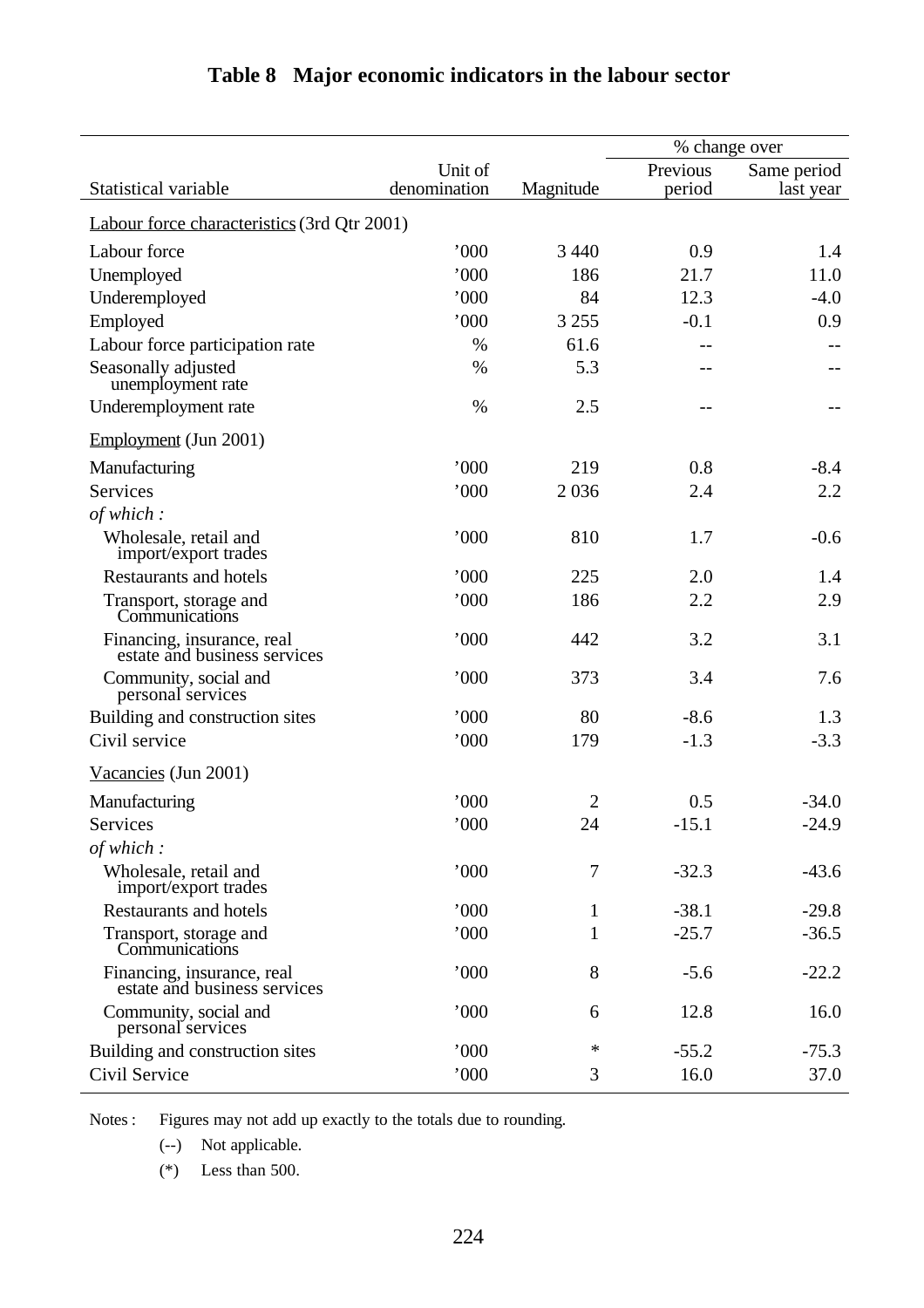|                                          |            | % change over |             |
|------------------------------------------|------------|---------------|-------------|
|                                          |            | Previous      | Same period |
| Statistical variable                     | Magnitude  | period        | last year   |
| Earnings (2nd Qtr 2001)                  |            |               |             |
| Nominal index of payroll per person      | 89.7       | $-12.8$       | 2.2         |
| engaged (Q1 1999 = 100)                  |            | $(-13.0)$     | (3.5)       |
| for: Manufacturing                       | 88.9       | $-14.2$       | 2.5         |
|                                          |            | $(-14.4)$     | (3.8)       |
| Services                                 | 88.9       | $-13.0$       | 2.0         |
| of which:                                |            | $(-13.2)$     | (3.3)       |
| Wholesale, retail and                    | 84.2       | $-18.9$       | 2.4         |
| Import/export trades                     |            | $(-19.1)$     | (3.7)       |
| <b>Restaurants and hotels</b>            | 85.3       | $-10.9$       | 1.4         |
|                                          |            | $(-11.1)$     | (2.7)       |
| Transport, storage and                   | 87.6       | $-13.6$       | 1.4         |
| Communications                           |            | $(-13.8)$     | (2.8)       |
| Financing, insurance, real               | 88.2       | $-13.8$       | 1.7         |
| Estate and business services             |            | $(-14.0)$     | (3.0)       |
| Community, social and                    | 94.7       | $-5.1$        | $-0.8$      |
| Personal services                        |            | $(-5.3)$      | (0.5)       |
|                                          |            |               |             |
| $Wages$ (Jun 2001)                       |            |               |             |
| Nominal wage index (Sep $1992 = 100$ )   | 152.3      | 0.6           | 0.9         |
|                                          |            | $(-0.3)$      | (1.7)       |
| for: Manufacturing                       | 148.6      | $-1.0$        | 1.6         |
| Services                                 |            | $(-1.9)$      | (2.4)       |
| of which:                                |            |               |             |
| Wholesale, retail and                    | 161.0      | 0.6           | 1.7         |
| Import/export trades                     |            | $(-0.3)$      | (2.4)       |
| <b>Restaurants and hotels</b>            | 139.4      | 1.1           | 0.6         |
|                                          |            | (0.2)         | (1.4)       |
| <b>Transport services</b>                | 149.8      | 0.2           | 0.1         |
|                                          |            | $(-0.7)$      | (0.9)       |
| Financing, insurance, real               | 159.7      | 1.8           | $-0.1$      |
| Estate and business services             |            | (0.9)         | (0.6)       |
| Personal services                        | 154.3      | $-1.7$        | 1.0         |
|                                          |            | $(-2.5)$      | (1.7)       |
| Nominal index of construction            | 3 5 9 5 .8 | 0.2           | $-0.3$      |
| wage rate (Jan $1970 = 100$ ) (Aug 2001) |            | (0.8)         | (0.8)       |

## **Table 8 Major economic indicators in the labour sector (cont'd)**

Note : Figures in brackets represent percentage changes in real terms.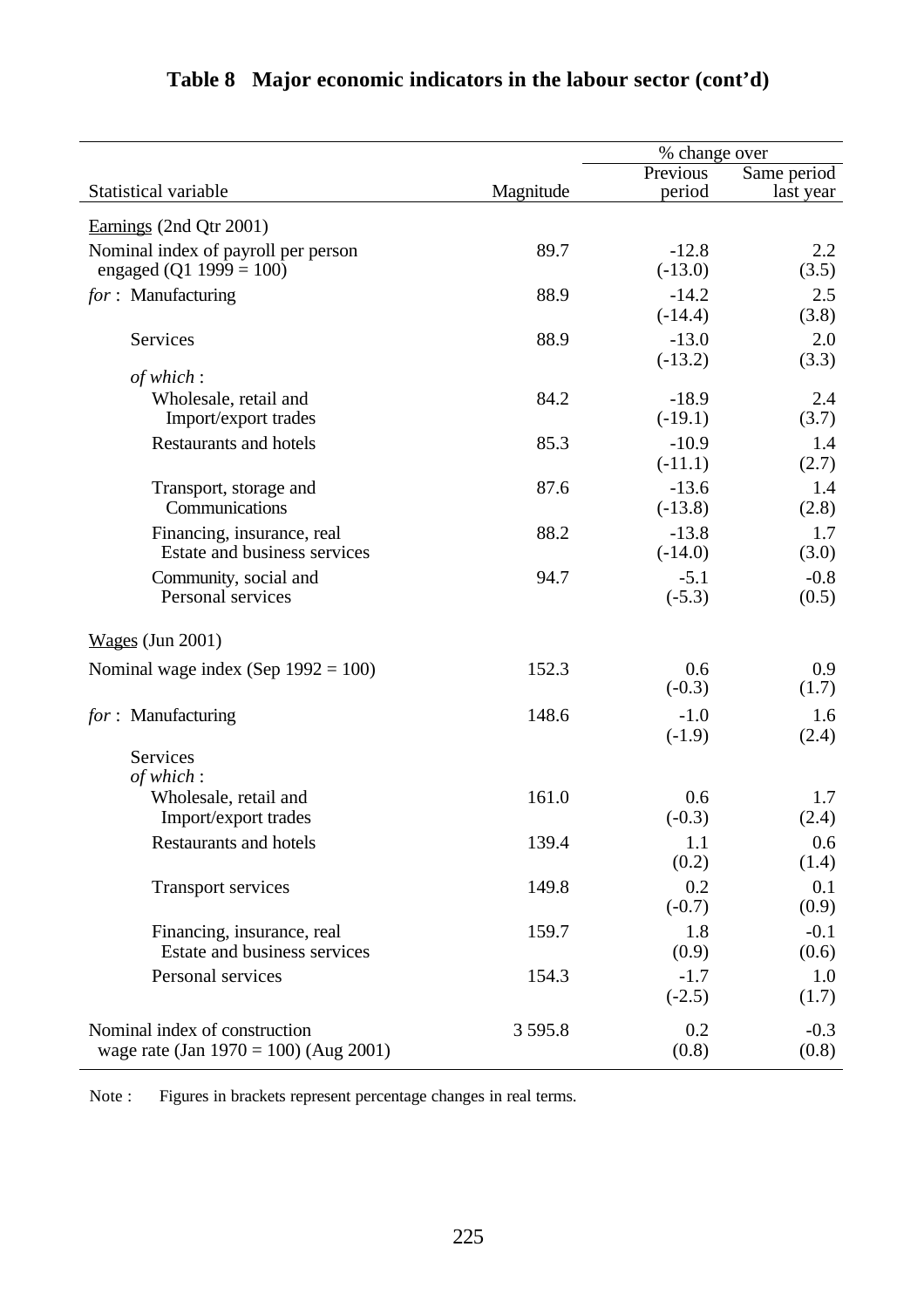|                                                                                         |           | % change over       |             |  |
|-----------------------------------------------------------------------------------------|-----------|---------------------|-------------|--|
|                                                                                         |           | Previous            | Same period |  |
| Statistical variable                                                                    | Magnitude | period              | last year   |  |
| <b>Consumer Price Indices</b><br>$\overline{(\text{Oct }1999 - \text{Sep }2000 = 100)}$ |           |                     |             |  |
| <b>Composite CPI</b>                                                                    | 97.9      | $-0.4$ <sup>#</sup> | $-1.0$      |  |
| CPI(A)                                                                                  | 98.4      | $-0.2$ <sup>#</sup> | $-0.7$      |  |
| CPI(B)                                                                                  | 97.7      | $-0.4$ <sup>#</sup> | $-1.2$      |  |
| CPI(C)                                                                                  | 97.6      | $-0.5$ <sup>#</sup> | $-1.3$      |  |
| Property Price Indices $(1999 = 100)$                                                   |           |                     |             |  |
| <b>Residential flats</b>                                                                | 77.7      | $-3.8$              | $-11.0$     |  |
| Office space                                                                            | 75.2      | $-7.7$              | $-12.4$     |  |
| Shopping space                                                                          | 85.7      | $-1.5$              | $-5.9$      |  |
| <b>Conventional flatted</b><br>factory space                                            | 81.2      | $-2.4$              | $-9.8$      |  |
| GDP deflator $(1990 = 100)$                                                             | 138.7     | $*^{\#}$            | $-0.3$      |  |

# **Table 9 Various price indices for the third quarter of 2001**

Notes : (#) Seasonally adjusted series.